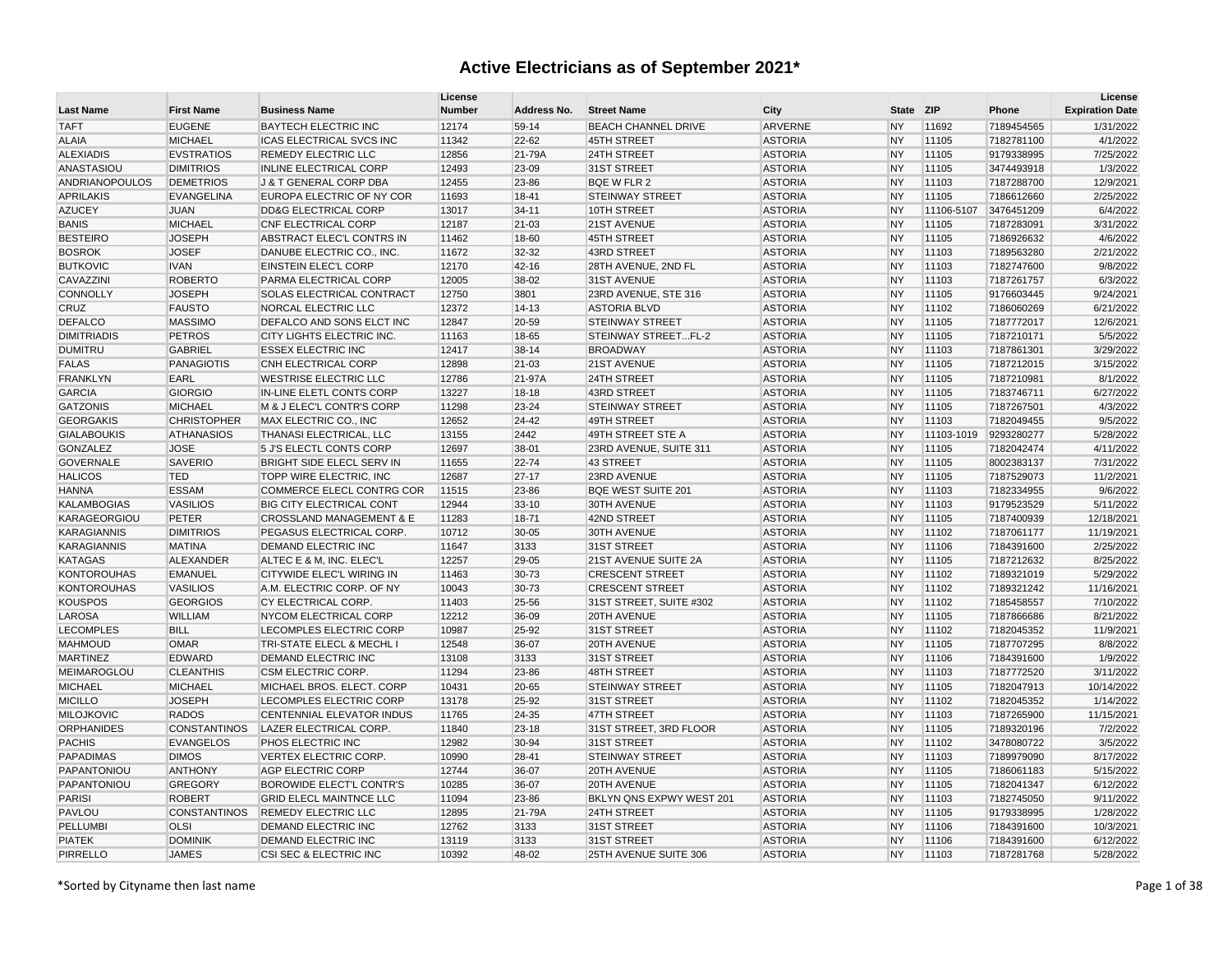| <b>Last Name</b>      | <b>First Name</b>  | <b>Business Name</b>              | License<br><b>Number</b> | Address No. | <b>Street Name</b>              | City                | <b>State</b> | <b>ZIP</b> | Phone                 | License<br><b>Expiration Date</b> |
|-----------------------|--------------------|-----------------------------------|--------------------------|-------------|---------------------------------|---------------------|--------------|------------|-----------------------|-----------------------------------|
| <b>POULAKIS</b>       | <b>GEORGE</b>      | G. POULAKIS ELEC'L CONTR'         | 11710                    | 18-40       | 42ND STREET                     | <b>ASTORIA</b>      | <b>NY</b>    | 11105      | 3476425754            | 1/6/2022                          |
| <b>PUHALOVIC</b>      | <b>IVO</b>         | <b>TESLA ELECTRIC CORP</b>        | 10253                    | 23-18       | <b>STEINWAY STREET</b>          | <b>ASTORIA</b>      | <b>NY</b>    | 11105      | 7182781900            | 6/3/2022                          |
| PUHALOVIC             | SAMMY              | TESLA WORKS ELECTRIC CORP         | 12844                    | 23-18       | <b>STEINWAY STREET</b>          | <b>ASTORIA</b>      | <b>NY</b>    | 11105      | 7184406644            | 4/25/2022                         |
| <b>RAFIQ</b>          | <b>MUSTAFA</b>     | MER ELECTRIC, INC                 | 12168                    | 30-05       | 30TH AVENUE SUITE 200           | <b>ASTORIA</b>      | <b>NY</b>    | 11102      | 7183665600            | 7/29/2022                         |
| <b>RAYMOND</b>        | <b>MICHAEL</b>     | PERFORMANCE ELECL CONTG I         | 10963                    | $31 - 16$   | <b>20TH AVENUE</b>              | <b>ASTORIA</b>      | <b>NY</b>    | 11105      | 8006964442            | 1/24/2022                         |
| <b>ROMANO</b>         | <b>SALVATORE</b>   | S. ROMANO ELECTRIC CORP           | 12143                    | 21-83       | <b>STEINWAY STREET</b>          | <b>ASTORIA</b>      | <b>NY</b>    | 11105      | 7187770911            | 9/26/2022                         |
| <b>SAMARAS</b>        | <b>NICK</b>        | BAYSIDE ELEC'L CONT. CORP         | 11001                    | 40-18       | 31ST AVENUE                     | <b>ASTORIA</b>      | <b>NY</b>    | 11103      | 7182049595            | 5/10/2022                         |
| SAMARAS               | <b>TASOS</b>       | BAYSIDE ELEC'L CONT. CORP         | 12777                    | 40-18       | 31ST AVENUE                     | <b>ASTORIA</b>      | <b>NY</b>    | 11103      | 7182049595            | 8/12/2022                         |
| SANCHEZ               | <b>ALBERTO</b>     | <b>GRX EURO ELECTRIC CORP</b>     | 11701                    | 18-02       | 26TH ROAD                       | <b>ASTORIA</b>      | <b>NY</b>    | 11102      | 7185450035            | 2/18/2022                         |
| <b>SINANIS</b>        | <b>SPIRO</b>       | METROPOLIS ELECTRIC CORP          | 11332                    | 13455       | 31ST AVENUE                     | <b>ASTORIA</b>      | <b>NY</b>    | 11106      | 7182057605            | 2/26/2022                         |
| <b>SINGH</b>          | <b>DEO</b>         | <b>BRUNI ELECTRIC INC</b>         | 12474                    | 23-95       | 31ST STREET STE 2               | <b>ASTORIA</b>      | <b>NY</b>    | 11105      | 7187290700            | 7/9/2022                          |
| <b>SPINA</b>          | <b>STEVE</b>       | TERRAFERMA ELECL CONST CO         | 11191                    | 19-51       | 37TH STREET                     | <b>ASTORIA</b>      | <b>NY</b>    | 11105      | 7187216008            | 12/1/2021                         |
| <b>STACI</b>          | <b>CHRISTOPHER</b> | DEMAND ELECTRIC INC               | 13211                    | 3133        | 31ST STREET                     | <b>ASTORIA</b>      | <b>NY</b>    | 11106      | 7184391600            | 5/25/2022                         |
| <b>THEODOROPOULOS</b> | <b>THEODORE</b>    | <b>T &amp; T ELECTRICAL CORP.</b> | 11781                    | 24-30       | 47TH STREET                     | <b>ASTORIA</b>      | <b>NY</b>    | 11103      | 7187213300            | 10/22/2021                        |
| <b>TOMBORIS</b>       | <b>DIMITRIOS</b>   | ARCH ELECTRIC, INC.               | 12463                    | 23-82       | BQE WEST #202                   | <b>ASTORIA</b>      | <b>NY</b>    | 11103      | 7185299100            | 10/4/2021                         |
| TRIANTAFILLOU         | <b>CHRIS</b>       | <b>TRIZA ELECTRICAL CORP</b>      | 12742                    | 24-28       | 45TH STREET                     | <b>ASTORIA</b>      | <b>NY</b>    | 11103      | 7187281111            | 7/25/2022                         |
| <b>TSIOUGRIS</b>      | <b>SERAFIM</b>     | <b>ATTRACTIVE LIGHTING ELECL</b>  | 13172                    | 2061        | <b>STEINWAY STREET</b>          | <b>ASTORIA</b>      | <b>NY</b>    | 11105      | 7186061191            | 9/24/2021                         |
| VASSOS                | <b>HARALABOS</b>   | <b>INFINITY ELEC'L CONTR'S I</b>  | 12729                    | 22-10A      | 35TH STREET                     | <b>ASTORIA</b>      | <b>NY</b>    | 11105      | 7182744699            | 6/22/2022                         |
| VOICU                 | <b>ANDRA</b>       | HI-LINE ELECTRIC AND CONT         | 13208                    | 36-01       | <b>20TH AVENUE</b>              | <b>ASTORIA</b>      | <b>NY</b>    | 11105      | 7183951999            | 4/20/2022                         |
| <b>WAS</b>            | <b>PIOTR</b>       | TRI-POWER ELECTRICAL LLC          | 11089                    | 28-14       | 20TH AVENUE                     | <b>ASTORIA</b>      | <b>NY</b>    | 11105      | 7182740111            | 12/31/2021                        |
| <b>ZAGO</b>           | <b>JOE</b>         | ROMA ELECTRIC CORP                | 10786                    | 30-75       | 14TH STREET                     | <b>ASTORIA</b>      | <b>NY</b>    | 11102      | 7187777662            | 2/28/2022                         |
| <b>ZALEWSKI</b>       | <b>KRZYSZTOF</b>   | K & Z ELECTRIC INC                | 12535                    | 1818        | 43RD STREET                     | <b>ASTORIA</b>      | <b>NY</b>    | 11105      | 7184120413            | 6/16/2022                         |
| <b>FALCO</b>          | <b>CHRISTOPHER</b> | C.FALCO ELETL CONT CORP           | 13063                    | 36-51       | BELL BOULEVARD SUITE 208        | <b>BAYSIDE</b>      | <b>NY</b>    | 11361      | 3479092781            | 8/22/2022                         |
| <b>FRANCO</b>         | <b>FRANK</b>       | ETRICITY ELECTRICAL CO IN         | 12877                    | 4219A       | <b>BELL BLVD</b>                | <b>BAYSIDE</b>      | <b>NY</b>    | 11361      | 9293811112            | 12/15/2021                        |
| <b>LIMONGELLI</b>     | <b>DOUGLAS</b>     | LIMONGELLI ELECTRIC CORP          | 12464                    | 214-41      | 42ND AVENUE                     | <b>BAYSIDE</b>      | <b>NY</b>    | 11361      | 7183525313            | 2/18/2022                         |
| <b>MITACEK</b>        | <b>JOHN</b>        | MEGAN ELEC'L ENTERP'S INC         | 11275                    | 36-51       | BELL BLVD SUITE 208             | <b>BAYSIDE</b>      | <b>NY</b>    | 11361      | 7184235720            | 12/13/2021                        |
| <b>MULRANEY</b>       | <b>ANTHONY</b>     | A.X.M. ELECTRIC CORP              | 13036                    | 36-51       | BELL BOULEVARD SUTIE 208        | <b>BAYSIDE</b>      | <b>NY</b>    | 11361      | 7188691813            | 6/25/2022                         |
| PYLARINOS             | <b>JOHN</b>        | SPIRO ELECTRIC INC.               | 12454                    | 201-07      | <b>NORTHERN BLVD.</b>           | <b>BAYSIDE</b>      | <b>NY</b>    | 11361      | 7182292591            | 5/5/2022                          |
| <b>REYES</b>          | <b>MARK</b>        | <b>GOTHAM TECHNICAL SERVICES</b>  | 12116                    | 218-14      | <b>NORTHERN BLVD</b>            | <b>BAYSIDE</b>      | <b>NY</b>    | 11361      | 8007620240            | 5/19/2022                         |
| <b>ROONEY</b>         | <b>DAVID</b>       | NU-WIRE ELECTRIC, INC             | 11914                    | 212-89      | 26TH AVENUE                     | <b>BAYSIDE</b>      | <b>NY</b>    | 11360      | 7187676316            | 6/24/2022                         |
| <b>RUSSO</b>          | <b>RALPH</b>       | RJ RUSSO ELECTRIC CO.             | 11316                    | 45-57       | <b>BELL BLVD</b>                | <b>BAYSIDE</b>      | <b>NY</b>    | 11361      | 7184234742            | 7/21/2022                         |
| <b>SEGERS</b>         | <b>ROBERT</b>      | <b>SHINE BRIGHT</b>               | 13212                    | 45-57       | <b>BELL BLVD</b>                | <b>BAYSIDE</b>      | <b>NY</b>    | 11361      | 3478432777            | 9/28/2021                         |
| <b>TUNELL</b>         | <b>DORIAN</b>      | TUNELL ELECTRIC CORP              | 11696                    | 36-49       | <b>BELL BLVD</b>                | <b>BAYSIDE</b>      | <b>NY</b>    | 11361      | 7184281609            | 12/16/2021                        |
| WIERZBICKI            | <b>JOHN</b>        | JOHNO ELECTRIC, INC               | 12030                    | 203-18      | 48TH AVENUE                     | <b>BAYSIDE</b>      | <b>NY</b>    | 11364      | 7183521757            | 9/29/2022                         |
| <b>VOTA</b>           | <b>DAVID</b>       | MSQ ELEC CORP DBA MISTER          | 12283                    | 438         | <b>BEACH 129TH STREET</b>       | <b>BELLE HARBOR</b> | <b>NY</b>    | 11694      | 7186345555            | 5/26/2022                         |
| <b>VARIO</b>          | <b>JOSEPH</b>      | J.S.V. ELECTRIC INC.              | 11295                    | 440         | <b>BEACH 129TH STREET</b>       | <b>BELLEHARBOR</b>  | <b>NY</b>    | 11694      | 7182961238            | 3/21/2022                         |
| <b>BRINCAT</b>        | <b>JOSEPH</b>      | J.G.C. ELECTRIC, LLC              | 13067                    | 236-09      | <b>BRADDOCK AVENUE</b>          | <b>BELLEROSE</b>    | <b>NY</b>    |            | 11426-1143 2128513738 | 3/30/2022                         |
| COLOMBAN              | <b>JOSEPH</b>      | HERITAGE ELECTRIC, INC.           | 10455                    | 236-09      | <b>BRADDOCK AVENUE</b>          | <b>BELLEROSE</b>    | <b>NY</b>    | 11426      | 7183470743            | 7/26/2022                         |
| <b>LYNCH</b>          | <b>JOSEPH</b>      | O.H. & M. ELECT'L CORP.           | 12049                    | 247-07      | <b>JAMAICA AVENUE</b>           | <b>BELLEROSE</b>    | <b>NY</b>    | 11426      | 3476765419            | 11/16/2021                        |
| <b>NOVAK</b>          | <b>RICHARD</b>     | O.H. & M. ELECT'L CORP.           | 11731                    | 247-07      | <b>JAMAICA AVENUE</b>           | <b>BELLEROSE</b>    | <b>NY</b>    | 11426      | 3476765419            | 6/14/2022                         |
| <b>WEISS</b>          | <b>NORMAN</b>      | <b>ATN ELECTRIC CORP</b>          | 9520                     | 247-73      | <b>JAMAICA AVENUE</b>           | <b>BELLEROSE</b>    | <b>NY</b>    | 11426      | 7183476200            | 5/13/2022                         |
| LEIB                  | <b>GERARD</b>      | <b>G.E.O. ELECTRIC CORP</b>       | 10407                    | 202-34      | ROCKAWAY POINT BLVD.            | <b>BREEZY POINT</b> | <b>NY</b>    | 11697      | 7189456464            | 1/13/2022                         |
| ABREU                 | PEDRO              | <b>JAMCOB ELECTRIC LLC</b>        | 12089                    | 532         | TINTON AVENUE STORE #6          | <b>BRONX</b>        | <b>NY</b>    | 10455      | 3475776644            | 8/30/2022                         |
| <b>ADON</b>           | <b>ANDRADE</b>     | A ADON ELECTRICAL CORP            | 12059                    | 708         | LYDIG AVENUE #203               | <b>BRONX</b>        | <b>NY</b>    | 10462      | 7187168700            | 1/3/2022                          |
| <b>AIKEN</b>          | <b>ROGER</b>       | R.A.M ELECTRICAL CONTR CO         | 12997                    | 3870        | WHITE PLAINS ROAD               | <b>BRONX</b>        | <b>NY</b>    | 10467      | 3479813254            | 3/3/2022                          |
| <b>ALBA</b>           | <b>JOHN</b>        | BEZOLD & ALBA ELEC'L CONT         | 11768                    | 4158        | WHITE PLAINS ROAD               | <b>BRONX</b>        | <b>NY</b>    | 10466      | 7184051154            | 7/1/2022                          |
| <b>ALUNS JR</b>       | <b>MACK</b>        | DIAKONIA ELEC'L AND CONST         | 12279                    | 199         | <b>LINCOLN AVENUE</b>           | <b>BRONX</b>        | <b>NY</b>    | 10454      | 7185858680            | 8/1/2022                          |
| <b>ALVAREZ</b>        | <b>JOSE</b>        | J & G ELECTRICAL CORP.            | 11453                    | 703-705     | ROSEWOOD STREET                 | <b>BRONX</b>        | <b>NY</b>    | 10467      | 7182315929            | 2/10/2022                         |
| <b>AMENDOLA</b>       | <b>ANTHONY</b>     | DOLA ELECTRICAL CO. INC           | 12480                    | 3044        | <b>EAST TREMONT AVENUE</b>      | <b>BRONX</b>        | <b>NY</b>    | 10461      | 7188298847            | 5/26/2022                         |
| <b>AMENDOLA</b>       | <b>ANTONIO</b>     | DOLA ELECTRICAL CO. INC           | 10093                    | 3044        | <b>EAST TREMONT AVENUE</b>      | <b>BRONX</b>        | <b>NY</b>    | 10461      | 7188298847            | 11/25/2021                        |
| AMENDOLA              | <b>LUIGI</b>       | DOLA ELECTRICAL CO. INC           | 12160                    | 3044        | <b>EAST TREMONT AVENUE</b>      | <b>BRONX</b>        | <b>NY</b>    | 10461      | 7188298847            | 5/28/2022                         |
| ANDUJAR               | <b>GERMAN</b>      | V A ELECTRIC LLC                  | 12975                    | 1611        | EAST 233RD ST.SUITE 2A          | <b>BRONX</b>        | <b>NY</b>    | 10466      | 6462580376            | 11/22/2021                        |
| ANGELORI              | <b>RICHARD</b>     | J.A. ELEC INC D/B/A MIDWA         | 11608                    | 1601        | <b>BRONXDALE AVE. SUITE 201</b> | <b>BRONX</b>        | <b>NY</b>    | 10462      | 7182313210            | 1/31/2022                         |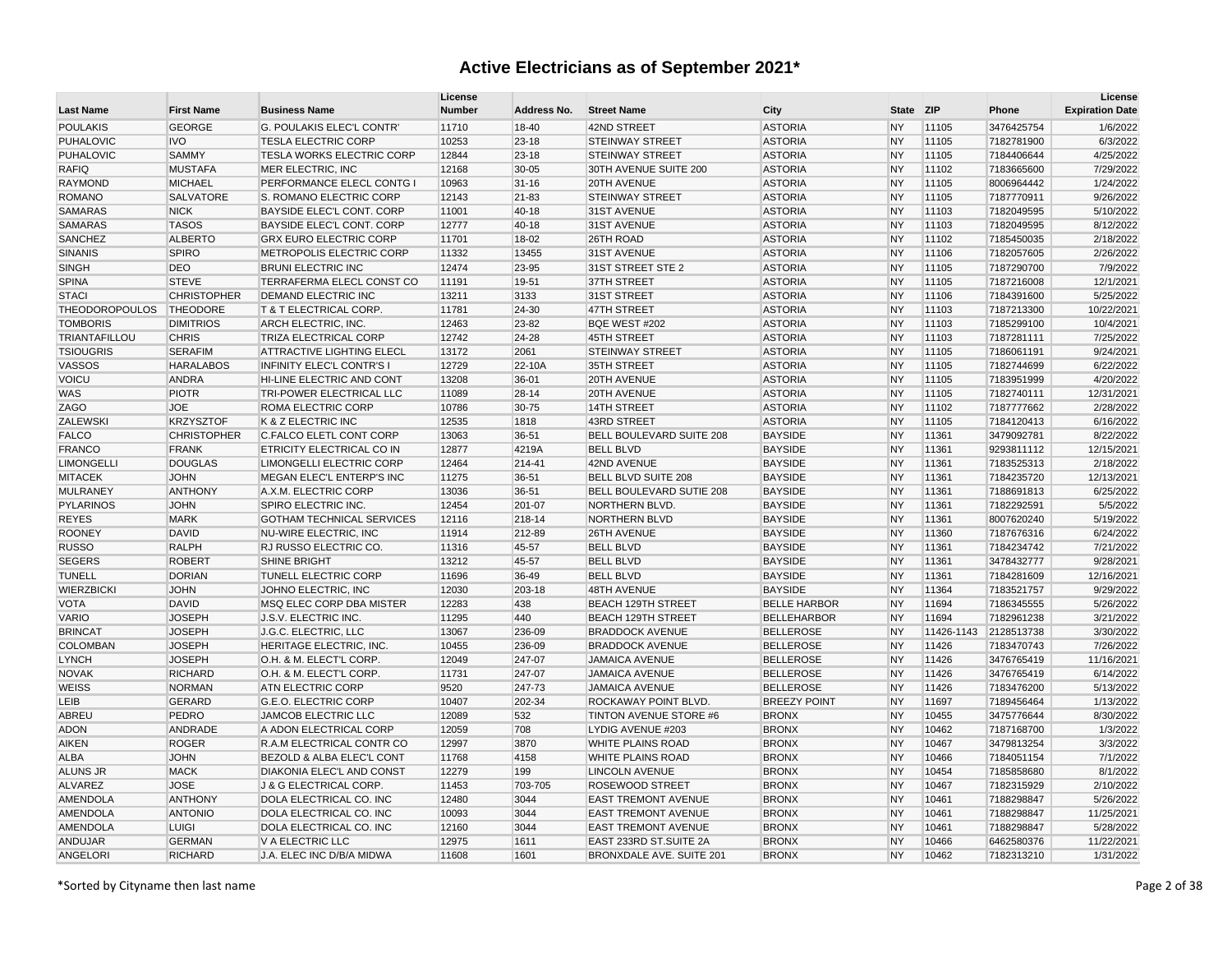| <b>Last Name</b>      | <b>First Name</b>  | <b>Business Name</b>             | License<br><b>Number</b> | Address No. | <b>Street Name</b>             | City         | <b>State</b> | <b>ZIP</b> | Phone                 | License<br><b>Expiration Date</b> |
|-----------------------|--------------------|----------------------------------|--------------------------|-------------|--------------------------------|--------------|--------------|------------|-----------------------|-----------------------------------|
| APONTE-RODRIGUEZ JOSE |                    | <b>J.H. APONTE ELECTRIC CORP</b> | 12523                    | 2439        | <b>CRESTON AVENUE</b>          | <b>BRONX</b> | <b>NY</b>    | 10468      | 7187336250            | 10/6/2021                         |
| <b>AQUINO</b>         | <b>MANUEL</b>      | WIZARD ELEC'L CONSTR LLC         | 12559                    | 1837        | <b>EAST TREMONT AVENUE</b>     | <b>BRONX</b> | <b>NY</b>    | 10460      | 7188926235            | 12/31/2021                        |
| <b>ARSENIO</b>        | <b>JOSEPH</b>      | ARSENIO NYC ELECTRICAL IN        | 13213                    | 435         | AUSTIN PLACE SUITE D           | <b>BRONX</b> | <b>NY</b>    | 10455      | 7185592990            | 11/4/2021                         |
| <b>ASALAT</b>         | <b>IFTEKAR</b>     | THREE SON'S ELECTRICAL CO        | 12666                    | 519         | <b>DRAKE STREET</b>            | <b>BRONX</b> | <b>NY</b>    | 10474      | 9174737345            | 12/12/2021                        |
| <b>BANACH</b>         | <b>SZYMON</b>      | <b>SBNY ELECTRICAL LLC</b>       | 13192                    | 435         | AUSTIN PLACE, SUITE D          | <b>BRONX</b> | <b>NY</b>    | 10455      | 9172951343            | 2/15/2022                         |
| <b>BEATO</b>          | <b>JOSE</b>        | J.H.I. ELECTRIC LLC              | 13175                    | 532         | <b>TINTON AVE, STORE#6</b>     | <b>BRONX</b> | <b>NY</b>    | 10455      | 7184022714            | 3/24/2022                         |
| <b>BELIZAIRE</b>      | JEAN-CLAUDE        | DREAM TEAM ELEC'L CORP           | 12254                    | 517         | EAST 132ND STREET, 3RD FL      | <b>BRONX</b> | <b>NY</b>    | 10454      | 7182760076            | 5/12/2022                         |
| <b>BETCHER</b>        | <b>MARIUSZ</b>     | RND ELECTRIC CORP                | 12824                    | 939         | <b>COURTLANDT AVE</b>          | <b>BRONX</b> | <b>NY</b>    | 10451      | 7185855453            | 1/19/2022                         |
| <b>BLANKOPH</b>       | <b>GARY</b>        | COGEN ELEC'L SERVICES, INC       | 11766                    | 175         | <b>CITY ISLAND AVENUE</b>      | <b>BRONX</b> | <b>NY</b>    | 10464      | 7189916999            | 4/22/2022                         |
| <b>BORDUCCI</b>       | <b>PETER</b>       | SOLAR ELEC. SYSTEMS, INC.        | 11289                    | 1402        | <b>BLONDELL AVENUE</b>         | <b>BRONX</b> | <b>NY</b>    | 10461      | 7188247000            | 9/6/2022                          |
| <b>BORDUCCI</b>       | PETER              | SOLAR ELEC. SYSTEMS, INC.        | 13193                    | 1402        | <b>BLONDELL AVENUE</b>         | <b>BRONX</b> | <b>NY</b>    | 10461      | 7188247000            | 6/12/2022                         |
| <b>BRITTON</b>        | <b>RUFUS</b>       | ROOTS ELECTRIC, INC              | 12826                    | 3548        | <b>EAST TREMONT AVENUE</b>     | <b>BRONX</b> | <b>NY</b>    | 10465      | 7188220981            | 2/24/2022                         |
| <b>BROWN</b>          | LINVAL             | LINPHILL ELEC'L CONTR            | 11246                    | 4850        | WHITE PLAINS ROAD2ND FL        | <b>BRONX</b> | <b>NY</b>    | 10470      | 7186533032            | 5/5/2022                          |
| <b>BROWNE</b>         | PAUL               | P&D ELECTRICAL SOLUTIONS         | 12948                    | 4288        | <b>KATONAH AVENUE</b>          | <b>BRONX</b> | <b>NY</b>    | 10470      | 3472415413            | 6/27/2022                         |
| <b>BRUNCAJ</b>        | MUZLI              | FUSED ELECTRIC CONTNG COR        | 13246                    | 3525        | <b>ROMBOUTS AVE</b>            | <b>BRONX</b> | <b>NY</b>    | 10475      | 7189383518            | 4/24/2022                         |
| CABERA                | <b>NEIL</b>        | POWER MASTERS ELEC'L CONT        | 11761                    | 385         | RIDER AVENUE                   | <b>BRONX</b> | <b>NY</b>    | 10451      | 7185850790            | 3/15/2022                         |
| CALLERY               | <b>EUGENE</b>      | EURO ELEC'L CONTRG, INC          | 12352                    | 4235        | <b>KATONAH AVENUE</b>          | <b>BRONX</b> | <b>NY</b>    | 10470      | 7183244070            | 8/9/2022                          |
| <b>CAMPISANO</b>      | <b>NICHOLAS</b>    | CAMPISANO ELECTRIC INC           | 11734                    | 355         | FOOD CENTER DRIVE-F101         | <b>BRONX</b> | <b>NY</b>    | 10474      | 7186201669            | 12/3/2021                         |
| <b>CAMPOREALE</b>     | <b>ANTHONY</b>     | OPTIMUM ELECTL CONTNG LLC        | 13010                    | 732         | <b>LONGFELLOW AVENUE</b>       | <b>BRONX</b> | <b>NY</b>    | 10474      | 7189911044            | 4/22/2022                         |
| CARDILLO              | <b>JAMES</b>       | HELLMAN ELECTRIC LLC             | 12658                    | 855         | <b>BRUSH AVENUE</b>            | <b>BRONX</b> | <b>NY</b>    | 10465      | 7189319900            | 3/3/2022                          |
| CARDILLO              | <b>JEFFREY</b>     | TAP ELEC'L CONTR'G SV.INC        | 12756                    | 3150        | <b>EAST TREMONT AVENUE GRD</b> | <b>BRONX</b> | <b>NY</b>    |            | 10461-5725 7189311962 | 5/7/2022                          |
| CARDILLO, JR.         | <b>ANTHONY</b>     | TAP ELEC'L CONTR'G SV.INC        | 11492                    | 3150        | <b>EAST TREMONT AVENUE GRD</b> | <b>BRONX</b> | <b>NY</b>    | 10461-5725 | 7189311962            | 6/11/2022                         |
| CARUSO                | LOUIS              | CARUSO & SONS ELECTL CONT        | 11032                    | 412         | CITY ISLAND AVENUE             | <b>BRONX</b> | <b>NY</b>    | 10464      | 7188850500            | 7/3/2022                          |
| CASAL                 | <b>CARLOS</b>      | HELLMAN ELECTRIC LLC             | 12733                    | 855         | <b>BRUSH AVENUE</b>            | <b>BRONX</b> | <b>NY</b>    | 10465      | 7189319900            | 7/1/2022                          |
| <b>CATALFAMO</b>      | <b>CHARLES</b>     | <b>TRI-CAT ELECTRIC CORP</b>     | 13239                    | 511         | <b>BRUCKNER BLVD</b>           | <b>BRONX</b> | <b>NY</b>    | 10455      | 3477586852            | 10/2/2021                         |
| CATARUCCI             | <b>JOHN</b>        | THREE V ELECTRIC LLC             | 13058                    | 623         | <b>CRESCENT AVENUE</b>         | <b>BRONX</b> | <b>NY</b>    | 10458      | 9173355532            | 10/10/2021                        |
| <b>CHAMBERS</b>       | <b>DEVON</b>       | <b>STATIC ELECTRIC CORP</b>      | 12082                    | 4505        | <b>WHITE PLAINS RD</b>         | <b>BRONX</b> | <b>NY</b>    | 10470      | 7182317210            | 1/24/2022                         |
| <b>CHARNOW</b>        | <b>ANDREW</b>      | NEW PHASE ELEC'L CONTR'S         | 11084                    | 725         | <b>EAST 136TH STREET</b>       | <b>BRONX</b> | <b>NY</b>    | 10454      | 3472701044            | 7/7/2022                          |
| <b>CHIAPPA</b>        | <b>RICHARD</b>     | RC3 ELECTRIC, LLC                | 12520                    | 4465        | <b>BRONX BLVD</b>              | <b>BRONX</b> | <b>NY</b>    | 10470      | 7188818070            | 3/24/2022                         |
| CHIERICHELLA          | <b>BRIAN</b>       | POWER CONNECT ELECTRIC CO        | 12524                    | 1475        | <b>EAST 222ND STREET</b>       | <b>BRONX</b> | <b>NY</b>    | 10469      | 6467688428            | 4/3/2022                          |
| <b>CLARKE</b>         | <b>FITZROY</b>     | F W CLARKE ELECT'L CONTR         | 10594                    | 2925        | O'NEILL PL. SUITE 1B           | <b>BRONX</b> | <b>NY</b>    | 10469      | 7186526345            | 12/3/2021                         |
| <b>CLERKIN</b>        | <b>EUGENE</b>      | <b>EUGENE CLERKIN</b>            | 12162                    | 250         | WALTON AVENUE, SUITE 2S        | <b>BRONX</b> | <b>NY</b>    | 10451      | 7185850585            | 5/26/2022                         |
| <b>COLE</b>           | <b>DAVID</b>       | POWER ON ELECTRIC CORP           | 12561                    | 710         | <b>EAST 135TH STREET</b>       | <b>BRONX</b> | <b>NY</b>    | 10454      | 7187421022            | 9/4/2022                          |
| <b>CORPORAN</b>       | <b>JESUS</b>       | JECO ELEC'L SERVICE CORP.        | 11129                    | 1162        | <b>INTERVALE AVENUE</b>        | <b>BRONX</b> | <b>NY</b>    | 10459      | 7185421931            | 8/6/2022                          |
| CORRADO               | <b>CHRISTOPHER</b> | <b>GLOBAL ELEC'L CONTRG OF</b>   | 11540                    | 4065        | <b>BOSTON ROAD</b>             | <b>BRONX</b> | <b>NY</b>    | 10466      | 7188817490            | 7/14/2022                         |
| CORREA                | LOUIS              | <b>LOUIS CORREA</b>              | 10704                    | 718         | <b>EAST 180TH STREET</b>       | <b>BRONX</b> | <b>NY</b>    | 10457      | 7182208989            | 2/22/2022                         |
| <b>CUFF</b>           | <b>EDWARD</b>      | E.C. ELECL CONTRACTOR INC        | 12748                    | 27          | <b>EAST 233RD STREET</b>       | <b>BRONX</b> | <b>NY</b>    | 10470      | 7182310574            | 5/11/2022                         |
| <b>DAVIS</b>          | DENZIL             | TRIPLE D ELECTRIC INC            | 13122                    | 3550        | WHITE PLAINS ROAD STE #9       | <b>BRONX</b> | <b>NY</b>    | 10467      | 7186760530            | 9/1/2022                          |
| <b>DEGENNARO III</b>  | <b>CHARLES</b>     | INNOVATIVE ELEC'L SVC LLC        | 11161                    | 3346        | <b>PROVOST AVENUE</b>          | <b>BRONX</b> | <b>NY</b>    | 10475      | 7186555400            | 1/31/2022                         |
| <b>DELAHUNTY</b>      | <b>DECLAN</b>      | SHUIR ELEC'L CONTR'S CORP        | 11990                    | 4360        | <b>BULLARD AVENUE</b>          | <b>BRONX</b> | <b>NY</b>    | 10466      | 7184144840            | 11/26/2021                        |
| DELL                  | <b>HADDON</b>      | SIR DEE ELECTRIC CORP            | 12693                    | 3009A       | <b>WESTCHESTER AVENUE</b>      | <b>BRONX</b> | <b>NY</b>    | 10461      | 3474937856            | 5/4/2022                          |
| <b>DINH</b>           | <b>DUC</b>         | <b>DN ELECTRIC INC</b>           | 12981                    | 961         | <b>EAST 174TH STREET</b>       | <b>BRONX</b> | <b>NY</b>    | 10460      | 6467078508            | 1/10/2022                         |
| <b>DODSON</b>         | <b>DAREN</b>       | <b>G ENERGY SOLTN AND SVCS I</b> | 12795                    | 2175        | JEROME AVENUE                  | <b>BRONX</b> | <b>NY</b>    | 10453      | 8006977620            | 11/24/2021                        |
| <b>DOHENY</b>         | <b>JOHN</b>        | S.E. ELECTL CONTNG CORP          | 12691                    | 25          | <b>EAST 233RD STREET</b>       | <b>BRONX</b> | <b>NY</b>    | 10470      | 7189867554            | 9/25/2022                         |
| <b>DRAGOMIR</b>       | DANIEL             | INNOVATIVE ELEC. OF NY, IN       | 11244                    | 4351        | <b>WHITE PLAINS ROAD</b>       | <b>BRONX</b> | <b>NY</b>    | 10466      | 7187150789            | 11/12/2021                        |
| <b>DUDLEY</b>         | <b>JAMAL</b>       | DUDLEY & ASSOC. LIC. ELEC        | 11804                    | 6           | <b>EAST CLARK PLACE</b>        | <b>BRONX</b> | <b>NY</b>    | 10452      | 7185882822            | 11/2/2021                         |
| <b>DULLOVI</b>        | <b>NASER</b>       | <b>EUROLIGHT ELECTRIC CORP</b>   | 12362                    | 261         | <b>EAST GUNHILL ROAD</b>       | <b>BRONX</b> | <b>NY</b>    | 10467      | 7186408954            | 12/17/2021                        |
| <b>DUNCAN</b>         | PAUL               | P & S ELECTRICAL CORP            | 13149                    | 3548        | <b>EAST TREMONT AVENUE</b>     | <b>BRONX</b> | <b>NY</b>    | 10465      | 6466481206            | 5/16/2022                         |
| <b>DUNWELL</b>        | <b>TREVOR</b>      | APPROVED ELECTRIC CORP.          | 11171                    | 3550        | WHITE PLAINS ROAD STE #9       | <b>BRONX</b> | <b>NY</b>    | 10467      | 7188823145            | 5/18/2022                         |
| <b>DURAES</b>         | <b>JOAO</b>        | PJS ELECTRIC, INC.               | 12764                    | 720         | E. 136 STREET UNIT B           | <b>BRONX</b> | <b>NY</b>    | 10454      | 7188329609            | 4/22/2022                         |
| <b>DYSON</b>          | <b>RUSSELL</b>     | E.S.B. ELECTRIC CORP.            | 10645                    | 250         | <b>WALTON AVENUE -SUITE 2S</b> | <b>BRONX</b> | <b>NY</b>    | 10451      | 7189936677            | 7/5/2022                          |
| <b>EATON</b>          | GARY               | LION HEART ELECTRIC CORP         | 10599                    | 1439        | <b>BASSETT AVENUE</b>          | <b>BRONX</b> | <b>NY</b>    | 10461      | 7187756997            | 12/24/2021                        |
| <b>EATON</b>          | <b>JUSTIN</b>      | LION HEART ELECTRIC CORP         | 13040                    | 1439        | <b>BASSETT AVENUE</b>          | <b>BRONX</b> | <b>NY</b>    | 10461      | 7187756997            | 12/14/2021                        |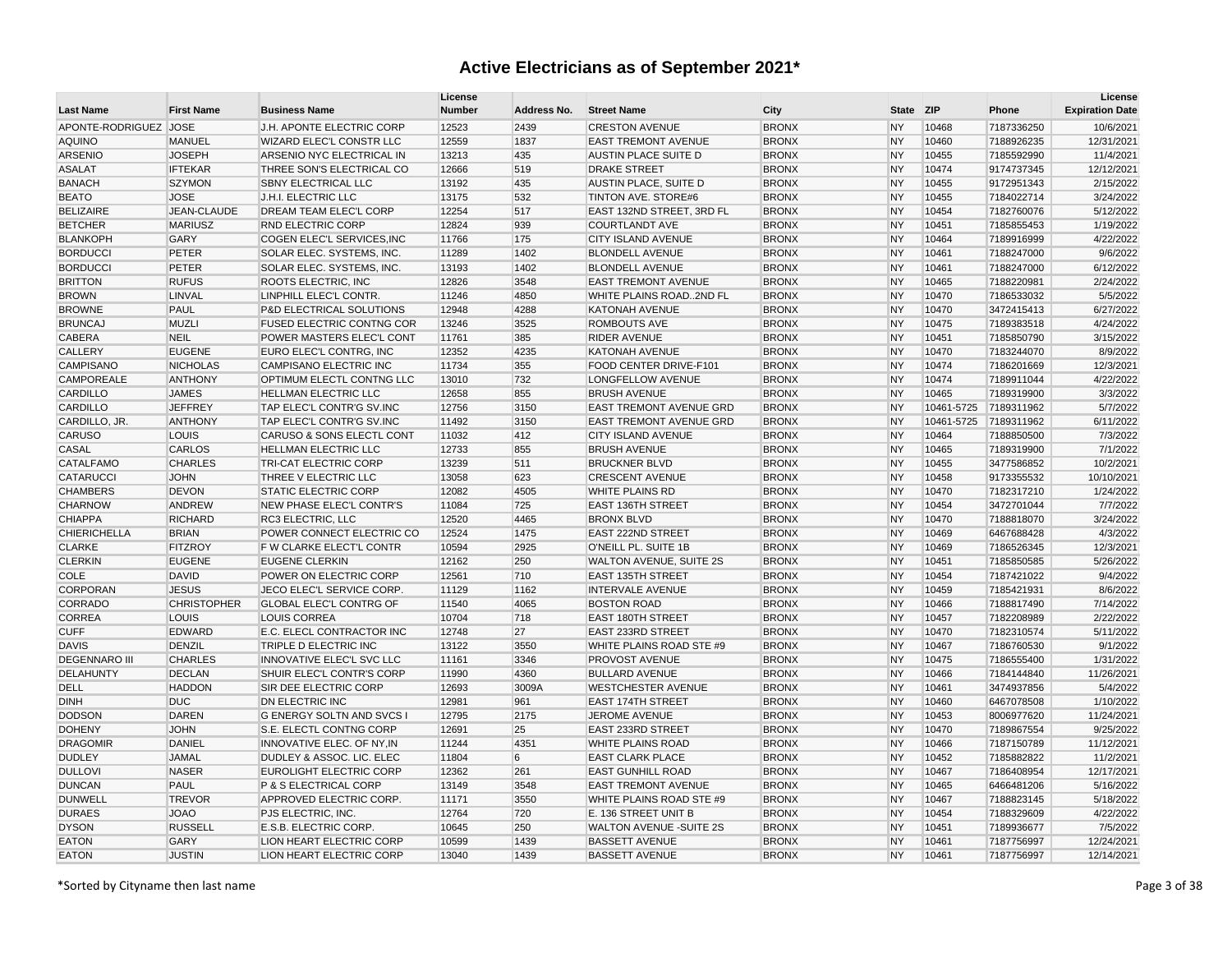| <b>Last Name</b>      | <b>First Name</b>  | <b>Business Name</b>                 | License<br><b>Number</b> | Address No. | <b>Street Name</b>           | City         | <b>State</b> | <b>ZIP</b> | Phone      | License<br><b>Expiration Date</b> |
|-----------------------|--------------------|--------------------------------------|--------------------------|-------------|------------------------------|--------------|--------------|------------|------------|-----------------------------------|
| <b>EBINGER</b>        | <b>KURT</b>        | <b>KURT EBINGER ELEC CONST</b>       | 11227                    | 107         | <b>CARROLL STREET</b>        | <b>BRONX</b> | <b>NY</b>    | 10464      | 7188850824 | 12/5/2021                         |
| <b>ECCLES</b>         | <b>EUGENE</b>      | <b>CREGGAN ELECTRIAL CORP</b>        | 11484                    | 4235        | KATONAH AVENUE               | <b>BRONX</b> | <b>NY</b>    | 10470      | 9174711471 | 12/24/2021                        |
| <b>EDELSTEIN</b>      | <b>ROBERT</b>      | TIKVAH ELECTRIC CO, INC.             | 10444                    | 1731        | <b>WEST FARMS ROAD</b>       | <b>BRONX</b> | <b>NY</b>    | 10460      | 7188934717 | 7/15/2022                         |
| <b>EDWARDS</b>        | <b>ROLAND</b>      | <b>KRAFT ELECTRIC CORP</b>           | 11991                    | 2377        | <b>WASHINGTON AVENUEFL 1</b> | <b>BRONX</b> | <b>NY</b>    | 10458      | 7182202260 | 1/7/2022                          |
| <b>EPP</b>            | <b>CHRISTOPHER</b> | CONDUCTOR ELECL SVCS INC             | 12431                    | 286         | <b>EAST 236 STREET</b>       | <b>BRONX</b> | <b>NY</b>    | 10470      | 3472757798 | 2/17/2022                         |
| <b>ESPOSITO</b>       | <b>SALVATORE</b>   | CAPONE ELECL CONTRS CORP             | 10486                    | 1332        | <b>COMMERCE AVENUE</b>       | <b>BRONX</b> | <b>NY</b>    | 10461      | 9292870273 | 8/10/2022                         |
| <b>FAELLA</b>         | <b>ALBERT</b>      | M F ELEC'L SVC CO., INC              | 11193                    | 3323        | <b>MERRITT AVENUE</b>        | <b>BRONX</b> | <b>NY</b>    | 10475      | 7185472400 | 3/8/2022                          |
| <b>FEIL</b>           | <b>GREGORY</b>     | <b>RGF ELECTRIC CORP</b>             | 13150                    | 2800        | BRUCKNER BLVD. SUITE 301     | <b>BRONX</b> | <b>NY</b>    | 10465      | 9293713797 | 11/20/2021                        |
| <b>FEIL</b>           | <b>RICHARD</b>     | <b>RGF ELECTRIC CORP</b>             | 12320                    | 2800        | BRUCKNER BLVD. SUITE 301     | <b>BRONX</b> | <b>NY</b>    | 10465      | 9293713797 | 4/4/2022                          |
| <b>FEIN</b>           | <b>STANLEY</b>     | JUSTAN ELEC'L CONTR'G.               | 10250                    | 2572        | PARK AVENUE 2ND FLOOR        | <b>BRONX</b> | <b>NY</b>    | 10451      | 8002577080 | 11/12/2021                        |
| <b>FEOLA</b>          | <b>SALVATORE</b>   | <b>FEOLA ELECTRIC INC.</b>           | 10618                    | 4011        | <b>EAST TREMONT AVENUE</b>   | <b>BRONX</b> | <b>NY</b>    | 10465-3017 | 7188292559 | 3/7/2022                          |
| <b>FERGUSON</b>       | <b>JOSEPH</b>      | <b>AVALON ELECTRIC CORP.</b>         | 11398                    | 5760        | <b>BROADWAY 2ND FLOOR</b>    | <b>BRONX</b> | <b>NY</b>    | 10463      | 7185432327 | 6/8/2022                          |
| <b>FERRITO</b>        | <b>ROBERT</b>      | R.M.F. ELECTRIC INC.                 | 10602                    | 1806        | PAULDING AVE.                | <b>BRONX</b> | <b>NY</b>    | 10462      | 7188638161 | 10/15/2021                        |
| <b>FERRY</b>          | <b>THOMAS</b>      | PATAGONIA ELEC'L CONTR'G             | 11409                    | 1722        | <b>CROSBY AVENUE</b>         | <b>BRONX</b> | <b>NY</b>    | 10461      | 7188222526 | 5/6/2022                          |
| <b>FILOMIO</b>        | <b>CHRISTOPHER</b> | <b>WILDLIFE CONSERVATION SOC</b>     | 93860                    | 2300        | SOUTHERN BOULEVARD           | <b>BRONX</b> | <b>NY</b>    | 10460      | 7182207157 | 5/9/2022                          |
| <b>FRANQUI</b>        | <b>KEVIN</b>       | <b>WILDLIFE CONSERVATION SOC</b>     | 93903                    | 2300        | SOUTHERN BOULEVARD           | <b>BRONX</b> | <b>NY</b>    | 10460      | 7182207157 | 11/14/2021                        |
| <b>FUSCO</b>          | <b>ROBERT</b>      | MONTEFIORE MEDICAL CENTER            | 93841                    | 111         | E. 210 ST. ATT:ENG DEPT      | <b>BRONX</b> | <b>NY</b>    | 10467      | 7189208103 | 10/30/2021                        |
| <b>GAROFALO</b>       | <b>FRANK</b>       | <b>FRANDAL ELECTRIC CO.</b>          | 10044                    | 3601-F      | <b>BAINBRIDGE AVENUE</b>     | <b>BRONX</b> | <b>NY</b>    | 10467      | 7185198160 | 7/3/2022                          |
| <b>GASHI</b>          | <b>AFRIM</b>       | RIVERDALE ELECTRIC CORP              | 12131                    | 4215        | PETERS PLACE                 | <b>BRONX</b> | <b>NY</b>    | 10470      | 7185152500 | 4/24/2022                         |
| <b>GILSTON</b>        | <b>JASON</b>       | PALANT ELEC'L CONTR'G COR            | 11354                    | 453         | <b>EAST 175TH STREET</b>     | <b>BRONX</b> | <b>NY</b>    | 10457      | 7185834343 | 3/9/2022                          |
| <b>GILSTON</b>        | <b>WAYDE</b>       | <b>GILSTON BROTHERS ELECT'L</b>      | 11356                    | 453         | <b>EAST 175TH STREET</b>     | <b>BRONX</b> | <b>NY</b>    | 10457      | 7182944400 | 5/9/2022                          |
| <b>GRANT</b>          | AKEEM              | MAINSTREAM ELECTRIC, INC.            | 13217                    | 1139        | EAST 211TH STREET-2ND FL.    | <b>BRONX</b> | <b>NY</b>    | 10469      | 7185196961 | 12/1/2021                         |
| <b>GRANT</b>          | <b>ERROL</b>       | MAINSTREAM ELECTRIC, INC.            | 11232                    | 1139        | EAST 211TH STREET-2ND FL.    | <b>BRONX</b> | <b>NY</b>    | 10469      | 7185196961 | 1/31/2022                         |
| <b>HAMILTON</b>       | <b>WAYNE</b>       | <b>RNW ELECTRIC CORP</b>             | 12121                    | 741         | <b>EAST 136TH STREET</b>     | <b>BRONX</b> | <b>NY</b>    | 10454      | 7183232622 | 9/25/2022                         |
| <b>HASENZAHL</b>      | <b>CHRIS</b>       | <b>DEBORAH BRADLEY CONTS &amp; M</b> | 12579                    | 540         | <b>COSTER STREET</b>         | <b>BRONX</b> | <b>NY</b>    | 10474      | 2122222494 | 8/11/2022                         |
| <b>HEAVEN</b>         | <b>DENNIS</b>      | N.Z. PILGRIM ELECTRIC INC            | 12576                    | 1770        | <b>EAST TREMONT AVENUE</b>   | <b>BRONX</b> | <b>NY</b>    | 10460      | 7186843101 | 12/11/2021                        |
| <b>HENRY</b>          | <b>DELROY</b>      | AFFORDABLE ELECTRICAL                | 10167                    | 3958        | BRONXWOOD AVENUE             | <b>BRONX</b> | <b>NY</b>    | 10466      | 7183242623 | 10/6/2021                         |
| <b>HENRY</b>          | <b>MICHAEL</b>     | <b>WILDLIFE CONSERVATION SOC</b>     | 93814                    | 2300        | <b>SOUTHERN BOULEVARD</b>    | <b>BRONX</b> | <b>NY</b>    | 10460      | 7182207157 | 11/29/2021                        |
| <b>HUMPHREYS</b>      | <b>GENE</b>        | G.S.H. ELECTRIC INC.                 | 10800                    | 491         | <b>EAST 166TH STREET</b>     | <b>BRONX</b> | <b>NY</b>    | 10456      | 7185854100 | 8/3/2022                          |
| <b>IANNI</b>          | CAESAR             | A J IANNI ELECL CONTS INC            | 10282                    | 2635 A      | <b>ROBERTS AVENUE</b>        | <b>BRONX</b> | <b>NY</b>    | 10461      | 7188285830 | 12/22/2021                        |
| <b>ILAN</b>           | <b>MORRIS</b>      | CALL METRO ELEC'L ASSOC I            | 10526                    | 191         | <b>WILLOW AVENUE</b>         | <b>BRONX</b> | <b>NY</b>    | 10454      | 3475975096 | 6/21/2022                         |
| <b>ITKIN</b>          | <b>ELIEZER</b>     | <b>ITKIN ELECTRIC CORP.</b>          | 11752                    | 2355        | <b>JEROME AVENUE</b>         | <b>BRONX</b> | <b>NY</b>    | 10468      | 7182202772 | 7/21/2022                         |
| <b>JACKSON</b>        | <b>DONALD</b>      | NABER ELECTRIC, N.Y. CORP            | 12570                    | 3471        | <b>STEENWICK AVENUE</b>      | <b>BRONX</b> | <b>NY</b>    | 10475      | 7187087690 | 3/23/2022                         |
| <b>JAQUEZ</b>         | <b>OTTO</b>        | <b>ATTAIN ELECTRIC, INC</b>          | 12686                    | 1036        | <b>CASTLE HILL AVENUE</b>    | <b>BRONX</b> | <b>NY</b>    | 10472      | 7189316140 | 7/28/2022                         |
| <b>JIMENEZ</b>        | LUIS               | L J ELEC'L SERV. INC.                | 11018                    | 1408        | <b>ROSEDALE AVENUE</b>       | <b>BRONX</b> | <b>NY</b>    | 10472      | 7182398970 | 5/30/2022                         |
| <b>JOCELYN III</b>    | <b>THOMAS</b>      | SCIENTIFIC ELEC. CO. INC             | 11464                    | 1475        | EAST 222ND STREET            | <b>BRONX</b> | <b>NY</b>    | 10469      | 7183202023 | 12/31/2021                        |
| <b>JOCHEN</b>         | <b>ERNEST</b>      | <b>BIG SHOT ELECTRIC CORP.</b>       | 10698                    | 710         | <b>EAST 135TH STREET</b>     | <b>BRONX</b> | <b>NY</b>    | 10454      | 7182920033 | 3/14/2022                         |
| <b>JONES</b>          | LENDY              | SMART LINE ELECTRIC, LLC             | 13202                    | 3202        | <b>3RD AVENUE</b>            | <b>BRONX</b> | <b>NY</b>    | 10451      | 7189242098 | 11/3/2021                         |
| <b>JORDAN</b>         | <b>JOSEPH</b>      | <b>GOTHAM WIRING LICENSED</b>        | 9791                     | 649A        | <b>EAST 183RD STREET</b>     | <b>BRONX</b> | <b>NY</b>    | 10458      | 7182956430 | 9/11/2022                         |
| <b>KALOGEROPOULOS</b> | THEODORE           | <b>TEK ELECTRIC LLC</b>              | 13086                    | 2252        | <b>WEBSTER AVENUE</b>        | <b>BRONX</b> | <b>NY</b>    | 10457      | 7187339729 | 3/1/2022                          |
| <b>KASPRZYK</b>       | <b>PAWEL</b>       | M.O.S. ELEC'L CONTR'G COR            | 12863                    | 4304        | <b>KATONAH AVENUE</b>        | <b>BRONX</b> | <b>NY</b>    | 10470      | 7183251080 | 5/30/2022                         |
| KATZ                  | <b>IRA</b>         | HARLEY ELECTRIC CO., INC.            | 10931                    | 1817        | UNIONPORT ROAD               | <b>BRONX</b> | <b>NY</b>    | 10462      | 7188238885 | 4/29/2022                         |
| KELLY                 | <b>JAMES</b>       | JK ELECTRICAL INC                    | 12939                    | 3868        | <b>WHITEPLAINS ROAD</b>      | <b>BRONX</b> | <b>NY</b>    | 10467      | 9175046039 | 7/1/2022                          |
| <b>KENNELLY</b>       | <b>DENNIS</b>      | <b>RE-CON ELECTRIC INC</b>           | 11378                    | 1090        | <b>LEGGETT AVENUE</b>        | <b>BRONX</b> | <b>NY</b>    | 10474      | 7185898911 | 2/8/2022                          |
| <b>KENNELLY</b>       | <b>PATRICK</b>     | <b>ANTHONY G FERRY INC</b>           | 12183                    | 314         | CITY ISLAND AVENUE           | <b>BRONX</b> | <b>NY</b>    | 10464      | 6466783795 | 9/30/2021                         |
| <b>KLINTCHOV</b>      | <b>STEFAN</b>      | <b>GIA ELECTRICAL CORP</b>           | 12197                    | 3100        | <b>BAILEY AVENUE</b>         | <b>BRONX</b> | <b>NY</b>    | 10463      | 7185430393 | 8/3/2022                          |
| <b>KLOUCEK</b>        | <b>RADEK</b>       | <b>FORDHAM UNIVERSITY</b>            | 93908                    | 441         | <b>EAST FORDHAM ROAD</b>     | <b>BRONX</b> | <b>NY</b>    | 10458      | 7188174830 | 9/26/2022                         |
| <b>KOCAJ</b>          | <b>ROBERT</b>      | PELHAM ELECL SERVICE CORP            | 12476                    | 2565        | <b>BOSTON ROAD</b>           | <b>BRONX</b> | <b>NY</b>    | 10467      | 3474495870 | 10/16/2021                        |
| <b>KOPEC</b>          | <b>STEPHEN</b>     | <b>DIANE ELECTRIC INC.</b>           | 11149                    | 1965        | <b>WILLIAMSBRIDGE ROAD</b>   | <b>BRONX</b> | <b>NY</b>    | 10462      | 7189311300 | 10/10/2021                        |
| <b>KRITZ</b>          | <b>JEROME</b>      | K & G ELECTRIC CO., INC.             | 9312                     | 747         | <b>EAST 132ND STREET</b>     | <b>BRONX</b> | <b>NY</b>    | 10454      | 2129232550 | 5/15/2022                         |
| <b>KRITZ</b>          | LEONARD            | K & G ELECTRIC CO., INC.             | 11362                    | 747         | <b>EAST 132ND STREET</b>     | <b>BRONX</b> | <b>NY</b>    | 10454      | 2129232550 | 3/28/2022                         |
| <b>KROGER</b>         | <b>KEVIN</b>       | <b>KROGER ELECTRIC CO., INC</b>      | 11868                    | 1514        | <b>BRONXDALE AVENUE</b>      | <b>BRONX</b> | <b>NY</b>    | 10462      | 8003954811 | 12/12/2021                        |
| LAZZARO               | <b>STEVEN</b>      | <b>HELLMAN ELECTRIC LLC</b>          | 11333                    | 855         | <b>BRUSH AVENUE</b>          | <b>BRONX</b> | <b>NY</b>    | 10465      | 7189319900 | 5/27/2022                         |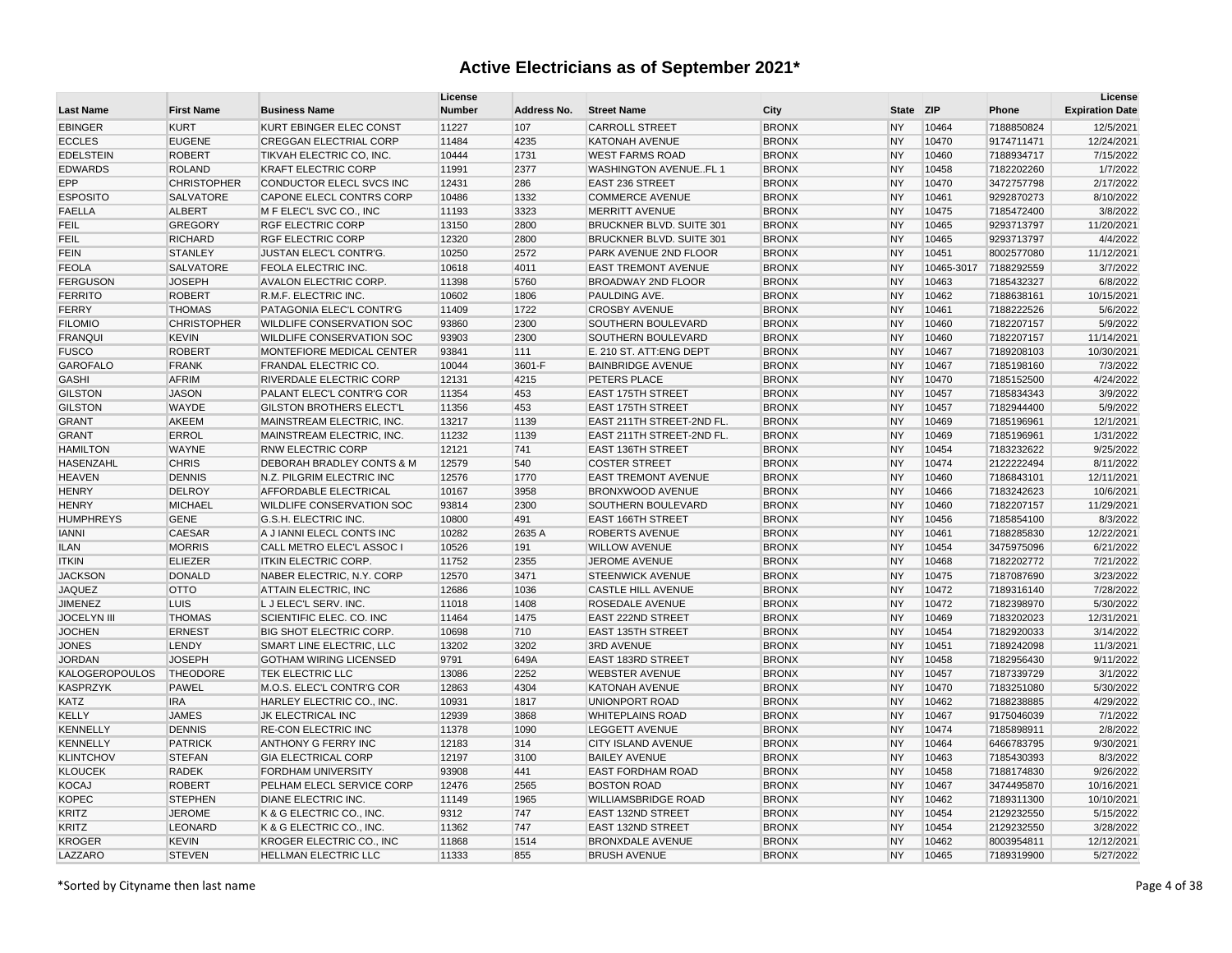| <b>Last Name</b>    | <b>First Name</b> | <b>Business Name</b>                 | License<br><b>Number</b> | Address No. | <b>Street Name</b>             | City         | <b>State</b> | <b>ZIP</b> | Phone      | License<br><b>Expiration Date</b> |
|---------------------|-------------------|--------------------------------------|--------------------------|-------------|--------------------------------|--------------|--------------|------------|------------|-----------------------------------|
| LEE                 | <b>VICTOR</b>     | ERNE VALLEY ELECTRIC INC             | 11412                    | 4287        | KATONAH AVENUE SUITE 284       | <b>BRONX</b> | <b>NY</b>    | 10470      | 3478481113 | 12/22/2021                        |
| <b>LEIGH</b>        | <b>BRENDAN</b>    | LEIGH ELECTRICAL INC                 | 12061                    | 4235        | KATONAH AVENUE, 2ND FLOOR      | <b>BRONX</b> | <b>NY</b>    | 10470      | 7182310431 | 8/31/2022                         |
| <b>LINARES</b>      | <b>LUIS</b>       | <b>ECO ELECTRICAL CORP</b>           | 12202                    | 714         | <b>EAST 180TH STREET</b>       | <b>BRONX</b> | <b>NY</b>    | 10457      | 3475908077 | 3/17/2022                         |
| <b>LJULJIC</b>      | <b>LUBO</b>       | ABCO ELECTRICAL CONT CORP            | 12701                    | 970         | <b>MORRIS PARK AVENUE</b>      | <b>BRONX</b> | <b>NY</b>    | 10462      | 9176425597 | 9/22/2021                         |
| <b>LOPEZ</b>        | <b>DAVID</b>      | DAVID LOPEZ, MASTER ELECTR           | 11932                    | 3473        | <b>STEENWICK AVENUE</b>        | <b>BRONX</b> | <b>NY</b>    | 10475      | 7182933205 | 12/23/2021                        |
| <b>LUCCARELLI</b>   | <b>CHARLES</b>    | <b>EXPRESS DESIGN &amp; ELECL LL</b> | 10495                    | 3467        | <b>STEENWICK AVENUE</b>        | <b>BRONX</b> | <b>NY</b>    | 10475      | 7187927000 | 10/30/2021                        |
| <b>MAITLAND</b>     | <b>GARFIELD</b>   | MAITLAND ELECTRIC CORP.              | 11014                    | 501         | <b>EDISON AVENUE</b>           | <b>BRONX</b> | <b>NY</b>    | 10465      | 7183609353 | 6/1/2022                          |
| <b>MARCELLINO</b>   | <b>ANTHONY</b>    | MARCEL ELEC'L CONTRG CORP            | 12881                    | 1406        | <b>BLONDELL AVENUE</b>         | <b>BRONX</b> | <b>NY</b>    | 10461      | 7187924423 | 5/10/2022                         |
| <b>MARCELLINO</b>   | <b>FRANK</b>      | MARCEL ELEC'L CONTRG CORP            | 10714                    | 1406        | <b>BLONDELL AVENUE</b>         | <b>BRONX</b> | <b>NY</b>    | 10461      | 7187924423 | 1/5/2022                          |
| <b>MARCELLINO</b>   | <b>LUIGI</b>      | PRINCE ELEC'L CONTR'G COR            | 12127                    | 1406        | <b>BLONDELL AVENUE</b>         | <b>BRONX</b> | <b>NY</b>    | 10461      | 7187927292 | 1/8/2022                          |
| <b>MARCELLINO</b>   | <b>MICHAEL</b>    | A&M ELECTRICAL CONTNG LLC            | 12946                    | 1406        | <b>BLONDELL AVENUE</b>         | <b>BRONX</b> | <b>NY</b>    | 10461      | 9177089729 | 8/13/2022                         |
| <b>MARENGO</b>      | <b>JOSE</b>       | ECS ELEC'L CONTG SERV INC            | 10593                    | 435         | <b>AUSTIN PLACE, SUITE E</b>   | <b>BRONX</b> | <b>NY</b>    | 10455      | 7184848884 | 8/31/2022                         |
| <b>MARJI</b>        | FARID             | NEW YORK EMPIRE ELECL CON            | 12593                    | 1236        | JEROME AVENUE                  | <b>BRONX</b> | <b>NY</b>    | 10452      | 7186198181 | 6/16/2022                         |
| <b>MARTINEZ</b>     | <b>FRANCISCO</b>  | F & F ELECTRICAL CORP.               | 11366                    | 2781        | <b>WEBSTER AVENUE</b>          | <b>BRONX</b> | <b>NY</b>    | 10458      | 7185618175 | 10/4/2021                         |
| <b>MARTINEZ</b>     | <b>RICHARD</b>    | TECHNICAL ELECL CONTNG LL            | 11107                    | 480         | AUSTIN PLACE, UNIT D           | <b>BRONX</b> | <b>NY</b>    | 10455      | 9178194428 | 9/15/2022                         |
| <b>MASONE</b>       | <b>JANESSA</b>    | MASE ELECTRIC INC                    | 13030                    | 3525        | <b>CONNER ST</b>               | <b>BRONX</b> | <b>NY</b>    | 10475      | 7189947050 | 5/28/2022                         |
| <b>MASONE</b>       | <b>JOHN</b>       | <b>MASE ELECTRIC INC</b>             | 10866                    | 3525        | <b>CONNER ST</b>               | <b>BRONX</b> | <b>NY</b>    | 10475      | 7189947050 | 11/4/2021                         |
| <b>MATTEI</b>       | MICHAEL           | L.E.B. ELECTRIC LTD                  | 12393                    | 1475        | EAST 222ND STREET, 1ST FL      | <b>BRONX</b> | <b>NY</b>    | 10469      | 9174219850 | 3/13/2022                         |
| <b>MAXWELL</b>      | WILLIAM           | ALMAX ELECTRIC, INC.                 | 11270                    | 3314        | <b>WHITE PLAINS ROAD</b>       | <b>BRONX</b> | <b>NY</b>    | 10467      | 7184050670 | 1/21/2022                         |
| MAZZUOCCOLO         | <b>CARMINE</b>    | <b>EMPIRE ELECTRIC NYC LLC</b>       | 12613                    | 3231        | AMPERE AVENUE LOWER LEVEL      | <b>BRONX</b> | <b>NY</b>    | 10465      | 9293713511 | 11/7/2021                         |
| <b>MCELWEE</b>      | <b>COLIN</b>      | TRITECH ELECTL & DATA INC            | 12923                    | 4288        | <b>KATONAH AVENUE</b>          | <b>BRONX</b> | <b>NY</b>    | 10470      | 7186535358 | 10/9/2022                         |
| <b>MCENTEE</b>      | <b>ANTHONY</b>    | TAP METRO ELECTRIC, LLC              | 12811                    | 3150        | <b>EAST TREMONT ST</b>         | <b>BRONX</b> | <b>NY</b>    | 10461      | 7188222496 | 10/26/2021                        |
| <b>MCGOVERN</b>     | <b>FRANCIS</b>    | OCNYC ELECL CONTNG INC               | 11280                    | 284         | <b>EAST 236TH STREET</b>       | <b>BRONX</b> | <b>NY</b>    | 10470      | 7182929109 | 5/11/2022                         |
| <b>MCLAUGHLIN</b>   | <b>STEPHEN</b>    | <b>NEW YORK POST</b>                 | 93649                    | 900         | <b>EAST 132ND STREET</b>       | <b>BRONX</b> | <b>NY</b>    | 10454      | 7187423164 | 1/15/2022                         |
| <b>MEDINA</b>       | <b>JOHN</b>       | J. M. ELECTRICAL CORP                | 11897                    | 3328        | <b>BAIBRIDGE AVENUE 2ND FL</b> | <b>BRONX</b> | <b>NY</b>    | 10467      | 2126920700 | 9/7/2022                          |
| <b>MELNYCHUK JR</b> | <b>WASYL</b>      | <b>BIL-MEL ELECTRIC CORP</b>         | 11182                    | 523         | LONGFELLOW AVENUE              | <b>BRONX</b> | <b>NY</b>    | 10474      | 7183288548 | 6/4/2022                          |
| <b>MERO</b>         | <b>MANUEL</b>     | LUNA NYC ELECTRIC CORP               | 13198                    | 2365        | <b>HOLLERS AVENUE</b>          | <b>BRONX</b> | <b>NY</b>    | 10475      | 6466708657 | 2/16/2022                         |
| <b>MEYRELES</b>     | <b>GEORGE</b>     | <b>BRONX COMMUNITY COLLEGE</b>       | 93897                    | 2155        | UNIVERSITY AVENUE              | <b>BRONX</b> | <b>NY</b>    | 10453      | 7182895977 | 9/16/2022                         |
| <b>MIKHLI</b>       | <b>DAVID</b>      | COGEN ELEC'L SERVICES, INC           | 12439                    | 175         | <b>CITY ISLAND AVENUE</b>      | <b>BRONX</b> | <b>NY</b>    | 10464      | 7189916999 | 5/22/2022                         |
| <b>MOBIGLIA</b>     | <b>FABIO</b>      | <b>EASTCHESTER ELECTRIC CORP</b>     | 12542                    | 3453        | <b>DELAVALL AVENUE</b>         | <b>BRONX</b> | <b>NY</b>    | 10475      | 7188811600 | 2/16/2022                         |
| <b>MONFORTE</b>     | LOUIS             | MONFORTE ELECTIRC CORP               | 13061                    | 2522        | E. TREMONT AVENUE              | <b>BRONX</b> | <b>NY</b>    | 10461      | 7189313249 | 7/15/2022                         |
| <b>MONTGOMERY</b>   | <b>BRIAN</b>      | MONTGOMERY ELEC'L CONTR'G            | 13117                    | 4250        | VAN CORTLAND PARK EAST         | <b>BRONX</b> | <b>NY</b>    | 10470      | 7189948026 | 2/6/2022                          |
| <b>MOORE</b>        | <b>JOHN</b>       | JOHN H. MOORE                        | 10885                    | 1586        | <b>WILLIAMBRIDGE ROAD</b>      | <b>BRONX</b> | <b>NY</b>    | 10461      | 7188295400 | 8/30/2022                         |
| <b>MOSES</b>        | <b>ROBERT</b>     | ALCO ELECTRIC, LLC                   | 10977                    | 5790        | <b>BROADWAY</b>                | <b>BRONX</b> | <b>NY</b>    | 10463      | 7188840600 | 1/16/2022                         |
| <b>MULE</b>         | <b>STEVEN</b>     | AL ELECTRICAL GROUP INC              | 11595                    | 709         | <b>BRADY AVENUE</b>            | <b>BRONX</b> | <b>NY</b>    | 10462      | 3473266287 | 11/10/2021                        |
| <b>MURPHY</b>       | <b>MICHAEL</b>    | ASSOCIATED ELEC CONT OF N            | 11697                    | 27          | EAST 233RD STREET              | <b>BRONX</b> | <b>NY</b>    | 10470      | 7188829520 | 2/4/2022                          |
| MYERJACK, JR.       | <b>JOSEPH</b>     | <b>EMPIRE ERECTORS &amp; ELEC'L</b>  | 11344                    | 801         | <b>EAST 134TH STREET</b>       | <b>BRONX</b> | <b>NY</b>    | 10454      | 7182921600 | 7/22/2022                         |
| <b>NOGA</b>         | <b>STANLEY</b>    | D & D ELEC'L ENTERPR'S IN            | 10489                    | 3505        | <b>EAST TREMONT AVENUE</b>     | <b>BRONX</b> | <b>NY</b>    | 10465      | 7188630968 | 9/25/2022                         |
| <b>NOLAN</b>        | <b>ANTHONY</b>    | ALLCOM ELECTRIC CORP                 | 12196                    | 243         | <b>EAST 138TH STREET</b>       | <b>BRONX</b> | <b>NY</b>    | 10451      | 7184022481 | 6/11/2022                         |
| <b>O'DONNELL</b>    | EDWARD            | OPTIMUM ELECTL CONTNG LLC            | 12727                    | 732         | LONGFELLOW AVENUE              | <b>BRONX</b> | <b>NY</b>    | 10474      | 7189911044 | 6/29/2022                         |
| <b>OLIVO</b>        | <b>MICHAEL</b>    | <b>MEO ELECTRIC CORP</b>             | 12573                    | 3274        | <b>BOSTON ROAD</b>             | <b>BRONX</b> | <b>NY</b>    | 10469      | 7186430931 | 12/13/2021                        |
| <b>OLSEN</b>        | PAUL              | NASH ELECTRIC SERVICES IN            | 11681                    | 284         | <b>EAST 236TH STREET</b>       | <b>BRONX</b> | <b>NY</b>    | 10470      | 6466883350 | 1/1/2022                          |
| ORTIZ               | <b>GABRIEL</b>    | <b>BLUSPARK ELECTRIC INC</b>         | 12904                    | 747         | EAST 132ND STREET              | <b>BRONX</b> | <b>NY</b>    | 10454      | 7188733469 | 11/8/2021                         |
| ORTIZ               | <b>HAYLEY</b>     | K & G ELECTRIC CO., INC.             | 13245                    | 747         | <b>EAST 132ND STREET</b>       | <b>BRONX</b> | <b>NY</b>    | 10454      | 2129232550 | 11/7/2021                         |
| O'SULLIVAN          | <b>GERARD</b>     | O'SULLIVAN ELECTRICAL INC            | 12584                    | 3548        | <b>EAST TREMONT AVENUE</b>     | <b>BRONX</b> | <b>NY</b>    | 10465      | 7188635401 | 1/9/2022                          |
| O'SULLIVAN          | <b>MICHAEL</b>    | M.O.S. ELEC'L CONTR'G COR            | 11682                    | 4304        | <b>KATONAH AVENUE</b>          | <b>BRONX</b> | <b>NY</b>    | 10470      | 7183251080 | 3/30/2022                         |
| <b>OZKURT</b>       | <b>HAL</b>        | GEMINI ELECTRIC CO., INC.            | 12916                    | 2460        | WILLIAMSBRIDGE ROAD.2ND        | <b>BRONX</b> | <b>NY</b>    | 10469-4806 | 7186546700 | 3/6/2022                          |
| PALMER              | <b>EWAN</b>       | PRINCIPAL ELECTRICAL CORP            | 12177                    | 3564        | <b>BOSTON ROAD</b>             | <b>BRONX</b> | <b>NY</b>    | 10469      | 7184057609 | 2/21/2022                         |
| PASQUERELLA         | <b>DAVID</b>      | DAY ELEC'L CONTR'G CORP              | 11928                    | 3524        | ROMBOUTS AVENUE                | <b>BRONX</b> | <b>NY</b>    | 10475      | 7189947769 | 10/19/2021                        |
| PEREZ               | <b>RAFAEL</b>     | LUX ELECTRIC, INC.                   | 12086                    | 721         | <b>EAST 133RD STREET</b>       | <b>BRONX</b> | <b>NY</b>    | 10454      | 7184020234 | 7/7/2022                          |
| <b>PIEKARSKI</b>    | <b>KENNETH</b>    | <b>KENLAR ELECTRIC INC.</b>          | 10886                    | 3809        | <b>EAST TREMONT AVENUE</b>     | <b>BRONX</b> | <b>NY</b>    | 10465      | 7184092634 | 11/22/2021                        |
| <b>PINCAY</b>       | PABLO             | CROSSWIRE ELECTRICAL INC             | 13210                    | 4748        | <b>BRONX BLVD</b>              | <b>BRONX</b> | <b>NY</b>    | 10470      | 7185152359 | 2/3/2022                          |
| <b>POTTINGER</b>    | <b>LESLIE</b>     | T.D. ELEC'L SERVICE, INC             | 11999                    | 4235        | KATONAH AVENUE                 | <b>BRONX</b> | <b>NY</b>    | 10470      | 7187980930 | 11/22/2021                        |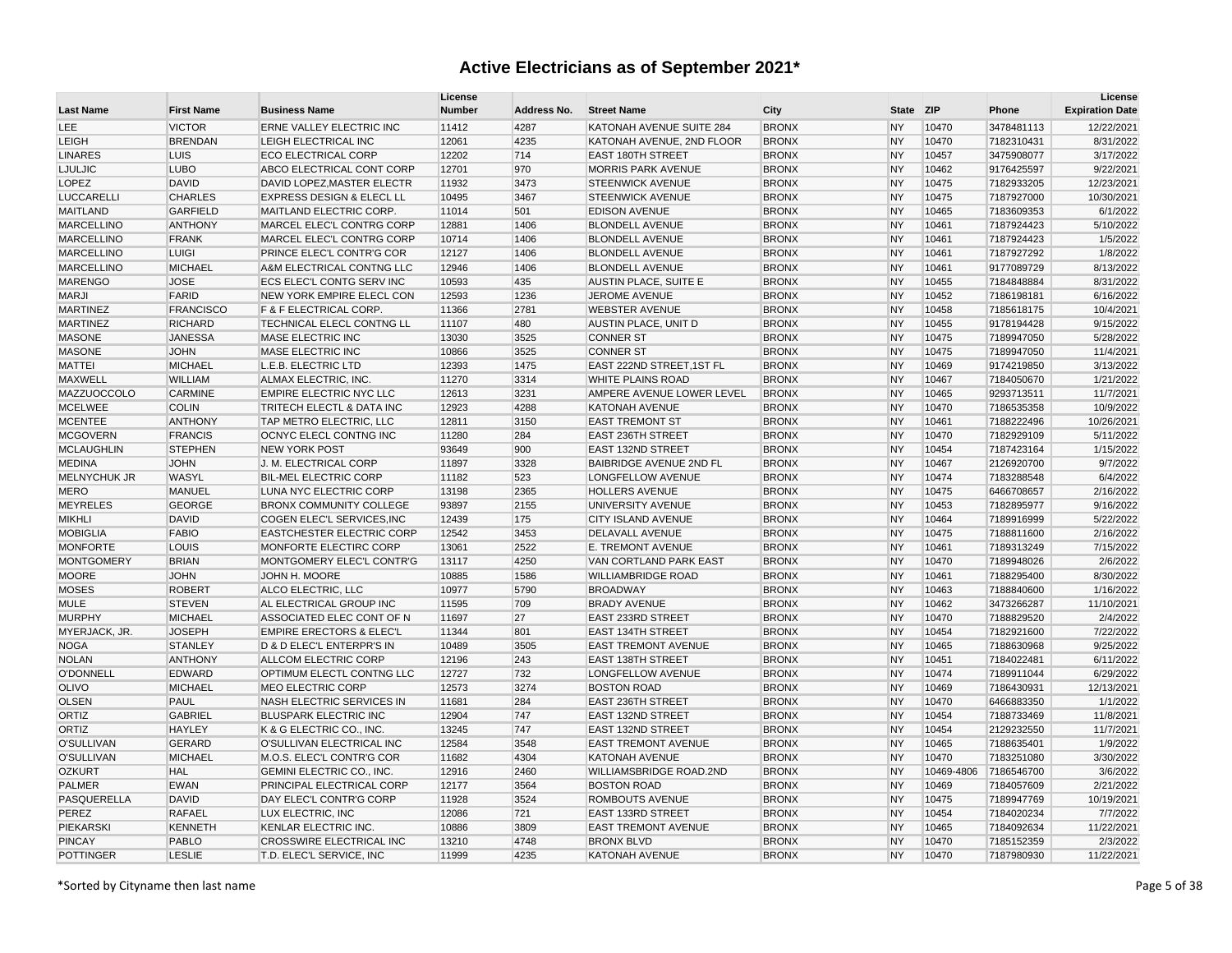| <b>POWELL</b><br>RALEIGH<br><b>RALEIGH POWELL LIC ELEC</b><br>10584<br><b>EAST 140TH STREET</b><br><b>BRONX</b><br>10454<br>2/2/2022<br>729<br><b>NY</b><br>7188827347<br>12218<br>1/21/2022<br><b>PRIORE</b><br><b>DOMENICO</b><br><b>PRIORE ELEC CORPORATION</b><br>1303<br><b>BLONDELL AVE</b><br><b>BRONX</b><br><b>NY</b><br>10461<br>7184096263<br>5/20/2022<br><b>PRISCO</b><br><b>ROBERT</b><br>G.M. ELEC'L CONTR'G INC.<br>11553<br>284<br><b>EAST 236TH STREET</b><br><b>BRONX</b><br><b>NY</b><br>10470<br>7186550988<br>QUARANTA<br><b>DOMINICK</b><br><b>DOMINICK QUARANTA</b><br>10604<br>1705<br><b>CASTLE HILL AVE.</b><br><b>BRONX</b><br>10462<br>12/31/2021<br><b>NY</b><br>7188296346<br><b>CESAR</b><br>10765<br><b>NY</b><br>1/14/2022<br><b>QUERY</b><br>C.Q. ELECTR'L CONTRG CORP<br>1413<br><b>BASSETT AVENUE</b><br><b>BRONX</b><br>10461<br>7182049255<br>1/10/2022<br><b>RACZY</b><br><b>ROMAN</b><br><b>CRM ELECTRIC CORP</b><br>11615<br>461<br>WEST 261 STREET<br><b>BRONX</b><br><b>NY</b><br>10471<br>2128821044<br><b>RAMIREZ</b><br>8/3/2022<br><b>JUAN</b><br><b>DENALI ELECTRIC CORP</b><br>12668<br>3009A<br><b>WESTCHESTER AVENUE</b><br><b>BRONX</b><br><b>NY</b><br>10461<br>7188236022<br><b>RASHEED</b><br><b>RAYMAN</b><br>12588<br><b>BRONX</b><br>10/1/2021<br><b>G ENERGY SOLTN AND SVCS I</b><br>2175<br>JEROME AVENUE<br><b>NY</b><br>10453<br>8006977620<br>3/18/2022<br><b>REYES</b><br><b>MARCO</b><br>12340<br>4235<br><b>BRONX</b><br><b>NY</b><br>10470<br>7189949400<br><b>EMELEC ELECTRIC CORP</b><br><b>KATONAH AVENUE</b><br>8/1/2022<br><b>RICCI</b><br><b>PATSY</b><br>NETWORK ONE ELECL CONTNG<br>10373<br>2526A<br><b>BUTLER PLACE</b><br><b>BRONX</b><br><b>NY</b><br>10461<br>7187924733<br><b>RICHARDS</b><br><b>DONALD</b><br>11331<br><b>BRONX</b><br>8/4/2022<br><b>GOLDMAN ELECTRIC CORP.</b><br>4460<br><b>BAYCHESTER AVENUE</b><br><b>NY</b><br>10466<br>3473398122<br>LAURENCE<br><b>NY</b><br>10/25/2021<br><b>ROBIN</b><br>ROBIN ELECTRICAL CO., INC<br>11008<br>437<br><b>EAST 165TH ST. B704</b><br><b>BRONX</b><br>10456<br>7182926535<br><b>RODRIGUEZ</b><br><b>ALEX</b><br>NOBLE ELECL CONTRG CO INC<br>12461<br>1794<br><b>CLINTON AVENUE</b><br><b>BRONX</b><br><b>NY</b><br>10457<br>7182999472<br>11/13/2021<br><b>ROMANELLO</b><br>4/24/2022<br><b>DREW</b><br>12050<br>340<br><b>JACKSON AVENUE</b><br><b>BRONX</b><br><b>NY</b><br>10454<br><b>ROMCON ELECTRIC, INC</b><br>7184012112<br><b>RUSSO</b><br><b>EUGENE</b><br>2/27/2022<br>TEMPO ELEC'L CONTRS INC.<br>10739<br>874-B<br><b>MORRIS PARK AVENUE</b><br><b>BRONX</b><br><b>NY</b><br>10462<br>7188631212<br>2/8/2022<br><b>JOHN</b><br>12192<br>4360<br><b>NY</b><br>7186535300<br><b>RYAN</b><br><b>DCE CORPORATION</b><br><b>BULLARD AVENUE</b><br><b>BRONX</b><br>10466<br><b>RICHARD</b><br><b>SADLAK</b><br>ALERTTE ELECTRIC INC<br>11600<br>1158<br><b>CLOSE AVENUE</b><br><b>BRONX</b><br><b>NY</b><br>10472<br>6462350540<br>11/3/2021<br>SANFARDINO<br>WILLIAM<br>6/30/2022<br>WMS ELECTRICAL CONTNG LTD<br>11306<br>1303<br><b>BLONDELL AVENUE</b><br><b>BRONX</b><br><b>NY</b><br>10461<br>7188287500<br><b>SANTOIEMMA</b><br><b>JAMES</b><br>6/10/2022<br><b>FIVE J ELECTRIC CORP.</b><br>11610<br>408<br><b>COSTER STREET</b><br><b>BRONX</b><br><b>NY</b><br>10474<br>7188934256<br><b>SCANDURA</b><br><b>MARIO</b><br>UPDATE SYSTEMS ELECTRICAL<br>11504<br>4748<br><b>BRONX BLVD</b><br><b>BRONX</b><br><b>NY</b><br>10470<br>7185198869<br>4/18/2022<br><b>SCHUERGER</b><br><b>STEVEN</b><br>11707<br><b>DELAVALL AVENUE</b><br><b>NY</b><br>8/3/2022<br>Q.C.E. ELEC'L CONTR'G INC<br>3527<br><b>BRONX</b><br>10465<br>7183241193<br><b>SENERCHIA</b><br><b>JOHN</b><br>11713<br><b>BRONX</b><br>10/30/2021<br>HOMEOWNERS-SENERCHIA-<br>1406<br><b>BLONDELL AVENUE</b><br><b>NY</b><br>10461<br>7182394202<br><b>SENERCHIA</b><br><b>NICHOLAS</b><br>11714<br>1406<br><b>NY</b><br>6/26/2022<br>HOMEOWNERS-SENERCHIA-<br><b>BLONDELL AVENUE</b><br><b>BRONX</b><br>10461<br>7182394202<br><b>SOTTOLANO</b><br><b>MICHAEL</b><br>LANO ELECTRIC COMPANY INC<br>11213<br>1633<br><b>WILLIAMSBRIDGE ROAD</b><br><b>BRONX</b><br><b>NY</b><br>10461<br>7186525434<br>4/29/2022<br><b>JOSEPH</b><br>12354<br>1/25/2022<br><b>SPIRELLI</b><br><b>SPIRELLI ELECTRIC INC</b><br>1901<br>AMETHYST STREET<br><b>BRONX</b><br><b>NY</b><br>10462<br>7188922985<br>SQUEO<br><b>FRANK</b><br>TAPPAN LIC. ELEC. CONTR.<br>10477<br>1141<br><b>EAST 156 STREET</b><br><b>BRONX</b><br><b>NY</b><br>10474<br>7189818163<br>10/5/2021<br><b>TELLEZ JR</b><br><b>DAVID</b><br>13238<br>2620<br><b>BRONX</b><br><b>NY</b><br>10461<br>7187244574<br>1/10/2022<br><b>TELLEZ ELECTRIC INC</b><br><b>ST. RAYMOND AVENUE</b><br><b>TEXEIRA</b><br><b>HERMAN</b><br>12260<br>3548<br><b>BRONX</b><br><b>NY</b><br>10465<br>6/14/2022<br><b>TEXEIRA ELECTRIC CORP</b><br><b>EAST TREMONT AVENUE</b><br>7188222201<br><b>THROWER</b><br>ERIC<br>E.T. ELEC'L CONTR CO INC<br>13089<br>1828<br><b>WEBSTER AVENUE</b><br><b>BRONX</b><br><b>NY</b><br>10457<br>9177290383<br>9/27/2021<br>THROWER, JR.<br>10641<br>6/23/2022<br><b>WILLIE</b><br>NOBLE ELECL CONTRG CO INC<br>1794<br><b>CLINTON AVENUE</b><br><b>BRONX</b><br><b>NY</b><br>10457<br>7182999472<br><b>TIRADO</b><br><b>HIRAM</b><br><b>AMP ELECTRIC</b><br>10835<br><b>EAST 156TH STREET</b><br><b>BRONX</b><br><b>NY</b><br>10474<br>7188244327<br>3/13/2022<br>1141<br><b>BERNARD</b><br>RIVERDALE ELEC'L SERV INC<br><b>TIVNAN</b><br>11400<br>421<br><b>BRUCKNER BLVD</b><br><b>BRONX</b><br><b>NY</b><br>10455<br>7182924882<br>9/26/2021<br>TONELLI, JR<br><b>WILLIAM</b><br>IZZO ELECTRIC INC.<br>10713<br>2522<br><b>EAST TREMONT AVENUE</b><br><b>BRONX</b><br><b>NY</b><br>10461<br>7189040164<br>11/25/2021<br><b>TOREN</b><br>11509<br>3601<br><b>NY</b><br>10463<br>5/26/2022<br><b>MORGAN</b><br>A.C. MORGAN ELECTRIC<br>RIVERDALE AVENUE<br><b>BRONX</b><br>7185496800<br><b>TORRES</b><br><b>ORLANDO</b><br><b>NY</b><br>8/28/2022<br>O.K. ELEC'L SERVICE CORP<br>12276<br>727A<br><b>BURKE AVENUE</b><br><b>BRONX</b><br>10467<br>7186521212<br><b>TOTARO</b><br>4/9/2022<br><b>CHRISTOPHER</b><br><b>TRU-VAL ELECTRIC CORP.</b><br>11767<br>2550<br><b>PARK AVENUE</b><br><b>BRONX</b><br><b>NY</b><br>10451<br>7186525050<br><b>FRANK</b><br>4/21/2022<br><b>TURANO</b><br><b>ICONIC ELECTRIC CORP</b><br>11663<br>3150<br><b>EAST TREMONT AVENUE</b><br><b>BRONX</b><br><b>NY</b><br>10461<br>7189310011<br><b>UCHETEL</b><br><b>DAVID</b><br><b>FUSION ELECTL CONTRNG LLC</b><br>11384<br><b>BRONX</b><br><b>NY</b><br>8/8/2022<br>169<br><b>WEST 231ST STREET</b><br>10463<br>7185481377<br><b>UCHETEL</b><br><b>ROBERT</b><br>9920<br><b>BRONX</b><br><b>NY</b><br>7/5/2022<br>UTELL & SON ELEC'L CONT.<br>5772<br>MOSHOLU AVENUE<br>10471<br>7185497779<br><b>URBANO</b><br><b>LUIS</b><br>URBANO'S ELECTRICAL CORP<br>12651<br><b>WESTCHESTER AVENUE</b><br><b>BRONX</b><br><b>NY</b><br>10461<br>3472818750<br>4/23/2022<br>3009 A<br><b>JOZEF</b><br>13085<br><b>NY</b><br>7185972190<br>3/12/2022<br>VARGA<br>HIGHLITE ELECTRICAL SER,L<br>1459<br><b>BASSET AVENUE</b><br><b>BRONX</b><br>10461<br><b>WILLIAM</b><br>5/9/2022<br>VASSAR<br><b>WILLIAM R. VASSAR</b><br>11907<br>16<br><b>PLAZA PLACE</b><br><b>BRONX</b><br><b>NY</b><br>10465<br>7185761081<br>VASSELL<br><b>VAN</b><br>V. VASS ELECTRIC CORP<br>12021<br>4135<br><b>WHITE PLAINS ROAD</b><br><b>BRONX</b><br><b>NY</b><br>10466<br>7189941201<br>1/1/2022<br>9/17/2022<br><b>VUKIC</b><br><b>DANIEL</b><br><b>OPTIMUM ELECTL CONTNG LLC</b><br>12425<br>732<br>LONGFELLOW AVENUE<br><b>BRONX</b><br><b>NY</b><br>10474<br>7189911044<br><b>WALD</b><br><b>STUART</b><br>L B ELECTRIC<br>12251<br>1830<br><b>BRONX</b><br>11/27/2021<br><b>ADEE AVENUE</b><br><b>NY</b><br>10469<br>7188235756<br><b>WESTPHAL</b><br><b>DEREK</b><br>12277<br>4/9/2022<br><b>PJS ELECTRIC, INC.</b><br>720<br>E. 136 STREET UNIT B<br><b>BRONX</b><br><b>NY</b><br>10454<br>7188329609<br><b>WHELAN</b><br><b>JOHN</b><br>SWITCH INC. ELEC'L CONTR<br>12200<br>4304<br>KATONAH AVENUE<br><b>BRONX</b><br><b>NY</b><br>10470<br>7182310039<br>8/19/2022 | <b>Last Name</b> | <b>First Name</b> | <b>Business Name</b>            | License<br><b>Number</b> | Address No. | <b>Street Name</b>       | City         | <b>State</b> | <b>ZIP</b> | Phone      | License<br><b>Expiration Date</b> |
|------------------------------------------------------------------------------------------------------------------------------------------------------------------------------------------------------------------------------------------------------------------------------------------------------------------------------------------------------------------------------------------------------------------------------------------------------------------------------------------------------------------------------------------------------------------------------------------------------------------------------------------------------------------------------------------------------------------------------------------------------------------------------------------------------------------------------------------------------------------------------------------------------------------------------------------------------------------------------------------------------------------------------------------------------------------------------------------------------------------------------------------------------------------------------------------------------------------------------------------------------------------------------------------------------------------------------------------------------------------------------------------------------------------------------------------------------------------------------------------------------------------------------------------------------------------------------------------------------------------------------------------------------------------------------------------------------------------------------------------------------------------------------------------------------------------------------------------------------------------------------------------------------------------------------------------------------------------------------------------------------------------------------------------------------------------------------------------------------------------------------------------------------------------------------------------------------------------------------------------------------------------------------------------------------------------------------------------------------------------------------------------------------------------------------------------------------------------------------------------------------------------------------------------------------------------------------------------------------------------------------------------------------------------------------------------------------------------------------------------------------------------------------------------------------------------------------------------------------------------------------------------------------------------------------------------------------------------------------------------------------------------------------------------------------------------------------------------------------------------------------------------------------------------------------------------------------------------------------------------------------------------------------------------------------------------------------------------------------------------------------------------------------------------------------------------------------------------------------------------------------------------------------------------------------------------------------------------------------------------------------------------------------------------------------------------------------------------------------------------------------------------------------------------------------------------------------------------------------------------------------------------------------------------------------------------------------------------------------------------------------------------------------------------------------------------------------------------------------------------------------------------------------------------------------------------------------------------------------------------------------------------------------------------------------------------------------------------------------------------------------------------------------------------------------------------------------------------------------------------------------------------------------------------------------------------------------------------------------------------------------------------------------------------------------------------------------------------------------------------------------------------------------------------------------------------------------------------------------------------------------------------------------------------------------------------------------------------------------------------------------------------------------------------------------------------------------------------------------------------------------------------------------------------------------------------------------------------------------------------------------------------------------------------------------------------------------------------------------------------------------------------------------------------------------------------------------------------------------------------------------------------------------------------------------------------------------------------------------------------------------------------------------------------------------------------------------------------------------------------------------------------------------------------------------------------------------------------------------------------------------------------------------------------------------------------------------------------------------------------------------------------------------------------------------------------------------------------------------------------------------------------------------------------------------------------------------------------------------------------------------------------------------------------------------------------------------------------------------------------------------------------------------------------------------------------------------------------------------------------------------------------------------------------------------------------------------------------------------------------------------------------------------------------------------------------------------------------------------------------------------------------------------------------------------------------------------------------------------------------------------------------------------------------------------------------------------------------------------------------------------------------------------------------------------------------------------------------------------------------------------------------------------------------------------------------------------------------------------------------------------------------------------------------------------------------------------------------------------------------------------------------------------------------------------------------------------------------------------------------------------------------------------------------------------------------------------------------------------------------------------------------------------------------------------------------------------------------------------------------------------------------------------------------------------------------------------------------------------------------------------------------------------------------------------------------------------------------------------------------------------------------------------------------------------------------------------------------------------------------------------------------------------------------------------------------------------------------------------------------|------------------|-------------------|---------------------------------|--------------------------|-------------|--------------------------|--------------|--------------|------------|------------|-----------------------------------|
|                                                                                                                                                                                                                                                                                                                                                                                                                                                                                                                                                                                                                                                                                                                                                                                                                                                                                                                                                                                                                                                                                                                                                                                                                                                                                                                                                                                                                                                                                                                                                                                                                                                                                                                                                                                                                                                                                                                                                                                                                                                                                                                                                                                                                                                                                                                                                                                                                                                                                                                                                                                                                                                                                                                                                                                                                                                                                                                                                                                                                                                                                                                                                                                                                                                                                                                                                                                                                                                                                                                                                                                                                                                                                                                                                                                                                                                                                                                                                                                                                                                                                                                                                                                                                                                                                                                                                                                                                                                                                                                                                                                                                                                                                                                                                                                                                                                                                                                                                                                                                                                                                                                                                                                                                                                                                                                                                                                                                                                                                                                                                                                                                                                                                                                                                                                                                                                                                                                                                                                                                                                                                                                                                                                                                                                                                                                                                                                                                                                                                                                                                                                                                                                                                                                                                                                                                                                                                                                                                                                                                                                                                                                                                                                                                                                                                                                                                                                                                                                                                                                                                                                                                                                                                                                                                                                                                                                                                                                                                                                                                                                                                                                                                                                                                                          |                  |                   |                                 |                          |             |                          |              |              |            |            |                                   |
|                                                                                                                                                                                                                                                                                                                                                                                                                                                                                                                                                                                                                                                                                                                                                                                                                                                                                                                                                                                                                                                                                                                                                                                                                                                                                                                                                                                                                                                                                                                                                                                                                                                                                                                                                                                                                                                                                                                                                                                                                                                                                                                                                                                                                                                                                                                                                                                                                                                                                                                                                                                                                                                                                                                                                                                                                                                                                                                                                                                                                                                                                                                                                                                                                                                                                                                                                                                                                                                                                                                                                                                                                                                                                                                                                                                                                                                                                                                                                                                                                                                                                                                                                                                                                                                                                                                                                                                                                                                                                                                                                                                                                                                                                                                                                                                                                                                                                                                                                                                                                                                                                                                                                                                                                                                                                                                                                                                                                                                                                                                                                                                                                                                                                                                                                                                                                                                                                                                                                                                                                                                                                                                                                                                                                                                                                                                                                                                                                                                                                                                                                                                                                                                                                                                                                                                                                                                                                                                                                                                                                                                                                                                                                                                                                                                                                                                                                                                                                                                                                                                                                                                                                                                                                                                                                                                                                                                                                                                                                                                                                                                                                                                                                                                                                                          |                  |                   |                                 |                          |             |                          |              |              |            |            |                                   |
|                                                                                                                                                                                                                                                                                                                                                                                                                                                                                                                                                                                                                                                                                                                                                                                                                                                                                                                                                                                                                                                                                                                                                                                                                                                                                                                                                                                                                                                                                                                                                                                                                                                                                                                                                                                                                                                                                                                                                                                                                                                                                                                                                                                                                                                                                                                                                                                                                                                                                                                                                                                                                                                                                                                                                                                                                                                                                                                                                                                                                                                                                                                                                                                                                                                                                                                                                                                                                                                                                                                                                                                                                                                                                                                                                                                                                                                                                                                                                                                                                                                                                                                                                                                                                                                                                                                                                                                                                                                                                                                                                                                                                                                                                                                                                                                                                                                                                                                                                                                                                                                                                                                                                                                                                                                                                                                                                                                                                                                                                                                                                                                                                                                                                                                                                                                                                                                                                                                                                                                                                                                                                                                                                                                                                                                                                                                                                                                                                                                                                                                                                                                                                                                                                                                                                                                                                                                                                                                                                                                                                                                                                                                                                                                                                                                                                                                                                                                                                                                                                                                                                                                                                                                                                                                                                                                                                                                                                                                                                                                                                                                                                                                                                                                                                                          |                  |                   |                                 |                          |             |                          |              |              |            |            |                                   |
|                                                                                                                                                                                                                                                                                                                                                                                                                                                                                                                                                                                                                                                                                                                                                                                                                                                                                                                                                                                                                                                                                                                                                                                                                                                                                                                                                                                                                                                                                                                                                                                                                                                                                                                                                                                                                                                                                                                                                                                                                                                                                                                                                                                                                                                                                                                                                                                                                                                                                                                                                                                                                                                                                                                                                                                                                                                                                                                                                                                                                                                                                                                                                                                                                                                                                                                                                                                                                                                                                                                                                                                                                                                                                                                                                                                                                                                                                                                                                                                                                                                                                                                                                                                                                                                                                                                                                                                                                                                                                                                                                                                                                                                                                                                                                                                                                                                                                                                                                                                                                                                                                                                                                                                                                                                                                                                                                                                                                                                                                                                                                                                                                                                                                                                                                                                                                                                                                                                                                                                                                                                                                                                                                                                                                                                                                                                                                                                                                                                                                                                                                                                                                                                                                                                                                                                                                                                                                                                                                                                                                                                                                                                                                                                                                                                                                                                                                                                                                                                                                                                                                                                                                                                                                                                                                                                                                                                                                                                                                                                                                                                                                                                                                                                                                                          |                  |                   |                                 |                          |             |                          |              |              |            |            |                                   |
|                                                                                                                                                                                                                                                                                                                                                                                                                                                                                                                                                                                                                                                                                                                                                                                                                                                                                                                                                                                                                                                                                                                                                                                                                                                                                                                                                                                                                                                                                                                                                                                                                                                                                                                                                                                                                                                                                                                                                                                                                                                                                                                                                                                                                                                                                                                                                                                                                                                                                                                                                                                                                                                                                                                                                                                                                                                                                                                                                                                                                                                                                                                                                                                                                                                                                                                                                                                                                                                                                                                                                                                                                                                                                                                                                                                                                                                                                                                                                                                                                                                                                                                                                                                                                                                                                                                                                                                                                                                                                                                                                                                                                                                                                                                                                                                                                                                                                                                                                                                                                                                                                                                                                                                                                                                                                                                                                                                                                                                                                                                                                                                                                                                                                                                                                                                                                                                                                                                                                                                                                                                                                                                                                                                                                                                                                                                                                                                                                                                                                                                                                                                                                                                                                                                                                                                                                                                                                                                                                                                                                                                                                                                                                                                                                                                                                                                                                                                                                                                                                                                                                                                                                                                                                                                                                                                                                                                                                                                                                                                                                                                                                                                                                                                                                                          |                  |                   |                                 |                          |             |                          |              |              |            |            |                                   |
|                                                                                                                                                                                                                                                                                                                                                                                                                                                                                                                                                                                                                                                                                                                                                                                                                                                                                                                                                                                                                                                                                                                                                                                                                                                                                                                                                                                                                                                                                                                                                                                                                                                                                                                                                                                                                                                                                                                                                                                                                                                                                                                                                                                                                                                                                                                                                                                                                                                                                                                                                                                                                                                                                                                                                                                                                                                                                                                                                                                                                                                                                                                                                                                                                                                                                                                                                                                                                                                                                                                                                                                                                                                                                                                                                                                                                                                                                                                                                                                                                                                                                                                                                                                                                                                                                                                                                                                                                                                                                                                                                                                                                                                                                                                                                                                                                                                                                                                                                                                                                                                                                                                                                                                                                                                                                                                                                                                                                                                                                                                                                                                                                                                                                                                                                                                                                                                                                                                                                                                                                                                                                                                                                                                                                                                                                                                                                                                                                                                                                                                                                                                                                                                                                                                                                                                                                                                                                                                                                                                                                                                                                                                                                                                                                                                                                                                                                                                                                                                                                                                                                                                                                                                                                                                                                                                                                                                                                                                                                                                                                                                                                                                                                                                                                                          |                  |                   |                                 |                          |             |                          |              |              |            |            |                                   |
|                                                                                                                                                                                                                                                                                                                                                                                                                                                                                                                                                                                                                                                                                                                                                                                                                                                                                                                                                                                                                                                                                                                                                                                                                                                                                                                                                                                                                                                                                                                                                                                                                                                                                                                                                                                                                                                                                                                                                                                                                                                                                                                                                                                                                                                                                                                                                                                                                                                                                                                                                                                                                                                                                                                                                                                                                                                                                                                                                                                                                                                                                                                                                                                                                                                                                                                                                                                                                                                                                                                                                                                                                                                                                                                                                                                                                                                                                                                                                                                                                                                                                                                                                                                                                                                                                                                                                                                                                                                                                                                                                                                                                                                                                                                                                                                                                                                                                                                                                                                                                                                                                                                                                                                                                                                                                                                                                                                                                                                                                                                                                                                                                                                                                                                                                                                                                                                                                                                                                                                                                                                                                                                                                                                                                                                                                                                                                                                                                                                                                                                                                                                                                                                                                                                                                                                                                                                                                                                                                                                                                                                                                                                                                                                                                                                                                                                                                                                                                                                                                                                                                                                                                                                                                                                                                                                                                                                                                                                                                                                                                                                                                                                                                                                                                                          |                  |                   |                                 |                          |             |                          |              |              |            |            |                                   |
|                                                                                                                                                                                                                                                                                                                                                                                                                                                                                                                                                                                                                                                                                                                                                                                                                                                                                                                                                                                                                                                                                                                                                                                                                                                                                                                                                                                                                                                                                                                                                                                                                                                                                                                                                                                                                                                                                                                                                                                                                                                                                                                                                                                                                                                                                                                                                                                                                                                                                                                                                                                                                                                                                                                                                                                                                                                                                                                                                                                                                                                                                                                                                                                                                                                                                                                                                                                                                                                                                                                                                                                                                                                                                                                                                                                                                                                                                                                                                                                                                                                                                                                                                                                                                                                                                                                                                                                                                                                                                                                                                                                                                                                                                                                                                                                                                                                                                                                                                                                                                                                                                                                                                                                                                                                                                                                                                                                                                                                                                                                                                                                                                                                                                                                                                                                                                                                                                                                                                                                                                                                                                                                                                                                                                                                                                                                                                                                                                                                                                                                                                                                                                                                                                                                                                                                                                                                                                                                                                                                                                                                                                                                                                                                                                                                                                                                                                                                                                                                                                                                                                                                                                                                                                                                                                                                                                                                                                                                                                                                                                                                                                                                                                                                                                                          |                  |                   |                                 |                          |             |                          |              |              |            |            |                                   |
|                                                                                                                                                                                                                                                                                                                                                                                                                                                                                                                                                                                                                                                                                                                                                                                                                                                                                                                                                                                                                                                                                                                                                                                                                                                                                                                                                                                                                                                                                                                                                                                                                                                                                                                                                                                                                                                                                                                                                                                                                                                                                                                                                                                                                                                                                                                                                                                                                                                                                                                                                                                                                                                                                                                                                                                                                                                                                                                                                                                                                                                                                                                                                                                                                                                                                                                                                                                                                                                                                                                                                                                                                                                                                                                                                                                                                                                                                                                                                                                                                                                                                                                                                                                                                                                                                                                                                                                                                                                                                                                                                                                                                                                                                                                                                                                                                                                                                                                                                                                                                                                                                                                                                                                                                                                                                                                                                                                                                                                                                                                                                                                                                                                                                                                                                                                                                                                                                                                                                                                                                                                                                                                                                                                                                                                                                                                                                                                                                                                                                                                                                                                                                                                                                                                                                                                                                                                                                                                                                                                                                                                                                                                                                                                                                                                                                                                                                                                                                                                                                                                                                                                                                                                                                                                                                                                                                                                                                                                                                                                                                                                                                                                                                                                                                                          |                  |                   |                                 |                          |             |                          |              |              |            |            |                                   |
|                                                                                                                                                                                                                                                                                                                                                                                                                                                                                                                                                                                                                                                                                                                                                                                                                                                                                                                                                                                                                                                                                                                                                                                                                                                                                                                                                                                                                                                                                                                                                                                                                                                                                                                                                                                                                                                                                                                                                                                                                                                                                                                                                                                                                                                                                                                                                                                                                                                                                                                                                                                                                                                                                                                                                                                                                                                                                                                                                                                                                                                                                                                                                                                                                                                                                                                                                                                                                                                                                                                                                                                                                                                                                                                                                                                                                                                                                                                                                                                                                                                                                                                                                                                                                                                                                                                                                                                                                                                                                                                                                                                                                                                                                                                                                                                                                                                                                                                                                                                                                                                                                                                                                                                                                                                                                                                                                                                                                                                                                                                                                                                                                                                                                                                                                                                                                                                                                                                                                                                                                                                                                                                                                                                                                                                                                                                                                                                                                                                                                                                                                                                                                                                                                                                                                                                                                                                                                                                                                                                                                                                                                                                                                                                                                                                                                                                                                                                                                                                                                                                                                                                                                                                                                                                                                                                                                                                                                                                                                                                                                                                                                                                                                                                                                                          |                  |                   |                                 |                          |             |                          |              |              |            |            |                                   |
|                                                                                                                                                                                                                                                                                                                                                                                                                                                                                                                                                                                                                                                                                                                                                                                                                                                                                                                                                                                                                                                                                                                                                                                                                                                                                                                                                                                                                                                                                                                                                                                                                                                                                                                                                                                                                                                                                                                                                                                                                                                                                                                                                                                                                                                                                                                                                                                                                                                                                                                                                                                                                                                                                                                                                                                                                                                                                                                                                                                                                                                                                                                                                                                                                                                                                                                                                                                                                                                                                                                                                                                                                                                                                                                                                                                                                                                                                                                                                                                                                                                                                                                                                                                                                                                                                                                                                                                                                                                                                                                                                                                                                                                                                                                                                                                                                                                                                                                                                                                                                                                                                                                                                                                                                                                                                                                                                                                                                                                                                                                                                                                                                                                                                                                                                                                                                                                                                                                                                                                                                                                                                                                                                                                                                                                                                                                                                                                                                                                                                                                                                                                                                                                                                                                                                                                                                                                                                                                                                                                                                                                                                                                                                                                                                                                                                                                                                                                                                                                                                                                                                                                                                                                                                                                                                                                                                                                                                                                                                                                                                                                                                                                                                                                                                                          |                  |                   |                                 |                          |             |                          |              |              |            |            |                                   |
|                                                                                                                                                                                                                                                                                                                                                                                                                                                                                                                                                                                                                                                                                                                                                                                                                                                                                                                                                                                                                                                                                                                                                                                                                                                                                                                                                                                                                                                                                                                                                                                                                                                                                                                                                                                                                                                                                                                                                                                                                                                                                                                                                                                                                                                                                                                                                                                                                                                                                                                                                                                                                                                                                                                                                                                                                                                                                                                                                                                                                                                                                                                                                                                                                                                                                                                                                                                                                                                                                                                                                                                                                                                                                                                                                                                                                                                                                                                                                                                                                                                                                                                                                                                                                                                                                                                                                                                                                                                                                                                                                                                                                                                                                                                                                                                                                                                                                                                                                                                                                                                                                                                                                                                                                                                                                                                                                                                                                                                                                                                                                                                                                                                                                                                                                                                                                                                                                                                                                                                                                                                                                                                                                                                                                                                                                                                                                                                                                                                                                                                                                                                                                                                                                                                                                                                                                                                                                                                                                                                                                                                                                                                                                                                                                                                                                                                                                                                                                                                                                                                                                                                                                                                                                                                                                                                                                                                                                                                                                                                                                                                                                                                                                                                                                                          |                  |                   |                                 |                          |             |                          |              |              |            |            |                                   |
|                                                                                                                                                                                                                                                                                                                                                                                                                                                                                                                                                                                                                                                                                                                                                                                                                                                                                                                                                                                                                                                                                                                                                                                                                                                                                                                                                                                                                                                                                                                                                                                                                                                                                                                                                                                                                                                                                                                                                                                                                                                                                                                                                                                                                                                                                                                                                                                                                                                                                                                                                                                                                                                                                                                                                                                                                                                                                                                                                                                                                                                                                                                                                                                                                                                                                                                                                                                                                                                                                                                                                                                                                                                                                                                                                                                                                                                                                                                                                                                                                                                                                                                                                                                                                                                                                                                                                                                                                                                                                                                                                                                                                                                                                                                                                                                                                                                                                                                                                                                                                                                                                                                                                                                                                                                                                                                                                                                                                                                                                                                                                                                                                                                                                                                                                                                                                                                                                                                                                                                                                                                                                                                                                                                                                                                                                                                                                                                                                                                                                                                                                                                                                                                                                                                                                                                                                                                                                                                                                                                                                                                                                                                                                                                                                                                                                                                                                                                                                                                                                                                                                                                                                                                                                                                                                                                                                                                                                                                                                                                                                                                                                                                                                                                                                                          |                  |                   |                                 |                          |             |                          |              |              |            |            |                                   |
|                                                                                                                                                                                                                                                                                                                                                                                                                                                                                                                                                                                                                                                                                                                                                                                                                                                                                                                                                                                                                                                                                                                                                                                                                                                                                                                                                                                                                                                                                                                                                                                                                                                                                                                                                                                                                                                                                                                                                                                                                                                                                                                                                                                                                                                                                                                                                                                                                                                                                                                                                                                                                                                                                                                                                                                                                                                                                                                                                                                                                                                                                                                                                                                                                                                                                                                                                                                                                                                                                                                                                                                                                                                                                                                                                                                                                                                                                                                                                                                                                                                                                                                                                                                                                                                                                                                                                                                                                                                                                                                                                                                                                                                                                                                                                                                                                                                                                                                                                                                                                                                                                                                                                                                                                                                                                                                                                                                                                                                                                                                                                                                                                                                                                                                                                                                                                                                                                                                                                                                                                                                                                                                                                                                                                                                                                                                                                                                                                                                                                                                                                                                                                                                                                                                                                                                                                                                                                                                                                                                                                                                                                                                                                                                                                                                                                                                                                                                                                                                                                                                                                                                                                                                                                                                                                                                                                                                                                                                                                                                                                                                                                                                                                                                                                                          |                  |                   |                                 |                          |             |                          |              |              |            |            |                                   |
|                                                                                                                                                                                                                                                                                                                                                                                                                                                                                                                                                                                                                                                                                                                                                                                                                                                                                                                                                                                                                                                                                                                                                                                                                                                                                                                                                                                                                                                                                                                                                                                                                                                                                                                                                                                                                                                                                                                                                                                                                                                                                                                                                                                                                                                                                                                                                                                                                                                                                                                                                                                                                                                                                                                                                                                                                                                                                                                                                                                                                                                                                                                                                                                                                                                                                                                                                                                                                                                                                                                                                                                                                                                                                                                                                                                                                                                                                                                                                                                                                                                                                                                                                                                                                                                                                                                                                                                                                                                                                                                                                                                                                                                                                                                                                                                                                                                                                                                                                                                                                                                                                                                                                                                                                                                                                                                                                                                                                                                                                                                                                                                                                                                                                                                                                                                                                                                                                                                                                                                                                                                                                                                                                                                                                                                                                                                                                                                                                                                                                                                                                                                                                                                                                                                                                                                                                                                                                                                                                                                                                                                                                                                                                                                                                                                                                                                                                                                                                                                                                                                                                                                                                                                                                                                                                                                                                                                                                                                                                                                                                                                                                                                                                                                                                                          |                  |                   |                                 |                          |             |                          |              |              |            |            |                                   |
|                                                                                                                                                                                                                                                                                                                                                                                                                                                                                                                                                                                                                                                                                                                                                                                                                                                                                                                                                                                                                                                                                                                                                                                                                                                                                                                                                                                                                                                                                                                                                                                                                                                                                                                                                                                                                                                                                                                                                                                                                                                                                                                                                                                                                                                                                                                                                                                                                                                                                                                                                                                                                                                                                                                                                                                                                                                                                                                                                                                                                                                                                                                                                                                                                                                                                                                                                                                                                                                                                                                                                                                                                                                                                                                                                                                                                                                                                                                                                                                                                                                                                                                                                                                                                                                                                                                                                                                                                                                                                                                                                                                                                                                                                                                                                                                                                                                                                                                                                                                                                                                                                                                                                                                                                                                                                                                                                                                                                                                                                                                                                                                                                                                                                                                                                                                                                                                                                                                                                                                                                                                                                                                                                                                                                                                                                                                                                                                                                                                                                                                                                                                                                                                                                                                                                                                                                                                                                                                                                                                                                                                                                                                                                                                                                                                                                                                                                                                                                                                                                                                                                                                                                                                                                                                                                                                                                                                                                                                                                                                                                                                                                                                                                                                                                                          |                  |                   |                                 |                          |             |                          |              |              |            |            |                                   |
|                                                                                                                                                                                                                                                                                                                                                                                                                                                                                                                                                                                                                                                                                                                                                                                                                                                                                                                                                                                                                                                                                                                                                                                                                                                                                                                                                                                                                                                                                                                                                                                                                                                                                                                                                                                                                                                                                                                                                                                                                                                                                                                                                                                                                                                                                                                                                                                                                                                                                                                                                                                                                                                                                                                                                                                                                                                                                                                                                                                                                                                                                                                                                                                                                                                                                                                                                                                                                                                                                                                                                                                                                                                                                                                                                                                                                                                                                                                                                                                                                                                                                                                                                                                                                                                                                                                                                                                                                                                                                                                                                                                                                                                                                                                                                                                                                                                                                                                                                                                                                                                                                                                                                                                                                                                                                                                                                                                                                                                                                                                                                                                                                                                                                                                                                                                                                                                                                                                                                                                                                                                                                                                                                                                                                                                                                                                                                                                                                                                                                                                                                                                                                                                                                                                                                                                                                                                                                                                                                                                                                                                                                                                                                                                                                                                                                                                                                                                                                                                                                                                                                                                                                                                                                                                                                                                                                                                                                                                                                                                                                                                                                                                                                                                                                                          |                  |                   |                                 |                          |             |                          |              |              |            |            |                                   |
|                                                                                                                                                                                                                                                                                                                                                                                                                                                                                                                                                                                                                                                                                                                                                                                                                                                                                                                                                                                                                                                                                                                                                                                                                                                                                                                                                                                                                                                                                                                                                                                                                                                                                                                                                                                                                                                                                                                                                                                                                                                                                                                                                                                                                                                                                                                                                                                                                                                                                                                                                                                                                                                                                                                                                                                                                                                                                                                                                                                                                                                                                                                                                                                                                                                                                                                                                                                                                                                                                                                                                                                                                                                                                                                                                                                                                                                                                                                                                                                                                                                                                                                                                                                                                                                                                                                                                                                                                                                                                                                                                                                                                                                                                                                                                                                                                                                                                                                                                                                                                                                                                                                                                                                                                                                                                                                                                                                                                                                                                                                                                                                                                                                                                                                                                                                                                                                                                                                                                                                                                                                                                                                                                                                                                                                                                                                                                                                                                                                                                                                                                                                                                                                                                                                                                                                                                                                                                                                                                                                                                                                                                                                                                                                                                                                                                                                                                                                                                                                                                                                                                                                                                                                                                                                                                                                                                                                                                                                                                                                                                                                                                                                                                                                                                                          |                  |                   |                                 |                          |             |                          |              |              |            |            |                                   |
|                                                                                                                                                                                                                                                                                                                                                                                                                                                                                                                                                                                                                                                                                                                                                                                                                                                                                                                                                                                                                                                                                                                                                                                                                                                                                                                                                                                                                                                                                                                                                                                                                                                                                                                                                                                                                                                                                                                                                                                                                                                                                                                                                                                                                                                                                                                                                                                                                                                                                                                                                                                                                                                                                                                                                                                                                                                                                                                                                                                                                                                                                                                                                                                                                                                                                                                                                                                                                                                                                                                                                                                                                                                                                                                                                                                                                                                                                                                                                                                                                                                                                                                                                                                                                                                                                                                                                                                                                                                                                                                                                                                                                                                                                                                                                                                                                                                                                                                                                                                                                                                                                                                                                                                                                                                                                                                                                                                                                                                                                                                                                                                                                                                                                                                                                                                                                                                                                                                                                                                                                                                                                                                                                                                                                                                                                                                                                                                                                                                                                                                                                                                                                                                                                                                                                                                                                                                                                                                                                                                                                                                                                                                                                                                                                                                                                                                                                                                                                                                                                                                                                                                                                                                                                                                                                                                                                                                                                                                                                                                                                                                                                                                                                                                                                                          |                  |                   |                                 |                          |             |                          |              |              |            |            |                                   |
|                                                                                                                                                                                                                                                                                                                                                                                                                                                                                                                                                                                                                                                                                                                                                                                                                                                                                                                                                                                                                                                                                                                                                                                                                                                                                                                                                                                                                                                                                                                                                                                                                                                                                                                                                                                                                                                                                                                                                                                                                                                                                                                                                                                                                                                                                                                                                                                                                                                                                                                                                                                                                                                                                                                                                                                                                                                                                                                                                                                                                                                                                                                                                                                                                                                                                                                                                                                                                                                                                                                                                                                                                                                                                                                                                                                                                                                                                                                                                                                                                                                                                                                                                                                                                                                                                                                                                                                                                                                                                                                                                                                                                                                                                                                                                                                                                                                                                                                                                                                                                                                                                                                                                                                                                                                                                                                                                                                                                                                                                                                                                                                                                                                                                                                                                                                                                                                                                                                                                                                                                                                                                                                                                                                                                                                                                                                                                                                                                                                                                                                                                                                                                                                                                                                                                                                                                                                                                                                                                                                                                                                                                                                                                                                                                                                                                                                                                                                                                                                                                                                                                                                                                                                                                                                                                                                                                                                                                                                                                                                                                                                                                                                                                                                                                                          |                  |                   |                                 |                          |             |                          |              |              |            |            |                                   |
|                                                                                                                                                                                                                                                                                                                                                                                                                                                                                                                                                                                                                                                                                                                                                                                                                                                                                                                                                                                                                                                                                                                                                                                                                                                                                                                                                                                                                                                                                                                                                                                                                                                                                                                                                                                                                                                                                                                                                                                                                                                                                                                                                                                                                                                                                                                                                                                                                                                                                                                                                                                                                                                                                                                                                                                                                                                                                                                                                                                                                                                                                                                                                                                                                                                                                                                                                                                                                                                                                                                                                                                                                                                                                                                                                                                                                                                                                                                                                                                                                                                                                                                                                                                                                                                                                                                                                                                                                                                                                                                                                                                                                                                                                                                                                                                                                                                                                                                                                                                                                                                                                                                                                                                                                                                                                                                                                                                                                                                                                                                                                                                                                                                                                                                                                                                                                                                                                                                                                                                                                                                                                                                                                                                                                                                                                                                                                                                                                                                                                                                                                                                                                                                                                                                                                                                                                                                                                                                                                                                                                                                                                                                                                                                                                                                                                                                                                                                                                                                                                                                                                                                                                                                                                                                                                                                                                                                                                                                                                                                                                                                                                                                                                                                                                                          |                  |                   |                                 |                          |             |                          |              |              |            |            |                                   |
|                                                                                                                                                                                                                                                                                                                                                                                                                                                                                                                                                                                                                                                                                                                                                                                                                                                                                                                                                                                                                                                                                                                                                                                                                                                                                                                                                                                                                                                                                                                                                                                                                                                                                                                                                                                                                                                                                                                                                                                                                                                                                                                                                                                                                                                                                                                                                                                                                                                                                                                                                                                                                                                                                                                                                                                                                                                                                                                                                                                                                                                                                                                                                                                                                                                                                                                                                                                                                                                                                                                                                                                                                                                                                                                                                                                                                                                                                                                                                                                                                                                                                                                                                                                                                                                                                                                                                                                                                                                                                                                                                                                                                                                                                                                                                                                                                                                                                                                                                                                                                                                                                                                                                                                                                                                                                                                                                                                                                                                                                                                                                                                                                                                                                                                                                                                                                                                                                                                                                                                                                                                                                                                                                                                                                                                                                                                                                                                                                                                                                                                                                                                                                                                                                                                                                                                                                                                                                                                                                                                                                                                                                                                                                                                                                                                                                                                                                                                                                                                                                                                                                                                                                                                                                                                                                                                                                                                                                                                                                                                                                                                                                                                                                                                                                                          |                  |                   |                                 |                          |             |                          |              |              |            |            |                                   |
|                                                                                                                                                                                                                                                                                                                                                                                                                                                                                                                                                                                                                                                                                                                                                                                                                                                                                                                                                                                                                                                                                                                                                                                                                                                                                                                                                                                                                                                                                                                                                                                                                                                                                                                                                                                                                                                                                                                                                                                                                                                                                                                                                                                                                                                                                                                                                                                                                                                                                                                                                                                                                                                                                                                                                                                                                                                                                                                                                                                                                                                                                                                                                                                                                                                                                                                                                                                                                                                                                                                                                                                                                                                                                                                                                                                                                                                                                                                                                                                                                                                                                                                                                                                                                                                                                                                                                                                                                                                                                                                                                                                                                                                                                                                                                                                                                                                                                                                                                                                                                                                                                                                                                                                                                                                                                                                                                                                                                                                                                                                                                                                                                                                                                                                                                                                                                                                                                                                                                                                                                                                                                                                                                                                                                                                                                                                                                                                                                                                                                                                                                                                                                                                                                                                                                                                                                                                                                                                                                                                                                                                                                                                                                                                                                                                                                                                                                                                                                                                                                                                                                                                                                                                                                                                                                                                                                                                                                                                                                                                                                                                                                                                                                                                                                                          |                  |                   |                                 |                          |             |                          |              |              |            |            |                                   |
|                                                                                                                                                                                                                                                                                                                                                                                                                                                                                                                                                                                                                                                                                                                                                                                                                                                                                                                                                                                                                                                                                                                                                                                                                                                                                                                                                                                                                                                                                                                                                                                                                                                                                                                                                                                                                                                                                                                                                                                                                                                                                                                                                                                                                                                                                                                                                                                                                                                                                                                                                                                                                                                                                                                                                                                                                                                                                                                                                                                                                                                                                                                                                                                                                                                                                                                                                                                                                                                                                                                                                                                                                                                                                                                                                                                                                                                                                                                                                                                                                                                                                                                                                                                                                                                                                                                                                                                                                                                                                                                                                                                                                                                                                                                                                                                                                                                                                                                                                                                                                                                                                                                                                                                                                                                                                                                                                                                                                                                                                                                                                                                                                                                                                                                                                                                                                                                                                                                                                                                                                                                                                                                                                                                                                                                                                                                                                                                                                                                                                                                                                                                                                                                                                                                                                                                                                                                                                                                                                                                                                                                                                                                                                                                                                                                                                                                                                                                                                                                                                                                                                                                                                                                                                                                                                                                                                                                                                                                                                                                                                                                                                                                                                                                                                                          |                  |                   |                                 |                          |             |                          |              |              |            |            |                                   |
|                                                                                                                                                                                                                                                                                                                                                                                                                                                                                                                                                                                                                                                                                                                                                                                                                                                                                                                                                                                                                                                                                                                                                                                                                                                                                                                                                                                                                                                                                                                                                                                                                                                                                                                                                                                                                                                                                                                                                                                                                                                                                                                                                                                                                                                                                                                                                                                                                                                                                                                                                                                                                                                                                                                                                                                                                                                                                                                                                                                                                                                                                                                                                                                                                                                                                                                                                                                                                                                                                                                                                                                                                                                                                                                                                                                                                                                                                                                                                                                                                                                                                                                                                                                                                                                                                                                                                                                                                                                                                                                                                                                                                                                                                                                                                                                                                                                                                                                                                                                                                                                                                                                                                                                                                                                                                                                                                                                                                                                                                                                                                                                                                                                                                                                                                                                                                                                                                                                                                                                                                                                                                                                                                                                                                                                                                                                                                                                                                                                                                                                                                                                                                                                                                                                                                                                                                                                                                                                                                                                                                                                                                                                                                                                                                                                                                                                                                                                                                                                                                                                                                                                                                                                                                                                                                                                                                                                                                                                                                                                                                                                                                                                                                                                                                                          |                  |                   |                                 |                          |             |                          |              |              |            |            |                                   |
|                                                                                                                                                                                                                                                                                                                                                                                                                                                                                                                                                                                                                                                                                                                                                                                                                                                                                                                                                                                                                                                                                                                                                                                                                                                                                                                                                                                                                                                                                                                                                                                                                                                                                                                                                                                                                                                                                                                                                                                                                                                                                                                                                                                                                                                                                                                                                                                                                                                                                                                                                                                                                                                                                                                                                                                                                                                                                                                                                                                                                                                                                                                                                                                                                                                                                                                                                                                                                                                                                                                                                                                                                                                                                                                                                                                                                                                                                                                                                                                                                                                                                                                                                                                                                                                                                                                                                                                                                                                                                                                                                                                                                                                                                                                                                                                                                                                                                                                                                                                                                                                                                                                                                                                                                                                                                                                                                                                                                                                                                                                                                                                                                                                                                                                                                                                                                                                                                                                                                                                                                                                                                                                                                                                                                                                                                                                                                                                                                                                                                                                                                                                                                                                                                                                                                                                                                                                                                                                                                                                                                                                                                                                                                                                                                                                                                                                                                                                                                                                                                                                                                                                                                                                                                                                                                                                                                                                                                                                                                                                                                                                                                                                                                                                                                                          |                  |                   |                                 |                          |             |                          |              |              |            |            |                                   |
|                                                                                                                                                                                                                                                                                                                                                                                                                                                                                                                                                                                                                                                                                                                                                                                                                                                                                                                                                                                                                                                                                                                                                                                                                                                                                                                                                                                                                                                                                                                                                                                                                                                                                                                                                                                                                                                                                                                                                                                                                                                                                                                                                                                                                                                                                                                                                                                                                                                                                                                                                                                                                                                                                                                                                                                                                                                                                                                                                                                                                                                                                                                                                                                                                                                                                                                                                                                                                                                                                                                                                                                                                                                                                                                                                                                                                                                                                                                                                                                                                                                                                                                                                                                                                                                                                                                                                                                                                                                                                                                                                                                                                                                                                                                                                                                                                                                                                                                                                                                                                                                                                                                                                                                                                                                                                                                                                                                                                                                                                                                                                                                                                                                                                                                                                                                                                                                                                                                                                                                                                                                                                                                                                                                                                                                                                                                                                                                                                                                                                                                                                                                                                                                                                                                                                                                                                                                                                                                                                                                                                                                                                                                                                                                                                                                                                                                                                                                                                                                                                                                                                                                                                                                                                                                                                                                                                                                                                                                                                                                                                                                                                                                                                                                                                                          |                  |                   |                                 |                          |             |                          |              |              |            |            |                                   |
|                                                                                                                                                                                                                                                                                                                                                                                                                                                                                                                                                                                                                                                                                                                                                                                                                                                                                                                                                                                                                                                                                                                                                                                                                                                                                                                                                                                                                                                                                                                                                                                                                                                                                                                                                                                                                                                                                                                                                                                                                                                                                                                                                                                                                                                                                                                                                                                                                                                                                                                                                                                                                                                                                                                                                                                                                                                                                                                                                                                                                                                                                                                                                                                                                                                                                                                                                                                                                                                                                                                                                                                                                                                                                                                                                                                                                                                                                                                                                                                                                                                                                                                                                                                                                                                                                                                                                                                                                                                                                                                                                                                                                                                                                                                                                                                                                                                                                                                                                                                                                                                                                                                                                                                                                                                                                                                                                                                                                                                                                                                                                                                                                                                                                                                                                                                                                                                                                                                                                                                                                                                                                                                                                                                                                                                                                                                                                                                                                                                                                                                                                                                                                                                                                                                                                                                                                                                                                                                                                                                                                                                                                                                                                                                                                                                                                                                                                                                                                                                                                                                                                                                                                                                                                                                                                                                                                                                                                                                                                                                                                                                                                                                                                                                                                                          |                  |                   |                                 |                          |             |                          |              |              |            |            |                                   |
|                                                                                                                                                                                                                                                                                                                                                                                                                                                                                                                                                                                                                                                                                                                                                                                                                                                                                                                                                                                                                                                                                                                                                                                                                                                                                                                                                                                                                                                                                                                                                                                                                                                                                                                                                                                                                                                                                                                                                                                                                                                                                                                                                                                                                                                                                                                                                                                                                                                                                                                                                                                                                                                                                                                                                                                                                                                                                                                                                                                                                                                                                                                                                                                                                                                                                                                                                                                                                                                                                                                                                                                                                                                                                                                                                                                                                                                                                                                                                                                                                                                                                                                                                                                                                                                                                                                                                                                                                                                                                                                                                                                                                                                                                                                                                                                                                                                                                                                                                                                                                                                                                                                                                                                                                                                                                                                                                                                                                                                                                                                                                                                                                                                                                                                                                                                                                                                                                                                                                                                                                                                                                                                                                                                                                                                                                                                                                                                                                                                                                                                                                                                                                                                                                                                                                                                                                                                                                                                                                                                                                                                                                                                                                                                                                                                                                                                                                                                                                                                                                                                                                                                                                                                                                                                                                                                                                                                                                                                                                                                                                                                                                                                                                                                                                                          |                  |                   |                                 |                          |             |                          |              |              |            |            |                                   |
|                                                                                                                                                                                                                                                                                                                                                                                                                                                                                                                                                                                                                                                                                                                                                                                                                                                                                                                                                                                                                                                                                                                                                                                                                                                                                                                                                                                                                                                                                                                                                                                                                                                                                                                                                                                                                                                                                                                                                                                                                                                                                                                                                                                                                                                                                                                                                                                                                                                                                                                                                                                                                                                                                                                                                                                                                                                                                                                                                                                                                                                                                                                                                                                                                                                                                                                                                                                                                                                                                                                                                                                                                                                                                                                                                                                                                                                                                                                                                                                                                                                                                                                                                                                                                                                                                                                                                                                                                                                                                                                                                                                                                                                                                                                                                                                                                                                                                                                                                                                                                                                                                                                                                                                                                                                                                                                                                                                                                                                                                                                                                                                                                                                                                                                                                                                                                                                                                                                                                                                                                                                                                                                                                                                                                                                                                                                                                                                                                                                                                                                                                                                                                                                                                                                                                                                                                                                                                                                                                                                                                                                                                                                                                                                                                                                                                                                                                                                                                                                                                                                                                                                                                                                                                                                                                                                                                                                                                                                                                                                                                                                                                                                                                                                                                                          |                  |                   |                                 |                          |             |                          |              |              |            |            |                                   |
|                                                                                                                                                                                                                                                                                                                                                                                                                                                                                                                                                                                                                                                                                                                                                                                                                                                                                                                                                                                                                                                                                                                                                                                                                                                                                                                                                                                                                                                                                                                                                                                                                                                                                                                                                                                                                                                                                                                                                                                                                                                                                                                                                                                                                                                                                                                                                                                                                                                                                                                                                                                                                                                                                                                                                                                                                                                                                                                                                                                                                                                                                                                                                                                                                                                                                                                                                                                                                                                                                                                                                                                                                                                                                                                                                                                                                                                                                                                                                                                                                                                                                                                                                                                                                                                                                                                                                                                                                                                                                                                                                                                                                                                                                                                                                                                                                                                                                                                                                                                                                                                                                                                                                                                                                                                                                                                                                                                                                                                                                                                                                                                                                                                                                                                                                                                                                                                                                                                                                                                                                                                                                                                                                                                                                                                                                                                                                                                                                                                                                                                                                                                                                                                                                                                                                                                                                                                                                                                                                                                                                                                                                                                                                                                                                                                                                                                                                                                                                                                                                                                                                                                                                                                                                                                                                                                                                                                                                                                                                                                                                                                                                                                                                                                                                                          |                  |                   |                                 |                          |             |                          |              |              |            |            |                                   |
|                                                                                                                                                                                                                                                                                                                                                                                                                                                                                                                                                                                                                                                                                                                                                                                                                                                                                                                                                                                                                                                                                                                                                                                                                                                                                                                                                                                                                                                                                                                                                                                                                                                                                                                                                                                                                                                                                                                                                                                                                                                                                                                                                                                                                                                                                                                                                                                                                                                                                                                                                                                                                                                                                                                                                                                                                                                                                                                                                                                                                                                                                                                                                                                                                                                                                                                                                                                                                                                                                                                                                                                                                                                                                                                                                                                                                                                                                                                                                                                                                                                                                                                                                                                                                                                                                                                                                                                                                                                                                                                                                                                                                                                                                                                                                                                                                                                                                                                                                                                                                                                                                                                                                                                                                                                                                                                                                                                                                                                                                                                                                                                                                                                                                                                                                                                                                                                                                                                                                                                                                                                                                                                                                                                                                                                                                                                                                                                                                                                                                                                                                                                                                                                                                                                                                                                                                                                                                                                                                                                                                                                                                                                                                                                                                                                                                                                                                                                                                                                                                                                                                                                                                                                                                                                                                                                                                                                                                                                                                                                                                                                                                                                                                                                                                                          |                  |                   |                                 |                          |             |                          |              |              |            |            |                                   |
|                                                                                                                                                                                                                                                                                                                                                                                                                                                                                                                                                                                                                                                                                                                                                                                                                                                                                                                                                                                                                                                                                                                                                                                                                                                                                                                                                                                                                                                                                                                                                                                                                                                                                                                                                                                                                                                                                                                                                                                                                                                                                                                                                                                                                                                                                                                                                                                                                                                                                                                                                                                                                                                                                                                                                                                                                                                                                                                                                                                                                                                                                                                                                                                                                                                                                                                                                                                                                                                                                                                                                                                                                                                                                                                                                                                                                                                                                                                                                                                                                                                                                                                                                                                                                                                                                                                                                                                                                                                                                                                                                                                                                                                                                                                                                                                                                                                                                                                                                                                                                                                                                                                                                                                                                                                                                                                                                                                                                                                                                                                                                                                                                                                                                                                                                                                                                                                                                                                                                                                                                                                                                                                                                                                                                                                                                                                                                                                                                                                                                                                                                                                                                                                                                                                                                                                                                                                                                                                                                                                                                                                                                                                                                                                                                                                                                                                                                                                                                                                                                                                                                                                                                                                                                                                                                                                                                                                                                                                                                                                                                                                                                                                                                                                                                                          |                  |                   |                                 |                          |             |                          |              |              |            |            |                                   |
|                                                                                                                                                                                                                                                                                                                                                                                                                                                                                                                                                                                                                                                                                                                                                                                                                                                                                                                                                                                                                                                                                                                                                                                                                                                                                                                                                                                                                                                                                                                                                                                                                                                                                                                                                                                                                                                                                                                                                                                                                                                                                                                                                                                                                                                                                                                                                                                                                                                                                                                                                                                                                                                                                                                                                                                                                                                                                                                                                                                                                                                                                                                                                                                                                                                                                                                                                                                                                                                                                                                                                                                                                                                                                                                                                                                                                                                                                                                                                                                                                                                                                                                                                                                                                                                                                                                                                                                                                                                                                                                                                                                                                                                                                                                                                                                                                                                                                                                                                                                                                                                                                                                                                                                                                                                                                                                                                                                                                                                                                                                                                                                                                                                                                                                                                                                                                                                                                                                                                                                                                                                                                                                                                                                                                                                                                                                                                                                                                                                                                                                                                                                                                                                                                                                                                                                                                                                                                                                                                                                                                                                                                                                                                                                                                                                                                                                                                                                                                                                                                                                                                                                                                                                                                                                                                                                                                                                                                                                                                                                                                                                                                                                                                                                                                                          |                  |                   |                                 |                          |             |                          |              |              |            |            |                                   |
|                                                                                                                                                                                                                                                                                                                                                                                                                                                                                                                                                                                                                                                                                                                                                                                                                                                                                                                                                                                                                                                                                                                                                                                                                                                                                                                                                                                                                                                                                                                                                                                                                                                                                                                                                                                                                                                                                                                                                                                                                                                                                                                                                                                                                                                                                                                                                                                                                                                                                                                                                                                                                                                                                                                                                                                                                                                                                                                                                                                                                                                                                                                                                                                                                                                                                                                                                                                                                                                                                                                                                                                                                                                                                                                                                                                                                                                                                                                                                                                                                                                                                                                                                                                                                                                                                                                                                                                                                                                                                                                                                                                                                                                                                                                                                                                                                                                                                                                                                                                                                                                                                                                                                                                                                                                                                                                                                                                                                                                                                                                                                                                                                                                                                                                                                                                                                                                                                                                                                                                                                                                                                                                                                                                                                                                                                                                                                                                                                                                                                                                                                                                                                                                                                                                                                                                                                                                                                                                                                                                                                                                                                                                                                                                                                                                                                                                                                                                                                                                                                                                                                                                                                                                                                                                                                                                                                                                                                                                                                                                                                                                                                                                                                                                                                                          |                  |                   |                                 |                          |             |                          |              |              |            |            |                                   |
|                                                                                                                                                                                                                                                                                                                                                                                                                                                                                                                                                                                                                                                                                                                                                                                                                                                                                                                                                                                                                                                                                                                                                                                                                                                                                                                                                                                                                                                                                                                                                                                                                                                                                                                                                                                                                                                                                                                                                                                                                                                                                                                                                                                                                                                                                                                                                                                                                                                                                                                                                                                                                                                                                                                                                                                                                                                                                                                                                                                                                                                                                                                                                                                                                                                                                                                                                                                                                                                                                                                                                                                                                                                                                                                                                                                                                                                                                                                                                                                                                                                                                                                                                                                                                                                                                                                                                                                                                                                                                                                                                                                                                                                                                                                                                                                                                                                                                                                                                                                                                                                                                                                                                                                                                                                                                                                                                                                                                                                                                                                                                                                                                                                                                                                                                                                                                                                                                                                                                                                                                                                                                                                                                                                                                                                                                                                                                                                                                                                                                                                                                                                                                                                                                                                                                                                                                                                                                                                                                                                                                                                                                                                                                                                                                                                                                                                                                                                                                                                                                                                                                                                                                                                                                                                                                                                                                                                                                                                                                                                                                                                                                                                                                                                                                                          |                  |                   |                                 |                          |             |                          |              |              |            |            |                                   |
|                                                                                                                                                                                                                                                                                                                                                                                                                                                                                                                                                                                                                                                                                                                                                                                                                                                                                                                                                                                                                                                                                                                                                                                                                                                                                                                                                                                                                                                                                                                                                                                                                                                                                                                                                                                                                                                                                                                                                                                                                                                                                                                                                                                                                                                                                                                                                                                                                                                                                                                                                                                                                                                                                                                                                                                                                                                                                                                                                                                                                                                                                                                                                                                                                                                                                                                                                                                                                                                                                                                                                                                                                                                                                                                                                                                                                                                                                                                                                                                                                                                                                                                                                                                                                                                                                                                                                                                                                                                                                                                                                                                                                                                                                                                                                                                                                                                                                                                                                                                                                                                                                                                                                                                                                                                                                                                                                                                                                                                                                                                                                                                                                                                                                                                                                                                                                                                                                                                                                                                                                                                                                                                                                                                                                                                                                                                                                                                                                                                                                                                                                                                                                                                                                                                                                                                                                                                                                                                                                                                                                                                                                                                                                                                                                                                                                                                                                                                                                                                                                                                                                                                                                                                                                                                                                                                                                                                                                                                                                                                                                                                                                                                                                                                                                                          |                  |                   |                                 |                          |             |                          |              |              |            |            |                                   |
|                                                                                                                                                                                                                                                                                                                                                                                                                                                                                                                                                                                                                                                                                                                                                                                                                                                                                                                                                                                                                                                                                                                                                                                                                                                                                                                                                                                                                                                                                                                                                                                                                                                                                                                                                                                                                                                                                                                                                                                                                                                                                                                                                                                                                                                                                                                                                                                                                                                                                                                                                                                                                                                                                                                                                                                                                                                                                                                                                                                                                                                                                                                                                                                                                                                                                                                                                                                                                                                                                                                                                                                                                                                                                                                                                                                                                                                                                                                                                                                                                                                                                                                                                                                                                                                                                                                                                                                                                                                                                                                                                                                                                                                                                                                                                                                                                                                                                                                                                                                                                                                                                                                                                                                                                                                                                                                                                                                                                                                                                                                                                                                                                                                                                                                                                                                                                                                                                                                                                                                                                                                                                                                                                                                                                                                                                                                                                                                                                                                                                                                                                                                                                                                                                                                                                                                                                                                                                                                                                                                                                                                                                                                                                                                                                                                                                                                                                                                                                                                                                                                                                                                                                                                                                                                                                                                                                                                                                                                                                                                                                                                                                                                                                                                                                                          |                  |                   |                                 |                          |             |                          |              |              |            |            |                                   |
|                                                                                                                                                                                                                                                                                                                                                                                                                                                                                                                                                                                                                                                                                                                                                                                                                                                                                                                                                                                                                                                                                                                                                                                                                                                                                                                                                                                                                                                                                                                                                                                                                                                                                                                                                                                                                                                                                                                                                                                                                                                                                                                                                                                                                                                                                                                                                                                                                                                                                                                                                                                                                                                                                                                                                                                                                                                                                                                                                                                                                                                                                                                                                                                                                                                                                                                                                                                                                                                                                                                                                                                                                                                                                                                                                                                                                                                                                                                                                                                                                                                                                                                                                                                                                                                                                                                                                                                                                                                                                                                                                                                                                                                                                                                                                                                                                                                                                                                                                                                                                                                                                                                                                                                                                                                                                                                                                                                                                                                                                                                                                                                                                                                                                                                                                                                                                                                                                                                                                                                                                                                                                                                                                                                                                                                                                                                                                                                                                                                                                                                                                                                                                                                                                                                                                                                                                                                                                                                                                                                                                                                                                                                                                                                                                                                                                                                                                                                                                                                                                                                                                                                                                                                                                                                                                                                                                                                                                                                                                                                                                                                                                                                                                                                                                                          |                  |                   |                                 |                          |             |                          |              |              |            |            |                                   |
|                                                                                                                                                                                                                                                                                                                                                                                                                                                                                                                                                                                                                                                                                                                                                                                                                                                                                                                                                                                                                                                                                                                                                                                                                                                                                                                                                                                                                                                                                                                                                                                                                                                                                                                                                                                                                                                                                                                                                                                                                                                                                                                                                                                                                                                                                                                                                                                                                                                                                                                                                                                                                                                                                                                                                                                                                                                                                                                                                                                                                                                                                                                                                                                                                                                                                                                                                                                                                                                                                                                                                                                                                                                                                                                                                                                                                                                                                                                                                                                                                                                                                                                                                                                                                                                                                                                                                                                                                                                                                                                                                                                                                                                                                                                                                                                                                                                                                                                                                                                                                                                                                                                                                                                                                                                                                                                                                                                                                                                                                                                                                                                                                                                                                                                                                                                                                                                                                                                                                                                                                                                                                                                                                                                                                                                                                                                                                                                                                                                                                                                                                                                                                                                                                                                                                                                                                                                                                                                                                                                                                                                                                                                                                                                                                                                                                                                                                                                                                                                                                                                                                                                                                                                                                                                                                                                                                                                                                                                                                                                                                                                                                                                                                                                                                                          |                  |                   |                                 |                          |             |                          |              |              |            |            |                                   |
|                                                                                                                                                                                                                                                                                                                                                                                                                                                                                                                                                                                                                                                                                                                                                                                                                                                                                                                                                                                                                                                                                                                                                                                                                                                                                                                                                                                                                                                                                                                                                                                                                                                                                                                                                                                                                                                                                                                                                                                                                                                                                                                                                                                                                                                                                                                                                                                                                                                                                                                                                                                                                                                                                                                                                                                                                                                                                                                                                                                                                                                                                                                                                                                                                                                                                                                                                                                                                                                                                                                                                                                                                                                                                                                                                                                                                                                                                                                                                                                                                                                                                                                                                                                                                                                                                                                                                                                                                                                                                                                                                                                                                                                                                                                                                                                                                                                                                                                                                                                                                                                                                                                                                                                                                                                                                                                                                                                                                                                                                                                                                                                                                                                                                                                                                                                                                                                                                                                                                                                                                                                                                                                                                                                                                                                                                                                                                                                                                                                                                                                                                                                                                                                                                                                                                                                                                                                                                                                                                                                                                                                                                                                                                                                                                                                                                                                                                                                                                                                                                                                                                                                                                                                                                                                                                                                                                                                                                                                                                                                                                                                                                                                                                                                                                                          |                  |                   |                                 |                          |             |                          |              |              |            |            |                                   |
|                                                                                                                                                                                                                                                                                                                                                                                                                                                                                                                                                                                                                                                                                                                                                                                                                                                                                                                                                                                                                                                                                                                                                                                                                                                                                                                                                                                                                                                                                                                                                                                                                                                                                                                                                                                                                                                                                                                                                                                                                                                                                                                                                                                                                                                                                                                                                                                                                                                                                                                                                                                                                                                                                                                                                                                                                                                                                                                                                                                                                                                                                                                                                                                                                                                                                                                                                                                                                                                                                                                                                                                                                                                                                                                                                                                                                                                                                                                                                                                                                                                                                                                                                                                                                                                                                                                                                                                                                                                                                                                                                                                                                                                                                                                                                                                                                                                                                                                                                                                                                                                                                                                                                                                                                                                                                                                                                                                                                                                                                                                                                                                                                                                                                                                                                                                                                                                                                                                                                                                                                                                                                                                                                                                                                                                                                                                                                                                                                                                                                                                                                                                                                                                                                                                                                                                                                                                                                                                                                                                                                                                                                                                                                                                                                                                                                                                                                                                                                                                                                                                                                                                                                                                                                                                                                                                                                                                                                                                                                                                                                                                                                                                                                                                                                                          |                  |                   |                                 |                          |             |                          |              |              |            |            |                                   |
|                                                                                                                                                                                                                                                                                                                                                                                                                                                                                                                                                                                                                                                                                                                                                                                                                                                                                                                                                                                                                                                                                                                                                                                                                                                                                                                                                                                                                                                                                                                                                                                                                                                                                                                                                                                                                                                                                                                                                                                                                                                                                                                                                                                                                                                                                                                                                                                                                                                                                                                                                                                                                                                                                                                                                                                                                                                                                                                                                                                                                                                                                                                                                                                                                                                                                                                                                                                                                                                                                                                                                                                                                                                                                                                                                                                                                                                                                                                                                                                                                                                                                                                                                                                                                                                                                                                                                                                                                                                                                                                                                                                                                                                                                                                                                                                                                                                                                                                                                                                                                                                                                                                                                                                                                                                                                                                                                                                                                                                                                                                                                                                                                                                                                                                                                                                                                                                                                                                                                                                                                                                                                                                                                                                                                                                                                                                                                                                                                                                                                                                                                                                                                                                                                                                                                                                                                                                                                                                                                                                                                                                                                                                                                                                                                                                                                                                                                                                                                                                                                                                                                                                                                                                                                                                                                                                                                                                                                                                                                                                                                                                                                                                                                                                                                                          |                  |                   |                                 |                          |             |                          |              |              |            |            |                                   |
|                                                                                                                                                                                                                                                                                                                                                                                                                                                                                                                                                                                                                                                                                                                                                                                                                                                                                                                                                                                                                                                                                                                                                                                                                                                                                                                                                                                                                                                                                                                                                                                                                                                                                                                                                                                                                                                                                                                                                                                                                                                                                                                                                                                                                                                                                                                                                                                                                                                                                                                                                                                                                                                                                                                                                                                                                                                                                                                                                                                                                                                                                                                                                                                                                                                                                                                                                                                                                                                                                                                                                                                                                                                                                                                                                                                                                                                                                                                                                                                                                                                                                                                                                                                                                                                                                                                                                                                                                                                                                                                                                                                                                                                                                                                                                                                                                                                                                                                                                                                                                                                                                                                                                                                                                                                                                                                                                                                                                                                                                                                                                                                                                                                                                                                                                                                                                                                                                                                                                                                                                                                                                                                                                                                                                                                                                                                                                                                                                                                                                                                                                                                                                                                                                                                                                                                                                                                                                                                                                                                                                                                                                                                                                                                                                                                                                                                                                                                                                                                                                                                                                                                                                                                                                                                                                                                                                                                                                                                                                                                                                                                                                                                                                                                                                                          |                  |                   |                                 |                          |             |                          |              |              |            |            |                                   |
|                                                                                                                                                                                                                                                                                                                                                                                                                                                                                                                                                                                                                                                                                                                                                                                                                                                                                                                                                                                                                                                                                                                                                                                                                                                                                                                                                                                                                                                                                                                                                                                                                                                                                                                                                                                                                                                                                                                                                                                                                                                                                                                                                                                                                                                                                                                                                                                                                                                                                                                                                                                                                                                                                                                                                                                                                                                                                                                                                                                                                                                                                                                                                                                                                                                                                                                                                                                                                                                                                                                                                                                                                                                                                                                                                                                                                                                                                                                                                                                                                                                                                                                                                                                                                                                                                                                                                                                                                                                                                                                                                                                                                                                                                                                                                                                                                                                                                                                                                                                                                                                                                                                                                                                                                                                                                                                                                                                                                                                                                                                                                                                                                                                                                                                                                                                                                                                                                                                                                                                                                                                                                                                                                                                                                                                                                                                                                                                                                                                                                                                                                                                                                                                                                                                                                                                                                                                                                                                                                                                                                                                                                                                                                                                                                                                                                                                                                                                                                                                                                                                                                                                                                                                                                                                                                                                                                                                                                                                                                                                                                                                                                                                                                                                                                                          |                  |                   |                                 |                          |             |                          |              |              |            |            |                                   |
|                                                                                                                                                                                                                                                                                                                                                                                                                                                                                                                                                                                                                                                                                                                                                                                                                                                                                                                                                                                                                                                                                                                                                                                                                                                                                                                                                                                                                                                                                                                                                                                                                                                                                                                                                                                                                                                                                                                                                                                                                                                                                                                                                                                                                                                                                                                                                                                                                                                                                                                                                                                                                                                                                                                                                                                                                                                                                                                                                                                                                                                                                                                                                                                                                                                                                                                                                                                                                                                                                                                                                                                                                                                                                                                                                                                                                                                                                                                                                                                                                                                                                                                                                                                                                                                                                                                                                                                                                                                                                                                                                                                                                                                                                                                                                                                                                                                                                                                                                                                                                                                                                                                                                                                                                                                                                                                                                                                                                                                                                                                                                                                                                                                                                                                                                                                                                                                                                                                                                                                                                                                                                                                                                                                                                                                                                                                                                                                                                                                                                                                                                                                                                                                                                                                                                                                                                                                                                                                                                                                                                                                                                                                                                                                                                                                                                                                                                                                                                                                                                                                                                                                                                                                                                                                                                                                                                                                                                                                                                                                                                                                                                                                                                                                                                                          |                  |                   |                                 |                          |             |                          |              |              |            |            |                                   |
|                                                                                                                                                                                                                                                                                                                                                                                                                                                                                                                                                                                                                                                                                                                                                                                                                                                                                                                                                                                                                                                                                                                                                                                                                                                                                                                                                                                                                                                                                                                                                                                                                                                                                                                                                                                                                                                                                                                                                                                                                                                                                                                                                                                                                                                                                                                                                                                                                                                                                                                                                                                                                                                                                                                                                                                                                                                                                                                                                                                                                                                                                                                                                                                                                                                                                                                                                                                                                                                                                                                                                                                                                                                                                                                                                                                                                                                                                                                                                                                                                                                                                                                                                                                                                                                                                                                                                                                                                                                                                                                                                                                                                                                                                                                                                                                                                                                                                                                                                                                                                                                                                                                                                                                                                                                                                                                                                                                                                                                                                                                                                                                                                                                                                                                                                                                                                                                                                                                                                                                                                                                                                                                                                                                                                                                                                                                                                                                                                                                                                                                                                                                                                                                                                                                                                                                                                                                                                                                                                                                                                                                                                                                                                                                                                                                                                                                                                                                                                                                                                                                                                                                                                                                                                                                                                                                                                                                                                                                                                                                                                                                                                                                                                                                                                                          |                  |                   |                                 |                          |             |                          |              |              |            |            |                                   |
|                                                                                                                                                                                                                                                                                                                                                                                                                                                                                                                                                                                                                                                                                                                                                                                                                                                                                                                                                                                                                                                                                                                                                                                                                                                                                                                                                                                                                                                                                                                                                                                                                                                                                                                                                                                                                                                                                                                                                                                                                                                                                                                                                                                                                                                                                                                                                                                                                                                                                                                                                                                                                                                                                                                                                                                                                                                                                                                                                                                                                                                                                                                                                                                                                                                                                                                                                                                                                                                                                                                                                                                                                                                                                                                                                                                                                                                                                                                                                                                                                                                                                                                                                                                                                                                                                                                                                                                                                                                                                                                                                                                                                                                                                                                                                                                                                                                                                                                                                                                                                                                                                                                                                                                                                                                                                                                                                                                                                                                                                                                                                                                                                                                                                                                                                                                                                                                                                                                                                                                                                                                                                                                                                                                                                                                                                                                                                                                                                                                                                                                                                                                                                                                                                                                                                                                                                                                                                                                                                                                                                                                                                                                                                                                                                                                                                                                                                                                                                                                                                                                                                                                                                                                                                                                                                                                                                                                                                                                                                                                                                                                                                                                                                                                                                                          | <b>WHITE</b>     | <b>DONALD</b>     | <b>DNR ELECTRIC INCORPORATE</b> | 11673                    | 681B        | <b>EAST 136TH STREET</b> | <b>BRONX</b> | <b>NY</b>    | 10454      | 9174719092 | 7/28/2022                         |
| WILHELMY<br><b>WILLIAM</b><br>VERDE ELECTRIC CORP.<br>12084<br>1251<br><b>EASTBAY AVENUE</b><br><b>BRONX</b><br><b>NY</b><br>10474<br>7189912435<br>6/25/2022                                                                                                                                                                                                                                                                                                                                                                                                                                                                                                                                                                                                                                                                                                                                                                                                                                                                                                                                                                                                                                                                                                                                                                                                                                                                                                                                                                                                                                                                                                                                                                                                                                                                                                                                                                                                                                                                                                                                                                                                                                                                                                                                                                                                                                                                                                                                                                                                                                                                                                                                                                                                                                                                                                                                                                                                                                                                                                                                                                                                                                                                                                                                                                                                                                                                                                                                                                                                                                                                                                                                                                                                                                                                                                                                                                                                                                                                                                                                                                                                                                                                                                                                                                                                                                                                                                                                                                                                                                                                                                                                                                                                                                                                                                                                                                                                                                                                                                                                                                                                                                                                                                                                                                                                                                                                                                                                                                                                                                                                                                                                                                                                                                                                                                                                                                                                                                                                                                                                                                                                                                                                                                                                                                                                                                                                                                                                                                                                                                                                                                                                                                                                                                                                                                                                                                                                                                                                                                                                                                                                                                                                                                                                                                                                                                                                                                                                                                                                                                                                                                                                                                                                                                                                                                                                                                                                                                                                                                                                                                                                                                                                            |                  |                   |                                 |                          |             |                          |              |              |            |            |                                   |
| <b>WILKINS</b><br><b>WILLIAM</b><br><b>BRONXDALE ELECTRIC INC</b><br>11385<br>931<br><b>BRONX</b><br><b>NY</b><br>10462<br>7185975343<br>7/20/2022<br><b>MORRIS PARK AVENUE</b>                                                                                                                                                                                                                                                                                                                                                                                                                                                                                                                                                                                                                                                                                                                                                                                                                                                                                                                                                                                                                                                                                                                                                                                                                                                                                                                                                                                                                                                                                                                                                                                                                                                                                                                                                                                                                                                                                                                                                                                                                                                                                                                                                                                                                                                                                                                                                                                                                                                                                                                                                                                                                                                                                                                                                                                                                                                                                                                                                                                                                                                                                                                                                                                                                                                                                                                                                                                                                                                                                                                                                                                                                                                                                                                                                                                                                                                                                                                                                                                                                                                                                                                                                                                                                                                                                                                                                                                                                                                                                                                                                                                                                                                                                                                                                                                                                                                                                                                                                                                                                                                                                                                                                                                                                                                                                                                                                                                                                                                                                                                                                                                                                                                                                                                                                                                                                                                                                                                                                                                                                                                                                                                                                                                                                                                                                                                                                                                                                                                                                                                                                                                                                                                                                                                                                                                                                                                                                                                                                                                                                                                                                                                                                                                                                                                                                                                                                                                                                                                                                                                                                                                                                                                                                                                                                                                                                                                                                                                                                                                                                                                          |                  |                   |                                 |                          |             |                          |              |              |            |            |                                   |
| <b>WILSON</b><br><b>DENNIS</b><br>11090<br><b>NY</b><br>10/3/2021<br><b>T.J. WILSON ELECTRIC INC</b><br>4460<br><b>BAYCHESTER AVE</b><br><b>BRONX</b><br>10466<br>7186555315                                                                                                                                                                                                                                                                                                                                                                                                                                                                                                                                                                                                                                                                                                                                                                                                                                                                                                                                                                                                                                                                                                                                                                                                                                                                                                                                                                                                                                                                                                                                                                                                                                                                                                                                                                                                                                                                                                                                                                                                                                                                                                                                                                                                                                                                                                                                                                                                                                                                                                                                                                                                                                                                                                                                                                                                                                                                                                                                                                                                                                                                                                                                                                                                                                                                                                                                                                                                                                                                                                                                                                                                                                                                                                                                                                                                                                                                                                                                                                                                                                                                                                                                                                                                                                                                                                                                                                                                                                                                                                                                                                                                                                                                                                                                                                                                                                                                                                                                                                                                                                                                                                                                                                                                                                                                                                                                                                                                                                                                                                                                                                                                                                                                                                                                                                                                                                                                                                                                                                                                                                                                                                                                                                                                                                                                                                                                                                                                                                                                                                                                                                                                                                                                                                                                                                                                                                                                                                                                                                                                                                                                                                                                                                                                                                                                                                                                                                                                                                                                                                                                                                                                                                                                                                                                                                                                                                                                                                                                                                                                                                                             |                  |                   |                                 |                          |             |                          |              |              |            |            |                                   |
| <b>ZEKIROSKI</b><br>12114<br>2/4/2022<br><b>MUZAFER</b><br>Z & Z ELECTRIC INC<br>2380<br><b>HUGHES AVENUE</b><br><b>BRONX</b><br><b>NY</b><br>10458<br>2129414600                                                                                                                                                                                                                                                                                                                                                                                                                                                                                                                                                                                                                                                                                                                                                                                                                                                                                                                                                                                                                                                                                                                                                                                                                                                                                                                                                                                                                                                                                                                                                                                                                                                                                                                                                                                                                                                                                                                                                                                                                                                                                                                                                                                                                                                                                                                                                                                                                                                                                                                                                                                                                                                                                                                                                                                                                                                                                                                                                                                                                                                                                                                                                                                                                                                                                                                                                                                                                                                                                                                                                                                                                                                                                                                                                                                                                                                                                                                                                                                                                                                                                                                                                                                                                                                                                                                                                                                                                                                                                                                                                                                                                                                                                                                                                                                                                                                                                                                                                                                                                                                                                                                                                                                                                                                                                                                                                                                                                                                                                                                                                                                                                                                                                                                                                                                                                                                                                                                                                                                                                                                                                                                                                                                                                                                                                                                                                                                                                                                                                                                                                                                                                                                                                                                                                                                                                                                                                                                                                                                                                                                                                                                                                                                                                                                                                                                                                                                                                                                                                                                                                                                                                                                                                                                                                                                                                                                                                                                                                                                                                                                                        |                  |                   |                                 |                          |             |                          |              |              |            |            |                                   |
| <b>FRANK</b><br>11851<br>435 B<br><b>BRONX</b><br><b>NY</b><br>10455<br>12/9/2021<br><b>ZIZZO</b><br><b>SIGNS CAD CORP</b><br><b>AUSTIN PLACE</b><br>2123431541                                                                                                                                                                                                                                                                                                                                                                                                                                                                                                                                                                                                                                                                                                                                                                                                                                                                                                                                                                                                                                                                                                                                                                                                                                                                                                                                                                                                                                                                                                                                                                                                                                                                                                                                                                                                                                                                                                                                                                                                                                                                                                                                                                                                                                                                                                                                                                                                                                                                                                                                                                                                                                                                                                                                                                                                                                                                                                                                                                                                                                                                                                                                                                                                                                                                                                                                                                                                                                                                                                                                                                                                                                                                                                                                                                                                                                                                                                                                                                                                                                                                                                                                                                                                                                                                                                                                                                                                                                                                                                                                                                                                                                                                                                                                                                                                                                                                                                                                                                                                                                                                                                                                                                                                                                                                                                                                                                                                                                                                                                                                                                                                                                                                                                                                                                                                                                                                                                                                                                                                                                                                                                                                                                                                                                                                                                                                                                                                                                                                                                                                                                                                                                                                                                                                                                                                                                                                                                                                                                                                                                                                                                                                                                                                                                                                                                                                                                                                                                                                                                                                                                                                                                                                                                                                                                                                                                                                                                                                                                                                                                                                          |                  |                   |                                 |                          |             |                          |              |              |            |            |                                   |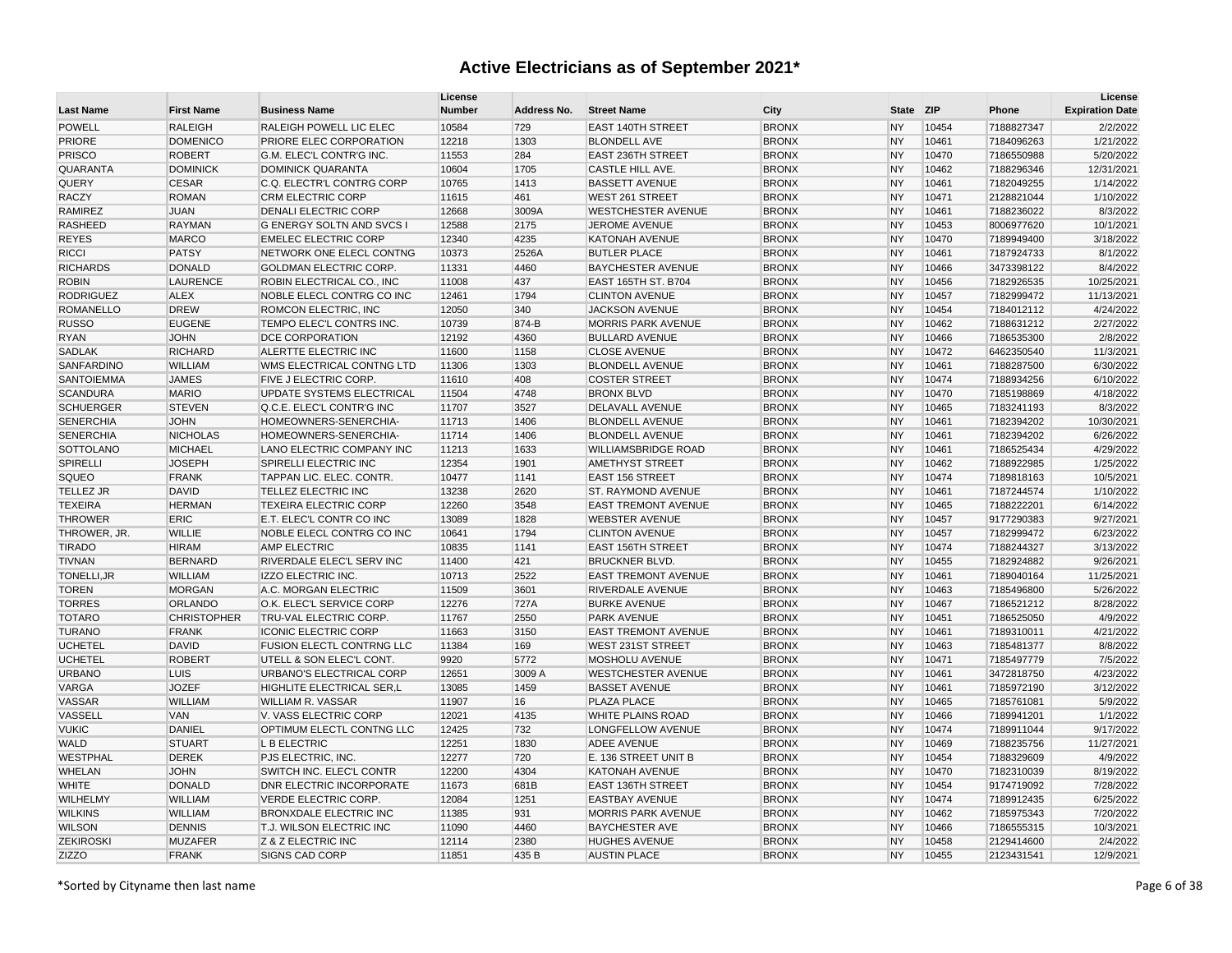| <b>Last Name</b>     | <b>First Name</b> | <b>Business Name</b>             | License<br><b>Number</b> | Address No. | <b>Street Name</b>         | City            | <b>State</b> | <b>ZIP</b> | Phone      | License<br><b>Expiration Date</b> |
|----------------------|-------------------|----------------------------------|--------------------------|-------------|----------------------------|-----------------|--------------|------------|------------|-----------------------------------|
| <b>ZOULIS</b>        | <b>EMMANUEL</b>   | ASTRO ELECL CONTNG INC           | 12682                    | 189         | WEST 231ST STREET, STE007  | <b>BRONX</b>    | <b>NY</b>    | 10463      | 7188840314 | 11/25/2021                        |
| <b>MCGOVERN</b>      | <b>THOMAS</b>     | T. MCCAFFREY-T. MCGOVERN         | 11521                    | 27          | <b>EAST 233RD STREET</b>   | BRONX,          | <b>NY</b>    | 10470      | 7183257330 | 8/30/2022                         |
| <b>MCGOVERN</b>      | <b>THOMAS</b>     | T. MCCAFFREY-T. MCGOVERN         | 12809                    | 27          | <b>EAST 233RD STREET</b>   | BRONX,          | <b>NY</b>    | 10470      | 7183257330 | 5/9/2022                          |
| ABAZADZE             | <b>VASIL</b>      | NGM ELECTRIC INC                 | 13244                    | 222         | <b>LORRAINE STREET</b>     | <b>BROOKLYN</b> | <b>NY</b>    | 11231      | 6467079225 | 2/5/2022                          |
| ABDOU                | <b>MOHAMED</b>    | MOHAB ELECT'L CONTR'G COR        | 11822                    | 807         | <b>BERGEN STREET</b>       | <b>BROOKLYN</b> | <b>NY</b>    | 11238      | 7186362222 | 11/6/2021                         |
| ABUHAMDEH            | <b>MUSAD</b>      | <b>CUNNINGHAM ELECTRIC CORP</b>  | 13112                    | 1601        | MCDONALD AVENUE            | <b>BROOKLYN</b> | <b>NY</b>    | 11230      | 3476973493 | 11/16/2021                        |
| <b>ACKERMAN</b>      | <b>BENJAMIN</b>   | <b>WIRE UP ELEC'L CONT'G COR</b> | 12034                    | 4718        | <b>NEW UTRECHT AVENUE</b>  | <b>BROOKLYN</b> | <b>NY</b>    | 11219      | 7189729855 | 5/19/2022                         |
| <b>ACKERMAN</b>      | LARRY             | <b>ENERCHARGE ELECTRIC CONT</b>  | 12901                    | 6010        | <b>NEW UTRECHT AVENUE</b>  | <b>BROOKLYN</b> | <b>NY</b>    | 11219      | 7188532800 | 7/12/2022                         |
| <b>ADAMES</b>        | <b>RICHARD</b>    | RJ ELECTRICAL CONTRACTORS        | 12888                    | 2568        | <b>EAST 17TH STREET</b>    | <b>BROOKLYN</b> | <b>NY</b>    | 11235      | 7183409586 | 11/7/2021                         |
| <b>ADAMO</b>         | <b>JOSEPH</b>     | MEGA ELEC'L CONTR'G, INC         | 11234                    | 8023        | NEW UTRECHT AVENUE         | <b>BROOKLYN</b> | <b>NY</b>    | 11214      | 7182323632 | 10/24/2021                        |
| <b>ADANUNCIO</b>     | <b>MICHAEL</b>    | MICHAEL F. ADANUNCIO ELEC        | 10831                    | 559         | <b>MAPLE STREET</b>        | <b>BROOKLYN</b> | <b>NY</b>    | 11203      | 7188518222 | 7/21/2022                         |
| <b>AGLIALORO</b>     | <b>SALVATORE</b>  | DOOLEY ELECTRIC CO., INC.        | 12703                    | 4014        | <b>3RD AVENUE</b>          | <b>BROOKLYN</b> | <b>NY</b>    | 11232      | 7188402200 | 10/4/2022                         |
| <b>AIZIKOVICH</b>    | <b>SHMUEL</b>     | OHR CHODOSH ELEC'L CONT I        | 12323                    | 1267        | <b>UTICA AVENUE</b>        | <b>BROOKLYN</b> | <b>NY</b>    | 11203      | 7183387726 | 2/11/2022                         |
| <b>ALCHAIB</b>       | <b>ALADDIN</b>    | <b>INARA ELECTRIC CORP</b>       | 12792                    | 6915        | <b>5TH AVENUE</b>          | <b>BROOKLYN</b> | <b>NY</b>    | 11209      | 7188335800 | 5/13/2022                         |
| <b>ALCHAIB</b>       | SALADEEN          | <b>APEX ELECTRIC CORP</b>        | 12787                    | 6927        | <b>5TH AVENUE</b>          | <b>BROOKLYN</b> | <b>NY</b>    | 11209      | 7186806400 | 1/19/2022                         |
| <b>ALESSI</b>        | <b>ROBERT</b>     | AL-BA ELECTRICAL CORP            | 10810                    | 3521        | <b>AVENUE S</b>            | <b>BROOKLYN</b> | <b>NY</b>    | 11234      | 7189987800 | 12/1/2021                         |
| <b>ALEXANDER</b>     | <b>ENSMAN</b>     | ALKEM ELECTRICAL CORP            | 11733                    | 513         | <b>ALBANY AVENUE</b>       | <b>BROOKLYN</b> | <b>NY</b>    | 11203      | 7189402957 | 9/13/2022                         |
| <b>ALEXIS</b>        | <b>FELIX</b>      | F & L GENERAL ELEC. CORP         | 11522                    | 1126        | <b>EAST 37TH STREET</b>    | <b>BROOKLYN</b> | <b>NY</b>    | 11210      | 7185271150 | 8/31/2022                         |
| <b>ALTHEIM</b>       | <b>AHARON</b>     | LIFE SPOT ELECTRIC CORP          | 12871                    | 2568        | <b>EAST 17TH STREET</b>    | <b>BROOKLYN</b> | <b>NY</b>    | 11235      | 3478845226 | 7/13/2022                         |
| <b>AMABILE JR</b>    | <b>JOSEPH</b>     | <b>ELEMCO SERVICES INC DBA</b>   | 12640                    | 601         | <b>UNION STREET</b>        | <b>BROOKLYN</b> | <b>NY</b>    | 11215      | 7187864900 | 6/20/2022                         |
| <b>AMANTE</b>        | <b>ROGER</b>      | <b>DECECK &amp; LEONARD.INC</b>  | 10394                    | 135         | PLYMOUTH ST.-5TH FL.       | <b>BROOKLYN</b> | <b>NY</b>    | 11201      | 7188344546 | 4/6/2022                          |
| <b>AMATO</b>         | <b>VINCENT</b>    | VMA ELECTRICAL CORP.             | 11417                    | 6701        | <b>14TH AVENUE</b>         | <b>BROOKLYN</b> | <b>NY</b>    | 11219      | 7186779627 | 6/2/2022                          |
| <b>AMSEL</b>         | <b>JACOB</b>      | ALL-PHASE ELECL & SECURIT        | 11489                    | 5014        | 16TH AVE SUITE 217         | <b>BROOKLYN</b> | <b>NY</b>    | 11204      | 7182364959 | 1/21/2022                         |
| <b>ANELLI</b>        | <b>SALVATORE</b>  | INNER CITY ELEC'L CONTR'S        | 10054                    | 160         | 21ST STREET                | <b>BROOKLYN</b> | <b>NY</b>    | 11232      | 7187687003 | 6/30/2022                         |
| <b>ANZALONE</b>      | <b>STEVEN</b>     | PARK SQUARE ELECTRIC CORP        | 11401                    | 202         | 28TH STREET                | <b>BROOKLYN</b> | <b>NY</b>    | 11232      | 7187682400 | 5/4/2022                          |
| <b>APONE</b>         | <b>JOHN</b>       | <b>ITS ELECTRIC 45 INC</b>       | 13121                    | 7114        | 18TH STREET AVE B1         | <b>BROOKLYN</b> | <b>NY</b>    | 11204      | 9298004172 | 9/16/2022                         |
| <b>APOSTOLYUK</b>    | <b>IGOR</b>       | MAGNETIC ELECTRIC CORP           | 12353                    | 2350        | MCDONALD AVENUE            | <b>BROOKLYN</b> | <b>NY</b>    | 11223      | 7182650054 | 2/25/2022                         |
| ARBEENY              | <b>JAMES</b>      | <b>BRUNO ELECTRIC</b>            | 11959                    | 611         | <b>COURT STREET</b>        | <b>BROOKLYN</b> | <b>NY</b>    | 11231      | 7183442793 | 11/18/2021                        |
| ARCE                 | <b>WILDES</b>     | <b>LIGHTWIRE ELECTRIC CORP</b>   | 12959                    | 2568        | EAST 17TH STREET SUITE101  | <b>BROOKLYN</b> | <b>NY</b>    | 11235      | 7188657953 | 3/28/2022                         |
| <b>ARFANIS</b>       | ANGELO            | <b>FRACCAVENTO ELEC. CORP</b>    | 11671                    | 2375        | MCDONALD AVE               | <b>BROOKLYN</b> | <b>NY</b>    | 11223      | 7186219335 | 1/24/2022                         |
| <b>ASARIPARAMBIL</b> | <b>RAJAT</b>      | ASARI ELECTICAL CONTNG LL        | 13038                    | 2568        | E. 17TH STREET, STE 101    | <b>BROOKLYN</b> | <b>NY</b>    | 11235      | 9294660170 | 8/26/2022                         |
| <b>ASPESI</b>        | <b>MARCELO</b>    | MILLENNIUM MAINT & ELEC'L        | 11450                    | 64          | <b>FREEMAN STREET</b>      | <b>BROOKLYN</b> | <b>NY</b>    | 11222      | 7183836388 | 3/30/2022                         |
| <b>ASPINALL</b>      | <b>CARLTON</b>    | ANOTHER NYCER ELEC. CORP.        | 11636                    | 900         | E. 92ND STREET             | <b>BROOKLYN</b> | <b>NY</b>    | 11236      | 7186490900 | 11/22/2021                        |
| <b>ATHANASIADIS</b>  | <b>PETER</b>      | PREMIUM ELECTRIC INC             | 13026                    | 2568        | <b>EAST 17TH STREET</b>    | <b>BROOKLYN</b> | <b>NY</b>    | 11235      | 9179934457 | 12/14/2021                        |
| <b>BALSAM</b>        | PHILIP            | <b>BRIGHTLINK ELECTRIC INC.</b>  | 11799                    | 3011        | <b>AVENUE L</b>            | <b>BROOKLYN</b> | <b>NY</b>    | 11210      | 7182585585 | 7/8/2022                          |
| <b>BALZANO</b>       | <b>NICHOLAS</b>   | <b>BALZANO ELECTRIC CORP.</b>    | 11199                    | 8802        | <b>GLENWOOD ROAD</b>       | <b>BROOKLYN</b> | <b>NY</b>    | 11236      | 7187881448 | 10/8/2022                         |
| <b>BANUSHI</b>       | <b>DRITAN</b>     | ARB ELECTRIC INC                 | 12204                    | 6302        | <b>NEW UTRECHT AVENUE</b>  | <b>BROOKLYN</b> | <b>NY</b>    | 11219      | 7182591794 | 7/19/2022                         |
| <b>BANYA</b>         | <b>ENDRE</b>      | <b>TFK ELECTRIC CORP</b>         | 12862                    | 1027        | CORTELYOU ROAD, 2ND FL     | <b>BROOKLYN</b> | <b>NY</b>    | 11218      | 9179090914 | 1/22/2022                         |
| <b>BAPTISTE</b>      | <b>MICHAEL</b>    | <b>WCK ELECTRIC CORP.</b>        | 10377                    | 1562        | <b>ATLANTIC AVENUE</b>     | <b>BROOKLYN</b> | <b>NY</b>    | 11226      | 7183632400 | 4/24/2022                         |
| <b>BARBARO</b>       | <b>JOSEPH</b>     | <b>BARBARO ELECT CO.INC</b>      | 10336                    | 331         | 38TH STREET                | <b>BROOKLYN</b> | <b>NY</b>    | 11232      | 7187884701 | 7/27/2022                         |
| <b>BARBARO</b>       | <b>JOSEPH</b>     | <b>BARBARO ELECT CO.INC</b>      | 12261                    | 331         | 38TH STREET                | <b>BROOKLYN</b> | <b>NY</b>    | 11232      | 7187884701 | 5/8/2022                          |
| <b>BARRAZA</b>       | <b>JUAN</b>       | RAZA ELECTRIC INC                | 11525                    | 9612        | <b>AVENUE L</b>            | <b>BROOKLYN</b> | <b>NY</b>    | 11236      | 7182510140 | 11/3/2021                         |
| <b>BASILE</b>        | <b>JAMES</b>      | AL-BA ELECTRICAL CORP.           | 10544                    | 3521        | <b>AVENUE S</b>            | <b>BROOKLYN</b> | <b>NY</b>    | 11234      | 7189987800 | 2/19/2022                         |
| <b>BEKKERMAN</b>     | <b>MIKHAIL</b>    | STAR ELEC'L CONTRACTORS C        | 11684                    | 110         | SHORE BLVD SUITE 5J        | <b>BROOKLYN</b> | <b>NY</b>    | 11235      | 7182088231 | 11/18/2021                        |
| <b>BELLINA</b>       | <b>JOHN</b>       | JD ELECTRICAL CORP               | 12765                    | 7617        | <b>5TH AVENUE</b>          | <b>BROOKLYN</b> | <b>NY</b>    | 11209      | 3476626000 | 8/16/2022                         |
| <b>BENEDEK</b>       | ALEXANDER         | APEX ELECT'L CONTR. INC.         | 11083                    | 1337        | 40TH ST.-LOWER LEVEL       | <b>BROOKLYN</b> | <b>NY</b>    | 11218      | 7182561243 | 1/15/2022                         |
| <b>BERANI</b>        | <b>ALBAN</b>      | <b>BRIGHT ELECTRIC CORP</b>      | 12938                    | 2568        | EAST 17TH STREET, STE 101  | <b>BROOKLYN</b> | <b>NY</b>    | 11235      | 6467621000 | 7/6/2022                          |
| <b>BERGER</b>        | CARLOS            | BERGER QUALITY ELEC'L CON        | 11068                    | 195         | <b>7TH AVENUE</b>          | <b>BROOKLYN</b> | <b>NY</b>    | 11215      | 7187683300 | 2/17/2022                         |
| <b>BERLEVS</b>       | <b>SERGEJS</b>    | E ELEC'L CONTR'G LLC             | 12677                    | 2355        | MCDONALD AVENUE            | <b>BROOKLYN</b> | <b>NY</b>    | 11223      | 7183360276 | 4/30/2022                         |
| <b>BERNARDI</b>      | ALEXANDER         | <b>BERNARDI ELECTRIC INC.</b>    | 11069                    | 996         | <b>CONEY ISLAND AVENUE</b> | <b>BROOKLYN</b> | <b>NY</b>    | 11230      | 8886594746 | 9/21/2021                         |
| <b>BHARRATT</b>      | CHANDRAPAUL       | <b>MNBC ELECTRICAL CORP</b>      | 12708                    | 538         | <b>WORTMAN AVENUE</b>      | <b>BROOKLYN</b> | <b>NY</b>    | 11208      | 7183863580 | 8/19/2022                         |
| <b>BHUYAIN</b>       | <b>MOHAMMOD</b>   | RELIANT ELEC'L CONT'G INC        | 12567                    | 628         | <b>CLASSON AVENUE</b>      | <b>BROOKLYN</b> | <b>NY</b>    | 11238      | 7186368898 | 10/10/2021                        |
| <b>BILLY</b>         | <b>SERVULUS</b>   | POWERONE ELECT'L CONTRG          | 11360                    | 9202        | <b>AVENUE M</b>            | <b>BROOKLYN</b> | <b>NY</b>    | 11236      | 7182413236 | 12/23/2021                        |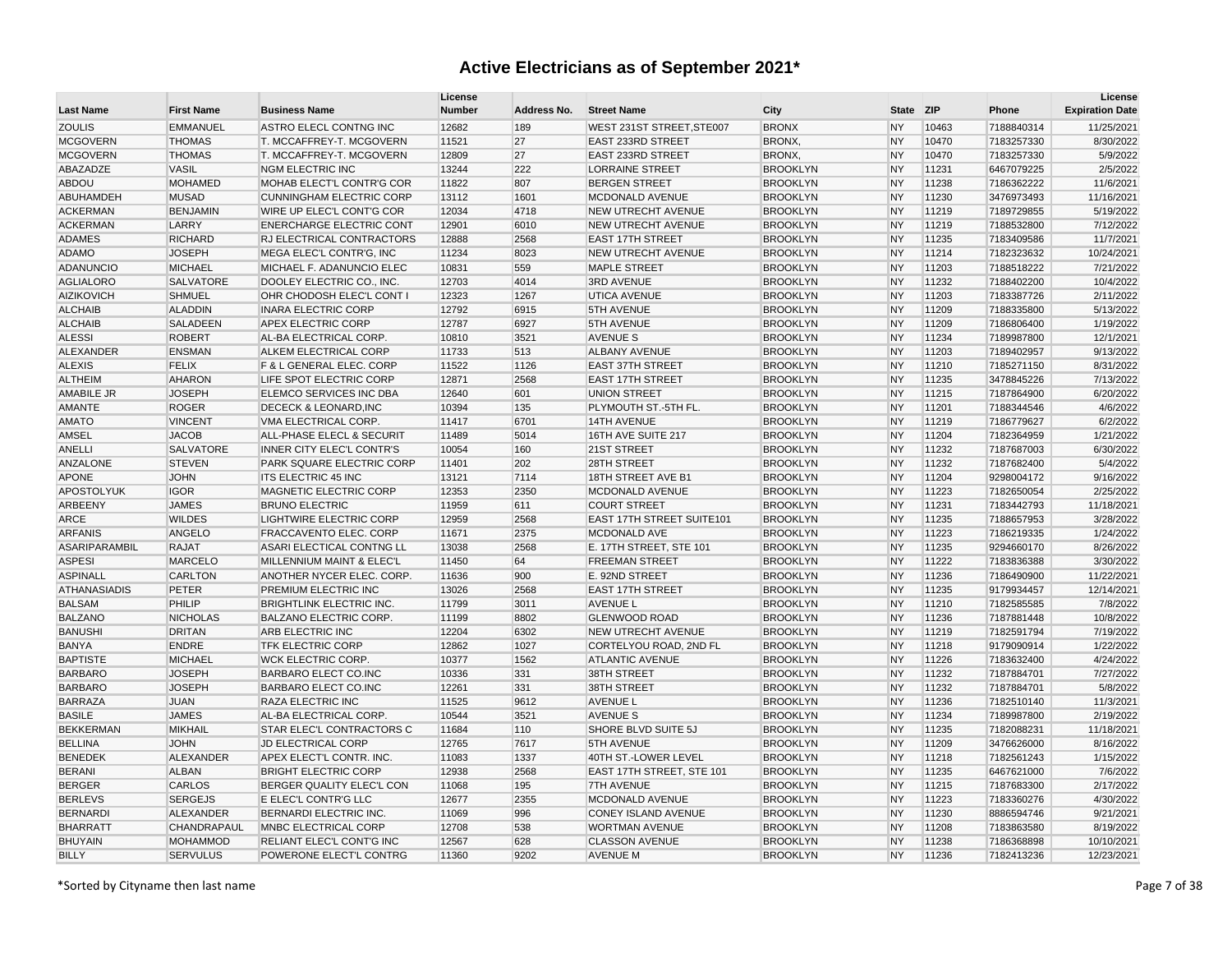| <b>Last Name</b>     | <b>First Name</b>  | <b>Business Name</b>                     | License<br><b>Number</b> | Address No. | <b>Street Name</b>           | City            | <b>State</b> | <b>ZIP</b> | Phone      | License<br><b>Expiration Date</b> |
|----------------------|--------------------|------------------------------------------|--------------------------|-------------|------------------------------|-----------------|--------------|------------|------------|-----------------------------------|
| <b>BISHUN</b>        | <b>CHRISTOPHER</b> | <b>SKY ELECTRIC LLC</b>                  | 11956                    | 509         | <b>HALSEY STREET</b>         | <b>BROOKLYN</b> | <b>NY</b>    | 11233      | 7183453513 | 7/6/2022                          |
| <b>BLAIR</b>         | <b>LLOYD</b>       | MID CITY ELECTRICAL CORP.                | 12912                    | 2190        | MCDONALD AVENUE              | <b>BROOKLYN</b> | <b>NY</b>    | 11223      | 7183332522 | 12/28/2021                        |
| <b>BLAU</b>          | <b>GREGORY</b>     | <b>ANGLER ELECTRIC</b>                   | 12804                    | 978         | 39TH STREET                  | <b>BROOKLYN</b> | <b>NY</b>    | 11219      | 7185173179 | 9/15/2022                         |
| <b>BLAU</b>          | <b>YOSEF</b>       | <b>S&amp;R ELECTRICAL &amp; MECHANIC</b> | 12971                    | 712         | PARKSIDE AVENUE              | <b>BROOKLYN</b> | <b>NY</b>    | 11226      | 7184009021 | 1/13/2022                         |
| <b>BOBB</b>          | <b>MARK</b>        | <b>BOBTEK ELECTRICAL CORP.</b>           | 11643                    | 934         | <b>EAST 51ST STREET</b>      | <b>BROOKLYN</b> | <b>NY</b>    | 11203      | 7187632563 | 1/24/2022                         |
| <b>BODNARCHUK</b>    | <b>ROMAN</b>       | E ELEC'L CONTR'G LLC                     | 12583                    | 2355        | MCDONALD AVENUE              | <b>BROOKLYN</b> | <b>NY</b>    | 11223      | 7183360276 | 10/23/2021                        |
| <b>BONAIUTO</b>      | <b>ANTHONY</b>     | <b>IDEAL ELEC &amp; HVAC CO INC</b>      | 11167                    | 235         | <b>INDIA STREET</b>          | <b>BROOKLYN</b> | <b>NY</b>    | 11222      | 7186091222 | 11/13/2021                        |
| <b>BONAIUTO</b>      | LOUIS              | <b>BP ELECTRIC &amp; COOLING INC</b>     | 13019                    | 233         | <b>INDIA STREET</b>          | <b>BROOKLYN</b> | <b>NY</b>    | 11222      | 7183890023 | 9/2/2022                          |
| <b>BONANNO</b>       | <b>ANTHONY</b>     | L. ELECTRIC CO., INC.                    | 10395                    | 7323A       | 20TH AVENUE                  | <b>BROOKLYN</b> | <b>NY</b>    | 11204      | 7182326467 | 10/23/2022                        |
| <b>BONANNO</b>       | <b>MICHAEL</b>     | <b>WEST SHORE ELECTRIC CORP</b>          | 12600                    | 624         | <b>COURT STREET</b>          | <b>BROOKLYN</b> | <b>NY</b>    | 11231      | 7185964275 | 10/29/2022                        |
| <b>BONURA</b>        | <b>JOSEPH</b>      | SWITCH ELECT OF THE FIVE                 | 10515                    | 113         | 14TH STREET                  | <b>BROOKLYN</b> | <b>NY</b>    | 11215      | 7184997300 | 2/5/2022                          |
| <b>BOOSO</b>         | <b>GERSHON</b>     | <b>VIRGINIA LIGHTING FIXTURE</b>         | 10679                    | 5823        | AVENUE J, 2ND FLOOR          | <b>BROOKLYN</b> | <b>NY</b>    | 11234      | 7182386381 | 12/1/2021                         |
| <b>BORRELLI</b>      | <b>CHRIS</b>       | <b>BORRELLI ELECTRIC INC</b>             | 12337                    | 1107        | MCDONALD AVENUE              | <b>BROOKLYN</b> | <b>NY</b>    | 11230      | 7187015991 | 6/28/2022                         |
| <b>BOWMAN</b>        | <b>GREGORY</b>     | CONCORDE ELEC'L SER INC                  | 11005                    | 6701        | <b>8TH AVENUE</b>            | <b>BROOKLYN</b> | <b>NY</b>    | 11220      | 7184911888 | 2/8/2022                          |
| <b>BRANDL</b>        | <b>MELVIN</b>      | <b>BRANDL ELECTRIC INC.</b>              | 11063                    | 250         | <b>GREENPOINT AVE 4TH FL</b> | <b>BROOKLYN</b> | <b>NY</b>    | 11222      | 7183275677 | 8/20/2022                         |
| <b>BREEN</b>         | <b>KEVIN</b>       | <b>BREEN ELEC'L CONTR'S INC</b>          | 11043                    | 176         | 16TH STREET                  | <b>BROOKLYN</b> | <b>NY</b>    | 11215      | 7184997363 | 5/25/2022                         |
| <b>BRON</b>          | <b>IGOR</b>        | E ELEC'L CONTR'G LLC                     | 11747                    | 2355        | MCDONALD AVENUE              | <b>BROOKLYN</b> | <b>NY</b>    | 11223      | 7183360276 | 9/10/2022                         |
| <b>BROWN</b>         | <b>JACOB</b>       | DUNRITE ELECTRICAL CORP                  | 12698                    | 107         | <b>SANFORD STREET</b>        | <b>BROOKLYN</b> | <b>NY</b>    | 11205      | 7184863960 | 9/28/2022                         |
| <b>BROYDO</b>        | <b>OLEG</b>        | <b>FOREST BROOK ELEC'L CONTR</b>         | 13111                    | 2906        | SHELL ROAD 1ST FL            | <b>BROOKLYN</b> | <b>NY</b>    | 11224      | 3474622606 | 3/15/2022                         |
| <b>BURKE</b>         | <b>STEVEN</b>      | BROOKYLN SOLARWORKS, LLC                 | 12866                    | 200         | 6TH STREET SUITE 3G          | <b>BROOKLYN</b> | <b>NY</b>    | 11215      | 3474747144 | 3/16/2022                         |
| <b>BUZZELL</b>       | <b>JOHN</b>        | <b>IDL COMMUNICATIONS AND</b>            | 13126                    | 850         | THIRD AVENUE, STE 408        | <b>BROOKLYN</b> | <b>NY</b>    | 11232      | 7184429099 | 12/6/2021                         |
| <b>CAESAR THOMAS</b> | <b>PATRICIA</b>    | PW & SONS ELECTRICAL CORP                | 12709                    | 1370        | <b>RALPH AVENUE</b>          | <b>BROOKLYN</b> | <b>NY</b>    | 11236      | 7186261570 | 10/28/2021                        |
| <b>CAMPBELL</b>      | <b>DENNIS</b>      | D.A.C. ELECTRIC CORP                     | 12100                    | 403         | <b>NEWLOTS AVENUE</b>        | <b>BROOKLYN</b> | <b>NY</b>    | 11207      | 7186490716 | 4/26/2022                         |
| CAPIZZI              | <b>JAMES</b>       | RIGID ELECTRIC, INC.                     | 11978                    | 336         | 37TH STREET                  | <b>BROOKLYN</b> | <b>NY</b>    | 11232      | 7188328406 | 10/15/2021                        |
| <b>CAPORALE</b>      | <b>FRANCIS</b>     | <b>BLAZE ELECTRIC INC.</b>               | 10968                    | 681         | <b>5TH AVENUE</b>            | <b>BROOKLYN</b> | <b>NY</b>    | 11215      | 7183690810 | 12/6/2021                         |
| <b>CARLSEN</b>       | <b>CRAIG</b>       | RENO ELEC'L CONTR'G CORP.                | 11061                    | 305         | 90TH STREET                  | <b>BROOKLYN</b> | <b>NY</b>    | 11209      | 7188368955 | 3/10/2022                         |
| CARTOLANO            | <b>JAMES</b>       | STRAND ELECTRIC CO., INC.                | 11434                    | 160         | 11TH STREET                  | <b>BROOKLYN</b> | <b>NY</b>    | 11215      | 7184999075 | 12/1/2021                         |
| CARTOLANO, JR.       | <b>JOHN</b>        | STRAND ELECTRIC CO., INC.                | 11369                    | 160         | 11TH STREET                  | <b>BROOKLYN</b> | <b>NY</b>    | 11215      | 7184999075 | 1/12/2022                         |
| CASTAGLIOLA, JR.     | <b>MICHAEL</b>     | AMC ELEC'L SERVICES, INC.                | 11323                    | 140         | 18TH STREET                  | <b>BROOKLYN</b> | <b>NY</b>    | 11215      | 7189650809 | 3/8/2022                          |
| <b>CASTRO</b>        | <b>RAYMOND</b>     | <b>SLOPE ELECTRIC INC</b>                | 12339                    | 204         | 9TH STREET                   | <b>BROOKLYN</b> | <b>NY</b>    | 11215      | 7184995069 | 8/9/2022                          |
| CATANZARO III        | <b>PETER</b>       | PETER J. CATANZARO, INC.                 | 12377                    | 126         | 41ST STREET                  | <b>BROOKLYN</b> | <b>NY</b>    | 11232      | 7188323230 | 6/26/2022                         |
| CAULO                | <b>ANTHONY</b>     | J.J. ROSENBERG ELEC'L CON                | 12674                    | 27          | <b>HERKIMER PLACE</b>        | <b>BROOKLYN</b> | <b>NY</b>    | 11216      | 7186384544 | 4/21/2022                         |
| CAZZOLA              | <b>FRANK</b>       | CAZZ ELEC & UTILITIES COR                | 10635                    | 414         | <b>GRAHAM AVENUE</b>         | <b>BROOKLYN</b> | <b>NY</b>    | 11211      | 7183881976 | 10/3/2021                         |
| <b>CERIELLO</b>      | <b>ANTONIO</b>     | ANTONIO CERIELLO ELEC INC                | 10462                    | 15          | <b>CARROLL STREET</b>        | <b>BROOKLYN</b> | <b>NY</b>    | 11231      | 7187973757 | 5/30/2022                         |
| CERIELLO             | <b>CIRO</b>        | ANTONIO CERIELLO ELEC INC                | 13084                    | 15          | <b>CARROLL STREET</b>        | <b>BROOKLYN</b> | <b>NY</b>    | 11231      | 7187973757 | 11/15/2021                        |
| <b>CERIELLO</b>      | PASQUALE           | ANTONIO CERIELLO ELEC INC                | 12646                    | 15          | <b>CARROLL STREET</b>        | <b>BROOKLYN</b> | <b>NY</b>    | 11231      | 7187973757 | 1/31/2022                         |
| CHAIM                | LEZER              | <b>ACTION LIGHT &amp; POWER, INC</b>     | 10419                    | 383         | <b>WILLOUGHBY AVENUE</b>     | <b>BROOKLYN</b> | <b>NY</b>    | 11205      | 7184221464 | 1/19/2022                         |
| <b>CHEN</b>          | <b>ROY</b>         | W 8 ELECTRIC CORP                        | 12935                    | 145         | 30TH STREET                  | <b>BROOKLYN</b> | <b>NY</b>    | 11223      | 7183067372 | 11/2/2021                         |
| <b>CHRISTOPHER</b>   | <b>OLIVER</b>      | OMD ELECTRICAL CORP                      | 11724                    | 1047        | <b>ROGERS AVENUE</b>         | <b>BROOKLYN</b> | <b>NY</b>    | 11226      | 7184431088 | 5/18/2022                         |
| <b>CINTRON</b>       | <b>PABLO</b>       | <b>CINTRON ELECL SVCS &amp; LIGT</b>     | 13050                    | 2568        | EAST 17TH STREET, STE 101    | <b>BROOKLYN</b> | <b>NY</b>    | 11235      | 3476314475 | 12/27/2021                        |
| <b>CIRRINCIONE</b>   | <b>SALVATORE</b>   | S & A ELECTRICAL COMPANY                 | 9973                     | 38          | <b>BUSHWICK PLACE</b>        | <b>BROOKLYN</b> | <b>NY</b>    | 11206      | 7185763990 | 3/28/2022                         |
| CIRRINCIONE, JR      | <b>SALVATORE</b>   | S & A ELEC'L CONTR'G CORP                | 12010                    | 38          | <b>BUSHWICK PLACE</b>        | <b>BROOKLYN</b> | <b>NY</b>    | 11206      | 7185763990 | 2/2/2022                          |
| <b>CLAFFEY</b>       | <b>CYRIL</b>       | ALL SYSTEMS ELECTRIC NY L                | 12865                    | 2568        | <b>EAST 17TH STREET</b>      | <b>BROOKLYN</b> | <b>NY</b>    | 11235      | 7184901274 | 8/3/2022                          |
| CRUZ                 | <b>JOSE</b>        | MAIN POWER ELECT CONTR                   | 13164                    | 67          | WEST ST.SUITE 401 UNIT 38    | <b>BROOKLYN</b> | <b>NY</b>    | 11222      | 7185043211 | 11/7/2021                         |
| <b>CURCIO</b>        | COSIMO             | LCJ ELEC'L CONTR'S INC                   | 11824                    | 1786        | E 49TH STREET                | <b>BROOKLYN</b> | <b>NY</b>    | 11234      | 7182513334 | 7/25/2022                         |
| <b>CURCIO</b>        | <b>JOSEPH</b>      | LCJ ELEC'L CONTR'S INC                   | 12545                    | 1786        | E 49TH STREET                | <b>BROOKLYN</b> | <b>NY</b>    | 11234      | 7182513334 | 8/18/2022                         |
| <b>CUTRUPI</b>       | <b>JOHN</b>        | PREFERRED ELECT'L CONTR'G                | 10766                    | 1442        | 86TH STREET                  | <b>BROOKLYN</b> | <b>NY</b>    | 11228      | 7189670032 | 10/6/2021                         |
| <b>D'ALESSIO</b>     | <b>SALVATORE</b>   | DAL ELECTRICAL CORP.                     | 10788                    | 218         | 52ND STREET                  | <b>BROOKLYN</b> | <b>NY</b>    | 11220      | 7184377176 | 4/26/2022                         |
| <b>D'AMATO</b>       | <b>WALTER</b>      | <b>D'AMATO ELECTRIC, INC</b>             | 12164                    | 3102        | <b>QUENTIN ROAD</b>          | <b>BROOKLYN</b> | <b>NY</b>    | 11234      | 7189983650 | 12/1/2021                         |
| <b>D'ANNA</b>        | <b>ANTHONY</b>     | MORALES ELEC'L CONT'G INC                | 12033                    | 4601        | <b>AVENUE N</b>              | <b>BROOKLYN</b> | <b>NY</b>    | 11234      | 7182522929 | 2/23/2022                         |
| <b>D'ANNUNZIO</b>    | <b>MICHAEL</b>     | SOUTH HEIGHTS ELECTRIC CO                | 10479                    | 30          | <b>HAVEMEYER STREET</b>      | <b>BROOKLYN</b> | <b>NY</b>    | 11211      | 7183888640 | 1/31/2022                         |
| <b>D'AQUILA</b>      | <b>RICHARD</b>     | DUNWELL ELEVATOR ELEC                    | 11152                    | 879         | <b>GRAND STREET</b>          | <b>BROOKLYN</b> | <b>NY</b>    | 11211      | 7183887575 | 8/28/2022                         |
| <b>DARDIS</b>        | <b>JOHN</b>        | POWER-TECH INSTALL. ELEC'                | 11676                    | 321         | <b>COLUMBIA STREET</b>       | <b>BROOKLYN</b> | <b>NY</b>    | 11231      | 7182549395 | 3/2/2022                          |
|                      |                    |                                          |                          |             |                              |                 |              |            |            |                                   |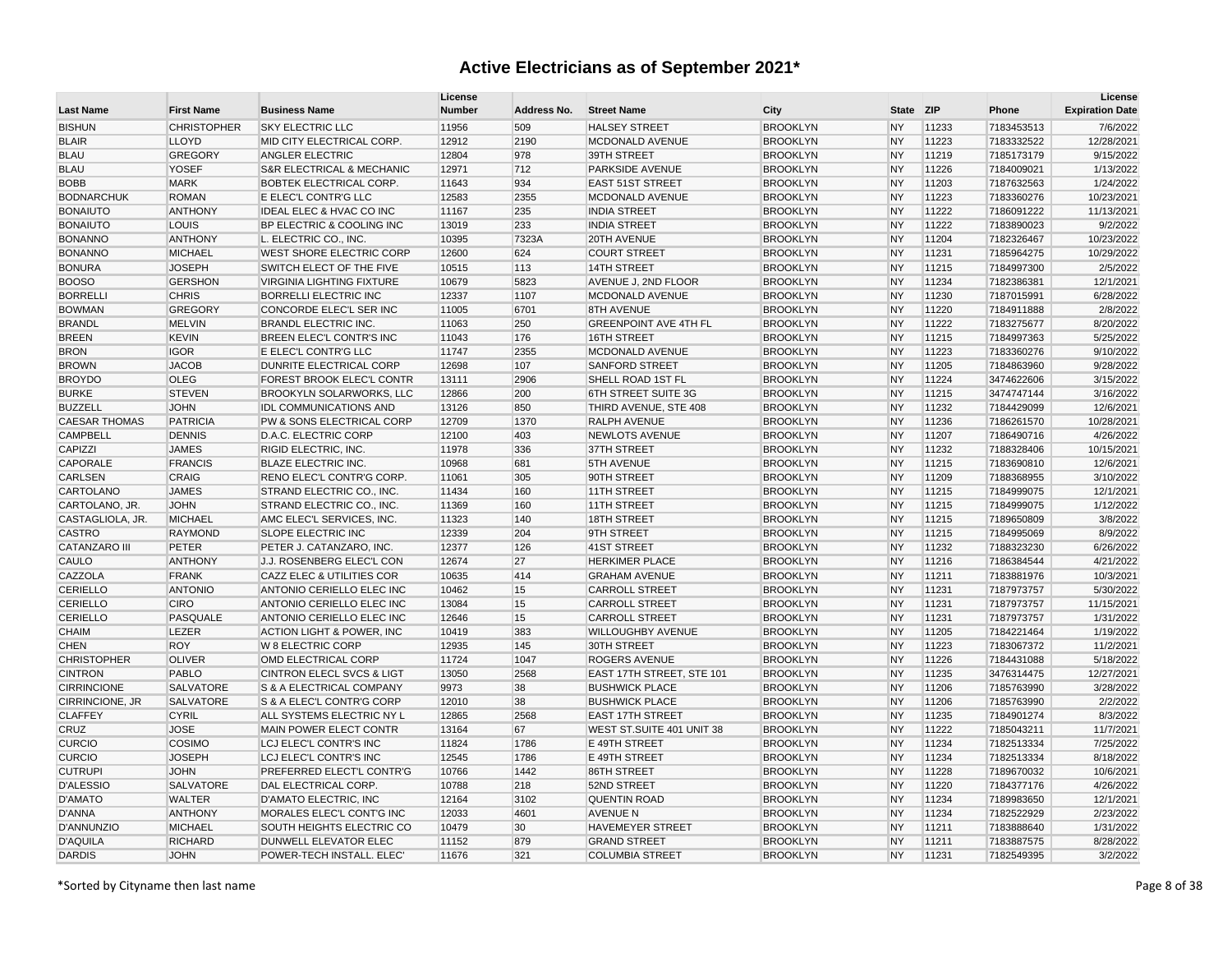| <b>Last Name</b>    | <b>First Name</b> | <b>Business Name</b>             | License<br><b>Number</b> | Address No. | <b>Street Name</b>          | City            | <b>State</b> | <b>ZIP</b> | Phone      | License<br><b>Expiration Date</b> |
|---------------------|-------------------|----------------------------------|--------------------------|-------------|-----------------------------|-----------------|--------------|------------|------------|-----------------------------------|
| <b>DAVIDSON</b>     | <b>BARUCH</b>     | PLYMOUTH ELECTRIC INC.           | 11170                    | 199         | <b>LEE AVENUE</b>           | <b>BROOKLYN</b> | <b>NY</b>    | 11211      | 7185221939 | 2/21/2022                         |
| <b>DEAN</b>         | <b>ALVIN</b>      | ALL POWER ELECT. INS CORP        | 10576                    | 215R        | RIDGEWOOD AVENUE            | <b>BROOKLYN</b> | <b>NY</b>    | 11208      | 7186431736 | 10/9/2021                         |
| <b>DEBLINGER</b>    | ARYE              | ADD ELECTRICAL CONTRG INC        | 12382                    | 1301        | 47TH STREET                 | <b>BROOKLYN</b> | <b>NY</b>    | 11219      | 7186334759 | 5/16/2022                         |
| <b>DEFEO</b>        | <b>ALFRED</b>     | NEAL ELECTRIC CORP.              | 10179                    | 4809        | 16TH AVENUE                 | <b>BROOKLYN</b> | <b>NY</b>    | 11204      | 2122553888 | 7/19/2022                         |
| <b>DELDUCO</b>      | CRAIG             | <b>EMPOWER ELEC SERVICES INC</b> | 12280                    | 959         | CONEY ISLAND AVENUE         | <b>BROOKLYN</b> | <b>NY</b>    | 11230      | 7182828820 | 8/29/2022                         |
| <b>DEMICHELE</b>    | LOUIS             | ALL AROUND ELECTRIC CORP.        | 9745                     | 974         | <b>58TH STREET</b>          | <b>BROOKLYN</b> | <b>NY</b>    | 11219      | 7186862710 | 8/2/2022                          |
| <b>DESIDERIO</b>    | <b>EDWARD</b>     | CABIN ELECTRICAL SVCS INC        | 11490                    | 8714        | THIRD AVENUE                | <b>BROOKLYN</b> | <b>NY</b>    | 11209      | 7182385300 | 9/3/2022                          |
| <b>DEVITO</b>       | <b>JOSEPH</b>     | NORTHEAST ELECTRIC CORP          | 12906                    | 2568        | EAST 17T STREET SUITE 101   | <b>BROOKLYN</b> | <b>NY</b>    | 11235      | 6468339905 | 2/17/2022                         |
| <b>DEVITO</b>       | <b>SALVATORE</b>  | SALVATORE M. DEVITO              | 10338                    | 547         | <b>ATLANTIC AVENUE</b>      | <b>BROOKLYN</b> | <b>NY</b>    | 11217      | 7188586661 | 12/20/2021                        |
| <b>DI GIACOMO</b>   | <b>JOSEPH</b>     | M.R. ELEC'L SERVICE LLC          | 11931                    | 204         | <b>WALWORTH STREET</b>      | <b>BROOKLYN</b> | <b>NY</b>    | 11205      | 7188552275 | 2/18/2022                         |
| <b>DIAKOUMAKOS</b>  | <b>GEORGE</b>     | E AND G ELEC'L CONTR'G CO        | 11854                    | 3904        | <b>3RD AVENUE</b>           | <b>BROOKLYN</b> | <b>NY</b>    | 11232      | 7182385351 | 11/16/2021                        |
| <b>DIAMANT</b>      | <b>HILLEL</b>     | <b>CURRENT MECHS ELEC CONTS</b>  | 13048                    | 4113        | <b>AVENUE J</b>             | <b>BROOKLYN</b> | <b>NY</b>    | 11210      | 7183772908 | 10/25/2021                        |
| <b>DIMAIOLO</b>     | <b>DOMINICK</b>   | KETONE ELECTRIC LLC              | 13251                    | 2875        | <b>WEST 5TH STREET</b>      | <b>BROOKLYN</b> | <b>NY</b>    | 11224      | 3473742263 | 8/17/2022                         |
| <b>DITURI</b>       | <b>GIOVANNI</b>   | E.N.E.L. ELECTRICAL CORP         | 12069                    | 1107        | MCDONALD AVENUE             | <b>BROOKLYN</b> | <b>NY</b>    | 11230      | 7182527036 | 12/16/2021                        |
| <b>DONOVAN</b>      | <b>ROBERT</b>     | R. DONOVAN & SON ELECTRIC        | 9912                     | 3502        | <b>QUENTIN ROAD</b>         | <b>BROOKLYN</b> | <b>NY</b>    | 11234      | 7183581710 | 7/28/2022                         |
| <b>DORKIN</b>       | <b>MARTIN</b>     | <b>MARTIN DORKIN</b>             | 9701                     | 50          | <b>HINCKLEY PLACE</b>       | <b>BROOKLYN</b> | <b>NY</b>    | 11218      | 7183752346 | 9/26/2022                         |
| <b>DOUGE</b>        | <b>HERBERT</b>    | ADVANCE LIGHT & PWR ELECT        | 12833                    | 252         | JAVA STREET, SUITE 227      | <b>BROOKLYN</b> | <b>NY</b>    | 11222      | 7186001080 | 11/24/2021                        |
| <b>DOWNES</b>       | <b>RODNEY</b>     | NYC DEPT. OF HOMELESS SVC        | 93935                    | 10107       | <b>FARRAGUT ROAD</b>        | <b>BROOKLYN</b> | <b>NY</b>    | 11236      | 7186888510 | 7/29/2022                         |
| <b>DOYLEY</b>       | <b>GLENROY</b>    | ALL BORO ELECTRIC CORP           | 12889                    | 2568        | <b>EAST 17TH STREET 101</b> | <b>BROOKLYN</b> | <b>NY</b>    | 11235-3546 | 7189808392 | 9/14/2022                         |
| <b>DUARTE</b>       | <b>MARCOS</b>     | PREMIER ELECTL SVCS LLC          | 13242                    | 882         | 3RD AVENUE 8TH FLOOR        | <b>BROOKLYN</b> | <b>NY</b>    | 11232      | 6467765757 | 7/28/2022                         |
| <b>DUBBS</b>        | <b>IVAN</b>       | <b>CITI-WIDE ELECTRIC INC</b>    | 9851                     | 333         | <b>ALBANY AVENUE</b>        | <b>BROOKLYN</b> | <b>NY</b>    | 11213      | 7184382484 | 9/21/2022                         |
| <b>EKONOMAKOS</b>   | <b>HARRY</b>      | <b>G-SQUARED ELECTRIC, LLC</b>   | 11002                    | 59          | <b>VAN DAM STREET</b>       | <b>BROOKLYN</b> | <b>NY</b>    | 11222      | 7183491761 | 9/20/2021                         |
| <b>ELBAUM</b>       | <b>HERSHEL</b>    | MAN POWER ELECTRIC INC           | 12936                    | 791         | <b>KENT AVENUE</b>          | <b>BROOKLYN</b> | <b>NY</b>    | 11205      | 7189892047 | 1/13/2022                         |
| <b>ELLIOTT</b>      | <b>DANE</b>       | <b>DANE ELLIOTT</b>              | 11922                    | 1098        | NOSTRAND AVENUE             | <b>BROOKLYN</b> | <b>NY</b>    | 11225      | 7188156480 | 11/5/2021                         |
| <b>FALLON</b>       | <b>STEPHEN</b>    | <b>FALLON ELECTRIC CORP</b>      | 12496                    | 7917        | <b>7TH AVENUE</b>           | <b>BROOKLYN</b> | <b>NY</b>    | 11228      | 7187453530 | 4/14/2022                         |
| <b>FARELLA</b>      | <b>MICHAEL</b>    | FARELLA ELECTRIC, INC.           | 11394                    | 3502        | <b>QUENTIN ROAD</b>         | <b>BROOKLYN</b> | <b>NY</b>    | 11234      | 7182568560 | 9/26/2021                         |
| <b>FEA</b>          | <b>JOSEPH</b>     | PROTON ELEC & SEC SYS INC        | 11269                    | 512         | 68TH STREET APT. 1          | <b>BROOKLYN</b> | <b>NY</b>    | 11220-6015 | 7182596462 | 10/23/2021                        |
| <b>FEDERLIN</b>     | <b>GEORGE</b>     | <b>REDLINE ELECTRIC INC</b>      | 11623                    | 1208        | NEPTUNE AVENUE              | <b>BROOKLYN</b> | <b>NY</b>    | 11224      | 7183362150 | 8/5/2022                          |
| <b>FEELY</b>        | <b>STEVEN</b>     | HANISON ELECTRIC INC             | 12986                    | 2568        | <b>EAST 17TH STREET</b>     | <b>BROOKLYN</b> | <b>NY</b>    | 11235      | 9176760539 | 7/21/2022                         |
| <b>FELBINGER</b>    | <b>JOHN</b>       | <b>FELBINGER ELECTRICAL</b>      | 11787                    | 1050        | ROCKAWAY AVENUE             | <b>BROOKLYN</b> | <b>NY</b>    | 11236      | 7184887670 | 11/14/2021                        |
| <b>FIGUCCIO</b>     | <b>ANTHONY</b>    | S. J. ELECTRIC INC.              | 12292                    | 601         | <b>UNION STREET</b>         | <b>BROOKLYN</b> | <b>NY</b>    | 11215      | 7186437274 | 11/14/2021                        |
| <b>FIGUEROA</b>     | <b>JASON</b>      | HILINE ELECT & DATA CORP         | 12399                    | 321         | <b>COLUMBIA STREET</b>      | <b>BROOKLYN</b> | <b>NY</b>    | 11231      | 7185547229 | 1/13/2022                         |
| <b>FIGUEROA</b>     | <b>TOMAS</b>      | TMF ELEC'L CONTR. INC.           | 11312                    | 359         | 49TH STREET                 | <b>BROOKLYN</b> | <b>NY</b>    | 11220      | 7184390851 | 12/29/2021                        |
| <b>FINKEL</b>       | <b>ANATOLIY</b>   | <b>FAS ELECTRIC, INC.</b>        | 11285                    | 2127        | NEPTUNE AVE                 | <b>BROOKLYN</b> | <b>NY</b>    | 11224      | 7187141212 | 7/5/2022                          |
| <b>FISCHER</b>      | <b>JOEL</b>       | <b>SELECT ELECTRICAL GROUP I</b> | 12636                    | 1337        | 59TH STREET                 | <b>BROOKLYN</b> | <b>NY</b>    | 11219      | 7184848375 | 4/27/2022                         |
| <b>FISCHER</b>      | LEIBY             | SHTRAL ELECT'L CONT'G COR        | 12029                    | 1337        | 59TH STREET                 | <b>BROOKLYN</b> | <b>NY</b>    | 11219      | 7188545246 | 7/20/2022                         |
| <b>FORMICA</b>      | <b>ANTHONY</b>    | A & F ELEC'L CONTR'S LTD.        | 11458                    | 7101        | 20TH AVENUE                 | <b>BROOKLYN</b> | <b>NY</b>    | 11204      | 7182562940 | 4/6/2022                          |
| <b>FOTAKOS</b>      | <b>ARISTEDES</b>  | MGA ELECTRIC INC                 | 11690                    | 1980        | 63RD STREET                 | <b>BROOKLYN</b> | <b>NY</b>    | 11204      | 3472831711 | 7/31/2022                         |
| <b>FOTAKOS</b>      | <b>GEORGE</b>     | <b>ATHENS ELECTRIC INC.</b>      | 10738                    | 1980        | 63RD STREET                 | <b>BROOKLYN</b> | <b>NY</b>    | 11204      | 7182349193 | 8/16/2022                         |
| <b>FRANCOVIGLIA</b> | <b>JACK</b>       | J & F ELECL CONTNG INC           | 12602                    | 7618        | 13TH AVENUE, FL BSM ST 5    | <b>BROOKLYN</b> | <b>NY</b>    | 11228      | 7187450300 | 12/2/2021                         |
| <b>FREDERICK</b>    | <b>KEITH</b>      | K & M ELEC SERVICES INC          | 12227                    | 206         | <b>HINSDALE STREET</b>      | <b>BROOKLYN</b> | <b>NY</b>    | 11207      | 7183880502 | 7/27/2022                         |
| <b>FRIED</b>        | <b>SIGMOND</b>    | <b>FRIED ELECTRIC CO.</b>        | 9968                     | 67          | WEST STREET, UNIT 321       | <b>BROOKLYN</b> | <b>NY</b>    | 11222      | 7183892141 | 3/25/2022                         |
| <b>FRIEDMAN</b>     | <b>SHIMSHON</b>   | <b>HORSEPOWER ELECTRIC.&amp;</b> | 13097                    | 4101        | <b>1ST AVENUE</b>           | <b>BROOKLYN</b> | <b>NY</b>    | 11232      | 7184376937 | 1/23/2022                         |
| <b>FUCHS</b>        | <b>ISAAC</b>      | <b>HIVOLTS ELECTRICAL INC</b>    | 12961                    | 75          | <b>HUNTINGTON STREET</b>    | <b>BROOKLYN</b> | <b>NY</b>    | 11231      | 7183886058 | 9/7/2022                          |
| <b>FURTH</b>        | <b>YUDA</b>       | CITY WIDE ELECL CONTS INC        | 12622                    | 338         | <b>FLUSHING AVENUE</b>      | <b>BROOKLYN</b> | <b>NY</b>    | 11205      | 7185062287 | 7/17/2022                         |
| <b>GABRIEL</b>      | CARL              | BROOKLYN INSTITUTE OF ART        | 93926                    | 200         | <b>EASTERN PARKWAY</b>      | <b>BROOKLYN</b> | <b>NY</b>    | 11238      | 7185016364 | 12/8/2021                         |
| <b>GEIGER</b>       | <b>WILLIAM</b>    | ADAM ELECL CONTRNG LLC           | 12821                    | 2568        | EAST 17TH STREET #101       | <b>BROOKLYN</b> | <b>NY</b>    | 11235-3546 | 3476134270 | 11/13/2021                        |
| <b>GELB</b>         | <b>ABRAHAM</b>    | S&F ELECTRICAL SERVICE IN        | 11508                    | 1648        | <b>61ST STREET</b>          | <b>BROOKLYN</b> | <b>NY</b>    | 11204      | 7188510906 | 10/1/2022                         |
| <b>GELB</b>         | <b>ISAAC</b>      | CHAIM ELEC. CORPORATION          | 10996                    | 2920        | <b>AVENUE J</b>             | <b>BROOKLYN</b> | <b>NY</b>    | 11210      | 7186771040 | 7/10/2022                         |
| <b>GELB</b>         | <b>ZVI</b>        | <b>ZEREM ELECTRIC CORP.</b>      | 11225                    | 3011        | <b>AVENUE L</b>             | <b>BROOKLYN</b> | <b>NY</b>    | 11210      | 7183778685 | 6/14/2022                         |
| <b>GELLIS</b>       | <b>IRWIN</b>      | <b>IRWIN ELECTR'L CONTR'S, I</b> | 9621                     | 3118        | <b>QUENTIN ROAD</b>         | <b>BROOKLYN</b> | <b>NY</b>    | 11234      | 7183390285 | 12/27/2021                        |
| <b>GELORUM</b>      | GARY              | G. G. ELECTRIC CORP.             | 11452                    | 202         | <b>NORMAN AVENUE</b>        | <b>BROOKLYN</b> | <b>NY</b>    | 11222      | 7185182923 | 3/31/2022                         |
| <b>GERBINO</b>      | <b>ANTHONY</b>    | LOADS ELECTRIC, INC.             | 11677                    | 6024        | 20TH AVENUE                 | <b>BROOKLYN</b> | <b>NY</b>    | 11204      | 7188372185 | 11/8/2021                         |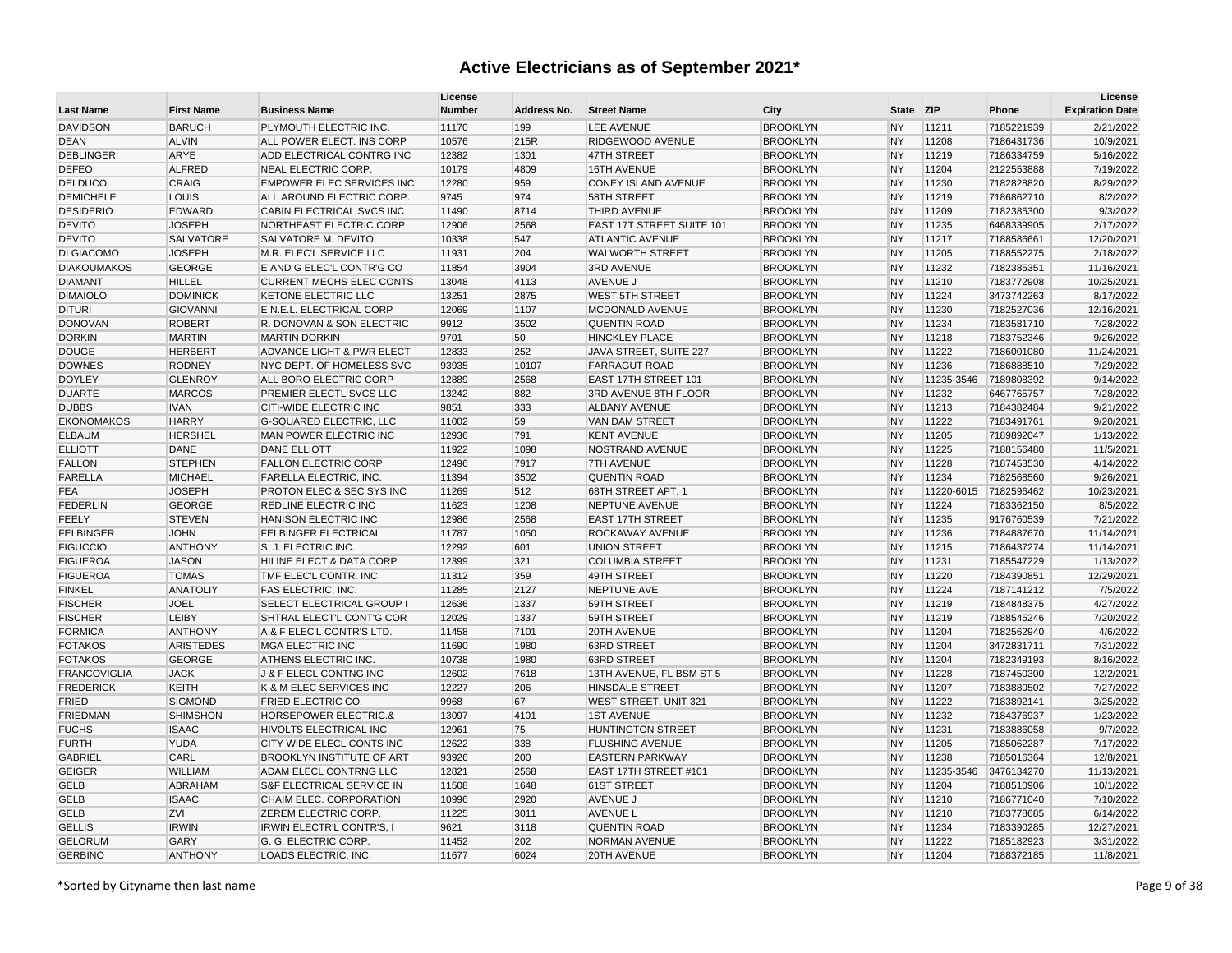| <b>Last Name</b>   | <b>First Name</b> | <b>Business Name</b>                | License<br><b>Number</b> | <b>Address No.</b> | <b>Street Name</b>         | City            | State ZIP |       | Phone                 | License<br><b>Expiration Date</b> |
|--------------------|-------------------|-------------------------------------|--------------------------|--------------------|----------------------------|-----------------|-----------|-------|-----------------------|-----------------------------------|
| <b>GERSHKOVICH</b> | <b>NORBERT</b>    | <b>ZIN ELECTRICAL, INC</b>          | 12453                    | 1267               | UTICA AVENUE               | <b>BROOKLYN</b> | <b>NY</b> | 11203 | 7185346975            | 6/4/2022                          |
| <b>GIANNAKIDIS</b> | <b>JOHN</b>       | <b>WIRE WORKS ELECTL CONTRAC</b>    | 12934                    | 2568               | EAST 17TH STREET #101      | <b>BROOKLYN</b> | <b>NY</b> | 11235 | 3476171297            | 1/16/2022                         |
| <b>GIGANTE</b>     | <b>ALFONSO</b>    | <b>GKF ELECL CONTRACTORS INC</b>    | 10874                    | 113A               | 13TH STREET                | <b>BROOKLYN</b> | <b>NY</b> | 11215 | 7183693500            | 4/5/2022                          |
| <b>GILLESPIE</b>   | <b>PATRICK</b>    | <b>WATTS ELECTRICAL CORP</b>        | 12028                    | 393                | MOTHER GASTON BLVD         | <b>BROOKLYN</b> | <b>NY</b> | 11212 | 7184443583            | 4/19/2022                         |
| <b>GLANSTEIN</b>   | <b>JEFF</b>       | <b>GREEN LIGHT ELECL &amp; MECH</b> | 12714                    | 218                | <b>HAMILTON AVENUE</b>     | <b>BROOKLYN</b> | <b>NY</b> | 11231 | 7186756584            | 11/14/2021                        |
| GOLD               | <b>DANIEL</b>     | GREEN WATER AND POWER NYC           | 12909                    | $\overline{2}$     | ST. NICHOLAS AVENUE        | <b>BROOKLYN</b> | <b>NY</b> | 11237 | 7187970849            | 8/12/2022                         |
| <b>GOLDRING</b>    | <b>CHAIM</b>      | PLATINUM PWR ELECTL CONT            | 12874                    | 6010               | NEW UTRECHT AVENUE         | <b>BROOKLYN</b> | <b>NY</b> |       | 11219-5076 7183440403 | 8/6/2022                          |
| <b>GOLDSMITH</b>   | <b>DAVID</b>      | <b>GOLDSMITH ELECTRIC INC</b>       | 12873                    | 136                | 41ST STREET                | <b>BROOKLYN</b> | <b>NY</b> | 11232 | 3477854410            | 8/22/2022                         |
| <b>GOLDSTEIN</b>   | <b>SHIMSHON</b>   | TIMES SQUARE ELECTRIC INC           | 12980                    | 218                | <b>HAMILTON AVENUE</b>     | <b>BROOKLYN</b> | <b>NY</b> |       | 11231-4317 2122216611 | 10/12/2022                        |
| <b>GOMBO</b>       | <b>JOSEPH</b>     | SPARK ELECTRICAL SVCS LLC           | 13230                    | 3611               | 14TH AVE., STE 124         | <b>BROOKLYN</b> | <b>NY</b> | 11218 | 7184384748            | 1/16/2022                         |
| <b>GONZALEZ</b>    | <b>DAVID</b>      | <b>GONCO ELECTRICAL CORP</b>        | 12381                    | 1332               | <b>HALSEY STREET</b>       | <b>BROOKLYN</b> | <b>NY</b> | 11237 | 7184180011            | 1/31/2022                         |
| <b>GONZALEZ JR</b> | <b>MAXIMINO</b>   | A2K ELECTRIC CORP                   | 13039                    | 1661               | MCDONALD AVENUE SUITE 114  | <b>BROOKLYN</b> | <b>NY</b> | 11230 | 3476344577            | 1/20/2022                         |
| <b>GOODMAN</b>     | <b>LEO</b>        | GOTHAM CITY ELECTRIC, INC           | 9606                     | 417                | <b>7TH AVENUE</b>          | <b>BROOKLYN</b> | <b>NY</b> | 11215 | 7184990236            | 9/22/2021                         |
| <b>GORDON</b>      | <b>JEROME</b>     | <b>STX ELECTRICAL CORP</b>          | 11869                    | 17                 | NORTH OXFORD STREET        | <b>BROOKLYN</b> | <b>NY</b> | 11205 | 7186684444            | 1/13/2022                         |
| <b>GOTTLIEB</b>    | <b>ERIC</b>       | <b>GOTTLIEB ELECTRIC, LLC</b>       | 12489                    | 970                | <b>STANLEY AVENUE</b>      | <b>BROOKLYN</b> | <b>NY</b> | 11208 | 7182572103            | 8/21/2022                         |
| <b>GOTTLIEB</b>    | <b>HOWARD</b>     | <b>GOTTLIEB CONTR'G. INC.</b>       | 10316                    | 1000               | <b>STANLEY AVENUE</b>      | <b>BROOKLYN</b> | <b>NY</b> | 11208 | 7183526371            | 1/23/2022                         |
| <b>GRANDVILLE</b>  | <b>GEORGE</b>     | <b>GRAND ELECTRIC, INC.</b>         | 11395                    | 3435               | <b>FULTON STREET</b>       | <b>BROOKLYN</b> | <b>NY</b> | 11208 | 7183266000            | 2/15/2022                         |
| <b>GRANT</b>       | <b>ROJAS</b>      | REDD ELECTRICAL SVCS INC            | 12769                    | 185                | <b>ROGERS AVENUE</b>       | <b>BROOKLYN</b> | <b>NY</b> | 11216 | 3476358005            | 2/25/2022                         |
| <b>GREENFELD</b>   | <b>YEHOSHUA</b>   | <b>GREEN STAR ELECTL CONT IN</b>    | 12475                    | 100                | <b>BEARD STREET</b>        | <b>BROOKLYN</b> | <b>NY</b> | 11231 | 7186431500            | 9/4/2022                          |
| <b>GRIFFITH</b>    | <b>KARL</b>       | <b>ZENA ELECTRIC INC</b>            | 11815                    | 179                | <b>TOMPKINS AVENUE</b>     | <b>BROOKLYN</b> | <b>NY</b> | 11206 | 7188417838            | 11/14/2021                        |
| <b>GRILLO</b>      | <b>ANTHONY</b>    | J.J. ROSENBERG ELEC'L CON           | 11040                    | 27                 | <b>HERKIMER PLACE</b>      | <b>BROOKLYN</b> | <b>NY</b> | 11216 | 7186384544            | 10/23/2021                        |
| <b>GRUENBERGER</b> | <b>MARTIN</b>     | <b>BRIGHT LIGHT ELECTRICAL C</b>    | 11260                    | 816                | MCDONALD AVENUE            | <b>BROOKLYN</b> | <b>NY</b> | 11218 | 7185179203            | 8/29/2022                         |
| GU                 | <b>KENNY</b>      | <b>GOODALL ELECTRIC CORP</b>        | 13071                    | 1811               | STILLWELL AVENUE GND FL    | <b>BROOKLYN</b> | <b>NY</b> | 11223 | 3478896138            | 4/14/2022                         |
| <b>GUIDA</b>       | <b>SALVATORE</b>  | GUIDA ELECTRIC, INC.                | 11341                    | 2536               | <b>WEST 15TH STREET</b>    | <b>BROOKLYN</b> | <b>NY</b> | 11214 | 7183726357            | 6/25/2022                         |
| <b>GUTTMAN</b>     | <b>JOSHUA</b>     | ZEV ELECTRIC CORP.                  | 11101                    | 202                | PLYMOUTH STREET 1ST FLR    | <b>BROOKLYN</b> | <b>NY</b> | 11201 | 7185221267            | 5/3/2022                          |
| <b>HABER</b>       | <b>ARTHUR</b>     | HABER ELECTRIC CO., INC.            | 10998                    | 101                | <b>RICHARDSON STREET</b>   | <b>BROOKLYN</b> | <b>NY</b> | 11211 | 7187822566            | 11/12/2021                        |
| <b>HALL</b>        | <b>MARK</b>       | MAK ELECTRICAL CONTR CORP           | 13100                    | 1464               | ST.JOHN'S PLACE, 1ST FL    | <b>BROOKLYN</b> | <b>NY</b> | 11213 | 7184849383            | 5/29/2022                         |
| <b>HALL</b>        | <b>MAURICE</b>    | TRIPLE T ELECTRIC INC               | 13009                    | 57                 | <b>GRAVESEND NECK ROAD</b> | <b>BROOKLYN</b> | <b>NY</b> | 11223 | 7188261570            | 2/24/2022                         |
| <b>HAMM</b>        | <b>WAYNE</b>      | ELECTRIC FIXX INC                   | 11635                    | 42                 | RALPH AVENUE               | <b>BROOKLYN</b> | <b>NY</b> | 11221 | 7184152559            | 7/14/2022                         |
| <b>HAMZARAJ</b>    | <b>ARIAN</b>      | A&E ELECTRICAL SYSTEMS CO           | 13021                    | 1602               | MCDONALD AVENUE 1ST FL     | <b>BROOKLYN</b> | <b>NY</b> | 11230 | 7183750349            | 5/10/2022                         |
| <b>HARRIS</b>      | <b>LIONEL</b>     | LIONEL HARRIS DBA FUTURA            | 11896                    | 1106               | <b>EAST 43RD STREET</b>    | <b>BROOKLYN</b> | <b>NY</b> | 11210 | 7185709367            | 2/1/2022                          |
| <b>HAUBEN</b>      | <b>AVI</b>        | ADMIRAL ELECTRIC LLC                | 12855                    | 3011               | <b>AVENUE L</b>            | <b>BROOKLYN</b> | <b>NY</b> | 11210 | 3479035328            | 2/22/2022                         |
| <b>HEMSING</b>     | <b>ROBERT</b>     | DOOLEY ELECTRIC CO., INC.           | 9886                     | 4014               | <b>3RD AVENUE</b>          | <b>BROOKLYN</b> | <b>NY</b> | 11232 | 7188402200            | 4/16/2022                         |
| <b>HENDRICKS</b>   | <b>GLENN</b>      | H&H ELECTRIC, LLC                   | 13092                    | 2568               | EAST 17TH STREET #101      | <b>BROOKLYN</b> | <b>NY</b> | 11235 | 6465962818            | 5/10/2022                         |
| <b>HERMAN</b>      | <b>WILLIAM</b>    | <b>VOLVIE HERMAN CONTRG CORP</b>    | 11139                    | 1920               | <b>AVENUE M</b>            | <b>BROOKLYN</b> | <b>NY</b> | 11230 | 7183384152            | 6/8/2022                          |
| <b>HERSKOVITS</b>  | <b>EPHRAIM</b>    | CHASHMAL ELEC'L CONSTR              | 12385                    | 155                | WATER STREET, 3RD FL       | <b>BROOKLYN</b> | <b>NY</b> | 11201 | 7185221267            | 10/10/2021                        |
| <b>HERSOM</b>      | <b>KENNETH</b>    | R. DONOVAN & SON ELECTRIC           | 13223                    | 3502               | <b>QUENTIN ROAD</b>        | <b>BROOKLYN</b> | <b>NY</b> | 11234 | 7183581710            | 4/2/2022                          |
| <b>HOEY</b>        | CARL              | C.J. ELECTL CONTNG INC              | 12484                    | 470                | <b>SCOTT AVENUE</b>        | <b>BROOKLYN</b> | <b>NY</b> | 11222 | 7185028777            | 9/28/2021                         |
| <b>HOFFERT</b>     | <b>SETH</b>       | SAM ELECTRIC, LLC                   | 12807                    | 1431               | <b>CONEY ISLAND AVENUE</b> | <b>BROOKLYN</b> | <b>NY</b> | 11230 | 7184874821            | 9/16/2022                         |
| <b>HOFFERT</b>     | <b>SYDNEY</b>     | SIDNEY ELEC'L CONT'G INC.           | 10413                    | 1950               | <b>CONEY ISLAND AVENUE</b> | <b>BROOKLYN</b> | <b>NY</b> | 11223 | 7185318159            | 7/28/2022                         |
| <b>HOMISIN</b>     | <b>VIKTOR</b>     | POWER FULL ELECTRIC, INC            | 12477                    | 167                | DIVISION AVE GROUND FL     | <b>BROOKLYN</b> | <b>NY</b> | 11211 | 9174163653            | 4/10/2022                         |
| <b>HOSSAIN</b>     | <b>AKBOR</b>      | CITY GRID ELECTRIC CORP             | 12995                    | 2568               | E 17TH STREET              | <b>BROOKLYN</b> | <b>NY</b> | 11235 | 7184401770            | 11/5/2021                         |
| <b>HOXHA</b>       | <b>ATMIR</b>      | A & E ELECTRICAL CONTRACT           | 12860                    | 165                | 27TH STREET                | <b>BROOKLYN</b> | <b>NY</b> | 11232 | 7186900700            | 7/16/2022                         |
| <b>HUANG</b>       | <b>JOSEPH</b>     | <b>VOLTRON ELECTRIC LLC</b>         | 13133                    | 6820               | <b>15TH AVENUE</b>         | <b>BROOKLYN</b> | <b>NY</b> | 11219 | 7182322211            | 6/2/2022                          |
| <b>HUANG</b>       | <b>RUI JUN</b>    | JUN SAFETY ELECTRICAL INC           | 11641                    | 2206               | <b>AVENUE U</b>            | <b>BROOKLYN</b> | <b>NY</b> | 11229 | 7183312633            | 11/9/2021                         |
| <b>ICCARI</b>      | <b>ROBERT</b>     | R.J. ELEC AND MAINTENANCE           | 12065                    | 1083               | MANHATTAN AVENUE           | <b>BROOKLYN</b> | <b>NY</b> | 11222 | 7182960182            | 3/11/2022                         |
| <b>ILIN</b>        | <b>DMITRIY</b>    | <b>STAR LIGHT ELECTRIC INC</b>      | 12882                    | 54A                | <b>RICHARDS STREET</b>     | <b>BROOKLYN</b> | <b>NY</b> | 11231 | 7187971996            | 10/27/2021                        |
| <b>ILIN</b>        | <b>ILYA</b>       | ASSET ELECTRIC CORP                 | 13207                    | 310                | NASSAU AVENUE, UNIT 202    | <b>BROOKLYN</b> | <b>NY</b> | 11222 | 9293405414            | 4/22/2022                         |
| <b>ILIN</b>        | <b>SERGEY</b>     | <b>EMPIRE STATE ELECTL CORP</b>     | 12611                    | 430                | 3RD AVENUE, 2ND FLOOR      | <b>BROOKLYN</b> | <b>NY</b> | 11215 | 2127653888            | 12/28/2021                        |
| <b>INGRAVALLO</b>  | <b>JOHN</b>       | ALPINE ELECTRICAL INC               | 10301                    | 1448               | <b>65TH STREET</b>         | <b>BROOKLYN</b> | <b>NY</b> | 11219 | 7183317773            | 12/1/2021                         |
| <b>INGRAVALLO</b>  | <b>VITO</b>       | <b>GALAXY ELECTRIC CORP</b>         | 11601                    | 6502               | 11TH AVE 1ST FLOOR         | <b>BROOKLYN</b> | <b>NY</b> | 11219 | 7188337171            | 3/11/2022                         |
| <b>IOVINO</b>      | <b>MICHAEL</b>    | EFCO ELECTRICAL SERVI INC           | 11019                    | 7804               | 13TH AVENUE                | <b>BROOKLYN</b> | <b>NY</b> | 11228 | 7186802731            | 1/27/2022                         |
| IP                 | <b>YU</b>         | I.P. ELECTRIC INC                   | 11902                    | 143                | 30TH STREET                | <b>BROOKLYN</b> | <b>NY</b> | 11232 | 7187888875            | 2/5/2022                          |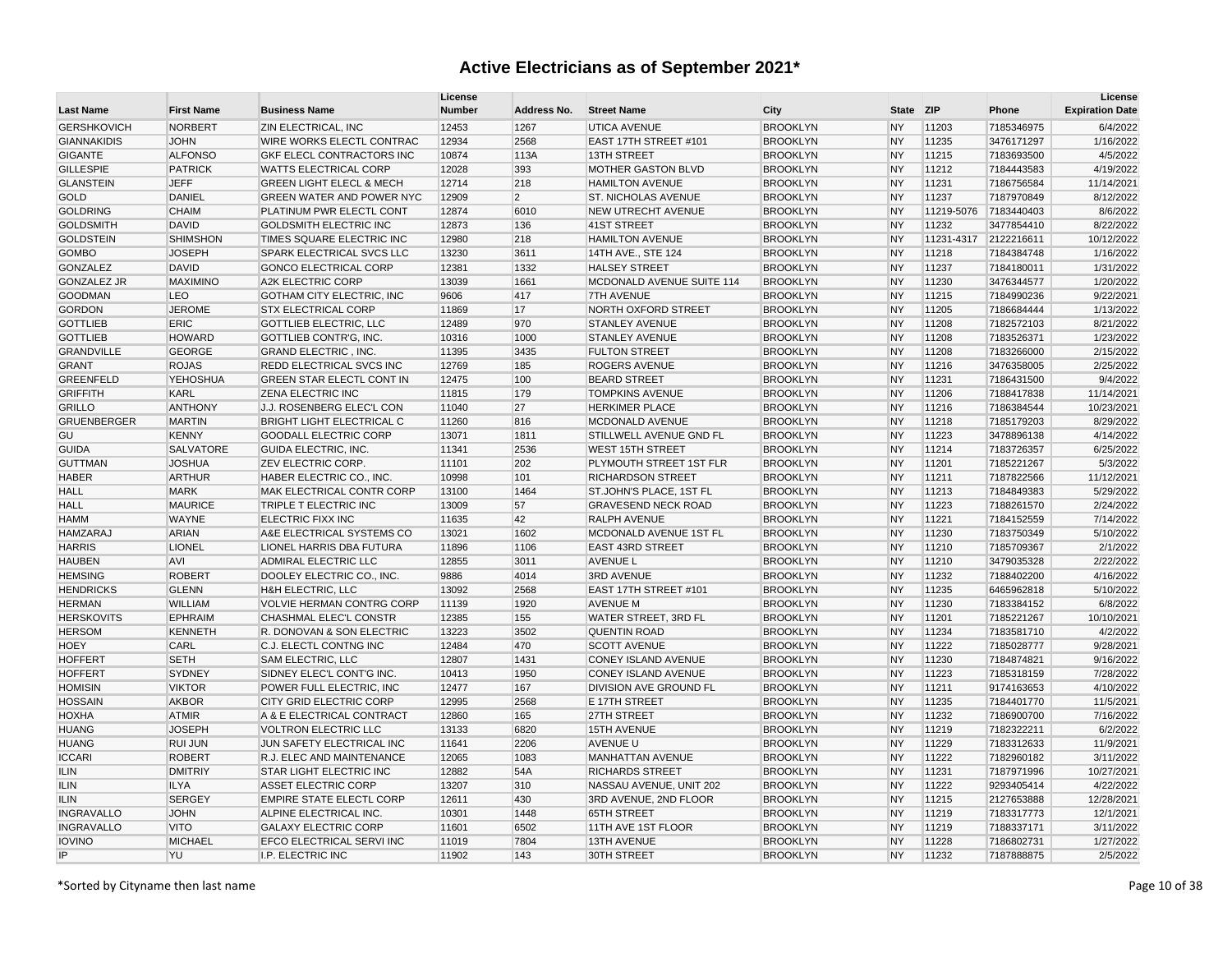| <b>Last Name</b>   | <b>First Name</b> | <b>Business Name</b>                 | License<br><b>Number</b> | Address No. | <b>Street Name</b>               | City            | <b>State</b> | <b>ZIP</b> | Phone      | License<br><b>Expiration Date</b> |
|--------------------|-------------------|--------------------------------------|--------------------------|-------------|----------------------------------|-----------------|--------------|------------|------------|-----------------------------------|
| <b>IRBY</b>        | <b>ROGER</b>      | <b>RTR ELECTRIC CORP</b>             | 13093                    | 1565        | <b>BERGEN ST</b>                 | <b>BROOKLYN</b> | <b>NY</b>    | 11213      | 6462012142 | 7/2/2022                          |
| <b>ISAACMAN</b>    | <b>HARVEY</b>     | <b>ELECTRICAL SOLUTIONS LLC</b>      | 10482                    | 145         | 30TH STREET                      | <b>BROOKLYN</b> | <b>NY</b>    | 11232      | 7187882018 | 12/22/2021                        |
| <b>ISAACMAN</b>    | <b>JOEL</b>       | <b>ISAACMAN ELECTRIC CO.</b>         | 10530                    | 145         | 30TH STREET                      | <b>BROOKLYN</b> | <b>NY</b>    | 11232      | 7183477011 | 2/17/2022                         |
| <b>ISMAEIL</b>     | <b>RALPH</b>      | I.S.M. ELECTRIC, INC.                | 11934                    | 249         | 52ND ST                          | <b>BROOKLYN</b> | <b>NY</b>    | 11220      | 7184390049 | 9/27/2022                         |
| <b>IZZO</b>        | <b>JOHN</b>       | <b>RESPONSE ELECTRIC INC.</b>        | 10144                    | 36          | <b>FROST STREET</b>              | <b>BROOKLYN</b> | <b>NY</b>    | 11211      | 7185999753 | 11/15/2021                        |
| <b>JAMES</b>       | <b>DWIGHT</b>     | HAYS ELECTRICAL SERVICES             | 13033                    | 33          | NASSAU AVENUE                    | <b>BROOKLYN</b> | <b>NY</b>    | 11222      | 7186405216 | 4/2/2022                          |
| <b>JAROCKI</b>     | <b>JAROSLAW</b>   | <b>CRONOS FIRE AND ELECTRICA</b>     | 12208                    | 240         | <b>KENT AVENUE</b>               | <b>BROOKLYN</b> | <b>NY</b>    | 11249      | 6466016110 | 7/11/2022                         |
| <b>JOHN</b>        | <b>WINSTON</b>    | HT ELECTRICAL & ENERGY               | 11846                    | 2568        | EAST 17TH STREET.SUITE101        | <b>BROOKLYN</b> | <b>NY</b>    | 11235      | 6463585251 | 11/13/2021                        |
| <b>JONES</b>       | <b>ROBERT</b>     | <b>F.I. ELECTRICAL CORP</b>          | 12171                    | 34          | MALCOLM X BLVD                   | <b>BROOKLYN</b> | <b>NY</b>    | 11221      | 7189868454 | 6/29/2022                         |
| <b>KAMBOURAKIS</b> | <b>JOHN</b>       | MAR-KAM ELEC'L CONTR'G IN            | 11514                    | 153         | 32ND STREET                      | <b>BROOKLYN</b> | <b>NY</b>    | 11232      | 7188337800 | 1/27/2022                         |
| <b>KAPLOWITZ</b>   | <b>BARRY</b>      | <b>DELTEX ELECTRICAL CONT. I</b>     | 11159                    | 1027        | MCDONALD AVENUE                  | <b>BROOKLYN</b> | <b>NY</b>    | 11230      | 7188519220 | 11/27/2021                        |
| <b>KARTSANIS</b>   | <b>JOHN</b>       | EDGE ELEC'L CONTR'S INC              | 12133                    | 140         | 18TH STREET                      | <b>BROOKLYN</b> | <b>NY</b>    | 11215      | 7187884806 | 5/2/2022                          |
| <b>KASPAR</b>      | <b>MICHAL</b>     | MKU ELECTRIC CORP                    | 12692                    | 2568        | EAST 17TH STREET, STE 101        | <b>BROOKLYN</b> | <b>NY</b>    | 11235      | 9177961485 | 10/2/2021                         |
| <b>KATSNELSON</b>  | <b>ROMAN</b>      | <b>ENTERPRISES ELECTR CONTR</b>      | 10955                    | 41          | <b>TERRACE PLACE</b>             | <b>BROOKLYN</b> | <b>NY</b>    | 11218      | 7184372700 | 8/9/2022                          |
| <b>KATZ</b>        | <b>MICHAEL</b>    | A & M ELEC'L SERVICE INC.            | 11334                    | 617         | <b>JOHNSON AVENUE</b>            | <b>BROOKLYN</b> | <b>NY</b>    | 11237      | 7186681908 | 12/24/2021                        |
| <b>KELUSKAR</b>    | <b>ATUL</b>       | AKAY ELECTRIC CORPORATION            | 12098                    | 1891        | <b>EASTERN PARKWAY 1ST FLOOR</b> | <b>BROOKLYN</b> | <b>NY</b>    | 11233      | 7183455097 | 4/11/2022                         |
| <b>KHAN</b>        | <b>MOHAMMED</b>   | <b>KHAN ELECTRIC LLC</b>             | 12950                    | 2568        | EAST 17TH STREET, STE 101        | <b>BROOKLYN</b> | <b>NY</b>    | 11235      | 9177022798 | 8/12/2022                         |
| KIELMANOWICZ       | <b>EUGENE</b>     | <b>EUGENE ELECTRIC CORP</b>          | 12203                    | 146         | <b>INDIA STREET</b>              | <b>BROOKLYN</b> | <b>NY</b>    | 11222      | 7183835714 | 4/16/2022                         |
| <b>KIMMETH</b>     | <b>ROBERT</b>     | <b>DIGITAL ELEC &amp; CONTROLS I</b> | 11880                    | 2175        | <b>FLATBUSH AVENUE</b>           | <b>BROOKLYN</b> | <b>NY</b>    | 11234      | 7184745867 | 11/5/2021                         |
| <b>KLEIN</b>       | <b>MOISHE</b>     | CONTACT ELECTRIC CORP                | 12634                    | 1266        | 36TH STREET                      | <b>BROOKLYN</b> | <b>NY</b>    | 11218      | 7184384225 | 12/31/2021                        |
| <b>KLEINBERG</b>   | <b>KORY</b>       | KLEINBERG ELECTRIC, INC.             | 11567                    | 850         | 3RD AVENUE SUITE 405             | <b>BROOKLYN</b> | <b>NY</b>    | 11232      | 2122061140 | 12/4/2021                         |
| <b>KLEINBERG</b>   | PAUL              | KLEINBERG ELECTRIC, INC.             | 10195                    | 850         | 3RD AVENUE SUITE 405             | <b>BROOKLYN</b> | <b>NY</b>    | 11232      | 2122061140 | 12/2/2021                         |
| <b>KLEYMAN</b>     | <b>ALEKSANDR</b>  | AK ELECTRICAL MNTNCE CORP            | 13235                    | 1318        | <b>GRAVESEND NECK RD 1ST FL</b>  | <b>BROOKLYN</b> | <b>NY</b>    | 11229      | 9174555018 | 8/5/2022                          |
| <b>KOENIG</b>      | <b>ROBERT</b>     | S. J. ELECTRIC INC.                  | 12504                    | 601         | <b>UNION STREET</b>              | <b>BROOKLYN</b> | <b>NY</b>    | 11215      | 7186437274 | 8/12/2022                         |
| <b>KOLTUNOV</b>    | <b>YEVGENY</b>    | OPTIMAL ELECTRIC, INC                | 11561                    | 279         | LAKE STREET, STE 1B              | <b>BROOKLYN</b> | <b>NY</b>    | 11223      | 9293339022 | 6/23/2022                         |
| <b>KORRORI</b>     | <b>SHAHRIAR</b>   | OMAS ELECTRIC INC                    | 12346                    | 75          | <b>STAGG STREET</b>              | <b>BROOKLYN</b> | <b>NY</b>    | 11206      | 3474007438 | 9/6/2022                          |
| <b>KOSIERB</b>     | <b>MARCIN</b>     | <b>DAVEN ELECTRIC CORP</b>           | 12940                    | 4601C       | <b>1ST AVENUE</b>                | <b>BROOKLYN</b> | <b>NY</b>    | 11232      | 7184992649 | 5/31/2022                         |
| <b>KOUSTERIS</b>   | <b>PANTELIS</b>   | <b>DOUGLAS PASKOR INC.</b>           | 12058                    | 248         | NASSAU AVENUE                    | <b>BROOKLYN</b> | <b>NY</b>    | 11222      | 7183834987 | 11/19/2021                        |
| <b>KRISCHER</b>    | <b>ELI</b>        | <b>K-WATTS ELECTRIC LLC</b>          | 13253                    | 1465        | 38TH STREET                      | <b>BROOKLYN</b> | <b>NY</b>    | 11218      | 3479092486 | 8/1/2022                          |
| <b>KROELL</b>      | <b>STEPHAN</b>    | <b>ENERGY ELECTRIC OF NYC</b>        | 12868                    | 2568        | <b>EAST 17TH STREET SUITE101</b> | <b>BROOKLYN</b> | <b>NY</b>    | 11235      | 9172469025 | 3/16/2022                         |
| <b>KRUK</b>        | <b>GRZEGORZ</b>   | <b>AGIR ELECTL SOLUTION INC</b>      | 13006                    | 2568        | EAST 17TH STREET, STE 101        | <b>BROOKLYN</b> | <b>NY</b>    | 11235      | 9295098601 | 3/11/2022                         |
| <b>KRUPKA</b>      | <b>STEVEN</b>     | <b>OCEAN ELECTRIC CO</b>             | 10997                    | 1680        | <b>EAST 12TH STREET</b>          | <b>BROOKLYN</b> | <b>NY</b>    | 11229      | 7183750781 | 1/31/2022                         |
| <b>KRYSA</b>       | ANZELM            | DYNAMIC ELEC. SYSTEM INC             | 11758                    | 121         | <b>GREENPOINT AVENUE</b>         | <b>BROOKLYN</b> | <b>NY</b>    | 11222      | 7183897200 | 3/14/2022                         |
| <b>KUSEK</b>       | PAWEL             | <b>PAUL'S ELECTRIC INC</b>           | 12317                    | 608         | <b>5TH AVENUE</b>                | <b>BROOKLYN</b> | <b>NY</b>    | 11215      | 9179090839 | 6/26/2022                         |
| <b>LA GREGA</b>    | <b>FRANK</b>      | INNER CITY ELEC'L CONTR'S            | 10183                    | 160         | 21ST STREET                      | <b>BROOKLYN</b> | <b>NY</b>    | 11232      | 7187687003 | 12/21/2021                        |
| <b>LACKER</b>      | <b>KENNETH</b>    | <b>FRITZMARTIN ELECTRIC INC.</b>     | 11271                    | 76          | <b>DEGRAW STREET</b>             | <b>BROOKLYN</b> | <b>NY</b>    | 11231      | 7186242255 | 6/8/2022                          |
| LAGREGA            | <b>JUSTIN</b>     | ULTIMATE ELECTL CONTG INC            | 12544                    | 159         | 21ST STREET                      | <b>BROOKLYN</b> | <b>NY</b>    | 11232      | 7186674600 | 4/20/2022                         |
| LANDAU             | <b>JONATHAN</b>   | POLARIS ELEC'L CONST CORP            | 11788                    | 738         | <b>NEW LOTS AVENUE</b>           | <b>BROOKLYN</b> | <b>NY</b>    | 11207      | 8006777954 | 5/18/2022                         |
| LANDAU             | <b>MORDECHAI</b>  | CONTACT ELECTRIC CORP                | 13222                    | 1266        | 36TH STREET                      | <b>BROOKLYN</b> | <b>NY</b>    | 11218      | 7184384225 | 11/29/2021                        |
| LAUER              | <b>NICKLAUS</b>   | <b>LIMITLESS ELECT RESOURCES</b>     | 12886                    | 195         | 28TH STREET                      | <b>BROOKLYN</b> | <b>NY</b>    | 11232      | 7184904445 | 4/3/2022                          |
| <b>LEBOVITS</b>    | <b>AARON</b>      | METRO ELEC'L CONTRS, INC             | 12301                    | 218         | <b>HAMILTON AVENUNE</b>          | <b>BROOKLYN</b> | <b>NY</b>    | 11231      | 7184397466 | 8/11/2022                         |
| <b>LEFKOWITZ</b>   | <b>PAUL</b>       | <b>BLZ ELECTRIC INC.</b>             | 11212                    | 1243        | <b>EAST 15TH STREET</b>          | <b>BROOKLYN</b> | <b>NY</b>    | 11230      | 7186775900 | 6/3/2022                          |
| LEONOROVITZ        | <b>YITZCHOK</b>   | <b>LND ELECTRIC LLC</b>              | 13098                    | 1006        | <b>CONEY ISLAND AVE</b>          | <b>BROOKLYN</b> | <b>NY</b>    | 11230      | 7184212000 | 2/24/2022                         |
| <b>LEONOROVITZ</b> | <b>YOEL</b>       | <b>HORSEPOWER ELECTRIC.&amp;</b>     | 12723                    | 4101        | <b>1ST AVENUE</b>                | <b>BROOKLYN</b> | <b>NY</b>    | 11232      | 7184376937 | 7/12/2022                         |
| LERMAN             | MIKHAIL           | MSM ELECTRIC, INC.                   | 11741                    | 417         | <b>BRIGHTON BEACH AVENUE.2FL</b> | <b>BROOKLYN</b> | <b>NY</b>    | 11235      | 7186465825 | 3/7/2022                          |
| <b>LESHCHINSKY</b> | <b>YURY</b>       | <b>ENTERPRISE ELEC'L SYSTEMS</b>     | 11006                    | 502         | <b>CONEY ISLAND AVE</b>          | <b>BROOKLYN</b> | <b>NY</b>    | 11218      | 7184842151 | 3/2/2022                          |
| <b>LEVENSTEIN</b>  | <b>EDGAR</b>      | CONTACT PLUS ELEC'L CORP             | 11878                    | 2922        | <b>SHELL ROAD</b>                | <b>BROOKLYN</b> | <b>NY</b>    | 11224      | 7182540291 | 4/22/2022                         |
| LEVITA             | <b>SHIMON</b>     | SCHLESINGER ELECT'L CONTR            | 13141                    | 4909        | <b>CLARENDON ROAD</b>            | <b>BROOKLYN</b> | <b>NY</b>    | 11203      | 7186363944 | 11/30/2021                        |
| <b>LEWIN</b>       | <b>HOWARD</b>     | LEWIN ELECTRIC CORP                  | 11962                    | 155         | <b>WATER STREET</b>              | <b>BROOKLYN</b> | <b>NY</b>    | 11201      | 7182386216 | 8/27/2022                         |
| <b>LEWIS</b>       | <b>OZNI</b>       | JAMES LEWIS ELECT'L CORP             | 13107                    | 995         | <b>RUTLAND ROAD</b>              | <b>BROOKLYN</b> | <b>NY</b>    | 11212      | 3473653166 | 3/27/2022                         |
| LEYBMAN            | <b>MIKHAIL</b>    | <b>RELIABLE ELEC'L CONTR'S</b>       | 12057                    | 167         | <b>7TH STREET</b>                | <b>BROOKLYN</b> | <b>NY</b>    | 11215      | 3479873221 | 2/5/2022                          |
| <b>LIGUORI</b>     | <b>MICHAEL</b>    | <b>RX ELECTRIC INC</b>               | 12182                    | 110         | S. OXFORD STREET                 | <b>BROOKLYN</b> | <b>NY</b>    | 11217      | 7182221417 | 4/8/2022                          |
| <b>LINDSAY</b>     | <b>HOWARD</b>     | INTAKE ELECT CONT CORP               | 13151                    | 1120        | <b>WASHINGTON AVENUE</b>         | <b>BROOKLYN</b> | <b>NY</b>    | 11225      | 7186141671 | 3/18/2022                         |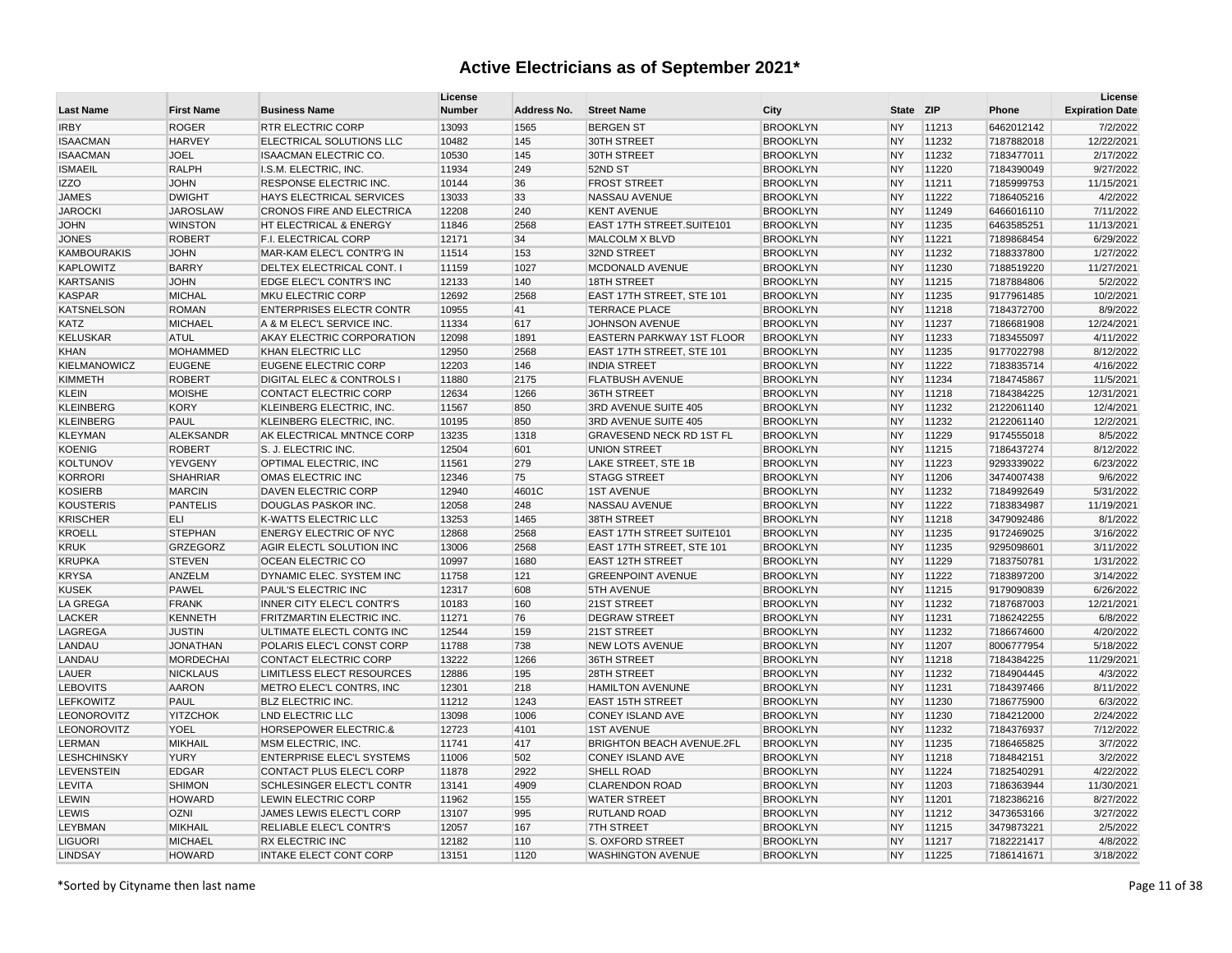| <b>Last Name</b>   | <b>First Name</b>  | <b>Business Name</b>             | License<br><b>Number</b> | Address No. | <b>Street Name</b>            | City            | <b>State</b> | <b>ZIP</b> | Phone      | License<br><b>Expiration Date</b> |
|--------------------|--------------------|----------------------------------|--------------------------|-------------|-------------------------------|-----------------|--------------|------------|------------|-----------------------------------|
| <b>LIOTINE</b>     | <b>VITO</b>        | PRO ELECTRIC CORP.               | 10672                    | 68          | <b>JAY STREET</b>             | <b>BROOKLYN</b> | <b>NY</b>    | 11201      | 7186251995 | 3/17/2022                         |
| LOETTERLE          | <b>MARTIN</b>      | FRITZMARTIN ELECTRIC INC.        | 10539                    | 76          | <b>DEGRAW STREET</b>          | <b>BROOKLYN</b> | <b>NY</b>    | 11231      | 7186242255 | 2/16/2022                         |
| LOGOZZO            | <b>ANTHONY</b>     | ABILENE ELECTRIC INC             | 12508                    | 2402        | <b>NEPTUNE AVENUE</b>         | <b>BROOKLYN</b> | <b>NY</b>    | 11224      | 7183724210 | 3/31/2022                         |
| LOGOZZO            | <b>VINCENT</b>     | ABILENE ELECTRIC INC             | 11581                    | 2402        | NEPTUNE AVENUE                | <b>BROOKLYN</b> | <b>NY</b>    | 11224      | 7183724210 | 12/17/2021                        |
| <b>LOGUE</b>       | <b>LESLIE</b>      | PDI NYC ELECTRIC, LLC            | 13074                    | 2568        | EAST 17TH STREET, STE 101     | <b>BROOKLYN</b> | <b>NY</b>    | 11235      | 9178310722 | 7/22/2022                         |
| LOIACONO           | PHILIP             | ARCOS ELECT CONTRACT INC         | 13156                    | 27          | <b>STEWART STREET</b>         | <b>BROOKLYN</b> | <b>NY</b>    | 11207      | 7187049415 | 2/4/2022                          |
| <b>LOMBARDOZZI</b> | <b>VINCENT</b>     | VTL ELECTRIC CO., CORP           | 11834                    | 104         | <b>SACKETT STREET</b>         | <b>BROOKLYN</b> | <b>NY</b>    | 11231      | 3472238746 | 6/7/2022                          |
| <b>LONDON</b>      | <b>CLAIRMONT</b>   | CLAIRMONT ELEC'L CONTR'G         | 11495                    | 4702        | <b>CHURCH AVENUE</b>          | <b>BROOKLYN</b> | <b>NY</b>    | 11203      | 7182871705 | 9/2/2022                          |
| <b>LONERGAN</b>    | <b>JOHN</b>        | JOHN E. LONERGAN                 | 10098                    | 95          | <b>COURT STREET</b>           | <b>BROOKLYN</b> | <b>NY</b>    | 11201      | 7188756100 | 2/28/2022                         |
| <b>LOPES</b>       | VALDINEI           | GREEN APPLE ELECL SVCS LL        | 13047                    | 2568        | EAST 17TH STREET, STE 101     | <b>BROOKLYN</b> | <b>NY</b>    | 11235      | 7182889745 | 11/6/2021                         |
| <b>LOVASTIK</b>    | <b>CHRISTOPHER</b> | ABILITY ELECTL SER LLC           | 11657                    | 2568        | EAST 17TH STREET.#101         | <b>BROOKLYN</b> | <b>NY</b>    | 11235      | 7185703741 | 2/7/2022                          |
| LOYER              | <b>GUY</b>         | <b>GML ELECTRIC INC</b>          | 12913                    | 3400        | <b>ATLANTIC AVENUE</b>        | <b>BROOKLYN</b> | <b>NY</b>    | 11208      | 7182770500 | 1/6/2022                          |
| <b>LUNGER</b>      | <b>MORDECHAI</b>   | EQUAL ELECTRICAL CONT INC        | 12954                    | 49          | <b>BARTLETT STREET</b>        | <b>BROOKLYN</b> | <b>NY</b>    | 11206-5037 | 9174680265 | 8/22/2022                         |
| <b>LYUBOMUDROV</b> | <b>STAN</b>        | <b>LEBO ELECTRIC LLC</b>         | 12918                    | 1802        | <b>BENSON AVENUE</b>          | <b>BROOKLYN</b> | <b>NY</b>    | 11214      | 6465234212 | 12/28/2021                        |
| <b>MAGRIPLES</b>   | <b>JAMES</b>       | JEMCO ELECT. CONTRS INC          | 10862                    | 271         | 42ND STREET                   | <b>BROOKLYN</b> | <b>NY</b>    | 11232      | 7186589500 | 3/28/2022                         |
| <b>MAHLER</b>      | <b>ERIK</b>        | <b>TOTAL COMFORT ELECTRIC</b>    | 12894                    | 2568        | EAST 17TH ST. SUITE 101       | <b>BROOKLYN</b> | <b>NY</b>    | 11235      | 7189542167 | 10/27/2021                        |
| <b>MALINOWSKI</b>  | <b>MICHAL</b>      | <b>ENTERPRISE ELEC'L SYSTEMS</b> | 12681                    | 502         | <b>CONEY ISLAND AVE</b>       | <b>BROOKLYN</b> | <b>NY</b>    | 11218      | 7184842151 | 12/11/2021                        |
| <b>MAMMANA</b>     | <b>VITO</b>        | MECHANICAL ELECTR'L CORP.        | 10785                    | 876         | <b>JAMAICA AVENUE</b>         | <b>BROOKLYN</b> | <b>NY</b>    | 11208      | 7186471220 | 6/13/2022                         |
| <b>MANCUSI</b>     | <b>ARMAND</b>      | AL-ARM ADVANCED ELEC'L           | 10817                    | 2053        | <b>FLATBUSH AVENUE</b>        | <b>BROOKLYN</b> | <b>NY</b>    | 11234      | 7188691772 | 4/11/2022                         |
| <b>MANFREDINI</b>  | <b>NICHOLAS</b>    | MANELECTRIC, INC                 | 10446                    | 4809        | AVENUE N, SUITE 344           | <b>BROOKLYN</b> | <b>NY</b>    | 11234      | 7185310804 | 5/22/2022                         |
| <b>MANFREDINI</b>  | <b>NICHOLAS</b>    | MANELECTRIC, INC                 | 13236                    | 4809        | AVENUE N, SUITE 344           | <b>BROOKLYN</b> | <b>NY</b>    | 11234      | 7185310804 | 12/23/2021                        |
| <b>MANTZOS</b>     | <b>NICK</b>        | <b>KS ELECTRIC CONTRACTING C</b> | 13199                    | 67          | WEST 4TH STREET STE 40        | <b>BROOKLYN</b> | <b>NY</b>    | 11222      | 9176784893 | 11/8/2021                         |
| <b>MAPPAS</b>      | <b>THEODOROS</b>   | PROTECH ELECL CONTRS INC         | 12770                    | 308         | 84TH STREET                   | <b>BROOKLYN</b> | <b>NY</b>    | 11209      | 7188333324 | 1/9/2022                          |
| <b>MARCHISOTTO</b> | <b>ROBERT</b>      | R.C.M. ELECTRIC CORP.            | 10118                    | 1915        | MCDONALD AVE. BLDG REAR       | <b>BROOKLYN</b> | <b>NY</b>    | 11223      | 7183392680 | 6/12/2022                         |
| <b>MARGOLIN</b>    | <b>GREGG</b>       | <b>GSA ELECTRIC CORP.</b>        | 12290                    | 9302        | <b>DITMAS AVENUE</b>          | <b>BROOKLYN</b> | <b>NY</b>    | 11236      | 7189223300 | 12/5/2021                         |
| <b>MARINELLI</b>   | <b>VITO</b>        | V-MAR ELECTRIC LTD.              | 10481                    | 408         | <b>GRAND STREET</b>           | <b>BROOKLYN</b> | <b>NY</b>    | 11211      | 7187829700 | 11/24/2021                        |
| <b>MARTIN</b>      | <b>LLOYD</b>       | L.D.M. ELECTL CONTRS INC         | 12326                    | 649         | MORGAN AVENUE SUITE B16-3     | <b>BROOKLYN</b> | <b>NY</b>    | 11222      | 7185994555 | 2/5/2022                          |
| <b>MARTINEZ</b>    | <b>RICHARD</b>     | A #1 UNIVERSAL ELEC'L INC        | 11217                    | 1718        | 8TH AVENUE                    | <b>BROOKLYN</b> | <b>NY</b>    | 11215      | 7187680360 | 2/18/2022                         |
| <b>MATFIAK</b>     | <b>PETER</b>       | <b>GAUGE TECH ELECTRIC INC</b>   | 12988                    | 231         | 46TH STREET                   | <b>BROOKLYN</b> | <b>NY</b>    | 11220      | 7184920500 | 7/16/2022                         |
| <b>MATRONE</b>     | <b>ANTHONY</b>     | JAMES F. VOLPE ELEC'L            | 10364                    | 81          | <b>SACKETT STREET</b>         | <b>BROOKLYN</b> | <b>NY</b>    | 11231      | 7182439400 | 6/22/2022                         |
| <b>MATRONE</b>     | <b>MICHAEL</b>     | JAMES F. VOLPE ELEC'L            | 12042                    | 81          | <b>SACKETT STREET</b>         | <b>BROOKLYN</b> | <b>NY</b>    | 11231      | 7182439400 | 4/12/2022                         |
| <b>MCDONALD</b>    | <b>TIMOTHY</b>     | MAC ELECT'L CONTR. INC.          | 10715                    | 2807        | <b>FLATBUSH AVENUE</b>        | <b>BROOKLYN</b> | <b>NY</b>    | 11234      | 7187583500 | 1/17/2022                         |
| <b>MCGINLEY</b>    | <b>KEVIN</b>       | PAGS ELECTRICAL CONTNG LL        | 11653                    | 2063        | <b>ATLANTIC AVENUE</b>        | <b>BROOKLYN</b> | <b>NY</b>    | 11233      | 9178073698 | 11/18/2021                        |
| <b>MCGUIRE</b>     | <b>HAROLD</b>      | MCGUIRE ELECTRICAL CORP.         | 11168                    | 2094        | <b>EAST 68TH STREET</b>       | <b>BROOKLYN</b> | <b>NY</b>    | 11234      | 7189986089 | 7/12/2022                         |
| <b>MCQUEEN</b>     | <b>EUSEBIO</b>     | RM ELECTRIC CO., INC.            | 11511                    | 9602        | GLENWOOD ROAD #318            | <b>BROOKLYN</b> | <b>NY</b>    | 11236      | 7182720065 | 3/14/2022                         |
| <b>MCQUILLAN</b>   | <b>RAYMOND</b>     | CORP. ELEC'L TECHNOLOGIES        | 11364                    | 282         | <b>FLATBUSH AVENUE</b>        | <b>BROOKLYN</b> | <b>NY</b>    | 11217      | 7188571521 | 3/15/2022                         |
| <b>MEDNICK</b>     | <b>MICHAEL</b>     | MEDCO ELECL CONTRNG INC          | 10035                    | 3309        | <b>AVENUE N</b>               | <b>BROOKLYN</b> | <b>NY</b>    | 11234      | 7182531335 | 6/24/2022                         |
| MENDEZ             | <b>RORY</b>        | ROME ELECTRICAL CONTS INC        | 12715                    | 140         | 18TH STREET                   | <b>BROOKLYN</b> | <b>NY</b>    | 11215      | 7184994726 | 9/30/2021                         |
| <b>MENDOLA</b>     | <b>JOSEPH</b>      | <b>CONSOLIDATED ELECTRIC INC</b> | 11407                    | 2667        | <b>PITKIN AVE</b>             | <b>BROOKLYN</b> | <b>NY</b>    | 11208      | 7182352040 | 9/25/2021                         |
| <b>MERESHENSKY</b> | <b>FRANK</b>       | P & M ELECT'L CONTR. CORP        | 12025                    | 1618        | MERMAID AVENUE, SUITE 1       | <b>BROOKLYN</b> | <b>NY</b>    | 11224      | 7186271483 | 10/4/2021                         |
| MERZLYAK           | ALEXANDER          | L&B ELEC'L INTERNATIONAL         | 12754                    | 2063        | <b>ATLANTIC AVENUE</b>        | <b>BROOKLYN</b> | <b>NY</b>    | 11233      | 3472950380 | 9/7/2022                          |
| <b>MIGLIACCIO</b>  | <b>ARNOLD</b>      | ELECT'L ILLUMNTNS BY ARNO        | 9322                     | 18          | <b>STEWART STREET</b>         | <b>BROOKLYN</b> | <b>NY</b>    | 11207      | 3475336938 | 3/20/2022                         |
| <b>MILET</b>       | <b>SCOTT</b>       | METROPOLITAN ELECTRIC CO         | 12984                    | 240         | <b>KENT AVENUE, 1ST FLOOR</b> | <b>BROOKLYN</b> | <b>NY</b>    | 11249      | 3477681024 | 11/2/2021                         |
| <b>MILLER</b>      | <b>DAVID</b>       | FLEETWOOD ELEC. CO., INC.        | 11343                    | 762         | <b>3RD AVENUE</b>             | <b>BROOKLYN</b> | <b>NY</b>    | 11232      | 7184993536 | 11/17/2021                        |
| <b>MILLWATER</b>   | <b>RICHARD</b>     | RIGID ELECTRIC, INC.             | 11469                    | 336         | 37TH STREET                   | <b>BROOKLYN</b> | <b>NY</b>    | 11232      | 7188328406 | 7/29/2022                         |
| <b>MILTZ</b>       | <b>CHAIM</b>       | <b>STAR ELECTRIC CORP</b>        | 11140                    | 1122        | CONEY ISLAND AVE, STE#200     | <b>BROOKLYN</b> | <b>NY</b>    | 11230      | 7188596404 | 4/8/2022                          |
| <b>MINZ</b>        | <b>DAVID</b>       | MAN POWER ELECTRIC INC           | 13046                    | 791         | <b>KENT AVENUE</b>            | <b>BROOKLYN</b> | <b>NY</b>    | 11205      | 7189892047 | 12/5/2021                         |
| <b>MITTELMAN</b>   | <b>AKIVA</b>       | PRIME ELECTRICAL CORP            | 12720                    | 5120        | 13TH AVENUE, 3RD FLOOR        | <b>BROOKLYN</b> | <b>NY</b>    | 11219      | 7184844383 | 11/25/2021                        |
| <b>MITTELMAN</b>   | <b>AVROHOM</b>     | <b>THIRD GENERATION ELECTRIC</b> | 12783                    | 1217        | MCDONALD AVENUE               | <b>BROOKLYN</b> | <b>NY</b>    | 11230      | 3476935725 | 5/18/2022                         |
| <b>MOHAMAD</b>     | <b>MOHAMAD</b>     | M.A.M. ELECTRIC CORP             | 10007                    | 7025        | <b>THIRD AVENUE</b>           | <b>BROOKLYN</b> | <b>NY</b>    | 11209      | 7184926800 | 6/17/2022                         |
| <b>MOHAMMED</b>    | <b>REAZ</b>        | <b>RESPONSE ELECTRIC INC.</b>    | 13162                    | 36          | <b>FROST STREET</b>           | <b>BROOKLYN</b> | <b>NY</b>    | 11211      | 7185999753 | 4/18/2022                         |
| <b>MOMERN</b>      | LAWRENCE           | MOMERN ELECT'L CONTRS INC        | 10559                    | 927         | <b>DUMONT AVENUE</b>          | <b>BROOKLYN</b> | <b>NY</b>    | 11207      | 7183453472 | 7/12/2022                         |
| <b>MONTELEONE</b>  | PETER              | <b>MONTE ELECTRIC CO.</b>        | 9738                     | 1366        | 60TH STREET                   | <b>BROOKLYN</b> | <b>NY</b>    | 11219      | 9177963012 | 12/23/2021                        |
|                    |                    |                                  |                          |             |                               |                 |              |            |            |                                   |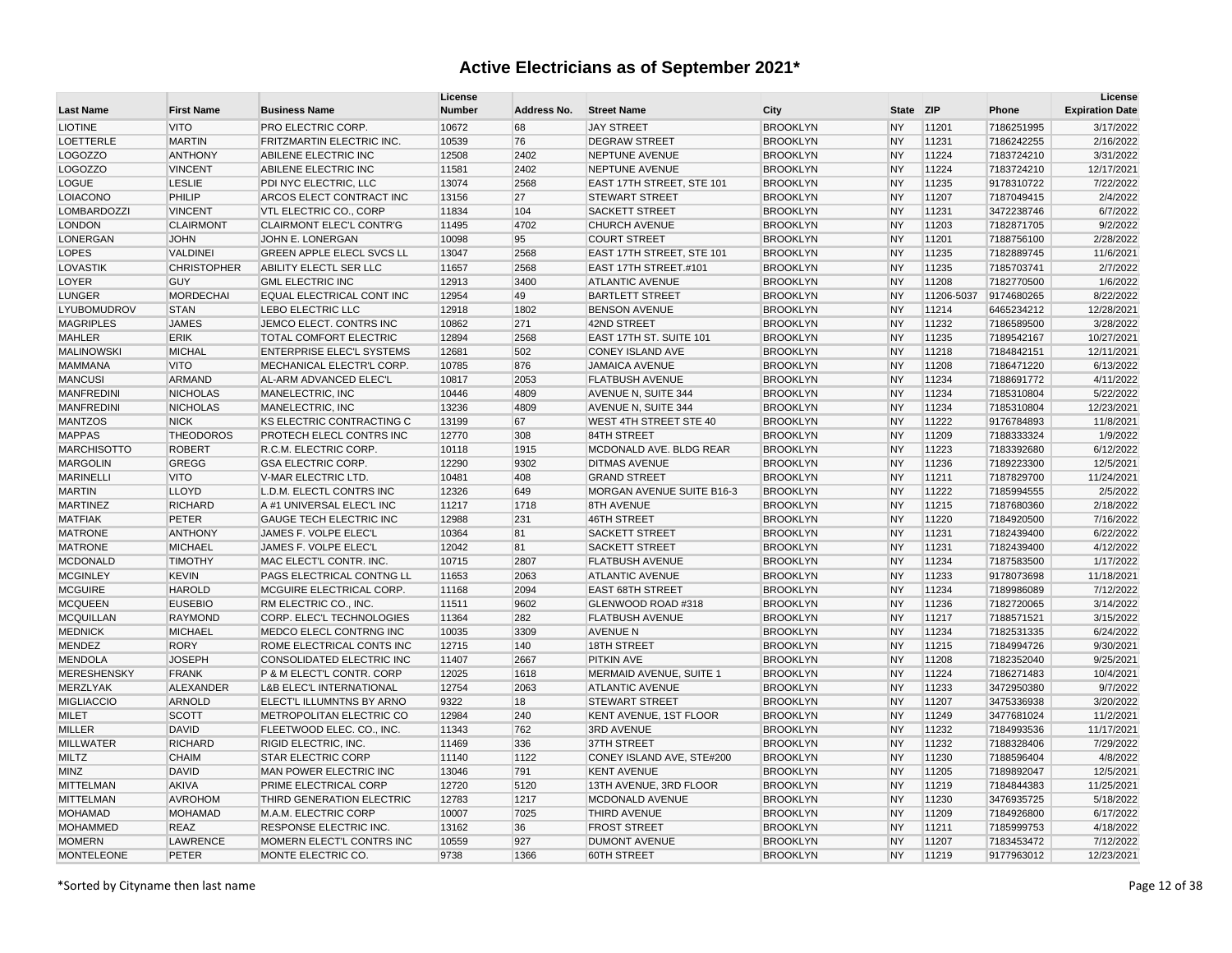| <b>Last Name</b>   | <b>First Name</b> | <b>Business Name</b>            | License<br><b>Number</b> | Address No. | <b>Street Name</b>          | City            | <b>State</b> | <b>ZIP</b> | Phone      | License<br><b>Expiration Date</b> |
|--------------------|-------------------|---------------------------------|--------------------------|-------------|-----------------------------|-----------------|--------------|------------|------------|-----------------------------------|
| <b>MORALES</b>     | <b>WILLIAM</b>    | MANDA ELECTRIC COMPANY          | 10397                    | 900         | <b>WYCKOFF AVENUE</b>       | <b>BROOKLYN</b> | <b>NY</b>    | 11237      | 9176877164 | 8/26/2022                         |
| <b>MORONTA</b>     | <b>HARRY</b>      | TRIPLE H ELECTRICAL CORP        | 13188                    | 760         | <b>5TH AVENUE</b>           | <b>BROOKLYN</b> | <b>NY</b>    | 11232      | 9293970098 | 11/23/2021                        |
| <b>MORONTA</b>     | <b>JOIDY</b>      | C.B. MILLS ELECTRIC LLC         | 12806                    | 713         | KNICKERBOCKER AVENUE        | <b>BROOKLYN</b> | <b>NY</b>    | 11221      | 7183811081 | 1/13/2022                         |
| <b>MORRIS</b>      | <b>JONATHAN</b>   | QAQC ELECTRIC INSTALL COR       | 12930                    | 336         | 37TH STREET                 | <b>BROOKLYN</b> | <b>NY</b>    | 11232      | 7185410773 | 6/21/2022                         |
| <b>MOTLEY</b>      | <b>MICHAEL</b>    | WHISPER ELECTRIC INC.           | 10846                    | 60          | 12TH STREET                 | <b>BROOKLYN</b> | <b>NY</b>    | 11215      | 7182597412 | 5/28/2022                         |
| <b>MOUNAS</b>      | <b>SAMY</b>       | SUNRUN SOLAR ELECTL CORP        | 12012                    | 254         | 36TH STREET, SUITE B440     | <b>BROOKLYN</b> | <b>NY</b>    | 11232      | 6467934606 | 7/23/2022                         |
| <b>MOY</b>         | <b>KEITH</b>      | MID CITY ELECTRICAL CORP.       | 12650                    | 2190        | MCDONALD AVENUE             | <b>BROOKLYN</b> | <b>NY</b>    | 11223      | 7183332522 | 6/7/2022                          |
| <b>MUKHTAROV</b>   | <b>VLADIMIR</b>   | PRESTIGE ELECL CONTG CORP       | 12401                    | 1301        | SHEEPSHEAD BAY ROAD         | <b>BROOKLYN</b> | <b>NY</b>    | 11235      | 3474926880 | 7/15/2022                         |
| <b>MULLEN</b>      | <b>BRAD</b>       | ABM ELECTRIC, INC               | 12243                    | 276         | NORTH HENRY STREET          | <b>BROOKLYN</b> | <b>NY</b>    | 11222      | 7183894226 | 11/10/2021                        |
| <b>MUNDO</b>       | <b>STEPHEN</b>    | ABILITY ELECTL SER LLC          | 13045                    | 2568        | EAST 17TH STREET.#101       | <b>BROOKLYN</b> | <b>NY</b>    | 11235      | 7185703741 | 2/26/2022                         |
| <b>NAGEL III</b>   | <b>EUGENE</b>     | E. NAGEL LICENSED ELECTRI       | 12223                    | 738         | <b>NEW LOTS AVENUE</b>      | <b>BROOKLYN</b> | <b>NY</b>    | 11207      | 7182409555 | 4/14/2022                         |
| <b>NAPOLITANO</b>  | <b>VINCENZO</b>   | NAPSTAR ELECTRIC INC            | 11838                    | 647         | <b>METROPOLITAN AVE</b>     | <b>BROOKLYN</b> | <b>NY</b>    | 11211      | 7183842939 | 9/10/2022                         |
| <b>NASIMOV</b>     | <b>BORIS</b>      | NAS ELECTRIC CORP               | 12097                    | 3706        | 12TH AVENUE                 | <b>BROOKLYN</b> | <b>NY</b>    | 11218      | 7188370737 | 3/22/2022                         |
| <b>NEIL</b>        | <b>BUNNY</b>      | RABBIT ELECTRIC INC             | 12052                    | 75A         | <b>6TH AVENUE</b>           | <b>BROOKLYN</b> | <b>NY</b>    | 11217      | 7187838300 | 5/20/2022                         |
| <b>NELSON</b>      | <b>LENNOX</b>     | LENLITE ELEC'L CONTR'S IN       | 10843                    | 420         | NEW JERSEY AVENUE           | <b>BROOKLYN</b> | <b>NY</b>    | 11207      | 7186586732 | 3/3/2022                          |
| <b>NELSON</b>      | <b>ORPHEOUS</b>   | ORPHEOUS ELECTRICAL INC         | 13206                    | 2240        | <b>LINDEN BLVD</b>          | <b>BROOKLYN</b> | <b>NY</b>    | 11207      | 9173368819 | 11/4/2021                         |
| <b>NGUYEN</b>      | <b>MINHTAM</b>    | PHONG ELECTRIC INC.             | 12970                    | 252         | JAVA STREET STE 113B        | <b>BROOKLYN</b> | <b>NY</b>    | 11222      | 7186860013 | 12/25/2021                        |
| <b>NGUYEN</b>      | PHONG             | PHONG ELECTRIC INC.             | 11471                    | 252         | JAVA STREET STE 113B        | <b>BROOKLYN</b> | <b>NY</b>    | 11222      | 7186860013 | 8/25/2022                         |
| NIDETCH            | <b>BRUCE</b>      | NIDETCH ELECTRIC CO INC         | 10934                    | 2337        | MCDONALD AVENUE             | <b>BROOKLYN</b> | <b>NY</b>    | 11223      | 8887437829 | 5/7/2022                          |
| <b>NITTOLI</b>     | <b>PAUL</b>       | PNE ELECTRICAL INC              | 12952                    | 51          | <b>4TH STREET</b>           | <b>BROOKLYN</b> | <b>NY</b>    | 11231      | 6464035623 | 1/20/2022                         |
| NORIEGA, JR        | <b>JOSEPH</b>     | CEL SVCS INC DBA CEL ELEC       | 11157                    | 380         | <b>COURT STREET</b>         | <b>BROOKLYN</b> | <b>NY</b>    | 11231      | 3477991001 | 3/18/2022                         |
| <b>NUZZOLO</b>     | <b>RALPH</b>      | R. NUZZOLO ELECTRIC INC         | 12816                    | 34          | <b>COFFEY STREET</b>        | <b>BROOKLYN</b> | <b>NY</b>    | 11231      | 9176056166 | 6/15/2022                         |
| <b>OLEVSKIY</b>    | <b>YURIY</b>      | FISHER ELECL CONTNG LLC         | 12919                    | 620         | <b>EAST 102 STREET</b>      | <b>BROOKLYN</b> | <b>NY</b>    | 11236      | 9176034477 | 5/1/2022                          |
| <b>OLKHOVETSKY</b> | <b>STEVEN</b>     | <b>GREY GOOSE ELECTRIC CORP</b> | 11891                    | 2063        | <b>ATLANTIC AVENUE</b>      | <b>BROOKLYN</b> | <b>NY</b>    | 11233      | 6463693525 | 8/11/2022                         |
| <b>OLSZEWSKI</b>   | <b>MARTIN</b>     | MARTIN J. OLSZEWSKI             | 11428                    | 688         | <b>MANHATTAN AVENUE</b>     | <b>BROOKLYN</b> | <b>NY</b>    | 11222      | 7183833383 | 1/11/2022                         |
| <b>O'ROURKE</b>    | <b>DOUGLAS</b>    | DOUGLAS O'ROURKE LIC ELEC       | 11562                    | 620         | <b>BROADWAY</b>             | <b>BROOKLYN</b> | <b>NY</b>    | 11206      | 7183871279 | 9/23/2022                         |
| <b>OSMAN</b>       | <b>MIKE</b>       | AROUND ELECTRIC CORP.           | 11263                    | 7024        | 18TH AVENUE                 | <b>BROOKLYN</b> | <b>NY</b>    | 11204      | 7189819826 | 9/18/2022                         |
| <b>PADMORE</b>     | <b>VERE</b>       | <b>VERE ELECTRIC CORP.</b>      | 11103                    | 726         | <b>STERLING PLACE</b>       | <b>BROOKLYN</b> | <b>NY</b>    | 11216      | 7187832930 | 12/3/2021                         |
| <b>PALACE</b>      | <b>SAMUEL</b>     | DYNAMIC ELEC'L CONTRS INC       | 12312                    | 1046        | <b>WINTHROP STREET</b>      | <b>BROOKLYN</b> | <b>NY</b>    | 11212      | 7184987476 | 12/12/2021                        |
| <b>PANTELIC</b>    | <b>PETER</b>      | PK ELECTRIC INC                 | 12415                    | 532         | <b>EAST NEW YORK AVENUE</b> | <b>BROOKLYN</b> | <b>NY</b>    | 11225      | 6465992758 | 6/23/2022                         |
| PAPADOPOULOS       | <b>HARALAMBOS</b> | HP POWER ELECTRIC CORP          | 12447                    | 330         | MCGUINESS BLVD              | <b>BROOKLYN</b> | <b>NY</b>    | 11222      | 7183491749 | 12/18/2021                        |
| <b>PARADKA</b>     | ANDRZEJ           | AP ELECTRICAL INC               | 12908                    | 2568        | EAST 17TH STREET #101       | <b>BROOKLYN</b> | <b>NY</b>    | 11235      | 9175448341 | 9/12/2022                         |
| PARKER             | LAUREL            | KLEINBERG ELECTRIC, INC.        | 12915                    | 850         | 3RD AVENUE SUITE 405        | <b>BROOKLYN</b> | <b>NY</b>    | 11232      | 2122061140 | 1/27/2022                         |
| <b>PASKOR</b>      | <b>DOUGLAS</b>    | DOUGLAS PASKOR INC.             | 10859                    | 248         | NASSAU AVENUE               | <b>BROOKLYN</b> | <b>NY</b>    | 11222      | 7183834987 | 6/17/2022                         |
| <b>PASTORE</b>     | <b>JAMES</b>      | PACIFIC ELEC'L CONTR'G IN       | 11110                    | 955         | <b>PACIFIC STREET</b>       | <b>BROOKLYN</b> | <b>NY</b>    | 11238      | 7187893562 | 5/23/2022                         |
| <b>PASTORE</b>     | <b>JENNIFER</b>   | PACIFIC ELEC'L CONTR'G IN       | 13081                    | 955         | <b>PACIFIC STREET</b>       | <b>BROOKLYN</b> | <b>NY</b>    | 11238      | 7187893562 | 7/6/2022                          |
| <b>PERMIAKOV</b>   | <b>NIKOLAI</b>    | PNG ELECTRIC INC                | 13243                    | 5803        | AVE. T                      | <b>BROOKLYN</b> | <b>NY</b>    | 11234      | 6462960076 | 4/26/2022                         |
| <b>PHILLIPS</b>    | <b>RYBURN</b>     | R.A. PHILLIPS ELEC'L CONT       | 10904                    | 131         | <b>KINGSTON AVENUE</b>      | <b>BROOKLYN</b> | <b>NY</b>    | 11213      | 7184931670 | 10/8/2021                         |
| <b>PIACENTINO</b>  | <b>JASON</b>      | <b>GPN ELECTRIC CORP</b>        | 12321                    | 1915        | MCDONALD AVENUE             | <b>BROOKLYN</b> | <b>NY</b>    | 11223      | 7183363830 | 8/2/2022                          |
| <b>POMPOSELLO</b>  | <b>STEVEN</b>     | PNP ELECTRICAL CONT LLC         | 12062                    | 2304        | <b>BATH AVENUE</b>          | <b>BROOKLYN</b> | <b>NY</b>    | 11214      | 3473745203 | 2/28/2022                         |
| <b>PORTNOV</b>     | <b>DMITRIY</b>    | AP ELECTL SER & MAIN INC        | 12968                    | 2002        | MCDONALD AVENUE             | <b>BROOKLYN</b> | <b>NY</b>    | 11223      | 3474622410 | 9/10/2022                         |
| <b>POTCHIN</b>     | <b>MOSHE</b>      | PLM ELECTRIC LLC                | 11135                    | 1274        | 38TH STREET, 1ST FL         | <b>BROOKLYN</b> | <b>NY</b>    | 11218      | 7184380115 | 3/11/2022                         |
| <b>POWELL</b>      | <b>VINTON</b>     | HI-POWER ELECTRIC CORP          | 12575                    | 1814        | NOSTRAND AVENUE             | <b>BROOKLYN</b> | <b>NY</b>    | 11226      | 7189412642 | 6/20/2022                         |
| PRITIPAUL          | YAMONA            | CITY GRID ELECTRIC CORP         | 13060                    | 2568        | E 17TH STREET               | <b>BROOKLYN</b> | <b>NY</b>    | 11235      | 7184401770 | 12/27/2021                        |
| <b>PUGLISI</b>     | <b>JOSEPH</b>     | POWER-TECH INSTALL. ELEC        | 11712                    | 321         | <b>COLUMBIA STREET</b>      | <b>BROOKLYN</b> | <b>NY</b>    | 11231      | 7182549395 | 11/15/2021                        |
| <b>PUYNKO</b>      | FRED              | A & A ELEC'L CONTR'G CORP       | 10465                    | 242         | NEVINS STREET               | <b>BROOKLYN</b> | <b>NY</b>    | 11217      | 7184885800 | 10/13/2021                        |
| <b>PUZZO</b>       | <b>GREGORY</b>    | P&H ELECT D/B/A MAGE ELEC       | 10420                    | 156         | <b>FLUSHING AVENUE</b>      | <b>BROOKLYN</b> | <b>NY</b>    | 11205      | 7185962455 | 12/27/2021                        |
| <b>QUASHIE</b>     | <b>IAN</b>        | LEKTRIC INSTALLATIONS COR       | 12215                    | 3802        | <b>CHURCH AVENUE</b>        | <b>BROOKLYN</b> | <b>NY</b>    | 11203      | 7184693200 | 9/18/2022                         |
| <b>RABINOVICH</b>  | <b>MIKHAIL</b>    | KINGS ELECTRIC CO., INC.        | 11281                    | 2113        | <b>WEST 6TH STREET</b>      | <b>BROOKLYN</b> | <b>NY</b>    | 11223      | 7182098439 | 11/15/2021                        |
| <b>RAMDASS</b>     | <b>KEN</b>        | NGM ELECTRIC INC                | 12976                    | 222         | <b>LORRAINE STREET</b>      | <b>BROOKLYN</b> | <b>NY</b>    | 11231      | 6467079225 | 11/23/2021                        |
| <b>RANDO</b>       | <b>GAETANO</b>    | RANDO ELEC'L CONTR'G, INC       | 10111                    | 2374        | <b>60TH STREET</b>          | <b>BROOKLYN</b> | <b>NY</b>    | 11204      | 7183761220 | 1/7/2022                          |
| <b>RANIERI</b>     | <b>NICOLA</b>     | RANCO ELECTRICAL, INC.          | 11807                    | 1514        | 86TH STREET                 | <b>BROOKLYN</b> | <b>NY</b>    | 11228      | 7187278008 | 7/13/2022                         |
| <b>REALE</b>       | <b>ANTHONY</b>    | AA REALE ELECTRIC INC           | 10548                    | 4223        | <b>1ST AVENUE</b>           | <b>BROOKLYN</b> | <b>NY</b>    | 11232      | 7184998731 | 10/22/2021                        |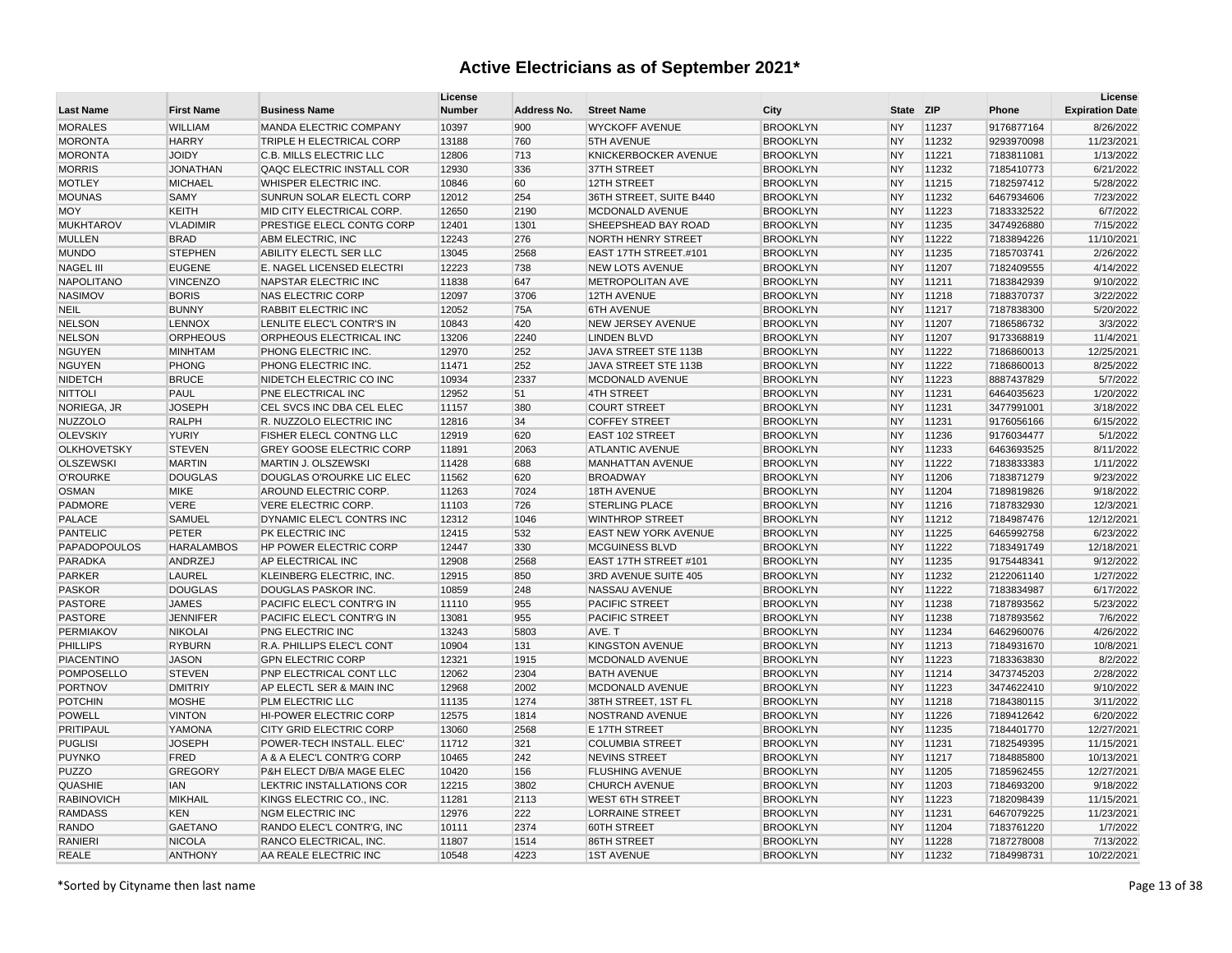| <b>Last Name</b>   | <b>First Name</b> | <b>Business Name</b>                | License<br><b>Number</b> | Address No. | <b>Street Name</b>               | City            | <b>State</b> | <b>ZIP</b> | Phone      | License<br><b>Expiration Date</b> |
|--------------------|-------------------|-------------------------------------|--------------------------|-------------|----------------------------------|-----------------|--------------|------------|------------|-----------------------------------|
| <b>REICH</b>       | <b>SAMUEL</b>     | D & W ELECTRICAL CONT COR           | 13219                    | 4603        | <b>1ST AVENUE</b>                | <b>BROOKLYN</b> | <b>NY</b>    | 11232      | 3477630403 | 11/13/2021                        |
| <b>RIBACK</b>      | <b>ALAN</b>       | <b>ELECTRICAL SECURITY CORP</b>     | 11111                    | 69          | VAN DAM STREET                   | <b>BROOKLYN</b> | <b>NY</b>    | 11222      | 7182840920 | 10/10/2021                        |
| <b>RICHARDS</b>    | <b>FRANCIS</b>    | A & S ELECTRIC INC.                 | 10824                    | 952         | FLUSHING AVENUE, SUITE 3         | <b>BROOKLYN</b> | <b>NY</b>    | 11206      | 7188211211 | 4/4/2022                          |
| <b>RICHARDS JR</b> | <b>ANTHONY</b>    | A & S ELECTRIC INC.                 | 13020                    | 952         | FLUSHING AVENUE, SUITE 3         | <b>BROOKLYN</b> | <b>NY</b>    | 11206      | 7188211211 | 10/22/2021                        |
| <b>RIGAS</b>       | <b>ANGELO</b>     | ARC ELEC'L & MECH CONTRS            | 11304                    | 26          | <b>DELAVAN STREET</b>            | <b>BROOKLYN</b> | <b>NY</b>    | 11231      | 7182228162 | 6/10/2022                         |
| <b>RIVAS</b>       | <b>EDWIN</b>      | R.E.L.D ELECTRICAL CORP             | 13001                    | 2568        | 17TH STREET, SUITE 101           | <b>BROOKLYN</b> | <b>NY</b>    | 11235      | 3478591181 | 3/15/2022                         |
| <b>RIVERA</b>      | <b>ROBERTO</b>    | <b>RIVIERA ELECTRIC CORP</b>        | 12526                    | 579         | 46TH ST                          | <b>BROOKLYN</b> | <b>NY</b>    | 11220      | 7184383931 | 9/12/2022                         |
| <b>ROCCO</b>       | <b>ROBERT</b>     | <b>DEPT. OF TRANSP.-TRAF.OPR</b>    | 93931                    | 3           | PRINCE STREET                    | <b>BROOKLYN</b> | <b>NY</b>    | 11201      | 2128393380 | 9/20/2022                         |
| <b>ROGALSKI</b>    | <b>MARIUSZ</b>    | M & R ELECL CONTG AND REP           | 11874                    | 149         | <b>FRANKLIN STREET</b>           | <b>BROOKLYN</b> | <b>NY</b>    | 11222      | 7183892159 | 8/23/2022                         |
| <b>ROSA</b>        | <b>ARAMIS</b>     | ELECTRIC WORK OF NYC INC            | 13200                    | 712         | <b>PARKSIDE AVENUE</b>           | <b>BROOKLYN</b> | <b>NY</b>    | 11226      | 3472828525 | 2/17/2022                         |
| <b>ROSENBERG</b>   | <b>DUVID</b>      | MANHATTAN FIRE & SEC ELEC           | 12830                    | 1449        | 37TH STREET, SUITE 610B          | <b>BROOKLYN</b> | <b>NY</b>    | 11218      | 9299006637 | 6/7/2022                          |
| <b>ROSENBERG</b>   | <b>SHABSE</b>     | <b>LIGHTEN UP ELEC'L SERVICE</b>    | 12517                    | 5302        | NEW UTRECHT AVENUE #105          | <b>BROOKLYN</b> | <b>NY</b>    | 11219      | 7186330906 | 3/6/2022                          |
| <b>ROSENBERGER</b> | <b>MOSES</b>      | <b>FQE ELECTRIC LLC</b>             | 12311                    | 75          | <b>HUNTINGTON STREET</b>         | <b>BROOKLYN</b> | <b>NY</b>    | 11231      | 7187973518 | 8/15/2022                         |
| <b>ROSTOWSKY</b>   | <b>MARTIN</b>     | ROCKMOR ELEC. ENTERPR INC           | 11530                    | 1042        | 39TH STREET                      | <b>BROOKLYN</b> | <b>NY</b>    | 11219      | 7186333700 | 5/24/2022                         |
| <b>ROSTOWSKY</b>   | <b>STEPHEN</b>    | ROCKMOR ELEC. ENTERPR INC           | 10763                    | 1042        | 39TH STREET                      | <b>BROOKLYN</b> | <b>NY</b>    | 11219      | 7186333700 | 10/31/2021                        |
| <b>ROSVOGLOU</b>   | <b>ANTHONY</b>    | <b>MATIA ELECTRICAL CORP</b>        | 11921                    | 6822        | <b>5TH AVENUE</b>                | <b>BROOKLYN</b> | <b>NY</b>    | 11220      | 7186807116 | 7/23/2022                         |
| <b>ROTH</b>        | <b>JACOB</b>      | <b>B.P. ELECTRIC CORP</b>           | 12466                    | 1425        | 37TH STREET                      | <b>BROOKLYN</b> | <b>NY</b>    | 11218      | 7188534949 | 3/18/2022                         |
| <b>ROTH</b>        | <b>MOSHE</b>      | <b>B.P. ELECTRIC CORP</b>           | 12465                    | 1425        | 37TH STREET                      | <b>BROOKLYN</b> | <b>NY</b>    | 11218      | 7188534949 | 8/22/2022                         |
| <b>ROZOVSKY</b>    | <b>ALEKSANDR</b>  | ROZ-A-LITE ELEC'L CONTG I           | 11590                    | 159         | 20TH STREETSTE-401               | <b>BROOKLYN</b> | <b>NY</b>    | 11232      | 7183695189 | 5/18/2022                         |
| <b>RUTNER</b>      | ABRAHAM           | TRUE POWER ELECL CONT LLC           | 12753                    | 389         | WILLOUGHBY AVENUE#401            | <b>BROOKLYN</b> | <b>NY</b>    | 11205      | 9172468032 | 6/12/2022                         |
| <b>SABLER</b>      | ALEXANDER         | NY PRESBYTERIAN BKLYN MET           | 93914                    | 506         | <b>SIXTH STREET</b>              | <b>BROOKLYN</b> | <b>NY</b>    | 11215      | 7187803309 | 7/6/2022                          |
| <b>SALADINO</b>    | <b>FRANCIS</b>    | <b>SOLARCITY ELECL NEW YORK</b>     | 12850                    | 81          | PROSPECT STREET 9TH FL           | <b>BROOKLYN</b> | <b>NY</b>    | 11201      | 7184129020 | 11/13/2021                        |
| <b>SALIME</b>      | <b>MOHAMED</b>    | <b>L&amp;B ELEC'L INTERNATIONAL</b> | 13195                    | 2063        | <b>ATLANTIC AVENUE</b>           | <b>BROOKLYN</b> | <b>NY</b>    | 11233      | 3472950380 | 12/31/2021                        |
| <b>SALVIA</b>      | <b>VINCENT</b>    | LV ELECTRICAL SOLUTIONS I           | 11955                    | 914         | <b>BEDFORD AVENUE,</b>           | <b>BROOKLYN</b> | <b>NY</b>    | 11205      | 7185222460 | 3/22/2022                         |
| <b>SAMMY</b>       | <b>GERARD</b>     | SAMMY ELECTRICAL CORP               | 12834                    | 1516        | SCHENECTADY AVENUE               | <b>BROOKLYN</b> | <b>NY</b>    | 11203      | 6463309257 | 11/4/2021                         |
| <b>SAMPOGNA</b>    | <b>JASON</b>      | VENTURE HOME SOLAR LLC              | 12818                    | 67          | <b>WEST STREET, SUITE 211</b>    | <b>BROOKLYN</b> | <b>NY</b>    | 11222      | 9292980105 | 5/11/2022                         |
| SANTANGELO         | <b>JERRY</b>      | JEM ELEC'L CONTR. CORP              | 11856                    | 434         | <b>GRAHAM AVENUE</b>             | <b>BROOKLYN</b> | <b>NY</b>    | 11211      | 7183894272 | 2/24/2022                         |
| <b>SANTO</b>       | LOUIS             | L.S. ELECTRIC CORP                  | 11876                    | 600         | <b>SMITH STREET</b>              | <b>BROOKLYN</b> | <b>NY</b>    | 11231      | 7188582494 | 8/15/2022                         |
| SARAFRAZ           | ZVI               | <b>HORSEPOWER ELECTRIC.&amp;</b>    | 11988                    | 4101        | <b>1ST AVENUE</b>                | <b>BROOKLYN</b> | <b>NY</b>    | 11232      | 7184376937 | 5/15/2022                         |
| <b>SCARANTINO</b>  | LOUIS             | SAFEWAY CONSTRUCTION, INC           | 12075                    | 25          | <b>CRESCENT STREET</b>           | <b>BROOKLYN</b> | <b>NY</b>    | 11208      | 7182777800 | 11/16/2021                        |
| <b>SCARIMBOLO</b>  | <b>ANTHONY</b>    | A.J.S. ELECTL CONTNG INC            | 10825                    | 2751        | CONEY ISLAND AVENUE              | <b>BROOKLYN</b> | <b>NY</b>    | 11235      | 7189846136 | 4/24/2022                         |
| <b>SCHMALZ</b>     | <b>YEHUDA</b>     | <b>SMALLS MECH &amp; ELECL SVC</b>  | 12810                    | 4809        | AVENUE N, SUITE 139              | <b>BROOKLYN</b> | <b>NY</b>    | 11234      | 3476996757 | 6/13/2022                         |
| <b>SCHMIDT</b>     | <b>MICHAEL</b>    | SERENITY ELECTRIC CORP              | 11825                    | 246         | <b>COOK STREET</b>               | <b>BROOKLYN</b> | <b>NY</b>    | 11206      | 7183818200 | 1/8/2022                          |
| <b>SCHWARTZ</b>    | <b>JOHANAN</b>    | <b>HIGH STANDARD ELECTRIC</b>       | 12841                    | 204         | <b>WALWORTH STREET</b>           | <b>BROOKLYN</b> | <b>NY</b>    | 11205      | 7188077807 | 3/10/2022                         |
| <b>SCIARA</b>      | <b>MICHAEL</b>    | <b>ELEMCO SERVICES INC DBA</b>      | 12426                    | 601         | <b>UNION STREET</b>              | <b>BROOKLYN</b> | <b>NY</b>    | 11215      | 7187864900 | 12/24/2021                        |
| <b>SCIMONE</b>     | <b>RONALD</b>     | <b>RJS ELECTRICAL CONTNG COR</b>    | 13073                    | 99          | 19TH STREET                      | <b>BROOKLYN</b> | <b>NY</b>    | 11232      | 3478895000 | 3/2/2022                          |
| <b>SCOTT</b>       | <b>RODNEY</b>     | SCOTT ELEC'L SERVICE, LLC           | 11940                    | 40          | <b>MACON STREET</b>              | <b>BROOKLYN</b> | <b>NY</b>    | 11216      | 7182341602 | 9/30/2021                         |
| <b>SCOTTI</b>      | <b>RALPH</b>      | SCHLESINGER ELECT'L CONTR           | 11630                    | 4909        | <b>CLARENDON ROAD</b>            | <b>BROOKLYN</b> | <b>NY</b>    | 11203      | 7186363944 | 5/19/2022                         |
| <b>SEELIG</b>      | <b>EDWARD</b>     | F.D.N.Y                             | 93910                    | 9           | <b>METRO TECH</b>                | <b>BROOKLYN</b> | <b>NY</b>    | 11201      | 7183891964 | 1/9/2022                          |
| <b>SEGRETI</b>     | <b>JOSEPH</b>     | PROSPECT ELECT. SERV INC            | 10721                    | 185         | <b>MALTA STREET</b>              | <b>BROOKLYN</b> | <b>NY</b>    | 11207      | 7188572830 | 10/5/2021                         |
| <b>SEIDL</b>       | <b>RICHARD</b>    | APPLE ELECTRIC INC.                 | 9866                     | 2954        | <b>FULTON STREET</b>             | <b>BROOKLYN</b> | <b>NY</b>    | 11207      | 7189391955 | 6/10/2022                         |
| <b>SEIFERTH</b>    | <b>KENNETH</b>    | <b>WARREN ELEVATOR SVC CO</b>       | 9828                     | 227         | <b>EAGLE STREET</b>              | <b>BROOKLYN</b> | <b>NY</b>    | 11222      | 7183891234 | 11/4/2021                         |
| SEIFERTH, JR.      | <b>KENNETH</b>    | <b>WARREN ELEVATOR SVC CO</b>       | 10701                    | 227         | <b>EAGLE STREET</b>              | <b>BROOKLYN</b> | <b>NY</b>    | 11222      | 7183891234 | 9/6/2022                          |
| <b>SHAFFREN</b>    | <b>STEVEN</b>     | SHAFFREN ELECTRIC. LLC              | 13237                    | 3001        | <b>AVENUE U</b>                  | <b>BROOKLYN</b> | <b>NY</b>    | 11229      | 9179684271 | 11/13/2021                        |
| <b>SHECK</b>       | <b>ANTHONY</b>    | <b>G.A. ELECTRIC</b>                | 12282                    | 490         | <b>METROPOLITAN AVE</b>          | <b>BROOKLYN</b> | <b>NY</b>    | 11211      | 9178037315 | 1/8/2022                          |
| <b>SHEMYAKIN</b>   | <b>MICHAEL</b>    | M & S ELECL CONTNG SVCS I           | 12879                    | 2568        | <b>EAST 17TH STREET STE 101</b>  | <b>BROOKLYN</b> | <b>NY</b>    | 11235      | 6465208887 | 8/3/2022                          |
| SHTRAMBRAND        | <b>ALEX</b>       | <b>FAS ELECTRIC, INC.</b>           | 11313                    | 2127        | <b>NEPTUNE AVE</b>               | <b>BROOKLYN</b> | <b>NY</b>    | 11224      | 7187141212 | 1/7/2022                          |
| <b>SIMKIN</b>      | <b>LEONID</b>     | LENS ELECTRIC, INC                  | 11756                    | 2802        | <b>AVENUE Y</b>                  | <b>BROOKLYN</b> | <b>NY</b>    | 11235      | 6465227311 | 2/24/2022                         |
| <b>SIMON</b>       | <b>ARYEH</b>      | S&F ELECTRICAL SERVICE IN           | 13240                    | 1648        | <b>61ST STREET</b>               | <b>BROOKLYN</b> | <b>NY</b>    | 11204      | 7188510906 | 10/23/2022                        |
| <b>SIMON</b>       | <b>MELVIN</b>     | 3 WAY ELECTRIC INC                  | 11980                    | 656         | E 52ND ST                        | <b>BROOKLYN</b> | <b>NY</b>    | 11203      | 7184213474 | 11/11/2021                        |
| <b>SIMPSON</b>     | <b>BRACH</b>      | S&P ELECTRIC CO LLC                 | 10381                    | 221         | 51ST STREET                      | <b>BROOKLYN</b> | <b>NY</b>    | 11220      | 2126659232 | 4/1/2022                          |
| <b>SIMPSON</b>     | <b>CONROY</b>     | <b>ACS ELECTRICAL CORP</b>          | 12351                    | 1732        | <b>FLATBUSH AVENUE</b>           | <b>BROOKLYN</b> | <b>NY</b>    | 11210      | 3476730013 | 12/9/2021                         |
| <b>SINGH</b>       | <b>SUKHDIP</b>    | <b>AUJLA ELECTRIC CORP</b>          | 12962                    | 2568        | <b>EAST 17TH STREET SUITE101</b> | <b>BROOKLYN</b> | <b>NY</b>    | 11235      | 6465751928 | 10/15/2021                        |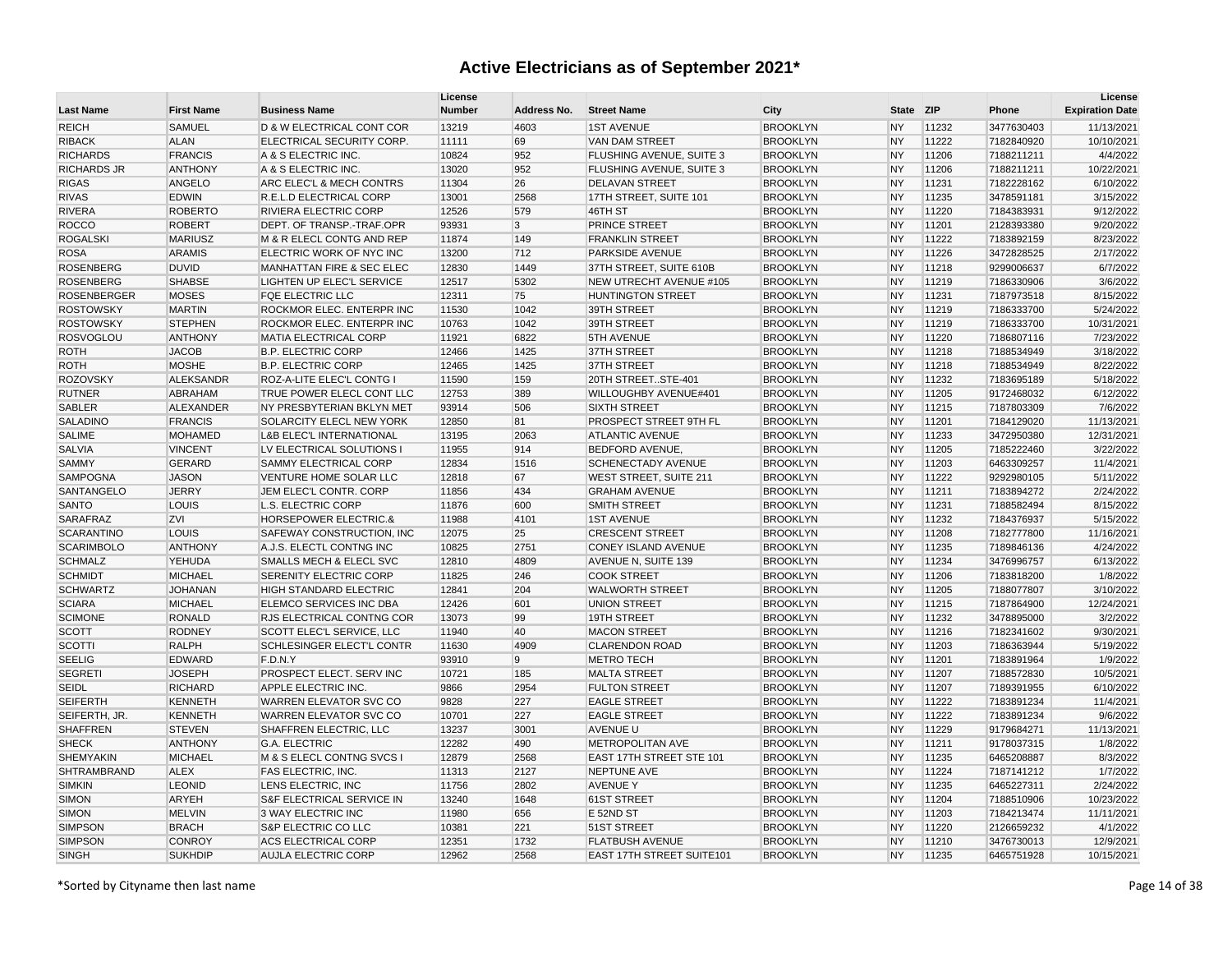| <b>Last Name</b>    | <b>First Name</b>  | <b>Business Name</b>                 | License<br><b>Number</b> | Address No. | <b>Street Name</b>            | City            | <b>State</b> | <b>ZIP</b> | Phone      | License<br><b>Expiration Date</b> |
|---------------------|--------------------|--------------------------------------|--------------------------|-------------|-------------------------------|-----------------|--------------|------------|------------|-----------------------------------|
| <b>SITRUK</b>       | <b>MAURICE</b>     | FOSTER ELEC'L SVC., INC.             | 9840                     | 1325        | <b>FOSTER AVENUE</b>          | <b>BROOKLYN</b> | <b>NY</b>    | 11230      | 7184389100 | 2/20/2022                         |
| <b>SKARULIS</b>     | <b>JOSEPH</b>      | <b>JOSEPH SKARULIS</b>               | 10458                    | 245         | <b>WILSON AVENUE</b>          | <b>BROOKLYN</b> | <b>NY</b>    | 11237      | 7185658282 | 1/31/2022                         |
| <b>SKOPICKI</b>     | <b>STUART</b>      | WIRE TO WATER ELEC. OF NY            | 11725                    | 400         | <b>KINGSLAND AVENUE</b>       | <b>BROOKLYN</b> | <b>NY</b>    | 11222      | 3475990800 | 12/12/2021                        |
| <b>SMALLS</b>       | <b>JEFFREY</b>     | SMALLS ELEC'L CONSTR. INC            | 11430                    | 63          | FLUSHING AVE UNIT #338        | <b>BROOKLYN</b> | <b>NY</b>    | 11205      | 7182540009 | 3/31/2022                         |
| <b>SMITH</b>        | <b>MARLON</b>      | AMF ELECTRICAL CONT CORP             | 13182                    | 2737        | <b>OCEAN AVENUE</b>           | <b>BROOKLYN</b> | <b>NY</b>    | 11229      | 3473851906 | 1/1/2022                          |
| SOLDIVIERO          | <b>CARMINE</b>     | CASCO ELECT'L CONTR'G INC            | 12041                    | 3309        | <b>AVENUE N</b>               | <b>BROOKLYN</b> | <b>NY</b>    | 11234      | 7182531335 | 9/10/2022                         |
| SOLOMON             | <b>JEFFREY</b>     | ABILENE ELECTRIC INC                 | 12287                    | 2402        | NEPTUNE AVENUE                | <b>BROOKLYN</b> | <b>NY</b>    | 11224      | 7183724210 | 6/16/2022                         |
| <b>SOLOMON</b>      | <b>LEEOR</b>       | ORBA ELECTRIC, INC.                  | 13125                    | 720         | <b>WASHINGTON AVE., STE 2</b> | <b>BROOKLYN</b> | <b>NY</b>    | 11238      | 7186733808 | 6/12/2022                         |
| <b>SOTNIKOV</b>     | <b>DMITRIY</b>     | HIGH SPEED ELECTRIC LLC              | 13064                    | 29          | <b>STORY STREET</b>           | <b>BROOKLYN</b> | <b>NY</b>    | 11218      | 7187758393 | 7/4/2022                          |
| SPEZIALE            | <b>ANTHONY</b>     | AJS ELECTRICAL CORP.                 | 10980                    | 2075        | <b>65TH STREET</b>            | <b>BROOKLYN</b> | <b>NY</b>    | 11204      | 7188379372 | 3/21/2022                         |
| <b>SPIRA</b>        | <b>SHLOIME</b>     | <b>HORSEPOWER ELECTRIC.&amp;</b>     | 13169                    | 4101        | <b>1ST AVENUE</b>             | <b>BROOKLYN</b> | <b>NY</b>    | 11232      | 7184376937 | 3/6/2022                          |
| <b>SPROTT</b>       | <b>MARCUS</b>      | A.M.J ELECTRIC CORP                  | 13095                    | 1858        | ALBANY AVE 1ST FL             | <b>BROOKLYN</b> | <b>NY</b>    | 11210      | 7186770037 | 6/21/2022                         |
| <b>STABILE</b>      | <b>CHRISTOPHER</b> | <b>STABILITY ELEC ENTERP INC</b>     | 11368                    | 8762        | 20TH AVENUE                   | <b>BROOKLYN</b> | <b>NY</b>    | 11214-4804 | 7184498800 | 11/28/2021                        |
| <b>STACK</b>        | <b>INGRID</b>      | STACK ELECT OF NEW YORK I            | 12914                    | 236         | <b>JOHNSON AVENUE</b>         | <b>BROOKLYN</b> | <b>NY</b>    | 11206      | 7189095333 | 3/18/2022                         |
| <b>STASI</b>        | <b>JAMES</b>       | STASI/DALLAS ELEC'L CONT             | 11177                    | 6908        | <b>EIGHTH AVE</b>             | <b>BROOKLYN</b> | <b>NY</b>    | 11228      | 7189213005 | 1/30/2022                         |
| <b>STRANGIS</b>     | <b>RONALD</b>      | <b>R. STRANGIS ELECL CONTRS</b>      | 10937                    | 90          | <b>SCOTT AVENUE</b>           | <b>BROOKLYN</b> | <b>NY</b>    | 11237      | 7186457228 | 7/9/2022                          |
| <b>SUMMERVILLE</b>  | ERROL              | ALL AMERICAN ELEC'L CORP             | 11863                    | 308         | <b>LEFFERTS AVENUE</b>        | <b>BROOKLYN</b> | <b>NY</b>    | 11225      | 7182511880 | 1/31/2022                         |
| <b>SUSANKAR</b>     |                    | SEEBINDRANATH SEEBINDRANATH SUSANKAR | 11194                    | 557         | <b>GLENMORE AVENUE</b>        | <b>BROOKLYN</b> | <b>NY</b>    | 11207      | 7187108047 | 1/26/2022                         |
| <b>SZWAJA</b>       | <b>GREGORY</b>     | <b>GMS ELECTRICAL CORP</b>           | 13220                    | 67          | WEST STREET, SUITE 401        | <b>BROOKLYN</b> | <b>NY</b>    | 11222      | 9293958542 | 2/27/2022                         |
| <b>TADROS</b>       | <b>MICHAEL</b>     | <b>JSP ELECTRIC, INC</b>             | 12577                    | 135         | <b>5TH AVENUE</b>             | <b>BROOKLYN</b> | <b>NY</b>    | 11217      | 7188585970 | 10/12/2022                        |
| <b>TANG</b>         | <b>ALLAN</b>       | A ELECTRICAL MAIN SVC INC            | 12702                    | 1465        | 65TH STREET                   | <b>BROOKLYN</b> | <b>NY</b>    | 11219      | 7182591853 | 1/20/2022                         |
| <b>TANG</b>         | <b>KWOK WAH</b>    | AEC ELECTRICAL CO, INC               | 10902                    | 6614        | 14TH AVENUE                   | <b>BROOKLYN</b> | <b>NY</b>    | 11219      | 7183313887 | 7/25/2022                         |
| <b>TASSO</b>        | <b>THEODORE</b>    | ALLBRIGHT ELECTRIC, INC.             | 10384                    | 212         | <b>AVENUE S</b>               | <b>BROOKLYN</b> | <b>NY</b>    | 11223      | 7183769376 | 10/23/2021                        |
| <b>TAUBER</b>       | <b>YOEL</b>        | LIGHTFORCE ELECL CONTNG I            | 13070                    | 100         | <b>BEARD STREET</b>           | <b>BROOKLYN</b> | <b>NY</b>    | 11231      | 7188122240 | 2/6/2022                          |
| <b>TILLIM</b>       | <b>HARRY</b>       | <b>TILLIM ELECTRIC INC</b>           | 12403                    | 106-24      | <b>AVENUE D</b>               | <b>BROOKLYN</b> | <b>NY</b>    | 11236      | 7182574204 | 8/4/2022                          |
| <b>TIRRO</b>        | <b>MARIO</b>       | C.T. ELECTRIC INC.                   | 10743                    | 55          | <b>GARNET STREET</b>          | <b>BROOKLYN</b> | <b>NY</b>    | 11231      | 7189350200 | 12/2/2021                         |
| <b>TIRRO</b>        | <b>SALVATORE</b>   | C.T. ELECTRIC INC.                   | 10995                    | 55          | <b>GARNET STREET</b>          | <b>BROOKLYN</b> | <b>NY</b>    | 11231      | 7189350200 | 4/28/2022                         |
| <b>TRAN</b>         | VU.                | APOLLO ELECTRIC INSDUS IN            | 13075                    | 27          | <b>DIAMOND STREET</b>         | <b>BROOKLYN</b> | <b>NY</b>    | 11222      | 7183892867 | 1/2/2022                          |
| <b>TRILIVAS</b>     | <b>CHARLES</b>     | TRICO ELECTRIC CORP.                 | 12424                    | 495         | <b>GRAHAM AVENUE</b>          | <b>BROOKLYN</b> | <b>NY</b>    | 11222      | 7188537070 | 12/9/2021                         |
| <b>TRILIVAS</b>     | <b>JOHN</b>        | TRICO ELECTRIC CORP.                 | 10519                    | 495         | <b>GRAHAM AVENUE</b>          | <b>BROOKLYN</b> | <b>NY</b>    | 11222      | 7188537070 | 11/3/2021                         |
| <b>TRUCIDO</b>      | <b>BERNARDO</b>    | RONEY ELECTRIC INC                   | 13083                    | 955         | LAFAYETTE AVENUE              | <b>BROOKLYN</b> | <b>NY</b>    | 11221      | 7184198807 | 10/3/2021                         |
| <b>TSALAPATANIS</b> | <b>SERGIO</b>      | HARBOUR BAY ELECTRIC CORP            | 12483                    | 1513        | <b>BAYRIDGE AVENUE</b>        | <b>BROOKLYN</b> | <b>NY</b>    | 11219      | 7189424745 | 1/11/2022                         |
| <b>TSE</b>          | <b>ON GUK</b>      | HI-RITE ELECTRIC CORP                | 11777                    | 6508        | <b>6TH AVENUE</b>             | <b>BROOKLYN</b> | <b>NY</b>    | 11220      | 7186802688 | 2/7/2022                          |
| <b>TUDOR</b>        | LINDEN             | LINTECH ELECTRIC, INC                | 10985                    | 3006        | <b>TILDEN AVENUE</b>          | <b>BROOKLYN</b> | <b>NY</b>    | 11226      | 7189413766 | 10/18/2021                        |
| <b>TURBI GARCIA</b> | <b>ADRIANO</b>     | SINCHRONY ELECTRIC INC               | 12926                    | 2568        | EAST 17TH STREET#101          | <b>BROOKLYN</b> | <b>NY</b>    | 11235      | 6463168194 | 12/23/2021                        |
| <b>TYKA</b>         | <b>LUKASZ</b>      | CENTRUM ELECTRIC CORP                | 11918                    | 12          | <b>LOMBARDY STREET</b>        | <b>BROOKLYN</b> | <b>NY</b>    | 11222      | 9175439736 | 6/2/2022                          |
| <b>UDDIN</b>        | <b>SHARIF</b>      | AA SAFETY ELECTRIC INCORP            | 11979                    | 1154        | <b>STANLEY AVENUE</b>         | <b>BROOKLYN</b> | <b>NY</b>    | 11208      | 7188439818 | 4/25/2022                         |
| <b>UMANSKIY</b>     | <b>MIKHAIL</b>     | <b>CMY ELECTRICAL CORP</b>           | 11927                    | 3379        | <b>SHORE PKWY</b>             | <b>BROOKLYN</b> | <b>NY</b>    | 11235      | 7183183571 | 9/7/2022                          |
| <b>UMANSKIY</b>     | <b>STANISLAV</b>   | CMY ELECTRICAL CORP                  | 12655                    | 3379        | <b>SHORE PKWY</b>             | <b>BROOKLYN</b> | <b>NY</b>    | 11235      | 7183183571 | 9/18/2022                         |
| <b>URBANOWSKI</b>   | ANDRZEJ            | TECHNO SYS ELECL CONTG IN            | 12667                    | 776A        | MANHATTAN AVENUE 103          | <b>BROOKLYN</b> | <b>NY</b>    | 11222      | 7186100045 | 2/19/2022                         |
| <b>VALENCIA</b>     | <b>JOHN</b>        | M&T ELECTRICAL LLC                   | 13034                    | 47          | SOUTH 5TH STREET, STE 1C      | <b>BROOKLYN</b> | <b>NY</b>    | 11249      | 9293858059 | 3/30/2022                         |
| VANELLA             | <b>CHRISTOPHER</b> | COMMUNITY ELEC SER CORP              | 12314                    | 4709        | <b>AVENUE N</b>               | <b>BROOKLYN</b> | <b>NY</b>    | 11234      | 7182580440 | 11/9/2021                         |
| <b>VATA</b>         | <b>VLADIMIR</b>    | VLASHAVA ELEC CONTR'G COR            | 11829                    | 171         | <b>BAYARD STREET</b>          | <b>BROOKLYN</b> | <b>NY</b>    | 11222      | 2127250245 | 2/8/2022                          |
| <b>VAVALLO</b>      | <b>PETER</b>       | LIVE WIRE ELECTRICAL. INC            | 11771                    | 1647        | 63RD STREET                   | <b>BROOKLYN</b> | <b>NY</b>    | 11204      | 7183314100 | 10/2/2021                         |
| VAYNERMAN           | <b>NAUM</b>        | FALCON ELEC'L CONTR'G COR            | 11058                    | 159         | 20TH STREET SUITE 4A          | <b>BROOKLYN</b> | <b>NY</b>    | 11232      | 7188402800 | 8/23/2022                         |
| <b>VEECH</b>        | <b>JAMES</b>       | <b>GRAMERCY ELECTRIC INC</b>         | 12838                    | 135         | 58TH STREET                   | <b>BROOKLYN</b> | <b>NY</b>    | 11220      | 7185672300 | 3/30/2022                         |
| VERARDI             | PAUL               | PAUL VERARDI                         | 10224                    | 449         | 39TH STREET                   | <b>BROOKLYN</b> | <b>NY</b>    | 11232      | 7184361650 | 11/11/2021                        |
| <b>VIEIRA</b>       | PAUL               | <b>IDL COMMUNICATIONS AND</b>        | 13214                    | 850         | THIRD AVENUE, STE 408         | <b>BROOKLYN</b> | <b>NY</b>    | 11232      | 7184429099 | 9/26/2021                         |
| <b>VILLAMIL</b>     | <b>FRED</b>        | CENTRUM ELECTRIC CORP                | 13023                    | 12          | <b>LOMBARDY STREET</b>        | <b>BROOKLYN</b> | <b>NY</b>    | 11222      | 9175439736 | 8/23/2022                         |
| VILLELLA            | <b>GIANNI</b>      | <b>EAST COAST ELECT ENTPRS C</b>     | 13163                    | 2568        | EAST 17TH STREET, STE 101     | <b>BROOKLYN</b> | <b>NY</b>    | 11235      | 7183692047 | 12/31/2021                        |
| <b>VINDIGNI</b>     | <b>STEPHEN</b>     | ALLBRIGHT ELECTRIC. INC.             | 10296                    | 212         | <b>AVENUE S</b>               | <b>BROOKLYN</b> | <b>NY</b>    | 11223      | 7183769376 | 12/29/2021                        |
| VO                  | CHAU-PHU           | RITE-UP ELECTRIC INC.                | 11499                    | 325         | <b>STAGG STREET</b>           | <b>BROOKLYN</b> | <b>NY</b>    | 11206      | 7188853385 | 3/1/2022                          |
| <b>VOUYIOUKLIS</b>  | <b>DEMETRIOS</b>   | JIM ELECTRIC CORP.                   | 10590                    | 223         | 52ND STREET                   | <b>BROOKLYN</b> | <b>NY</b>    | 11220      | 7188332389 | 3/11/2022                         |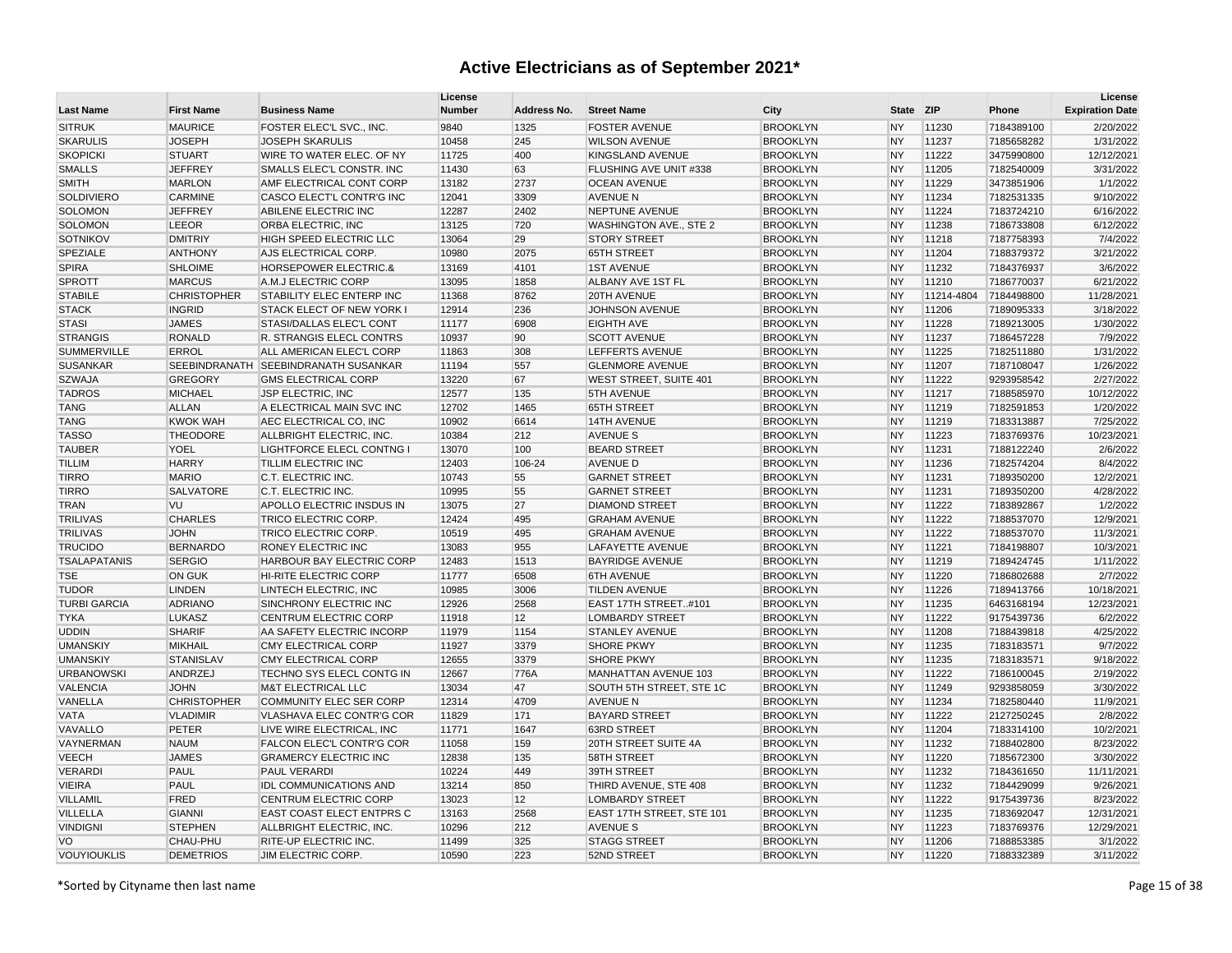| <b>Last Name</b>    | <b>First Name</b> | <b>Business Name</b>             | License<br><b>Number</b> | Address No. | <b>Street Name</b>          | City                   | <b>State</b> | <b>ZIP</b> | Phone      | License<br><b>Expiration Date</b> |
|---------------------|-------------------|----------------------------------|--------------------------|-------------|-----------------------------|------------------------|--------------|------------|------------|-----------------------------------|
| <b>WALDRON</b>      | <b>CLIFTON</b>    | WALLICCAN ELEC'L CONTR IN        | 11187                    | 1446        | <b>EAST 85TH STREET</b>     | <b>BROOKLYN</b>        | <b>NY</b>    | 11236      | 7182513742 | 3/24/2022                         |
| <b>WALKER</b>       | <b>JERON</b>      | FLOW STATE ELECTRIC, LLC         | 13137                    | 1471        | <b>MYRTLE AVENUE</b>        | <b>BROOKLYN</b>        | <b>NY</b>    | 11237      | 7184403200 | 3/5/2022                          |
| <b>WALSH</b>        | <b>LAWRENCE</b>   | <b>BDS ELECTRIC CORP.</b>        | 11169                    | 1455        | <b>BEDFORD AVENUE</b>       | <b>BROOKLYN</b>        | <b>NY</b>    | 11216      | 7185980000 | 8/28/2022                         |
| <b>WASSERMAN</b>    | <b>DAVID</b>      | LSM ELECTRICAL CONTNG INC        | 10945                    | 7302        | <b>6TH AVENUE</b>           | <b>BROOKLYN</b>        | <b>NY</b>    | 11209      | 7183390758 | 8/11/2022                         |
| <b>WATERMAN</b>     | <b>DENNIS</b>     | WATERMAN ELECTRIC INC.           | 10932                    | 113         | KINGSLAND AVENUE            | <b>BROOKLYN</b>        | <b>NY</b>    | 11222      | 7186730273 | 2/8/2022                          |
| <b>WEBER</b>        | <b>MAYER</b>      | COUNTY ELECL CONTRACTOR I        | 12302                    | 100         | <b>BEARD STREET</b>         | <b>BROOKLYN</b>        | <b>NY</b>    | 11231      | 7189646090 | 8/27/2022                         |
| <b>WEBER</b>        | <b>MICHAEL</b>    | <b>EXECUTIVE ELECTL SER INC</b>  | 13031                    | 2568        | EAST 17TH STREET #101       | <b>BROOKLYN</b>        | <b>NY</b>    | 11235      | 7183440750 | 1/7/2022                          |
| <b>WEBSTER</b>      | <b>COMPTON</b>    | <b>WEBTECH ELEC'L CONTR'S IN</b> | 12565                    | 2568        | <b>EAST 17TH STREET</b>     | <b>BROOKLYN</b>        | <b>NY</b>    | 11235      | 7187393977 | 6/13/2022                         |
| WEISSMAN            | <b>YOEL</b>       | M.R. ELEC'L SERVICE LLC          | 12829                    | 204         | <b>WALWORTH STREET</b>      | <b>BROOKLYN</b>        | <b>NY</b>    | 11205      | 7188552275 | 12/10/2021                        |
| WERZBERGER          | <b>TOVIA</b>      | POWER DIRECT ELECTRIC INC        | 13184                    | 62          | <b>RUTLEDGE STREET #110</b> | <b>BROOKLYN</b>        | <b>NY</b>    | 11249      | 9292193020 | 7/3/2022                          |
| <b>WILLIAMS</b>     | <b>JOSEPH</b>     | J.W. ELECTRIC CORP               | 11843                    | 1106        | <b>EAST 43 STREET</b>       | <b>BROOKLYN</b>        | <b>NY</b>    | 11210      | 7182091587 | 11/30/2021                        |
| <b>WILLIAMS</b>     | <b>RAYMOND</b>    | <b>EMARHOL ELECTRIC CORP</b>     | 13087                    | 2568        | EAST 17TH STREET.#101       | <b>BROOKLYN</b>        | <b>NY</b>    | 11235      | 3476983983 | 9/11/2022                         |
| <b>WILLIAMS</b>     | <b>SHERMAN</b>    | <b>MAVEN ELECTRIC INC</b>        | 12751                    | 1049        | <b>RUTLAND ROAD</b>         | <b>BROOKLYN</b>        | <b>NY</b>    | 11212      | 7188320300 | 9/29/2022                         |
| WILLIAMS.JR         | <b>ROBERT</b>     | R. WILLIAMS ELEC'L CONTR         | 12020                    | 1000        | <b>RUTLAND RD</b>           | <b>BROOKLYN</b>        | <b>NY</b>    | 11212      | 7187732862 | 11/24/2021                        |
| <b>WILSON</b>       | <b>RAYMOND</b>    | <b>STERLING ELECTRIC INC.</b>    | 12336                    | 1065        | <b>ATLANTIC AVENUE</b>      | <b>BROOKLYN</b>        | <b>NY</b>    | 11238      | 7189538162 | 11/26/2021                        |
| <b>WINKLER</b>      | <b>ZIGGY</b>      | <b>ZIGGY'S ELECL CONTNG CORP</b> | 13000                    | 589         | JOHNSON AVENUE              | <b>BROOKLYN</b>        | <b>NY</b>    | 11237      | 7186373440 | 4/14/2022                         |
| <b>WONG</b>         | <b>GEORGE</b>     | COMBINED ELECL CONTNG INC        | 12625                    | 6402        | 8TH AVENUE SUITE 401        | <b>BROOKLYN</b>        | <b>NY</b>    | 11220-4720 | 7188019889 | 10/21/2021                        |
| WU                  | <b>AI FANG</b>    | KWONG MING ELECTRIC INC          | 12124                    | 2752        | HARWAY AVENUE, FL 1         | <b>BROOKLYN</b>        | <b>NY</b>    | 11214      | 7182662883 | 10/24/2021                        |
| WU                  | <b>SHU PEI</b>    | FIRST STAR ELECTRIC INC          | 13053                    | 833         | <b>65TH STREET</b>          | <b>BROOKLYN</b>        | <b>NY</b>    | 11220      | 7183335166 | 4/21/2022                         |
| <b>WULLIGER</b>     | <b>AVROHM</b>     | <b>DB ELECTRIC LLC</b>           | 12965                    | 1658        | <b>CONEY ISLAND</b>         | <b>BROOKLYN</b>        | <b>NY</b>    | 11230      | 7186824614 | 6/27/2022                         |
| YARMARK             | <b>ARYEH</b>      | NET POWER ELECTRIC CORP          | 12188                    | 2361        | NOSTRAND AVENUE301          | <b>BROOKLYN</b>        | <b>NY</b>    | 11210      | 7188378800 | 1/11/2022                         |
| <b>YISRAEL</b>      | <b>ERANIYAH</b>   | <b>NEKA ELECTRIC INC</b>         | 12987                    | 382         | HAMILTON AVENUE 2ND FL      | <b>BROOKLYN</b>        | <b>NY</b>    | 11231      | 7188346000 | 10/11/2021                        |
| YU                  | <b>JIAN YANG</b>  | J Y ELECTRIC INC                 | 13103                    | 2812        | <b>HARWAY AVENUE</b>        | <b>BROOKLYN</b>        | <b>NY</b>    | 11214      | 7183335689 | 11/14/2021                        |
| <b>YUAN</b>         | <b>CHAO QIANG</b> | Q.Y. ELECTRIC, INC               | 12400                    | 2752        | <b>HARWAY AVENUE</b>        | <b>BROOKLYN</b>        | <b>NY</b>    | 11214      | 7183339888 | 10/31/2021                        |
| <b>YUNG</b>         | <b>JEONG</b>      | INTELOGIC ELECTRIC, INC.         | 11793                    | 254         | 40TH STREET                 | <b>BROOKLYN</b>        | <b>NY</b>    | 11232      | 7187683188 | 2/18/2022                         |
| <b>YUPA</b>         | <b>MARCO</b>      | <b>MARKS ELECTRIC CORP</b>       | 12608                    | 2568        | EAST 17TH STREET #101       | <b>BROOKLYN</b>        | <b>NY</b>    | 11235      | 3476453760 | 10/1/2022                         |
| <b>YURKINS</b>      | <b>BRIAN</b>      | FIRE TECH ELECL SVC INC          | 12791                    | 143         | 21ST STREET                 | <b>BROOKLYN</b>        | <b>NY</b>    | 11232      | 3472638473 | 10/29/2021                        |
| YURMAN              | SALVATORE         | TRITON ELECTRIC CORP.            | 11659                    | 311         | 79TH STREET                 | <b>BROOKLYN</b>        | <b>NY</b>    | 11209      | 7187453233 | 10/20/2022                        |
| ZARETSKY            | <b>MIKHAIL</b>    | ABLE ELEC'L SVC & MNT INC        | 11119                    | 2762        | <b>WEST 16TH STREET</b>     | <b>BROOKLYN</b>        | <b>NY</b>    | 11224      | 9172706884 | 12/10/2021                        |
| <b>ZUBER</b>        | <b>REMIGIUSZ</b>  | <b>EVEREST ELECTRIC CORP</b>     | 12358                    | 167         | DIVISION AVE., GROUND FL    | <b>BROOKLYN</b>        | <b>NY</b>    | 11211      | 7183883310 | 12/10/2021                        |
| <b>ZWEBNER</b>      | <b>MELVYN</b>     | ILLUMINOUS ELECTRIC CORP.        | 9747                     | 1425        | 37TH STREET                 | <b>BROOKLYN</b>        | <b>NY</b>    | 11218      | 7184311605 | 5/30/2022                         |
| PERRI               | LOUIS             | PEER VIEW ELECL CONSLG IN        | 10728                    | 156         | <b>FLUSHING AVENUE</b>      | <b>BROOKYN</b>         | <b>NY</b>    | 11205      | 9292981373 | 12/26/2021                        |
| SARACENI            | <b>ANTHONY</b>    | DELTA PHASE ELEC'L CORP.         | 11127                    | 137         | 29TH STREET                 | <b>BROOKYN</b>         | <b>NY</b>    | 11232      | 7189639000 | 4/25/2022                         |
| <b>ADAMS</b>        | <b>GEORGE</b>     | OGC ELECTRICAL CONTRACTOR        | 13167                    | 223-19      | <b>LINDEN BLVD</b>          | <b>CAMBRIA HEIGHTS</b> | <b>NY</b>    | 11411      | 7189159627 | 7/3/2022                          |
| CASTALDO            | <b>RUSSELL</b>    | ABSOLUTE ELECL SVCE INC          | 12760                    | 224-08      | LINDEN BOULEVARD            | <b>CAMBRIA HEIGHTS</b> | <b>NY</b>    | 11411      | 7182299300 | 5/15/2022                         |
| <b>CUMMINS</b>      | <b>WINSTON</b>    | WORD OF LIGHT ELECT LLC          | 12281                    | 224-02      | <b>LINDEN BLVD</b>          | <b>CAMBRIA HEIGHTS</b> | <b>NY</b>    | 11411      | 7182103336 | 4/14/2022                         |
| <b>DANIELSSON</b>   | <b>PETER</b>      | MADISON ELECTRIC, INC            | 11984                    | 219-16      | LINDEN BLVD, SUITE 2A       | <b>CAMBRIA HEIGHTS</b> | <b>NY</b>    | 11411      | 7183584121 | 5/2/2022                          |
| GREENE              | <b>SHERWIN</b>    | SEZEKCOL ELECTRIC INC            | 12960                    | 223-19      | <b>LINDEN BOULEVARD</b>     | <b>CAMBRIA HEIGHTS</b> | <b>NY</b>    | 11411      | 9178907214 | 9/3/2022                          |
| <b>ALLEN</b>        | LARRY             | POSITIVE CONNECTIONS ELEC        | 12235                    | 18-45       | 129TH STREET                | <b>COLLEGE POINT</b>   | <b>NY</b>    | 11356      | 7184395276 | 9/30/2022                         |
| <b>ASARO</b>        | PAUL              | DELUXE ELECL & MAINT CORP        | 11909                    | 20-23       | <b>COLLEGE POINT BLVD</b>   | <b>COLLEGE POINT</b>   | <b>NY</b>    | 11356      | 7183593434 | 2/18/2022                         |
| DI BARTOLOMEO       | <b>GIUSEPPE</b>   | <b>HOME RUN ELECTRIC</b>         | 11951                    | 20-06       | 125TH STREET                | <b>COLLEGE POINT</b>   | <b>NY</b>    | 11356      | 7183532858 | 12/14/2021                        |
| <b>DRAZIC</b>       | ANDREW            | A.T.J. ELECTRICAL CO.INC.        | 12306                    | 122-11      | 15TH AVENUE                 | <b>COLLEGE POINT</b>   | <b>NY</b>    | 11356      | 7183210117 | 10/21/2021                        |
| <b>FRANCICA</b>     | <b>JOHN</b>       | JJD ELEC'L SERV. & INST C        | 11221                    | $15 - 11$   | 132ND STREET                | <b>COLLEGE POINT</b>   | <b>NY</b>    | 11356      | 7183531570 | 6/7/2022                          |
| <b>GARGIULO</b>     | CONSTANCE         | LAURA ELEC'L LIGHTING &          | 11798                    | 119-19      | 15TH AVENUE, 2ND FLR        | <b>COLLEGE POINT</b>   | <b>NY</b>    | 11356      | 7186612800 | 5/13/2022                         |
| <b>GRUJA</b>        | <b>JOHN</b>       | <b>BUILDING MANAGEMENT</b>       | 11652                    | 122-11      | 15TH AVENUE                 | <b>COLLEGE POINT</b>   | <b>NY</b>    | 11356      | 7186728385 | 2/20/2022                         |
| <b>HALKIAS</b>      | <b>NIKOLAOS</b>   | <b>TOPLINE ELECTRIC CORP</b>     | 11873                    | 20-39       | 128TH STREET                | <b>COLLEGE POINT</b>   | <b>NY</b>    | 11356      | 7183588494 | 4/9/2022                          |
| <b>KLEIN</b>        | <b>WILLIAM</b>    | THE FRANKLIN CO. CONT.INC        | 11624                    | 22-44       | 119TH STREET                | <b>COLLEGE POINT</b>   | <b>NY</b>    | 11356      | 7187625200 | 4/17/2022                         |
| LEVINSON            | FRED              | LEVINSON & SANTORO ELEC C        | 9505                     | 18-20       | 130TH STREET                | <b>COLLEGE POINT</b>   | <b>NY</b>    | 11356      | 7189619600 | 1/12/2022                         |
| LIU                 | <b>JINFAR</b>     | ACE ELEC'L CONSTRUCTION          | 12211                    | 130-17      | 23RD AVENUE                 | <b>COLLEGE POINT</b>   | <b>NY</b>    | 11356      | 3473684038 | 9/1/2022                          |
| <b>MAGUIRE</b>      | <b>JOHN</b>       | <b>KAMP ELECTRIC LLC</b>         | 13180                    | 124-11      | 18TH AVENUE                 | <b>COLLEGE POINT</b>   | <b>NY</b>    | 11356      | 7182241400 | 9/26/2021                         |
| <b>MELIDONIATIS</b> | <b>MICHAEL</b>    | NORTH STAR ELECTRICAL CO         | 12941                    | 18-17       | 130TH STREET                | <b>COLLEGE POINT</b>   | <b>NY</b>    | 11356      | 7183537100 | 9/2/2022                          |
| <b>MOCANU</b>       | <b>IRINEL</b>     | A.T.J. ELECTRICAL CO.INC.        | 12488                    | 122-11      | 15TH AVENUE                 | <b>COLLEGE POINT</b>   | <b>NY</b>    | 11356      | 7183210117 | 7/3/2022                          |
| <b>PUGLIESE</b>     | <b>FRANK</b>      | CITITEK ELECTL CONTS INC         | 10878                    | $15 - 17$   | 126TH STREET 2ND FL         | <b>COLLEGE POINT</b>   | <b>NY</b>    | 11356      | 7183213280 | 1/23/2022                         |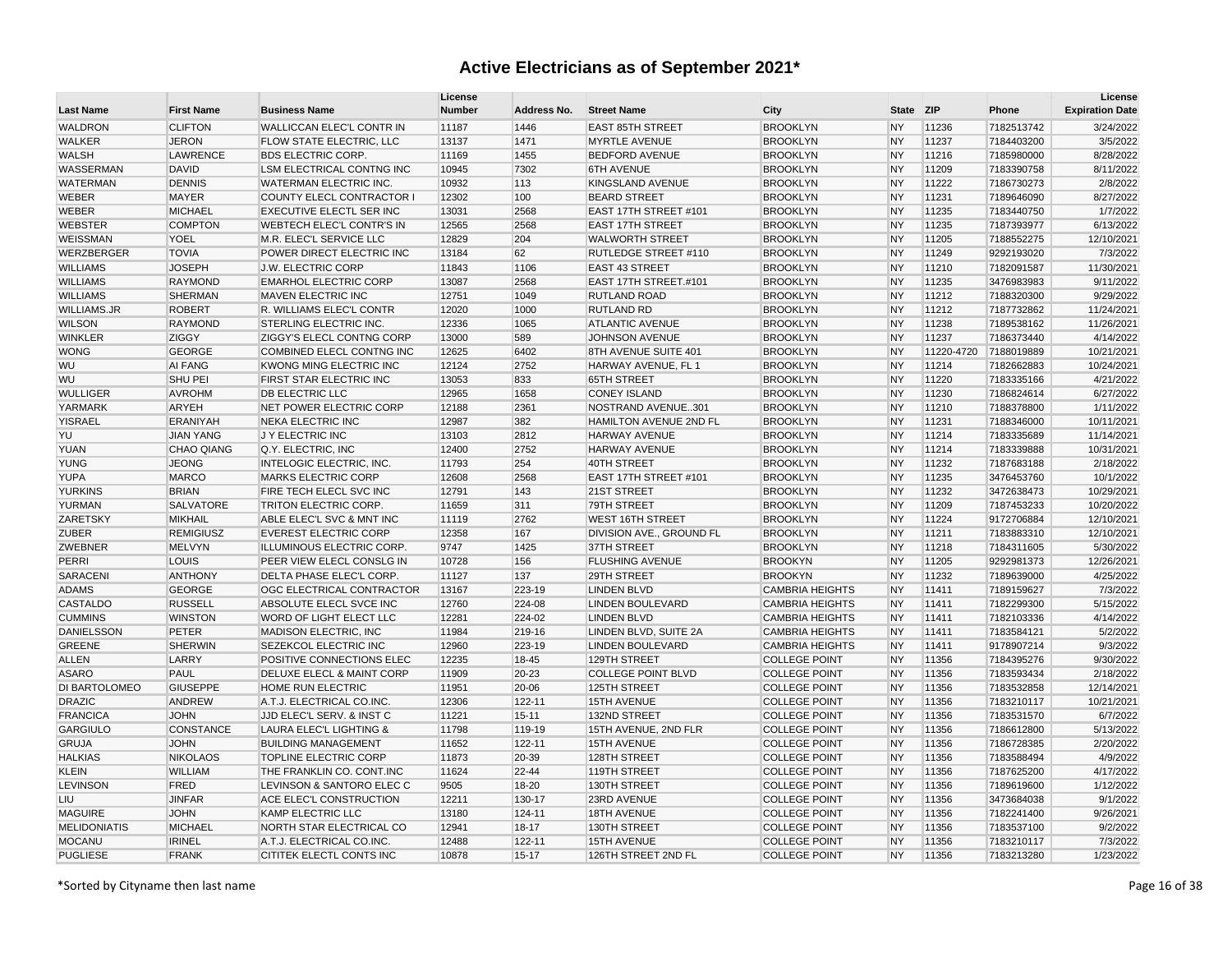| <b>Last Name</b>   | <b>First Name</b> | <b>Business Name</b>             | License<br><b>Number</b> | Address No. | <b>Street Name</b>         | City                 | <b>State</b> | <b>ZIP</b> | Phone      | License<br><b>Expiration Date</b> |
|--------------------|-------------------|----------------------------------|--------------------------|-------------|----------------------------|----------------------|--------------|------------|------------|-----------------------------------|
| <b>QUINONES</b>    | <b>ANTHONY</b>    | QUEUE ELEC'L CONTRS, INC         | 12486                    | 22-44       | 119TH STREET               | <b>COLLEGE POINT</b> | <b>NY</b>    | 11356      | 7183537700 | 12/8/2021                         |
| SOCOL              | <b>JEFFREY</b>    | <b>ACE ELEC'L CONSTRUCTION</b>   | 12831                    | 130-17      | 23RD AVENUE                | <b>COLLEGE POINT</b> | <b>NY</b>    | 11356      | 3473684038 | 2/14/2022                         |
| ST. JOHN           | <b>JAMES</b>      | PATRIOT ELECTRIC CORP            | 11850                    | 15-17       | 126TH STREET 3RD FLOOR     | <b>COLLEGE POINT</b> | <b>NY</b>    | 11356      | 7187368733 | 1/27/2022                         |
| <b>TEGER</b>       | <b>BARRY</b>      | PINTO & TEGER ELEC. CORP.        | 11100                    | 14-14       | 123RD STREET               | <b>COLLEGE POINT</b> | <b>NY</b>    | 11356      | 7189397055 | 5/30/2022                         |
| <b>VILLAFANE</b>   | <b>JOHN</b>       | <b>ELDOR ELECTRIC LLC</b>        | 10814                    | 18-15       | 129TH STREET               | <b>COLLEGE POINT</b> | <b>NY</b>    | 11356      | 7188831030 | 1/5/2022                          |
| WRUBEL             | <b>CHAIM</b>      | HY-LEE ELECTRIC CO., INC.        | 9849                     | 14-34       | 110TH STREET SUITE 102     | <b>COLLEGE POINT</b> | <b>NY</b>    | 11356      | 7187298410 | 2/11/2022                         |
| <b>BAKER</b>       | <b>LINCOLN</b>    | LABCO ELETRT CONTNG CORP         | 12531                    | 20-06       | 125TH STREET               | <b>COLLEGE POIT</b>  | <b>NY</b>    | 11356      | 7185252355 | 5/25/2022                         |
| <b>MANN</b>        | <b>ERIC</b>       | <b>WELSBACH ELECTRIC CORP.</b>   | 12632                    | 111-01      | 14TH AVENUE-2ND FLOOR      | <b>COLLEGE PT</b>    | <b>NY</b>    | 11356      | 7186707900 | 5/17/2022                         |
| <b>MANNINO</b>     | <b>JOHN</b>       | UP TOWN ELECTRIC INC             | 11473                    | 128-20      | <b>14TH AVENUE</b>         | <b>COLLEGE PT</b>    | <b>NY</b>    | 11356      | 7183598210 | 7/26/2022                         |
| <b>TSAI</b>        | <b>DIAMOND</b>    | <b>WELSBACH ELECTRIC CORP.</b>   | 11726                    | 111-01      | 14TH AVENUE-2ND FLOOR      | <b>COLLEGE PT</b>    | <b>NY</b>    | 11356      | 7186707900 | 4/16/2022                         |
| D'ALESSANDRO       | <b>FRANK</b>      | D'ALCO ELECTRICAL, INC.          | 10469                    | 119-19      | 14TH ROAD                  | <b>COLLEGE PT.</b>   | <b>NY</b>    | 11356      | 7184603137 | 12/17/2021                        |
| D'ALESSANDRO       | <b>FRANK</b>      | D'ALCO ELECTRICAL, INC.          | 12578                    | 119-19      | 14TH ROAD                  | COLLEGE PT.          | <b>NY</b>    | 11356      | 7184603137 | 9/24/2021                         |
| <b>MARTINEZ</b>    | <b>HENRY</b>      | H.J. MARTIN ASSOC. INC.          | 10521                    | 14-31       | 110TH STREET               | <b>COLLEGE PT.</b>   | <b>NY</b>    | 11356      | 7183534300 | 12/22/2021                        |
| <b>ALVAREZ</b>     | <b>EFRAIN</b>     | POWER CONTROL ELEC CORP          | 11993                    | 41-06F      | <b>JUNCTION BLVD</b>       | <b>CORONA</b>        | <b>NY</b>    | 11368      | 7184452405 | 8/28/2022                         |
| <b>CANNELLA</b>    | <b>MARC</b>       | CANNELLA ELECTRIC INC            | 13197                    | 111-18      | ROOSEVELT AVENUE           | <b>CORONA</b>        | <b>NY</b>    | 11368      | 9174942852 | 8/13/2022                         |
| <b>LOMANTO</b>     | <b>ANTHONY</b>    | <b>GENESIS ELECTRICAL GROUP</b>  | 12580                    | 102-30      | <b>CORONA AVENUE</b>       | <b>CORONA</b>        | <b>NY</b>    | 11368      | 7184600263 | 9/22/2021                         |
| <b>MATEVOSIAN</b>  | <b>ROBERT</b>     | ALSTYNE ELEC'L SERV. LLC         | 11963                    | 98-11       | <b>ALSTYNE AVENUE</b>      | <b>CORONA</b>        | <b>NY</b>    | 11368      | 7186992525 | 9/24/2022                         |
| <b>PEREZ</b>       | <b>ANTONIO</b>    | ANTONIO ELEC'L CONTR. CO.        | 10056                    | 106-01      | NORTHERN BLVD.             | <b>CORONA</b>        | <b>NY</b>    | 11368      | 7184292860 | 9/3/2022                          |
| <b>QUACH</b>       | PHAT              | MODERN TREND ELECL CONTRG        | 11197                    | 45-06       | 108TH STREET-2ND FL.       | <b>CORONA</b>        | <b>NY</b>    | 11368      | 7186993300 | 12/22/2021                        |
| <b>SANTANA</b>     | <b>JOHNNY</b>     | JCS ELECTRIC CONTRNG INC         | 13186                    | 111-18      | ROOSEVELT AVENUE           | <b>CORONA</b>        | <b>NY</b>    | 11368      | 6469410622 | 11/26/2021                        |
| <b>TSAHAS</b>      | <b>KOSTAS</b>     | LTC ELEC'L CONTR'G LLC           | 12125                    | 102-30      | <b>CORONA AVENUE</b>       | <b>CORONA</b>        | <b>NY</b>    | 11368      | 7183977959 | 11/13/2021                        |
| <b>GRECO</b>       | <b>MICHAEL</b>    | <b>MCG ELECTRIC INC</b>          | 13065                    | 241-02      | NORTHERN BOULEVARD 2ND FL  | <b>DOUGLASTON</b>    | <b>NY</b>    | 11362      | 9176427374 | 1/4/2022                          |
| <b>MARTINO</b>     | <b>STEPHEN</b>    | CSI ELEC'L & MECHANICAL I        | 9492                     | 42-32       | 235TH STREET               | <b>DOUGLASTON</b>    | <b>NY</b>    | 11363      | 7184289759 | 3/15/2022                         |
| <b>STRIANO</b>     | <b>JOSEPH</b>     | STRIANO ELECTRIC CO., INC        | 11607                    | 42-24       | <b>DOUGLASTON PARKWAY</b>  | <b>DOUGLASTON</b>    | <b>NY</b>    | 11363      | 7182252100 | 9/8/2022                          |
| <b>WRIEDT</b>      | <b>JURGEN</b>     | JURGEN H. WRIEDT ELEC INC        | 10015                    | 242-03      | NORTHERN BLVD.             | <b>DOUGLESTON</b>    | <b>NY</b>    | 11363      | 9174147571 | 3/7/2022                          |
| <b>COBOS</b>       | <b>GEORGE</b>     | JP & SON ELECTRIC CORP           | 13037                    | 75-01       | 31ST AVENUE                | <b>EAST ELMHURST</b> | <b>NY</b>    | 11370      | 3478320055 | 10/22/2021                        |
| <b>MARTINEZ</b>    | <b>ALEXIS</b>     | MARTINEZ ELECTRICAL CONT         | 12921                    | 98-02       | ASTORIA BOULEVARD #3       | <b>EAST ELMHURST</b> | <b>NY</b>    | 11369-1874 | 7189249980 | 5/28/2022                         |
| <b>MILIOTI</b>     | <b>JOHN</b>       | HIGH VOLT ELEC CORP. OF          | 10529                    | 25-24       | 82ND STREET                | <b>EAST ELMHURST</b> | <b>NY</b>    | 11370      | 3476423230 | 11/18/2021                        |
| <b>MOHRMANN JR</b> | <b>BRIAN</b>      | <b>BME SERVICES INC</b>          | 12626                    | 87-02       | 23RD AVENUE                | <b>EAST ELMHURST</b> | <b>NY</b>    | 11369      | 2125647349 | 2/2/2022                          |
| <b>OMELIN</b>      | <b>VADIM</b>      | <b>HESO ELECTRICAL INC</b>       | 11998                    | 19-10       | <b>HAZEN STREET, STE B</b> | <b>EAST ELMHURST</b> | <b>NY</b>    | 11370      | 7182048568 | 2/2/2022                          |
| <b>SOCARRAS</b>    | <b>HERNAN</b>     | <b>HESO ELECTRICAL INC</b>       | 12776                    | 19-10       | <b>HAZEN STREET, STE B</b> | <b>EAST ELMHURST</b> | <b>NY</b>    | 11370      | 7182048568 | 7/24/2022                         |
| <b>CERRITO</b>     | <b>ANTHONY</b>    | A & R ELEC'L MAINT. INC.         | 11877                    | 85-47       | <b>GRAND AVE</b>           | <b>ELMHURST</b>      | <b>NY</b>    | 11373      | 7186390800 | 9/12/2022                         |
| CERRITO, JR        | <b>ROBERT</b>     | A & R ELEC'L MAINT. INC.         | 11937                    | 85-47       | <b>GRAND AVE</b>           | <b>ELMHURST</b>      | <b>NY</b>    | 11373      | 7186390800 | 1/8/2022                          |
| <b>POWER</b>       | <b>PATRICK</b>    | PATRICK ELECT CONST CORP         | 12430                    | 74-08       | <b>GRAND AVENUE</b>        | <b>ELMHURST</b>      | <b>NY</b>    | 11373      | 7186075222 | 7/5/2022                          |
| <b>SPADARO</b>     | <b>JERRY</b>      | <b>FIVE STARS ELEC'L CONTR'G</b> | 10473                    | 82-31       | 51ST AVENUE                | <b>ELMHURST</b>      | <b>NY</b>    | 11373      | 7186396862 | 3/23/2022                         |
| <b>SPINA</b>       | <b>JOSEPH</b>     | <b>SELECTRIC ELECL CONT CO I</b> | 12839                    | 78-14       | 46TH AVENUE                | <b>ELMHURST</b>      | <b>NY</b>    | 11373      | 7182054198 | 7/31/2022                         |
| <b>SPINA</b>       | <b>VINCENT</b>    | SELECTRIC ELECL CONT CO          | 10500                    | 78-14       | 46TH AVENUE                | <b>ELMHURST</b>      | <b>NY</b>    | 11373      | 7182054198 | 12/6/2021                         |
| VARELA             | FERNANDO          | <b>SJ ELECTRICAL SERVICES LL</b> | 13106                    | 87-40       | <b>BRITTON AVENUE</b>      | <b>ELMHURST</b>      | <b>NY</b>    | 11373      | 7185018346 | 11/16/2021                        |
| <b>BAR</b>         | <b>ARIE</b>       | <b>GRID CITY ELECTRIC, CORP</b>  | 11497                    | 44554       | <b>BRUNSWICK AVENUE</b>    | <b>FAR ROCKAWAY</b>  | <b>NY</b>    | 11691      | 7187859243 | 10/29/2021                        |
| <b>COLEMAN</b>     | <b>TIMOTHY</b>    | <b>TIMOTHY COLEMAN LICENSED</b>  | 12024                    | 19-14       | <b>MOTT AVENUE</b>         | <b>FAR ROCKAWAY</b>  | <b>NY</b>    | 11691      | 7183370921 | 9/21/2021                         |
| <b>DAMBROSE</b>    | <b>MARK</b>       | K.C.C. ELECTRICAL SYS INC        | 13109                    | 1931        | MOTT AVENUE, STE 307       | <b>FAR ROCKAWAY</b>  | <b>NY</b>    | 11691      | 9179388416 | 10/17/2021                        |
| <b>HIRSCHEL</b>    | <b>RICHARD</b>    | HIRSCHEL ELECTRICAL INC.         | 10327                    | 411         | <b>BEACH 30TH STREET</b>   | <b>FAR ROCKAWAY</b>  | <b>NY</b>    | 11691      | 7188680858 | 12/23/2021                        |
| <b>ACHARY</b>      | JAGANNADHAN       | JAG ELECTRICAL SYSMS CORP        | 12721                    | 256-10      | <b>UNION TURNPIKE</b>      | <b>FLORAL PARK</b>   | <b>NY</b>    | 11004      | 7183474540 | 7/10/2022                         |
| <b>CRETARO</b>     | <b>JASON</b>      | <b>HI-NRG ELECTRIC CORP</b>      | 12334                    | 260-09      | <b>HILLSIDE AVENUE</b>     | <b>FLORAL PARK</b>   | <b>NY</b>    | 11004      | 7184642839 | 8/8/2022                          |
| <b>OLLEN</b>       | <b>MATTHEW</b>    | BEACON ELECTRIC CORP.            | 11938                    | 266         | JERICHO TURNPIKE LL3       | <b>FLORAL PARK</b>   | <b>NY</b>    | 11001      | 2124959499 | 12/5/2021                         |
| PALAZZO            | <b>GERARD</b>     | PALACE ELEC'L CONTR'S INC        | 11125                    | 266-19      | <b>HILLSIDE AVENUE</b>     | <b>FLORAL PARK</b>   | <b>NY</b>    | 11004      | 8009230009 | 8/19/2022                         |
| <b>VERRELLI</b>    | <b>JASON</b>      | LIGHTS BY JAY ELEC'L INC         | 11924                    | 260-09      | <b>HILLSIDE AVENUE</b>     | <b>FLORAL PARK</b>   | <b>NY</b>    | 11004      | 7183473072 | 4/10/2022                         |
| <b>ALAIMO</b>      | <b>JOSEPH</b>     | STRONG ISLAND ELECTRIC LL        | 11808                    | 3370        | PRINCE STREET, SUITE 304   | <b>FLUSHING</b>      | <b>NY</b>    | 11354      | 9293622136 | 1/4/2022                          |
| ARDEZZONE          | <b>RICHARD</b>    | <b>RF ELECTRICAL CONTRATORS</b>  | 13234                    | 199-18      | 32ND AVENUE                | <b>FLUSHING</b>      | <b>NY</b>    | 11358      | 9179025455 | 4/17/2022                         |
| <b>ATHENAS</b>     | PHILIP            | UNITY ELECTRIC CO INC            | 12854                    | 65-45       | FRESH MEADOW LANE          | <b>FLUSHING</b>      | <b>NY</b>    | 11365      | 7185394300 | 9/7/2022                          |
| <b>AZIZ</b>        | <b>ABDUL</b>      | <b>GT ELECTRICAL COMPANY INC</b> | 11946                    | 144-02      | JEWEL AVENUE 2ND FLOOR     | <b>FLUSHING</b>      | <b>NY</b>    | 11367      | 7188473551 | 5/3/2022                          |
| <b>BATTISTA</b>    | <b>FRANK</b>      | UNITY ELECTRIC CO INC            | 13077                    | 65-45       | FRESH MEADOW LANE          | <b>FLUSHING</b>      | <b>NY</b>    | 11365      | 7185394300 | 3/8/2022                          |
| <b>BERARDI</b>     | CARLO             | BERARDI ELEC'L CONTR'G IN        | 11528                    | 36-07       | 169TH STREET               | <b>FLUSHING</b>      | <b>NY</b>    | 11358      | 7184608607 | 5/29/2022                         |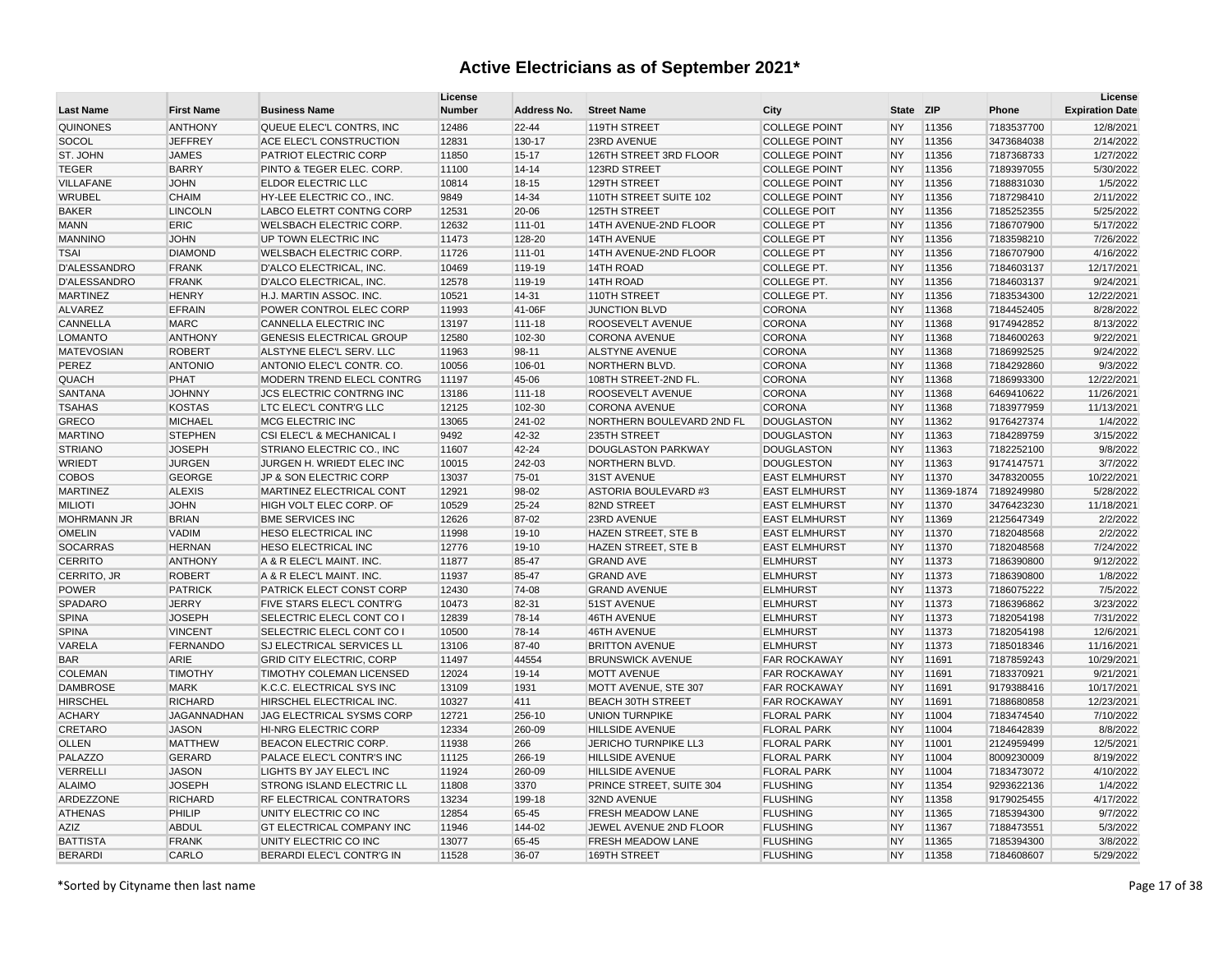| <b>Last Name</b>   | <b>First Name</b> | <b>Business Name</b>            | License<br><b>Number</b> | Address No. | <b>Street Name</b>             | City                 | State ZIP |            | Phone      | License<br><b>Expiration Date</b> |
|--------------------|-------------------|---------------------------------|--------------------------|-------------|--------------------------------|----------------------|-----------|------------|------------|-----------------------------------|
| <b>BERGER</b>      | <b>THOMAS</b>     | HERMAN BERGER & SONS, INC       | 10630                    | 119-11      | <b>29 AVENUE</b>               | <b>FLUSHING</b>      | <b>NY</b> | 11354      | 7182247990 | 3/27/2022                         |
| <b>BIONDO</b>      | PHILIP            | JUBILEE ELEC'L SERVICE CO       | 12207                    | 25-32       | 168TH STREET                   | <b>FLUSHING</b>      | <b>NY</b> | 11358      | 7188492400 | 2/18/2022                         |
| CAIOZZO            | <b>ANTHONY</b>    | ELECTCHESTER MANAGEMENT,        | 93894                    | 158-11      | HARRY VAN ARSDALE AVE JR       | <b>FLUSHING</b>      | <b>NY</b> | 11365      | 7185912000 | 6/17/2022                         |
| CARACCIOLO         | <b>WALTER</b>     | YORK ELEC'L CONTR'S INC.        | 12178                    | 162-10      | <b>CROCHERON AVENUE</b>        | <b>FLUSHING</b>      | <b>NY</b> | 11358      | 7183537227 | 1/9/2022                          |
| CASSESE, JR.       | <b>JOSEPH</b>     | J.M.C. ELECTRICAL CORP.         | 9704                     | 172-02      | 39TH AVENUE                    | <b>FLUSHING</b>      | <b>NY</b> | 11358      | 7188497516 | 5/26/2022                         |
| <b>CHENG</b>       | <b>HANK</b>       | <b>EVERBRIGHT ELECTRIC INC</b>  | 12304                    | 36-40       | MAIN STREET, SUITE 509         | <b>FLUSHING</b>      | <b>NY</b> | 11354      | 7189612883 | 12/14/2021                        |
| CHOE               | YOUNG             | Y.S ELECTRIC                    | 10759                    | 129-09      | 26TH AVENUE, #203              | <b>FLUSHING</b>      | <b>NY</b> | 11354      | 3472474894 | 6/11/2022                         |
| <b>CHONG</b>       | <b>JASON</b>      | POWER ELECTRICAL CONTS IN       | 13204                    | 48-44       | <b>CLEARVIEW EXPWY</b>         | <b>FLUSHING</b>      | <b>NY</b> | 11364      | 3474084347 | 9/27/2022                         |
| <b>COLLETTA</b>    | PAUL              | PCS ELECTRICAL SVCS INC         | 12656                    | 161-06      | 46TH AVENUE                    | <b>FLUSHING</b>      | <b>NY</b> | 11358      | 6465223514 | 3/2/2022                          |
| <b>COPPOLA</b>     | CARLO             | COPPOLA & SON ELECTRIC, I       | 11723                    | 198-08      | 33RD AVENUE                    | <b>FLUSHING</b>      | <b>NY</b> | 11358      | 7188865193 | 2/14/2022                         |
| <b>DECASTRO</b>    | RANDALL           | RDS ELECTRIC CO., INC           | 12436                    | 43-01       | 162ND STREET                   | <b>FLUSHING</b>      | <b>NY</b> | 11358      | 7183219000 | 6/9/2022                          |
| <b>DEJESUS</b>     | <b>VICTOR</b>     | PHASOR ELEC. CO., INC           | 10032                    | 43-25       | 162ND STREET                   | <b>FLUSHING</b>      | <b>NY</b> | 11358      | 7183533550 | 12/17/2021                        |
| <b>DRANGEL</b>     | <b>SCOTT</b>      | DEPT.OF ENVIRON. PROTECT        | 93851                    | 96-05       | HORACE HARDING EXPWY           | <b>FLUSHING</b>      | <b>NY</b> | 11373      | 7185954699 | 7/26/2022                         |
| EO                 | <b>STEVE</b>      | CORE ELECTRIC MEP INDS LL       | 12618                    | 129-09      | 26TH AVENUE SUITE 203          | <b>FLUSHING</b>      | <b>NY</b> | 11354-1131 | 3475423222 | 9/5/2022                          |
| <b>FAN</b>         | <b>DARREN</b>     | DELTA GREEN ELECTRIC INC        | 12645                    | 136-13      | 37TH AVENUE, #2A               | <b>FLUSHING</b>      | <b>NY</b> | 11354      | 7188862885 | 9/25/2021                         |
| <b>GABRIEL</b>     | <b>NICHOLAS</b>   | <b>CUBE ELECTRICAL CORP</b>     | 11801                    | 150-15      | 41ST AVE, 3RD FL               | <b>FLUSHING</b>      | <b>NY</b> | 11354      | 7188880039 | 1/15/2022                         |
| <b>GENOVESE</b>    | <b>ANTONINO</b>   | COBRA ELECTRIC CORP.            | 11602                    | 28-20       | 119TH STREET                   | <b>FLUSHING</b>      | <b>NY</b> | 11354      | 7184450045 | 4/4/2022                          |
| <b>GJINI</b>       | <b>PANDELI</b>    | TECHNO-VOLT ELEC, INC           | 12571                    | 28-29       | 119TH STREET                   | <b>FLUSHING</b>      | <b>NY</b> | 11354      | 7183598070 | 8/16/2022                         |
| <b>HAIMOVICI</b>   | <b>GABRIEL</b>    | MATRIXED ELCT'L CONST INC       | 12234                    | 5201        | METROPOLITAN AVE 2ND FL        | <b>FLUSHING</b>      | <b>NY</b> | 11385      | 2124014276 | 7/14/2022                         |
| <b>HARARI</b>      | <b>DAVID</b>      | <b>SEGA ELECTRIC LLC</b>        | 10910                    | 72-40       | <b>MAIN STREET</b>             | <b>FLUSHING</b>      | <b>NY</b> | 11367      | 3475127985 | 4/6/2022                          |
| <b>HERNANDEZ</b>   | <b>DANIEL</b>     | M.A.C. ELECTRIC INC             | 11300                    | 130-07      | 26TH AVENUE                    | <b>FLUSHING</b>      | <b>NY</b> | 11354      | 7184453900 | 11/1/2021                         |
| <b>HINKE</b>       | <b>WILLIAM</b>    | AMKO ELEC CONST & MAINT I       | 9908                     | 129-09      | 26TH AVENUE, SUITE 203         | <b>FLUSHING</b>      | <b>NY</b> | 11354      | 7184405586 | 6/1/2022                          |
| <b>HLINKA</b>      | <b>JOHN</b>       | BRNO ELEC'L CONTRG CORP.        | 11114                    | 59-50       | 160TH STREET                   | <b>FLUSHING</b>      | <b>NY</b> | 11365      | 7189396989 | 2/25/2022                         |
| <b>HUANG</b>       | <b>RU</b>         | ATMOS ELECTRIC SVCE CORP        | 12537                    | 135-15      | 40TH ROAD SUITE 501            | <b>FLUSHING</b>      | <b>NY</b> | 11354      | 7188881501 | 8/13/2022                         |
| <b>KARAGOUNIS</b>  | <b>DENNIS</b>     | YORK ELEC'L CONTR'S INC.        | 11288                    | 162-10      | <b>CROCHERON AVENUE</b>        | <b>FLUSHING</b>      | <b>NY</b> | 11358      | 7183537227 | 10/15/2022                        |
| <b>KIM</b>         | <b>JONG HYUN</b>  | <b>JONG HYUN KIM</b>            | 11324                    | 150-13      | <b>NORTHERN BLVD</b>           | <b>FLUSHING</b>      | <b>NY</b> | 11354      | 7189398778 | 1/4/2022                          |
| <b>KIM</b>         | <b>MICHAEL</b>    | CHAMPION ELECTRIC INC           | 10840                    | 33-70       | PRINCE STREET-#C4              | <b>FLUSHING</b>      | <b>NY</b> | 11354      | 7182242343 | 10/11/2021                        |
| <b>KONG</b>        | <b>CHOON</b>      | ABSOLUTE ADVANCED ELEC IN       | 12383                    | 26-14       | 123RD STREET                   | <b>FLUSHING</b>      | <b>NY</b> | 11354      | 7183213060 | 6/10/2022                         |
| <b>KOUSIARIS</b>   | <b>GEORGE</b>     | LEGACY ELEC'L CONTR'S COR       | 12605                    | 25-68       | <b>FRANCIS LEWIS BOULEVARD</b> | <b>FLUSHING</b>      | <b>NY</b> | 11358      | 7183575305 | 4/7/2022                          |
| LANZONE            | <b>ROBERT</b>     | CPL ELECTRICAL SERVICES         | 13042                    | 67-21       | <b>MAIN STREET</b>             | <b>FLUSHING</b>      | <b>NY</b> | 11367      | 7183223950 | 8/8/2022                          |
| LI.                | <b>ZHENG</b>      | KJK ELECTRIC INC                | 11769                    | $33-18$     | <b>FARRINGTON STREET</b>       | <b>FLUSHING</b>      | <b>NY</b> | 11354      | 7183213765 | 11/11/2021                        |
| <b>LING</b>        | <b>DEYI</b>       | HV ELECTRIC CORP                | 11030                    | 36-17       | <b>BUD PLACE</b>               | <b>FLUSHING</b>      | <b>NY</b> | 11354      | 7183218962 | 11/8/2021                         |
| <b>LIVINGSTON</b>  | <b>DANIEL</b>     | LIVINGSTON ELEC'L ASSOC.        | 11575                    | 162-20      | 77TH ROAD                      | <b>FLUSHING</b>      | <b>NY</b> | 11366      | 7189692700 | 7/21/2022                         |
| LU                 | <b>ZENG</b>       | <b>KYL ELECTRIC LLC</b>         | 13015                    | 136-85      | ROOSEVELT AVENUE #2F           | <b>FLUSHING</b>      | <b>NY</b> | 11354      | 9293238510 | 11/2/2021                         |
| <b>MARA</b>        | <b>CEDOMIR</b>    | PRINCE ELECTRIC CORP.           | 10865                    | 130-07      | 26TH AVENUE                    | <b>FLUSHING</b>      | <b>NY</b> | 11354      | 7183537345 | 11/5/2021                         |
| MAZZA              | <b>VICTOR</b>     | ADVANCE ELEC'L RESOURCES        | 11347                    | 180-11      | <b>UNION TURNPIKE</b>          | <b>FLUSHING</b>      | <b>NY</b> | 11366      | 7189698658 | 6/10/2022                         |
| <b>MEHOVIC</b>     | <b>SENAD</b>      | E & M ELECTRICAL NY CORP        | 12768                    | 193-02      | NORTHERN BLVD                  | <b>FLUSHING</b>      | <b>NY</b> | 11358      | 7182810158 | 11/1/2021                         |
| <b>MUNIR</b>       | <b>MUHAMMAD</b>   | MAGIC ELECTRIC INC              | 12093                    | 72-55       | <b>KISSENA BLVD</b>            | <b>FLUSHING</b>      | <b>NY</b> | 11367      | 7183122015 | 12/27/2021                        |
| <b>PANTELIODIS</b> | <b>PANTELIS</b>   | WHITESTONE ELECTRICAL INC       | 12716                    | 150-36      | <b>14TH AVENUE</b>             | <b>FLUSHING</b>      | <b>NY</b> | 11357      | 7187465007 | 4/28/2022                         |
| <b>PENG</b>        | <b>VICTOR</b>     | <b>EMP ELECTRIC CORP</b>        | 13120                    | 36-27       | <b>COLLEGE POINT BLVD</b>      | <b>FLUSHING</b>      | <b>NY</b> | 11354      | 9179080400 | 6/28/2022                         |
| <b>POLIZZI</b>     | <b>VINCENT</b>    | V & V ELEC'L CONTR'G INC.       | 11345                    | 133-50      | 32ND AVENUE                    | <b>FLUSHING</b>      | <b>NY</b> | 11354      | 9293940052 | 4/7/2022                          |
| <b>POLLARI</b>     | <b>PATRICK</b>    | ELECNOR HAWKEYE LLC DBA         | 9773                     | 129-05      | 31ST AVENUE                    | <b>FLUSHING</b>      | <b>NY</b> | 11354      | 7182713189 | 7/16/2022                         |
| <b>ROZICH</b>      | <b>MICHAEL</b>    | PERFECTION ELECTRIC, LLC        | 12266                    | 29-07       | 119TH STREET                   | <b>FLUSHING</b>      | <b>NY</b> | 11354      | 7187622832 | 2/2/2022                          |
| <b>STRIANO</b>     | <b>PETER</b>      | UNITY ELECTRIC CO INC           | 10004                    | 65-45       | FRESH MEADOW LANE              | <b>FLUSHING</b>      | <b>NY</b> | 11365      | 7185394300 | 5/1/2022                          |
| <b>TCHERNOFF</b>   | <b>NORMAN</b>     | NORLIN ELECL CONTRS INC         | 10068                    | 24A         | WOODWARD AVENUE                | <b>FLUSHING</b>      | <b>NY</b> | 11385      | 7184019500 | 1/10/2022                         |
| <b>VELEZ</b>       | <b>CARLOS</b>     | <b>EXACT ELEC'L SOLUTIONS</b>   | 12095                    | 132-41      | 34TH AVENUE                    | <b>FLUSHING</b>      | <b>NY</b> | 11354      | 7187327391 | 11/12/2021                        |
| YUK LEE            | <b>JOE</b>        | UNITED ELEC'L CONT'G CORP       | 10695                    | 45-04       | 162ND STREET, SUITE 205        | <b>FLUSHING</b>      | <b>NY</b> | 11385      | 2127778899 | 4/18/2022                         |
| <b>BENEDETTI</b>   | <b>LUKE</b>       | LEVALDS TECHL COORD GRP         | 12827                    | 118-35      | QUEENS BLVD, 4TH FLOOR         | <b>FOREST HILLS</b>  | <b>NY</b> | 11375      | 9179601241 | 2/2/2022                          |
| <b>MEADOW</b>      | <b>MATT</b>       | <b>WHITE ELECTRIC OF NY LLC</b> | 12793                    | 72-23       | <b>AUSTIN STREET</b>           | <b>FOREST HILLS</b>  | <b>NY</b> | 11375      | 7185444700 | 3/15/2022                         |
| <b>ALICANTI</b>    | <b>ALBERT</b>     | ALBROS ELECTRIC CORP.           | 9755                     | 58-35       | UTOPIA PARKWAY-SUITE 3A        | <b>FRESH MEADOWS</b> | <b>NY</b> | 11365      | 7184457760 | 9/6/2022                          |
| <b>ALICANTI</b>    | <b>MICHAEL</b>    | TRI CAM ELECL VENTURES LL       | 11796                    | 58-35       | UTOPIA PARKAWAY SUITE 3A       | <b>FRESH MEADOWS</b> | <b>NY</b> | 11365      | 9179399520 | 12/14/2021                        |
| CATALFAMO          | <b>ALFRED</b>     | MOUNT ETNA ELECTRIC CORP        | 10642                    | 61 43       | 186TH STREET                   | <b>FRESH MEADOWS</b> | <b>NY</b> | 11365      | 7183805793 | 10/7/2021                         |
| <b>GERRA</b>       | PAUL              | BESTCO ELECTRICAL CORP          | 11257                    | 5835        | UTOPIA PKWY 1A                 | <b>FRESH MEADOWS</b> | <b>NY</b> | 11365      | 7187474701 | 1/6/2022                          |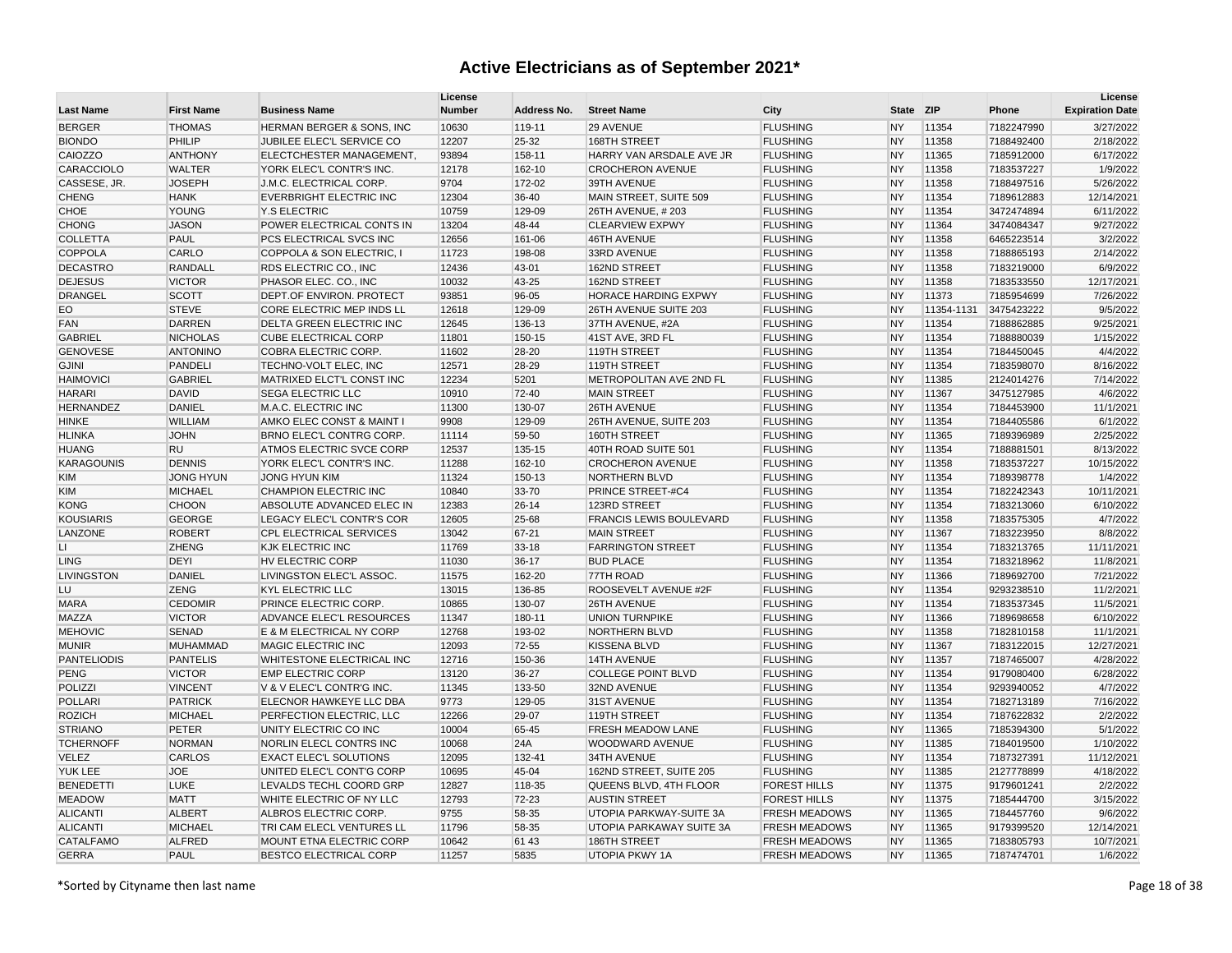| <b>Last Name</b>               | <b>First Name</b>              | <b>Business Name</b>                                          | License<br><b>Number</b> | Address No.      | <b>Street Name</b>                           | City                                             | <b>State</b>           | <b>ZIP</b>     | Phone                    | License<br><b>Expiration Date</b> |
|--------------------------------|--------------------------------|---------------------------------------------------------------|--------------------------|------------------|----------------------------------------------|--------------------------------------------------|------------------------|----------------|--------------------------|-----------------------------------|
|                                |                                |                                                               |                          |                  |                                              |                                                  |                        |                |                          |                                   |
| <b>HOT</b>                     | <b>VAHID</b>                   | <b>CORZO ELECTL SYS CORP</b>                                  | 12623                    | 61-34            | 188TH STREET, SUITE 218                      | <b>FRESH MEADOWS</b>                             | <b>NY</b>              | 11365          | 7183535515               | 10/2/2022                         |
| <b>HUQI</b>                    | <b>BENHARD</b>                 | <b>BNH ELECTRICAL CORP</b>                                    | 12581                    | 61-43            | 186TH STREET                                 | <b>FRESH MEADOWS</b>                             | <b>NY</b>              | 11365          | 7187054267               | 7/1/2022                          |
| <b>KING</b>                    | <b>DEREK</b>                   | PENN ELECTL CONTRACTING                                       | 11358                    | 176-25           | UNION TURNPIKE, SUITE 273                    | <b>FRESH MEADOWS</b>                             | <b>NY</b>              | 11366          | 7185911540               | 1/29/2022                         |
| <b>MENDEZ</b>                  | <b>JOSEPH</b>                  | JOMEN ELECT. CONT'G CORP                                      | 10820                    | 65-55            | <b>FRESH MEADOWS LANE</b>                    | <b>FRESH MEADOWS</b>                             | <b>NY</b>              | 11365          | 7187841662               | 7/16/2022                         |
| <b>PATERNO</b>                 | <b>CHRISTOPHER</b>             | TORO ELECTRICAL CONT INC                                      | 12875                    | 183-12           | HORACE HARDING EXPRESSWAY                    | <b>FRESH MEADOWS</b>                             | <b>NY</b>              | 11365          | 9177538740               | 8/20/2022                         |
| SWALLOW                        | <b>DEREK</b>                   | <b>RELLE ELECTRIC CORP</b>                                    | 12740                    | 61-43            | 186TH STREET                                 | <b>FRESH MEADOWS</b>                             | <b>NY</b>              | 10007          | 7188866846               | 10/12/2021                        |
| <b>ROTHOWSKI</b>               | <b>EDWARD</b>                  | <b>FRESH MEADOW ELEC'L CONTR</b>                              | 10914                    | 65-01            | FRESH MEADOW LANE                            | FRESH MEADOWS LANE NY                            |                        | 11365          | 7184604000               | 9/18/2022                         |
| <b>DIFRANCISCA</b>             | <b>RUSSELL</b>                 | A.R.S. ELECTRIC LLC                                           | 12180                    | 75-17            | <b>COOPER AVENUE</b>                         | <b>GLENDALE</b>                                  | <b>NY</b>              | 11385          | 7189954813               | 12/20/2021                        |
| <b>FISK</b>                    | <b>KENNETH</b>                 | KENNETH FISK ELECTRIC COR                                     | 11467                    | 72-02            | <b>COOPER AVENUE</b>                         | <b>GLENDALE</b>                                  | <b>NY</b>              | 11385          | 7183262378               | 3/12/2022                         |
| <b>FORONJY</b>                 | <b>THOMAS</b>                  | <b>LMEC ELECTRIC INC</b>                                      | 12648                    | 62-26            | MYRTLE AVENUE SUITE 107                      | <b>GLENDALE</b>                                  | <b>NY</b>              | 11385          | 7183660394               | 7/16/2022                         |
| <b>HOERTER</b>                 | <b>SCOTT</b>                   | KGB ELEC'L CONTR'G CORP                                       | 11870                    | 70-09            | 73RD PLACE                                   | <b>GLENDALE</b>                                  | <b>NY</b>              | 11385          | 3472195501               | 6/21/2022                         |
| <b>MAROTTA</b>                 | <b>ANTHONY</b>                 | AXON ELEC'L CONTRG CORP                                       | 11981                    | 80-15            | <b>MYRTLE AVENUE</b>                         | <b>GLENDALE</b>                                  | <b>NY</b>              | 11385          | 7188482785               | 12/23/2021                        |
| <b>MCDOUGALL</b>               | <b>CHRISTOPHER</b>             | MCDOUGALL ELECTRIC, INC.                                      | 11552                    | 72-07            | <b>67TH STREET</b>                           | <b>GLENDALE</b>                                  | <b>NY</b>              | 11385          | 7185391700               | 6/7/2022                          |
| <b>MCDOUGALL</b>               | <b>CHRISTOPHER</b>             | MCDOUGALL ELECTRICAL SVCS                                     | 13228                    | 72-07            | <b>67TH STREET</b>                           | <b>GLENDALE</b>                                  | <b>NY</b>              | 11385          | 3478041446               | 8/29/2022                         |
| <b>MENNELLA</b>                | LOUIS                          | MENNELLA ELECTRIC, INC.                                       | 11727                    | 87-25            | <b>MYRTLE AVENUE</b>                         | <b>GLENDALE</b>                                  | <b>NY</b>              | 11385          | 7189262050               | 5/27/2022                         |
| <b>MILEVSKI</b>                | <b>BORCHE</b>                  | <b>ELMAC ELECTRIC INC.</b>                                    | 12615                    | 61-20            | <b>COOPER AVENUE</b>                         | <b>GLENDALE</b>                                  | <b>NY</b>              | 11385          | 7188949727               | 7/30/2022                         |
| <b>MILEVSKI</b>                | PETER                          | <b>ELMAC ELECTRIC INC.</b>                                    | 12355                    | 61-20            | <b>COOPER AVENUE</b>                         | <b>GLENDALE</b>                                  | <b>NY</b>              | 11385          | 7188949727               | 7/25/2022                         |
| <b>MUNETZ</b>                  | <b>THOMAS</b>                  | MUNETZ ELEC'L CONTRG CORP                                     | 11994                    | 71-07            | 73RD PLACE                                   | <b>GLENDALE</b>                                  | <b>NY</b>              |                | 11385-5165 7184162686    | 12/14/2021                        |
| <b>OKUNIEWSKI</b>              | <b>MICHAL</b>                  | SMART ELECTRIC SERVICES                                       | 12933                    | 6226             | MYRTLE AVENUE #102                           | <b>GLENDALE</b>                                  | <b>NY</b>              | 11385          | 7183660761               | 2/3/2022                          |
| <b>PARKS</b>                   | <b>CHARLES</b>                 | CHARTER ELECTRIC, INC.                                        | 11242                    | 70-09            | 73RD PLACE                                   | <b>GLENDALE</b>                                  | <b>NY</b>              | 11385          | 7188051700               | 12/6/2021                         |
| <b>PATEL</b>                   | <b>ALPESHKUMAR</b>             | VOLTAMP ELECT'L CONTR'S                                       | 12157                    | 88-55            | 76TH AVENUE                                  | <b>GLENDALE</b>                                  | <b>NY</b>              | 11385          | 7188747500               | 1/30/2022                         |
| <b>SELLERS</b>                 | <b>THOMAS</b>                  | <b>T &amp; J ELECT'L CONTR INC</b>                            | 10608                    | 73-12            | 70TH STREET                                  | <b>GLENDALE</b>                                  | <b>NY</b>              | 11385          | 7183662902               | 2/9/2022                          |
| <b>TEICH</b>                   | <b>KENNETH</b>                 | CONTROL SPEC ELECL SYSTEM                                     | 10247                    | 88-56            | <b>MYRTLE AVENUE</b>                         | <b>GLENDALE</b>                                  | <b>NY</b>              | 11385          | 7188492000               | 3/20/2022                         |
| VANGELATOS                     | <b>SPIROS</b>                  | THALES ELECTRIC LLC                                           | 13052                    | 70-03            | <b>MYRTLE AVENUE</b>                         | <b>GLENDALE</b>                                  | <b>NY</b>              | 11385          | 9173313915               | 12/13/2021                        |
| <b>VECCHIO</b>                 | <b>ROGER</b>                   | DAIDONE ELECTRIC, INC.                                        | 10894                    | 66-02            | <b>CENTRAL AVENUE</b>                        | <b>GLENDALE</b>                                  | <b>NY</b>              | 11385          | 7184173116               | 9/13/2022                         |
| <b>VOICU</b>                   | <b>GHEORGHE</b>                | OHM'S ELECTRICAL CORP                                         | 11923                    | 65-10            | <b>CENTRAL AVENUE</b>                        | <b>GLENDALE</b>                                  | <b>NY</b>              | 11385          | 7183660388               | 3/5/2022                          |
| <b>FLORIO</b>                  | <b>JOSEPH</b>                  | JOSEPH FLORIO ELECTRIC                                        | 11348                    | 205-11           | <b>JAMAICA AVENUE</b>                        | <b>HOLLIS</b>                                    | <b>NY</b>              | 11423          | 7187627195               | 5/17/2022                         |
| <b>MINIERO</b>                 | <b>MICHAEL</b>                 | <b>ISTRA ELEC'L CONTRS CORP</b>                               | 11750                    | 197-30           | <b>JAMAICA AVENUE</b>                        | <b>HOLLIS</b>                                    | <b>NY</b>              | 11423          | 7187408180               | 10/20/2021                        |
| <b>MONGUILLOT</b>              | <b>DAVID</b>                   | <b>ISTRA ELEC'L CONTRS CORP</b>                               | 12568                    | 197-30           | <b>JAMAICA AVENUE</b>                        | <b>HOLLIS</b>                                    | <b>NY</b>              | 11423          | 7187408180               | 5/30/2022                         |
| <b>KELLY</b>                   | <b>DENNIS</b>                  | <b>WARREN OSTROFF ELEC., INC</b>                              | 12459                    | 102-15           | 159TH ROAD                                   | <b>HOWARD BEACH</b>                              | <b>NY</b>              | 11414          | 7183235200               | 10/29/2021                        |
| <b>OSTROFF</b>                 | <b>KEVIN</b>                   | WARREN OSTROFF ELEC., INC                                     | 12445                    | 102-15           | 159TH ROAD                                   | <b>HOWARD BEACH</b>                              | <b>NY</b>              | 11414          | 7183235200               | 8/29/2022                         |
| <b>OSTROFF</b>                 | <b>WARREN</b>                  | <b>WARREN OSTROFF ELEC., INC</b>                              | 10341                    | 102-15           | 159TH ROAD<br>102ND STREET                   | <b>HOWARD BEACH</b>                              | <b>NY</b>              | 11414          | 7183235200               | 5/4/2022                          |
| <b>RICCIO</b>                  | <b>ARTHUR</b>                  | A. RICCIO ELECTRIC, INC.                                      | 12137                    | 159-51           |                                              | <b>HOWARD BEACH</b>                              | <b>NY</b>              | 11414          | 7188480029               | 12/2/2021                         |
| <b>JOHNSON</b>                 | <b>WARREN</b><br><b>CARLOS</b> | <b>WARREN JOHNSON ELECTRIC</b>                                | 10942                    | 76-11            | 37TH AVENUE, STE 203                         | <b>JACKSON HEIGHTS</b>                           | <b>NY</b><br><b>NY</b> | 11272          | 7188315495               | 5/13/2022                         |
| <b>LOPEZ</b>                   | <b>SANKAR</b>                  | C.L. ELECTRIC CORP                                            | 12501<br>12637           | 79-14<br>74-09   | ROOSEVELT AVENUE<br>37TH AVENUE 2 FLOOR #206 | <b>JACKSON HEIGHTS</b><br><b>JACKSON HEIGHTS</b> | <b>NY</b>              | 11372<br>11372 | 7185702903<br>7184452740 | 6/28/2022<br>12/31/2021           |
| <b>SHIL</b><br><b>ALAFCHI</b>  | <b>MOHAMAD</b>                 | <b>GREEN POWER ELECTRIC CORP</b><br>LB ELECTRIC CO.-NORTH LLC | 12540                    | 146-08           | <b>HILLSIDE AVENUE</b>                       | <b>JAMAICA</b>                                   | <b>NY</b>              | 11435          | 7187393905               | 8/22/2022                         |
|                                | <b>JOSEPH</b>                  |                                                               | 12014                    |                  |                                              | <b>JAMAICA</b>                                   | <b>NY</b>              | 11434          |                          | 6/20/2022                         |
| <b>ALOIA</b><br><b>BAUMERT</b> | <b>CHRISTOPHER</b>             | ALL WAYS ELECTRIC CORP.W<br>NORTHEAST ELEC'L CONTR'S          | 12641                    | 152-15<br>105-08 | ROCKAWAY BLVD.<br>150TH STREET, SUITE 2      | <b>JAMAICA</b>                                   | <b>NY</b>              | 11435          | 8009249297<br>7187853983 | 1/27/2022                         |
| <b>BETTS</b>                   | <b>PAUL</b>                    | <b>PAUL BETTS ELECTRICAL</b>                                  | 11668                    | 152-06           | 134TH AVENUE 2ND FL.                         | <b>JAMAICA</b>                                   | <b>NY</b>              | 11434          | 7185288117               | 12/14/2021                        |
| <b>CEN</b>                     | <b>WEN</b>                     | R & T ELECTRICAL CORP                                         | 12398                    | 83-38            | <b>PARSONS BLVD</b>                          | <b>JAMAICA</b>                                   | <b>NY</b>              | 11432          | 7185266888               | 6/24/2022                         |
| <b>CONDE</b>                   | ANGEL                          | CONDE ELECTRIC INC                                            | 12817                    | 92-13            | 180TH STREET                                 | <b>JAMAICA</b>                                   | <b>NY</b>              | 11433          | 7182973053               | 12/24/2021                        |
| <b>COOKE</b>                   | <b>BROWNETTE</b>               | EVANS ELECTRICAL SVCS INC                                     | 12998                    | 141              | <b>JFK AIRPORT</b>                           | <b>JAMAICA</b>                                   | <b>NY</b>              | 11430          | 9173968725               | 8/29/2022                         |
| <b>DENAPOLI</b>                | <b>KRISTINE</b>                | KND LICENSED ELEC'L CONT'                                     | 12154                    | J.F.K            | BLDNG 141                                    | <b>JAMAICA</b>                                   | <b>NY</b>              | 11430          | 8002136994               | 7/6/2022                          |
| <b>DENAPOLI</b>                | <b>MICHAEL</b>                 | KND LICENSED ELEC'L CONT'                                     | 12115                    | J.F.K            | BLDNG 141                                    | <b>JAMAICA</b>                                   | <b>NY</b>              | 11430          | 8002136994               | 3/31/2022                         |
| <b>DENAPOLI</b>                | <b>THOMAS</b>                  | <b>KND LICENSED ELEC'L CONT'</b>                              | 11973                    | J.F.K            | BLDNG 141                                    | <b>JAMAICA</b>                                   | <b>NY</b>              | 11430          | 8002136994               | 11/25/2021                        |
| <b>DEONARINE</b>               | <b>ANAND</b>                   | VOLTRON ELECTL CONTNG COR                                     | 13055                    | 148-09           | <b>LIBERTY AVENUE</b>                        | <b>JAMAICA</b>                                   | <b>NY</b>              | 11435          | 7186835759               | 8/19/2022                         |
| <b>DURYEE</b>                  | <b>VINCENT</b>                 | HIG ELECTRIC ASSC NYC INC                                     | 10807                    | 8900             | SUTPHIN BLVD SUITE LL 5                      | <b>JAMAICA</b>                                   | <b>NY</b>              | 11435          | 7182040253               | 10/26/2021                        |
| <b>DWYER</b>                   | <b>CHARLES</b>                 | CHARLES M. DWYER ELECTL                                       | 12627                    | 172-10           | <b>LINDEN BLVD</b>                           | <b>JAMAICA</b>                                   | <b>NY</b>              | 11434          | 8008647590               | 12/21/2021                        |
| <b>ESPOSITO</b>                | <b>RICHARD</b>                 | ALL WAYS ELECTRIC CORP.W                                      | 10813                    | 152-15           | ROCKAWAY BLVD.                               | <b>JAMAICA</b>                                   | <b>NY</b>              | 11434          | 8009249297               | 7/6/2022                          |
| <b>FLANAGAN</b>                | <b>JOSEPH</b>                  | HINCK ELECT CONTR INC                                         | 12367                    | 167-55           | 148TH AVENUE                                 | <b>JAMAICA</b>                                   | <b>NY</b>              | 11434          | 7183802758               | 7/28/2022                         |
| <b>GAFFNEY</b>                 | <b>JOHN</b>                    | <b>FRANKLIN ELECTRIC INC</b>                                  | 12407                    | 175-01           | ROCKAWAY BLVD                                | <b>JAMAICA</b>                                   | <b>NY</b>              | 11434          | 7182447744               | 4/24/2022                         |
| GAL                            | <b>MENACHEM</b>                | BEL-AIR ELECT CONST INC                                       | 11370                    | 159-29           | <b>ROCKAWAY BLVD</b>                         | <b>JAMAICA</b>                                   | <b>NY</b>              | 11434          | 7187120852               | 11/11/2021                        |
|                                |                                |                                                               |                          |                  |                                              |                                                  |                        |                |                          |                                   |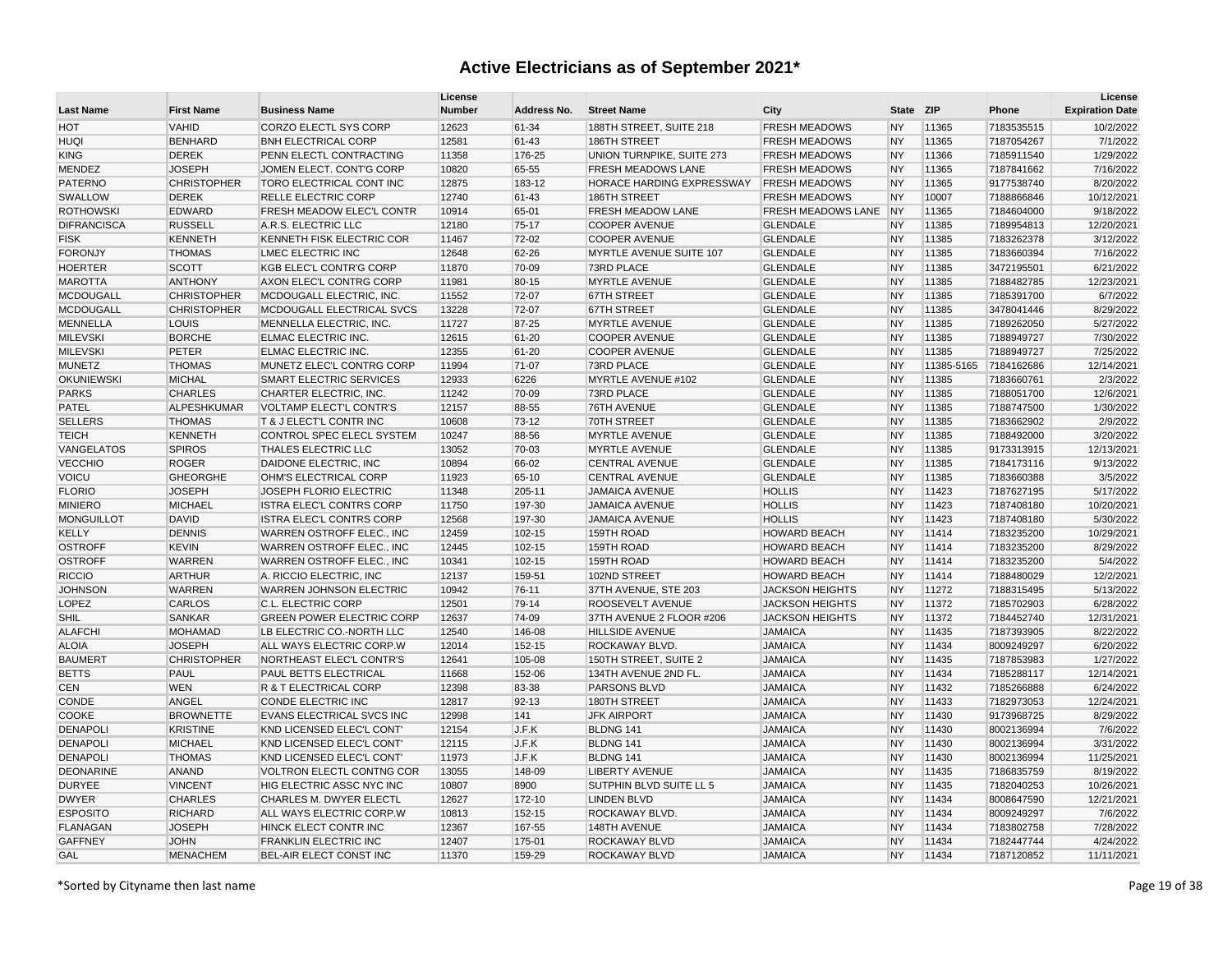| <b>Last Name</b>  | <b>First Name</b>  | <b>Business Name</b>                 | License<br><b>Number</b> | Address No. | <b>Street Name</b>            | City                    | <b>State</b> | <b>ZIP</b> | Phone      | License<br><b>Expiration Date</b> |
|-------------------|--------------------|--------------------------------------|--------------------------|-------------|-------------------------------|-------------------------|--------------|------------|------------|-----------------------------------|
| <b>GARLAND</b>    | <b>DONALD</b>      | A+ ELECTRIC OF GREATER NY            | 12610                    | 160-11      | <b>HILLSIDE AVENUE</b>        | <b>JAMAICA</b>          | <b>NY</b>    | 11432      | 6463480533 | 5/14/2022                         |
| <b>HARRINGTON</b> | <b>GLENFORD</b>    | <b>REGIONAL ELEC'L VOICE &amp;</b>   | 12386                    | 147-35      | <b>FARMERS BLVD SUITE 201</b> | <b>JAMAICA</b>          | <b>NY</b>    | 11434      | 7184873736 | 8/12/2022                         |
| IOVINE, JR.       | <b>EUGENE</b>      | TRIPLE I ELEC'L CONTR'G I            | 11531                    | 147-39      | 175TH STREET, SUITE100        | <b>JAMAICA</b>          | <b>NY</b>    | 11434      | 7184820762 | 1/31/2022                         |
| <b>JOHNSON</b>    | <b>CLIVE</b>       | C & A ELECTRICAL CORP                | 11563                    | 107-41A     | <b>MERRICK BOULEVARD</b>      | <b>JAMAICA</b>          | <b>NY</b>    | 11433      | 7188462244 | 4/5/2022                          |
| <b>KAOURIS</b>    | <b>DEMETRIOS</b>   | <b>FUSION ELECTRIC, INC.</b>         | 11598                    | 148-27      | <b>HILLSIDE AVENUE</b>        | <b>JAMAICA</b>          | <b>NY</b>    | 11435      | 7182918173 | 5/25/2022                         |
| <b>KEAVENY</b>    | <b>KEVIN</b>       | KEVIN KEAVENY ELEC CO INC            | 11579                    | 158-10      | 82ND DRIVE                    | <b>JAMAICA</b>          | <b>NY</b>    | 11432      | 7183800750 | 10/5/2022                         |
| LALLBACHAN        | <b>GANESH</b>      | G & R ELECTL CONTRS INC              | 12707                    | 152-32      | <b>ROCKAWAY BLVD</b>          | <b>JAMAICA</b>          | <b>NY</b>    | 11434      | 7185250951 | 9/3/2022                          |
| <b>LINES</b>      | <b>EDWARD</b>      | ABBEY ELECTRIC INC                   | 10554                    | 130-40      | 180TH STREET                  | <b>JAMAICA</b>          | <b>NY</b>    | 11434      | 7185254760 | 4/24/2022                         |
| LITESCU           | <b>GEORGE</b>      | <b>MHO'S ELECTRIC CORP</b>           | 12647                    | 92-17       | 180TH STREET                  | <b>JAMAICA</b>          | <b>NY</b>    | 11433      | 7187394040 | 10/5/2021                         |
| <b>MASSARO</b>    | <b>JOHN</b>        | MASSARO ELECTRIC CORP.               | 11179                    | 105-08      | 150TH STREET                  | <b>JAMAICA</b>          | <b>NY</b>    | 11435      | 7188464222 | 3/20/2022                         |
| <b>MCCALLUM</b>   | <b>ROBERT</b>      | <b>TURN ON ELECTRIC LLC</b>          | 12861                    | 139-23      | <b>QUEENS BOULEVARD</b>       | <b>JAMAICA</b>          | <b>NY</b>    | 11435      | 7185698740 | 2/15/2022                         |
| <b>MCCLEARY</b>   | PHILLIP            | MCCLEARY ELEC CONT INC               | 12872                    | 166-17      | JAMAICA AVENUE, 2ND FLOOR     | <b>JAMAICA</b>          | <b>NY</b>    | 11432      | 9173007866 | 1/6/2022                          |
| <b>MIONE</b>      | PETER              | <b>EXCALIBUR ELECTRIC INC</b>        | 11841                    | 139-07      | HILLSIDE AVE, MEZZANINE       | <b>JAMAICA</b>          | <b>NY</b>    | 11435      | 7183260030 | 10/18/2021                        |
| <b>NORTON</b>     | <b>DORION</b>      | DORION NORTON ELECL CONT             | 11134                    | 112-33      | <b>GUY R. BREWER BLVD</b>     | <b>JAMAICA</b>          | <b>NY</b>    | 11433      | 7182629800 | 1/3/2022                          |
| <b>PASRAM</b>     | THAKOORDYAL        | COMMSPEC ELECTRICAL CORP             | 11506                    | 87-46       | VAN WYCK EXPRESSWAY           | <b>JAMAICA</b>          | <b>NY</b>    | 11418      | 7186416042 | 6/18/2022                         |
| <b>POSSIDEL</b>   | <b>BARTOLO</b>     | <b>ULTIMATE SIGNS &amp; ELEC COR</b> | 11593                    | 137-09      | <b>EASTGATE PLAZA</b>         | <b>JAMAICA</b>          | <b>NY</b>    | 11434      | 7187840943 | 4/21/2022                         |
| <b>RAMBHAROSE</b> | PRAMANAND          | WINDSOR ELEC CONT'G INC.             | 11196                    | 95-01       | <b>BRISBIN STREET</b>         | <b>JAMAICA</b>          | <b>NY</b>    | 11435      | 7188506523 | 6/30/2022                         |
| <b>ROSE</b>       | <b>VERONICA</b>    | <b>AURORA ELECTRIC INC.</b>          | 11278                    | 154-09      | 146TH STREET, SUITE 2         | <b>JAMAICA</b>          | <b>NY</b>    | 11434      | 7186567413 | 7/25/2022                         |
| <b>VIDAL</b>      | <b>ARTURO</b>      | SMART-WIRING ELECTRIC, INC           | 11351                    | 9638        | <b>LINDEN BOULEVARD</b>       | <b>JAMAICA</b>          | <b>NY</b>    | 11417      | 7184994590 | 9/16/2022                         |
| <b>WALTON</b>     | <b>MARC</b>        | WALTON ELEC'L CONST. CORP            | 10906                    | 122-36      | <b>FARMERS BLVD</b>           | <b>JAMAICA</b>          | <b>NY</b>    | 11413      | 7189782004 | 9/8/2022                          |
| <b>DAWES</b>      | <b>GARY</b>        | CAMPBELL & DAWES LTD ELEC            | 10777                    | 84-48       | 129TH STREET                  | <b>KEW GARDENS</b>      | <b>NY</b>    | 11415      | 7184416300 | 10/18/2021                        |
| <b>JACCARINO</b>  | <b>CHRISTOPHER</b> | TRANSEL ELEV. & ELEC. INC            | 12883                    | 30-30       | 47TH AVENUE                   | L.I.C                   | <b>NY</b>    | 11101      | 7186092600 | 12/5/2021                         |
| <b>KIRK</b>       | <b>DANIEL</b>      | TRANSEL ELEV. & ELEC. INC            | 11239                    | 30-30       | 47TH AVENUE                   | L.I.C                   | <b>NY</b>    | 11101      | 7186092600 | 6/2/2022                          |
| <b>FALLAH</b>     | <b>TOUFIC</b>      | SPIELER & RICCA ELEC'L CO            | 12609                    | 52-09       | VAN DAM STREET                | L.I.C.                  | <b>NY</b>    | 11101      | 7183924100 | 12/7/2021                         |
| <b>MATSIKAS</b>   | <b>ANASTASIOS</b>  | <b>TOWER ELECTRIC INC.</b>           | 11977                    | $21 - 19$   | 40TH AVENUE                   | L.I.C.                  | <b>NY</b>    | 11101      | 7189372700 | 10/8/2022                         |
| <b>MATSIKAS</b>   | <b>VASILIOS</b>    | <b>TOWER ELECTRIC INC.</b>           | 10527                    | 21-19       | 40TH AVENUE                   | L.I.C.                  | <b>NY</b>    | 11101      | 7189372700 | 8/14/2022                         |
| <b>NUNEZ</b>      | <b>JOSE</b>        | NUNEZ ELECTRIC INC.                  | 10689                    | $32 - 14$   | <b>GREENPOINT AVENUE</b>      | L.I.C.                  | <b>NY</b>    | 11101      | 7187866473 | 12/22/2021                        |
| <b>SPIELER</b>    | <b>RONALD</b>      | SPIELER & RICCA ELEC'L CO            | 10191                    | 52-09       | <b>VAN DAM STREET</b>         | L.I.C.                  | <b>NY</b>    | 11101      | 7183924100 | 10/22/2022                        |
| <b>STEFANOU</b>   | <b>NICHOLAS</b>    | NJS ELEC'L SERVICES CORP.            | 11436                    | 36-16       | 13TH STREET                   | L.I.C.                  | <b>NY</b>    | 11106      | 7187849111 | 12/29/2021                        |
| <b>STIEFEL</b>    | <b>ALBERT</b>      | POLYPHASE ELECTRIC INC.              | 11207                    | 41-20       | 38TH STREET                   | L.I.C.                  | <b>NY</b>    | 11101      | 7183920885 | 2/7/2022                          |
| <b>TRAPANI</b>    | <b>JOSEPH</b>      | P.S. MARCATO ELEV. CO INC            | 12689                    | 44-11       | <b>ELEVENTH STREET</b>        | L.I.C.                  | <b>NY</b>    | 11101      | 7183926400 | 12/16/2021                        |
| <b>TRAVALJA</b>   | <b>SILVANO</b>     | SAMCO ELECTRIC CORP.                 | 11683                    | 37-35       | 9TH STREET                    | L.I.C.                  | <b>NY</b>    | 11101      | 7182042433 | 10/12/2022                        |
| COLE              | <b>KISLAND</b>     | COLE ELECTRIC CORP.                  | 11689                    | 219-05      | MERRICK BLVD.                 | <b>LAURELTON</b>        | <b>NY</b>    | 11413      | 7182763905 | 3/30/2022                         |
| <b>DOYLEY</b>     | <b>DAVID</b>       | DYNAMO ELECTRICAL CORP               | 12410                    | 229-04      | <b>MERRICK BLVD</b>           | <b>LAURELTON</b>        | <b>NY</b>    | 11413      | 7185589080 | 9/30/2022                         |
| <b>NECKLES</b>    | <b>JEFFERSON</b>   | SPICE ELECTRIC COMPANY               | 12094                    | 216-19      | MERRICK BLVD STE 202          | <b>LAURELTON</b>        | <b>NY</b>    | 11413      | 7187636000 | 5/24/2022                         |
| <b>DIADAT</b>     | <b>RAVINDRA</b>    | N.Y.C. HOUSING AUTHORITY             | 93937                    | 23-02       | 49TH AVENUE                   | <b>LIC</b>              | <b>NY</b>    | 11101      | 7187075755 | 9/6/2022                          |
| <b>MAHARAJ</b>    | <b>HARRYNARINE</b> | N.Y.C. HOUSING AUTHORITY             | 93939                    | 23-02       | 49TH AVENUE                   | LIC.                    | <b>NY</b>    | 11101      | 7187075755 | 7/27/2022                         |
| <b>LIPARI</b>     | <b>MICHAEL</b>     | TOTAL ELEC'L CONST. CO IN            | 11033                    | 40-60       | <b>DOUGLASTON PARKWAY</b>     | <b>LITTLE NECK</b>      | <b>NY</b>    | 11363      | 7182294800 | 11/24/2021                        |
| <b>BRUMGNACH</b>  | <b>IAN</b>         | EASTERN ELEC'L CONST INC             | 12138                    | 36-38       | 35TH STREET                   | <b>LONG ISLAND</b>      | <b>NY</b>    | 11106      | 7187473333 | 7/24/2022                         |
| <b>MISA</b>       | <b>PIOTR</b>       | P & Z ELECTRIC CORP                  | 12704                    | 34-18       | NORTHERN BLVD 324             | <b>LONG ISLAND</b>      | <b>NY</b>    | 11101      | 7189246702 | 1/4/2022                          |
| <b>AHRENS</b>     | <b>JOHN</b>        | <b>TUXEDO ELEC'L CONTR'G INC</b>     | 12297                    | 11963       | 47TH ROAD                     | <b>LONG ISLAND CITY</b> | <b>NY</b>    | 11101      | 7187860384 | 8/27/2022                         |
| <b>ALARCON</b>    | <b>JULIO</b>       | A & S MASTER ELEC'L CORP             | 13008                    | 47-25       | 27TH STREET                   | LONG ISLAND CITY        | <b>NY</b>    | 11101      | 7183617672 | 8/17/2022                         |
| <b>BALAN</b>      | <b>ION</b>         | BALANCE ELEC CONT'G CORP.            | 10875                    | 37-20       | 34TH STREET                   | LONG ISLAND CITY        | <b>NY</b>    | 11101      | 7187520262 | 12/17/2021                        |
| <b>BARBA</b>      | <b>ANDREW</b>      | RAL-BAR ELECTRIC INC                 | 11736                    | 34-09       | 45TH STREET                   | <b>LONG ISLAND CITY</b> | <b>NY</b>    | 11101      | 7187869430 | 1/19/2022                         |
| <b>BARBA</b>      | <b>RALPH</b>       | RAL-BAR ELECTRIC INC                 | 11648                    | 34-09       | 45TH STREET                   | <b>LONG ISLAND CITY</b> | <b>NY</b>    | 11101      | 7187869430 | 8/28/2022                         |
| <b>BARTH</b>      | <b>DAVID</b>       | BARTH-GROSS ELEC. CO., IN            | 13118                    | 46-02       | 37TH AVENUE                   | LONG ISLAND CITY        | <b>NY</b>    | 11101      | 7187060670 | 6/29/2022                         |
| <b>BARTH</b>      | <b>ROY</b>         | BARTH-GROSS ELEC. CO., IN            | 10463                    | 46-02       | 37TH AVENUE                   | LONG ISLAND CITY        | <b>NY</b>    | 11101      | 7187060670 | 4/28/2022                         |
| <b>BAUTISTA</b>   | <b>PATRICIO</b>    | PRECISION ELECL CONT CORP            | 13128                    | 29-28       | 41ST AVENUE UNIT 30(LL)       | <b>LONG ISLAND CITY</b> | <b>NY</b>    | 11101      | 7187297700 | 9/10/2022                         |
| <b>BERNARDO</b>   | <b>JAMES</b>       | CANDELA SYSTEMS CORP DBA             | 11517                    | 37-20       | 34TH STREET                   | <b>LONG ISLAND CITY</b> | <b>NY</b>    | 11101      | 8002455483 | 12/31/2021                        |
| <b>BIANCHI</b>    | <b>MARIO</b>       | AMER. ELEVATOR & MACH. CO            | 13229                    | 36-26       | 31 STREET                     | <b>LONG ISLAND CITY</b> | <b>NY</b>    | 11106      | 7187840101 | 11/8/2021                         |
| <b>BIGMAN</b>     | <b>SCOTT</b>       | <b>BIGMAN BROS., INC.</b>            | 11429                    | 43-40       | 34TH STREET                   | LONG ISLAND CITY        | <b>NY</b>    | 11101      | 7187861421 | 2/19/2022                         |
| <b>BLASKOVIC</b>  | <b>ALDO</b>        | <b>BLASKO ELECT'L CONTRS INC</b>     | 10725                    | 36-38       | 35TH STREET                   | <b>LONG ISLAND CITY</b> | <b>NY</b>    | 11106      | 7187847525 | 3/18/2022                         |
| <b>BOCCIA</b>     | <b>PASQUALE</b>    | <b>EAST BAY ELECTL SVCS CORP</b>     | 12534                    | 33-00       | <b>NORTHERN BLVD</b>          | <b>LONG ISLAND CITY</b> | <b>NY</b>    | 11101      | 7187076974 | 12/11/2021                        |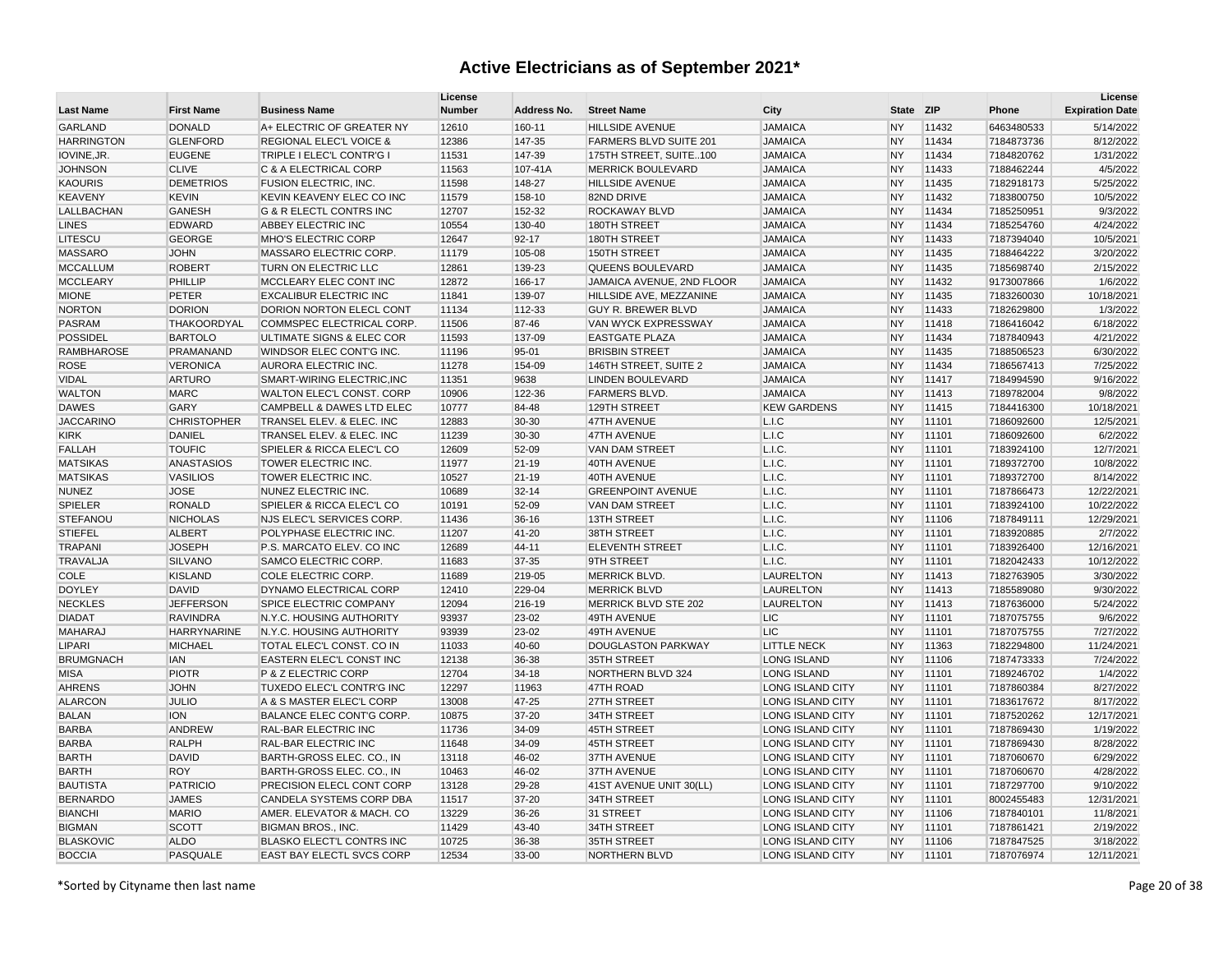| <b>Last Name</b>     | <b>First Name</b>   | <b>Business Name</b>                 | License<br><b>Number</b> | Address No. | <b>Street Name</b>               | City                    | <b>State</b> | <b>ZIP</b> | Phone      | License<br><b>Expiration Date</b> |
|----------------------|---------------------|--------------------------------------|--------------------------|-------------|----------------------------------|-------------------------|--------------|------------|------------|-----------------------------------|
| <b>BOCCIA</b>        | PAUL                | DEBOCCIA ELECT CONST CORP            | 10685                    | $33 - 16$   | 38TH AVENUE                      | LONG ISLAND CITY        | <b>NY</b>    | 11101      | 7183431570 | 4/28/2022                         |
| <b>BONETA</b>        | <b>MILAN</b>        | FINA ELEC'L CONTRS. INC.             | 10520                    | 18-65       | 42 STREE                         | <b>LONG ISLAND CITY</b> | <b>NY</b>    | 11105      | 7182789431 | 6/19/2022                         |
| <b>BOROVINOV</b>     | VALENTIN            | <b>VALMAR ELECTRIC CORP.</b>         | 11685                    | 16193       | 47TH AVE                         | LONG ISLAND CITY        | <b>NY</b>    | 11101      | 7187070091 | 5/9/2022                          |
| <b>BRUTTO</b>        | CALOGERO            | STANDARD ELECTRIC CORP               | 12819                    | 3418        | NORTHERN BLVD SUITE 41           | LONG ISLAND CITY        | <b>NY</b>    | 11101      | 7188807326 | 3/19/2022                         |
| <b>CAMERLINGO</b>    | <b>ERNEST</b>       | EPC ELECTRICAL CORP.                 | 10440                    | 45-28       | 21ST STREET, SUITE#210           | LONG ISLAND CITY        | <b>NY</b>    | 11101      | 7182741257 | 9/14/2022                         |
| <b>CARRION</b>       | <b>ALEX</b>         | AXCEL ELECTRIC CO., INC.             | 12870                    | $34-18$     | NORTHERN BLVD. #4-47             | <b>LONG ISLAND CITY</b> | <b>NY</b>    | 11101      | 2125946494 | 1/9/2022                          |
| CASTELLANO           | <b>MICHAEL</b>      | <b>MJC ELECTRIC INC</b>              | 10453                    | 44480       | 46TH AVENUE                      | LONG ISLAND CITY        | <b>NY</b>    | 11101      | 7187841111 | 9/9/2022                          |
| CELANO               | <b>BENEDETTO</b>    | CELANO ELECTRIC INC                  | 11960                    | 38-14       | 11TH STREET                      | LONG ISLAND CITY        | <b>NY</b>    | 11101      | 7182869854 | 6/23/2022                         |
| <b>CHIRAYATH</b>     | <b>JOSHY</b>        | ARK ELECTRICAL CORP                  | 12421                    | 27-08       | 42ND ROAD 2ND FLOOR              | LONG ISLAND CITY        | <b>NY</b>    | 11101      | 7184823922 | 5/20/2022                         |
| <b>CIELEPAK</b>      | <b>KRZYSZTOF</b>    | <b>KRIS ELECTRICAL SOLUTIONS</b>     | 12676                    | 43-11       | <b>CRESCENT STREET</b>           | <b>LONG ISLAND CITY</b> | <b>NY</b>    | 11101      | 3474890031 | 12/30/2021                        |
| CONNOLLY             | <b>WILLIAM</b>      | <b>ENNELL GRP ELECTRIC CORP</b>      | 13123                    | 38-01       | 23RD AVENUE SUITE 316            | LONG ISLAND CITY        | <b>NY</b>    | 11105      | 7184403495 | 12/5/2021                         |
| CORSO                | <b>ANTHONY</b>      | KONSKER ELECTRIC CORP.               | 13059                    | 35-40       | 36TH STREET                      | LONG ISLAND CITY        | <b>NY</b>    | 11106      | 7187211122 | 4/25/2022                         |
| <b>DANTSITS</b>      | <b>RICHARD</b>      | FIU CORP DBA FIU ELECTRIC            | 11847                    | 51-02       | 21ST STREET, 3RD FLOOR           | LONG ISLAND CITY        | <b>NY</b>    | 11101      | 9294411100 | 7/4/2022                          |
| DE FALCO             | <b>TONY</b>         | DEFALCO ASSOCIATES, LLC./            | 11730                    | 32-26       | <b>GREENPOINT AVENUE, 1ST FL</b> | LONG ISLAND CITY        | <b>NY</b>    | 11101      | 7183928314 | 3/6/2022                          |
| <b>DELVECCHIO</b>    | <b>JOSEPH</b>       | CAT DEL-V ELECTRIC CORP              | 12775                    | 14-45       | <b>BROADWAY</b>                  | <b>LONG ISLAND CITY</b> | <b>NY</b>    | 11106      | 7189328331 | 7/29/2022                         |
| <b>DEMATTEO</b>      | <b>SALVATORE</b>    | L. K. COMSTOCK & CO., INC            | 12527                    | 12175       | 54TH AVENUE 2ND FLOOR            | LONG ISLAND CITY        | <b>NY</b>    | 11101      | 7183831048 | 1/21/2022                         |
| <b>DEOL</b>          | <b>KULWANT</b>      | CHARAN ELEC'L ENTERP'S IN            | 12120                    | 44450       | 40TH AVENUE                      | LONG ISLAND CITY        | <b>NY</b>    | 11101      | 7187069612 | 11/12/2021                        |
| <b>DEROSA</b>        | <b>ELAINE</b>       | DEBOCCIA ELECT CONST CORP            | 11448                    | $33-16$     | 38TH AVENUE                      | LONG ISLAND CITY        | <b>NY</b>    | 11101      | 7183431570 | 12/28/2021                        |
| <b>DICARLO</b>       | <b>DOMINIC</b>      | <b>ENNELL GRP ELECTRIC CORP</b>      | 12880                    | 38-01       | 23RD AVENUE SUITE 316            | LONG ISLAND CITY        | <b>NY</b>    | 11105      | 7184403495 | 12/7/2021                         |
| DILEO, JR.           | <b>GUSTAVE</b>      | <b>HYLAN DATACOM &amp; ELECL LLC</b> | 9600                     | 53-01       | <b>VERNON BLVD</b>               | <b>LONG ISLAND CITY</b> | <b>NY</b>    | 11101      | 7185997455 | 5/9/2022                          |
| <b>DIMAGGIO</b>      | <b>MAURIZIO</b>     | ARMOR ELECTRICAL CONT COR            | 12528                    | 1445        | <b>BROADWAY</b>                  | LONG ISLAND CITY        | <b>NY</b>    | 11106      | 7182047190 | 5/6/2022                          |
| <b>DOMERACKI</b>     | <b>DARYN</b>        | POSITIVE ELECT'L ASSOC.IN            | 13144                    | 40-33       | 23RD STREET                      | LONG ISLAND CITY        | <b>NY</b>    | 11101      | 7184820202 | 4/7/2022                          |
| <b>DREBIN</b>        | <b>BENJAMIN</b>     | ACCURATE ELEC'L CORP.                | 11485                    | 44507       | 43RD ROAD                        | LONG ISLAND CITY        | <b>NY</b>    | 11101      | 7186069181 | 12/30/2021                        |
| <b>FAKATSELIS</b>    | <b>CHRISTOS</b>     | POSITIVE ELECT'L ASSOC.IN            | 10572                    | 40-33       | 23RD STREET                      | <b>LONG ISLAND CITY</b> | <b>NY</b>    | 11101      | 7184820202 | 2/18/2022                         |
| <b>FRIEDMAN</b>      | <b>KEITH</b>        | WADE ELECTRIC INC.                   | 12492                    | 30-91       | 12TH STREET                      | LONG ISLAND CITY        | <b>NY</b>    | 11102      | 7189329233 | 11/12/2021                        |
| <b>GATZONIS</b>      | <b>JOHN</b>         | <b>EOS ELECTRICAL CORP</b>           | 12757                    | $31 - 00$   | 47TH AVENUE, SUITE 3100          | <b>LONG ISLAND CITY</b> | <b>NY</b>    | 11101      | 7186068911 | 7/29/2022                         |
| GAYLE                | <b>GARFIELD</b>     | <b>TSBA ELECTRIC, LLC</b>            | 11185                    | 38-30       | <b>WOODSIDE AVENUE</b>           | LONG ISLAND CITY        | <b>NY</b>    | 11104      | 7185656000 | 11/25/2021                        |
| <b>GIANNOS</b>       | <b>EVANGELOS</b>    | GIANNOS BROS. ELECTL CORP            | 10795                    | 27-19       | 39TH AVENUE                      | <b>LONG ISLAND CITY</b> | <b>NY</b>    | 11101      | 7189374701 | 11/1/2021                         |
| <b>GONZALEZ</b>      | <b>JEANNETTE</b>    | <b>AMOR ELECTRIC CORP</b>            | 12432                    | 47-14       | 32ND PLACE                       | LONG ISLAND CITY        | <b>NY</b>    | 11101      | 7187853219 | 6/2/2022                          |
| <b>GRELLER</b>       | <b>JOHN</b>         | J.M.J. ELECTRIC CORP.                | 10658                    | $34 - 11$   | 10TH STREET                      | LONG ISLAND CITY        | <b>NY</b>    | 11106      | 7184724330 | 1/28/2022                         |
| <b>GRYGLEWSKI</b>    | <b>DARIUSZ</b>      | FSM ELECTRICAL CORPORATIO            | 12079                    | 36-08       | 9TH STREET                       | LONG ISLAND CITY        | <b>NY</b>    | 11106      | 7184829151 | 4/24/2022                         |
| <b>GUNZER</b>        | <b>MICHAEL</b>      | R. GUNZER, INC.                      | 11905                    | 36-36       | 34TH STREET                      | LONG ISLAND CITY        | <b>NY</b>    | 11106      | 7183922219 | 2/13/2022                         |
| <b>HANNA III</b>     | EDWARD              | EDWARD F. HANNA III                  | 12189                    | 51-02       | 21ST STREET, 4TH FL #110         | LONG ISLAND CITY        | <b>NY</b>    | 11101      | 9172501401 | 7/29/2022                         |
| <b>HERNANDEZ</b>     | <b>GEORGE</b>       | H. & L. ELECTRIC INC                 | 10718                    | 41-11       | 28TH STREET                      | LONG ISLAND CITY        | <b>NY</b>    | 11101      | 7183616400 | 9/26/2022                         |
| <b>HOOVER</b>        | <b>JOHN</b>         | AMER. ELEVATOR & MACH. CO            | 10030                    | 36-26       | 31 STREET                        | LONG ISLAND CITY        | <b>NY</b>    | 11106      | 7187840101 | 1/19/2022                         |
| <b>HOSGOREN KING</b> | <b>HARUN</b>        | <b>SKF ELECTRICAL CORP</b>           | 13250                    | 36-08       | 9TH STREET                       | LONG ISLAND CITY        | <b>NY</b>    | 11106      | 3477305101 | 8/15/2022                         |
| <b>INCANTALUPO</b>   | <b>JOSEPH</b>       | PINPOINT ELECTRIC CORP               | 12413                    | 11963       | 47TH ROAD                        | LONG ISLAND CITY        | <b>NY</b>    | 11101      | 7187840571 | 12/16/2021                        |
| <b>JABLONSKI</b>     | KAMIL               | A.E ELECTRIC INC                     | 12983                    | 44459       | 35TH AVENUE                      | LONG ISLAND CITY        | <b>NY</b>    | 11106      | 2123169753 | 4/25/2022                         |
| <b>JENSEN</b>        | PAUL                | RICHARD JENSEN ELECTRIC,             | 12442                    | 34-02       | <b>REVIEW AVENUE</b>             | LONG ISLAND CITY        | <b>NY</b>    | 11101      | 7183433771 | 4/27/2022                         |
| <b>JIMENEZ</b>       | <b>JUAN</b>         | JAVELIN ELECTRIC INC                 | 12718                    | $36-13$     | 22ND STREET                      | LONG ISLAND CITY        | <b>NY</b>    | 11106      | 2126833500 | 2/28/2022                         |
| <b>JOHANNEMANN</b>   | <b>JAMES</b>        | FRAN CORP DBA ALL BRIGHT             | 12585                    | 46-02       | 37TH AVENUE                      | LONG ISLAND CITY        | <b>NY</b>    | 11101      | 8007347733 | 3/11/2022                         |
| <b>JOSEPH</b>        | NKEMAKONAM          | <b>EMPIRE STATE ELEC MAINT &amp;</b> | 12903                    | 29-19       | 39TH AVENUE                      | LONG ISLAND CITY        | <b>NY</b>    | 11101      | 2124802084 | 5/7/2022                          |
| <b>KARALIS</b>       | <b>JOHN</b>         | TRIBORO ELEC'L CONTR'G CO            | 12359                    | 39-02       | 29TH STREET                      | LONG ISLAND CITY        | <b>NY</b>    | 11101      | 7187860913 | 5/24/2022                         |
| <b>KATZEN</b>        | <b>BARRY</b>        | KATCO ELECTRIC INC                   | 10228                    | 44-15       | <b>BARNETT AVENUE</b>            | LONG ISLAND CITY        | <b>NY</b>    | 11104      | 7183616600 | 1/10/2022                         |
| <b>KEATING</b>       | <b>CHARLES</b>      | H.I. KAYE ELECTRICAL INC.            | 10257                    | 33-01       | <b>VERNON BLVD.</b>              | LONG ISLAND CITY        | <b>NY</b>    | 11106      | 7182745000 | 10/14/2021                        |
| KIM                  | <b>SUK</b>          | ASKO ELEC CONST & MAIN IN            | 11958                    | $21 - 24$   | 39TH AVENUE                      | LONG ISLAND CITY        | <b>NY</b>    | 11101      | 7187868833 | 11/13/2021                        |
| <b>KIVOTIDIS</b>     | <b>GEORGE</b>       | G & F.A.ST ELECTRIC INC              | 10492                    | 36-12       | 23RD STREET                      | LONG ISLAND CITY        | <b>NY</b>    | 11106      | 7189371576 | 7/26/2022                         |
| <b>KIVOTIDIS</b>     | <b>JOHN</b>         | KV POWER ELECTRIC, INC.              | 11446                    | 36-32A      | 23RD STREET                      | LONG ISLAND CITY        | <b>NY</b>    | 11106      | 7187060860 | 11/6/2021                         |
| <b>KOSTARIDIS</b>    | <b>KONSTANTINOS</b> | <b>QEC ELECTRICAL SVCE CORP</b>      | 12165                    | $31 - 10$   | 37TH AVE SUITE 500               | LONG ISLAND CITY        | <b>NY</b>    | 11101      | 7183929898 | 4/24/2022                         |
| <b>KRZYS</b>         | <b>ARTUR</b>        | V ELECTRIC NY INC                    | 12649                    | 44511       | 44TH STREET                      | LONG ISLAND CITY        | <b>NY</b>    | 11101      | 6468789780 | 7/12/2022                         |
| LAUTURE              | <b>APPOLINAIRE</b>  | APPO ELECTRICAL CONTRS IN            | 11853                    | 32-08       | 38TH AVENUE                      | LONG ISLAND CITY        | <b>NY</b>    | 11101      | 7187260814 | 7/23/2022                         |
| LEE                  | <b>JOHN</b>         | J.A. LEE ELEC SVCS LLC               | 11542                    | 23-30       | 50TH AVENUE                      | LONG ISLAND CITY        | <b>NY</b>    | 11101      | 7183611907 | 6/12/2022                         |
| LEVIS                | <b>STEVEN</b>       | LEVIS ELECTR'L CONTR. COR            | 11628                    | 28-17       | 31ST STREET                      | <b>LONG ISLAND CITY</b> | <b>NY</b>    | 11102      | 7187219500 | 8/10/2022                         |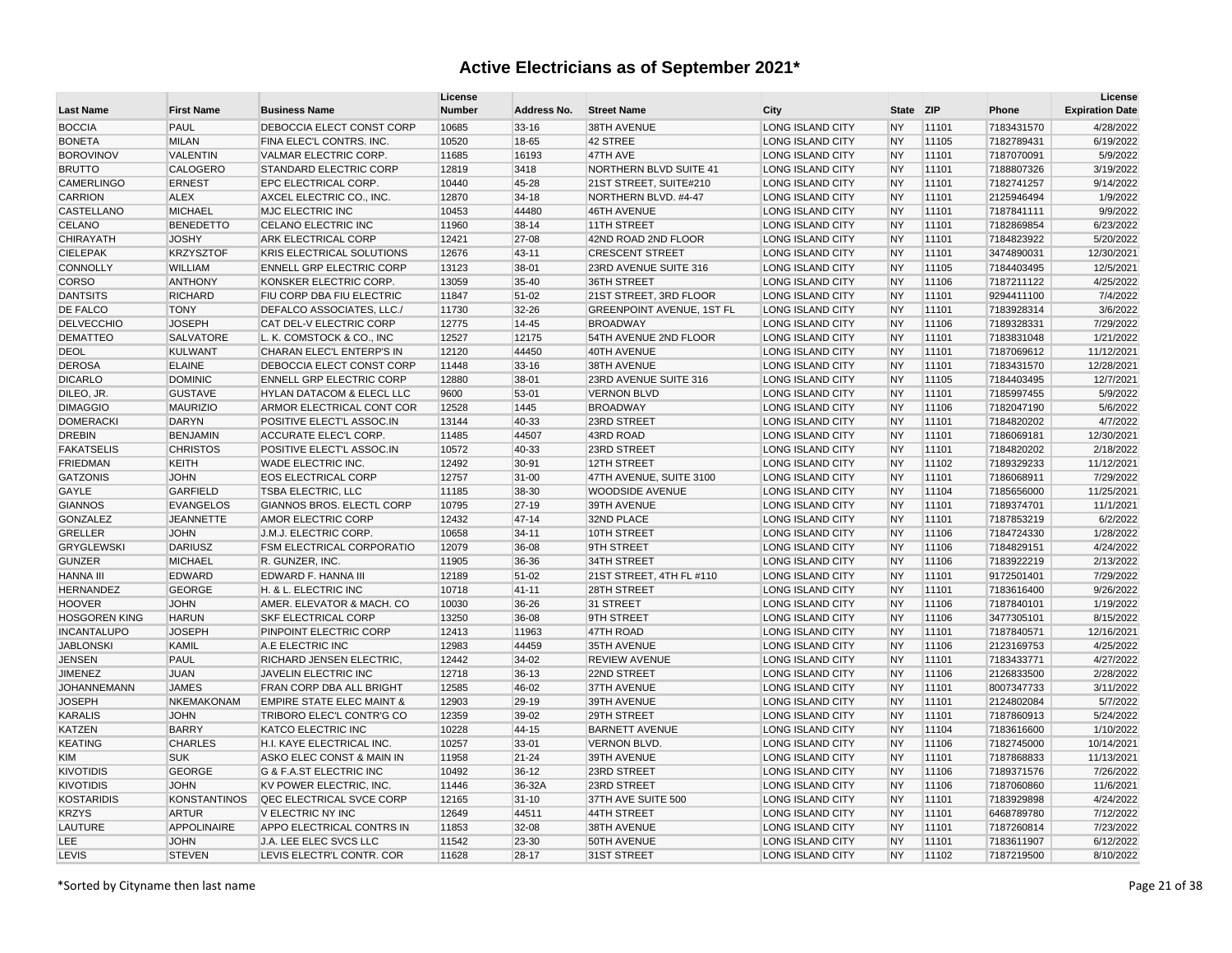| <b>Last Name</b> | <b>First Name</b>     | <b>Business Name</b>                 | License<br><b>Number</b> | Address No. | <b>Street Name</b>        | City                    | <b>State</b> | <b>ZIP</b> | Phone      | License<br><b>Expiration Date</b> |
|------------------|-----------------------|--------------------------------------|--------------------------|-------------|---------------------------|-------------------------|--------------|------------|------------|-----------------------------------|
| LITUEV           | <b>ANDREI</b>         | LITCO ELECTRIC CORP.                 | 12569                    | 45-36       | 37TH STREET               | LONG ISLAND CITY        | <b>NY</b>    | 11101      | 7184569400 | 1/14/2022                         |
| <b>LOCKER</b>    | <b>WAYNE</b>          | <b>ENOK ELECTRICAL CO LLC</b>        | 11738                    | 47-36       | 36TH STREET               | <b>LONG ISLAND CITY</b> | <b>NY</b>    | 11101      | 7183619711 | 2/28/2022                         |
| LODAYA           | RAJIV                 | ARK SYSTEMS ELEC. CORP               | 12368                    | 27-08       | 42ND ROAD                 | LONG ISLAND CITY        | <b>NY</b>    | 11101      | 7184823922 | 3/12/2022                         |
| <b>LOXHAJ</b>    | <b>YLL</b>            | AMSTERDAM ELECTRIC CORP              | 12505                    | 36-28       | 9TH STREET                | LONG ISLAND CITY        | <b>NY</b>    | 11106      | 7183924838 | 3/2/2022                          |
| <b>LUPO</b>      | <b>CIRO</b>           | COMMERCIAL ELECT CONT INC            | 10487                    | 44497       | 47TH AVENUE               | <b>LONG ISLAND CITY</b> | <b>NY</b>    | 11101      | 7187843500 | 10/9/2022                         |
| <b>MANN</b>      | <b>ANTHONY</b>        | E-J ELEC. INSTALLATION CO            | 10941                    | 46-41       | <b>VERNON BLVD</b>        | <b>LONG ISLAND CITY</b> | <b>NY</b>    | 11101      | 7187869400 | 9/4/2022                          |
| MANN, JR.        | J. ROBERT             | E-J ELEC. INSTALLATION CO            | 9094                     | 46-41       | VERNON BLVD.              | <b>LONG ISLAND CITY</b> | <b>NY</b>    | 11101      | 7187869400 | 3/13/2022                         |
| MARKEY           | <b>PATRICK</b>        | MARKEY ELECTRICAL LLC                | 12000                    | 37-20       | 34TH STREET               | LONG ISLAND CITY        | <b>NY</b>    | 11101      | 7186444279 | 3/9/2022                          |
| <b>MENDOZA</b>   | <b>JOSELITO</b>       | KOBRYN ELEC'L SERVICES IN            | 10900                    | 36-12       | 37TH STREET               | <b>LONG ISLAND CITY</b> | <b>NY</b>    | 11101      | 7188039188 | 12/30/2021                        |
| <b>META</b>      | <b>ELTON</b>          | MANHATTAN ELECL CONT SVCS            | 13189                    | 28-07       | 38TH AVENUE               | <b>LONG ISLAND CITY</b> | <b>NY</b>    | 11101      | 2129679100 | 4/3/2022                          |
| <b>MILEWSKI</b>  | <b>TOMASZ</b>         | TM SELECT ELECTRIC CORP              | 13096                    | 3423        | STEINWAY STREET, STE 242  | LONG ISLAND CITY        | <b>NY</b>    | 11101      | 9174344174 | 9/27/2022                         |
| <b>MIRINO</b>    | <b>MICHAEL</b>        | EIA ELECTRIC, INC                    | 11054                    | 31-00       | 47TH AVENUE, SUITE 5100   | LONG ISLAND CITY        | <b>NY</b>    | 11101      | 2122068850 | 6/20/2022                         |
| <b>MOSKOWITZ</b> | <b>STUART</b>         | MATROS AUTOMATED ELEC'L C            | 10949                    | 12175       | 50TH AVENUE               | LONG ISLAND CITY        | <b>NY</b>    | 11101      | 7184821000 | 3/4/2022                          |
| NAVARRETE        | <b>MICHAEL</b>        | SKYLINE ELEC'L CONTRACT              | 12111                    | 4101        | 48TH STREET               | LONG ISLAND CITY        | <b>NY</b>    | 11104      | 7188032223 | 5/28/2022                         |
| <b>NICAJ</b>     | <b>ANTON</b>          | ALL CITY ELECTRICAL INC              | 12657                    | 24-16       | 38TH AVENUE               | <b>LONG ISLAND CITY</b> | <b>NY</b>    | 11101      | 7183923200 | 12/28/2021                        |
| <b>NICAJ</b>     | <b>GJELOSH</b>        | ARGON ELECTRICAL CORP                | 12316                    | 24-16       | 38TH AVENUE               | LONG ISLAND CITY        | <b>NY</b>    | 11101      | 7187291380 | 1/10/2022                         |
| <b>NICAJ</b>     | <b>GJERGJ</b>         | ARGON ELECTRICAL CORP                | 12635                    | 24-16       | 38TH AVENUE               | LONG ISLAND CITY        | <b>NY</b>    | 11101      | 7187291380 | 1/31/2022                         |
| <b>NICAJ</b>     | <b>ROBERT</b>         | ARGON ELECTRICAL CORP                | 12643                    | 24-16       | 38TH AVENUE               | <b>LONG ISLAND CITY</b> | <b>NY</b>    | 11101      | 7187291380 | 4/15/2022                         |
| <b>O'KANE</b>    | <b>JOHN</b>           | HUGH O'KANE ELEC. CO. INC            | 13051                    | 30-40       | 48TH AVENUE               | <b>LONG ISLAND CITY</b> | <b>NY</b>    | 11101      | 2124316007 | 12/4/2021                         |
| O'KANE, JR.      | <b>HUGH</b>           | HUGH O'KANE ELEC. CO. INC            | 10538                    | 30-40       | 48TH AVENUE               | <b>LONG ISLAND CITY</b> | <b>NY</b>    | 11101      | 2124316007 | 1/10/2022                         |
| <b>PARENTE</b>   | <b>RICHARD</b>        | ALL ISLAND WIDE ELECL INC            | 12780                    | 39-05       | <b>CRESCENT STREET</b>    | LONG ISLAND CITY        | <b>NY</b>    | 11101      | 7185773199 | 8/29/2022                         |
| PERAGGINE        | <b>ANTHONY</b>        | HYLAN DATACOM & ELECL LLC            | 10774                    | 53-01       | <b>VERNON BLVD</b>        | LONG ISLAND CITY        | <b>NY</b>    | 11101      | 7185997455 | 6/20/2022                         |
| <b>PESA</b>      | <b>IGOR</b>           | NU STAR ELECTRIC INC                 | 12370                    | 31-08       | <b>BROADWAY SUITE 202</b> | <b>LONG ISLAND CITY</b> | <b>NY</b>    | 11106      | 7182786868 | 5/23/2022                         |
| <b>POPIEL</b>    | <b>DANIEL</b>         | TOP NOTCH ELECTRIC INC               | 13226                    | 47-25       | 27TH STREET               | <b>LONG ISLAND CITY</b> | <b>NY</b>    | 11101      | 7184737382 | 7/16/2022                         |
| <b>PORTER</b>    | <b>TYRONE</b>         | <b>P&amp;Z ELECTRIC SYSTEMS CORP</b> | 11779                    | 45-36       | 37TH STREET               | LONG ISLAND CITY        | <b>NY</b>    | 11101      | 7187293560 | 11/11/2021                        |
| RANDAZZA         | <b>RUSSELL</b>        | PROVEN ELEC'L CONTRNG INC            | 11093                    | 17838       | 44TH DRIVE                | LONG ISLAND CITY        | <b>NY</b>    | 11101      | 7184724704 | 5/10/2022                         |
| <b>ROBINSON</b>  | PHILIP                | PHILIP A. ROBINSON                   | 10346                    | 43-49       | 10TH STREET.SUITE 107     | <b>LONG ISLAND CITY</b> | <b>NY</b>    | 11101-6999 | 7187836542 | 1/20/2022                         |
| <b>RODAS</b>     | <b>GEORGIOS</b>       | RODEL ELEC'L CONTR'S, IN             | 12172                    | 31-29       | <b>VERNON BOULEVARD</b>   | <b>LONG ISLAND CITY</b> | <b>NY</b>    | 11106      | 7187841460 | 3/10/2022                         |
| <b>ROSVOGLOU</b> | <b>DIMITRIOS</b>      | DELTA ELEC'L CONTR'G CORP            | 11264                    | 33-02       | 38TH AVENUE               | LONG ISLAND CITY        | <b>NY</b>    | 11101      | 7185452411 | 6/26/2022                         |
| <b>RYAN</b>      | <b>JAMES</b>          | J.P. RYAN ELECTRIC, INC.             | 11621                    | 38-32       | 29TH STREET               | <b>LONG ISLAND CITY</b> | <b>NY</b>    | 11101      | 7183937516 | 11/2/2021                         |
| <b>SCALA</b>     | <b>CHRISTOPHER</b>    | LOWY & DONNATH INC.                  | 12411                    | 13789       | 49TH AVENUE               | LONG ISLAND CITY        | <b>NY</b>    | 11101      | 7183928222 | 7/13/2022                         |
| <b>SCALA III</b> | <b>ANTHONY</b>        | LOWY & DONNATH INC.                  | 12409                    | 13789       | 49TH AVENUE               | <b>LONG ISLAND CITY</b> | <b>NY</b>    | 11101      | 7183928222 | 1/18/2022                         |
| SCALA, JR.       | <b>ANTHONY</b>        | LOWY & DONNATH INC.                  | 10517                    | 13789       | 49TH AVENUE               | LONG ISLAND CITY        | <b>NY</b>    | 11101      | 7183928222 | 4/1/2022                          |
| <b>SGROI</b>     | <b>JOSEPH</b>         | JOSEPH SGROI & SONS, INC.            | 10983                    | 34-06       | 44TH STREET               | LONG ISLAND CITY        | <b>NY</b>    | 11101      | 7187283510 | 2/1/2022                          |
| <b>SHLYAF</b>    | <b>VLADIMIR</b>       | <b>EIS ELECTRIC CORP DBA</b>         | 11550                    | 44511       | 44TH DRIVE STE N          | LONG ISLAND CITY        | <b>NY</b>    | 11101      | 7185149978 | 8/7/2022                          |
| <b>SINGH</b>     | <b>CHARNJIT</b>       | LIT MODE ELECL CONTG INC             | 13127                    | 3418        | NORTHERN BLVD 2FL STE 12  | LONG ISLAND CITY        | <b>NY</b>    | 11101      | 7188873939 | 1/1/2022                          |
| <b>SLUTZKY</b>   | <b>LEO</b>            | VALLEY ELECTRIC OF NY INC            | 12766                    | 34-18       | NORTHERN BOULVARD #41     | <b>LONG ISLAND CITY</b> | <b>NY</b>    | 11101      | 7182925658 | 3/24/2022                         |
| <b>SOBEL</b>     | <b>MELVIN</b>         | QUANTUM ELECTRIC CORP.               | 10131                    | 36-24       | 34 STREET                 | LONG ISLAND CITY        | <b>NY</b>    | 11106      | 7187849010 | 1/7/2022                          |
| <b>SOBEL</b>     | <b>RICHARD</b>        | <b>QUANTUM ELECTRIC CORP.</b>        | 11229                    | 36-24       | 34 STREET                 | <b>LONG ISLAND CITY</b> | <b>NY</b>    | 11106      | 7187849010 | 6/18/2022                         |
| <b>SOKOLOFF</b>  | <b>GREGG</b>          | H. & L. ELECTRIC INC                 | 13044                    | 41-11       | 28TH STREET               | LONG ISLAND CITY        | <b>NY</b>    | 11101      | 7183616400 | 11/12/2021                        |
| <b>STRINA</b>    | <b>MICHAEL</b>        | H. & L. ELECTRIC INC                 | 11763                    | 41-11       | 28TH STREET               | <b>LONG ISLAND CITY</b> | <b>NY</b>    | 11101      | 7183616400 | 9/26/2021                         |
| <b>SYLA</b>      | <b>URIM</b>           | US1 ELECTRIC CORP                    | 12759                    | 36-28       | 9TH STREET                | LONG ISLAND CITY        | <b>NY</b>    | 11106      | 6464237569 | 7/27/2022                         |
| <b>TAKOS</b>     | <b>ANTONIOS</b>       | <b>TAKOS AND K ELECTRIC INC</b>      | 10003                    | 38-58       | 11TH STREET               | LONG ISLAND CITY        | <b>NY</b>    | 11101      | 7184721300 | 6/21/2022                         |
| <b>TAKOS</b>     | <b>VASILIOS BILLY</b> | <b>TAKOS AND K ELECTRIC INC</b>      | 10981                    | 38-58       | 11TH STREET               | LONG ISLAND CITY        | <b>NY</b>    | 11101      | 7184721300 | 12/31/2021                        |
| <b>TROIA</b>     | <b>ANTONIO</b>        | DAGNACHEW & ASSOCIATES IN            | 10178                    | 24-20       | <b>JACKSON AVENUE</b>     | <b>LONG ISLAND CITY</b> | <b>NY</b>    | 11101      | 7187396776 | 2/12/2022                         |
| <b>VILLANI</b>   | <b>JOSEPH</b>         | <b>RDN ELECTRIC CORP</b>             | 13160                    | 30-30 47    | <b>AVENUE SUITE 120</b>   | LONG ISLAND CITY        | <b>NY</b>    | 11101      | 3475381798 | 9/25/2022                         |
| <b>VILLANI</b>   | <b>STEVEN</b>         | NY ELECT MAINT & DATA COR            | 12541                    | 29-19       | 39TH AVE                  | LONG ISLAND CITY        | <b>NY</b>    | 11101      | 7187070011 | 3/2/2022                          |
| <b>VOGIATZIS</b> | <b>DIMITRIOS</b>      | MAJOR ELECTRIC INC.                  | 12557                    | 37-20       | SKILLMAN AVE FL 1         | <b>LONG ISLAND CITY</b> | <b>NY</b>    | 11101      | 7183611133 | 9/15/2022                         |
| <b>WARHAFTIG</b> | <b>IRA</b>            | <b>WADE ELECTRIC INC.</b>            | 10828                    | 30-91       | 12TH STREET               | <b>LONG ISLAND CITY</b> | <b>NY</b>    | 11102      | 7189329233 | 4/6/2022                          |
| WEDDERBURN       | <b>ROBERT</b>         | <b>JANON ELECTRIC CORP</b>           | 12332                    | 35-58       | 9TH STREET                | <b>LONG ISLAND CITY</b> | <b>NY</b>    | 11106      | 7188981500 | 10/28/2021                        |
| <b>WEISS</b>     | <b>HOWARD</b>         | H. & L. ELECTRIC INC                 | 11728                    | 41-11       | 28TH STREET               | LONG ISLAND CITY        | <b>NY</b>    | 11101      | 7183616400 | 5/24/2022                         |
| <b>WHALEN</b>    | WILLIAM               | NEE ELECTRICAL, LLC                  | 9891                     | 47-55       | 37TH STREET               | <b>LONG ISLAND CITY</b> | <b>NY</b>    | 11101      | 7183494756 | 1/18/2022                         |
| <b>WINKLER</b>   | <b>RUDOLF</b>         | NY ELECT MAINT & DATA COR            | 10620                    | 29-19       | 39TH AVE                  | <b>LONG ISLAND CITY</b> | <b>NY</b>    | 11101      | 7187070011 | 10/20/2021                        |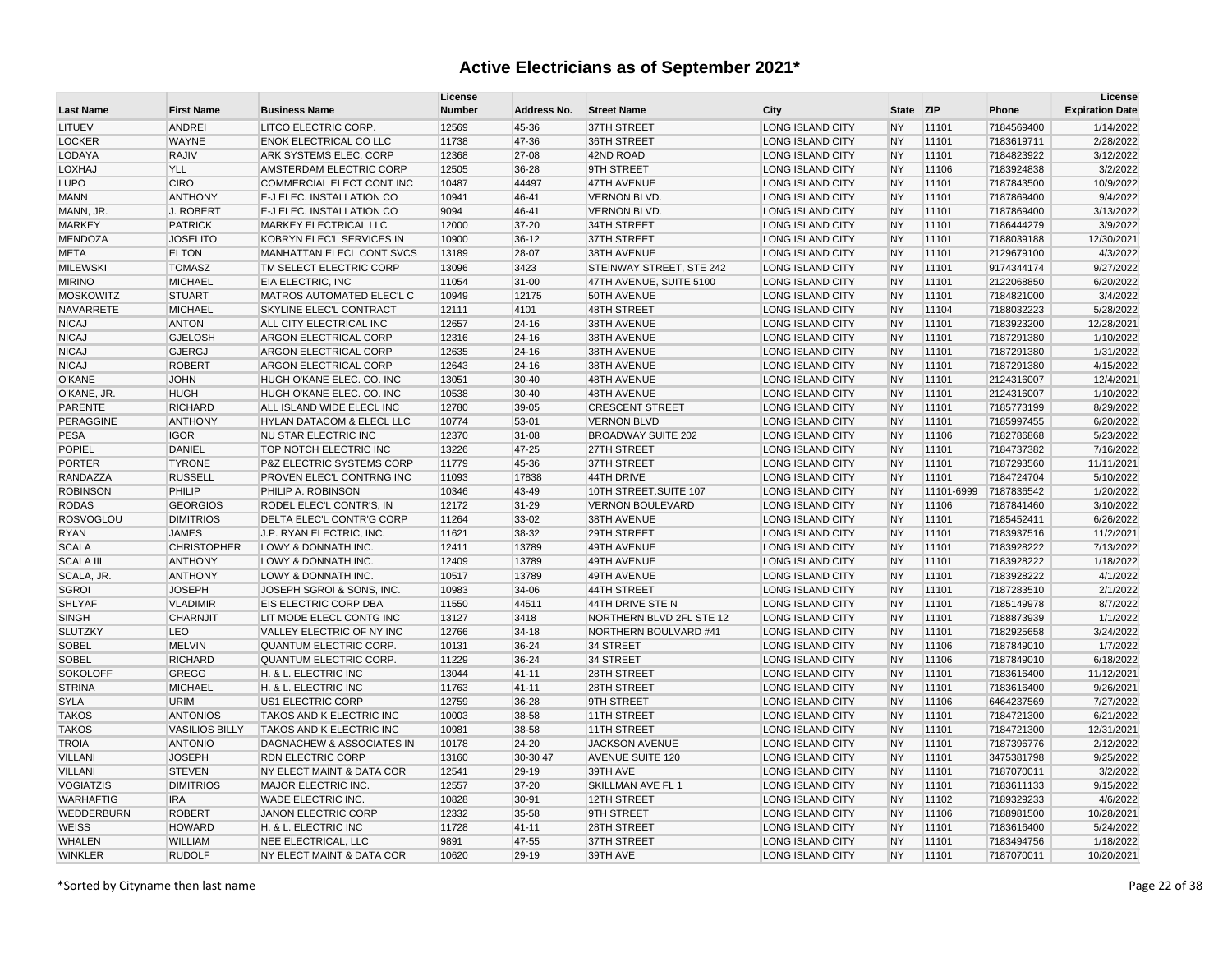| ZACHAROPOULOS<br><b>JOHN</b><br>FOS ELEC'L CONTR'S INC.<br>11432<br>38-21<br>10TH STREET<br><b>LONG ISLAND CITY</b><br>11101<br>7189328316<br>1/3/2022<br><b>NY</b><br><b>JOSEPH</b><br><b>BIANCO</b><br><b>BIANCO ELECTRIC INC.</b><br>10972<br>60-16<br>55TH STREET<br><b>MASPETH</b><br><b>NY</b><br>11378<br>7182761905<br>11/24/2021<br><b>RICHARD</b><br>10579<br>61-12<br>6/25/2022<br><b>BOLL</b><br>ALBURDAN ELEC. CO., INC.<br><b>FLUSHING AVE</b><br><b>MASPETH</b><br><b>NY</b><br>11378<br>7188944373<br><b>BROWN</b><br><b>LAWRENCE</b><br>12712<br><b>MASPETH</b><br><b>NY</b><br>7189374848<br>3/6/2022<br>CITY ELEC'L SIGN ERECTORS<br>46-49<br>54TH AVENUE<br>11378<br>CASTANO<br><b>DANNY</b><br>CASTANO ELECTRIC CORP<br>13171<br>55-01<br>43RD STREET<br><b>MASPETH</b><br>11378<br>9176509665<br>4/27/2022<br><b>NY</b><br><b>DESSOURCES</b><br><b>STANLEY</b><br>12991<br>52-07<br>11378<br>8/14/2022<br>HIGH IMPACT ELECTRIC CORP<br>FLUSHING AVENUE-STE 224<br><b>MASPETH</b><br><b>NY</b><br>3473046546<br><b>DISTEFANO</b><br><b>MASPETH</b><br><b>NY</b><br>4/22/2022<br><b>FRANK</b><br><b>ENERGIZE ELC'L CNTRG CORP</b><br>11406<br>60-35<br><b>FRESH POND ROAD</b><br>11378<br>7183663730<br><b>MOSHE</b><br><b>GOLDSTEIN</b><br>RIGHT AWAY ELECTRIC LLC<br>13072<br>57-52<br>58TH PLACE SUITE 501<br><b>MASPETH</b><br><b>NY</b><br>11378<br>7183883251<br>9/22/2021<br>GREGORY<br><b>LEONARD</b><br><b>OUTFRONT MEDIA &amp; MAINT LL</b><br>12240<br>49-29<br><b>MASPETH AVENUE</b><br><b>MASPETH</b><br><b>NY</b><br>11378<br>7187921585<br>12/1/2021<br><b>GUZMAN</b><br><b>JOEL</b><br>12800<br><b>NY</b><br>6/4/2022<br><b>TWINS ELECTRIC OF NY INC</b><br>58-93<br>55TH STREET<br><b>MASPETH</b><br>11378<br>9174789706<br><b>HAGGERTY</b><br><b>STEVEN</b><br>12910<br><b>64TH STREET</b><br><b>MASPETH</b><br><b>NY</b><br>11/2/2021<br><b>WILLDAN ELECTRICAL OF NY</b><br>58-30<br>11378<br>7189649027<br><b>HERRICK</b><br><b>JOHN</b><br>J.H. ELEC. OF NEW YORK IN<br>10337<br>59-01<br><b>GRAND AVENUE</b><br><b>MASPETH</b><br><b>NY</b><br>11378<br>7188742611<br>12/8/2021<br><b>KALEMKERIDIS</b><br><b>PETROS</b><br>11297<br>65-21<br>11378<br>4/8/2022<br>SIGMA ELECTRIC INC.<br><b>GRAND AVENUE</b><br><b>MASPETH</b><br><b>NY</b><br>7185451619<br><b>KOPP</b><br><b>ADAM</b><br>KOPP ELECTRIC CORP<br>11864<br><b>MASPETH</b><br><b>NY</b><br>1/6/2022<br>59-27<br><b>GRAND AVENUE</b><br>11378<br>7183266126<br><b>LA ROSA</b><br><b>ANTHONY</b><br>CHAPMAN & CHAPMAN ELEC'L<br>11205<br>64-17<br><b>GRAND AVENUE</b><br><b>MASPETH</b><br><b>NY</b><br>11378<br>7183264800<br>7/19/2022<br><b>JOSEPH</b><br>4/18/2022<br><b>LAZOS</b><br>NORTHEAST ELECTL CONTING<br>13011<br>56-10<br><b>NURGE AVENUE</b><br><b>MASPETH</b><br><b>NY</b><br>11378<br>9176351704<br>LIGUZ<br><b>STAN</b><br>10/27/2021<br>SJL ELECTRIC INC.<br>11757<br>46-32<br>53RD AVENUE<br><b>MASPETH</b><br><b>NY</b><br>11378<br>7188611661<br><b>LUBRANO</b><br><b>JOSEPH</b><br>DEP BUREAU OF WATER SUPPL<br>93773<br><b>MASPETH</b><br><b>NY</b><br>12/27/2021<br>58-52<br><b>GRAND AVENUE</b><br>11378<br>7185957182<br><b>MACARTHUR</b><br><b>BRYAN</b><br>ALDONA FIRE PROTECTION IN<br>13114<br>44-25<br>54TH DRIVE<br><b>MASPETH</b><br><b>NY</b><br>11378<br>7183800000<br>12/12/2021<br><b>MIRANDA</b><br><b>SALVATORE</b><br>11378<br>7/3/2022<br>DISCOVER ELEC COMPANY INC<br>10956<br>58-10<br>58TH PLACE<br><b>MASPETH</b><br><b>NY</b><br>7183260093<br><b>BART</b><br><b>NY</b><br>6/24/2022<br><b>PENNA</b><br><b>OUTFRONT MEDIA &amp; MAINT LL</b><br>12166<br>49-29<br><b>MASPETH AVENUE</b><br><b>MASPETH</b><br>11378<br>7187921585<br><b>PITTELLI</b><br><b>JOSEPH</b><br>PITTELLI ELEC CONT. INC.<br>10876<br>53-18<br>72ND PLACE<br><b>MASPETH</b><br><b>NY</b><br>11378<br>7183815144<br>12/3/2021<br>7/23/2022<br><b>RAMIREZ</b><br><b>DENIS</b><br>ACM ELECTRIC CORPORATION<br>13138<br>57-09<br>58TH STREET<br><b>MASPETH</b><br><b>NY</b><br>11378<br>3478768118 |
|----------------------------------------------------------------------------------------------------------------------------------------------------------------------------------------------------------------------------------------------------------------------------------------------------------------------------------------------------------------------------------------------------------------------------------------------------------------------------------------------------------------------------------------------------------------------------------------------------------------------------------------------------------------------------------------------------------------------------------------------------------------------------------------------------------------------------------------------------------------------------------------------------------------------------------------------------------------------------------------------------------------------------------------------------------------------------------------------------------------------------------------------------------------------------------------------------------------------------------------------------------------------------------------------------------------------------------------------------------------------------------------------------------------------------------------------------------------------------------------------------------------------------------------------------------------------------------------------------------------------------------------------------------------------------------------------------------------------------------------------------------------------------------------------------------------------------------------------------------------------------------------------------------------------------------------------------------------------------------------------------------------------------------------------------------------------------------------------------------------------------------------------------------------------------------------------------------------------------------------------------------------------------------------------------------------------------------------------------------------------------------------------------------------------------------------------------------------------------------------------------------------------------------------------------------------------------------------------------------------------------------------------------------------------------------------------------------------------------------------------------------------------------------------------------------------------------------------------------------------------------------------------------------------------------------------------------------------------------------------------------------------------------------------------------------------------------------------------------------------------------------------------------------------------------------------------------------------------------------------------------------------------------------------------------------------------------------------------------------------------------------------------------------------------------------------------------------------------------------------------------------------------------------------------------------------------------------------------------------------------------------------------------------------------------------------------------------------------------------------------------------------------------------------------------------------------------------------------------------------------------------------------------------------------------------------------------------------------------------------------------------------------------|
|                                                                                                                                                                                                                                                                                                                                                                                                                                                                                                                                                                                                                                                                                                                                                                                                                                                                                                                                                                                                                                                                                                                                                                                                                                                                                                                                                                                                                                                                                                                                                                                                                                                                                                                                                                                                                                                                                                                                                                                                                                                                                                                                                                                                                                                                                                                                                                                                                                                                                                                                                                                                                                                                                                                                                                                                                                                                                                                                                                                                                                                                                                                                                                                                                                                                                                                                                                                                                                                                                                                                                                                                                                                                                                                                                                                                                                                                                                                                                                                                                            |
|                                                                                                                                                                                                                                                                                                                                                                                                                                                                                                                                                                                                                                                                                                                                                                                                                                                                                                                                                                                                                                                                                                                                                                                                                                                                                                                                                                                                                                                                                                                                                                                                                                                                                                                                                                                                                                                                                                                                                                                                                                                                                                                                                                                                                                                                                                                                                                                                                                                                                                                                                                                                                                                                                                                                                                                                                                                                                                                                                                                                                                                                                                                                                                                                                                                                                                                                                                                                                                                                                                                                                                                                                                                                                                                                                                                                                                                                                                                                                                                                                            |
|                                                                                                                                                                                                                                                                                                                                                                                                                                                                                                                                                                                                                                                                                                                                                                                                                                                                                                                                                                                                                                                                                                                                                                                                                                                                                                                                                                                                                                                                                                                                                                                                                                                                                                                                                                                                                                                                                                                                                                                                                                                                                                                                                                                                                                                                                                                                                                                                                                                                                                                                                                                                                                                                                                                                                                                                                                                                                                                                                                                                                                                                                                                                                                                                                                                                                                                                                                                                                                                                                                                                                                                                                                                                                                                                                                                                                                                                                                                                                                                                                            |
|                                                                                                                                                                                                                                                                                                                                                                                                                                                                                                                                                                                                                                                                                                                                                                                                                                                                                                                                                                                                                                                                                                                                                                                                                                                                                                                                                                                                                                                                                                                                                                                                                                                                                                                                                                                                                                                                                                                                                                                                                                                                                                                                                                                                                                                                                                                                                                                                                                                                                                                                                                                                                                                                                                                                                                                                                                                                                                                                                                                                                                                                                                                                                                                                                                                                                                                                                                                                                                                                                                                                                                                                                                                                                                                                                                                                                                                                                                                                                                                                                            |
|                                                                                                                                                                                                                                                                                                                                                                                                                                                                                                                                                                                                                                                                                                                                                                                                                                                                                                                                                                                                                                                                                                                                                                                                                                                                                                                                                                                                                                                                                                                                                                                                                                                                                                                                                                                                                                                                                                                                                                                                                                                                                                                                                                                                                                                                                                                                                                                                                                                                                                                                                                                                                                                                                                                                                                                                                                                                                                                                                                                                                                                                                                                                                                                                                                                                                                                                                                                                                                                                                                                                                                                                                                                                                                                                                                                                                                                                                                                                                                                                                            |
|                                                                                                                                                                                                                                                                                                                                                                                                                                                                                                                                                                                                                                                                                                                                                                                                                                                                                                                                                                                                                                                                                                                                                                                                                                                                                                                                                                                                                                                                                                                                                                                                                                                                                                                                                                                                                                                                                                                                                                                                                                                                                                                                                                                                                                                                                                                                                                                                                                                                                                                                                                                                                                                                                                                                                                                                                                                                                                                                                                                                                                                                                                                                                                                                                                                                                                                                                                                                                                                                                                                                                                                                                                                                                                                                                                                                                                                                                                                                                                                                                            |
|                                                                                                                                                                                                                                                                                                                                                                                                                                                                                                                                                                                                                                                                                                                                                                                                                                                                                                                                                                                                                                                                                                                                                                                                                                                                                                                                                                                                                                                                                                                                                                                                                                                                                                                                                                                                                                                                                                                                                                                                                                                                                                                                                                                                                                                                                                                                                                                                                                                                                                                                                                                                                                                                                                                                                                                                                                                                                                                                                                                                                                                                                                                                                                                                                                                                                                                                                                                                                                                                                                                                                                                                                                                                                                                                                                                                                                                                                                                                                                                                                            |
|                                                                                                                                                                                                                                                                                                                                                                                                                                                                                                                                                                                                                                                                                                                                                                                                                                                                                                                                                                                                                                                                                                                                                                                                                                                                                                                                                                                                                                                                                                                                                                                                                                                                                                                                                                                                                                                                                                                                                                                                                                                                                                                                                                                                                                                                                                                                                                                                                                                                                                                                                                                                                                                                                                                                                                                                                                                                                                                                                                                                                                                                                                                                                                                                                                                                                                                                                                                                                                                                                                                                                                                                                                                                                                                                                                                                                                                                                                                                                                                                                            |
|                                                                                                                                                                                                                                                                                                                                                                                                                                                                                                                                                                                                                                                                                                                                                                                                                                                                                                                                                                                                                                                                                                                                                                                                                                                                                                                                                                                                                                                                                                                                                                                                                                                                                                                                                                                                                                                                                                                                                                                                                                                                                                                                                                                                                                                                                                                                                                                                                                                                                                                                                                                                                                                                                                                                                                                                                                                                                                                                                                                                                                                                                                                                                                                                                                                                                                                                                                                                                                                                                                                                                                                                                                                                                                                                                                                                                                                                                                                                                                                                                            |
|                                                                                                                                                                                                                                                                                                                                                                                                                                                                                                                                                                                                                                                                                                                                                                                                                                                                                                                                                                                                                                                                                                                                                                                                                                                                                                                                                                                                                                                                                                                                                                                                                                                                                                                                                                                                                                                                                                                                                                                                                                                                                                                                                                                                                                                                                                                                                                                                                                                                                                                                                                                                                                                                                                                                                                                                                                                                                                                                                                                                                                                                                                                                                                                                                                                                                                                                                                                                                                                                                                                                                                                                                                                                                                                                                                                                                                                                                                                                                                                                                            |
|                                                                                                                                                                                                                                                                                                                                                                                                                                                                                                                                                                                                                                                                                                                                                                                                                                                                                                                                                                                                                                                                                                                                                                                                                                                                                                                                                                                                                                                                                                                                                                                                                                                                                                                                                                                                                                                                                                                                                                                                                                                                                                                                                                                                                                                                                                                                                                                                                                                                                                                                                                                                                                                                                                                                                                                                                                                                                                                                                                                                                                                                                                                                                                                                                                                                                                                                                                                                                                                                                                                                                                                                                                                                                                                                                                                                                                                                                                                                                                                                                            |
|                                                                                                                                                                                                                                                                                                                                                                                                                                                                                                                                                                                                                                                                                                                                                                                                                                                                                                                                                                                                                                                                                                                                                                                                                                                                                                                                                                                                                                                                                                                                                                                                                                                                                                                                                                                                                                                                                                                                                                                                                                                                                                                                                                                                                                                                                                                                                                                                                                                                                                                                                                                                                                                                                                                                                                                                                                                                                                                                                                                                                                                                                                                                                                                                                                                                                                                                                                                                                                                                                                                                                                                                                                                                                                                                                                                                                                                                                                                                                                                                                            |
|                                                                                                                                                                                                                                                                                                                                                                                                                                                                                                                                                                                                                                                                                                                                                                                                                                                                                                                                                                                                                                                                                                                                                                                                                                                                                                                                                                                                                                                                                                                                                                                                                                                                                                                                                                                                                                                                                                                                                                                                                                                                                                                                                                                                                                                                                                                                                                                                                                                                                                                                                                                                                                                                                                                                                                                                                                                                                                                                                                                                                                                                                                                                                                                                                                                                                                                                                                                                                                                                                                                                                                                                                                                                                                                                                                                                                                                                                                                                                                                                                            |
|                                                                                                                                                                                                                                                                                                                                                                                                                                                                                                                                                                                                                                                                                                                                                                                                                                                                                                                                                                                                                                                                                                                                                                                                                                                                                                                                                                                                                                                                                                                                                                                                                                                                                                                                                                                                                                                                                                                                                                                                                                                                                                                                                                                                                                                                                                                                                                                                                                                                                                                                                                                                                                                                                                                                                                                                                                                                                                                                                                                                                                                                                                                                                                                                                                                                                                                                                                                                                                                                                                                                                                                                                                                                                                                                                                                                                                                                                                                                                                                                                            |
|                                                                                                                                                                                                                                                                                                                                                                                                                                                                                                                                                                                                                                                                                                                                                                                                                                                                                                                                                                                                                                                                                                                                                                                                                                                                                                                                                                                                                                                                                                                                                                                                                                                                                                                                                                                                                                                                                                                                                                                                                                                                                                                                                                                                                                                                                                                                                                                                                                                                                                                                                                                                                                                                                                                                                                                                                                                                                                                                                                                                                                                                                                                                                                                                                                                                                                                                                                                                                                                                                                                                                                                                                                                                                                                                                                                                                                                                                                                                                                                                                            |
|                                                                                                                                                                                                                                                                                                                                                                                                                                                                                                                                                                                                                                                                                                                                                                                                                                                                                                                                                                                                                                                                                                                                                                                                                                                                                                                                                                                                                                                                                                                                                                                                                                                                                                                                                                                                                                                                                                                                                                                                                                                                                                                                                                                                                                                                                                                                                                                                                                                                                                                                                                                                                                                                                                                                                                                                                                                                                                                                                                                                                                                                                                                                                                                                                                                                                                                                                                                                                                                                                                                                                                                                                                                                                                                                                                                                                                                                                                                                                                                                                            |
|                                                                                                                                                                                                                                                                                                                                                                                                                                                                                                                                                                                                                                                                                                                                                                                                                                                                                                                                                                                                                                                                                                                                                                                                                                                                                                                                                                                                                                                                                                                                                                                                                                                                                                                                                                                                                                                                                                                                                                                                                                                                                                                                                                                                                                                                                                                                                                                                                                                                                                                                                                                                                                                                                                                                                                                                                                                                                                                                                                                                                                                                                                                                                                                                                                                                                                                                                                                                                                                                                                                                                                                                                                                                                                                                                                                                                                                                                                                                                                                                                            |
|                                                                                                                                                                                                                                                                                                                                                                                                                                                                                                                                                                                                                                                                                                                                                                                                                                                                                                                                                                                                                                                                                                                                                                                                                                                                                                                                                                                                                                                                                                                                                                                                                                                                                                                                                                                                                                                                                                                                                                                                                                                                                                                                                                                                                                                                                                                                                                                                                                                                                                                                                                                                                                                                                                                                                                                                                                                                                                                                                                                                                                                                                                                                                                                                                                                                                                                                                                                                                                                                                                                                                                                                                                                                                                                                                                                                                                                                                                                                                                                                                            |
|                                                                                                                                                                                                                                                                                                                                                                                                                                                                                                                                                                                                                                                                                                                                                                                                                                                                                                                                                                                                                                                                                                                                                                                                                                                                                                                                                                                                                                                                                                                                                                                                                                                                                                                                                                                                                                                                                                                                                                                                                                                                                                                                                                                                                                                                                                                                                                                                                                                                                                                                                                                                                                                                                                                                                                                                                                                                                                                                                                                                                                                                                                                                                                                                                                                                                                                                                                                                                                                                                                                                                                                                                                                                                                                                                                                                                                                                                                                                                                                                                            |
|                                                                                                                                                                                                                                                                                                                                                                                                                                                                                                                                                                                                                                                                                                                                                                                                                                                                                                                                                                                                                                                                                                                                                                                                                                                                                                                                                                                                                                                                                                                                                                                                                                                                                                                                                                                                                                                                                                                                                                                                                                                                                                                                                                                                                                                                                                                                                                                                                                                                                                                                                                                                                                                                                                                                                                                                                                                                                                                                                                                                                                                                                                                                                                                                                                                                                                                                                                                                                                                                                                                                                                                                                                                                                                                                                                                                                                                                                                                                                                                                                            |
|                                                                                                                                                                                                                                                                                                                                                                                                                                                                                                                                                                                                                                                                                                                                                                                                                                                                                                                                                                                                                                                                                                                                                                                                                                                                                                                                                                                                                                                                                                                                                                                                                                                                                                                                                                                                                                                                                                                                                                                                                                                                                                                                                                                                                                                                                                                                                                                                                                                                                                                                                                                                                                                                                                                                                                                                                                                                                                                                                                                                                                                                                                                                                                                                                                                                                                                                                                                                                                                                                                                                                                                                                                                                                                                                                                                                                                                                                                                                                                                                                            |
|                                                                                                                                                                                                                                                                                                                                                                                                                                                                                                                                                                                                                                                                                                                                                                                                                                                                                                                                                                                                                                                                                                                                                                                                                                                                                                                                                                                                                                                                                                                                                                                                                                                                                                                                                                                                                                                                                                                                                                                                                                                                                                                                                                                                                                                                                                                                                                                                                                                                                                                                                                                                                                                                                                                                                                                                                                                                                                                                                                                                                                                                                                                                                                                                                                                                                                                                                                                                                                                                                                                                                                                                                                                                                                                                                                                                                                                                                                                                                                                                                            |
|                                                                                                                                                                                                                                                                                                                                                                                                                                                                                                                                                                                                                                                                                                                                                                                                                                                                                                                                                                                                                                                                                                                                                                                                                                                                                                                                                                                                                                                                                                                                                                                                                                                                                                                                                                                                                                                                                                                                                                                                                                                                                                                                                                                                                                                                                                                                                                                                                                                                                                                                                                                                                                                                                                                                                                                                                                                                                                                                                                                                                                                                                                                                                                                                                                                                                                                                                                                                                                                                                                                                                                                                                                                                                                                                                                                                                                                                                                                                                                                                                            |
| <b>MICHAEL</b><br>11860<br>8/6/2022<br><b>SARRO</b><br>MICHAEL SARRO LIC. ELEC<br>65-55<br><b>GRAND AVENUE</b><br><b>MASPETH</b><br><b>NY</b><br>11378<br>7183261042                                                                                                                                                                                                                                                                                                                                                                                                                                                                                                                                                                                                                                                                                                                                                                                                                                                                                                                                                                                                                                                                                                                                                                                                                                                                                                                                                                                                                                                                                                                                                                                                                                                                                                                                                                                                                                                                                                                                                                                                                                                                                                                                                                                                                                                                                                                                                                                                                                                                                                                                                                                                                                                                                                                                                                                                                                                                                                                                                                                                                                                                                                                                                                                                                                                                                                                                                                                                                                                                                                                                                                                                                                                                                                                                                                                                                                                       |
| <b>SCOTTO</b><br><b>GARY</b><br>12739<br><b>MASPETH</b><br><b>NY</b><br>11378-2318 7188942739<br>3/26/2022<br>AWESOME ELECTL CONTNG INC<br>56-30<br>60TH STREET                                                                                                                                                                                                                                                                                                                                                                                                                                                                                                                                                                                                                                                                                                                                                                                                                                                                                                                                                                                                                                                                                                                                                                                                                                                                                                                                                                                                                                                                                                                                                                                                                                                                                                                                                                                                                                                                                                                                                                                                                                                                                                                                                                                                                                                                                                                                                                                                                                                                                                                                                                                                                                                                                                                                                                                                                                                                                                                                                                                                                                                                                                                                                                                                                                                                                                                                                                                                                                                                                                                                                                                                                                                                                                                                                                                                                                                            |
| <b>SINGH</b><br><b>ROOPCHAND</b><br>ELECTROTEC OF NY ELECL IN<br>12446<br>58-30<br><b>64TH STREET</b><br><b>MASPETH</b><br><b>NY</b><br>11378<br>2127850065<br>5/18/2022                                                                                                                                                                                                                                                                                                                                                                                                                                                                                                                                                                                                                                                                                                                                                                                                                                                                                                                                                                                                                                                                                                                                                                                                                                                                                                                                                                                                                                                                                                                                                                                                                                                                                                                                                                                                                                                                                                                                                                                                                                                                                                                                                                                                                                                                                                                                                                                                                                                                                                                                                                                                                                                                                                                                                                                                                                                                                                                                                                                                                                                                                                                                                                                                                                                                                                                                                                                                                                                                                                                                                                                                                                                                                                                                                                                                                                                   |
| <b>ARTUR</b><br>12675<br>7/15/2022<br><b>SOLICH</b><br>ARREE ELECTRIC CORP<br>66-20<br><b>GRAND AVENUE</b><br><b>MASPETH</b><br><b>NY</b><br>11378<br>7184403833                                                                                                                                                                                                                                                                                                                                                                                                                                                                                                                                                                                                                                                                                                                                                                                                                                                                                                                                                                                                                                                                                                                                                                                                                                                                                                                                                                                                                                                                                                                                                                                                                                                                                                                                                                                                                                                                                                                                                                                                                                                                                                                                                                                                                                                                                                                                                                                                                                                                                                                                                                                                                                                                                                                                                                                                                                                                                                                                                                                                                                                                                                                                                                                                                                                                                                                                                                                                                                                                                                                                                                                                                                                                                                                                                                                                                                                           |
| SONESEN<br><b>DOMINIC</b><br>12900<br><b>NY</b><br>1/31/2022<br><b>G5 ELECTRIC LLC</b><br>56-10<br><b>GRAND AVENUE</b><br><b>MASPETH</b><br>11378<br>7183925791                                                                                                                                                                                                                                                                                                                                                                                                                                                                                                                                                                                                                                                                                                                                                                                                                                                                                                                                                                                                                                                                                                                                                                                                                                                                                                                                                                                                                                                                                                                                                                                                                                                                                                                                                                                                                                                                                                                                                                                                                                                                                                                                                                                                                                                                                                                                                                                                                                                                                                                                                                                                                                                                                                                                                                                                                                                                                                                                                                                                                                                                                                                                                                                                                                                                                                                                                                                                                                                                                                                                                                                                                                                                                                                                                                                                                                                            |
| <b>SVERDLOVE</b><br><b>ANDREW</b><br>ERRIGAL ELECTRICAL CORP<br>9493<br>57-09<br>59TH STREET<br><b>MASPETH</b><br><b>NY</b><br>11378<br>7186060608<br>3/29/2022                                                                                                                                                                                                                                                                                                                                                                                                                                                                                                                                                                                                                                                                                                                                                                                                                                                                                                                                                                                                                                                                                                                                                                                                                                                                                                                                                                                                                                                                                                                                                                                                                                                                                                                                                                                                                                                                                                                                                                                                                                                                                                                                                                                                                                                                                                                                                                                                                                                                                                                                                                                                                                                                                                                                                                                                                                                                                                                                                                                                                                                                                                                                                                                                                                                                                                                                                                                                                                                                                                                                                                                                                                                                                                                                                                                                                                                            |
| <b>SZLEZAK</b><br>3/4/2022<br><b>GREGORY</b><br><b>GS &amp; AP ELECTRICAL CONT</b><br>12885<br>60-16<br>55TH STREET<br><b>MASPETH</b><br><b>NY</b><br>11378<br>7183030266                                                                                                                                                                                                                                                                                                                                                                                                                                                                                                                                                                                                                                                                                                                                                                                                                                                                                                                                                                                                                                                                                                                                                                                                                                                                                                                                                                                                                                                                                                                                                                                                                                                                                                                                                                                                                                                                                                                                                                                                                                                                                                                                                                                                                                                                                                                                                                                                                                                                                                                                                                                                                                                                                                                                                                                                                                                                                                                                                                                                                                                                                                                                                                                                                                                                                                                                                                                                                                                                                                                                                                                                                                                                                                                                                                                                                                                  |
| <b>SZLEZAK</b><br><b>MAREK</b><br>4/11/2022<br>AMPOL ELEC'L CONT. INC.<br>10971<br>60-16<br>55TH STREET<br><b>MASPETH</b><br><b>NY</b><br>11378<br>7184563300                                                                                                                                                                                                                                                                                                                                                                                                                                                                                                                                                                                                                                                                                                                                                                                                                                                                                                                                                                                                                                                                                                                                                                                                                                                                                                                                                                                                                                                                                                                                                                                                                                                                                                                                                                                                                                                                                                                                                                                                                                                                                                                                                                                                                                                                                                                                                                                                                                                                                                                                                                                                                                                                                                                                                                                                                                                                                                                                                                                                                                                                                                                                                                                                                                                                                                                                                                                                                                                                                                                                                                                                                                                                                                                                                                                                                                                              |
| <b>TIERNEY</b><br><b>JAMES</b><br><b>MASPETH</b><br><b>NY</b><br>12/19/2021<br><b>BRIGHTON ELECTRIC NYC LLC</b><br>12864<br>55-29<br>69TH PLACE<br>11378<br>7183100711                                                                                                                                                                                                                                                                                                                                                                                                                                                                                                                                                                                                                                                                                                                                                                                                                                                                                                                                                                                                                                                                                                                                                                                                                                                                                                                                                                                                                                                                                                                                                                                                                                                                                                                                                                                                                                                                                                                                                                                                                                                                                                                                                                                                                                                                                                                                                                                                                                                                                                                                                                                                                                                                                                                                                                                                                                                                                                                                                                                                                                                                                                                                                                                                                                                                                                                                                                                                                                                                                                                                                                                                                                                                                                                                                                                                                                                     |
| TRANKA, JR<br><b>RUDOLPH</b><br>R & M ELECTRIC CONTR'G CO<br>11554<br>58-93<br>55TH STREET<br><b>MASPETH</b><br>11378<br>7186287290<br>11/4/2021<br><b>NY</b>                                                                                                                                                                                                                                                                                                                                                                                                                                                                                                                                                                                                                                                                                                                                                                                                                                                                                                                                                                                                                                                                                                                                                                                                                                                                                                                                                                                                                                                                                                                                                                                                                                                                                                                                                                                                                                                                                                                                                                                                                                                                                                                                                                                                                                                                                                                                                                                                                                                                                                                                                                                                                                                                                                                                                                                                                                                                                                                                                                                                                                                                                                                                                                                                                                                                                                                                                                                                                                                                                                                                                                                                                                                                                                                                                                                                                                                              |
| <b>TZOUMAS</b><br><b>ANTONIO</b><br>12598<br>12/18/2021<br>AMBER ELECTL CONTNG INC<br>65-49<br><b>GRAND AVENUE</b><br><b>MASPETH</b><br><b>NY</b><br>11378<br>7186068339                                                                                                                                                                                                                                                                                                                                                                                                                                                                                                                                                                                                                                                                                                                                                                                                                                                                                                                                                                                                                                                                                                                                                                                                                                                                                                                                                                                                                                                                                                                                                                                                                                                                                                                                                                                                                                                                                                                                                                                                                                                                                                                                                                                                                                                                                                                                                                                                                                                                                                                                                                                                                                                                                                                                                                                                                                                                                                                                                                                                                                                                                                                                                                                                                                                                                                                                                                                                                                                                                                                                                                                                                                                                                                                                                                                                                                                   |
| <b>TZOUMAS</b><br>PETER<br>EDISON ELEC'L CONTRS CORP<br>11236<br>65-49<br><b>GRAND AVENUE</b><br><b>MASPETH</b><br><b>NY</b><br>11378<br>7183267558<br>11/10/2021                                                                                                                                                                                                                                                                                                                                                                                                                                                                                                                                                                                                                                                                                                                                                                                                                                                                                                                                                                                                                                                                                                                                                                                                                                                                                                                                                                                                                                                                                                                                                                                                                                                                                                                                                                                                                                                                                                                                                                                                                                                                                                                                                                                                                                                                                                                                                                                                                                                                                                                                                                                                                                                                                                                                                                                                                                                                                                                                                                                                                                                                                                                                                                                                                                                                                                                                                                                                                                                                                                                                                                                                                                                                                                                                                                                                                                                          |
| WEIGEL<br><b>JAMES</b><br>12330<br>59-33<br><b>MASPETH</b><br><b>NY</b><br>11378<br>3475992540<br>9/1/2022<br><b>FUSIONTECH COMM DBA</b><br>55TH STREET                                                                                                                                                                                                                                                                                                                                                                                                                                                                                                                                                                                                                                                                                                                                                                                                                                                                                                                                                                                                                                                                                                                                                                                                                                                                                                                                                                                                                                                                                                                                                                                                                                                                                                                                                                                                                                                                                                                                                                                                                                                                                                                                                                                                                                                                                                                                                                                                                                                                                                                                                                                                                                                                                                                                                                                                                                                                                                                                                                                                                                                                                                                                                                                                                                                                                                                                                                                                                                                                                                                                                                                                                                                                                                                                                                                                                                                                    |
| ZALOT<br>ANDRZEJ<br><b>ELBUD ELECTRICAL CORP</b><br>11933<br>58-01<br>58TH STREET<br><b>MASPETH</b><br><b>NY</b><br>11378<br>2/15/2022<br>7184571626                                                                                                                                                                                                                                                                                                                                                                                                                                                                                                                                                                                                                                                                                                                                                                                                                                                                                                                                                                                                                                                                                                                                                                                                                                                                                                                                                                                                                                                                                                                                                                                                                                                                                                                                                                                                                                                                                                                                                                                                                                                                                                                                                                                                                                                                                                                                                                                                                                                                                                                                                                                                                                                                                                                                                                                                                                                                                                                                                                                                                                                                                                                                                                                                                                                                                                                                                                                                                                                                                                                                                                                                                                                                                                                                                                                                                                                                       |
| COICO<br>LUIGI<br>2/15/2022<br>S.A.L. ELECTRIC CO INC.<br>11105<br>69-63<br>75TH STREET<br>MIDDLE VILLAGE<br><b>NY</b><br>11379<br>7184175253                                                                                                                                                                                                                                                                                                                                                                                                                                                                                                                                                                                                                                                                                                                                                                                                                                                                                                                                                                                                                                                                                                                                                                                                                                                                                                                                                                                                                                                                                                                                                                                                                                                                                                                                                                                                                                                                                                                                                                                                                                                                                                                                                                                                                                                                                                                                                                                                                                                                                                                                                                                                                                                                                                                                                                                                                                                                                                                                                                                                                                                                                                                                                                                                                                                                                                                                                                                                                                                                                                                                                                                                                                                                                                                                                                                                                                                                              |
| <b>CUFFARO</b><br>13029<br>5/7/2022<br><b>LUIGI</b><br>CUFFARO ELECTRIC COMP LLC<br>73-42<br><b>68TH AVENUE</b><br><b>MIDDLE VILLAGE</b><br><b>NY</b><br>11379<br>9175383534                                                                                                                                                                                                                                                                                                                                                                                                                                                                                                                                                                                                                                                                                                                                                                                                                                                                                                                                                                                                                                                                                                                                                                                                                                                                                                                                                                                                                                                                                                                                                                                                                                                                                                                                                                                                                                                                                                                                                                                                                                                                                                                                                                                                                                                                                                                                                                                                                                                                                                                                                                                                                                                                                                                                                                                                                                                                                                                                                                                                                                                                                                                                                                                                                                                                                                                                                                                                                                                                                                                                                                                                                                                                                                                                                                                                                                               |
| <b>DAIDONE</b><br><b>ANTHONY</b><br>E & M ELEC'L CONTR'G COR<br>12151<br>69 ROAD<br><b>MIDDLE VILLAGE</b><br>11379<br>10/25/2021<br>74-10<br><b>NY</b><br>7188490528                                                                                                                                                                                                                                                                                                                                                                                                                                                                                                                                                                                                                                                                                                                                                                                                                                                                                                                                                                                                                                                                                                                                                                                                                                                                                                                                                                                                                                                                                                                                                                                                                                                                                                                                                                                                                                                                                                                                                                                                                                                                                                                                                                                                                                                                                                                                                                                                                                                                                                                                                                                                                                                                                                                                                                                                                                                                                                                                                                                                                                                                                                                                                                                                                                                                                                                                                                                                                                                                                                                                                                                                                                                                                                                                                                                                                                                       |
| 12122<br>6/20/2022<br><b>DAIDONE</b><br><b>MICHAEL</b><br>A.C.M. ELEC'L CONTR'G COR<br>74-10<br>69TH ROAD<br>MIDDLE VILLAGE<br><b>NY</b><br>11379<br>7183267878                                                                                                                                                                                                                                                                                                                                                                                                                                                                                                                                                                                                                                                                                                                                                                                                                                                                                                                                                                                                                                                                                                                                                                                                                                                                                                                                                                                                                                                                                                                                                                                                                                                                                                                                                                                                                                                                                                                                                                                                                                                                                                                                                                                                                                                                                                                                                                                                                                                                                                                                                                                                                                                                                                                                                                                                                                                                                                                                                                                                                                                                                                                                                                                                                                                                                                                                                                                                                                                                                                                                                                                                                                                                                                                                                                                                                                                            |
| DI RUSSO<br><b>ANTHONY</b><br>12/12/2021<br>T. DIRUSSO ELEC'L CONT IN<br>11007<br>63-23<br>METROPOLITAN AVE.<br><b>MIDDLE VILLAGE</b><br><b>NY</b><br>11379<br>7188211646                                                                                                                                                                                                                                                                                                                                                                                                                                                                                                                                                                                                                                                                                                                                                                                                                                                                                                                                                                                                                                                                                                                                                                                                                                                                                                                                                                                                                                                                                                                                                                                                                                                                                                                                                                                                                                                                                                                                                                                                                                                                                                                                                                                                                                                                                                                                                                                                                                                                                                                                                                                                                                                                                                                                                                                                                                                                                                                                                                                                                                                                                                                                                                                                                                                                                                                                                                                                                                                                                                                                                                                                                                                                                                                                                                                                                                                  |
| <b>DUGGAN</b><br><b>JOSEPH</b><br>JRD ELECTRIC CORP.<br>10138<br>79TH STREET<br>MIDDLE VILLAGE<br>11379<br>7183261666<br>7/31/2022<br>67-11<br><b>NY</b>                                                                                                                                                                                                                                                                                                                                                                                                                                                                                                                                                                                                                                                                                                                                                                                                                                                                                                                                                                                                                                                                                                                                                                                                                                                                                                                                                                                                                                                                                                                                                                                                                                                                                                                                                                                                                                                                                                                                                                                                                                                                                                                                                                                                                                                                                                                                                                                                                                                                                                                                                                                                                                                                                                                                                                                                                                                                                                                                                                                                                                                                                                                                                                                                                                                                                                                                                                                                                                                                                                                                                                                                                                                                                                                                                                                                                                                                   |
| 3/16/2022<br><b>DUGGAN</b><br><b>WILLIAM</b><br>JRD ELECTRIC CORP.<br>12194<br>$67 - 11$<br>79TH STREET<br>11379<br>7183261666<br><b>MIDDLE VILLAGE</b><br><b>NY</b>                                                                                                                                                                                                                                                                                                                                                                                                                                                                                                                                                                                                                                                                                                                                                                                                                                                                                                                                                                                                                                                                                                                                                                                                                                                                                                                                                                                                                                                                                                                                                                                                                                                                                                                                                                                                                                                                                                                                                                                                                                                                                                                                                                                                                                                                                                                                                                                                                                                                                                                                                                                                                                                                                                                                                                                                                                                                                                                                                                                                                                                                                                                                                                                                                                                                                                                                                                                                                                                                                                                                                                                                                                                                                                                                                                                                                                                       |
| <b>FERRARA</b><br>SALVATORE<br>6/22/2022<br>BG ELECTRIC OF NY INC<br>11513<br>65-19<br>METROPOLITAN AVE<br>MIDDLE VILLAGE<br><b>NY</b><br>11379<br>7184977171                                                                                                                                                                                                                                                                                                                                                                                                                                                                                                                                                                                                                                                                                                                                                                                                                                                                                                                                                                                                                                                                                                                                                                                                                                                                                                                                                                                                                                                                                                                                                                                                                                                                                                                                                                                                                                                                                                                                                                                                                                                                                                                                                                                                                                                                                                                                                                                                                                                                                                                                                                                                                                                                                                                                                                                                                                                                                                                                                                                                                                                                                                                                                                                                                                                                                                                                                                                                                                                                                                                                                                                                                                                                                                                                                                                                                                                              |
| <b>GALANTE</b><br><b>RICHARD</b><br>RFG ELECTRICAL CONTRACTIN<br>13152<br>74-10<br>69TH ROAD<br><b>MIDDLE VILLAGE</b><br><b>NY</b><br>11379<br>7188940008<br>9/21/2022                                                                                                                                                                                                                                                                                                                                                                                                                                                                                                                                                                                                                                                                                                                                                                                                                                                                                                                                                                                                                                                                                                                                                                                                                                                                                                                                                                                                                                                                                                                                                                                                                                                                                                                                                                                                                                                                                                                                                                                                                                                                                                                                                                                                                                                                                                                                                                                                                                                                                                                                                                                                                                                                                                                                                                                                                                                                                                                                                                                                                                                                                                                                                                                                                                                                                                                                                                                                                                                                                                                                                                                                                                                                                                                                                                                                                                                     |
| <b>GENNARO</b><br><b>PAUL</b><br>FOREST HILLS ELEC'L CONT.<br>10344<br>67-54<br>73RD PLACE<br><b>MIDDLE VILLAGE</b><br>11379<br>8/29/2022<br><b>NY</b><br>7188944113                                                                                                                                                                                                                                                                                                                                                                                                                                                                                                                                                                                                                                                                                                                                                                                                                                                                                                                                                                                                                                                                                                                                                                                                                                                                                                                                                                                                                                                                                                                                                                                                                                                                                                                                                                                                                                                                                                                                                                                                                                                                                                                                                                                                                                                                                                                                                                                                                                                                                                                                                                                                                                                                                                                                                                                                                                                                                                                                                                                                                                                                                                                                                                                                                                                                                                                                                                                                                                                                                                                                                                                                                                                                                                                                                                                                                                                       |
| <b>GEOGHEGAN</b><br>63-23<br>1/2/2022<br><b>KEVIN</b><br>T. DIRUSSO ELEC'L CONT IN<br>11686<br>METROPOLITAN AVE.<br>MIDDLE VILLAGE<br><b>NY</b><br>11379<br>7188211646                                                                                                                                                                                                                                                                                                                                                                                                                                                                                                                                                                                                                                                                                                                                                                                                                                                                                                                                                                                                                                                                                                                                                                                                                                                                                                                                                                                                                                                                                                                                                                                                                                                                                                                                                                                                                                                                                                                                                                                                                                                                                                                                                                                                                                                                                                                                                                                                                                                                                                                                                                                                                                                                                                                                                                                                                                                                                                                                                                                                                                                                                                                                                                                                                                                                                                                                                                                                                                                                                                                                                                                                                                                                                                                                                                                                                                                     |
| <b>HICKEY</b><br><b>MICHAEL</b><br>MWB ELECTRIC CORP.<br>11760<br>64-32<br><b>ADMIRAL AVENUE</b><br><b>MIDDLE VILLAGE</b><br><b>NY</b><br>11379<br>7184186921<br>5/19/2022                                                                                                                                                                                                                                                                                                                                                                                                                                                                                                                                                                                                                                                                                                                                                                                                                                                                                                                                                                                                                                                                                                                                                                                                                                                                                                                                                                                                                                                                                                                                                                                                                                                                                                                                                                                                                                                                                                                                                                                                                                                                                                                                                                                                                                                                                                                                                                                                                                                                                                                                                                                                                                                                                                                                                                                                                                                                                                                                                                                                                                                                                                                                                                                                                                                                                                                                                                                                                                                                                                                                                                                                                                                                                                                                                                                                                                                 |
| LAPPETITO<br><b>ROBERT</b><br>11349<br>63-23<br>METROPOLITAN AVE.<br>MIDDLE VILLAGE<br>11379<br>8/8/2022<br><b>T. DIRUSSO ELEC'L CONT IN</b><br><b>NY</b><br>7188211646                                                                                                                                                                                                                                                                                                                                                                                                                                                                                                                                                                                                                                                                                                                                                                                                                                                                                                                                                                                                                                                                                                                                                                                                                                                                                                                                                                                                                                                                                                                                                                                                                                                                                                                                                                                                                                                                                                                                                                                                                                                                                                                                                                                                                                                                                                                                                                                                                                                                                                                                                                                                                                                                                                                                                                                                                                                                                                                                                                                                                                                                                                                                                                                                                                                                                                                                                                                                                                                                                                                                                                                                                                                                                                                                                                                                                                                    |
| LOPEZ<br><b>ANTHONY</b><br>12088<br>11379<br>8/28/2022<br>ALTO ELECTRIC INC<br>62-71<br>DRY HARBOR ROAD<br><b>MIDDLE VILLAGE</b><br><b>NY</b><br>7184893147                                                                                                                                                                                                                                                                                                                                                                                                                                                                                                                                                                                                                                                                                                                                                                                                                                                                                                                                                                                                                                                                                                                                                                                                                                                                                                                                                                                                                                                                                                                                                                                                                                                                                                                                                                                                                                                                                                                                                                                                                                                                                                                                                                                                                                                                                                                                                                                                                                                                                                                                                                                                                                                                                                                                                                                                                                                                                                                                                                                                                                                                                                                                                                                                                                                                                                                                                                                                                                                                                                                                                                                                                                                                                                                                                                                                                                                                |
| 1/29/2022<br><b>PARISI</b><br><b>DINO</b><br>MAXIMUM ELECTRIC CORP.<br>10993<br>65-19<br>METROPOLITAN AVENUE<br>MIDDLE VILLAGE<br><b>NY</b><br>11379<br>7184178200                                                                                                                                                                                                                                                                                                                                                                                                                                                                                                                                                                                                                                                                                                                                                                                                                                                                                                                                                                                                                                                                                                                                                                                                                                                                                                                                                                                                                                                                                                                                                                                                                                                                                                                                                                                                                                                                                                                                                                                                                                                                                                                                                                                                                                                                                                                                                                                                                                                                                                                                                                                                                                                                                                                                                                                                                                                                                                                                                                                                                                                                                                                                                                                                                                                                                                                                                                                                                                                                                                                                                                                                                                                                                                                                                                                                                                                         |
| <b>PARISI</b><br><b>FRANK</b><br>12730<br><b>NY</b><br>11379<br>5/11/2022<br>MAXIMUM ELECTRIC CORP.<br>65-19<br>METROPOLITAN AVENUE<br><b>MIDDLE VILLAGE</b><br>7184178200                                                                                                                                                                                                                                                                                                                                                                                                                                                                                                                                                                                                                                                                                                                                                                                                                                                                                                                                                                                                                                                                                                                                                                                                                                                                                                                                                                                                                                                                                                                                                                                                                                                                                                                                                                                                                                                                                                                                                                                                                                                                                                                                                                                                                                                                                                                                                                                                                                                                                                                                                                                                                                                                                                                                                                                                                                                                                                                                                                                                                                                                                                                                                                                                                                                                                                                                                                                                                                                                                                                                                                                                                                                                                                                                                                                                                                                 |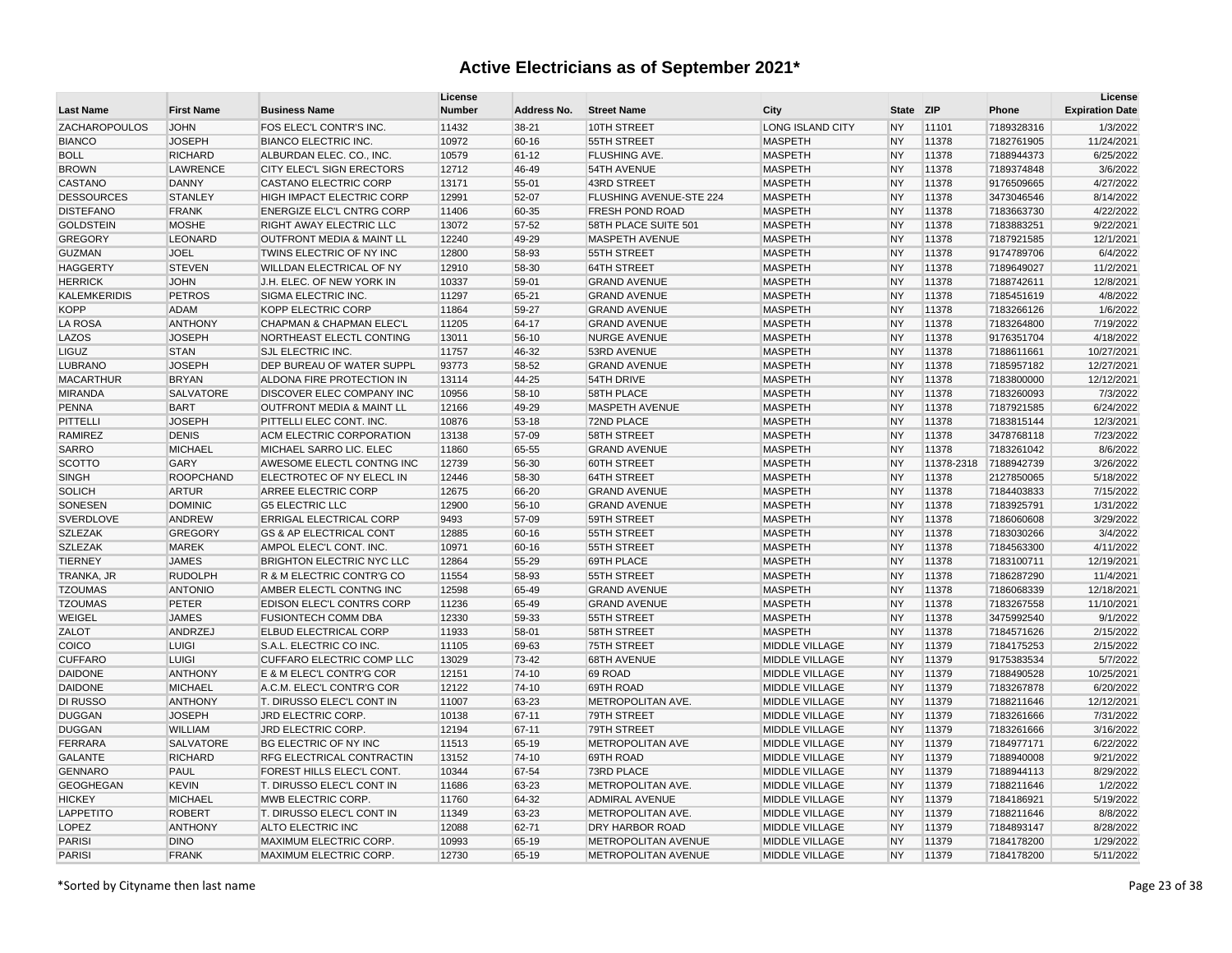| <b>Last Name</b>    | <b>First Name</b>  | <b>Business Name</b>             | License<br><b>Number</b> | Address No.    | <b>Street Name</b>               | City                  | <b>State</b> | <b>ZIP</b> | Phone      | License<br><b>Expiration Date</b> |
|---------------------|--------------------|----------------------------------|--------------------------|----------------|----------------------------------|-----------------------|--------------|------------|------------|-----------------------------------|
| <b>PARISI</b>       | <b>MICHAEL</b>     | MAXIMUM ELECTRIC CORP.           | 12956                    | 65-19          | METROPOLITAN AVENUE              | <b>MIDDLE VILLAGE</b> | <b>NY</b>    | 11379      | 7184178200 | 1/31/2022                         |
| <b>PELUSO</b>       | <b>RALPH</b>       | <b>REALM ELECTRICAL CONTR'S</b>  | 10270                    | 75-10          | <b>METROPOLITAN AVE</b>          | <b>MIDDLE VILLAGE</b> | <b>NY</b>    | 11379      | 7188454249 | 9/11/2022                         |
| <b>PESCATORE</b>    | PASQUALE           | ASTRO ELEC'L CONTR'S INC.        | 9677                     | 62-71          | <b>DRY HARBOR RD</b>             | <b>MIDDLE VILLAGE</b> | <b>NY</b>    | 11379      | 7188988106 | 1/31/2022                         |
| PROGANO III         | <b>ROCCO</b>       | <b>WISE ELECTRICAL SVCS INC</b>  | 11626                    | 63-15          | METROPOLITAN AVENUE              | MIDDLE VILLAGE        | <b>NY</b>    | 11379      | 2124813200 | 11/24/2021                        |
| VASS                | <b>ANDREW</b>      | KVA ELECTRICAL CO. INC           | 12190                    | 65-46          | <b>METROPOLITAN AVENUE</b>       | <b>MIDDLE VILLAGE</b> | <b>NY</b>    | 11379      | 7184561080 | 4/29/2022                         |
| ZAJMI               | <b>ARTAN</b>       | AKEEA ELECTRIC INC               | 12743                    | 64-05          | METROPOLITAN AVENUE              | MIDDLE VILLAGE        | <b>NY</b>    | 11379      | 2129440505 | 1/30/2022                         |
| <b>WHITENACK JR</b> | <b>HUGH</b>        | NORTHWELL HEALTHCARE, INC        | 93911                    | 270-05         | 76TH AVENUE                      | <b>NEW HYDE PARK</b>  | <b>NY</b>    | 11040      | 7184707410 | 6/11/2022                         |
| <b>GARCIA</b>       | <b>EDUARDO</b>     | NEW YORK CITY ELECT SVCS         | 13232                    | 17             | <b>STATE STREET SUITE 4000</b>   | <b>NEW YORIK</b>      | <b>NY</b>    | 10004      | 6467504242 | 3/8/2022                          |
| ABELLARD            | <b>JEAN</b>        | LIU ELECTRIC, LLC                | 12364                    | 99             | MADISON AVENUE STE 620           | <b>NEW YORK</b>       | <b>NY</b>    | 10016      | 7184830583 | 10/23/2022                        |
| ABRAMOVICH          | ALEXANDER          | INTEGRAL ELECL PWR & CNTR        | 11267                    | 307            | 7TH AVENUE .- SUITE 507          | <b>NEW YORK</b>       | <b>NY</b>    | 10001      | 2126455528 | 8/13/2022                         |
| AGUILAR             | ALEXANDER          | A.S.H ELECTRIC CORP              | 12837                    | 42             | BROADWAY, 12FL                   | <b>NEW YORK</b>       | <b>NY</b>    | 10004      | 2123885977 | 8/30/2022                         |
| <b>AKERMAN</b>      | <b>THOMAS</b>      | POLYHASE ELECL SOL INC           | 12784                    | 11             | <b>BROADWAY SUITE 536</b>        | <b>NEW YORK</b>       | <b>NY</b>    | 10004      | 2128250209 | 1/27/2022                         |
| <b>ALCANTARA</b>    | <b>ANTONIO</b>     | <b>AZTEC ELECTRIC CORP</b>       | 12449                    | 139            | FULTON STREET, SUITE 130         | <b>NEW YORK</b>       | <b>NY</b>    | 10038      | 2126190863 | 7/5/2022                          |
| <b>ALEXIS</b>       | <b>MALCOLM</b>     | <b>INTEGRATING ELEC'L POWER</b>  | 12371                    | 131            | VARICK STREET, SUITE 1030        | <b>NEW YORK</b>       | <b>NY</b>    | 10013      | 2126755300 | 7/29/2022                         |
| ALI                 | <b>MUSTAFA</b>     | <b>TACTICAL ELECTRIC INC</b>     | 12803                    | 138            | WEST 25TH STREET, 10TH FL        | <b>NEW YORK</b>       | <b>NY</b>    | 10001      | 6462741500 | 9/15/2022                         |
| <b>ALTER</b>        | <b>EFRAIM</b>      | L.E.A. ELECTRIC CORP.            | 11318                    | 1001           | 6TH AVENUE 11TH FLOOR            | <b>NEW YORK</b>       | <b>NY</b>    | 10018      | 2124736909 | 10/17/2022                        |
| <b>ALVARADO</b>     | <b>FRANKLIN</b>    | EUREKA ELECTRIC CONTNG CO        | 13216                    | 148            | POST AVENUEL, STE 215            | <b>NEW YORK</b>       | <b>NY</b>    | 10034      | 9178681806 | 5/3/2022                          |
| AMABILE             | <b>ROBERT</b>      | <b>ROBERT AMABILE</b>            | 11585                    | 277            | <b>BROADWAY</b>                  | <b>NEW YORK</b>       | <b>NY</b>    | 10007      | 2127911500 | 6/27/2022                         |
| <b>ARAGONA</b>      | <b>FRANK</b>       | <b>EMANON ELECTRIC INC.</b>      | 11722                    | 237            | WEST 35TH STREET SUITE503        | <b>NEW YORK</b>       | <b>NY</b>    | 10001      | 7188482891 | 9/27/2022                         |
| <b>ARCHER</b>       | <b>RONNIE</b>      | TERRANOVA ELECTRIC INC           | 12767                    | 30             | <b>WALL STREET</b>               | <b>NEW YORK</b>       | <b>NY</b>    | 10005      | 2127098035 | 6/14/2022                         |
| <b>ARDER</b>        | <b>JOSEPH</b>      | <b>GANLY ELECTRICAL CORP</b>     | 13099                    | 10             | EAST 39TH STREET, 12TH FL        | <b>NEW YORK</b>       | <b>NY</b>    | 10016      | 7187303669 | 4/11/2022                         |
| <b>ARENDT</b>       | <b>PETER</b>       | GALLANT FOX ELECTRIC CORP        | 12181                    | 131            | VARICK STREET RM1030 FL10        | <b>NEW YORK</b>       | <b>NY</b>    | 10013      | 2122552355 | 7/7/2022                          |
| <b>ASHENDEN</b>     | <b>JAMES</b>       | RADIO CITY PRODUCTIONS, LL       | 93844                    | 1260           | AVENUE OF THE AMERICAS           | <b>NEW YORK</b>       | <b>NY</b>    | 10020      | 2124857524 | 9/24/2021                         |
| AU                  | <b>ERIC</b>        | ERIC & NG ELEC'L, INC.           | 11720                    | 155            | <b>SUFFOLK STREET</b>            | <b>NEW YORK</b>       | <b>NY</b>    | 10002      | 2126734118 | 4/30/2022                         |
| <b>BABIC JR</b>     | <b>IVAN</b>        | <b>BABICO ELECTRIC INC</b>       | 12664                    | 112            | <b>WEST 34TH STREET, 17TH FL</b> | <b>NEW YORK</b>       | <b>NY</b>    | 10120      | 2129464708 | 9/5/2022                          |
| <b>BADIS</b>        | <b>JOSEPH</b>      | J. BADIS ELECTRIC LLC            | 13154                    | 353            | <b>WEST 48TH STREET, STE 743</b> | <b>NEW YORK</b>       | <b>NY</b>    | 10036      | 9179856888 | 11/13/2021                        |
| <b>BANKS</b>        | <b>MICHAEL</b>     | ROBERT-ALLEN ASSOC., INC.        | 11774                    | 283            | <b>HUDSON STREET</b>             | <b>NEW YORK</b>       | <b>NY</b>    | 10013      | 2127410600 | 3/13/2022                         |
| <b>BARBATO</b>      | <b>ALBERT</b>      | AB ELEC & CONTROLS CORP          | 11739                    | 131            | VARICK ST, SUITE 1030            | <b>NEW YORK</b>       | <b>NY</b>    | 10013      | 2124142400 | 6/9/2022                          |
| <b>BARNAS</b>       | <b>SLAWOMIR</b>    | ELECTRA ELECTRICAL, INC          | 12226                    | 244            | 5TH AVENUE, STE B283             | <b>NEW YORK</b>       | <b>NY</b>    | 10001      | 2123401949 | 6/7/2022                          |
| <b>BEITLER</b>      | <b>ALAN</b>        | <b>GMC ELECTRICAL INC</b>        | 11138                    | 350            | 5TH AVENUE 59TH FL #304          | <b>NEW YORK</b>       | <b>NY</b>    | 10118      | 2124652542 | 9/3/2022                          |
| <b>BELOT</b>        | <b>BENJAMIN</b>    | LEADER ELECTRIC CO., INC         | 11377                    | 410            | <b>WEST 127 STREET</b>           | <b>NEW YORK</b>       | <b>NY</b>    | 10027      | 2126650600 | 10/12/2021                        |
| <b>BERTIE</b>       | <b>GERALD</b>      | ADVANCED ELECTL CONCPS IN        | 10558                    | $\vert$ 1      | PENN PLAZA, SUITE 6297           | <b>NEW YORK</b>       | <b>NY</b>    | 10119      | 6467713131 | 4/18/2022                         |
| <b>BONARDI</b>      | <b>MICHAEL</b>     | 247 ELECTRICAL CORP              | 10907                    | 247            | WEST 30TH STREET, 6TH FL         | <b>NEW YORK</b>       | <b>NY</b>    | 10001      | 2125639194 | 11/28/2021                        |
| <b>BONOLO</b>       | ANGELO             | <b>NYCHRA</b>                    | 93892                    | 375            | PEARL STREET 25TH FLOOR          | <b>NEW YORK</b>       | <b>NY</b>    | 11427      | 9292527193 | 2/10/2022                         |
| <b>BORRESS</b>      | <b>GARY</b>        | TRI-STAR ELECTRIC CORP.          | 11795                    | 131            | VARICK STREET #1001-07           | <b>NEW YORK</b>       | <b>NY</b>    | 10013      | 2123340224 | 12/8/2021                         |
| <b>BRAMAN</b>       | <b>JOSEPH</b>      | TK ELEVATOR CORPORATION          | 10552                    | 519            | 8TH AVENUE, 6TH FL               | <b>NEW YORK</b>       | <b>NY</b>    | 10018      | 2129478800 | 4/2/2022                          |
| <b>BRITO</b>        | <b>DIOGENES</b>    | REDGRAVE ELECTL MAINTNCE         | 11794                    | 46             | <b>HOWARD STREET, STE 414</b>    | <b>NEW YORK</b>       | <b>NY</b>    | 10013      | 9175673359 | 6/18/2022                         |
| <b>BRODNANSKY</b>   | <b>MARIAN</b>      | <b>EGG ELECTRIC INC.</b>         | 11556                    | 35             | WEST 45TH STREET 4TH             | <b>NEW YORK</b>       | <b>NY</b>    | 10036      | 2126339551 | 12/9/2021                         |
| <b>BRUNETTO</b>     | <b>JOSEPH</b>      | <b>JBC ELECT'L CONSTR. INC.</b>  | 10857                    | 350            | <b>EAST 85TH STREET</b>          | <b>NEW YORK</b>       | <b>NY</b>    | 10028      | 2124720200 | 2/16/2022                         |
| <b>BRZESKI</b>      | <b>RICHARD</b>     | RICH BRZESKI ELECTRIC INC        | 13082                    | 575            | MADISON AVENUE, 10TH FL          | <b>NEW YORK</b>       | <b>NY</b>    | 10022      | 2126050344 | 10/15/2021                        |
| <b>BUBAK</b>        | <b>WARREN</b>      | KNIGHT ELEC'L SERV. CORP.        | 12512                    | 599            | 11TH AVENUE                      | <b>NEW YORK</b>       | <b>NY</b>    | 10036      | 2129892333 | 12/16/2021                        |
| <b>BUESO JR</b>     | <b>FRANCISCO</b>   | <b>TELECOMMUNICATION ELEC CO</b> | 13247                    | 45             | <b>WEST 36TH STREET</b>          | <b>NEW YORK</b>       | <b>NY</b>    | 10018      | 7188125623 | 4/6/2022                          |
| <b>BYRNE</b>        | <b>EDWARD</b>      | NEWGRANGE ELECTRIC, INC          | 12404                    | 405            | LEXINGTON AVENUE, 26TH FL        | <b>NEW YORK</b>       | <b>NY</b>    | 10174      | 6468253033 | 2/25/2022                         |
| <b>CALDERONE</b>    | <b>JAMES</b>       | SAMUELS DATACOM LLC D/B/A        | 12376                    | 132            | WEST 36TH STREET 2ND FL          | <b>NEW YORK</b>       | <b>NY</b>    | 10018      | 7187070337 | 5/22/2022                         |
| CANTALINO           | <b>JOSEPH</b>      | RIGHTWAY ELECTRICAL INC          | 11827                    | 18             | ORCHARD STREET, 1ST FL           | <b>NEW YORK</b>       | <b>NY</b>    | 10002      | 2123346918 | 4/5/2022                          |
| <b>CARDILLO</b>     | <b>GREGORY</b>     | NEAD ELECTRIC INC.               | 11480                    | 530            | <b>WEST 50TH STREET</b>          | <b>NEW YORK</b>       | <b>NY</b>    | 10019      | 2122469690 | 9/19/2022                         |
| <b>CARLUCCI</b>     | <b>STEVEN</b>      | <b>DEPT. OF CITYWIDE ADMINS</b>  | 93905                    | $\overline{1}$ | <b>CENTRE ST</b>                 | <b>NEW YORK</b>       | <b>NY</b>    | 10007      | 2126697000 | 5/13/2022                         |
| <b>CARRASCO</b>     | <b>JOSE</b>        | CARRASCO ELECTRIC INC            | 12967                    | 509            | 9TH AVENUE, GROUND FLOOR         | <b>NEW YORK</b>       | <b>NY</b>    | 10018      | 6465750481 | 8/30/2022                         |
| CARUSO              | <b>FRANK</b>       | <b>FVC ELECTRIC, INC</b>         | 12435                    | 575            | 7TH AVENUE, PMB 5098 5 FL        | <b>NEW YORK</b>       | <b>NY</b>    | 10018      | 6462246956 | 5/15/2022                         |
| CASSIO              | <b>ANTHONY</b>     | NYU HOSPITALS CENTER             | 93924                    | 545            | 1ST AVE. SC-2/ ROOM 122          | <b>NEW YORK</b>       | <b>NY</b>    | 10016      | 6465014359 | 3/30/2022                         |
| <b>CATALANO</b>     | <b>CHRISTOPHER</b> | EMPIRE STATE ECT'L CON IN        | 12849                    | 353            | WEST 48TH STREET 4TH FL          | <b>NEW YORK</b>       | <b>NY</b>    | 10036      | 7188632222 | 3/7/2022                          |
| CATIZONE            | <b>MICHAEL</b>     | CATIZONE ELECTRICAL INC          | 12511                    | 575            | LEXINGTON AVENUE, 4TH FL         | <b>NEW YORK</b>       | <b>NY</b>    | 10022      | 6463833599 | 9/5/2022                          |
| <b>CEKALINS</b>     | <b>VLADIMIRS</b>   | <b>TAP LV ELECL CONST CORP</b>   | 12685                    | 155            | <b>EAST 44TH STREET, 6TH FL</b>  | <b>NEW YORK</b>       | <b>NY</b>    | 10017      | 6462093112 | 9/26/2022                         |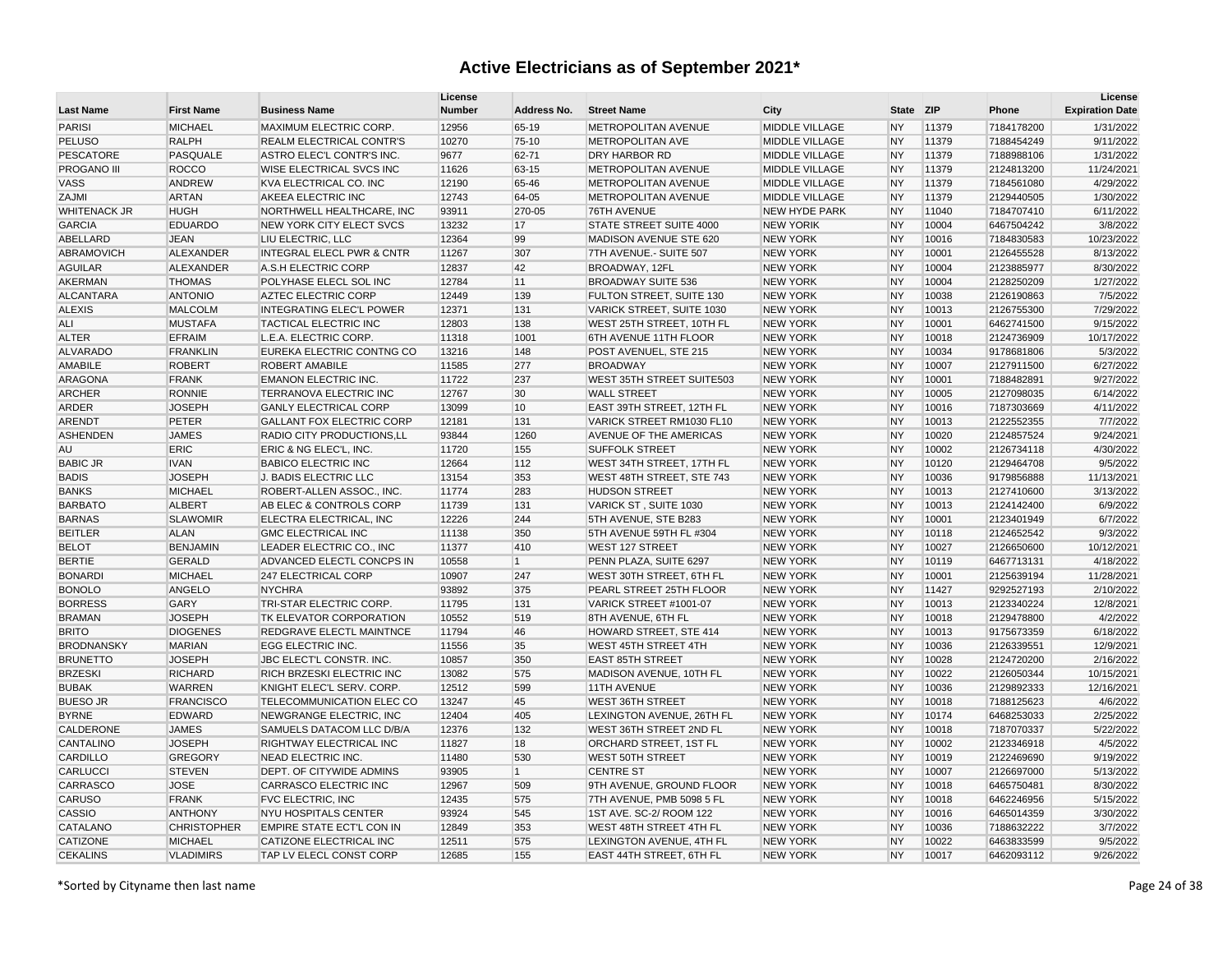| <b>Last Name</b>      | <b>First Name</b>  | <b>Business Name</b>          | License<br><b>Number</b> | Address No.    | <b>Street Name</b>               | City            | <b>State</b> | <b>ZIP</b> | Phone                 | License<br><b>Expiration Date</b> |
|-----------------------|--------------------|-------------------------------|--------------------------|----------------|----------------------------------|-----------------|--------------|------------|-----------------------|-----------------------------------|
| <b>CELENTANO</b>      | <b>JULIUS</b>      | FARICA ELEC'L CONTRG CORP     | 10802                    | 338            | <b>EAST 95TH STREET</b>          | <b>NEW YORK</b> | <b>NY</b>    | 10128      | 2129963640            | 10/17/2021                        |
| <b>CHAIKIN</b>        | <b>ROBERT</b>      | A.S.R. ELEC'L CONTR'G INC     | 11062                    | 969            | THIRD AVENUE #4F                 | <b>NEW YORK</b> | <b>NY</b>    | 10022      | 9174322700            | 10/29/2021                        |
| <b>CHEBUSKE</b>       | <b>BRIAN</b>       | SUNRISE ELEC'L SERVICES       | 12813                    | 82             | <b>BOWERY STREET</b>             | <b>NEW YORK</b> | <b>NY</b>    | 10019      | 2129663993            | 11/30/2021                        |
| <b>CHEUNG</b>         | <b>KEUNG</b>       | SUN ELECTRIC, INC.            | 11651                    | 39             | <b>DIVISION STREET 3FL</b>       | <b>NEW YORK</b> | <b>NY</b>    | 10002      | 2123346708            | 7/27/2022                         |
| <b>CHEUNG</b>         | <b>SANG</b>        | AL-LECTRIC ELECT'L CONTRG     | 10804                    | 137            | <b>CHRYSTIE STREET</b>           | <b>NEW YORK</b> | <b>NY</b>    | 10002      | 2122193336            | 1/21/2022                         |
| <b>CHILTON</b>        | <b>KEVIN</b>       | A & F ELEC'L TESTING, INC     | 12004                    | 80             | <b>BROAD STREET-FIFTH FL</b>     | <b>NEW YORK</b> | <b>NY</b>    | 10004      | 2128377744            | 11/6/2021                         |
| <b>CHIMENTI</b>       | <b>ROBERT</b>      | <b>ROBERT CHIMENTI</b>        | 10687                    | 221            | <b>EAST 60TH STREET</b>          | <b>NEW YORK</b> | <b>NY</b>    | 10022      | 2122492150            | 8/5/2022                          |
| <b>CHRISTOFOROU</b>   | <b>ELIA</b>        | MACY'S RETAIL HOLDING INC     | 93789                    | 151            | WEST 34TH STREET, 20TH F         | <b>NEW YORK</b> | <b>NY</b>    | 10001      | 2124944217            | 11/22/2021                        |
| <b>CILLIK</b>         | PAUL               | PRUDENT ELECTRIC INC          | 11925                    | 45             | WEST 36TH ST, 4TH FLOOR          | <b>NEW YORK</b> | <b>NY</b>    | 10018      | 6465447190            | 7/13/2022                         |
| <b>CIRELLI</b>        | <b>ANTHONY</b>     | AMERGY ELECTRIC OF NY INC     | 12422                    | 229            | <b>SULLIVAN STREET</b>           | <b>NEW YORK</b> | <b>NY</b>    | 10012      | 2126748623            | 11/15/2021                        |
| <b>CIRLINCIONE</b>    | <b>MICHAEL</b>     | LITESPEED ELECTRIC, INC       | 12993                    | 135            | WEST 29TH STREET, STE 301        | <b>NEW YORK</b> | <b>NY</b>    | 10001      | 2129473200            | 6/1/2022                          |
| <b>CIRRINCIONE</b>    | <b>ANTHONY</b>     | <b>EMCO ELECTRIC SVCS LLC</b> | 11047                    | 526            | WEST 26TH ST., STE1012           | <b>NEW YORK</b> | <b>NY</b>    | 10001      | 2124209766            | 4/21/2022                         |
| <b>CLOVER</b>         | EDWARD             | C. W. GREENE INC              | 12009                    | 247            | WEST 30TH STREET SUITE 6R        | <b>NEW YORK</b> | <b>NY</b>    | 10001      | 2122670440            | 6/6/2022                          |
| <b>COHEN</b>          | <b>SCOTT</b>       | LEVEST ELECTRIC CORP.         | 11243                    | 325            | <b>WEST 37TH STREET</b>          | <b>NEW YORK</b> | <b>NY</b>    | 10018      | 2125630742            | 12/6/2021                         |
| COLOMBO               | <b>ROBERT</b>      | ALLSTATE ELECTRIC CORP        | 10776                    | 350            | 7TH AVENUE, STE. 201             | <b>NEW YORK</b> | <b>NY</b>    | 10001      | 2122443580            | 7/31/2022                         |
| <b>COLOSI</b>         | <b>JOSEPH</b>      | TROON ELECTRIC OF NEW YOR     | 12112                    | 307            | SEVENTH AVENUE #1204             | <b>NEW YORK</b> | <b>NY</b>    | 10001      | 2124570922            | 11/29/2021                        |
| COLUCCI, JR           | <b>ROBERT</b>      | BENDER ELECTRIC CO., INC      | 12440                    | 40             | <b>WALL STREET</b>               | <b>NEW YORK</b> | <b>NY</b>    | 10005      | 6462241158            | 12/1/2021                         |
| <b>CORBETT</b>        | <b>JOHN</b>        | <b>JER ELECTRIC CORP</b>      | 11380                    | 530            | SEVENTH AVENUE SUITE B05         | <b>NEW YORK</b> | <b>NY</b>    | 10018      | 7188241336            | 6/29/2022                         |
| <b>CORBETT</b>        | <b>RICHARD</b>     | <b>JER ELECTRIC CORP</b>      | 9574                     | 530            | <b>SEVENTH AVENUE SUITE B05</b>  | <b>NEW YORK</b> | <b>NY</b>    | 10018      | 7188241336            | 12/31/2021                        |
| <b>CORCORAN</b>       | <b>JOHN</b>        | CAPITOL ELECTRIC CORP         | 12071                    | 32             | <b>EAST 31ST STREET</b>          | <b>NEW YORK</b> | <b>NY</b>    | 10016      | 2122136493            | 6/23/2022                         |
| <b>COSCHIGANO III</b> | <b>ANTHONY</b>     | ECNY ELEC'L CONTR'S, INC      | 12209                    | 42             | WEST 38TH STREET-STE 501         | <b>NEW YORK</b> | <b>NY</b>    | 10018      | 2126959084            | 11/11/2021                        |
| <b>CRISCIONE</b>      | <b>FREDERICK</b>   | PLATINUM ELEC'L SVC. INC      | 11088                    | 2090           | ADAM C.P. JR BLVD STE-110        | <b>NEW YORK</b> | <b>NY</b>    | 10027      | 6466130168            | 1/17/2022                         |
| <b>CUCINELL</b>       | <b>MARK</b>        | BELWAY ELEC'L CONTR'G         | 11524                    | 20             | WEST 36TH STREET, 10TH FL        | <b>NEW YORK</b> | <b>NY</b>    | 10018      | 2126799600            | 5/27/2022                         |
| <b>CZERNIAWSKI</b>    | CEZARY             | LC ELECTRICAL POWER CORP      | 12785                    | 20             | <b>WEST 36TH STREET</b>          | <b>NEW YORK</b> | <b>NY</b>    | 10018      | 6465711127            | 10/15/2021                        |
| <b>D'ACQUISTO</b>     | <b>GLENN</b>       | HATZEL AND BUEHLER, INC       | 11523                    | 230            | PARK AVENUE, SUITE 925           | <b>NEW YORK</b> | <b>NY</b>    | 10169      | 2128251800            | 2/24/2022                         |
| <b>DALEY</b>          | <b>GERALD</b>      | T & R ALARM AND ELEC'L        | 10916                    | 205            | <b>WEST HOUSTON STREET</b>       | <b>NEW YORK</b> | <b>NY</b>    | 10014      | 3473292127            | 4/17/2022                         |
| DAO                   | SON                | DAOTEK ELECTRIC INC.          | 11666                    | 3210           | <b>BROADWAY</b>                  | <b>NEW YORK</b> | <b>NY</b>    | 10027      | 2122222083            | 4/7/2022                          |
| DAVINO, JR            | <b>ANTHONY</b>     | A.DAVINO ELEC'L CONT'G CO     | 12099                    | 817            | <b>BROADWAY, 4TH FLOOR</b>       | <b>NEW YORK</b> | <b>NY</b>    | 10003      | 2129649500            | 11/28/2021                        |
| <b>DEGALTINI</b>      | PHILIP             | CONSOLIDATED EDISON CO        | 93912                    | $\overline{4}$ | <b>IRVING PLACE</b>              | <b>NEW YORK</b> | <b>NY</b>    | 10003      | 7188391350            | 9/5/2022                          |
| DELANEY               | <b>DENNIS</b>      | AFA PROTECTIVE SYS INC.       | 11971                    | 519            | 8TH AVENUE                       | <b>NEW YORK</b> | <b>NY</b>    | 10018      | 2122795000            | 6/1/2022                          |
| <b>DELUCA</b>         | <b>JOHN</b>        | DELCO ELECTRICAL CORP.        | 10863                    | 241            | W. 37TH STREET, STE 700          | <b>NEW YORK</b> | <b>NY</b>    | 10018      | 2122210068            | 8/11/2022                         |
| <b>DETORE</b>         | <b>MATTHEW</b>     | MRD ELEC'L SERVICES, INC      | 11995                    | 32             | EAST 31ST STREET 8TH FL          | <b>NEW YORK</b> | <b>NY</b>    | 10016      | 2128898800            | 10/7/2021                         |
| DI LEO                | <b>ANTHONY</b>     | <b>CBS CORP</b>               | 93918                    | 51             | <b>WEST 52 STREET</b>            | <b>NEW YORK</b> | <b>NY</b>    | 10019      | 2129755918            | 9/30/2021                         |
| <b>DICAPUA</b>        | <b>JOHN</b>        | CAPUTEK ELEC'L SERVICES,      | 12128                    | 555            | 8TH AVE RM 202                   | <b>NEW YORK</b> | <b>NY</b>    | 10018      | 7182333163            | 5/22/2022                         |
| <b>DIMICHELE</b>      | <b>PETER</b>       | DIMICHELE ELECTRIC INC        | 12887                    | 32             | EAST 31ST STREET 8TH FL          | <b>NEW YORK</b> | <b>NY</b>    | 10016      | 2125450010            | 6/30/2022                         |
| <b>DIVINCENZO</b>     | <b>AGNELLO</b>     | ZWICKER ELEC. CO., INC.       | 10702                    | 360            | PARK AVE. SOUTH                  | <b>NEW YORK</b> | <b>NY</b>    | 10010      | 2124778400            | 5/13/2022                         |
| <b>DOGALI</b>         | <b>FRANK</b>       | DOGALI ELECTRICAL CONTR       | 13148                    | 224            | WEST 35TH STREET 11TH FL         | <b>NEW YORK</b> | <b>NY</b>    | 10001      | 3473622866            | 4/14/2022                         |
| <b>DOHERTY</b>        | <b>JAMES</b>       | COMMANDER ELECT OF NY INC     | 12619                    | 575            | MADISON AVE, 10TH FL #1006       | <b>NEW YORK</b> | <b>NY</b>    | 10022      | 2129378452            | 10/27/2021                        |
| <b>DOMINGUEZ</b>      | <b>ANGELO</b>      | ALLTECH ELECL CONTNG CORP     | 12361                    | 817            | <b>BROADWAY 5TH FLOOR</b>        | <b>NEW YORK</b> | <b>NY</b>    | 10003      | 6467754146            | 11/18/2021                        |
| <b>DOMVILLE</b>       | <b>REVINGTON</b>   | <b>RAYON'S ELECTRICAL</b>     | 13153                    | 244            | <b>EAST 86TH STREET SUITE 67</b> | <b>NEW YORK</b> | <b>NY</b>    | 10028      | 9293075905            | 4/7/2022                          |
| <b>DOODNAUTH</b>      | <b>TRAVIS</b>      | LEVEST ELECTRIC CORP.         | 12722                    | 325            | <b>WEST 37TH STREET</b>          | <b>NEW YORK</b> | <b>NY</b>    | 10018      | 2125630742            | 11/20/2021                        |
| <b>DREYFUS</b>        | <b>ARTHUR</b>      | ILLUMINATIONS UNLMTD ELEC     | 10744                    | 439            | <b>LAFAYETTE STREET</b>          | <b>NEW YORK</b> | <b>NY</b>    | 10003      | 2122282733            | 3/12/2022                         |
| <b>DWYER</b>          | <b>WILLIAM</b>     | ON-LINE ELECTRIC, INC.        | 11414                    | 242            | WEST 30TH STREET, 5 FL           | <b>NEW YORK</b> | <b>NY</b>    | 10001      | 2125644037            | 6/17/2022                         |
| <b>EMILE</b>          | <b>THOMAS TAE</b>  | <b>T.M.T ELECTRIC INC</b>     | 12859                    | 536            | <b>BROADWAY UNIT BASEMENT</b>    | <b>NEW YORK</b> | <b>NY</b>    |            | 10012-3915 2122334909 | 3/8/2022                          |
| <b>ERBACH</b>         | <b>GREGORY</b>     | ERBACH ELEC'L CONTRG LLC      | 12366                    | 280            | MADISON AVE, SUITE 912           | <b>NEW YORK</b> | <b>NY</b>    | 10016      | 2123865639            | 5/10/2022                         |
| <b>ESBRI</b>          | <b>WILFRIDO</b>    | RAIDEN ELECTRIC LLC           | 12884                    | 200            | <b>VESEY STREET 24TH FLOOR</b>   | <b>NEW YORK</b> | <b>NY</b>    | 10281      | 2124571589            | 1/14/2022                         |
| <b>FABBRICANTE</b>    | <b>JOHN</b>        | <b>CARNEGIE HALL</b>          | 93833                    | 881            | <b>SEVENTH AVENUE</b>            | <b>NEW YORK</b> | <b>NY</b>    | 10019      | 2129030755            | 11/6/2021                         |
| <b>FAIRBAIRN</b>      | <b>CHRISTOPHER</b> | HARRAND ELEC'L CONTR'S,       | 13116                    | 303            | 5TH AVENUE, SUITE 615            | <b>NEW YORK</b> | <b>NY</b>    | 10016      | 2125324020            | 2/27/2022                         |
| <b>FALIKS</b>         | <b>GENNADY</b>     | FOLKS ELECTRICAL INC          | 11219                    | 666            | <b>BROADWAY</b>                  | <b>NEW YORK</b> | <b>NY</b>    | 10012      | 2129822769            | 5/13/2022                         |
| <b>FAMULARO</b>       | <b>JAMES</b>       | FAMULARO ELEC'L CONTR'G C     | 9906                     | 260            | MADISON AVENUE SUITE 8105        | <b>NEW YORK</b> | <b>NY</b>    | 10016      | 2122130300            | 4/1/2022                          |
| <b>FARRELL</b>        | <b>GERARD</b>      | <b>ALBA ELECTRIC CORP</b>     | 13013                    | 237            | <b>WEST 35TH STREET</b>          | <b>NEW YORK</b> | <b>NY</b>    | 10001      | 2126436936            | 7/19/2022                         |
| <b>FARSKY</b>         | <b>BERNARD</b>     | OFF SHORE ELECTRIC CORP       | 11879                    | 1250           | BROADWAY, 36TH FL                | <b>NEW YORK</b> | <b>NY</b>    | 10001      | 2122902200            | 10/12/2021                        |
| <b>FATTIZZI</b>       | <b>SAVEREN</b>     | AL-WES ELEC. SVCS., INC.      | 10829                    | 415            | <b>WEST 47TH ST</b>              | <b>NEW YORK</b> | <b>NY</b>    | 10036      | 2125824410            | 12/11/2021                        |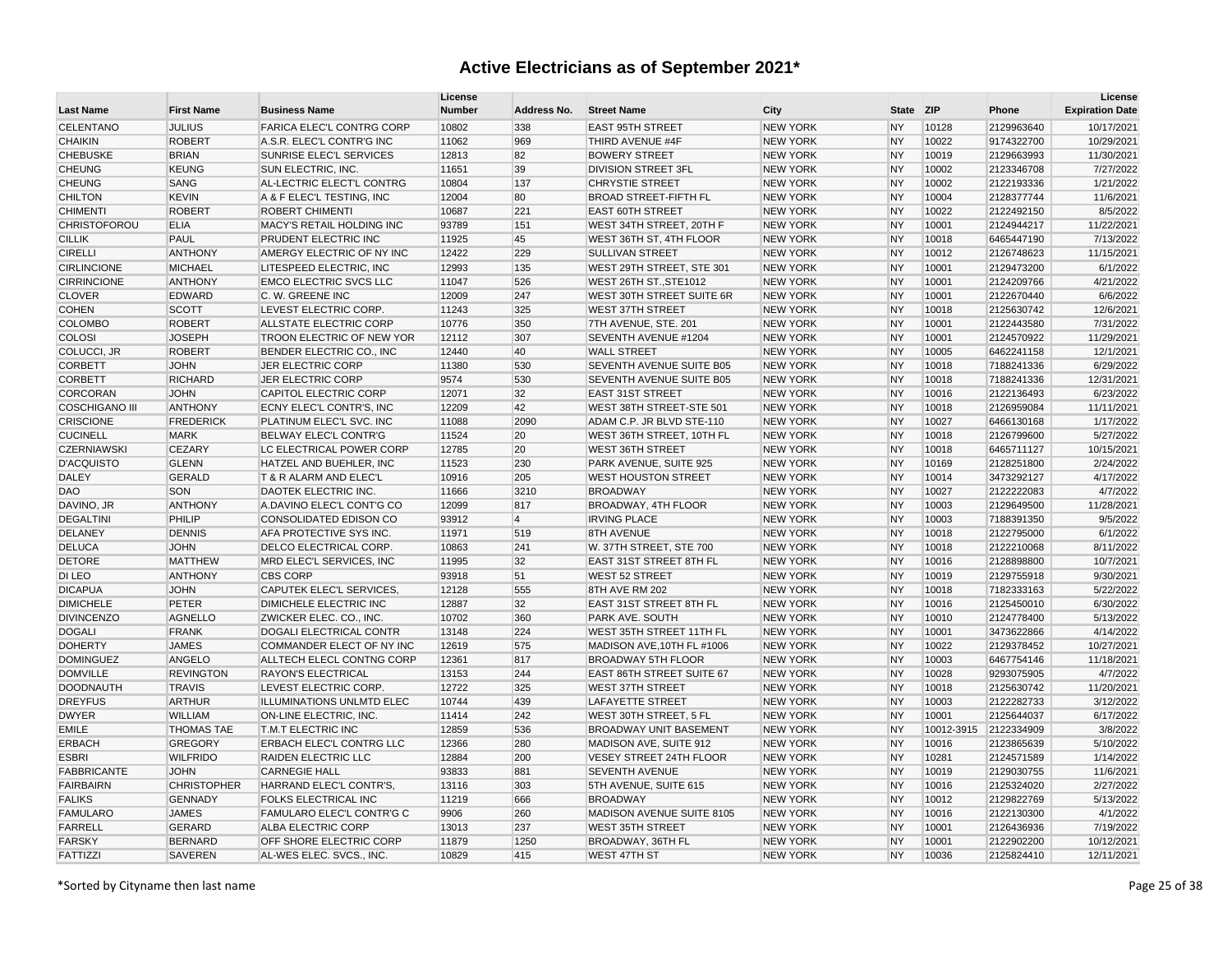| <b>Last Name</b>    | <b>First Name</b>  | <b>Business Name</b>             | License<br><b>Number</b> | Address No.    | <b>Street Name</b>              | City            | <b>State</b> | <b>ZIP</b> | Phone      | License<br><b>Expiration Date</b> |
|---------------------|--------------------|----------------------------------|--------------------------|----------------|---------------------------------|-----------------|--------------|------------|------------|-----------------------------------|
| <b>FELDMANN</b>     | <b>KURT</b>        | LAVS ELECTL CONST CORP           | 12672                    | 77             | <b>WATER STREET, 8TH FLOOR</b>  | <b>NEW YORK</b> | <b>NY</b>    | 10005      | 6467122910 | 12/28/2021                        |
| <b>FELLER</b>       | <b>DAVID</b>       | CBS ELECTRIC INC                 | 11516                    | 260            | MADISON AVE 8TH FLOOR           | <b>NEW YORK</b> | <b>NY</b>    | 10016      | 7183091350 | 10/15/2021                        |
| <b>FERLAND</b>      | <b>STEVEN</b>      | MT. SINAI MEDICAL CENTER         | 93928                    | 1 GUSTAVE      | L.LEVY PL.BOX 1056              | <b>NEW YORK</b> | <b>NY</b>    | 10029      | 2122417949 | 1/7/2022                          |
| <b>FERRETTI</b>     | <b>COREY</b>       | AFA PROTECTIVE SYS INC.          | 13252                    | 519            | 8TH AVENUE                      | <b>NEW YORK</b> | <b>NY</b>    | 10018      | 2122795000 | 2/8/2022                          |
| <b>FERRIER</b>      | <b>KIRK</b>        | KJF ELEC'L & DATA CONTRS         | 11852                    | 32             | EAST 31ST STREET 8TH FL         | <b>NEW YORK</b> | <b>NY</b>    | 10016      | 2125321303 | 2/26/2022                         |
| <b>FIORELLO</b>     | <b>DANIEL</b>      | FARICA ELEC'L CONTRG CORP        | 13146                    | 338            | <b>EAST 95TH STREET</b>         | <b>NEW YORK</b> | <b>NY</b>    | 10128      | 2129963640 | 4/18/2022                         |
| <b>FISHBEYN</b>     | <b>LEONID</b>      | <b>GS ELECTRIC INC</b>           | 11996                    | 32             | <b>EAST 31ST STREET, 8TH FL</b> | <b>NEW YORK</b> | <b>NY</b>    | 10016      | 2128891400 | 2/10/2022                         |
| <b>FITZGERALD</b>   | <b>EUGENE</b>      | E. FITZGERALD ELEC CO INC        | 11078                    | 633            | 3RD AVE 17 FLOOR STE 1731       | <b>NEW YORK</b> | <b>NY</b>    | 10017      | 7189456828 | 10/9/2021                         |
| <b>FITZGERALD</b>   | <b>MICHAEL</b>     | <b>MSG ARENA, LLC</b>            | 93885                    | $\overline{4}$ | PENNSYLVANIA PLAZA-10FL         | <b>NEW YORK</b> | <b>NY</b>    | 10001      | 2124656194 | 7/6/2022                          |
| <b>FITZPATRICK</b>  | <b>THOMAS</b>      | <b>TOM FITZPATRICK ELECTRICA</b> | 11155                    | 630            | 9TH AVENUE STE 502              | <b>NEW YORK</b> | <b>NY</b>    | 10036      | 7188462127 | 10/27/2021                        |
| <b>FLANAGAN</b>     | <b>BRIAN</b>       | ECO ELECTRICAL SERVCS LLC        | 12397                    | 1261           | BROADWAY, ROOM 304              | <b>NEW YORK</b> | <b>NY</b>    | 10001      | 2129150610 | 7/6/2022                          |
| <b>FLAVONI</b>      | <b>MICHAEL</b>     | <b>NEW YORK MECHANICAL</b>       | 13130                    | 237            | WEST 35TH STREET.STE 1202       | <b>NEW YORK</b> | <b>NY</b>    | 10001      | 3472277594 | 5/24/2022                         |
| <b>FOLEY</b>        | <b>JOHN</b>        | FOREST ELECTRIC CORP             | 12155                    | 1375           | BROADWAY, 7TH FLOOR             | <b>NEW YORK</b> | <b>NY</b>    | 10018      | 2123181500 | 10/31/2021                        |
| <b>FORAN</b>        | <b>JOSEPH</b>      | <b>WESTSIDE ELECTRIC INC</b>     | 11919                    | 132            | <b>WEST 31ST STREET</b>         | <b>NEW YORK</b> | <b>NY</b>    | 10001      | 2126522232 | 5/7/2022                          |
| <b>FORSTER</b>      | <b>ILAN</b>        | <b>AJF ELECTRIC INC.</b>         | 11180                    | 45             | <b>BOND STREET</b>              | <b>NEW YORK</b> | <b>NY</b>    | 10012      | 9173647278 | 12/12/2021                        |
| <b>FRANCO</b>       | <b>LAWRENCE</b>    | CASTLE ELECTRIC GROUP LLC        | 10326                    | 222            | EAST 46TH STREET, STE 501       | <b>NEW YORK</b> | <b>NY</b>    | 10017      | 2126821082 | 11/2/2021                         |
| <b>FRIEDMAN</b>     | LASZLO             | <b>GMC ELECTRICAL INC</b>        | 10535                    | 350            | 5TH AVENUE 59TH FL #304         | <b>NEW YORK</b> | <b>NY</b>    | 10118      | 2124652542 | 10/14/2021                        |
| <b>FROIO</b>        | <b>RICK</b>        | ATLAS-ACON ELEC. SERVICE         | 12185                    | 283            | <b>HUDSON STREET</b>            | <b>NEW YORK</b> | <b>NY</b>    | 10013      | 2127410600 | 1/17/2022                         |
| <b>GANCARZ</b>      | <b>STANLEY</b>     | ARBOR ELECTRIC SVCS INC          | 13069                    | 1177           | AVENUE OF AMERICAS, 5TH FL      | <b>NEW YORK</b> | <b>NY</b>    | 10036      | 6464527068 | 2/25/2022                         |
| <b>GARRITY</b>      | <b>KEVIN</b>       | ALL-STAR ELEC'L SERVICES         | 11811                    | 35             | WEST 31ST ST. SUITE 703A        | <b>NEW YORK</b> | <b>NY</b>    | 10001      | 2122687827 | 11/1/2021                         |
| <b>GEIST</b>        | <b>GEORGE</b>      | CORPORATE ELEC'L CONTR IN        | 11248                    | 345            | PARK AVENUE, LEVEL A            | <b>NEW YORK</b> | <b>NY</b>    | 10154      | 2128139700 | 4/27/2022                         |
| GENOVESE, JR.       | <b>JOSEPH</b>      | <b>SCOTTY ELECTRIC CORP</b>      | 11310                    | 42             | BROADWAY 12TH FLOOR             | <b>NEW YORK</b> | <b>NY</b>    | 10004      | 2123885979 | 7/17/2022                         |
| <b>GEORGIEV</b>     | <b>TSVETAN</b>     | A.T. ELECT'L CONSTR. CORP        | 12402                    | 42             | WEST 38TH STREET, RM 703        | <b>NEW YORK</b> | <b>NY</b>    | 10018      | 2127681138 | 4/30/2022                         |
| <b>GESSIN</b>       | <b>COREY</b>       | GESSIN ELECTRICAL GRP INC        | 11235                    | 353            | WEST 48TH STREET, 4TH FL        | <b>NEW YORK</b> | <b>NY</b>    | 10036      | 6464373922 | 2/14/2022                         |
| <b>GESSIN</b>       | <b>HARVEY</b>      | <b>GESSIN ELECTRICAL GRP INC</b> | 10592                    | 353            | WEST 48TH STREET, 4TH FL        | <b>NEW YORK</b> | <b>NY</b>    | 10036      | 6464373922 | 1/25/2022                         |
| <b>GIANNATTASIO</b> | <b>MICHAEL</b>     | MAG ELECL CONTRG CORP.DBA        | 11346                    | 30             | <b>BROAD STREET -SUITE 1202</b> | <b>NEW YORK</b> | <b>NY</b>    | 10004      | 2124820082 | 8/4/2022                          |
| <b>GILBERT</b>      | <b>ERNEST</b>      | EFFECTIVE ELECTRIC, LLC          | 12773                    | 353            | WEST 48TH STREET, STE 454       | <b>NEW YORK</b> | <b>NY</b>    | 10036      | 2123819949 | 7/2/2022                          |
| <b>GILSTON</b>      | CRAIG              | GILSTON ELEC'L CONTNG LLC        | 11240                    | 338            | <b>EAST 95TH STREET</b>         | <b>NEW YORK</b> | <b>NY</b>    | 10128      | 2124107800 | 11/16/2021                        |
| <b>GILSTON</b>      | <b>RICHARD</b>     | GILSTON ELEC'L CONTNG LLC        | 11778                    | 338            | <b>EAST 95TH STREET</b>         | <b>NEW YORK</b> | <b>NY</b>    | 10128      | 2124107800 | 6/27/2022                         |
| <b>GIOVANNETTI</b>  | <b>ANTHONY</b>     | A. GIOVANNETTI ELECTRIC          | 11074                    | 30 WALL        | STREET, 8TH FLOOR               | <b>NEW YORK</b> | <b>NY</b>    | 10005      | 2126456412 | 1/25/2022                         |
| <b>GIUSTINO</b>     | <b>THOMAS</b>      | <b>TJN ELECTRIC, INC</b>         | 12503                    | 32             | EAST 31ST STREET, 8TH FL        | <b>NEW YORK</b> | <b>NY</b>    | 10016      | 2126861914 | 5/2/2022                          |
| <b>GIVANS</b>       | <b>RENFORD</b>     | ALL VOLTS ELECTRICAL INC         | 12147                    | 5030           | <b>BROADWAY STE# 646</b>        | <b>NEW YORK</b> | <b>NY</b>    | 10034      | 9173883767 | 2/8/2022                          |
| <b>GLEICH</b>       | <b>BERNARD</b>     | AL-WES ELEC. SVCS., INC.         | 10348                    | 415            | <b>WEST 47TH ST</b>             | <b>NEW YORK</b> | <b>NY</b>    | 10036      | 2125824410 | 12/16/2021                        |
| <b>GLINSKI</b>      | <b>DARIUSZ</b>     | DAR ELECTRIC INC                 | 12597                    | 32             | EAST 31ST STREET, 8TH FL        | <b>NEW YORK</b> | <b>NY</b>    | 10016      | 3474722654 | 12/30/2021                        |
| <b>GLORIOSO</b>     | <b>ROBERT</b>      | NYSE MARKET (DE) INC             | 93923                    | 11             | <b>WALL STREET</b>              | <b>NEW YORK</b> | <b>NY</b>    | 10005      | 2126566620 | 8/1/2022                          |
| <b>GLUSZAK</b>      | <b>MATTHEW</b>     | <b>TUNNEL ELECTRIC CORP</b>      | 12547                    | 345            | <b>7TH AVENUE</b>               | <b>NEW YORK</b> | <b>NY</b>    | 10001      | 3474304925 | 1/1/2022                          |
| <b>GOCH</b>         | <b>SYLWESTER</b>   | <b>GS ELECTRIC INC</b>           | 13225                    | 32             | <b>EAST 31ST STREET, 8TH FL</b> | <b>NEW YORK</b> | <b>NY</b>    | 10016      | 2128891400 | 12/14/2021                        |
| <b>GORDON</b>       | <b>RUSSELL</b>     | GORDON ELEC'L CONTR'G COR        | 11482                    | 32             | <b>EAST 31ST STREET</b>         | <b>NEW YORK</b> | <b>NY</b>    | 10016      | 2124815801 | 7/23/2022                         |
| <b>GREENE</b>       | <b>ERICK</b>       | <b>R-2 ELECTRIC INC</b>          | 11132                    | PIER-63        | NO. RIVER                       | <b>NEW YORK</b> | <b>NY</b>    | 10011      | 2129899090 | 9/22/2022                         |
| <b>GROSSMAN</b>     | <b>ARTHUR</b>      | ATLAS-ACON ELEC. SERVICE         | 11809                    | 283            | <b>HUDSON STREET</b>            | <b>NEW YORK</b> | <b>NY</b>    | 10013      | 2127410600 | 3/12/2022                         |
| <b>GURUNG</b>       | ANOJ               | J & Y ELECTRIC AND INTER*        | 13215                    | 1991           | <b>LEXINGTON AVENUE</b>         | <b>NEW YORK</b> | <b>NY</b>    | 10035      | 2128315720 | 12/19/2021                        |
| <b>GURUNG</b>       | YAM                | J & Y ELECTRIC AND INTER*        | 11560                    | 1991           | <b>LEXINGTON AVENUE</b>         | <b>NEW YORK</b> | <b>NY</b>    | 10035      | 2128315720 | 1/1/2022                          |
| <b>HAND</b>         | <b>CHRISTOPHER</b> | ALLSTATE ELEC'L CONT INC         | 11688                    | 120            | WEST 31ST ST, 7TH FL            | <b>NEW YORK</b> | <b>NY</b>    | 10001      | 2122211202 | 5/12/2022                         |
| <b>HARRAND</b>      | <b>KEVIN</b>       | HARRAND ELEC'L CONTR'S,          | 11740                    | 303            | 5TH AVENUE, SUITE 615           | <b>NEW YORK</b> | <b>NY</b>    | 10016      | 2125324020 | 2/3/2022                          |
| <b>HARRINGTON</b>   | LEONARD            | ALLAN/BRITE-WAY ELEC'L CO        | 12213                    | 228            | EAST 45TH STREET, 9TH FL        | <b>NEW YORK</b> | <b>NY</b>    | 10017      | 6466948914 | 12/9/2021                         |
| <b>HOWARD</b>       | <b>KEMONTE</b>     | <b>XL ELECTL CONTRACTORS LLC</b> | 12550                    | 1178           | BROADWAY, SUITE 3513            | <b>NEW YORK</b> | <b>NY</b>    | 10001      | 9172947322 | 5/20/2022                         |
| <b>IANNACONE</b>    | <b>FERDINAND</b>   | LITE-TRON ELEC'L CORP.           | 10100                    | 236            | <b>WEST 26TH STREET</b>         | <b>NEW YORK</b> | <b>NY</b>    | 10001      | 2127416326 | 11/30/2021                        |
| <b>IEZZI</b>        | <b>MICHAEL</b>     | ADVANCED ELECTL CONCPS IN        | 12136                    | $\overline{1}$ | PENN PLAZA, SUITE 6297          | <b>NEW YORK</b> | <b>NY</b>    | 10119      | 6467713131 | 12/2/2021                         |
| <b>JACOBS</b>       | <b>DAVID</b>       | PRO-CODE ELECTRICAL, LLC         | 12201                    | 32             | EAST 31ST ST, 8TH FL            | <b>NEW YORK</b> | <b>NY</b>    | 10016      | 6467725940 | 8/28/2022                         |
| <b>JACOBS</b>       | <b>GLEN</b>        | VIVINT SOLAR NYC ELECTRIC        | 12969                    | 54             | <b>WEST 40TH STREET</b>         | <b>NEW YORK</b> | <b>NY</b>    | 10018      | 2125265061 | 9/29/2022                         |
| <b>JASIELSKI</b>    | <b>CHRISTOPHER</b> | V.I.P. ELECTL CONTNG CORP        | 12595                    | 276            | 5TH AVENUE, SUITE 704           | <b>NEW YORK</b> | <b>NY</b>    | 10001      | 6468459290 | 8/13/2022                         |
| KANIA               | <b>MAREK</b>       | CONSOLIDATED EDISON CO           | 93916                    | $\overline{4}$ | <b>IRVING PLACE</b>             | <b>NEW YORK</b> | <b>NY</b>    | 10003      | 7188391350 | 6/7/2022                          |
| <b>KAPEL</b>        | <b>DAVID</b>       | <b>KRYPTON ELECTRIC</b>          | 11665                    | 32             | EAST 31ST ST.-SUITE 810         | <b>NEW YORK</b> | <b>NY</b>    | 10016      | 2127942208 | 7/31/2022                         |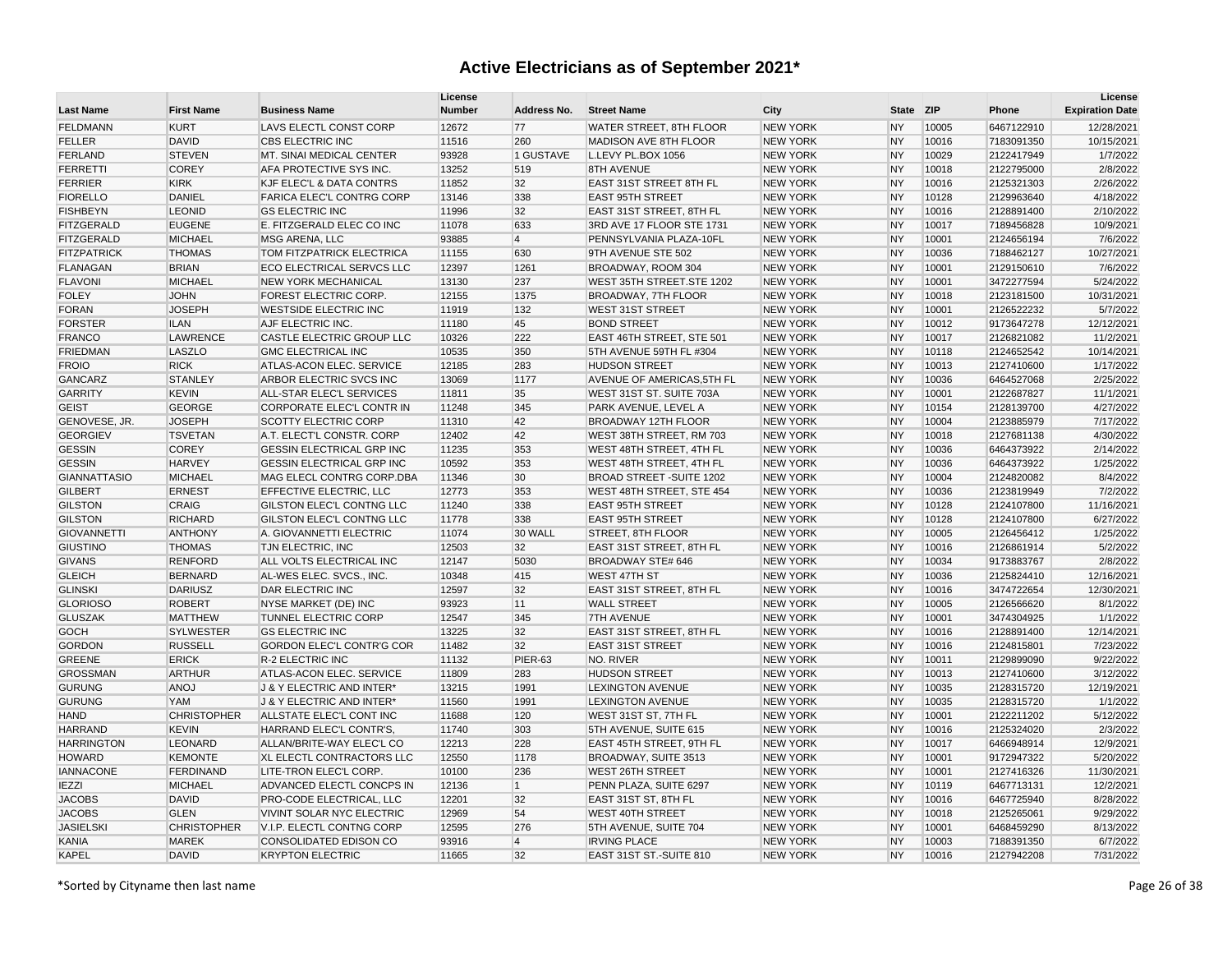| <b>Last Name</b>     | <b>First Name</b> | <b>Business Name</b>             | License<br><b>Number</b> | Address No.    | <b>Street Name</b>               | City            | <b>State</b> | <b>ZIP</b> | Phone      | License<br><b>Expiration Date</b> |
|----------------------|-------------------|----------------------------------|--------------------------|----------------|----------------------------------|-----------------|--------------|------------|------------|-----------------------------------|
| <b>KARPIUK</b>       | <b>MARCIN</b>     | XELA ELECTRICAL CORP             | 12328                    | 369            | LEXINGTON AVENUE 2ND FL          | <b>NEW YORK</b> | <b>NY</b>    | 10017      | 2126872817 | 8/18/2022                         |
| <b>KAUFMAN</b>       | <b>MICHAEL</b>    | <b>ELECTRIC ESSENTIALS CORP</b>  | 11889                    | 32             | EAST 31ST STREET 8TH FL          | <b>NEW YORK</b> | <b>NY</b>    | 10016      | 2127251098 | 12/20/2021                        |
| <b>KEARNS</b>        | <b>DENNIS</b>     | USIS ELECTRIC INC                | 12434                    | 264            | <b>WEST 40TH STREET</b>          | <b>NEW YORK</b> | <b>NY</b>    | 10018      | 2122780108 | 7/23/2022                         |
| KELLY                | <b>DANIEL</b>     | MULTI-PHASE ELEC'L SVCS          | 12156                    | 1916-38        | PARK AVE SUITE 406               | <b>NEW YORK</b> | <b>NY</b>    | 10037      | 6464308300 | 3/7/2022                          |
| <b>KEMPF</b>         | <b>JOHN</b>       | VOLT ELECTRIC NYC CORP           | 12763                    | 1500           | BROADWAY, 5TH FLOOR.#505         | <b>NEW YORK</b> | <b>NY</b>    | 10036      | 6467611840 | 5/18/2022                         |
| <b>KHERSONSKY</b>    | <b>IGOR</b>       | I.D.K. ELECTRIC CO., INC.        | 11596                    | 225            | WEST 36TH STREET.RM 705          | <b>NEW YORK</b> | <b>NY</b>    | 10018      | 2126965474 | 9/7/2022                          |
| <b>KHODOSH</b>       | <b>HENRY</b>      | <b>FALCO ELEC'L SERVICES INC</b> | 11411                    | 20             | <b>VESEY STREET SUITE 909</b>    | <b>NEW YORK</b> | <b>NY</b>    | 10007      | 7189343600 | 3/31/2022                         |
| <b>KIERNAN</b>       | <b>AIDAN</b>      | ALLRAN ELECTRIC OF NY LLC        | 13158                    | 120            | BROADWAY, 36TH FLOOR             | <b>NEW YORK</b> | <b>NY</b>    | 10005      | 2122695700 | 1/26/2022                         |
| <b>KILGALLEN</b>     | <b>JOHN</b>       | <b>ALBIN GUSTAFSON COMPANY</b>   | 10441                    | 5              | <b>TUDOR CITY PLACE</b>          | <b>NEW YORK</b> | <b>NY</b>    | 10017      | 2126971151 | 12/9/2021                         |
| <b>KLEINKNECHT</b>   | <b>RICHARD</b>    | KLEINKNECHT ELEC. CO., INC       | 9633                     | 19             | WEST 44TH STREET STE 500         | <b>NEW YORK</b> | <b>NY</b>    | 10036      | 2127281800 | 3/6/2022                          |
| <b>KNUDSEN</b>       | <b>MICHAEL</b>    | M.K. ELECTL CONTNG CORP          | 12758                    | 499            | SEVENTH AVE., 8TH FL NORTH       | <b>NEW YORK</b> | <b>NY</b>    | 10018      | 9176181167 | 9/2/2022                          |
| <b>KOMOROWSKI</b>    | <b>STANLEY</b>    | NORTHGATE ELECTRIC CORP.         | 12145                    | 256            | WEST 36TH STREET, 2ND FL         | <b>NEW YORK</b> | <b>NY</b>    | 10018      | 2125947027 | 1/14/2022                         |
| <b>KORMAN</b>        | <b>BARRY</b>      | A.S.M. ELEC AND MACH CORP        | 11678                    | 333            | <b>WEST 39TH STREET</b>          | <b>NEW YORK</b> | <b>NY</b>    | 10018      | 2126950498 | 10/30/2021                        |
| <b>KORMAN</b>        | <b>NEIL</b>       | A.S.M. ELEC AND MACH CORP        | 10626                    | 333            | <b>WEST 39TH STREET</b>          | <b>NEW YORK</b> | <b>NY</b>    | 10018      | 2126950498 | 3/31/2022                         |
| <b>KRAUS</b>         | <b>JOSEPH</b>     | NY PRESBYTERIAN UNIV HOSP        | 93770                    | 525            | <b>EAST 68TH STREET</b>          | <b>NEW YORK</b> | <b>NY</b>    | 10065      | 2127461763 | 1/28/2022                         |
| <b>KROEZ</b>         | <b>LAWRENCE</b>   | ABSOLUTE ELEC'L CONTRG OF        | 11835                    | 146            | WEST 29TH STREET STE 11W         | <b>NEW YORK</b> | <b>NY</b>    | 10001      | 6466685204 | 12/9/2021                         |
| <b>KRZYS</b>         | <b>TOMASZ</b>     | TK ELECTRIC INC                  | 13139                    | 244            | 5TH AVENUE SUITE T275            | <b>NEW YORK</b> | <b>NY</b>    | 10001      | 7189020332 | 6/28/2022                         |
| <b>KUMAR</b>         | CARL              | NYU HOSPITALS CENTER             | 93934                    | 545            | 1ST AVE. SC-2/ ROOM 122          | <b>NEW YORK</b> | <b>NY</b>    | 10016      | 6465014359 | 4/26/2022                         |
| <b>KUNG</b>          | <b>LAWRENCE</b>   | LAWRENCE R. KUNG                 | 12525                    | 32             | <b>MOTT STREET</b>               | <b>NEW YORK</b> | <b>NY</b>    | 10013      | 2123851828 | 12/12/2021                        |
| <b>KURACH</b>        | <b>JAROSLAW</b>   | BELMONT ELECTRICAL, INC          | 12008                    | 39             | WEST 38TH STREET STE PH          | <b>NEW YORK</b> | <b>NY</b>    | 10018      | 6464846641 | 2/19/2022                         |
| LAGRUA               | <b>EDWARD</b>     | <b>LENOX HILL HOSPITAL</b>       | 93936                    | 100            | <b>EAST 77TH STREET/ENG. SEC</b> | <b>NEW YORK</b> | <b>NY</b>    | 10075      | 2124343741 | 11/15/2021                        |
| LAKE                 | <b>DAVID</b>      | CHECKMATE ELECTRIC LLC           | 12845                    | 77             | WATER STREET, 8TH FLOOR          | <b>NEW YORK</b> | <b>NY</b>    | 10005      | 2125141496 | 8/26/2022                         |
| <b>LECKIE</b>        | <b>KENNETH</b>    | <b>CORNELL UNIVERSITY</b>        | 93881                    | 575            | <b>LEXINGTON AVENUE</b>          | <b>NEW YORK</b> | <b>NY</b>    | 10022      | 9176139465 | 5/11/2022                         |
| LEE                  | <b>DANE</b>       | KI ELECTRIC, INC                 | 12911                    | $\overline{7}$ | WEST 36TH STREET, 14TH FL        | <b>NEW YORK</b> | <b>NY</b>    | 10018      | 9173638857 | 8/9/2022                          |
| <b>LEE</b>           | <b>FREDERICK</b>  | <b>SCHWARTZ ELEC. CONTR'S IN</b> | 11148                    | 89             | <b>WALKER STREET</b>             | <b>NEW YORK</b> | <b>NY</b>    | 10013      | 2129252711 | 8/15/2022                         |
| LEITER               | <b>DANIEL</b>     | UNI-LITE ELECTRIC, LLC           | 12104                    | 336            | WEST 37TH STREET SUITE650        | <b>NEW YORK</b> | <b>NY</b>    | 10018      | 6469015550 | 6/11/2022                         |
| <b>LEPIC</b>         | <b>JAN</b>        | SEABRAVE ELECTRIC CORP           | 12902                    | 441            | LEXINGTON AVE #1401              | <b>NEW YORK</b> | <b>NY</b>    | 10017      | 9172804362 | 1/26/2022                         |
| <b>LESLIE</b>        | <b>EDWARD</b>     | <b>HOSP. FOR SPECIAL SURGERY</b> | 93888                    | 535            | <b>EAST 70TH STREET</b>          | <b>NEW YORK</b> | <b>NY</b>    | 10021      | 2126061280 | 8/1/2022                          |
| <b>LEUNG</b>         | <b>HOWARD</b>     | AERO ELECTRIC CORP               | 11392                    | 78             | <b>FORSYTH STREET, STE 1</b>     | <b>NEW YORK</b> | <b>NY</b>    | 10002      | 2126734383 | 6/28/2022                         |
| LEVIN                | ALEXANDER         | A.L. ELECTRICAL CORP.            | 11539                    | 307            | 7TH AVENUE-SUITE 404             | <b>NEW YORK</b> | <b>NY</b>    | 10001      | 2122069141 | 4/8/2022                          |
| LI.                  | <b>WOK</b>        | A TECH ELEC ENTERPRISES          | 11319                    | 360            | EAST 116TH ST., SUITE 2E         | <b>NEW YORK</b> | <b>NY</b>    | 10029      | 9179210620 | 9/13/2022                         |
| $\mathsf{L}$         | <b>PETER</b>      | P.L. ELEC'L CONTR'G CORP         | 11983                    | 25             | MONROE STREET.1ST FLOOR          | <b>NEW YORK</b> | <b>NY</b>    | 10002      | 2126088868 | 4/19/2022                         |
| <b>LIEROW</b>        | <b>HAROLD</b>     | ANGEL POWER & LIGHT ELEC'        | 11181                    | 32             | EAST 31ST ST.-SUITE 805          | <b>NEW YORK</b> | <b>NY</b>    | 10016      | 2126849099 | 4/22/2022                         |
| <b>LIEROW</b>        | <b>HAROLD</b>     | HAL ELEC'L CONTR'S INC.          | 11629                    | 32             | EAST 31ST ST. 8TH FLOOR          | <b>NEW YORK</b> | <b>NY</b>    | 10016      | 2122132350 | 7/14/2022                         |
| <b>LINDSAY</b>       | <b>SHANTEL</b>    | AAA'S ELECTL CONTG CORP          | 12734                    | 32             | <b>EAST 31ST STREET</b>          | <b>NEW YORK</b> | <b>NY</b>    | 10016      | 2128896369 | 2/22/2022                         |
| <b>LIPPOLIS</b>      | <b>CARMINE</b>    | LIPPOLIS ELECTRIC, INC.          | 11355                    | 519            | 8TH AVENUE, ROOM 802             | <b>NEW YORK</b> | <b>NY</b>    | 10018      | 7188924055 | 4/12/2022                         |
| <b>LIVADITIS</b>     | <b>ANDREW</b>     | DOUMAS ELECTRIC INC.             | 12388                    | 2813           | <b>8TH AVENUE</b>                | <b>NEW YORK</b> | <b>NY</b>    | 10039      | 2129611305 | 2/1/2022                          |
| <b>LLIGUICHUSHCA</b> | <b>JOSE</b>       | NEAD ELECTRIC INC.               | 11743                    | 530            | <b>WEST 50TH STREET</b>          | <b>NEW YORK</b> | <b>NY</b>    | 10019      | 2122469690 | 7/2/2022                          |
| <b>LOGOZIO</b>       | <b>ROBERT</b>     | <b>TEAM ELECTRIC, INC</b>        | 11819                    | 20             | WEST 36TH STREET, STE#702        | <b>NEW YORK</b> | <b>NY</b>    | 10018      | 2126858585 | 9/1/2022                          |
| <b>LOHAY</b>         | <b>ANTHONY</b>    | <b>EGG ELECTRIC INC.</b>         | 12891                    | 35             | <b>WEST 45TH STREET 4TH</b>      | <b>NEW YORK</b> | <b>NY</b>    | 10036      | 2126339551 | 6/2/2022                          |
| <b>LOMBARDI</b>      | <b>JOSEPH</b>     | COLUMBIA UNIV-MANH CAMP          | 93932                    | 615            | <b>WEST 131ST STREET</b>         | <b>NEW YORK</b> | <b>NY</b>    | 10027      | 2128511590 | 10/20/2021                        |
| <b>LUCIANO</b>       | <b>ANTHONY</b>    | JAM ELECTRICAL CORP              | 11986                    | 12             | E 49TH STREET STE #14            | <b>NEW YORK</b> | <b>NY</b>    | 10017      | 2122650142 | 6/8/2022                          |
| <b>MADONIA</b>       | <b>DENNIS</b>     | <b>DRIVE ELECTRICAL SERVICES</b> | 12836                    | 14             | <b>WALL STREET, 20TH FLOOR</b>   | <b>NEW YORK</b> | <b>NY</b>    | 10005      | 2127058797 | 7/26/2022                         |
| <b>MAGAMAS</b>       | <b>SIMON</b>      | <b>COPPER-CITY ELECTRIC CORP</b> | 11029                    | 330            | E. 38TH ST.-SUITE 5G             | <b>NEW YORK</b> | <b>NY</b>    | 10016      | 2122130453 | 8/5/2022                          |
| <b>MAGAN</b>         | <b>ENRIQUE</b>    | LOTUS ELECTRIC                   | 11968                    | 327            | <b>EAST 3RD STREET</b>           | <b>NEW YORK</b> | <b>NY</b>    | 10009      | 2123535003 | 8/12/2022                         |
| <b>MAKSIM</b>        | <b>WIESLAW</b>    | <b>DENMAR ELECTRIC CORP</b>      | 11903                    | 5              | PENN PLAZA 19TH FLOOR            | <b>NEW YORK</b> | <b>NY</b>    | 10001      | 7185336753 | 7/8/2022                          |
| <b>MARANO</b>        | <b>VINCENT</b>    | ULTRA ELECTRIC CORP              | 12808                    | 353            | <b>WEST 48TH STREET</b>          | <b>NEW YORK</b> | <b>NY</b>    | 10036      | 2128840331 | 3/31/2022                         |
| <b>MARING</b>        | <b>NICHOLAS</b>   | KRISCORP ELECL CONTNG INC        | 13218                    | 130            | <b>WEST 37TH STREET</b>          | <b>NEW YORK</b> | <b>NY</b>    | 10018      | 6469520189 | 12/28/2021                        |
| <b>MARKS</b>         | <b>ROBERT</b>     | IFAZIO ELECTRIC NY, INC          | 12629                    | 32             | EAST 31ST STREET, 8TH FL         | <b>NEW YORK</b> | <b>NY</b>    | 10016      | 2126845350 | 5/17/2022                         |
| <b>MARSHALL</b>      | <b>RAYMOND</b>    | LOGIC ELECTRIC, INC              | 12331                    | 189            | <b>EAST 2ND STREET</b>           | <b>NEW YORK</b> | <b>NY</b>    | 10009      | 2126778300 | 6/12/2022                         |
| <b>MARTIN</b>        | <b>RAYMOND</b>    | <b>GEDNEY ELECTRIC, LLC</b>      | 12973                    | 931            | <b>MORRIS PARK AVENUE #2</b>     | <b>NEW YORK</b> | <b>NY</b>    | 10462      | 7188292458 | 1/10/2022                         |
| <b>MATAPERSAD</b>    | <b>VISHWADAT</b>  | PAUL M. & SON'S ELECL CON        | 12631                    | 157            | <b>EAST 25TH STREET</b>          | <b>NEW YORK</b> | <b>NY</b>    | 10010      | 2122134075 | 8/28/2022                         |
| <b>MATTISON</b>      | <b>GORDON</b>     | <b>MATTISON ELECTRIC, INC</b>    | 12752                    | 116            | WEST 23RD STREET, 5TH FL         | <b>NEW YORK</b> | <b>NY</b>    | 10011      | 7187097920 | 8/20/2022                         |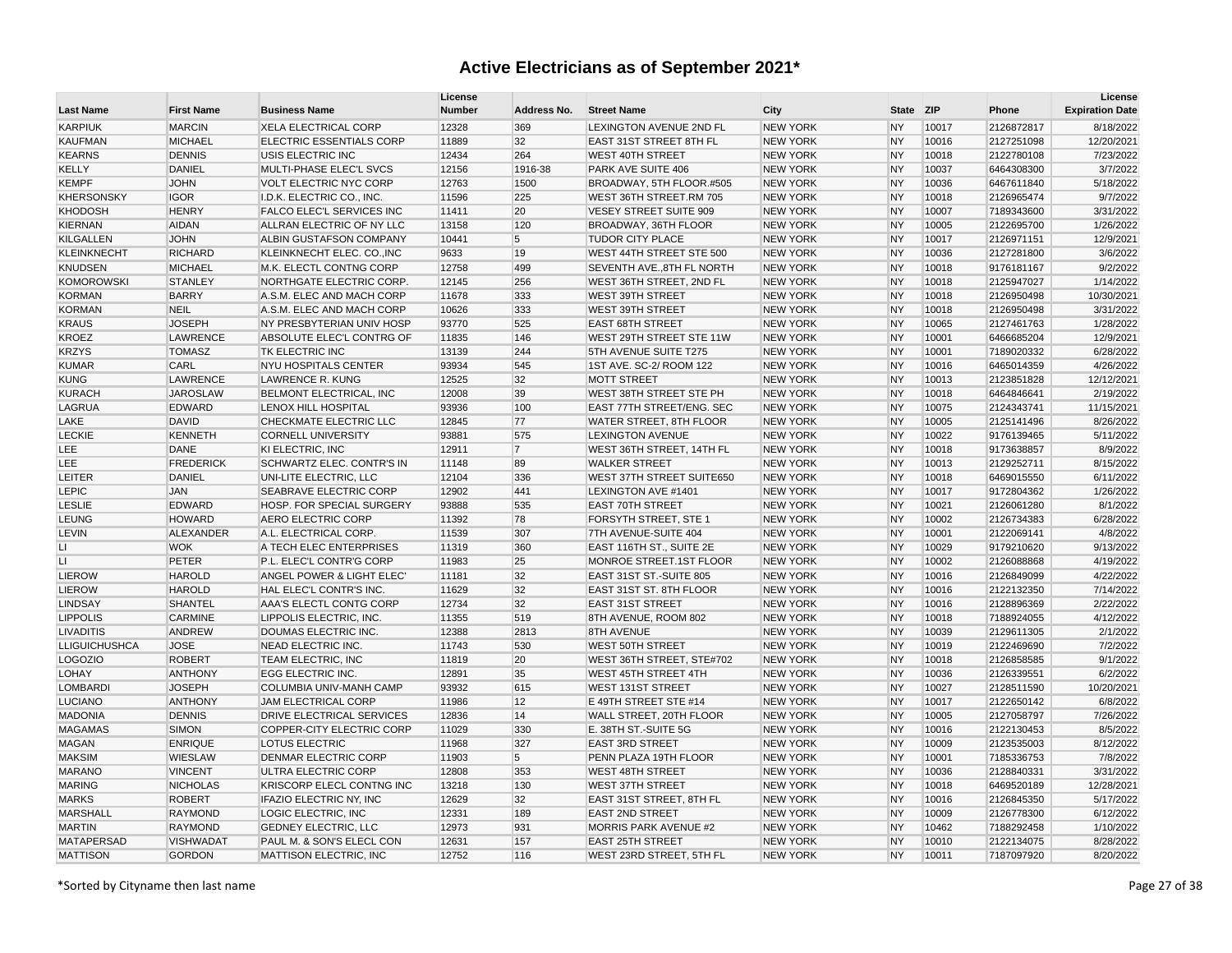| <b>MAYOTT</b><br><b>JAMES</b><br><b>JFM ELECTRIC INC</b><br>12920<br>27<br>EAST 21ST STREET, 9TH FL<br><b>NEW YORK</b><br>10010<br>7189249478<br><b>NY</b><br>ONE<br><b>MCCABE</b><br><b>BERNARD</b><br><b>DISTRICT ATTORNEYS OFFICE</b><br>93899<br>HOGAN PLACE-7TH FL.<br><b>NEW YORK</b><br><b>NY</b><br>10013<br>2123359000<br><b>MCGEACHY</b><br><b>DONALD</b><br>502A<br>DONALD MCGEACHY, INC.<br>11175<br><b>EAST 84 STREET</b><br><b>NEW YORK</b><br><b>NY</b><br>10028<br>2122490999<br><b>MCGINLEY</b><br><b>SEAN</b><br>13080<br>85<br><b>NEW YORK</b><br><b>NY</b><br>MAC FHIONNGHAILE & SONS<br><b>BROAD STREET</b><br>10004<br>7182661391<br><b>MCKENZIE</b><br><b>WINSTON</b><br>NEXT GEN ELECTRIC CORP<br>12419<br>EAST 43RD STREET #602<br><b>NEW YORK</b><br>10017<br>2123037655<br>211<br><b>NY</b><br><b>CONOR</b><br>12048<br>307<br><b>MCMANUS</b><br>1 ARLINGTON ELECTRIC LLC<br>W. 38TH STREET,#907<br><b>NEW YORK</b><br><b>NY</b><br>10018<br>2129471010<br><b>MCSPEDON</b><br><b>KEVIN</b><br>93933<br><b>NY</b><br>NYSE MARKET (DE) INC<br>11<br><b>WALL STREET</b><br><b>NEW YORK</b><br>10005<br>2126566620<br><b>MEDINA</b><br><b>WILFREDO</b><br>MEDCO ELECTRIC, INC<br>10404<br>708<br>3RD AVENUE 6TH FLOOR<br><b>NEW YORK</b><br><b>NY</b><br>10017<br>2122281480<br><b>MEJIA</b><br><b>HECTOR</b><br><b>HECMAR ELECTRIC</b><br>11694<br>3868<br><b>BROADWAY</b><br><b>NEW YORK</b><br><b>NY</b><br>10032<br>6462455089<br><b>PATRICK</b><br>12242<br><b>NY</b><br><b>MIELE</b><br>LITESPEED ELECTRIC, INC<br>135<br>WEST 29TH STREET, STE 301<br><b>NEW YORK</b><br>10001<br>2129473200<br><b>MILCHMAN</b><br><b>CHAIM</b><br>10619<br><b>NEW YORK</b><br><b>NY</b><br>10024<br>DKNJ ELECTRIC LLC<br>610<br><b>COLUMBUS AVENUE</b><br>2123624041<br><b>MISHEN</b><br>PHILIP<br>ABSOLUTE ELEC'L CONTRG OF<br>11844<br>146<br>WEST 29TH STREET STE 11W<br><b>NEW YORK</b><br><b>NY</b><br>10001<br>6466685204<br><b>MOHTAREZ</b><br><b>ROGER</b><br>11882<br>365<br><b>NY</b><br>10001<br>ROGER H. MOHTAREZ<br>WEST 34ST STREET 3RD FL<br><b>NEW YORK</b><br>2129677259<br><b>MOLINA</b><br><b>JUAN</b><br>12732<br><b>NY</b><br>OM ELECTRIC. INC<br>262<br>WEST 38TH STREET, RM 1202<br><b>NEW YORK</b><br>10018<br>2129447799<br><b>MONFORTE</b><br><b>JASON</b><br>HARRINGTON ELECT CONTR IN<br>13054<br>30<br>WEST 18TH STREET #M3<br><b>NEW YORK</b><br><b>NY</b><br>10011<br>2126801412<br><b>MOORE</b><br>PAUL<br>MEM. SLOAN-KETTERING CANC<br>93870<br>1275<br>YORK AVENUE<br><b>NEW YORK</b><br><b>NY</b><br>10021<br>2126397856<br><b>MOORE</b><br><b>RICHARD</b><br>POWER TECH ELECTRIC CORP.<br>$\vert$ 7<br>11133<br>PENN PLAZA, SUITE 512<br><b>NEW YORK</b><br><b>NY</b><br>10001<br>2124940051<br><b>RICHARD</b><br>132<br><b>NY</b><br><b>MORALES</b><br>K & M ELECTRICAL CONTNG I<br>11929<br><b>WEST 31ST STREET, LL</b><br><b>NEW YORK</b><br>10001<br>2126753486<br><b>MORAN</b><br><b>ALEX</b><br><b>SAJU ELECTRIC CORP</b><br>12587<br>244<br><b>5TH AVENUE</b><br><b>NEW YORK</b><br><b>NY</b><br>10001<br>2126852700 | <b>Last Name</b> | <b>First Name</b> | <b>Business Name</b>    | License<br><b>Number</b> | Address No. | <b>Street Name</b>      | City            | <b>State</b> | <b>ZIP</b> | Phone      | License<br><b>Expiration Date</b> |
|--------------------------------------------------------------------------------------------------------------------------------------------------------------------------------------------------------------------------------------------------------------------------------------------------------------------------------------------------------------------------------------------------------------------------------------------------------------------------------------------------------------------------------------------------------------------------------------------------------------------------------------------------------------------------------------------------------------------------------------------------------------------------------------------------------------------------------------------------------------------------------------------------------------------------------------------------------------------------------------------------------------------------------------------------------------------------------------------------------------------------------------------------------------------------------------------------------------------------------------------------------------------------------------------------------------------------------------------------------------------------------------------------------------------------------------------------------------------------------------------------------------------------------------------------------------------------------------------------------------------------------------------------------------------------------------------------------------------------------------------------------------------------------------------------------------------------------------------------------------------------------------------------------------------------------------------------------------------------------------------------------------------------------------------------------------------------------------------------------------------------------------------------------------------------------------------------------------------------------------------------------------------------------------------------------------------------------------------------------------------------------------------------------------------------------------------------------------------------------------------------------------------------------------------------------------------------------------------------------------------------------------------------------------------------------------------------------------------------------------------------------------------------------------------------------------------------------------------------------------------------------------------------------------------------------------------------------------------------------------------------------------------------------------------------------------------------------|------------------|-------------------|-------------------------|--------------------------|-------------|-------------------------|-----------------|--------------|------------|------------|-----------------------------------|
|                                                                                                                                                                                                                                                                                                                                                                                                                                                                                                                                                                                                                                                                                                                                                                                                                                                                                                                                                                                                                                                                                                                                                                                                                                                                                                                                                                                                                                                                                                                                                                                                                                                                                                                                                                                                                                                                                                                                                                                                                                                                                                                                                                                                                                                                                                                                                                                                                                                                                                                                                                                                                                                                                                                                                                                                                                                                                                                                                                                                                                                                                |                  |                   |                         |                          |             |                         |                 |              |            |            | 9/24/2021                         |
|                                                                                                                                                                                                                                                                                                                                                                                                                                                                                                                                                                                                                                                                                                                                                                                                                                                                                                                                                                                                                                                                                                                                                                                                                                                                                                                                                                                                                                                                                                                                                                                                                                                                                                                                                                                                                                                                                                                                                                                                                                                                                                                                                                                                                                                                                                                                                                                                                                                                                                                                                                                                                                                                                                                                                                                                                                                                                                                                                                                                                                                                                |                  |                   |                         |                          |             |                         |                 |              |            |            | 11/18/2021                        |
|                                                                                                                                                                                                                                                                                                                                                                                                                                                                                                                                                                                                                                                                                                                                                                                                                                                                                                                                                                                                                                                                                                                                                                                                                                                                                                                                                                                                                                                                                                                                                                                                                                                                                                                                                                                                                                                                                                                                                                                                                                                                                                                                                                                                                                                                                                                                                                                                                                                                                                                                                                                                                                                                                                                                                                                                                                                                                                                                                                                                                                                                                |                  |                   |                         |                          |             |                         |                 |              |            |            | 10/14/2022                        |
|                                                                                                                                                                                                                                                                                                                                                                                                                                                                                                                                                                                                                                                                                                                                                                                                                                                                                                                                                                                                                                                                                                                                                                                                                                                                                                                                                                                                                                                                                                                                                                                                                                                                                                                                                                                                                                                                                                                                                                                                                                                                                                                                                                                                                                                                                                                                                                                                                                                                                                                                                                                                                                                                                                                                                                                                                                                                                                                                                                                                                                                                                |                  |                   |                         |                          |             |                         |                 |              |            |            | 4/25/2022                         |
|                                                                                                                                                                                                                                                                                                                                                                                                                                                                                                                                                                                                                                                                                                                                                                                                                                                                                                                                                                                                                                                                                                                                                                                                                                                                                                                                                                                                                                                                                                                                                                                                                                                                                                                                                                                                                                                                                                                                                                                                                                                                                                                                                                                                                                                                                                                                                                                                                                                                                                                                                                                                                                                                                                                                                                                                                                                                                                                                                                                                                                                                                |                  |                   |                         |                          |             |                         |                 |              |            |            | 5/15/2022                         |
|                                                                                                                                                                                                                                                                                                                                                                                                                                                                                                                                                                                                                                                                                                                                                                                                                                                                                                                                                                                                                                                                                                                                                                                                                                                                                                                                                                                                                                                                                                                                                                                                                                                                                                                                                                                                                                                                                                                                                                                                                                                                                                                                                                                                                                                                                                                                                                                                                                                                                                                                                                                                                                                                                                                                                                                                                                                                                                                                                                                                                                                                                |                  |                   |                         |                          |             |                         |                 |              |            |            | 12/3/2021                         |
|                                                                                                                                                                                                                                                                                                                                                                                                                                                                                                                                                                                                                                                                                                                                                                                                                                                                                                                                                                                                                                                                                                                                                                                                                                                                                                                                                                                                                                                                                                                                                                                                                                                                                                                                                                                                                                                                                                                                                                                                                                                                                                                                                                                                                                                                                                                                                                                                                                                                                                                                                                                                                                                                                                                                                                                                                                                                                                                                                                                                                                                                                |                  |                   |                         |                          |             |                         |                 |              |            |            | 11/15/2021                        |
|                                                                                                                                                                                                                                                                                                                                                                                                                                                                                                                                                                                                                                                                                                                                                                                                                                                                                                                                                                                                                                                                                                                                                                                                                                                                                                                                                                                                                                                                                                                                                                                                                                                                                                                                                                                                                                                                                                                                                                                                                                                                                                                                                                                                                                                                                                                                                                                                                                                                                                                                                                                                                                                                                                                                                                                                                                                                                                                                                                                                                                                                                |                  |                   |                         |                          |             |                         |                 |              |            |            | 8/29/2022                         |
|                                                                                                                                                                                                                                                                                                                                                                                                                                                                                                                                                                                                                                                                                                                                                                                                                                                                                                                                                                                                                                                                                                                                                                                                                                                                                                                                                                                                                                                                                                                                                                                                                                                                                                                                                                                                                                                                                                                                                                                                                                                                                                                                                                                                                                                                                                                                                                                                                                                                                                                                                                                                                                                                                                                                                                                                                                                                                                                                                                                                                                                                                |                  |                   |                         |                          |             |                         |                 |              |            |            | 2/28/2022                         |
|                                                                                                                                                                                                                                                                                                                                                                                                                                                                                                                                                                                                                                                                                                                                                                                                                                                                                                                                                                                                                                                                                                                                                                                                                                                                                                                                                                                                                                                                                                                                                                                                                                                                                                                                                                                                                                                                                                                                                                                                                                                                                                                                                                                                                                                                                                                                                                                                                                                                                                                                                                                                                                                                                                                                                                                                                                                                                                                                                                                                                                                                                |                  |                   |                         |                          |             |                         |                 |              |            |            | 9/20/2022                         |
|                                                                                                                                                                                                                                                                                                                                                                                                                                                                                                                                                                                                                                                                                                                                                                                                                                                                                                                                                                                                                                                                                                                                                                                                                                                                                                                                                                                                                                                                                                                                                                                                                                                                                                                                                                                                                                                                                                                                                                                                                                                                                                                                                                                                                                                                                                                                                                                                                                                                                                                                                                                                                                                                                                                                                                                                                                                                                                                                                                                                                                                                                |                  |                   |                         |                          |             |                         |                 |              |            |            | 5/30/2022                         |
|                                                                                                                                                                                                                                                                                                                                                                                                                                                                                                                                                                                                                                                                                                                                                                                                                                                                                                                                                                                                                                                                                                                                                                                                                                                                                                                                                                                                                                                                                                                                                                                                                                                                                                                                                                                                                                                                                                                                                                                                                                                                                                                                                                                                                                                                                                                                                                                                                                                                                                                                                                                                                                                                                                                                                                                                                                                                                                                                                                                                                                                                                |                  |                   |                         |                          |             |                         |                 |              |            |            | 8/5/2022                          |
|                                                                                                                                                                                                                                                                                                                                                                                                                                                                                                                                                                                                                                                                                                                                                                                                                                                                                                                                                                                                                                                                                                                                                                                                                                                                                                                                                                                                                                                                                                                                                                                                                                                                                                                                                                                                                                                                                                                                                                                                                                                                                                                                                                                                                                                                                                                                                                                                                                                                                                                                                                                                                                                                                                                                                                                                                                                                                                                                                                                                                                                                                |                  |                   |                         |                          |             |                         |                 |              |            |            | 6/13/2022                         |
|                                                                                                                                                                                                                                                                                                                                                                                                                                                                                                                                                                                                                                                                                                                                                                                                                                                                                                                                                                                                                                                                                                                                                                                                                                                                                                                                                                                                                                                                                                                                                                                                                                                                                                                                                                                                                                                                                                                                                                                                                                                                                                                                                                                                                                                                                                                                                                                                                                                                                                                                                                                                                                                                                                                                                                                                                                                                                                                                                                                                                                                                                |                  |                   |                         |                          |             |                         |                 |              |            |            | 10/1/2022                         |
|                                                                                                                                                                                                                                                                                                                                                                                                                                                                                                                                                                                                                                                                                                                                                                                                                                                                                                                                                                                                                                                                                                                                                                                                                                                                                                                                                                                                                                                                                                                                                                                                                                                                                                                                                                                                                                                                                                                                                                                                                                                                                                                                                                                                                                                                                                                                                                                                                                                                                                                                                                                                                                                                                                                                                                                                                                                                                                                                                                                                                                                                                |                  |                   |                         |                          |             |                         |                 |              |            |            | 8/25/2022                         |
|                                                                                                                                                                                                                                                                                                                                                                                                                                                                                                                                                                                                                                                                                                                                                                                                                                                                                                                                                                                                                                                                                                                                                                                                                                                                                                                                                                                                                                                                                                                                                                                                                                                                                                                                                                                                                                                                                                                                                                                                                                                                                                                                                                                                                                                                                                                                                                                                                                                                                                                                                                                                                                                                                                                                                                                                                                                                                                                                                                                                                                                                                |                  |                   |                         |                          |             |                         |                 |              |            |            | 8/13/2022                         |
|                                                                                                                                                                                                                                                                                                                                                                                                                                                                                                                                                                                                                                                                                                                                                                                                                                                                                                                                                                                                                                                                                                                                                                                                                                                                                                                                                                                                                                                                                                                                                                                                                                                                                                                                                                                                                                                                                                                                                                                                                                                                                                                                                                                                                                                                                                                                                                                                                                                                                                                                                                                                                                                                                                                                                                                                                                                                                                                                                                                                                                                                                |                  |                   |                         |                          |             |                         |                 |              |            |            | 5/9/2022                          |
|                                                                                                                                                                                                                                                                                                                                                                                                                                                                                                                                                                                                                                                                                                                                                                                                                                                                                                                                                                                                                                                                                                                                                                                                                                                                                                                                                                                                                                                                                                                                                                                                                                                                                                                                                                                                                                                                                                                                                                                                                                                                                                                                                                                                                                                                                                                                                                                                                                                                                                                                                                                                                                                                                                                                                                                                                                                                                                                                                                                                                                                                                |                  |                   |                         |                          |             |                         |                 |              |            |            | 10/16/2021                        |
|                                                                                                                                                                                                                                                                                                                                                                                                                                                                                                                                                                                                                                                                                                                                                                                                                                                                                                                                                                                                                                                                                                                                                                                                                                                                                                                                                                                                                                                                                                                                                                                                                                                                                                                                                                                                                                                                                                                                                                                                                                                                                                                                                                                                                                                                                                                                                                                                                                                                                                                                                                                                                                                                                                                                                                                                                                                                                                                                                                                                                                                                                |                  |                   |                         |                          |             |                         |                 |              |            |            | 11/11/2021                        |
|                                                                                                                                                                                                                                                                                                                                                                                                                                                                                                                                                                                                                                                                                                                                                                                                                                                                                                                                                                                                                                                                                                                                                                                                                                                                                                                                                                                                                                                                                                                                                                                                                                                                                                                                                                                                                                                                                                                                                                                                                                                                                                                                                                                                                                                                                                                                                                                                                                                                                                                                                                                                                                                                                                                                                                                                                                                                                                                                                                                                                                                                                | MORENO-CUELLAR   | <b>HAROLD</b>     | COACHMEN SOLUTIONS CORP | 13183                    | 28          | <b>WEST 27TH STREET</b> | <b>NEW YORK</b> | <b>NY</b>    | 10001      | 2129215601 | 3/1/2022                          |
| <b>JAMES</b><br>32<br><b>NY</b><br><b>MOYES</b><br>KANGAROO ELEC'L CONT.INC.<br>13079<br>E 31ST STREET, 8TH FLR<br><b>NEW YORK</b><br>10016<br>2126863864                                                                                                                                                                                                                                                                                                                                                                                                                                                                                                                                                                                                                                                                                                                                                                                                                                                                                                                                                                                                                                                                                                                                                                                                                                                                                                                                                                                                                                                                                                                                                                                                                                                                                                                                                                                                                                                                                                                                                                                                                                                                                                                                                                                                                                                                                                                                                                                                                                                                                                                                                                                                                                                                                                                                                                                                                                                                                                                      |                  |                   |                         |                          |             |                         |                 |              |            |            | 4/12/2022                         |
| <b>MUCKLE</b><br><b>RUSSELL</b><br>S & D ELECTRIC NY CORP<br>11820<br>315<br>WEST 39TH STREET<br><b>NEW YORK</b><br><b>NY</b><br>10018<br>2125644673                                                                                                                                                                                                                                                                                                                                                                                                                                                                                                                                                                                                                                                                                                                                                                                                                                                                                                                                                                                                                                                                                                                                                                                                                                                                                                                                                                                                                                                                                                                                                                                                                                                                                                                                                                                                                                                                                                                                                                                                                                                                                                                                                                                                                                                                                                                                                                                                                                                                                                                                                                                                                                                                                                                                                                                                                                                                                                                           |                  |                   |                         |                          |             |                         |                 |              |            |            | 2/2/2022                          |
| <b>MUQATTASH</b><br><b>KHALED</b><br><b>MACINTOSH ELECTRIC CORP</b><br>12582<br>32<br>EAST 31ST STREET. 8TH FL<br><b>NEW YORK</b><br><b>NY</b><br>10016<br>2127254900                                                                                                                                                                                                                                                                                                                                                                                                                                                                                                                                                                                                                                                                                                                                                                                                                                                                                                                                                                                                                                                                                                                                                                                                                                                                                                                                                                                                                                                                                                                                                                                                                                                                                                                                                                                                                                                                                                                                                                                                                                                                                                                                                                                                                                                                                                                                                                                                                                                                                                                                                                                                                                                                                                                                                                                                                                                                                                          |                  |                   |                         |                          |             |                         |                 |              |            |            | 7/29/2022                         |
| <b>MUSCARELLA</b><br><b>JAMES</b><br>TRI-ELECTRIC INC.<br>10279<br>1221<br>AVE OF THE AMERICAS C2 LE<br><b>NEW YORK</b><br><b>NY</b><br>10020<br>2122821570                                                                                                                                                                                                                                                                                                                                                                                                                                                                                                                                                                                                                                                                                                                                                                                                                                                                                                                                                                                                                                                                                                                                                                                                                                                                                                                                                                                                                                                                                                                                                                                                                                                                                                                                                                                                                                                                                                                                                                                                                                                                                                                                                                                                                                                                                                                                                                                                                                                                                                                                                                                                                                                                                                                                                                                                                                                                                                                    |                  |                   |                         |                          |             |                         |                 |              |            |            | 5/27/2022                         |
| <b>DAVID</b><br>DMMP ELECTRIC CONSTR. INC<br>11204<br>39<br><b>NY</b><br><b>MUZIKANT</b><br><b>BROADWAY SUITE T25</b><br><b>NEW YORK</b><br>10006<br>7186271876                                                                                                                                                                                                                                                                                                                                                                                                                                                                                                                                                                                                                                                                                                                                                                                                                                                                                                                                                                                                                                                                                                                                                                                                                                                                                                                                                                                                                                                                                                                                                                                                                                                                                                                                                                                                                                                                                                                                                                                                                                                                                                                                                                                                                                                                                                                                                                                                                                                                                                                                                                                                                                                                                                                                                                                                                                                                                                                |                  |                   |                         |                          |             |                         |                 |              |            |            | 6/4/2022                          |
| <b>MUZIKANT</b><br>PHIL<br>DMMP ELECTRIC CONSTR. INC<br>12217<br>39<br><b>BROADWAY SUITE T25</b><br><b>NEW YORK</b><br><b>NY</b><br>10006<br>7186271876                                                                                                                                                                                                                                                                                                                                                                                                                                                                                                                                                                                                                                                                                                                                                                                                                                                                                                                                                                                                                                                                                                                                                                                                                                                                                                                                                                                                                                                                                                                                                                                                                                                                                                                                                                                                                                                                                                                                                                                                                                                                                                                                                                                                                                                                                                                                                                                                                                                                                                                                                                                                                                                                                                                                                                                                                                                                                                                        |                  |                   |                         |                          |             |                         |                 |              |            |            | 12/26/2021                        |
| <b>SONDRA</b><br><b>NADOHL</b><br>CRANA ELECTRIC, INC<br>11136<br>45<br>WEST 21ST STREET #6D<br><b>NEW YORK</b><br><b>NY</b><br>10010<br>2126914126                                                                                                                                                                                                                                                                                                                                                                                                                                                                                                                                                                                                                                                                                                                                                                                                                                                                                                                                                                                                                                                                                                                                                                                                                                                                                                                                                                                                                                                                                                                                                                                                                                                                                                                                                                                                                                                                                                                                                                                                                                                                                                                                                                                                                                                                                                                                                                                                                                                                                                                                                                                                                                                                                                                                                                                                                                                                                                                            |                  |                   |                         |                          |             |                         |                 |              |            |            | 12/20/2021                        |
| <b>JACOB</b><br>503<br><b>NY</b><br><b>NAFTALY</b><br>JACOBS ELECTRIC CORP.<br>11363<br><b>WEST 47TH STREET-1FE</b><br><b>NEW YORK</b><br>10036<br>8006967115                                                                                                                                                                                                                                                                                                                                                                                                                                                                                                                                                                                                                                                                                                                                                                                                                                                                                                                                                                                                                                                                                                                                                                                                                                                                                                                                                                                                                                                                                                                                                                                                                                                                                                                                                                                                                                                                                                                                                                                                                                                                                                                                                                                                                                                                                                                                                                                                                                                                                                                                                                                                                                                                                                                                                                                                                                                                                                                  |                  |                   |                         |                          |             |                         |                 |              |            |            | 11/3/2021                         |
| <b>NASSIS</b><br>YANNI<br>UNI-LITE ELECTRIC, LLC<br>12288<br>336<br>WEST 37TH STREET SUITE650<br><b>NEW YORK</b><br><b>NY</b><br>10018<br>6469015550                                                                                                                                                                                                                                                                                                                                                                                                                                                                                                                                                                                                                                                                                                                                                                                                                                                                                                                                                                                                                                                                                                                                                                                                                                                                                                                                                                                                                                                                                                                                                                                                                                                                                                                                                                                                                                                                                                                                                                                                                                                                                                                                                                                                                                                                                                                                                                                                                                                                                                                                                                                                                                                                                                                                                                                                                                                                                                                           |                  |                   |                         |                          |             |                         |                 |              |            |            | 7/18/2022                         |
| 93913<br><b>NATTER</b><br>PAUL<br><b>COLUMBIA UNIVERSITY</b><br>410<br><b>WEST 118TH STREET</b><br><b>NEW YORK</b><br><b>NY</b><br>10027<br>2128510662                                                                                                                                                                                                                                                                                                                                                                                                                                                                                                                                                                                                                                                                                                                                                                                                                                                                                                                                                                                                                                                                                                                                                                                                                                                                                                                                                                                                                                                                                                                                                                                                                                                                                                                                                                                                                                                                                                                                                                                                                                                                                                                                                                                                                                                                                                                                                                                                                                                                                                                                                                                                                                                                                                                                                                                                                                                                                                                         |                  |                   |                         |                          |             |                         |                 |              |            |            | 10/21/2021                        |
| LAWRENCE<br>9789<br>29<br><b>NELSON</b><br>NELSON & TOM MAINT INC DB<br>EAST BROADWAY SUITE 201<br><b>NEW YORK</b><br><b>NY</b><br>10002<br>2122330622                                                                                                                                                                                                                                                                                                                                                                                                                                                                                                                                                                                                                                                                                                                                                                                                                                                                                                                                                                                                                                                                                                                                                                                                                                                                                                                                                                                                                                                                                                                                                                                                                                                                                                                                                                                                                                                                                                                                                                                                                                                                                                                                                                                                                                                                                                                                                                                                                                                                                                                                                                                                                                                                                                                                                                                                                                                                                                                         |                  |                   |                         |                          |             |                         |                 |              |            |            | 11/11/2021                        |
| <b>NICHOLSON</b><br><b>NOEL</b><br>13134<br><b>NY</b><br><b>NOVA ELECTRIC LLC</b><br>1441<br><b>BROADWAY SUITE 3028</b><br><b>NEW YORK</b><br>10018<br>2125618915                                                                                                                                                                                                                                                                                                                                                                                                                                                                                                                                                                                                                                                                                                                                                                                                                                                                                                                                                                                                                                                                                                                                                                                                                                                                                                                                                                                                                                                                                                                                                                                                                                                                                                                                                                                                                                                                                                                                                                                                                                                                                                                                                                                                                                                                                                                                                                                                                                                                                                                                                                                                                                                                                                                                                                                                                                                                                                              |                  |                   |                         |                          |             |                         |                 |              |            |            | 12/10/2021                        |
| <b>NIEVES</b><br><b>JOSHUA</b><br>ANGELS ELECTRIC & SONS LL<br>13205<br>251<br>WEST 30TH STREET, 6TH FL<br><b>NEW YORK</b><br>10001<br>9177486751<br><b>NY</b>                                                                                                                                                                                                                                                                                                                                                                                                                                                                                                                                                                                                                                                                                                                                                                                                                                                                                                                                                                                                                                                                                                                                                                                                                                                                                                                                                                                                                                                                                                                                                                                                                                                                                                                                                                                                                                                                                                                                                                                                                                                                                                                                                                                                                                                                                                                                                                                                                                                                                                                                                                                                                                                                                                                                                                                                                                                                                                                 |                  |                   |                         |                          |             |                         |                 |              |            |            | 10/30/2021                        |
| ALEXANDRE<br>85<br>NOSSOULENKO<br>SD ELECTL DIVISION NYC CO<br>11948<br>BROAD STREET, FL 16<br><b>NEW YORK</b><br><b>NY</b><br>10004<br>6462333722                                                                                                                                                                                                                                                                                                                                                                                                                                                                                                                                                                                                                                                                                                                                                                                                                                                                                                                                                                                                                                                                                                                                                                                                                                                                                                                                                                                                                                                                                                                                                                                                                                                                                                                                                                                                                                                                                                                                                                                                                                                                                                                                                                                                                                                                                                                                                                                                                                                                                                                                                                                                                                                                                                                                                                                                                                                                                                                             |                  |                   |                         |                          |             |                         |                 |              |            |            | 5/7/2022                          |
| <b>THOMAS</b><br><b>NY</b><br><b>NOTO</b><br><b>THOMAS NOTO</b><br>11885<br>233<br><b>EAST 86TH STREET</b><br><b>NEW YORK</b><br>10028<br>2122897953                                                                                                                                                                                                                                                                                                                                                                                                                                                                                                                                                                                                                                                                                                                                                                                                                                                                                                                                                                                                                                                                                                                                                                                                                                                                                                                                                                                                                                                                                                                                                                                                                                                                                                                                                                                                                                                                                                                                                                                                                                                                                                                                                                                                                                                                                                                                                                                                                                                                                                                                                                                                                                                                                                                                                                                                                                                                                                                           |                  |                   |                         |                          |             |                         |                 |              |            |            | 9/27/2021                         |
| <b>OBERSTEIN</b><br><b>MICHAEL</b><br>SOLEIRE ELECL SOLTNS CORP<br>10890<br>1270<br><b>NEW YORK</b><br><b>NY</b><br>10001<br>7184244042<br><b>BROADWAY SUITE 302</b>                                                                                                                                                                                                                                                                                                                                                                                                                                                                                                                                                                                                                                                                                                                                                                                                                                                                                                                                                                                                                                                                                                                                                                                                                                                                                                                                                                                                                                                                                                                                                                                                                                                                                                                                                                                                                                                                                                                                                                                                                                                                                                                                                                                                                                                                                                                                                                                                                                                                                                                                                                                                                                                                                                                                                                                                                                                                                                           |                  |                   |                         |                          |             |                         |                 |              |            |            | 1/28/2022                         |
| <b>OCHEDOWSKI</b><br><b>JERZY</b><br>SOPOT ELECTRIC CORP<br>12896<br>244<br><b>NEW YORK</b><br><b>NY</b><br>10001<br>9175029722<br>5TH AVENUE STE 2570                                                                                                                                                                                                                                                                                                                                                                                                                                                                                                                                                                                                                                                                                                                                                                                                                                                                                                                                                                                                                                                                                                                                                                                                                                                                                                                                                                                                                                                                                                                                                                                                                                                                                                                                                                                                                                                                                                                                                                                                                                                                                                                                                                                                                                                                                                                                                                                                                                                                                                                                                                                                                                                                                                                                                                                                                                                                                                                         |                  |                   |                         |                          |             |                         |                 |              |            |            | 5/18/2022                         |
| <b>JAMES</b><br>12966<br>O'DEA<br><b>BANNER ELECTRIC INC</b><br>1115<br><b>BROADWAY SUITE 1200</b><br><b>NEW YORK</b><br><b>NY</b><br>10010<br>6467418857                                                                                                                                                                                                                                                                                                                                                                                                                                                                                                                                                                                                                                                                                                                                                                                                                                                                                                                                                                                                                                                                                                                                                                                                                                                                                                                                                                                                                                                                                                                                                                                                                                                                                                                                                                                                                                                                                                                                                                                                                                                                                                                                                                                                                                                                                                                                                                                                                                                                                                                                                                                                                                                                                                                                                                                                                                                                                                                      |                  |                   |                         |                          |             |                         |                 |              |            |            | 10/8/2021                         |
| <b>ANTHONY</b><br><b>OLIVA</b><br>CLEAR CHANNEL ELECTL SVCS<br>11954<br>99<br>PARK AVENUE, 2ND FLOOR<br><b>NEW YORK</b><br><b>NY</b><br>10016<br>2128120000                                                                                                                                                                                                                                                                                                                                                                                                                                                                                                                                                                                                                                                                                                                                                                                                                                                                                                                                                                                                                                                                                                                                                                                                                                                                                                                                                                                                                                                                                                                                                                                                                                                                                                                                                                                                                                                                                                                                                                                                                                                                                                                                                                                                                                                                                                                                                                                                                                                                                                                                                                                                                                                                                                                                                                                                                                                                                                                    |                  |                   |                         |                          |             |                         |                 |              |            |            | 12/18/2021                        |
| ORTEGA JR<br><b>FELIX</b><br><b>LANDMARK SIGNS &amp; ELEC'L</b><br>12624<br><b>BROADWAY-SUITE 501</b><br><b>NEW YORK</b><br>10036<br>2122623699<br>1501<br><b>NY</b>                                                                                                                                                                                                                                                                                                                                                                                                                                                                                                                                                                                                                                                                                                                                                                                                                                                                                                                                                                                                                                                                                                                                                                                                                                                                                                                                                                                                                                                                                                                                                                                                                                                                                                                                                                                                                                                                                                                                                                                                                                                                                                                                                                                                                                                                                                                                                                                                                                                                                                                                                                                                                                                                                                                                                                                                                                                                                                           |                  |                   |                         |                          |             |                         |                 |              |            |            | 8/4/2022                          |
| <b>OSTROVSKY</b><br>262<br><b>MARK</b><br>OM ELECTRIC. INC<br>11592<br>WEST 38TH STREET, RM 1202<br><b>NEW YORK</b><br><b>NY</b><br>10018<br>2129447799                                                                                                                                                                                                                                                                                                                                                                                                                                                                                                                                                                                                                                                                                                                                                                                                                                                                                                                                                                                                                                                                                                                                                                                                                                                                                                                                                                                                                                                                                                                                                                                                                                                                                                                                                                                                                                                                                                                                                                                                                                                                                                                                                                                                                                                                                                                                                                                                                                                                                                                                                                                                                                                                                                                                                                                                                                                                                                                        |                  |                   |                         |                          |             |                         |                 |              |            |            | 4/20/2022                         |
| <b>OSWANIGAM</b><br>P<br>A TECH ELEC ENTERPRISES<br>12846<br>360<br>EAST 116TH ST., SUITE 2E<br><b>NEW YORK</b><br><b>NY</b><br>10029<br>9179210620                                                                                                                                                                                                                                                                                                                                                                                                                                                                                                                                                                                                                                                                                                                                                                                                                                                                                                                                                                                                                                                                                                                                                                                                                                                                                                                                                                                                                                                                                                                                                                                                                                                                                                                                                                                                                                                                                                                                                                                                                                                                                                                                                                                                                                                                                                                                                                                                                                                                                                                                                                                                                                                                                                                                                                                                                                                                                                                            |                  |                   |                         |                          |             |                         |                 |              |            |            | 6/12/2022                         |
| <b>O'TOOLE</b><br><b>PATRICK</b><br><b>BLOOMINGDALES</b><br>93745<br>1000<br><b>NEW YORK</b><br><b>NY</b><br>10022<br>2127053975<br>THIRD AVENUE                                                                                                                                                                                                                                                                                                                                                                                                                                                                                                                                                                                                                                                                                                                                                                                                                                                                                                                                                                                                                                                                                                                                                                                                                                                                                                                                                                                                                                                                                                                                                                                                                                                                                                                                                                                                                                                                                                                                                                                                                                                                                                                                                                                                                                                                                                                                                                                                                                                                                                                                                                                                                                                                                                                                                                                                                                                                                                                               |                  |                   |                         |                          |             |                         |                 |              |            |            | 6/4/2022                          |
| <b>OVALLE</b><br><b>GEORGE</b><br>12233<br>32<br><b>NEW YORK</b><br><b>NY</b><br>10016<br>ARLINGTON ELECL CONTRG IN<br><b>EAST 31ST STREET, 8TH FL</b><br>2126865670                                                                                                                                                                                                                                                                                                                                                                                                                                                                                                                                                                                                                                                                                                                                                                                                                                                                                                                                                                                                                                                                                                                                                                                                                                                                                                                                                                                                                                                                                                                                                                                                                                                                                                                                                                                                                                                                                                                                                                                                                                                                                                                                                                                                                                                                                                                                                                                                                                                                                                                                                                                                                                                                                                                                                                                                                                                                                                           |                  |                   |                         |                          |             |                         |                 |              |            |            | 1/28/2022                         |
| <b>PADALINO</b><br><b>GIUSEPPE</b><br>POWERUP ELECTRIC SYSTEMS<br>12749<br>32<br><b>EAST 31ST STREET</b><br><b>NEW YORK</b><br><b>NY</b><br>10016<br>2128894609                                                                                                                                                                                                                                                                                                                                                                                                                                                                                                                                                                                                                                                                                                                                                                                                                                                                                                                                                                                                                                                                                                                                                                                                                                                                                                                                                                                                                                                                                                                                                                                                                                                                                                                                                                                                                                                                                                                                                                                                                                                                                                                                                                                                                                                                                                                                                                                                                                                                                                                                                                                                                                                                                                                                                                                                                                                                                                                |                  |                   |                         |                          |             |                         |                 |              |            |            | 4/8/2022                          |
| 32<br><b>PALMO</b><br><b>STEVEN</b><br><b>HI-TECH WIRING ELECL SVCS</b><br>12684<br><b>EAST 31ST STREET-8TH FL</b><br><b>NEW YORK</b><br><b>NY</b><br>10016<br>2126845350                                                                                                                                                                                                                                                                                                                                                                                                                                                                                                                                                                                                                                                                                                                                                                                                                                                                                                                                                                                                                                                                                                                                                                                                                                                                                                                                                                                                                                                                                                                                                                                                                                                                                                                                                                                                                                                                                                                                                                                                                                                                                                                                                                                                                                                                                                                                                                                                                                                                                                                                                                                                                                                                                                                                                                                                                                                                                                      |                  |                   |                         |                          |             |                         |                 |              |            |            | 5/28/2022                         |
| <b>PAREDES</b><br><b>EDUARDO</b><br>JORDEN-ASH ELECTRIC CORP<br>12485<br>200<br>LEXINGTON AVENUE, 1ST FL<br><b>NEW YORK</b><br><b>NY</b><br>10016<br>2125633455                                                                                                                                                                                                                                                                                                                                                                                                                                                                                                                                                                                                                                                                                                                                                                                                                                                                                                                                                                                                                                                                                                                                                                                                                                                                                                                                                                                                                                                                                                                                                                                                                                                                                                                                                                                                                                                                                                                                                                                                                                                                                                                                                                                                                                                                                                                                                                                                                                                                                                                                                                                                                                                                                                                                                                                                                                                                                                                |                  |                   |                         |                          |             |                         |                 |              |            |            | 6/28/2022                         |
| 1275<br><b>PATERNOSTER</b><br><b>FRANK</b><br>MEM. SLOAN-KETTERING CANC<br>93842<br>YORK AVENUE<br><b>NEW YORK</b><br><b>NY</b><br>10021<br>2126397856                                                                                                                                                                                                                                                                                                                                                                                                                                                                                                                                                                                                                                                                                                                                                                                                                                                                                                                                                                                                                                                                                                                                                                                                                                                                                                                                                                                                                                                                                                                                                                                                                                                                                                                                                                                                                                                                                                                                                                                                                                                                                                                                                                                                                                                                                                                                                                                                                                                                                                                                                                                                                                                                                                                                                                                                                                                                                                                         |                  |                   |                         |                          |             |                         |                 |              |            |            | 4/7/2022                          |
| <b>PENA</b><br><b>EDWIN</b><br>CONSOLIDATED EDISON CO<br>93919<br>$\overline{4}$<br><b>IRVING PLACE</b><br><b>NEW YORK</b><br><b>NY</b><br>10003<br>7188391350                                                                                                                                                                                                                                                                                                                                                                                                                                                                                                                                                                                                                                                                                                                                                                                                                                                                                                                                                                                                                                                                                                                                                                                                                                                                                                                                                                                                                                                                                                                                                                                                                                                                                                                                                                                                                                                                                                                                                                                                                                                                                                                                                                                                                                                                                                                                                                                                                                                                                                                                                                                                                                                                                                                                                                                                                                                                                                                 |                  |                   |                         |                          |             |                         |                 |              |            |            | 11/29/2021                        |
| PEREZ<br><b>EDWARD</b><br>12992<br><b>NEW YORK</b><br><b>NY</b><br>10018<br>3474645730<br>INTERSTATE ELECTRIC, LLC<br>37<br>WEST 37TH STREET, 6TH FL                                                                                                                                                                                                                                                                                                                                                                                                                                                                                                                                                                                                                                                                                                                                                                                                                                                                                                                                                                                                                                                                                                                                                                                                                                                                                                                                                                                                                                                                                                                                                                                                                                                                                                                                                                                                                                                                                                                                                                                                                                                                                                                                                                                                                                                                                                                                                                                                                                                                                                                                                                                                                                                                                                                                                                                                                                                                                                                           |                  |                   |                         |                          |             |                         |                 |              |            |            | 2/1/2022                          |
| PEREZ<br><b>MAURICIO</b><br>13147<br>VILANOVA ELECL CONTS LLC<br>1501<br>BROADWAY 12TH FL, 12022<br><b>NEW YORK</b><br><b>NY</b><br>10036<br>2122473050                                                                                                                                                                                                                                                                                                                                                                                                                                                                                                                                                                                                                                                                                                                                                                                                                                                                                                                                                                                                                                                                                                                                                                                                                                                                                                                                                                                                                                                                                                                                                                                                                                                                                                                                                                                                                                                                                                                                                                                                                                                                                                                                                                                                                                                                                                                                                                                                                                                                                                                                                                                                                                                                                                                                                                                                                                                                                                                        |                  |                   |                         |                          |             |                         |                 |              |            |            | 3/2/2022                          |
| 12491<br><b>PESTONE</b><br><b>CHRISTOPHER</b><br>P.E. STONE INC<br>50<br><b>WATTS STREET</b><br><b>NEW YORK</b><br><b>NY</b><br>10013<br>2123341113                                                                                                                                                                                                                                                                                                                                                                                                                                                                                                                                                                                                                                                                                                                                                                                                                                                                                                                                                                                                                                                                                                                                                                                                                                                                                                                                                                                                                                                                                                                                                                                                                                                                                                                                                                                                                                                                                                                                                                                                                                                                                                                                                                                                                                                                                                                                                                                                                                                                                                                                                                                                                                                                                                                                                                                                                                                                                                                            |                  |                   |                         |                          |             |                         |                 |              |            |            | 11/10/2021                        |
| <b>PESTONE</b><br>10741<br>50<br><b>NY</b><br>10013<br><b>ROBERT</b><br>P.E. STONE INC<br><b>WATTS STREET</b><br><b>NEW YORK</b><br>2123341113                                                                                                                                                                                                                                                                                                                                                                                                                                                                                                                                                                                                                                                                                                                                                                                                                                                                                                                                                                                                                                                                                                                                                                                                                                                                                                                                                                                                                                                                                                                                                                                                                                                                                                                                                                                                                                                                                                                                                                                                                                                                                                                                                                                                                                                                                                                                                                                                                                                                                                                                                                                                                                                                                                                                                                                                                                                                                                                                 |                  |                   |                         |                          |             |                         |                 |              |            |            | 6/1/2022                          |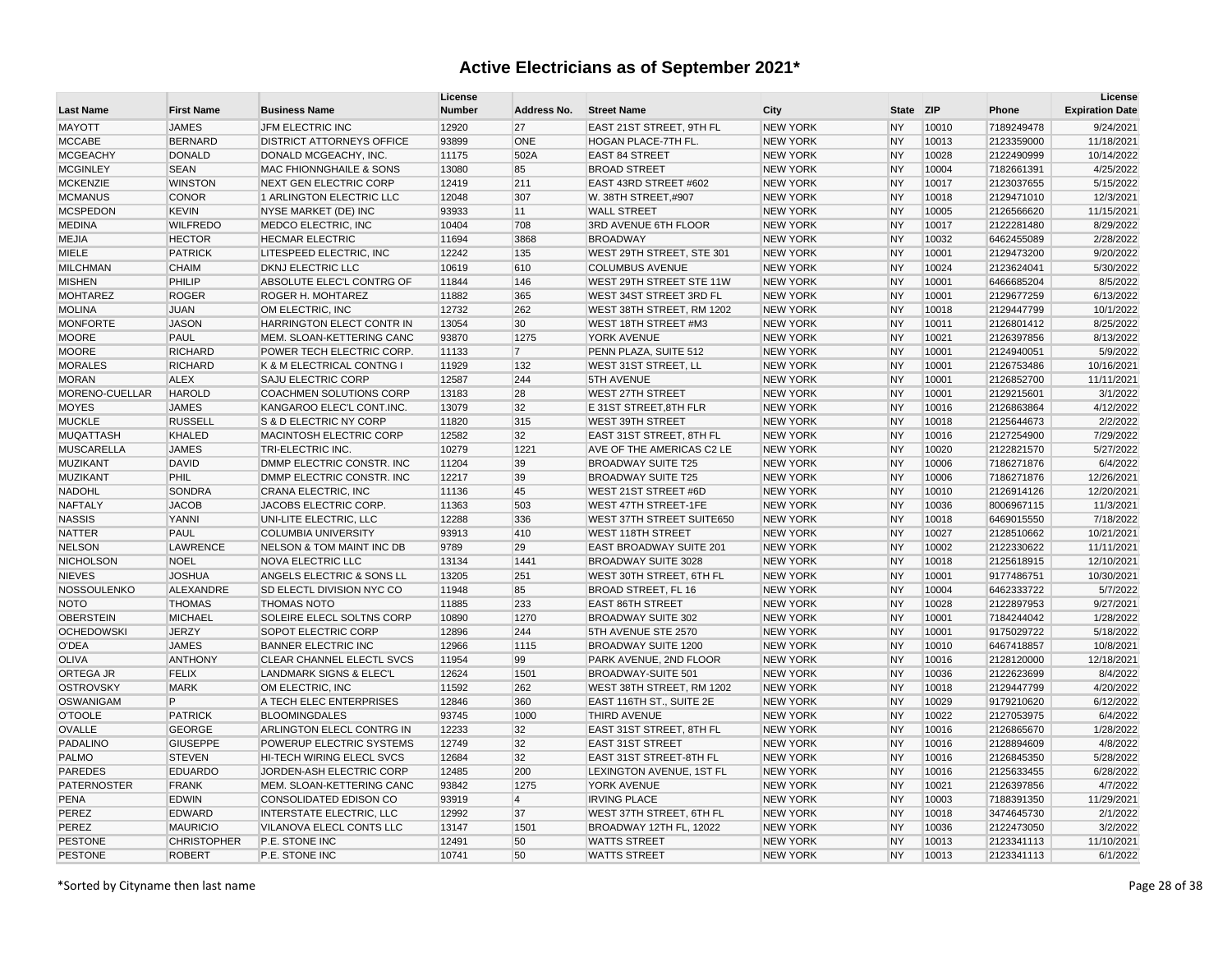| <b>Last Name</b>  | <b>First Name</b>  | <b>Business Name</b>                      | License<br><b>Number</b> | Address No.    | <b>Street Name</b>          | City            | <b>State</b> | <b>ZIP</b> | Phone      | License<br><b>Expiration Date</b> |
|-------------------|--------------------|-------------------------------------------|--------------------------|----------------|-----------------------------|-----------------|--------------|------------|------------|-----------------------------------|
| <b>PETROULEAS</b> | <b>WILLIAM</b>     |                                           | 10235                    | 1535           | <b>BROADWAY</b>             | <b>NEW YORK</b> | <b>NY</b>    | 10036      | 2127048799 | 6/20/2022                         |
| <b>PETROVSKI</b>  | <b>GJOKO</b>       | AMP-RITE ELEC. INC.<br>HERTZ ELECTRIC LLC | 12812                    | 325            | <b>WEST 38TH STREET</b>     | <b>NEW YORK</b> | <b>NY</b>    | 10018      | 2122169439 | 3/30/2022                         |
| <b>PICONE</b>     | GARY               | NEW TECH ELECTRIC INC                     | 12533                    | 1177           | 6TH AVENUE, STE 5147        | <b>NEW YORK</b> | <b>NY</b>    | 10036      | 9176716121 | 10/9/2021                         |
| PIMPINELLA        | <b>FRANK</b>       | STAR-DELTA ELECTRIC, LLC                  | 10629                    | 17             | BATTERY PLACE, SUITE 203    | <b>NEW YORK</b> | <b>NY</b>    | 10004      | 2129435527 | 8/15/2022                         |
| <b>PINTER</b>     | <b>DAVID</b>       | ZWICKER ELEC. CO., INC.                   | 10780                    | 360            | PARK AVE, SOUTH             | <b>NEW YORK</b> | <b>NY</b>    | 10010      | 2124778400 | 9/12/2022                         |
| <b>PORTELA</b>    | <b>JOSEPH</b>      | CONSOLIDATED EDISON CO                    | 93915                    | $\overline{4}$ | <b>IRVING PLACE</b>         | <b>NEW YORK</b> | <b>NY</b>    | 10003      | 7188391350 | 1/1/2022                          |
| <b>POTHEN</b>     | <b>ABRAHAM</b>     | AMPCO ELECTRIC CORP                       | 12408                    | 586            | <b>LENOX AVENUE</b>         | <b>NEW YORK</b> | <b>NY</b>    | 10037      | 2122811200 | 5/30/2022                         |
| <b>POULIN</b>     | <b>JOHN</b>        | J.P. POULIN ELECTL CORP                   | 12728                    | 32             | EAST 31ST STREET, 8TH FL    | <b>NEW YORK</b> | <b>NY</b>    | 10016      | 2126893585 | 6/17/2022                         |
| PRIMIANO.JR       | <b>ALEX</b>        | PRIMIANO CORP DBA                         | 11947                    | 600            | THIRD AVENUE 2ND FLOOR      | <b>NEW YORK</b> | <b>NY</b>    | 10016      | 2129576110 | 11/12/2021                        |
| <b>PTAK</b>       | <b>BARTOSZ</b>     | POS ELECTRICAL CONTRS INC                 | 13142                    | 64             | FULTON STREET #602          | <b>NEW YORK</b> | <b>NY</b>    | 10028      | 2122278514 | 11/7/2021                         |
| <b>PUZA</b>       | <b>TOMASZ</b>      | APOLLO ELECTRIC NYG, INC                  | 12423                    | 127            | WEST 24TH ST., 5TH FL, STEB | <b>NEW YORK</b> | <b>NY</b>    | 10011      | 2126438541 | 1/7/2022                          |
| <b>QUINONES</b>   | <b>WILLIAM</b>     | SUNRISE ELEC'L SERVICES                   | 11646                    | 82             | <b>BOWERY STREET</b>        | <b>NEW YORK</b> | <b>NY</b>    | 10019      | 2129663993 | 7/16/2022                         |
| <b>RADOVICH</b>   | <b>EDWIN</b>       | RADIONI ELECTRICAL CORP                   | 12060                    | 244            | 5TH AVENUE, SUITE 2472      | <b>NEW YORK</b> | <b>NY</b>    | 10001      | 7183358605 | 1/18/2022                         |
| <b>RAGAVANIS</b>  | <b>CHRIS</b>       | CHT ELECTRIC CORP.                        | 11577                    | 116            | <b>NASSAU STREET</b>        | <b>NEW YORK</b> | <b>NY</b>    | 10038      | 3472011941 | 2/17/2022                         |
| <b>RAGEN</b>      | <b>RODNEY</b>      | DOUBLE "R" ELEC'L CONTR'G                 | 11708                    | 375            | PARK AVE SUITE 2607         | <b>NEW YORK</b> | <b>NY</b>    | 10152      | 7183326430 | 5/6/2022                          |
| <b>RAIKOS</b>     | <b>SPYROS</b>      | <b>RAIKOS ELECTRIC LLC</b>                | 12438                    | 495            | <b>CANAL STREET</b>         | <b>NEW YORK</b> | <b>NY</b>    | 10013      | 2126753032 | 9/3/2022                          |
| <b>RAMLAL</b>     | <b>DAIN</b>        | ALL STATE ELEC CNSTCT LLC                 | 12972                    | 353            | <b>WEST 48 STREET</b>       | <b>NEW YORK</b> | <b>NY</b>    | 10036      | 6469752108 | 3/29/2022                         |
| <b>RAMPINO</b>    | <b>JOSEPH</b>      | SAMUELS DATACOM LLC D/B/A                 | 11816                    | 132            | WEST 36TH STREET 2ND FL     | <b>NEW YORK</b> | <b>NY</b>    | 10018      | 7187070337 | 12/13/2021                        |
| <b>REDICK</b>     | <b>LAWRENCE</b>    | FAZE ELEC'L CONTR'G INCOR                 | 12221                    | 2384           | ADAM CLAYTON POWELL BLVD    | <b>NEW YORK</b> | <b>NY</b>    | 10030      | 2122220833 | 7/16/2022                         |
| <b>REGAN</b>      | <b>PATRICK</b>     | NYU HOSPITALS CENTER                      | 93917                    | 545            | 1ST AVE. SC-2/ ROOM 122     | <b>NEW YORK</b> | <b>NY</b>    | 10016      | 6465014359 | 2/21/2022                         |
| <b>REILLY</b>     | <b>MARK</b>        | ALL NU ELEC'L CONTR'G COR                 | 10864                    | 165            | BROADWAY, SUITE 2358,23FL   | <b>NEW YORK</b> | <b>NY</b>    | 10006      | 6467593661 | 6/16/2022                         |
| <b>REYES</b>      | <b>CESAR</b>       | C R ELECTRIC INC                          | 12078                    | 32             | EAST 31ST STREET 8 FL       | <b>NEW YORK</b> | <b>NY</b>    | 10016      | 2122135697 | 3/10/2022                         |
| <b>RICHARDSON</b> | <b>RICHARD</b>     | AWI ELECTRIC AND ENERGY                   | 11442                    | 291            | <b>EAST 4TH STREET</b>      | <b>NEW YORK</b> | <b>NY</b>    | 10009      | 2129823406 | 1/28/2022                         |
| <b>RICHEY</b>     | <b>CHRIS</b>       | C.M. RICHEY ELEC'L CONTR                  | 11200                    | 347            | WEST 36TH STREET, STE 803   | <b>NEW YORK</b> | <b>NY</b>    | 10018      | 7184997417 | 7/18/2022                         |
| <b>RILOQUIO</b>   | <b>ROBERT</b>      | TRIPLE "R" ELECTRIC CORP                  | 11890                    | 481            | EIGHT AVENUE-SUITE 2C       | <b>NEW YORK</b> | <b>NY</b>    | 10001      | 6462931604 | 2/9/2022                          |
| ROCHE III         | PHILIP             | RICHMAR ELEC'L CONT'G INC                 | 11745                    | 32             | EAST 31ST ST.8TH SUITE830   | <b>NEW YORK</b> | <b>NY</b>    | 10016      | 2122136109 | 2/24/2022                         |
| <b>RODRIGUEZ</b>  | <b>ELVIN</b>       | STEEL CITY ELECTRICAL CON                 | 12851                    | 1350           | 6TH AVENUE SUITE 402        | <b>NEW YORK</b> | <b>NY</b>    | 10019      | 3478015332 | 2/6/2022                          |
| ROMERO-LIMA       | <b>JUAN</b>        | ROMERO ELECTRIC LLC                       | 12521                    | 700            | WEST 192ND STREET 2ND       | <b>NEW YORK</b> | <b>NY</b>    | 10040      | 7183960604 | 12/17/2021                        |
| <b>ROSELLA</b>    | <b>NICHOLAS</b>    | <b>BAY ELECTRIC INC.</b>                  | 11507                    | 412            | 8TH AVE                     | <b>NEW YORK</b> | <b>NY</b>    | 10001      | 2123350633 | 7/29/2022                         |
| <b>RRAPO</b>      | <b>KOSTANDIN</b>   | <b>TRANSFORM ELECTL CONTRS I</b>          | 12628                    | 32             | EAST 31ST STREET. 8TH FL    | <b>NEW YORK</b> | <b>NY</b>    | 10016      | 2126868788 | 9/24/2021                         |
| <b>RYAN</b>       | <b>JOSEPH</b>      | RYAN ELEC COMPANY, LLC                    | 11076                    | 737            | SECOND AVENUE, 1ST FLOOR    | <b>NEW YORK</b> | <b>NY</b>    | 10016      | 8009805112 | 4/19/2022                         |
| <b>RZESZUTKO</b>  | <b>WOJCIECH</b>    | <b>INFINITY ELECTRIC, INC</b>             | 12696                    | 90             | BROAD STREET, STE 1054      | <b>NEW YORK</b> | <b>NY</b>    | 10004      | 2123867615 | 1/22/2022                         |
| <b>SAJIUN</b>     | <b>RICHARD</b>     | SAJIUN ELECTRIC INC.                      | 11748                    | 109            | WEST 26TH STREET, 2B        | <b>NEW YORK</b> | <b>NY</b>    | 10001      | 2126752800 | 9/9/2022                          |
| <b>SAKOOR</b>     | <b>ZAHIR</b>       | SOLID STATE ELECTRIC LLC                  | 13254                    | 353            | WEST 48TH STREET, 4TH FL    | <b>NEW YORK</b> | <b>NY</b>    | 10036      | 2122036252 | 6/8/2022                          |
| <b>SALINGER</b>   | <b>ROBERT</b>      | JOROB CONTR'G & ELEC'L CO                 | 11451                    | 1040           | AVENUE OF THE AMERICAS      | <b>NEW YORK</b> | <b>NY</b>    | 10018      | 2127042040 | 3/3/2022                          |
| <b>SAMUELS</b>    | <b>DAVID</b>       | ROBERT B. SAMUELS, INC.                   | 9336                     | 132            | WEST 36TH STREET, 2ND FL    | <b>NEW YORK</b> | <b>NY</b>    | 10018      | 2126455150 | 2/9/2022                          |
| <b>SAMUELS</b>    | <b>JASON</b>       | A.M.A HOLDINGS INC.D/B/A                  | 12003                    | 1501           | <b>BROADWAY .SUITE 704</b>  | <b>NEW YORK</b> | <b>NY</b>    | 10036      | 7186245252 | 11/26/2021                        |
| SANCHEZ           | <b>NELSON</b>      | REITER ELECTRIC, INC.                     | 12755                    | 536            | <b>WEST 47TH STREET</b>     | <b>NEW YORK</b> | <b>NY</b>    | 10036      | 2123155717 | 7/7/2022                          |
| SARABELLA         | <b>JERRY</b>       | JAY UNITED ELECL CONTNG C                 | 10830                    | 40             | <b>BROAD STREET</b>         | <b>NEW YORK</b> | <b>NY</b>    | 10004      | 2122480707 | 12/10/2021                        |
| <b>SAVASTA</b>    | <b>JOSEPH</b>      | KNIGHT ELEC'L SERV. CORP.                 | 12536                    | 599            | 11TH AVENUE                 | <b>NEW YORK</b> | <b>NY</b>    | 10036      | 2129892333 | 5/30/2022                         |
| SAXE              | <b>BARRY</b>       | CEDAR ELEC'L CONT'RS INC.                 | 11056                    | 64             | FULTON STREET SUITE 602     | <b>NEW YORK</b> | <b>NY</b>    | 10038      | 2125942802 | 9/5/2022                          |
| <b>SAYERS</b>     | <b>ALBERT</b>      | LINEAR ELECTRIC, INC.                     | 11308                    | 630            | 9TH AVENUE-SUITE 1001       | <b>NEW YORK</b> | <b>NY</b>    | 10036      | 2122780707 | 10/19/2022                        |
| <b>SCHAEFER</b>   | <b>CHRISTOPHER</b> | <b>EVS ELECTRIC CORP</b>                  | 11818                    | 1140           | <b>BROADWAY STE 206</b>     | <b>NEW YORK</b> | <b>NY</b>    | 10001      | 2126950550 | 7/24/2022                         |
| <b>SCHEFFLER</b>  | ADAM               | PREMIER ELECTRIC. INC                     | 12046                    | 242            | WEST 30TH STREET #902       | <b>NEW YORK</b> | <b>NY</b>    | 10001      | 2128685500 | 6/5/2022                          |
| <b>SCHMIDT</b>    | <b>ALFONS</b>      | ABM ELECL & LIGHTNG SVCS                  | 9597                     | $\overline{1}$ | LIBERTY PLAZA, 7TH FLOOR    | <b>NEW YORK</b> | <b>NY</b>    | 10006      | 2124970600 | 10/27/2021                        |
| <b>SCHWARZ</b>    | <b>RODERICK</b>    | <b>FSG ELECTRIC INC</b>                   | 12590                    | 494            | 8TH AVENUE                  | <b>NEW YORK</b> | <b>NY</b>    | 10001      | 2125640704 | 2/12/2022                         |
| <b>SEMEA</b>      | <b>SIMENEH</b>     | E G ELECTRIC INC                          | 12179                    | 433            | <b>BROADWAY</b>             | <b>NEW YORK</b> | <b>NY</b>    | 10013      | 2129707473 | 3/12/2022                         |
| <b>SFORZA</b>     | <b>VINCENT</b>     | CORPORATE ELEC. GROUP INC                 | 11470                    | 17             | STATE STREET, SUITE 4000    | <b>NEW YORK</b> | <b>NY</b>    | 10004      | 7188668400 | 7/6/2022                          |
| <b>SHARINN</b>    | <b>WILLIAM</b>     | PRIME LIGHT ELEC'L CONSTR                 | 10240                    | 245            | <b>8TH AVENUE</b>           | <b>NEW YORK</b> | <b>NY</b>    | 10011      | 2127427967 | 8/4/2022                          |
| <b>SHARPE</b>     | <b>KENNETH</b>     | <b>CLAREMONT ELECTRIC CORP</b>            | 11587                    | 260            | WEST 35TH STREET, STE 406   | <b>NEW YORK</b> | <b>NY</b>    | 10001      | 2122730725 | 1/30/2022                         |
| <b>SHEA</b>       | <b>MICHAEL</b>     | PM ELEC'L MAINTENANCE INC                 | 12741                    | 15             | EAST 40TH ST. SUITE 303     | <b>NEW YORK</b> | <b>NY</b>    | 10016      | 2124819526 | 2/18/2022                         |
| <b>SHICLY</b>     | <b>SHAI</b>        | <b>SCHICKLY ELECTRIC CORP</b>             | 12985                    | 155 E 44TH     | STREET, 10 GRAND CTRL 6FL   | <b>NEW YORK</b> | <b>NY</b>    | 10017      | 9176764485 | 1/25/2022                         |
| <b>SIMPKINS</b>   | CRAIG              | NY PRESBYTERIAN UNIV HOSP                 | 93884                    | 525            | <b>EAST 68TH STREET</b>     | <b>NEW YORK</b> | <b>NY</b>    | 10065      | 2127461763 | 2/11/2022                         |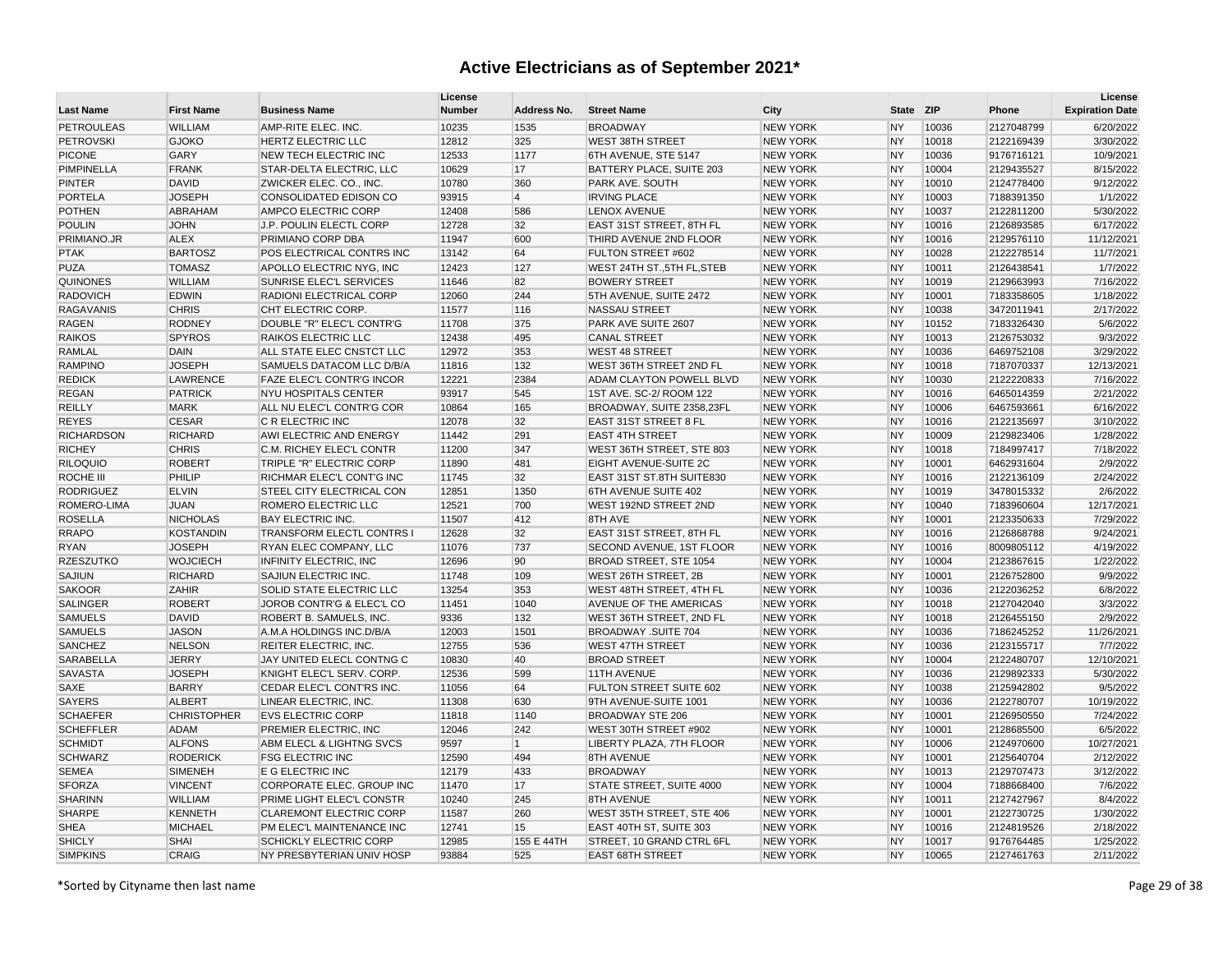| <b>Last Name</b>    | <b>First Name</b>              | <b>Business Name</b>             | License<br><b>Number</b> | Address No.    | <b>Street Name</b>              | City              | <b>State</b>           | <b>ZIP</b> | Phone                 | License<br><b>Expiration Date</b> |
|---------------------|--------------------------------|----------------------------------|--------------------------|----------------|---------------------------------|-------------------|------------------------|------------|-----------------------|-----------------------------------|
|                     |                                |                                  |                          |                |                                 |                   |                        |            |                       |                                   |
| <b>SIRACUSA</b>     | <b>STEPHEN</b>                 | MEM. SLOAN-KETTERING CANC        | 93927                    | 1275           | YORK AVENUE                     | <b>NEW YORK</b>   | <b>NY</b>              | 10021      | 2126397856            | 7/17/2022                         |
| <b>SOFIA</b>        | <b>ANTHONY</b><br><b>EDWIN</b> | <b>BIG ANT ELECTRIC. INC</b>     | 12349                    | 405            | LEXINGTON AVENUE, 26TH FL       | <b>NEW YORK</b>   | <b>NY</b>              | 10174      | 6468253008            | 11/8/2021                         |
| SOTO, JR.           |                                | SORAN ELECTRICAL, INC            | 11759                    | 149            | AMSTERDAM AVE                   | <b>NEW YORK</b>   | <b>NY</b>              | 10023      | 6465230242            | 12/29/2021                        |
| <b>SPOTO</b>        | <b>DAVID</b>                   | PENGUIN MAINT & SERV.INC         | 11426                    | 5              | <b>PENN PLAZA</b>               | <b>NEW YORK</b>   | <b>NY</b>              | 10001      | 7187062558            | 1/21/2022                         |
| <b>STACHYRA</b>     | <b>TOMASZ</b>                  | SOPOT ELECTRIC CORP              | 12429<br>93889           | 244            | 5TH AVENUE STE 2570             | <b>NEW YORK</b>   | <b>NY</b><br><b>NY</b> | 10001      | 9175029722            | 4/7/2022<br>7/31/2022             |
| <b>STASYSHYN</b>    | <b>MARK</b>                    | FEDERAL RESERVE BK OF NY         |                          | 33             | <b>LIBERTY STREET</b>           | <b>NEW YORK</b>   | <b>NY</b>              | 10045      | 2127206097            |                                   |
| <b>STATHOPOULOS</b> | SOTIRIOS                       | POLO ELECTRIC CORP. D/B/A        | 10905                    | 497            | <b>CANAL STREET</b>             | <b>NEW YORK</b>   |                        | 10013      | 2126278220            | 3/31/2022                         |
| <b>STEIN</b>        | <b>ROBERT</b>                  | KNIGHT ELEC'L SERV. CORP.        | 11443                    | 599            | 11TH AVENUE                     | <b>NEW YORK</b>   | <b>NY</b>              | 10036      | 2129892333            | 4/11/2022                         |
| <b>STONE</b>        | <b>THOMAS</b>                  | PENTAGON ELECTRIC INC            | 11576                    | 112            | WEST 34TH STREET, 18TH FL       | <b>NEW YORK</b>   | <b>NY</b>              | 10120      | 2125819815            | 6/10/2022                         |
| <b>STRELTZOFF</b>   | <b>MERRILL</b>                 | A TO Z ELEC CONS & SVC CO        | 10350<br>93871           | 307            | SEVENTH AVENUE, STE 404         | <b>NEW YORK</b>   | <b>NY</b>              | 10001      | 2126332626            | 12/1/2021                         |
| <b>TAKINO</b>       | <b>ATSUSHI</b>                 | THE NEW YORKER HOTEL MGMT        |                          | 481            | 8TH AVENUE                      | <b>NEW YORK</b>   | <b>NY</b>              | 10001      | 2122440719            | 10/23/2022                        |
| <b>TEJADA</b>       | <b>JOSE</b>                    | JTE ELECTRICAL SERVICES          | 12852                    | 1350           | 6TH AVENUE ROOM 402             | <b>NEW YORK</b>   | <b>NY</b>              | 10019      | 9176731096            | 3/23/2022                         |
| <b>TERINO</b>       | <b>THOMAS</b>                  | ABC, INC.                        | 93941                    | 77             | <b>WEST 66 STREET</b>           | <b>NEW YORK</b>   | <b>NY</b>              | 10023      | 2124566004            | 7/19/2022                         |
| <b>TONAJ</b>        | <b>GEORGE</b>                  | <b>PRINCIPAL ELECTRIC CORP</b>   | 13041                    | 32             | BROADWAY, SUITE 1405            | <b>NEW YORK</b>   | <b>NY</b>              | 10004      | 2124703314            | 1/18/2022                         |
| <b>TORTORELLI</b>   | WILLIAM                        | <b>TORELCO ELECL CONTS LLC</b>   | 10058                    | 39             | <b>BROADWAY 9TH FL</b>          | <b>NEW YORK</b>   | <b>NY</b>              | 10006      | 9179931774            | 7/25/2022                         |
| <b>TRAYNOR</b>      | <b>DENNIS</b>                  | D. TRAYNOR ELEC'L CORP           | 12206                    | 372            | 8TH AVENUE                      | <b>NEW YORK</b>   | <b>NY</b>              | 10001      | 6469966619            | 12/7/2021                         |
| <b>TREITEL</b>      | ABRAHAM                        | <b>BOLTIN ELECTRIC LLC</b>       | 13032                    | 39             | <b>BROADWAY SUITE 1830</b>      | <b>NEW YORK</b>   | <b>NY</b>              | 10006      | 9292761100            | 8/10/2022                         |
| <b>TRILIVAS</b>     | <b>JEREMY</b>                  | ON POINT ELECTRIC INC            | 13043                    | 22             | <b>BEAVER STREET</b>            | <b>NEW YORK</b>   | <b>NY</b>              | 10004      | 9176995618            | 7/20/2022                         |
| <b>TRIPODO</b>      | <b>RICKY</b>                   | <b>FSG ELECTRIC INC</b>          | 12725                    | 494            | <b>8TH AVENUE</b>               | <b>NEW YORK</b>   | <b>NY</b>              | 10001      | 2125640704            | 12/9/2021                         |
| <b>ULM</b>          | <b>SID</b>                     | FOX TV STATIONS INC-FOX 5        | 93812                    | 205            | <b>EAST 67TH STREET</b>         | <b>NEW YORK</b>   | <b>NY</b>              | 10065      | 2124523731            | 4/30/2022                         |
| VALENTINE           | <b>PAUL</b>                    | VALENTINE ELECTRIC INC.          | 11052                    | 1501           | BROADWAY, SUITE 700A            | <b>NEW YORK</b>   | <b>NY</b>              | 10036      | 2127044190            | 12/29/2021                        |
| <b>VEGA</b>         | <b>ALFREDO</b>                 | DONALD MCGEACHY, INC.            | 12144                    | 502A           | <b>EAST 84 STREET</b>           | <b>NEW YORK</b>   | <b>NY</b>              | 10028      | 2122490999            | 5/7/2022                          |
| VELASQUEZ           | <b>CARLOS</b>                  | MKJ ELECT'L CONTR'S INC          | 12043                    | 32             | EAST 31ST ST8TH FLOOR           | <b>NEW YORK</b>   | <b>NY</b>              | 10016      | 2126791960            | 9/17/2022                         |
| VELEZ               | <b>JERRY</b>                   | <b>DIAMOND ELECTRIC LLC</b>      | 13194                    | 369            | WEST 34TH STREET, 2ND FL        | <b>NEW YORK</b>   | <b>NY</b>              | 10001      | 2122032237            | 12/7/2021                         |
| <b>VITALE</b>       | <b>ERIC</b>                    | <b>INTERPHASE ELECTRIC CORP.</b> | 10189                    | 230            | PARK AVE 3RD FLOOR              | <b>NEW YORK</b>   | <b>NY</b>              | 10169      | 7184994121            | 3/17/2022                         |
| <b>VITOLO</b>       | <b>RICHARD</b>                 | CONSOLIDATED EDISON CO           | 93890                    | $\overline{4}$ | <b>IRVING PLACE</b>             | <b>NEW YORK</b>   | <b>NY</b>              | 10003      | 7188391350            | 8/31/2022                         |
| <b>WALDMAN</b>      | <b>ALLAN</b>                   | N.Y.C. POLICE DEPT.              | 93895                    | $\vert$ 1      | POLICE PLAZA-RM S 136           | <b>NEW YORK</b>   | <b>NY</b>              | 10038      | 6468796781            | 12/4/2021                         |
| <b>WALSH</b>        | <b>JOSEPH</b>                  | AFA PROTECTIVE SYS INC.          | 11095                    | 519            | <b>8TH AVENUE</b>               | <b>NEW YORK</b>   | <b>NY</b>              | 10018      | 2122795000            | 10/26/2021                        |
| WASILEWSKI          | <b>KRZYSZTOF</b>               | INTEGRAL ELECL PWR & CNTR        | 12384                    | 307            | 7TH AVENUE.- SUITE 507          | <b>NEW YORK</b>   | <b>NY</b>              | 10001      | 2126455528            | 11/24/2021                        |
| <b>WIDELSKI</b>     | GRZEGORZ                       | <b>GS ELECTRIC INC</b>           | 13224                    | 32             | <b>EAST 31ST STREET, 8TH FL</b> | <b>NEW YORK</b>   | <b>NY</b>              | 10016      | 2128891400            | 3/15/2022                         |
| <b>WISZKOWSKI</b>   | <b>STANISLAW</b>               | <b>FALCON ELECTRIC CORP</b>      | 11302                    | 163            | <b>BANK STREET</b>              | <b>NEW YORK</b>   | <b>NY</b>              |            | 10014-1538 2126912989 | 4/6/2022                          |
| <b>WONE</b>         | <b>DAVID</b>                   | ARISTA ELECTRIC CORP.            | 11496                    | 116            | EAST 27TH STREET 3 FL           | <b>NEW YORK</b>   | <b>NY</b>              | 10016      | 2126856400            | 8/28/2022                         |
| WOODWORTH           | <b>PATRICK</b>                 | CENTRIFUGAL ELECTRIC LLC         | 12001                    | 7              | WEST 36ST STREET 6TH FL         | <b>NEW YORK</b>   | <b>NY</b>              | 10018      | 2127983152            | 3/13/2022                         |
| <b>WROBEL</b>       | <b>ERIC</b>                    | METROPOLITAN MUSEUM OF AR        | 93883                    | 1000           | FIFTH AVENUE                    | <b>NEW YORK</b>   | <b>NY</b>              | 10028      | 2126502658            | 3/7/2022                          |
| <b>YOUNG</b>        | <b>JEFFREY</b>                 | Y ELECTRIC INC                   | 13168                    | 16             | BOWERY 2ND FLOOR                | <b>NEW YORK</b>   | <b>NY</b>              | 10013      | 2122275083            | 11/12/2021                        |
| ZAGORULKO           | <b>VALENTIN</b>                | MAC FHIONNGHAILE & SONS          | 12797                    | 85             | <b>BROAD STREET</b>             | <b>NEW YORK</b>   | <b>NY</b>              | 10004      | 7182661391            | 7/18/2022                         |
| <b>ZERVAS</b>       | <b>CHARLES</b>                 | USIS ELECTRIC INC                | 12922                    | 264            | <b>WEST 40TH STREET</b>         | <b>NEW YORK</b>   | <b>NY</b>              | 10018      | 2122780108            | 12/4/2021                         |
| <b>ZERVAS</b>       | <b>JAMES</b>                   | D&D ELECTL CONST CO INC          | 11176                    | 18 WEST        | 27TH STREET, 12TH FLOOR         | <b>NEW YORK</b>   | <b>NY</b>              | 10001      | 2125249411            | 8/17/2022                         |
| <b>ZYKA</b>         | <b>ELTON</b>                   | ALLRAN ELECTRIC OF NY LLC        | 12869                    | 120            | BROADWAY, 36TH FLOOR            | <b>NEW YORK</b>   | <b>NY</b>              | 10005      | 2122695700            | 3/31/2022                         |
| <b>THORNE</b>       | <b>LAWRENCE</b>                | THORN ELECTRIC INC.              | 10909                    | 107-01         | <b>ROCKAWAY BLVD</b>            | <b>OZONE</b>      | <b>NY</b>              | 11417      | 7185290813            | 4/25/2022                         |
| <b>ARGANO</b>       | <b>NICOLO</b>                  | CHASE ARGANO ELECTRIC INC        | 9599                     | 97-46          | 99TH STREET                     | <b>OZONE PARK</b> | <b>NY</b>              | 11416      | 7185294016            | 9/22/2022                         |
| <b>BAKSH</b>        | KAMEEL                         | POWER POINT ELECTRIC INC         | 12392                    | 106-04         | ROCKAWAY BLVD                   | <b>OZONE PARK</b> | <b>NY</b>              | 11417      | 7183224594            | 1/31/2022                         |
| <b>CLASSI</b>       | CAL                            | CKC CONTRACTING CORP DBA         | 10726                    | 98-19          | 103RD AVENUE                    | <b>OZONE PARK</b> | <b>NY</b>              | 11417      | 7183234400            | 12/9/2021                         |
| D'ALESSANDRO        | <b>SAMUEL</b>                  | <b>AD ELECTRIC</b>               | 12267                    | 86-16          | 101ST AVENUE                    | <b>OZONE PARK</b> | <b>NY</b>              | 11416      | 7187214409            | 12/8/2021                         |
| <b>DUSHI</b>        | <b>NIKOLL</b>                  | NEW AGE ELEC'L CONTRG INC        | 12236                    | 86-16          | 101ST AVENUE                    | <b>OZONE PARK</b> | <b>NY</b>              | 11416      | 7187384488            | 12/4/2021                         |
| <b>FILOTEO</b>      | <b>SALVATORE</b>               | <b>GENMAR ELECT. CONT'G CORP</b> | 10884                    | 98-19          | 103RD AVENUE                    | <b>OZONE PARK</b> | <b>NY</b>              | 11417      | 7185291473            | 7/20/2022                         |
| <b>FLAUM</b>        | <b>RUSS</b>                    | <b>FIVE STAR ELECTRIC CORP.</b>  | 10501                    | 101-32         | 101ST STREET                    | <b>OZONE PARK</b> | <b>NY</b>              | 11416      | 7186415000            | 9/28/2022                         |
| <b>FORD</b>         | <b>GUY</b>                     | ALLIANCE ELEVATOR COMPANY        | 11970                    | 97-20          | 99TH STREET                     | <b>OZONE PARK</b> | <b>NY</b>              | 11416      | 3475921555            | 7/14/2022                         |
| <b>LEONE</b>        | PHILIP                         | ALL-NITE ELECTRIC CORP.          | 10670                    | 111-44         | LEFFERTS BLVD                   | <b>OZONE PARK</b> | <b>NY</b>              | 11420      | 7186414019            | 10/10/2022                        |
| <b>MOSELEY</b>      | <b>ANDRE</b>                   | AM NY ELECTRIC CORP              | 12614                    | 94-02          | 80TH STREET, 2ND FLOOR          | <b>OZONE PARK</b> | <b>NY</b>              | 11416      | 7185210001            | 3/16/2022                         |
| PARASKEVADIS        | <b>MILTON</b>                  | ALL PURPOSE ELECTRIC CORP        | 12690                    | 135-07         | <b>CROSSBAY BLVD</b>            | <b>OZONE PARK</b> | <b>NY</b>              | 11417      | 7186746305            | 9/28/2022                         |
| <b>SEECHARRAN</b>   | <b>DILIP</b>                   | JOE ELECTRICAL INC               | 11944                    | 105-20         | <b>LIBERTY AVE</b>              | <b>OZONE PARK</b> | <b>NY</b>              | 11417      | 7188699536            | 12/10/2021                        |
| <b>TOSCANO</b>      | <b>SALVATORE</b>               | <b>BLJ ELECTRIC CORP</b>         | 12456                    | 9314           | <b>LIBERTY AVENUE</b>           | <b>OZONE PARK</b> | <b>NY</b>              | 11417      | 7185291328            | 5/27/2022                         |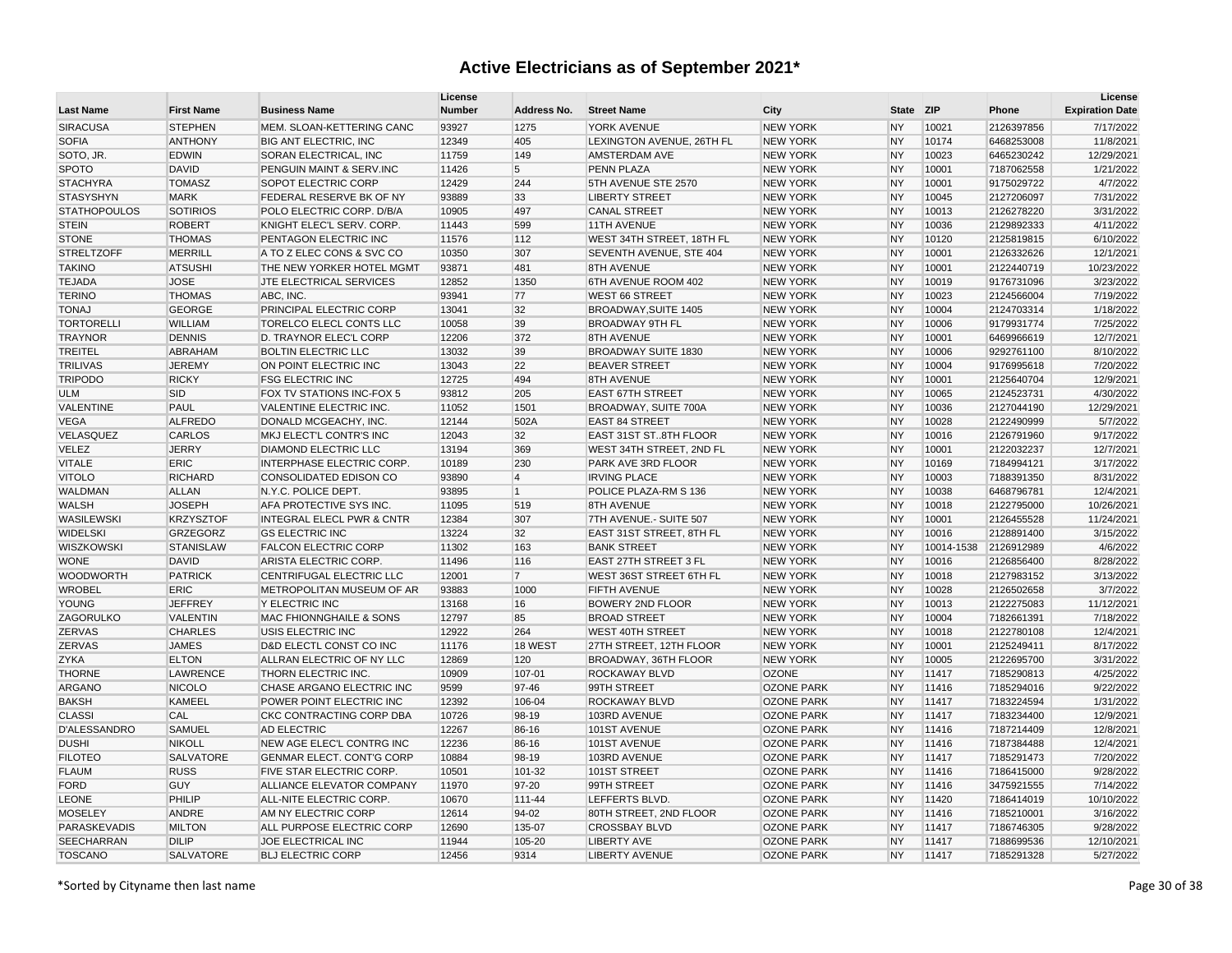| <b>HAMESHWAI</b><br><b>BEATON ELECTRIC CORPORATI</b><br>12224<br>100-02<br><b>OZONE PARK</b><br>11416<br>5/13/2022<br>101 AVENUE<br><b>NY</b><br>7186595500<br>11/3/2021<br><b>MARTIN</b><br>JOSEPH WEINSTEIN ELECTRIC<br>9113<br>94-24<br>88TH STREET<br><b>OZONE PARK</b><br><b>NY</b><br>11416<br>7188435555<br><b>RICHARD</b><br>8/16/2022<br><b>RICHARD WEINSTEIN</b><br>10654<br>94-24<br>88TH STREET<br><b>OZONE PARK</b><br><b>NY</b><br>11416<br>7188437002<br><b>STEVEN</b><br>10561<br>94-24<br><b>OZONE PARK</b><br>7/27/2022<br>R.K.S. ELECTRIC CORP.<br>88TH STREET<br><b>NY</b><br>11416<br>7188436906<br><b>RASHEED</b><br>11250<br>77 STREET<br>7183232134<br>5/26/2022<br>POWER KEY ELECTRIC CORP.<br>97-47<br><b>OZONE PK</b><br><b>NY</b><br>11416<br><b>JOSEPH</b><br>1/21/2022<br>JALEX ELEC'L CONTR. INC<br>11806<br>206-05<br><b>JAMAICA AVENUE</b><br>QUEENS<br><b>NY</b><br>11428<br>7184818958<br>LUIGI<br>SUREPOWER ELECTRIC, INC.<br>9799<br>246-10<br><b>FRANCIS LEWIS BLVD</b><br><b>QUEENS</b><br><b>NY</b><br>11422<br>7189561000<br>9/24/2021<br><b>SHEFKI</b><br>12374<br><b>QUEENS</b><br>9/17/2022<br>JEFFERSON ELECTRICAL INC<br>79-06<br><b>JAMAICA AVENUE</b><br><b>NY</b><br>11421<br>7182960530<br>ANGEL<br>11474<br>37-53<br>90TH STREET<br><b>QUEENS</b><br><b>NY</b><br>11372<br>7188990018<br>11/25/2021<br><b>ZAVA ELECTRIC</b><br><b>MOHAMMAD</b><br>JAMAICA HOSPITAL MED CTR<br>93746<br>89-06<br>135TH STREET<br>QUEENS<br><b>NY</b><br>11418<br>7182066736<br>4/4/2022<br><b>NICHOLAS</b><br><b>JAMAICA AVE</b><br>QUEENS<br>4/4/2022<br>NEW CENTURY ELEC'L CONTR<br>11538<br>105-15<br><b>NY</b><br>11418<br>7184417123<br><b>VALMA</b><br><b>QUEENS</b><br>6/3/2022<br>V&B ELECTRICAL CONTNG INC<br>12564<br>220-31<br><b>JAMAICA AVENUE</b><br><b>NY</b><br>11428<br>9178219664<br>3/10/2022<br>ARIEL<br><b>CROSS BROTHERS ELECTRIC</b><br>13177<br>920<br>SENECA AVENUE, 1ST FL<br><b>QUEENS</b><br><b>NY</b><br>11385<br>7183812345<br><b>HEMANCHAL</b><br>4/10/2022<br>ELPO ELECTRICAL CONTG INC<br>12530<br>METROPOLITAN AVE, SUITE B<br>QUEENS<br><b>NY</b><br>11385<br>50-03<br>7183846700<br><b>CLINT</b><br>1/29/2022<br>HIGH-LIGHT ELEC'L CORP<br>12428<br>33-46<br>55TH STREET<br><b>QUEENS</b><br><b>NY</b><br>11377<br>7184888400<br><b>DIPAOLO</b><br><b>VITO</b><br>11116<br>235-07<br><b>BRADDOCK AVE.</b><br><b>QUEENS</b><br><b>NY</b><br>11428<br>12/26/2021<br>HUNTER ELECTRIC, INC.<br>7187402970<br><b>EUGENE</b><br>ALEXANDER<br>HIGH QUALITY ELECTRIC OF<br>12989<br>140-12<br>ROCKAWAY BLVD UNIT R1<br><b>QUEENS</b><br><b>NY</b><br>11436<br>7184801188<br>4/26/2022<br><b>HAMILTON</b><br>MIGUEL<br>1/12/2022<br>KTB ELECTRIC INC.<br>11719<br>123-16<br><b>JAMAICA AVENUE</b><br><b>QUEENS</b><br><b>NY</b><br>11418<br>7184416016<br><b>GLENMORE</b><br>6/22/2022<br><b>HARVEY</b><br>WHYNN ELECTRIC CORP.<br>10992<br>138-01<br><b>SPRINGFIELD BLVD</b><br><b>QUEENS</b><br><b>NY</b><br>11413<br>7187707288<br>4/23/2022<br><b>HAUSMAN</b><br><b>PETER</b><br>UNIVERSAL ELECTRICAL CONT<br>10889<br>87-19<br><b>MYRTLE AVENUE</b><br><b>QUEENS</b><br><b>NY</b><br>11385<br>7184411850<br><b>ADRIAN</b><br><b>WHAHT ELECTRICAL SVCS INC</b><br><b>NY</b><br>6463444212<br>2/27/2022<br><b>HYLTON</b><br>13231<br>184-10<br>JAMAICA AVENUE SUITE 100<br><b>QUEENS</b><br>11423<br><b>KYRIAKOS</b><br>3/31/2022<br><b>KARAKALPAKIDIS</b><br><b>BASS ELECTRICAL CORP.</b><br>13173<br>44486<br>37TH AVENUE<br>QUEENS<br><b>NY</b><br>11101<br>7187079303<br><b>KARAKALPAKIDIS</b><br>PANAGIOTIS<br>11303<br><b>QUEENS</b><br>1/19/2022<br><b>BASS ELECTRICAL CORP.</b><br>44486<br>37TH AVENUE<br><b>NY</b><br>11101<br>7187079303<br><b>KUMAR</b><br><b>STEPHEN</b><br>JAMAICA HOSPITAL MED CTR<br>93940<br>135TH STREET<br><b>QUEENS</b><br><b>NY</b><br>11418<br>7182066736<br>11/2/2021<br>89-06<br><b>NICHOLAS</b><br>QUEENS<br>5/30/2022<br><b>MAUCERI</b><br>MAUCERI ELECTRIC CORP.<br>10303<br>75-02<br><b>67TH DRIVE</b><br><b>NY</b><br>11379<br>7188948886<br><b>STEVEN</b><br><b>MAUCERI</b><br>MAUCERI ELECTRIC CORP.<br>12406<br>75-02<br>67TH DRIVE<br><b>QUEENS</b><br><b>NY</b><br>11379<br>7188948886<br>11/27/2021<br><b>MILICIA</b><br><b>FRANK</b><br>MILICIA ELECTRIC CORP<br>12532<br>148-19<br><b>QUEENS</b><br><b>NY</b><br>11413<br>7189955028<br>9/11/2022<br><b>GUY R BREWER BLVD</b><br><b>RAMATALLI</b><br><b>HAZRAT</b><br>11551<br>130-20<br><b>QUEENS</b><br><b>NY</b><br>3/17/2022<br><b>HAZRAT RAMATALLI</b><br>ROCKAWAY BLVD<br>11420<br>3474750353<br><b>RAMPERSAD</b><br><b>BRANDON</b><br>JAMAICA HOSPITAL MED CTR<br>93938<br>89-06<br>135TH STREET<br><b>QUEENS</b><br><b>NY</b><br>11418<br>7182066736<br>11/9/2021<br>SEEPERSAUD<br><b>GAIRY</b><br><b>QUEENS</b><br>7/11/2022<br>HI-LO ELECTL & INTGTN COR<br>12678<br>224-17<br><b>MERRICK BLVD</b><br><b>NY</b><br>11413<br>3478657721<br>7/24/2022<br><b>STOKES</b><br><b>ROY</b><br>STOKES ELECTRICAL, INC.<br>10853<br>37TH AVENUE<br><b>QUEENS</b><br><b>NY</b><br>57-01<br>11377<br>7182641041<br><b>UMADAS</b><br><b>ANDREW</b><br>OM ELECTRICAL CONTRACTING<br>12905<br>144-34<br><b>JAMAICA AVENUE</b><br><b>QUEENS</b><br><b>NY</b><br>11435<br>6466437741<br>7/24/2022<br><b>WEHNER</b><br><b>RICHARD</b><br>RICHARD WEHNER ELECL CONT<br>10038<br>120-06<br>31ST AVENUE<br><b>QUEENS</b><br><b>NY</b><br>11354<br>7185546014<br>7/25/2022<br>ZUARDI<br>PHILIP<br>11123<br>151-01<br>14TH AVENUE<br><b>NY</b><br>11357<br>9/10/2022<br>PJZ MAINTENANCE CORP.<br><b>QUEENS</b><br>7187671847<br><b>GHANSHYAM</b><br><b>QUEENS VILLAGE</b><br><b>NY</b><br>10/27/2021<br>AMIN<br>AMIN ELECTRICAL CORP<br>12375<br>97-23<br>218TH STREET<br>11429<br>7187290389<br>12/2/2021<br><b>BERMAN</b><br><b>BRYAN</b><br>CITY ELECTRICAL SVCS INC<br>11184<br>222-17<br><b>JAMAICA AVENUE</b><br><b>QUEENS VILLAGE</b><br><b>NY</b><br>11428<br>7187404100<br><b>BOODHOO</b><br><b>STEVEN</b><br>K.A.B. ELECTRIC CORP<br>12077<br>212-27<br><b>JAMAICA AVENUE</b><br><b>QUEENS VILLAGE</b><br><b>NY</b><br>11428<br>12/28/2021<br>7184545464<br>CHETRAM<br><b>RISHIRAM</b><br>JOEY ELEC'L CO., INC.<br>11512<br>2/8/2022<br>214-75<br><b>JAMAICA AVENUE</b><br>QUEENS VILLAGE<br><b>NY</b><br>11428<br>7187013925<br><b>CUDIA JR</b><br><b>VITO</b><br>HAUGLAND ENERGY GROUP LLC<br>12319<br>217-14<br>11429<br>2/24/2022<br><b>HEMPSTEAD AVENUE</b><br><b>QUEENS VILLAGE</b><br><b>NY</b><br>7184402917<br><b>DIPCHAND</b><br><b>VISHAL</b><br>RMD ELECTRIC CORP<br>12556<br><b>HEMPSTEAD AVENUE</b><br>QUEENS VILLAGE<br>11429<br>7182171400<br>12/3/2021<br>218-26<br><b>NY</b><br><b>ROBERT</b><br>11930<br>2/23/2022<br><b>FINN</b><br>T.R. RICOTTA ELECTRIC INC<br>224-38<br><b>BRADDOCK AVENUE</b><br>QUEENS VILLAGE<br><b>NY</b><br>11428<br>7184650600<br><b>BRIAN</b><br>12/18/2021<br><b>GINGO</b><br><b>BRG ELECTRIC INC.</b><br>11215<br>88-26<br><b>WINCHESTER BLVD.</b><br><b>QUEENS VILLAGE</b><br><b>NY</b><br>11427<br>7187762990<br><b>GRIMA</b><br><b>GREGORY</b><br>MALTA ELECTRIC INC<br>13176<br>221-19<br><b>JAMAICA AVE</b><br><b>QUEENS VILLAGE</b><br>11428<br>7183477187<br>5/25/2022<br><b>NY</b><br>3/29/2022<br><b>HARRIS</b><br><b>VERDRY</b><br>OHM PRO ELECTL CONST CORP<br>12737<br><b>JAMAICA AVENUE</b><br>214-85<br>QUEENS VILLAGE<br><b>NY</b><br>11428<br>7184134427<br><b>HEFFERNAN</b><br><b>RICHARD</b><br>2/1/2022<br>ELECTRIC A/C INC<br>13066<br>98-47<br>212TH STREET<br>QUEENS VILLAGE<br><b>NY</b><br>11429<br>3479013444<br><b>JAGNARINE</b><br>6/7/2022<br><b>RAMNARINE</b><br>UL ELECTRICAL CORP.<br>11764<br>211-43<br>JAMAICA AVENUE, 1ST FL<br><b>QUEENS VILLAGE</b><br><b>NY</b><br>11428<br>7183224328<br><b>KLEEMAN</b><br><b>DAVID</b><br>A.S.K. ELECTRICAL CORP<br>12300<br>217-14<br><b>HEMPSTEAD AVENUE</b><br><b>QUEENS VILLAGE</b><br>11429<br>7187015758<br>7/26/2022<br><b>NY</b><br>10325<br>8/28/2022<br><b>LENNON</b><br><b>ANTHONY</b><br>GLEN OAKS ELEC'L INC.<br>219-51<br><b>JAMAICA AVENUE</b><br>QUEENS VILLAGE<br><b>NY</b><br>11428<br>7183472442<br><b>PATINO</b><br><b>GERARDO</b><br>WIRE ELECTRIC INST CO INC<br>13057<br>215-28<br><b>HILLSIDE AVENUE</b><br><b>QUEENS VILLAGE</b><br><b>NY</b><br>11427<br>9172515320<br>8/16/2022<br><b>PURCELL</b><br><b>IRVING</b><br>PURCELL ELEC'L CONTRS LTD<br>10895<br>212-35<br>11428<br>2/15/2022<br><b>JAMAICA AVENUE</b><br><b>QUEENS VILLAGE</b><br><b>NY</b><br>7183414779<br><b>RICOTTA</b><br><b>THOMAS</b><br>10542<br>1/20/2022<br>T.R. RICOTTA ELECTRIC INC<br>224-38<br><b>BRADDOCK AVENUE</b><br><b>QUEENS VILLAGE</b><br><b>NY</b><br>11428<br>7184650600<br><b>TABONE</b><br><b>MICHAEL</b><br>MALTA ELECTRIC INC<br>10767<br>221-19<br><b>JAMAICA AVE</b><br>QUEENS VILLAGE<br><b>NY</b><br>11428<br>7183477187<br>11/10/2021 | <b>Last Name</b> | <b>First Name</b> | <b>Business Name</b>     | License<br><b>Number</b> | Address No. | <b>Street Name</b>    | City                  | <b>State</b> | <b>ZIP</b> | Phone      | License<br><b>Expiration Date</b> |
|--------------------------------------------------------------------------------------------------------------------------------------------------------------------------------------------------------------------------------------------------------------------------------------------------------------------------------------------------------------------------------------------------------------------------------------------------------------------------------------------------------------------------------------------------------------------------------------------------------------------------------------------------------------------------------------------------------------------------------------------------------------------------------------------------------------------------------------------------------------------------------------------------------------------------------------------------------------------------------------------------------------------------------------------------------------------------------------------------------------------------------------------------------------------------------------------------------------------------------------------------------------------------------------------------------------------------------------------------------------------------------------------------------------------------------------------------------------------------------------------------------------------------------------------------------------------------------------------------------------------------------------------------------------------------------------------------------------------------------------------------------------------------------------------------------------------------------------------------------------------------------------------------------------------------------------------------------------------------------------------------------------------------------------------------------------------------------------------------------------------------------------------------------------------------------------------------------------------------------------------------------------------------------------------------------------------------------------------------------------------------------------------------------------------------------------------------------------------------------------------------------------------------------------------------------------------------------------------------------------------------------------------------------------------------------------------------------------------------------------------------------------------------------------------------------------------------------------------------------------------------------------------------------------------------------------------------------------------------------------------------------------------------------------------------------------------------------------------------------------------------------------------------------------------------------------------------------------------------------------------------------------------------------------------------------------------------------------------------------------------------------------------------------------------------------------------------------------------------------------------------------------------------------------------------------------------------------------------------------------------------------------------------------------------------------------------------------------------------------------------------------------------------------------------------------------------------------------------------------------------------------------------------------------------------------------------------------------------------------------------------------------------------------------------------------------------------------------------------------------------------------------------------------------------------------------------------------------------------------------------------------------------------------------------------------------------------------------------------------------------------------------------------------------------------------------------------------------------------------------------------------------------------------------------------------------------------------------------------------------------------------------------------------------------------------------------------------------------------------------------------------------------------------------------------------------------------------------------------------------------------------------------------------------------------------------------------------------------------------------------------------------------------------------------------------------------------------------------------------------------------------------------------------------------------------------------------------------------------------------------------------------------------------------------------------------------------------------------------------------------------------------------------------------------------------------------------------------------------------------------------------------------------------------------------------------------------------------------------------------------------------------------------------------------------------------------------------------------------------------------------------------------------------------------------------------------------------------------------------------------------------------------------------------------------------------------------------------------------------------------------------------------------------------------------------------------------------------------------------------------------------------------------------------------------------------------------------------------------------------------------------------------------------------------------------------------------------------------------------------------------------------------------------------------------------------------------------------------------------------------------------------------------------------------------------------------------------------------------------------------------------------------------------------------------------------------------------------------------------------------------------------------------------------------------------------------------------------------------------------------------------------------------------------------------------------------------------------------------------------------------------------------------------------------------------------------------------------------------------------------------------------------------------------------------------------------------------------------------------------------------------------------------------------------------------------------------------------------------------------------------------------------------------------------------------------------------------------------------------------------------------------------------------------------------------------------------------------------------------------------------------------------------------------------------------------------------------------------------------------------------------------------------------------------------------------------------------------------------------------------------------------------------------------------------------------------------------------------------------------------------------------------------------------------------------------------------------------------------------------------------------------------------------------------------------------------------------------------------------------------------------------------------------------------------------------------------------------------------------------------------------------------------------------------------------------------------------------------------------------------------------------------------------------------------------------------------------------------------------------------------------------------------------------------------------------------------------------------------------------------------------------------------------------------------------------------------------------------------------|------------------|-------------------|--------------------------|--------------------------|-------------|-----------------------|-----------------------|--------------|------------|------------|-----------------------------------|
|                                                                                                                                                                                                                                                                                                                                                                                                                                                                                                                                                                                                                                                                                                                                                                                                                                                                                                                                                                                                                                                                                                                                                                                                                                                                                                                                                                                                                                                                                                                                                                                                                                                                                                                                                                                                                                                                                                                                                                                                                                                                                                                                                                                                                                                                                                                                                                                                                                                                                                                                                                                                                                                                                                                                                                                                                                                                                                                                                                                                                                                                                                                                                                                                                                                                                                                                                                                                                                                                                                                                                                                                                                                                                                                                                                                                                                                                                                                                                                                                                                                                                                                                                                                                                                                                                                                                                                                                                                                                                                                                                                                                                                                                                                                                                                                                                                                                                                                                                                                                                                                                                                                                                                                                                                                                                                                                                                                                                                                                                                                                                                                                                                                                                                                                                                                                                                                                                                                                                                                                                                                                                                                                                                                                                                                                                                                                                                                                                                                                                                                                                                                                                                                                                                                                                                                                                                                                                                                                                                                                                                                                                                                                                                                                                                                                                                                                                                                                                                                                                                                                                                                                                                                                                                                                                                                                                                                                                                                                                                                                                                                                                                                                                                                                                                                                                                                                                                                                                                                                                                                                                                                                                                                                                                                                                                                                                                                        | WAZID            |                   |                          |                          |             |                       |                       |              |            |            |                                   |
|                                                                                                                                                                                                                                                                                                                                                                                                                                                                                                                                                                                                                                                                                                                                                                                                                                                                                                                                                                                                                                                                                                                                                                                                                                                                                                                                                                                                                                                                                                                                                                                                                                                                                                                                                                                                                                                                                                                                                                                                                                                                                                                                                                                                                                                                                                                                                                                                                                                                                                                                                                                                                                                                                                                                                                                                                                                                                                                                                                                                                                                                                                                                                                                                                                                                                                                                                                                                                                                                                                                                                                                                                                                                                                                                                                                                                                                                                                                                                                                                                                                                                                                                                                                                                                                                                                                                                                                                                                                                                                                                                                                                                                                                                                                                                                                                                                                                                                                                                                                                                                                                                                                                                                                                                                                                                                                                                                                                                                                                                                                                                                                                                                                                                                                                                                                                                                                                                                                                                                                                                                                                                                                                                                                                                                                                                                                                                                                                                                                                                                                                                                                                                                                                                                                                                                                                                                                                                                                                                                                                                                                                                                                                                                                                                                                                                                                                                                                                                                                                                                                                                                                                                                                                                                                                                                                                                                                                                                                                                                                                                                                                                                                                                                                                                                                                                                                                                                                                                                                                                                                                                                                                                                                                                                                                                                                                                                                        | <b>WEINSTEIN</b> |                   |                          |                          |             |                       |                       |              |            |            |                                   |
|                                                                                                                                                                                                                                                                                                                                                                                                                                                                                                                                                                                                                                                                                                                                                                                                                                                                                                                                                                                                                                                                                                                                                                                                                                                                                                                                                                                                                                                                                                                                                                                                                                                                                                                                                                                                                                                                                                                                                                                                                                                                                                                                                                                                                                                                                                                                                                                                                                                                                                                                                                                                                                                                                                                                                                                                                                                                                                                                                                                                                                                                                                                                                                                                                                                                                                                                                                                                                                                                                                                                                                                                                                                                                                                                                                                                                                                                                                                                                                                                                                                                                                                                                                                                                                                                                                                                                                                                                                                                                                                                                                                                                                                                                                                                                                                                                                                                                                                                                                                                                                                                                                                                                                                                                                                                                                                                                                                                                                                                                                                                                                                                                                                                                                                                                                                                                                                                                                                                                                                                                                                                                                                                                                                                                                                                                                                                                                                                                                                                                                                                                                                                                                                                                                                                                                                                                                                                                                                                                                                                                                                                                                                                                                                                                                                                                                                                                                                                                                                                                                                                                                                                                                                                                                                                                                                                                                                                                                                                                                                                                                                                                                                                                                                                                                                                                                                                                                                                                                                                                                                                                                                                                                                                                                                                                                                                                                                        | WEINSTEIN        |                   |                          |                          |             |                       |                       |              |            |            |                                   |
|                                                                                                                                                                                                                                                                                                                                                                                                                                                                                                                                                                                                                                                                                                                                                                                                                                                                                                                                                                                                                                                                                                                                                                                                                                                                                                                                                                                                                                                                                                                                                                                                                                                                                                                                                                                                                                                                                                                                                                                                                                                                                                                                                                                                                                                                                                                                                                                                                                                                                                                                                                                                                                                                                                                                                                                                                                                                                                                                                                                                                                                                                                                                                                                                                                                                                                                                                                                                                                                                                                                                                                                                                                                                                                                                                                                                                                                                                                                                                                                                                                                                                                                                                                                                                                                                                                                                                                                                                                                                                                                                                                                                                                                                                                                                                                                                                                                                                                                                                                                                                                                                                                                                                                                                                                                                                                                                                                                                                                                                                                                                                                                                                                                                                                                                                                                                                                                                                                                                                                                                                                                                                                                                                                                                                                                                                                                                                                                                                                                                                                                                                                                                                                                                                                                                                                                                                                                                                                                                                                                                                                                                                                                                                                                                                                                                                                                                                                                                                                                                                                                                                                                                                                                                                                                                                                                                                                                                                                                                                                                                                                                                                                                                                                                                                                                                                                                                                                                                                                                                                                                                                                                                                                                                                                                                                                                                                                                        | <b>WEINSTEIN</b> |                   |                          |                          |             |                       |                       |              |            |            |                                   |
|                                                                                                                                                                                                                                                                                                                                                                                                                                                                                                                                                                                                                                                                                                                                                                                                                                                                                                                                                                                                                                                                                                                                                                                                                                                                                                                                                                                                                                                                                                                                                                                                                                                                                                                                                                                                                                                                                                                                                                                                                                                                                                                                                                                                                                                                                                                                                                                                                                                                                                                                                                                                                                                                                                                                                                                                                                                                                                                                                                                                                                                                                                                                                                                                                                                                                                                                                                                                                                                                                                                                                                                                                                                                                                                                                                                                                                                                                                                                                                                                                                                                                                                                                                                                                                                                                                                                                                                                                                                                                                                                                                                                                                                                                                                                                                                                                                                                                                                                                                                                                                                                                                                                                                                                                                                                                                                                                                                                                                                                                                                                                                                                                                                                                                                                                                                                                                                                                                                                                                                                                                                                                                                                                                                                                                                                                                                                                                                                                                                                                                                                                                                                                                                                                                                                                                                                                                                                                                                                                                                                                                                                                                                                                                                                                                                                                                                                                                                                                                                                                                                                                                                                                                                                                                                                                                                                                                                                                                                                                                                                                                                                                                                                                                                                                                                                                                                                                                                                                                                                                                                                                                                                                                                                                                                                                                                                                                                        | <b>SALIM</b>     |                   |                          |                          |             |                       |                       |              |            |            |                                   |
|                                                                                                                                                                                                                                                                                                                                                                                                                                                                                                                                                                                                                                                                                                                                                                                                                                                                                                                                                                                                                                                                                                                                                                                                                                                                                                                                                                                                                                                                                                                                                                                                                                                                                                                                                                                                                                                                                                                                                                                                                                                                                                                                                                                                                                                                                                                                                                                                                                                                                                                                                                                                                                                                                                                                                                                                                                                                                                                                                                                                                                                                                                                                                                                                                                                                                                                                                                                                                                                                                                                                                                                                                                                                                                                                                                                                                                                                                                                                                                                                                                                                                                                                                                                                                                                                                                                                                                                                                                                                                                                                                                                                                                                                                                                                                                                                                                                                                                                                                                                                                                                                                                                                                                                                                                                                                                                                                                                                                                                                                                                                                                                                                                                                                                                                                                                                                                                                                                                                                                                                                                                                                                                                                                                                                                                                                                                                                                                                                                                                                                                                                                                                                                                                                                                                                                                                                                                                                                                                                                                                                                                                                                                                                                                                                                                                                                                                                                                                                                                                                                                                                                                                                                                                                                                                                                                                                                                                                                                                                                                                                                                                                                                                                                                                                                                                                                                                                                                                                                                                                                                                                                                                                                                                                                                                                                                                                                                        | ALEXANDRE        |                   |                          |                          |             |                       |                       |              |            |            |                                   |
|                                                                                                                                                                                                                                                                                                                                                                                                                                                                                                                                                                                                                                                                                                                                                                                                                                                                                                                                                                                                                                                                                                                                                                                                                                                                                                                                                                                                                                                                                                                                                                                                                                                                                                                                                                                                                                                                                                                                                                                                                                                                                                                                                                                                                                                                                                                                                                                                                                                                                                                                                                                                                                                                                                                                                                                                                                                                                                                                                                                                                                                                                                                                                                                                                                                                                                                                                                                                                                                                                                                                                                                                                                                                                                                                                                                                                                                                                                                                                                                                                                                                                                                                                                                                                                                                                                                                                                                                                                                                                                                                                                                                                                                                                                                                                                                                                                                                                                                                                                                                                                                                                                                                                                                                                                                                                                                                                                                                                                                                                                                                                                                                                                                                                                                                                                                                                                                                                                                                                                                                                                                                                                                                                                                                                                                                                                                                                                                                                                                                                                                                                                                                                                                                                                                                                                                                                                                                                                                                                                                                                                                                                                                                                                                                                                                                                                                                                                                                                                                                                                                                                                                                                                                                                                                                                                                                                                                                                                                                                                                                                                                                                                                                                                                                                                                                                                                                                                                                                                                                                                                                                                                                                                                                                                                                                                                                                                                        | <b>AMORESE</b>   |                   |                          |                          |             |                       |                       |              |            |            |                                   |
|                                                                                                                                                                                                                                                                                                                                                                                                                                                                                                                                                                                                                                                                                                                                                                                                                                                                                                                                                                                                                                                                                                                                                                                                                                                                                                                                                                                                                                                                                                                                                                                                                                                                                                                                                                                                                                                                                                                                                                                                                                                                                                                                                                                                                                                                                                                                                                                                                                                                                                                                                                                                                                                                                                                                                                                                                                                                                                                                                                                                                                                                                                                                                                                                                                                                                                                                                                                                                                                                                                                                                                                                                                                                                                                                                                                                                                                                                                                                                                                                                                                                                                                                                                                                                                                                                                                                                                                                                                                                                                                                                                                                                                                                                                                                                                                                                                                                                                                                                                                                                                                                                                                                                                                                                                                                                                                                                                                                                                                                                                                                                                                                                                                                                                                                                                                                                                                                                                                                                                                                                                                                                                                                                                                                                                                                                                                                                                                                                                                                                                                                                                                                                                                                                                                                                                                                                                                                                                                                                                                                                                                                                                                                                                                                                                                                                                                                                                                                                                                                                                                                                                                                                                                                                                                                                                                                                                                                                                                                                                                                                                                                                                                                                                                                                                                                                                                                                                                                                                                                                                                                                                                                                                                                                                                                                                                                                                                        | <b>ARIFI</b>     |                   |                          |                          |             |                       |                       |              |            |            |                                   |
|                                                                                                                                                                                                                                                                                                                                                                                                                                                                                                                                                                                                                                                                                                                                                                                                                                                                                                                                                                                                                                                                                                                                                                                                                                                                                                                                                                                                                                                                                                                                                                                                                                                                                                                                                                                                                                                                                                                                                                                                                                                                                                                                                                                                                                                                                                                                                                                                                                                                                                                                                                                                                                                                                                                                                                                                                                                                                                                                                                                                                                                                                                                                                                                                                                                                                                                                                                                                                                                                                                                                                                                                                                                                                                                                                                                                                                                                                                                                                                                                                                                                                                                                                                                                                                                                                                                                                                                                                                                                                                                                                                                                                                                                                                                                                                                                                                                                                                                                                                                                                                                                                                                                                                                                                                                                                                                                                                                                                                                                                                                                                                                                                                                                                                                                                                                                                                                                                                                                                                                                                                                                                                                                                                                                                                                                                                                                                                                                                                                                                                                                                                                                                                                                                                                                                                                                                                                                                                                                                                                                                                                                                                                                                                                                                                                                                                                                                                                                                                                                                                                                                                                                                                                                                                                                                                                                                                                                                                                                                                                                                                                                                                                                                                                                                                                                                                                                                                                                                                                                                                                                                                                                                                                                                                                                                                                                                                                        | <b>BENDER</b>    |                   |                          |                          |             |                       |                       |              |            |            |                                   |
|                                                                                                                                                                                                                                                                                                                                                                                                                                                                                                                                                                                                                                                                                                                                                                                                                                                                                                                                                                                                                                                                                                                                                                                                                                                                                                                                                                                                                                                                                                                                                                                                                                                                                                                                                                                                                                                                                                                                                                                                                                                                                                                                                                                                                                                                                                                                                                                                                                                                                                                                                                                                                                                                                                                                                                                                                                                                                                                                                                                                                                                                                                                                                                                                                                                                                                                                                                                                                                                                                                                                                                                                                                                                                                                                                                                                                                                                                                                                                                                                                                                                                                                                                                                                                                                                                                                                                                                                                                                                                                                                                                                                                                                                                                                                                                                                                                                                                                                                                                                                                                                                                                                                                                                                                                                                                                                                                                                                                                                                                                                                                                                                                                                                                                                                                                                                                                                                                                                                                                                                                                                                                                                                                                                                                                                                                                                                                                                                                                                                                                                                                                                                                                                                                                                                                                                                                                                                                                                                                                                                                                                                                                                                                                                                                                                                                                                                                                                                                                                                                                                                                                                                                                                                                                                                                                                                                                                                                                                                                                                                                                                                                                                                                                                                                                                                                                                                                                                                                                                                                                                                                                                                                                                                                                                                                                                                                                                        | <b>BHATTI</b>    |                   |                          |                          |             |                       |                       |              |            |            |                                   |
|                                                                                                                                                                                                                                                                                                                                                                                                                                                                                                                                                                                                                                                                                                                                                                                                                                                                                                                                                                                                                                                                                                                                                                                                                                                                                                                                                                                                                                                                                                                                                                                                                                                                                                                                                                                                                                                                                                                                                                                                                                                                                                                                                                                                                                                                                                                                                                                                                                                                                                                                                                                                                                                                                                                                                                                                                                                                                                                                                                                                                                                                                                                                                                                                                                                                                                                                                                                                                                                                                                                                                                                                                                                                                                                                                                                                                                                                                                                                                                                                                                                                                                                                                                                                                                                                                                                                                                                                                                                                                                                                                                                                                                                                                                                                                                                                                                                                                                                                                                                                                                                                                                                                                                                                                                                                                                                                                                                                                                                                                                                                                                                                                                                                                                                                                                                                                                                                                                                                                                                                                                                                                                                                                                                                                                                                                                                                                                                                                                                                                                                                                                                                                                                                                                                                                                                                                                                                                                                                                                                                                                                                                                                                                                                                                                                                                                                                                                                                                                                                                                                                                                                                                                                                                                                                                                                                                                                                                                                                                                                                                                                                                                                                                                                                                                                                                                                                                                                                                                                                                                                                                                                                                                                                                                                                                                                                                                                        | <b>BLASONE</b>   |                   |                          |                          |             |                       |                       |              |            |            |                                   |
|                                                                                                                                                                                                                                                                                                                                                                                                                                                                                                                                                                                                                                                                                                                                                                                                                                                                                                                                                                                                                                                                                                                                                                                                                                                                                                                                                                                                                                                                                                                                                                                                                                                                                                                                                                                                                                                                                                                                                                                                                                                                                                                                                                                                                                                                                                                                                                                                                                                                                                                                                                                                                                                                                                                                                                                                                                                                                                                                                                                                                                                                                                                                                                                                                                                                                                                                                                                                                                                                                                                                                                                                                                                                                                                                                                                                                                                                                                                                                                                                                                                                                                                                                                                                                                                                                                                                                                                                                                                                                                                                                                                                                                                                                                                                                                                                                                                                                                                                                                                                                                                                                                                                                                                                                                                                                                                                                                                                                                                                                                                                                                                                                                                                                                                                                                                                                                                                                                                                                                                                                                                                                                                                                                                                                                                                                                                                                                                                                                                                                                                                                                                                                                                                                                                                                                                                                                                                                                                                                                                                                                                                                                                                                                                                                                                                                                                                                                                                                                                                                                                                                                                                                                                                                                                                                                                                                                                                                                                                                                                                                                                                                                                                                                                                                                                                                                                                                                                                                                                                                                                                                                                                                                                                                                                                                                                                                                                        | <b>BOYCE</b>     |                   |                          |                          |             |                       |                       |              |            |            |                                   |
|                                                                                                                                                                                                                                                                                                                                                                                                                                                                                                                                                                                                                                                                                                                                                                                                                                                                                                                                                                                                                                                                                                                                                                                                                                                                                                                                                                                                                                                                                                                                                                                                                                                                                                                                                                                                                                                                                                                                                                                                                                                                                                                                                                                                                                                                                                                                                                                                                                                                                                                                                                                                                                                                                                                                                                                                                                                                                                                                                                                                                                                                                                                                                                                                                                                                                                                                                                                                                                                                                                                                                                                                                                                                                                                                                                                                                                                                                                                                                                                                                                                                                                                                                                                                                                                                                                                                                                                                                                                                                                                                                                                                                                                                                                                                                                                                                                                                                                                                                                                                                                                                                                                                                                                                                                                                                                                                                                                                                                                                                                                                                                                                                                                                                                                                                                                                                                                                                                                                                                                                                                                                                                                                                                                                                                                                                                                                                                                                                                                                                                                                                                                                                                                                                                                                                                                                                                                                                                                                                                                                                                                                                                                                                                                                                                                                                                                                                                                                                                                                                                                                                                                                                                                                                                                                                                                                                                                                                                                                                                                                                                                                                                                                                                                                                                                                                                                                                                                                                                                                                                                                                                                                                                                                                                                                                                                                                                                        | CRUZ             |                   |                          |                          |             |                       |                       |              |            |            |                                   |
|                                                                                                                                                                                                                                                                                                                                                                                                                                                                                                                                                                                                                                                                                                                                                                                                                                                                                                                                                                                                                                                                                                                                                                                                                                                                                                                                                                                                                                                                                                                                                                                                                                                                                                                                                                                                                                                                                                                                                                                                                                                                                                                                                                                                                                                                                                                                                                                                                                                                                                                                                                                                                                                                                                                                                                                                                                                                                                                                                                                                                                                                                                                                                                                                                                                                                                                                                                                                                                                                                                                                                                                                                                                                                                                                                                                                                                                                                                                                                                                                                                                                                                                                                                                                                                                                                                                                                                                                                                                                                                                                                                                                                                                                                                                                                                                                                                                                                                                                                                                                                                                                                                                                                                                                                                                                                                                                                                                                                                                                                                                                                                                                                                                                                                                                                                                                                                                                                                                                                                                                                                                                                                                                                                                                                                                                                                                                                                                                                                                                                                                                                                                                                                                                                                                                                                                                                                                                                                                                                                                                                                                                                                                                                                                                                                                                                                                                                                                                                                                                                                                                                                                                                                                                                                                                                                                                                                                                                                                                                                                                                                                                                                                                                                                                                                                                                                                                                                                                                                                                                                                                                                                                                                                                                                                                                                                                                                                        | <b>DEONARINE</b> |                   |                          |                          |             |                       |                       |              |            |            |                                   |
|                                                                                                                                                                                                                                                                                                                                                                                                                                                                                                                                                                                                                                                                                                                                                                                                                                                                                                                                                                                                                                                                                                                                                                                                                                                                                                                                                                                                                                                                                                                                                                                                                                                                                                                                                                                                                                                                                                                                                                                                                                                                                                                                                                                                                                                                                                                                                                                                                                                                                                                                                                                                                                                                                                                                                                                                                                                                                                                                                                                                                                                                                                                                                                                                                                                                                                                                                                                                                                                                                                                                                                                                                                                                                                                                                                                                                                                                                                                                                                                                                                                                                                                                                                                                                                                                                                                                                                                                                                                                                                                                                                                                                                                                                                                                                                                                                                                                                                                                                                                                                                                                                                                                                                                                                                                                                                                                                                                                                                                                                                                                                                                                                                                                                                                                                                                                                                                                                                                                                                                                                                                                                                                                                                                                                                                                                                                                                                                                                                                                                                                                                                                                                                                                                                                                                                                                                                                                                                                                                                                                                                                                                                                                                                                                                                                                                                                                                                                                                                                                                                                                                                                                                                                                                                                                                                                                                                                                                                                                                                                                                                                                                                                                                                                                                                                                                                                                                                                                                                                                                                                                                                                                                                                                                                                                                                                                                                                        | <b>DILLON</b>    |                   |                          |                          |             |                       |                       |              |            |            |                                   |
|                                                                                                                                                                                                                                                                                                                                                                                                                                                                                                                                                                                                                                                                                                                                                                                                                                                                                                                                                                                                                                                                                                                                                                                                                                                                                                                                                                                                                                                                                                                                                                                                                                                                                                                                                                                                                                                                                                                                                                                                                                                                                                                                                                                                                                                                                                                                                                                                                                                                                                                                                                                                                                                                                                                                                                                                                                                                                                                                                                                                                                                                                                                                                                                                                                                                                                                                                                                                                                                                                                                                                                                                                                                                                                                                                                                                                                                                                                                                                                                                                                                                                                                                                                                                                                                                                                                                                                                                                                                                                                                                                                                                                                                                                                                                                                                                                                                                                                                                                                                                                                                                                                                                                                                                                                                                                                                                                                                                                                                                                                                                                                                                                                                                                                                                                                                                                                                                                                                                                                                                                                                                                                                                                                                                                                                                                                                                                                                                                                                                                                                                                                                                                                                                                                                                                                                                                                                                                                                                                                                                                                                                                                                                                                                                                                                                                                                                                                                                                                                                                                                                                                                                                                                                                                                                                                                                                                                                                                                                                                                                                                                                                                                                                                                                                                                                                                                                                                                                                                                                                                                                                                                                                                                                                                                                                                                                                                                        |                  |                   |                          |                          |             |                       |                       |              |            |            |                                   |
|                                                                                                                                                                                                                                                                                                                                                                                                                                                                                                                                                                                                                                                                                                                                                                                                                                                                                                                                                                                                                                                                                                                                                                                                                                                                                                                                                                                                                                                                                                                                                                                                                                                                                                                                                                                                                                                                                                                                                                                                                                                                                                                                                                                                                                                                                                                                                                                                                                                                                                                                                                                                                                                                                                                                                                                                                                                                                                                                                                                                                                                                                                                                                                                                                                                                                                                                                                                                                                                                                                                                                                                                                                                                                                                                                                                                                                                                                                                                                                                                                                                                                                                                                                                                                                                                                                                                                                                                                                                                                                                                                                                                                                                                                                                                                                                                                                                                                                                                                                                                                                                                                                                                                                                                                                                                                                                                                                                                                                                                                                                                                                                                                                                                                                                                                                                                                                                                                                                                                                                                                                                                                                                                                                                                                                                                                                                                                                                                                                                                                                                                                                                                                                                                                                                                                                                                                                                                                                                                                                                                                                                                                                                                                                                                                                                                                                                                                                                                                                                                                                                                                                                                                                                                                                                                                                                                                                                                                                                                                                                                                                                                                                                                                                                                                                                                                                                                                                                                                                                                                                                                                                                                                                                                                                                                                                                                                                                        |                  |                   |                          |                          |             |                       |                       |              |            |            |                                   |
|                                                                                                                                                                                                                                                                                                                                                                                                                                                                                                                                                                                                                                                                                                                                                                                                                                                                                                                                                                                                                                                                                                                                                                                                                                                                                                                                                                                                                                                                                                                                                                                                                                                                                                                                                                                                                                                                                                                                                                                                                                                                                                                                                                                                                                                                                                                                                                                                                                                                                                                                                                                                                                                                                                                                                                                                                                                                                                                                                                                                                                                                                                                                                                                                                                                                                                                                                                                                                                                                                                                                                                                                                                                                                                                                                                                                                                                                                                                                                                                                                                                                                                                                                                                                                                                                                                                                                                                                                                                                                                                                                                                                                                                                                                                                                                                                                                                                                                                                                                                                                                                                                                                                                                                                                                                                                                                                                                                                                                                                                                                                                                                                                                                                                                                                                                                                                                                                                                                                                                                                                                                                                                                                                                                                                                                                                                                                                                                                                                                                                                                                                                                                                                                                                                                                                                                                                                                                                                                                                                                                                                                                                                                                                                                                                                                                                                                                                                                                                                                                                                                                                                                                                                                                                                                                                                                                                                                                                                                                                                                                                                                                                                                                                                                                                                                                                                                                                                                                                                                                                                                                                                                                                                                                                                                                                                                                                                                        |                  |                   |                          |                          |             |                       |                       |              |            |            |                                   |
|                                                                                                                                                                                                                                                                                                                                                                                                                                                                                                                                                                                                                                                                                                                                                                                                                                                                                                                                                                                                                                                                                                                                                                                                                                                                                                                                                                                                                                                                                                                                                                                                                                                                                                                                                                                                                                                                                                                                                                                                                                                                                                                                                                                                                                                                                                                                                                                                                                                                                                                                                                                                                                                                                                                                                                                                                                                                                                                                                                                                                                                                                                                                                                                                                                                                                                                                                                                                                                                                                                                                                                                                                                                                                                                                                                                                                                                                                                                                                                                                                                                                                                                                                                                                                                                                                                                                                                                                                                                                                                                                                                                                                                                                                                                                                                                                                                                                                                                                                                                                                                                                                                                                                                                                                                                                                                                                                                                                                                                                                                                                                                                                                                                                                                                                                                                                                                                                                                                                                                                                                                                                                                                                                                                                                                                                                                                                                                                                                                                                                                                                                                                                                                                                                                                                                                                                                                                                                                                                                                                                                                                                                                                                                                                                                                                                                                                                                                                                                                                                                                                                                                                                                                                                                                                                                                                                                                                                                                                                                                                                                                                                                                                                                                                                                                                                                                                                                                                                                                                                                                                                                                                                                                                                                                                                                                                                                                                        |                  |                   |                          |                          |             |                       |                       |              |            |            |                                   |
|                                                                                                                                                                                                                                                                                                                                                                                                                                                                                                                                                                                                                                                                                                                                                                                                                                                                                                                                                                                                                                                                                                                                                                                                                                                                                                                                                                                                                                                                                                                                                                                                                                                                                                                                                                                                                                                                                                                                                                                                                                                                                                                                                                                                                                                                                                                                                                                                                                                                                                                                                                                                                                                                                                                                                                                                                                                                                                                                                                                                                                                                                                                                                                                                                                                                                                                                                                                                                                                                                                                                                                                                                                                                                                                                                                                                                                                                                                                                                                                                                                                                                                                                                                                                                                                                                                                                                                                                                                                                                                                                                                                                                                                                                                                                                                                                                                                                                                                                                                                                                                                                                                                                                                                                                                                                                                                                                                                                                                                                                                                                                                                                                                                                                                                                                                                                                                                                                                                                                                                                                                                                                                                                                                                                                                                                                                                                                                                                                                                                                                                                                                                                                                                                                                                                                                                                                                                                                                                                                                                                                                                                                                                                                                                                                                                                                                                                                                                                                                                                                                                                                                                                                                                                                                                                                                                                                                                                                                                                                                                                                                                                                                                                                                                                                                                                                                                                                                                                                                                                                                                                                                                                                                                                                                                                                                                                                                                        |                  |                   |                          |                          |             |                       |                       |              |            |            |                                   |
|                                                                                                                                                                                                                                                                                                                                                                                                                                                                                                                                                                                                                                                                                                                                                                                                                                                                                                                                                                                                                                                                                                                                                                                                                                                                                                                                                                                                                                                                                                                                                                                                                                                                                                                                                                                                                                                                                                                                                                                                                                                                                                                                                                                                                                                                                                                                                                                                                                                                                                                                                                                                                                                                                                                                                                                                                                                                                                                                                                                                                                                                                                                                                                                                                                                                                                                                                                                                                                                                                                                                                                                                                                                                                                                                                                                                                                                                                                                                                                                                                                                                                                                                                                                                                                                                                                                                                                                                                                                                                                                                                                                                                                                                                                                                                                                                                                                                                                                                                                                                                                                                                                                                                                                                                                                                                                                                                                                                                                                                                                                                                                                                                                                                                                                                                                                                                                                                                                                                                                                                                                                                                                                                                                                                                                                                                                                                                                                                                                                                                                                                                                                                                                                                                                                                                                                                                                                                                                                                                                                                                                                                                                                                                                                                                                                                                                                                                                                                                                                                                                                                                                                                                                                                                                                                                                                                                                                                                                                                                                                                                                                                                                                                                                                                                                                                                                                                                                                                                                                                                                                                                                                                                                                                                                                                                                                                                                                        |                  |                   |                          |                          |             |                       |                       |              |            |            |                                   |
|                                                                                                                                                                                                                                                                                                                                                                                                                                                                                                                                                                                                                                                                                                                                                                                                                                                                                                                                                                                                                                                                                                                                                                                                                                                                                                                                                                                                                                                                                                                                                                                                                                                                                                                                                                                                                                                                                                                                                                                                                                                                                                                                                                                                                                                                                                                                                                                                                                                                                                                                                                                                                                                                                                                                                                                                                                                                                                                                                                                                                                                                                                                                                                                                                                                                                                                                                                                                                                                                                                                                                                                                                                                                                                                                                                                                                                                                                                                                                                                                                                                                                                                                                                                                                                                                                                                                                                                                                                                                                                                                                                                                                                                                                                                                                                                                                                                                                                                                                                                                                                                                                                                                                                                                                                                                                                                                                                                                                                                                                                                                                                                                                                                                                                                                                                                                                                                                                                                                                                                                                                                                                                                                                                                                                                                                                                                                                                                                                                                                                                                                                                                                                                                                                                                                                                                                                                                                                                                                                                                                                                                                                                                                                                                                                                                                                                                                                                                                                                                                                                                                                                                                                                                                                                                                                                                                                                                                                                                                                                                                                                                                                                                                                                                                                                                                                                                                                                                                                                                                                                                                                                                                                                                                                                                                                                                                                                                        |                  |                   |                          |                          |             |                       |                       |              |            |            |                                   |
|                                                                                                                                                                                                                                                                                                                                                                                                                                                                                                                                                                                                                                                                                                                                                                                                                                                                                                                                                                                                                                                                                                                                                                                                                                                                                                                                                                                                                                                                                                                                                                                                                                                                                                                                                                                                                                                                                                                                                                                                                                                                                                                                                                                                                                                                                                                                                                                                                                                                                                                                                                                                                                                                                                                                                                                                                                                                                                                                                                                                                                                                                                                                                                                                                                                                                                                                                                                                                                                                                                                                                                                                                                                                                                                                                                                                                                                                                                                                                                                                                                                                                                                                                                                                                                                                                                                                                                                                                                                                                                                                                                                                                                                                                                                                                                                                                                                                                                                                                                                                                                                                                                                                                                                                                                                                                                                                                                                                                                                                                                                                                                                                                                                                                                                                                                                                                                                                                                                                                                                                                                                                                                                                                                                                                                                                                                                                                                                                                                                                                                                                                                                                                                                                                                                                                                                                                                                                                                                                                                                                                                                                                                                                                                                                                                                                                                                                                                                                                                                                                                                                                                                                                                                                                                                                                                                                                                                                                                                                                                                                                                                                                                                                                                                                                                                                                                                                                                                                                                                                                                                                                                                                                                                                                                                                                                                                                                                        |                  |                   |                          |                          |             |                       |                       |              |            |            |                                   |
|                                                                                                                                                                                                                                                                                                                                                                                                                                                                                                                                                                                                                                                                                                                                                                                                                                                                                                                                                                                                                                                                                                                                                                                                                                                                                                                                                                                                                                                                                                                                                                                                                                                                                                                                                                                                                                                                                                                                                                                                                                                                                                                                                                                                                                                                                                                                                                                                                                                                                                                                                                                                                                                                                                                                                                                                                                                                                                                                                                                                                                                                                                                                                                                                                                                                                                                                                                                                                                                                                                                                                                                                                                                                                                                                                                                                                                                                                                                                                                                                                                                                                                                                                                                                                                                                                                                                                                                                                                                                                                                                                                                                                                                                                                                                                                                                                                                                                                                                                                                                                                                                                                                                                                                                                                                                                                                                                                                                                                                                                                                                                                                                                                                                                                                                                                                                                                                                                                                                                                                                                                                                                                                                                                                                                                                                                                                                                                                                                                                                                                                                                                                                                                                                                                                                                                                                                                                                                                                                                                                                                                                                                                                                                                                                                                                                                                                                                                                                                                                                                                                                                                                                                                                                                                                                                                                                                                                                                                                                                                                                                                                                                                                                                                                                                                                                                                                                                                                                                                                                                                                                                                                                                                                                                                                                                                                                                                                        |                  |                   |                          |                          |             |                       |                       |              |            |            |                                   |
|                                                                                                                                                                                                                                                                                                                                                                                                                                                                                                                                                                                                                                                                                                                                                                                                                                                                                                                                                                                                                                                                                                                                                                                                                                                                                                                                                                                                                                                                                                                                                                                                                                                                                                                                                                                                                                                                                                                                                                                                                                                                                                                                                                                                                                                                                                                                                                                                                                                                                                                                                                                                                                                                                                                                                                                                                                                                                                                                                                                                                                                                                                                                                                                                                                                                                                                                                                                                                                                                                                                                                                                                                                                                                                                                                                                                                                                                                                                                                                                                                                                                                                                                                                                                                                                                                                                                                                                                                                                                                                                                                                                                                                                                                                                                                                                                                                                                                                                                                                                                                                                                                                                                                                                                                                                                                                                                                                                                                                                                                                                                                                                                                                                                                                                                                                                                                                                                                                                                                                                                                                                                                                                                                                                                                                                                                                                                                                                                                                                                                                                                                                                                                                                                                                                                                                                                                                                                                                                                                                                                                                                                                                                                                                                                                                                                                                                                                                                                                                                                                                                                                                                                                                                                                                                                                                                                                                                                                                                                                                                                                                                                                                                                                                                                                                                                                                                                                                                                                                                                                                                                                                                                                                                                                                                                                                                                                                                        |                  |                   |                          |                          |             |                       |                       |              |            |            |                                   |
|                                                                                                                                                                                                                                                                                                                                                                                                                                                                                                                                                                                                                                                                                                                                                                                                                                                                                                                                                                                                                                                                                                                                                                                                                                                                                                                                                                                                                                                                                                                                                                                                                                                                                                                                                                                                                                                                                                                                                                                                                                                                                                                                                                                                                                                                                                                                                                                                                                                                                                                                                                                                                                                                                                                                                                                                                                                                                                                                                                                                                                                                                                                                                                                                                                                                                                                                                                                                                                                                                                                                                                                                                                                                                                                                                                                                                                                                                                                                                                                                                                                                                                                                                                                                                                                                                                                                                                                                                                                                                                                                                                                                                                                                                                                                                                                                                                                                                                                                                                                                                                                                                                                                                                                                                                                                                                                                                                                                                                                                                                                                                                                                                                                                                                                                                                                                                                                                                                                                                                                                                                                                                                                                                                                                                                                                                                                                                                                                                                                                                                                                                                                                                                                                                                                                                                                                                                                                                                                                                                                                                                                                                                                                                                                                                                                                                                                                                                                                                                                                                                                                                                                                                                                                                                                                                                                                                                                                                                                                                                                                                                                                                                                                                                                                                                                                                                                                                                                                                                                                                                                                                                                                                                                                                                                                                                                                                                                        |                  |                   |                          |                          |             |                       |                       |              |            |            |                                   |
|                                                                                                                                                                                                                                                                                                                                                                                                                                                                                                                                                                                                                                                                                                                                                                                                                                                                                                                                                                                                                                                                                                                                                                                                                                                                                                                                                                                                                                                                                                                                                                                                                                                                                                                                                                                                                                                                                                                                                                                                                                                                                                                                                                                                                                                                                                                                                                                                                                                                                                                                                                                                                                                                                                                                                                                                                                                                                                                                                                                                                                                                                                                                                                                                                                                                                                                                                                                                                                                                                                                                                                                                                                                                                                                                                                                                                                                                                                                                                                                                                                                                                                                                                                                                                                                                                                                                                                                                                                                                                                                                                                                                                                                                                                                                                                                                                                                                                                                                                                                                                                                                                                                                                                                                                                                                                                                                                                                                                                                                                                                                                                                                                                                                                                                                                                                                                                                                                                                                                                                                                                                                                                                                                                                                                                                                                                                                                                                                                                                                                                                                                                                                                                                                                                                                                                                                                                                                                                                                                                                                                                                                                                                                                                                                                                                                                                                                                                                                                                                                                                                                                                                                                                                                                                                                                                                                                                                                                                                                                                                                                                                                                                                                                                                                                                                                                                                                                                                                                                                                                                                                                                                                                                                                                                                                                                                                                                                        |                  |                   |                          |                          |             |                       |                       |              |            |            |                                   |
|                                                                                                                                                                                                                                                                                                                                                                                                                                                                                                                                                                                                                                                                                                                                                                                                                                                                                                                                                                                                                                                                                                                                                                                                                                                                                                                                                                                                                                                                                                                                                                                                                                                                                                                                                                                                                                                                                                                                                                                                                                                                                                                                                                                                                                                                                                                                                                                                                                                                                                                                                                                                                                                                                                                                                                                                                                                                                                                                                                                                                                                                                                                                                                                                                                                                                                                                                                                                                                                                                                                                                                                                                                                                                                                                                                                                                                                                                                                                                                                                                                                                                                                                                                                                                                                                                                                                                                                                                                                                                                                                                                                                                                                                                                                                                                                                                                                                                                                                                                                                                                                                                                                                                                                                                                                                                                                                                                                                                                                                                                                                                                                                                                                                                                                                                                                                                                                                                                                                                                                                                                                                                                                                                                                                                                                                                                                                                                                                                                                                                                                                                                                                                                                                                                                                                                                                                                                                                                                                                                                                                                                                                                                                                                                                                                                                                                                                                                                                                                                                                                                                                                                                                                                                                                                                                                                                                                                                                                                                                                                                                                                                                                                                                                                                                                                                                                                                                                                                                                                                                                                                                                                                                                                                                                                                                                                                                                                        |                  |                   |                          |                          |             |                       |                       |              |            |            |                                   |
|                                                                                                                                                                                                                                                                                                                                                                                                                                                                                                                                                                                                                                                                                                                                                                                                                                                                                                                                                                                                                                                                                                                                                                                                                                                                                                                                                                                                                                                                                                                                                                                                                                                                                                                                                                                                                                                                                                                                                                                                                                                                                                                                                                                                                                                                                                                                                                                                                                                                                                                                                                                                                                                                                                                                                                                                                                                                                                                                                                                                                                                                                                                                                                                                                                                                                                                                                                                                                                                                                                                                                                                                                                                                                                                                                                                                                                                                                                                                                                                                                                                                                                                                                                                                                                                                                                                                                                                                                                                                                                                                                                                                                                                                                                                                                                                                                                                                                                                                                                                                                                                                                                                                                                                                                                                                                                                                                                                                                                                                                                                                                                                                                                                                                                                                                                                                                                                                                                                                                                                                                                                                                                                                                                                                                                                                                                                                                                                                                                                                                                                                                                                                                                                                                                                                                                                                                                                                                                                                                                                                                                                                                                                                                                                                                                                                                                                                                                                                                                                                                                                                                                                                                                                                                                                                                                                                                                                                                                                                                                                                                                                                                                                                                                                                                                                                                                                                                                                                                                                                                                                                                                                                                                                                                                                                                                                                                                                        |                  |                   |                          |                          |             |                       |                       |              |            |            |                                   |
|                                                                                                                                                                                                                                                                                                                                                                                                                                                                                                                                                                                                                                                                                                                                                                                                                                                                                                                                                                                                                                                                                                                                                                                                                                                                                                                                                                                                                                                                                                                                                                                                                                                                                                                                                                                                                                                                                                                                                                                                                                                                                                                                                                                                                                                                                                                                                                                                                                                                                                                                                                                                                                                                                                                                                                                                                                                                                                                                                                                                                                                                                                                                                                                                                                                                                                                                                                                                                                                                                                                                                                                                                                                                                                                                                                                                                                                                                                                                                                                                                                                                                                                                                                                                                                                                                                                                                                                                                                                                                                                                                                                                                                                                                                                                                                                                                                                                                                                                                                                                                                                                                                                                                                                                                                                                                                                                                                                                                                                                                                                                                                                                                                                                                                                                                                                                                                                                                                                                                                                                                                                                                                                                                                                                                                                                                                                                                                                                                                                                                                                                                                                                                                                                                                                                                                                                                                                                                                                                                                                                                                                                                                                                                                                                                                                                                                                                                                                                                                                                                                                                                                                                                                                                                                                                                                                                                                                                                                                                                                                                                                                                                                                                                                                                                                                                                                                                                                                                                                                                                                                                                                                                                                                                                                                                                                                                                                                        |                  |                   |                          |                          |             |                       |                       |              |            |            |                                   |
|                                                                                                                                                                                                                                                                                                                                                                                                                                                                                                                                                                                                                                                                                                                                                                                                                                                                                                                                                                                                                                                                                                                                                                                                                                                                                                                                                                                                                                                                                                                                                                                                                                                                                                                                                                                                                                                                                                                                                                                                                                                                                                                                                                                                                                                                                                                                                                                                                                                                                                                                                                                                                                                                                                                                                                                                                                                                                                                                                                                                                                                                                                                                                                                                                                                                                                                                                                                                                                                                                                                                                                                                                                                                                                                                                                                                                                                                                                                                                                                                                                                                                                                                                                                                                                                                                                                                                                                                                                                                                                                                                                                                                                                                                                                                                                                                                                                                                                                                                                                                                                                                                                                                                                                                                                                                                                                                                                                                                                                                                                                                                                                                                                                                                                                                                                                                                                                                                                                                                                                                                                                                                                                                                                                                                                                                                                                                                                                                                                                                                                                                                                                                                                                                                                                                                                                                                                                                                                                                                                                                                                                                                                                                                                                                                                                                                                                                                                                                                                                                                                                                                                                                                                                                                                                                                                                                                                                                                                                                                                                                                                                                                                                                                                                                                                                                                                                                                                                                                                                                                                                                                                                                                                                                                                                                                                                                                                                        |                  |                   |                          |                          |             |                       |                       |              |            |            |                                   |
|                                                                                                                                                                                                                                                                                                                                                                                                                                                                                                                                                                                                                                                                                                                                                                                                                                                                                                                                                                                                                                                                                                                                                                                                                                                                                                                                                                                                                                                                                                                                                                                                                                                                                                                                                                                                                                                                                                                                                                                                                                                                                                                                                                                                                                                                                                                                                                                                                                                                                                                                                                                                                                                                                                                                                                                                                                                                                                                                                                                                                                                                                                                                                                                                                                                                                                                                                                                                                                                                                                                                                                                                                                                                                                                                                                                                                                                                                                                                                                                                                                                                                                                                                                                                                                                                                                                                                                                                                                                                                                                                                                                                                                                                                                                                                                                                                                                                                                                                                                                                                                                                                                                                                                                                                                                                                                                                                                                                                                                                                                                                                                                                                                                                                                                                                                                                                                                                                                                                                                                                                                                                                                                                                                                                                                                                                                                                                                                                                                                                                                                                                                                                                                                                                                                                                                                                                                                                                                                                                                                                                                                                                                                                                                                                                                                                                                                                                                                                                                                                                                                                                                                                                                                                                                                                                                                                                                                                                                                                                                                                                                                                                                                                                                                                                                                                                                                                                                                                                                                                                                                                                                                                                                                                                                                                                                                                                                                        |                  |                   |                          |                          |             |                       |                       |              |            |            |                                   |
|                                                                                                                                                                                                                                                                                                                                                                                                                                                                                                                                                                                                                                                                                                                                                                                                                                                                                                                                                                                                                                                                                                                                                                                                                                                                                                                                                                                                                                                                                                                                                                                                                                                                                                                                                                                                                                                                                                                                                                                                                                                                                                                                                                                                                                                                                                                                                                                                                                                                                                                                                                                                                                                                                                                                                                                                                                                                                                                                                                                                                                                                                                                                                                                                                                                                                                                                                                                                                                                                                                                                                                                                                                                                                                                                                                                                                                                                                                                                                                                                                                                                                                                                                                                                                                                                                                                                                                                                                                                                                                                                                                                                                                                                                                                                                                                                                                                                                                                                                                                                                                                                                                                                                                                                                                                                                                                                                                                                                                                                                                                                                                                                                                                                                                                                                                                                                                                                                                                                                                                                                                                                                                                                                                                                                                                                                                                                                                                                                                                                                                                                                                                                                                                                                                                                                                                                                                                                                                                                                                                                                                                                                                                                                                                                                                                                                                                                                                                                                                                                                                                                                                                                                                                                                                                                                                                                                                                                                                                                                                                                                                                                                                                                                                                                                                                                                                                                                                                                                                                                                                                                                                                                                                                                                                                                                                                                                                                        |                  |                   |                          |                          |             |                       |                       |              |            |            |                                   |
|                                                                                                                                                                                                                                                                                                                                                                                                                                                                                                                                                                                                                                                                                                                                                                                                                                                                                                                                                                                                                                                                                                                                                                                                                                                                                                                                                                                                                                                                                                                                                                                                                                                                                                                                                                                                                                                                                                                                                                                                                                                                                                                                                                                                                                                                                                                                                                                                                                                                                                                                                                                                                                                                                                                                                                                                                                                                                                                                                                                                                                                                                                                                                                                                                                                                                                                                                                                                                                                                                                                                                                                                                                                                                                                                                                                                                                                                                                                                                                                                                                                                                                                                                                                                                                                                                                                                                                                                                                                                                                                                                                                                                                                                                                                                                                                                                                                                                                                                                                                                                                                                                                                                                                                                                                                                                                                                                                                                                                                                                                                                                                                                                                                                                                                                                                                                                                                                                                                                                                                                                                                                                                                                                                                                                                                                                                                                                                                                                                                                                                                                                                                                                                                                                                                                                                                                                                                                                                                                                                                                                                                                                                                                                                                                                                                                                                                                                                                                                                                                                                                                                                                                                                                                                                                                                                                                                                                                                                                                                                                                                                                                                                                                                                                                                                                                                                                                                                                                                                                                                                                                                                                                                                                                                                                                                                                                                                                        |                  |                   |                          |                          |             |                       |                       |              |            |            |                                   |
|                                                                                                                                                                                                                                                                                                                                                                                                                                                                                                                                                                                                                                                                                                                                                                                                                                                                                                                                                                                                                                                                                                                                                                                                                                                                                                                                                                                                                                                                                                                                                                                                                                                                                                                                                                                                                                                                                                                                                                                                                                                                                                                                                                                                                                                                                                                                                                                                                                                                                                                                                                                                                                                                                                                                                                                                                                                                                                                                                                                                                                                                                                                                                                                                                                                                                                                                                                                                                                                                                                                                                                                                                                                                                                                                                                                                                                                                                                                                                                                                                                                                                                                                                                                                                                                                                                                                                                                                                                                                                                                                                                                                                                                                                                                                                                                                                                                                                                                                                                                                                                                                                                                                                                                                                                                                                                                                                                                                                                                                                                                                                                                                                                                                                                                                                                                                                                                                                                                                                                                                                                                                                                                                                                                                                                                                                                                                                                                                                                                                                                                                                                                                                                                                                                                                                                                                                                                                                                                                                                                                                                                                                                                                                                                                                                                                                                                                                                                                                                                                                                                                                                                                                                                                                                                                                                                                                                                                                                                                                                                                                                                                                                                                                                                                                                                                                                                                                                                                                                                                                                                                                                                                                                                                                                                                                                                                                                                        |                  |                   |                          |                          |             |                       |                       |              |            |            |                                   |
|                                                                                                                                                                                                                                                                                                                                                                                                                                                                                                                                                                                                                                                                                                                                                                                                                                                                                                                                                                                                                                                                                                                                                                                                                                                                                                                                                                                                                                                                                                                                                                                                                                                                                                                                                                                                                                                                                                                                                                                                                                                                                                                                                                                                                                                                                                                                                                                                                                                                                                                                                                                                                                                                                                                                                                                                                                                                                                                                                                                                                                                                                                                                                                                                                                                                                                                                                                                                                                                                                                                                                                                                                                                                                                                                                                                                                                                                                                                                                                                                                                                                                                                                                                                                                                                                                                                                                                                                                                                                                                                                                                                                                                                                                                                                                                                                                                                                                                                                                                                                                                                                                                                                                                                                                                                                                                                                                                                                                                                                                                                                                                                                                                                                                                                                                                                                                                                                                                                                                                                                                                                                                                                                                                                                                                                                                                                                                                                                                                                                                                                                                                                                                                                                                                                                                                                                                                                                                                                                                                                                                                                                                                                                                                                                                                                                                                                                                                                                                                                                                                                                                                                                                                                                                                                                                                                                                                                                                                                                                                                                                                                                                                                                                                                                                                                                                                                                                                                                                                                                                                                                                                                                                                                                                                                                                                                                                                                        |                  |                   |                          |                          |             |                       |                       |              |            |            |                                   |
|                                                                                                                                                                                                                                                                                                                                                                                                                                                                                                                                                                                                                                                                                                                                                                                                                                                                                                                                                                                                                                                                                                                                                                                                                                                                                                                                                                                                                                                                                                                                                                                                                                                                                                                                                                                                                                                                                                                                                                                                                                                                                                                                                                                                                                                                                                                                                                                                                                                                                                                                                                                                                                                                                                                                                                                                                                                                                                                                                                                                                                                                                                                                                                                                                                                                                                                                                                                                                                                                                                                                                                                                                                                                                                                                                                                                                                                                                                                                                                                                                                                                                                                                                                                                                                                                                                                                                                                                                                                                                                                                                                                                                                                                                                                                                                                                                                                                                                                                                                                                                                                                                                                                                                                                                                                                                                                                                                                                                                                                                                                                                                                                                                                                                                                                                                                                                                                                                                                                                                                                                                                                                                                                                                                                                                                                                                                                                                                                                                                                                                                                                                                                                                                                                                                                                                                                                                                                                                                                                                                                                                                                                                                                                                                                                                                                                                                                                                                                                                                                                                                                                                                                                                                                                                                                                                                                                                                                                                                                                                                                                                                                                                                                                                                                                                                                                                                                                                                                                                                                                                                                                                                                                                                                                                                                                                                                                                                        |                  |                   |                          |                          |             |                       |                       |              |            |            |                                   |
|                                                                                                                                                                                                                                                                                                                                                                                                                                                                                                                                                                                                                                                                                                                                                                                                                                                                                                                                                                                                                                                                                                                                                                                                                                                                                                                                                                                                                                                                                                                                                                                                                                                                                                                                                                                                                                                                                                                                                                                                                                                                                                                                                                                                                                                                                                                                                                                                                                                                                                                                                                                                                                                                                                                                                                                                                                                                                                                                                                                                                                                                                                                                                                                                                                                                                                                                                                                                                                                                                                                                                                                                                                                                                                                                                                                                                                                                                                                                                                                                                                                                                                                                                                                                                                                                                                                                                                                                                                                                                                                                                                                                                                                                                                                                                                                                                                                                                                                                                                                                                                                                                                                                                                                                                                                                                                                                                                                                                                                                                                                                                                                                                                                                                                                                                                                                                                                                                                                                                                                                                                                                                                                                                                                                                                                                                                                                                                                                                                                                                                                                                                                                                                                                                                                                                                                                                                                                                                                                                                                                                                                                                                                                                                                                                                                                                                                                                                                                                                                                                                                                                                                                                                                                                                                                                                                                                                                                                                                                                                                                                                                                                                                                                                                                                                                                                                                                                                                                                                                                                                                                                                                                                                                                                                                                                                                                                                                        |                  |                   |                          |                          |             |                       |                       |              |            |            |                                   |
|                                                                                                                                                                                                                                                                                                                                                                                                                                                                                                                                                                                                                                                                                                                                                                                                                                                                                                                                                                                                                                                                                                                                                                                                                                                                                                                                                                                                                                                                                                                                                                                                                                                                                                                                                                                                                                                                                                                                                                                                                                                                                                                                                                                                                                                                                                                                                                                                                                                                                                                                                                                                                                                                                                                                                                                                                                                                                                                                                                                                                                                                                                                                                                                                                                                                                                                                                                                                                                                                                                                                                                                                                                                                                                                                                                                                                                                                                                                                                                                                                                                                                                                                                                                                                                                                                                                                                                                                                                                                                                                                                                                                                                                                                                                                                                                                                                                                                                                                                                                                                                                                                                                                                                                                                                                                                                                                                                                                                                                                                                                                                                                                                                                                                                                                                                                                                                                                                                                                                                                                                                                                                                                                                                                                                                                                                                                                                                                                                                                                                                                                                                                                                                                                                                                                                                                                                                                                                                                                                                                                                                                                                                                                                                                                                                                                                                                                                                                                                                                                                                                                                                                                                                                                                                                                                                                                                                                                                                                                                                                                                                                                                                                                                                                                                                                                                                                                                                                                                                                                                                                                                                                                                                                                                                                                                                                                                                                        |                  |                   |                          |                          |             |                       |                       |              |            |            |                                   |
|                                                                                                                                                                                                                                                                                                                                                                                                                                                                                                                                                                                                                                                                                                                                                                                                                                                                                                                                                                                                                                                                                                                                                                                                                                                                                                                                                                                                                                                                                                                                                                                                                                                                                                                                                                                                                                                                                                                                                                                                                                                                                                                                                                                                                                                                                                                                                                                                                                                                                                                                                                                                                                                                                                                                                                                                                                                                                                                                                                                                                                                                                                                                                                                                                                                                                                                                                                                                                                                                                                                                                                                                                                                                                                                                                                                                                                                                                                                                                                                                                                                                                                                                                                                                                                                                                                                                                                                                                                                                                                                                                                                                                                                                                                                                                                                                                                                                                                                                                                                                                                                                                                                                                                                                                                                                                                                                                                                                                                                                                                                                                                                                                                                                                                                                                                                                                                                                                                                                                                                                                                                                                                                                                                                                                                                                                                                                                                                                                                                                                                                                                                                                                                                                                                                                                                                                                                                                                                                                                                                                                                                                                                                                                                                                                                                                                                                                                                                                                                                                                                                                                                                                                                                                                                                                                                                                                                                                                                                                                                                                                                                                                                                                                                                                                                                                                                                                                                                                                                                                                                                                                                                                                                                                                                                                                                                                                                                        |                  |                   |                          |                          |             |                       |                       |              |            |            |                                   |
|                                                                                                                                                                                                                                                                                                                                                                                                                                                                                                                                                                                                                                                                                                                                                                                                                                                                                                                                                                                                                                                                                                                                                                                                                                                                                                                                                                                                                                                                                                                                                                                                                                                                                                                                                                                                                                                                                                                                                                                                                                                                                                                                                                                                                                                                                                                                                                                                                                                                                                                                                                                                                                                                                                                                                                                                                                                                                                                                                                                                                                                                                                                                                                                                                                                                                                                                                                                                                                                                                                                                                                                                                                                                                                                                                                                                                                                                                                                                                                                                                                                                                                                                                                                                                                                                                                                                                                                                                                                                                                                                                                                                                                                                                                                                                                                                                                                                                                                                                                                                                                                                                                                                                                                                                                                                                                                                                                                                                                                                                                                                                                                                                                                                                                                                                                                                                                                                                                                                                                                                                                                                                                                                                                                                                                                                                                                                                                                                                                                                                                                                                                                                                                                                                                                                                                                                                                                                                                                                                                                                                                                                                                                                                                                                                                                                                                                                                                                                                                                                                                                                                                                                                                                                                                                                                                                                                                                                                                                                                                                                                                                                                                                                                                                                                                                                                                                                                                                                                                                                                                                                                                                                                                                                                                                                                                                                                                                        |                  |                   |                          |                          |             |                       |                       |              |            |            |                                   |
|                                                                                                                                                                                                                                                                                                                                                                                                                                                                                                                                                                                                                                                                                                                                                                                                                                                                                                                                                                                                                                                                                                                                                                                                                                                                                                                                                                                                                                                                                                                                                                                                                                                                                                                                                                                                                                                                                                                                                                                                                                                                                                                                                                                                                                                                                                                                                                                                                                                                                                                                                                                                                                                                                                                                                                                                                                                                                                                                                                                                                                                                                                                                                                                                                                                                                                                                                                                                                                                                                                                                                                                                                                                                                                                                                                                                                                                                                                                                                                                                                                                                                                                                                                                                                                                                                                                                                                                                                                                                                                                                                                                                                                                                                                                                                                                                                                                                                                                                                                                                                                                                                                                                                                                                                                                                                                                                                                                                                                                                                                                                                                                                                                                                                                                                                                                                                                                                                                                                                                                                                                                                                                                                                                                                                                                                                                                                                                                                                                                                                                                                                                                                                                                                                                                                                                                                                                                                                                                                                                                                                                                                                                                                                                                                                                                                                                                                                                                                                                                                                                                                                                                                                                                                                                                                                                                                                                                                                                                                                                                                                                                                                                                                                                                                                                                                                                                                                                                                                                                                                                                                                                                                                                                                                                                                                                                                                                                        |                  |                   |                          |                          |             |                       |                       |              |            |            |                                   |
|                                                                                                                                                                                                                                                                                                                                                                                                                                                                                                                                                                                                                                                                                                                                                                                                                                                                                                                                                                                                                                                                                                                                                                                                                                                                                                                                                                                                                                                                                                                                                                                                                                                                                                                                                                                                                                                                                                                                                                                                                                                                                                                                                                                                                                                                                                                                                                                                                                                                                                                                                                                                                                                                                                                                                                                                                                                                                                                                                                                                                                                                                                                                                                                                                                                                                                                                                                                                                                                                                                                                                                                                                                                                                                                                                                                                                                                                                                                                                                                                                                                                                                                                                                                                                                                                                                                                                                                                                                                                                                                                                                                                                                                                                                                                                                                                                                                                                                                                                                                                                                                                                                                                                                                                                                                                                                                                                                                                                                                                                                                                                                                                                                                                                                                                                                                                                                                                                                                                                                                                                                                                                                                                                                                                                                                                                                                                                                                                                                                                                                                                                                                                                                                                                                                                                                                                                                                                                                                                                                                                                                                                                                                                                                                                                                                                                                                                                                                                                                                                                                                                                                                                                                                                                                                                                                                                                                                                                                                                                                                                                                                                                                                                                                                                                                                                                                                                                                                                                                                                                                                                                                                                                                                                                                                                                                                                                                                        |                  |                   |                          |                          |             |                       |                       |              |            |            |                                   |
|                                                                                                                                                                                                                                                                                                                                                                                                                                                                                                                                                                                                                                                                                                                                                                                                                                                                                                                                                                                                                                                                                                                                                                                                                                                                                                                                                                                                                                                                                                                                                                                                                                                                                                                                                                                                                                                                                                                                                                                                                                                                                                                                                                                                                                                                                                                                                                                                                                                                                                                                                                                                                                                                                                                                                                                                                                                                                                                                                                                                                                                                                                                                                                                                                                                                                                                                                                                                                                                                                                                                                                                                                                                                                                                                                                                                                                                                                                                                                                                                                                                                                                                                                                                                                                                                                                                                                                                                                                                                                                                                                                                                                                                                                                                                                                                                                                                                                                                                                                                                                                                                                                                                                                                                                                                                                                                                                                                                                                                                                                                                                                                                                                                                                                                                                                                                                                                                                                                                                                                                                                                                                                                                                                                                                                                                                                                                                                                                                                                                                                                                                                                                                                                                                                                                                                                                                                                                                                                                                                                                                                                                                                                                                                                                                                                                                                                                                                                                                                                                                                                                                                                                                                                                                                                                                                                                                                                                                                                                                                                                                                                                                                                                                                                                                                                                                                                                                                                                                                                                                                                                                                                                                                                                                                                                                                                                                                                        |                  |                   |                          |                          |             |                       |                       |              |            |            |                                   |
|                                                                                                                                                                                                                                                                                                                                                                                                                                                                                                                                                                                                                                                                                                                                                                                                                                                                                                                                                                                                                                                                                                                                                                                                                                                                                                                                                                                                                                                                                                                                                                                                                                                                                                                                                                                                                                                                                                                                                                                                                                                                                                                                                                                                                                                                                                                                                                                                                                                                                                                                                                                                                                                                                                                                                                                                                                                                                                                                                                                                                                                                                                                                                                                                                                                                                                                                                                                                                                                                                                                                                                                                                                                                                                                                                                                                                                                                                                                                                                                                                                                                                                                                                                                                                                                                                                                                                                                                                                                                                                                                                                                                                                                                                                                                                                                                                                                                                                                                                                                                                                                                                                                                                                                                                                                                                                                                                                                                                                                                                                                                                                                                                                                                                                                                                                                                                                                                                                                                                                                                                                                                                                                                                                                                                                                                                                                                                                                                                                                                                                                                                                                                                                                                                                                                                                                                                                                                                                                                                                                                                                                                                                                                                                                                                                                                                                                                                                                                                                                                                                                                                                                                                                                                                                                                                                                                                                                                                                                                                                                                                                                                                                                                                                                                                                                                                                                                                                                                                                                                                                                                                                                                                                                                                                                                                                                                                                                        |                  |                   |                          |                          |             |                       |                       |              |            |            |                                   |
|                                                                                                                                                                                                                                                                                                                                                                                                                                                                                                                                                                                                                                                                                                                                                                                                                                                                                                                                                                                                                                                                                                                                                                                                                                                                                                                                                                                                                                                                                                                                                                                                                                                                                                                                                                                                                                                                                                                                                                                                                                                                                                                                                                                                                                                                                                                                                                                                                                                                                                                                                                                                                                                                                                                                                                                                                                                                                                                                                                                                                                                                                                                                                                                                                                                                                                                                                                                                                                                                                                                                                                                                                                                                                                                                                                                                                                                                                                                                                                                                                                                                                                                                                                                                                                                                                                                                                                                                                                                                                                                                                                                                                                                                                                                                                                                                                                                                                                                                                                                                                                                                                                                                                                                                                                                                                                                                                                                                                                                                                                                                                                                                                                                                                                                                                                                                                                                                                                                                                                                                                                                                                                                                                                                                                                                                                                                                                                                                                                                                                                                                                                                                                                                                                                                                                                                                                                                                                                                                                                                                                                                                                                                                                                                                                                                                                                                                                                                                                                                                                                                                                                                                                                                                                                                                                                                                                                                                                                                                                                                                                                                                                                                                                                                                                                                                                                                                                                                                                                                                                                                                                                                                                                                                                                                                                                                                                                                        |                  |                   |                          |                          |             |                       |                       |              |            |            |                                   |
|                                                                                                                                                                                                                                                                                                                                                                                                                                                                                                                                                                                                                                                                                                                                                                                                                                                                                                                                                                                                                                                                                                                                                                                                                                                                                                                                                                                                                                                                                                                                                                                                                                                                                                                                                                                                                                                                                                                                                                                                                                                                                                                                                                                                                                                                                                                                                                                                                                                                                                                                                                                                                                                                                                                                                                                                                                                                                                                                                                                                                                                                                                                                                                                                                                                                                                                                                                                                                                                                                                                                                                                                                                                                                                                                                                                                                                                                                                                                                                                                                                                                                                                                                                                                                                                                                                                                                                                                                                                                                                                                                                                                                                                                                                                                                                                                                                                                                                                                                                                                                                                                                                                                                                                                                                                                                                                                                                                                                                                                                                                                                                                                                                                                                                                                                                                                                                                                                                                                                                                                                                                                                                                                                                                                                                                                                                                                                                                                                                                                                                                                                                                                                                                                                                                                                                                                                                                                                                                                                                                                                                                                                                                                                                                                                                                                                                                                                                                                                                                                                                                                                                                                                                                                                                                                                                                                                                                                                                                                                                                                                                                                                                                                                                                                                                                                                                                                                                                                                                                                                                                                                                                                                                                                                                                                                                                                                                                        |                  |                   |                          |                          |             |                       |                       |              |            |            |                                   |
|                                                                                                                                                                                                                                                                                                                                                                                                                                                                                                                                                                                                                                                                                                                                                                                                                                                                                                                                                                                                                                                                                                                                                                                                                                                                                                                                                                                                                                                                                                                                                                                                                                                                                                                                                                                                                                                                                                                                                                                                                                                                                                                                                                                                                                                                                                                                                                                                                                                                                                                                                                                                                                                                                                                                                                                                                                                                                                                                                                                                                                                                                                                                                                                                                                                                                                                                                                                                                                                                                                                                                                                                                                                                                                                                                                                                                                                                                                                                                                                                                                                                                                                                                                                                                                                                                                                                                                                                                                                                                                                                                                                                                                                                                                                                                                                                                                                                                                                                                                                                                                                                                                                                                                                                                                                                                                                                                                                                                                                                                                                                                                                                                                                                                                                                                                                                                                                                                                                                                                                                                                                                                                                                                                                                                                                                                                                                                                                                                                                                                                                                                                                                                                                                                                                                                                                                                                                                                                                                                                                                                                                                                                                                                                                                                                                                                                                                                                                                                                                                                                                                                                                                                                                                                                                                                                                                                                                                                                                                                                                                                                                                                                                                                                                                                                                                                                                                                                                                                                                                                                                                                                                                                                                                                                                                                                                                                                                        |                  |                   |                          |                          |             |                       |                       |              |            |            |                                   |
|                                                                                                                                                                                                                                                                                                                                                                                                                                                                                                                                                                                                                                                                                                                                                                                                                                                                                                                                                                                                                                                                                                                                                                                                                                                                                                                                                                                                                                                                                                                                                                                                                                                                                                                                                                                                                                                                                                                                                                                                                                                                                                                                                                                                                                                                                                                                                                                                                                                                                                                                                                                                                                                                                                                                                                                                                                                                                                                                                                                                                                                                                                                                                                                                                                                                                                                                                                                                                                                                                                                                                                                                                                                                                                                                                                                                                                                                                                                                                                                                                                                                                                                                                                                                                                                                                                                                                                                                                                                                                                                                                                                                                                                                                                                                                                                                                                                                                                                                                                                                                                                                                                                                                                                                                                                                                                                                                                                                                                                                                                                                                                                                                                                                                                                                                                                                                                                                                                                                                                                                                                                                                                                                                                                                                                                                                                                                                                                                                                                                                                                                                                                                                                                                                                                                                                                                                                                                                                                                                                                                                                                                                                                                                                                                                                                                                                                                                                                                                                                                                                                                                                                                                                                                                                                                                                                                                                                                                                                                                                                                                                                                                                                                                                                                                                                                                                                                                                                                                                                                                                                                                                                                                                                                                                                                                                                                                                                        |                  |                   |                          |                          |             |                       |                       |              |            |            |                                   |
|                                                                                                                                                                                                                                                                                                                                                                                                                                                                                                                                                                                                                                                                                                                                                                                                                                                                                                                                                                                                                                                                                                                                                                                                                                                                                                                                                                                                                                                                                                                                                                                                                                                                                                                                                                                                                                                                                                                                                                                                                                                                                                                                                                                                                                                                                                                                                                                                                                                                                                                                                                                                                                                                                                                                                                                                                                                                                                                                                                                                                                                                                                                                                                                                                                                                                                                                                                                                                                                                                                                                                                                                                                                                                                                                                                                                                                                                                                                                                                                                                                                                                                                                                                                                                                                                                                                                                                                                                                                                                                                                                                                                                                                                                                                                                                                                                                                                                                                                                                                                                                                                                                                                                                                                                                                                                                                                                                                                                                                                                                                                                                                                                                                                                                                                                                                                                                                                                                                                                                                                                                                                                                                                                                                                                                                                                                                                                                                                                                                                                                                                                                                                                                                                                                                                                                                                                                                                                                                                                                                                                                                                                                                                                                                                                                                                                                                                                                                                                                                                                                                                                                                                                                                                                                                                                                                                                                                                                                                                                                                                                                                                                                                                                                                                                                                                                                                                                                                                                                                                                                                                                                                                                                                                                                                                                                                                                                                        |                  |                   |                          |                          |             |                       |                       |              |            |            |                                   |
|                                                                                                                                                                                                                                                                                                                                                                                                                                                                                                                                                                                                                                                                                                                                                                                                                                                                                                                                                                                                                                                                                                                                                                                                                                                                                                                                                                                                                                                                                                                                                                                                                                                                                                                                                                                                                                                                                                                                                                                                                                                                                                                                                                                                                                                                                                                                                                                                                                                                                                                                                                                                                                                                                                                                                                                                                                                                                                                                                                                                                                                                                                                                                                                                                                                                                                                                                                                                                                                                                                                                                                                                                                                                                                                                                                                                                                                                                                                                                                                                                                                                                                                                                                                                                                                                                                                                                                                                                                                                                                                                                                                                                                                                                                                                                                                                                                                                                                                                                                                                                                                                                                                                                                                                                                                                                                                                                                                                                                                                                                                                                                                                                                                                                                                                                                                                                                                                                                                                                                                                                                                                                                                                                                                                                                                                                                                                                                                                                                                                                                                                                                                                                                                                                                                                                                                                                                                                                                                                                                                                                                                                                                                                                                                                                                                                                                                                                                                                                                                                                                                                                                                                                                                                                                                                                                                                                                                                                                                                                                                                                                                                                                                                                                                                                                                                                                                                                                                                                                                                                                                                                                                                                                                                                                                                                                                                                                                        |                  |                   |                          |                          |             |                       |                       |              |            |            |                                   |
|                                                                                                                                                                                                                                                                                                                                                                                                                                                                                                                                                                                                                                                                                                                                                                                                                                                                                                                                                                                                                                                                                                                                                                                                                                                                                                                                                                                                                                                                                                                                                                                                                                                                                                                                                                                                                                                                                                                                                                                                                                                                                                                                                                                                                                                                                                                                                                                                                                                                                                                                                                                                                                                                                                                                                                                                                                                                                                                                                                                                                                                                                                                                                                                                                                                                                                                                                                                                                                                                                                                                                                                                                                                                                                                                                                                                                                                                                                                                                                                                                                                                                                                                                                                                                                                                                                                                                                                                                                                                                                                                                                                                                                                                                                                                                                                                                                                                                                                                                                                                                                                                                                                                                                                                                                                                                                                                                                                                                                                                                                                                                                                                                                                                                                                                                                                                                                                                                                                                                                                                                                                                                                                                                                                                                                                                                                                                                                                                                                                                                                                                                                                                                                                                                                                                                                                                                                                                                                                                                                                                                                                                                                                                                                                                                                                                                                                                                                                                                                                                                                                                                                                                                                                                                                                                                                                                                                                                                                                                                                                                                                                                                                                                                                                                                                                                                                                                                                                                                                                                                                                                                                                                                                                                                                                                                                                                                                                        |                  |                   |                          |                          |             |                       |                       |              |            |            |                                   |
|                                                                                                                                                                                                                                                                                                                                                                                                                                                                                                                                                                                                                                                                                                                                                                                                                                                                                                                                                                                                                                                                                                                                                                                                                                                                                                                                                                                                                                                                                                                                                                                                                                                                                                                                                                                                                                                                                                                                                                                                                                                                                                                                                                                                                                                                                                                                                                                                                                                                                                                                                                                                                                                                                                                                                                                                                                                                                                                                                                                                                                                                                                                                                                                                                                                                                                                                                                                                                                                                                                                                                                                                                                                                                                                                                                                                                                                                                                                                                                                                                                                                                                                                                                                                                                                                                                                                                                                                                                                                                                                                                                                                                                                                                                                                                                                                                                                                                                                                                                                                                                                                                                                                                                                                                                                                                                                                                                                                                                                                                                                                                                                                                                                                                                                                                                                                                                                                                                                                                                                                                                                                                                                                                                                                                                                                                                                                                                                                                                                                                                                                                                                                                                                                                                                                                                                                                                                                                                                                                                                                                                                                                                                                                                                                                                                                                                                                                                                                                                                                                                                                                                                                                                                                                                                                                                                                                                                                                                                                                                                                                                                                                                                                                                                                                                                                                                                                                                                                                                                                                                                                                                                                                                                                                                                                                                                                                                                        | <b>WEBSTER</b>   | <b>LINDON</b>     | WEBSTAR ELECL CONTRS INC | 12080                    | 215-03      | <b>JAMAICA AVENUE</b> | <b>QUEENS VILLAGE</b> | <b>NY</b>    | 11428      | 7187409473 | 10/6/2021                         |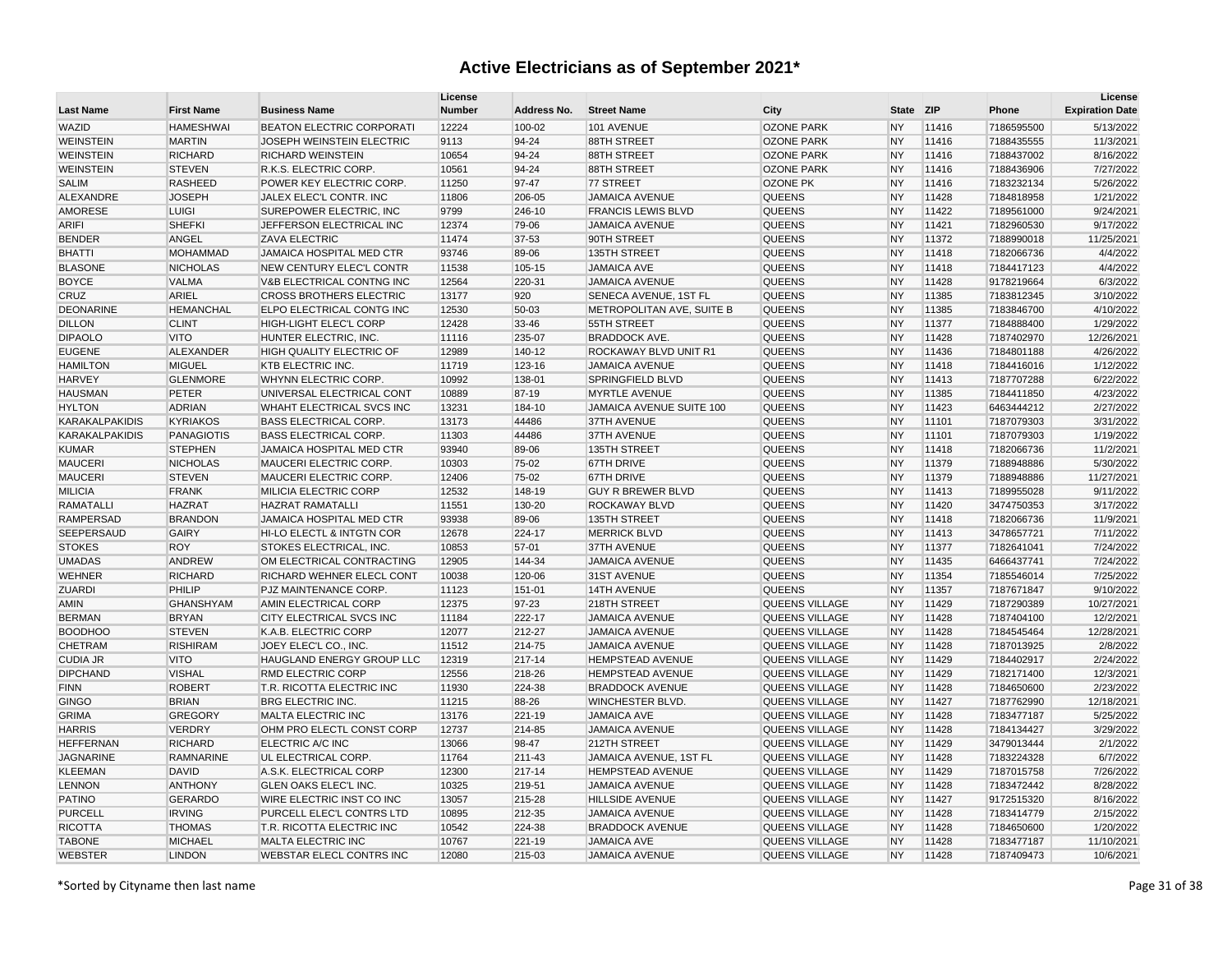| <b>Last Name</b>   | <b>First Name</b> | <b>Business Name</b>             | License<br><b>Number</b> | Address No. | <b>Street Name</b>        | City                 | <b>State</b> | <b>ZIP</b> | Phone      | License<br><b>Expiration Date</b> |
|--------------------|-------------------|----------------------------------|--------------------------|-------------|---------------------------|----------------------|--------------|------------|------------|-----------------------------------|
| <b>FISHMAN</b>     | <b>CHARLES</b>    | FISHMAN ELECT. & SON CORP        | 11086                    | 107-26      | SPRINGFIELD BLVD          | QUEENS.VILLAGE       | <b>NY</b>    | 11429      | 7182761103 | 6/8/2022                          |
| <b>GODSIL</b>      | <b>HAROLD</b>     | <b>COUNTY WIDE ELECTRIC</b>      | 10287                    | 221-01      | <b>JAMAICA AVENUE</b>     | QUEENS.VILLAGE       | <b>NY</b>    | 11428      | 7187403636 | 10/23/2021                        |
| <b>MARAJ</b>       | <b>GEORGE</b>     | MARAJ ELECTRIC INC               | 12638                    | 92-29       | QUEENS BLVD, SUITE 2H     | <b>REGO PARK</b>     | <b>NY</b>    | 11374      | 7188963280 | 7/1/2022                          |
| <b>RIOS</b>        | LUIS              | <b>LESLU ELECTRIC CORP</b>       | 12494                    | 97-24       | 63RD ROAD                 | <b>REGO PARK</b>     | <b>NY</b>    | 11374      | 7182751603 | 10/2/2022                         |
| <b>SARDO</b>       | <b>MICHAEL</b>    | AMR ELEC'L CONTRG CORP           | 12002                    | 62-59       | <b>WOODHAVEN BLVD</b>     | <b>REGO PARK</b>     | <b>NY</b>    | 11374      | 7189022263 | 4/12/2022                         |
| <b>SHAKHMOROFF</b> | <b>PINCHAS</b>    | MARAJ ELECTRIC INC               | 11178                    | 92-29       | QUEENS BLVD, SUITE 2H     | <b>REGO PARK</b>     | <b>NY</b>    | 11374      | 7188963280 | 12/4/2021                         |
| <b>TRAN</b>        | <b>BILLY</b>      | <b>ZIP ELECTRIC INC</b>          | 11664                    | 85-02       | <b>67TH DRIVE</b>         | <b>REGO PARK</b>     | <b>NY</b>    | 11374      | 7184594310 | 3/16/2022                         |
| <b>BAJ</b>         | ZENON             | <b>BZ ELECTRIC, INC</b>          | 12822                    | 130-43      | 92ND AVENUE               | <b>RICHMOND HILL</b> | <b>NY</b>    | 11418      | 7185313191 | 4/16/2022                         |
| <b>BENI</b>        | <b>CARMINE</b>    | C. B. ELECTRIC, INC.             | 10048                    | 130-43      | 92ND AVENUE               | <b>RICHMOND HILL</b> | <b>NY</b>    | 11418      | 7188498649 | 12/3/2021                         |
| <b>BISHUN</b>      | <b>PETER</b>      | PAC ELECTRIC CORP.               | 11011                    | 124-20      | <b>LIBERTY AVENUE</b>     | <b>RICHMOND HILL</b> | <b>NY</b>    | 11419      | 7187383813 | 4/2/2022                          |
| <b>CUTOLO</b>      | <b>SALVATORE</b>  | SAFETECH ELECL CONTNG COR        | 12662                    | 102-29      | <b>JAMAICA AVENUE</b>     | <b>RICHMOND HILL</b> | <b>NY</b>    | 11418      | 7188458100 | 8/11/2022                         |
| <b>FERRARA</b>     | <b>VINCENT</b>    | <b>FERRARA ELECTRICAL CORP.</b>  | 10151                    | 115-09      | <b>ATLANTIC AVE</b>       | <b>RICHMOND HILL</b> | <b>NY</b>    | 11418      | 7188463119 | 11/20/2021                        |
| <b>FIUL</b>        | <b>LUCIAN</b>     | ON DEMAND ELEC'L SERV.INC        | 12007                    | 132-02      | 89TH AVENUE SUITE 208     | <b>RICHMOND HILL</b> | <b>NY</b>    | 11418      | 7183661393 | 6/8/2022                          |
| <b>GIRONTA</b>     | <b>ANTONY</b>     | AGIR ELEC'L LTD. D/B/A           | 11437                    | 130-45      | 91ST AVENUE               | <b>RICHMOND HILL</b> | <b>NY</b>    | 11418      | 7188466200 | 5/29/2022                         |
| <b>INGARGIOLA</b>  | <b>JOSEPH</b>     | EASTERN ELEC'L TECHNOLOGI        | 12502                    | 112-08      | 101ST AVENUE              | <b>RICHMOND HILL</b> | <b>NY</b>    | 11419      | 7188052123 | 6/16/2022                         |
| <b>KASHINSKY</b>   | <b>JOSEPH</b>     | QNCC ELEC'L CONTR CORP           | 10911                    | 86-40       | 122ND STREET              | <b>RICHMOND HILL</b> | <b>NY</b>    | 11418      | 7188496800 | 9/4/2022                          |
| <b>KEAVENY</b>     | <b>MICHAEL</b>    | KEAVENY ELECTRIC CO INC          | 12867                    | 116-04      | <b>ATLANTIC AVENUE</b>    | <b>RICHMOND HILL</b> | <b>NY</b>    | 11419      | 7189694328 | 10/17/2021                        |
| <b>KNITTEL</b>     | <b>WALTER</b>     | MID-COUNTY ELECTRIC INC.         | 9395                     | 121-06      | 89TH AVENUE               | <b>RICHMOND HILL</b> | <b>NY</b>    | 11418      | 7188471800 | 8/25/2022                         |
| <b>LARKIN</b>      | <b>TIMOTHY</b>    | <b>FERRARA ELECTRICAL CORP.</b>  | 11247                    | 115-09      | <b>ATLANTIC AVE</b>       | <b>RICHMOND HILL</b> | <b>NY</b>    | 11418      | 7188463119 | 6/19/2022                         |
| <b>MEGHAN</b>      | <b>OMADATT</b>    | TRIBECA ELECTRICAL CORP          | 12229                    | 104-40      | <b>JAMAICA AVE</b>        | <b>RICHMOND HILL</b> | <b>NY</b>    | 11418      | 7184413400 | 11/8/2021                         |
| <b>RAMDEEN</b>     | <b>DERRICK</b>    | HIGH END NY ELECL CONTG C        | 12325                    | 132-10A     | <b>LIBERTY AVENUE</b>     | <b>RICHMOND HILL</b> | <b>NY</b>    | 11419      | 7187383783 | 5/6/2022                          |
| <b>SARRANTONIO</b> | <b>DONATO</b>     | TRIANGLE ELECTRIC INC.           | 10553                    | 102-21      | <b>JAMAICA AVENUE</b>     | <b>RICHMOND HILL</b> | <b>NY</b>    | 11418      | 3472333362 | 8/7/2022                          |
| <b>SINGH</b>       | <b>BALRAM</b>     | TRIUMPH ELECTRIC SVC LLC         | 12779                    | 111-15      | <b>LIBERTY AVENUE</b>     | <b>RICHMOND HILL</b> | <b>NY</b>    | 11419      | 7182853309 | 3/22/2022                         |
| <b>WALTERS</b>     | <b>JAMES</b>      | JAMES WALTERS ELECTL             | 10583                    | 110-09      | <b>LIBERTY AVENUE</b>     | <b>RICHMOND HILL</b> | <b>NY</b>    | 11419      | 7188355828 | 12/20/2021                        |
| <b>GIORLANDO</b>   | <b>SABRINO</b>    | ELECTL CONTG SOLUTIONS CO        | 12958                    | 86-40       | 122ND STREET              | RICHMOND.HILL        | <b>NY</b>    | 11418      | 7188496800 | 11/7/2021                         |
| <b>BALDYGA</b>     | <b>WOJCIECH</b>   | <b>ASTER ELECTRIC, INC</b>       | 12639                    | 16-29       | <b>STEPHEN STREET</b>     | <b>RIDGEWOOD</b>     | <b>NY</b>    | 11385      | 7183814560 | 7/17/2022                         |
| <b>CAMPISI</b>     | <b>PETER</b>      | SALVATORE CAMPISI & SONS         | 11386                    | 18-31       | <b>DECATUR STREET</b>     | <b>RIDGEWOOD</b>     | <b>NY</b>    | 11385      | 7184971383 | 8/22/2022                         |
| <b>CAVALLI</b>     | FREDDY            | BEC CORP DBA BURNER ELECT        | 11122                    | 64-20       | <b>FRESH POND ROAD</b>    | <b>RIDGEWOOD</b>     | <b>NY</b>    | 11385      | 7184563680 | 8/28/2022                         |
| <b>CHAN</b>        | <b>TOMMY</b>      | VANGUARD MAINTENANCE &           | 11669                    | 66-20       | FRESHPOND ROAD            | <b>RIDGEWOOD</b>     | <b>NY</b>    | 11385      | 7183666690 | 11/23/2021                        |
| <b>COSTOSO</b>     | <b>MARK</b>       | <b>WILL COS ELECTRIC CO INC</b>  | 11049                    | 1831        | <b>STARR STREET</b>       | <b>RIDGEWOOD</b>     | <b>NY</b>    | 11385      | 7184863222 | 5/3/2022                          |
| <b>CUSUMANO</b>    | <b>MARC</b>       | ARCADIA ELECT'L CO. INC.         | 10710                    | 1005        | <b>WYCKOFF AVENUE</b>     | <b>RIDGEWOOD</b>     | <b>NY</b>    | 11385      | 7184180106 | 10/30/2021                        |
| <b>GENOVESE</b>    | <b>MARK</b>       | <b>J.G. ELEC'L INSTALL'S INC</b> | 11472                    | 66-05       | 60TH PLACE                | <b>RIDGEWOOD</b>     | <b>NY</b>    | 11385      | 7183814900 | 1/20/2022                         |
| <b>GROCCIA</b>     | <b>VINCENT</b>    | VINKOLE ELECTRIC INC             | 10678                    | 65-19       | FRESH POND ROAD           | <b>RIDGEWOOD</b>     | <b>NY</b>    | 11385      | 7184315948 | 9/16/2022                         |
| <b>GUDERSKI</b>    | <b>STANLEY</b>    | SALZMAN ELECTRIC CO., INC        | 12572                    | 59-06       | <b>WOODBINE STREET</b>    | <b>RIDGEWOOD</b>     | <b>NY</b>    | 11385      | 3476894405 | 6/25/2022                         |
| <b>HERNANDEZ</b>   | <b>WILSON</b>     | W & M ELECTRIC CORP              | 13049                    | 685         | SENECA AVENUE GROUND FL   | <b>RIDGEWOOD</b>     | <b>NY</b>    | 11385      | 7183663560 | 8/1/2022                          |
| <b>JACHIMOWICZ</b> | <b>PAWEL</b>      | ELECL POWER LIGHT & MECH         | 12553                    | 6098        | 69TH AVENUE               | <b>RIDGEWOOD</b>     | <b>NY</b>    | 11385      | 6462957859 | 5/10/2022                         |
| <b>KOKAKIS</b>     | <b>ANTHONY</b>    | ARCADIA ELECT'L CO. INC.         | 11813                    | 1005        | <b>WYCKOFF AVENUE</b>     | <b>RIDGEWOOD</b>     | <b>NY</b>    | 11385      | 7184180106 | 8/20/2022                         |
| LA POINTE          | <b>JOSEPH</b>     | APOLLO ELECTRIC USA, INC         | 11589                    | 66-90       | 60TH PLACE FLOOR #1       | <b>RIDGEWOOD</b>     | <b>NY</b>    | 11385      | 7186281100 | 2/1/2022                          |
| MACIEJASZEK        | <b>PATRYK</b>     | PATERNY ELECTRIC INC             | 13115                    | 6807        | FRESH POND RD             | <b>RIDGEWOOD</b>     | <b>NY</b>    | 11385      | 9293878383 | 12/15/2021                        |
| <b>MATTHEWS</b>    | <b>MICHAEL</b>    | W & M ELECTRIC CORP              | 13129                    | 685         | SENECA AVENUE GROUND FL   | <b>RIDGEWOOD</b>     | <b>NY</b>    | 11385      | 7183663560 | 9/30/2022                         |
| <b>MENENDEZ</b>    | <b>TROADIO</b>    | <b>AURORA ELECL CONTG INC</b>    | 12335                    | 1640        | <b>CENTRE STREET</b>      | <b>RIDGEWOOD</b>     | <b>NY</b>    | 11385      | 7182372527 | 12/28/2021                        |
| PACE               | <b>SILVESTRO</b>  | ARCADIA ELECT'L CO. INC.         | 10324                    | 1005        | <b>WYCKOFF AVENUE</b>     | <b>RIDGEWOOD</b>     | <b>NY</b>    | 11385      | 7184180106 | 1/28/2022                         |
| <b>SIRACUSA</b>    | <b>NICO</b>       | ALL PHASE ELEC & SEC TECH        | 13102                    | 70-20       | FRESH POND RD             | <b>RIDGEWOOD</b>     | <b>NY</b>    | 11385      | 7184561425 | 5/11/2022                         |
| <b>O'LEARY</b>     | <b>DANIEL</b>     | DANIEL T. O'LEARY                | 11445                    | 177         | <b>BEACH 116TH STREET</b> | ROCKAWAY BEACH       | <b>NY</b>    | 11694      | 7189457755 | 6/2/2022                          |
| <b>RESKER</b>      | <b>JOHN</b>       | RF ELECTRIC COMPANY INC          | 12514                    | 98-18       | ROCKAWAY BEACH BLVD       | ROCKAWAY BEACH       | <b>NY</b>    | 11693      | 3478976986 | 9/21/2021                         |
| <b>ARLYUK</b>      | <b>LEONID</b>     | <b>WTG ELECTRIC INC.</b>         | 11465                    | 115-14      | BEACH CHANNEL DRIVE       | ROCKAWAY PARK        | <b>NY</b>    | 11694      | 7184743400 | 7/30/2022                         |
| <b>FODERA</b>      | <b>FRANK</b>      | PAPPAS & FODERA ELECT'L          | 10159                    | 260         | <b>BEACH 116TH STREET</b> | ROCKAWAY PARK        | <b>NY</b>    | 11694      | 7186342211 | 7/1/2022                          |
| <b>MAGOOLAGHAN</b> | <b>ROBERT</b>     | ROBERT MAGOOLAGHAN INC.          | 10408                    | 240         | <b>BEACH 116TH STREET</b> | ROCKAWAY PARK        | <b>NY</b>    | 11694      | 7186348512 | 1/15/2022                         |
| <b>NATALE</b>      | <b>ANTHONY</b>    | PEAK ELECTRIC LLC                | 12890                    | 115-14      | BEACH CHANNEL DR SUITE 1R | <b>ROCKAWAY PARK</b> | <b>NY</b>    | 11694      | 6466687113 | 1/13/2022                         |
| <b>VOUITSIS</b>    | <b>DAMIAN</b>     | <b>GALLANT ELEC'L CONST, INC</b> | 12467                    | 260         | BEACH 116TH STREET, STE#1 | ROCKAWAY PARK        | <b>NY</b>    | 11694      | 7183183733 | 7/17/2022                         |
| <b>ZUKAUSKAS</b>   | <b>MINDAUGAS</b>  | URBAN TECH ELECTRIC INC          | 12262                    | 88-08       | ROCKAWAY BEACH BLVD.#4    | ROCKAWAY PARK        | <b>NY</b>    | 11693-1608 | 7183180444 | 1/6/2022                          |
| <b>GRAHAM</b>      | <b>RAYMOND</b>    | RAY JAY & A ELECTRIC CORP        | 13090                    | 242-14      | <b>MERRICK BLVD</b>       | <b>ROSEDALE</b>      | <b>NY</b>    | 11422      | 7186971478 | 11/15/2021                        |
| <b>MUGHAL</b>      | <b>RIASAT</b>     | H & A ELEC'L SERVICES INC        | 11609                    | 246-10      | <b>FRANCIS LEWIS BLVD</b> | <b>ROSEDALE</b>      | <b>NY</b>    | 11422      | 7188052555 | 9/1/2022                          |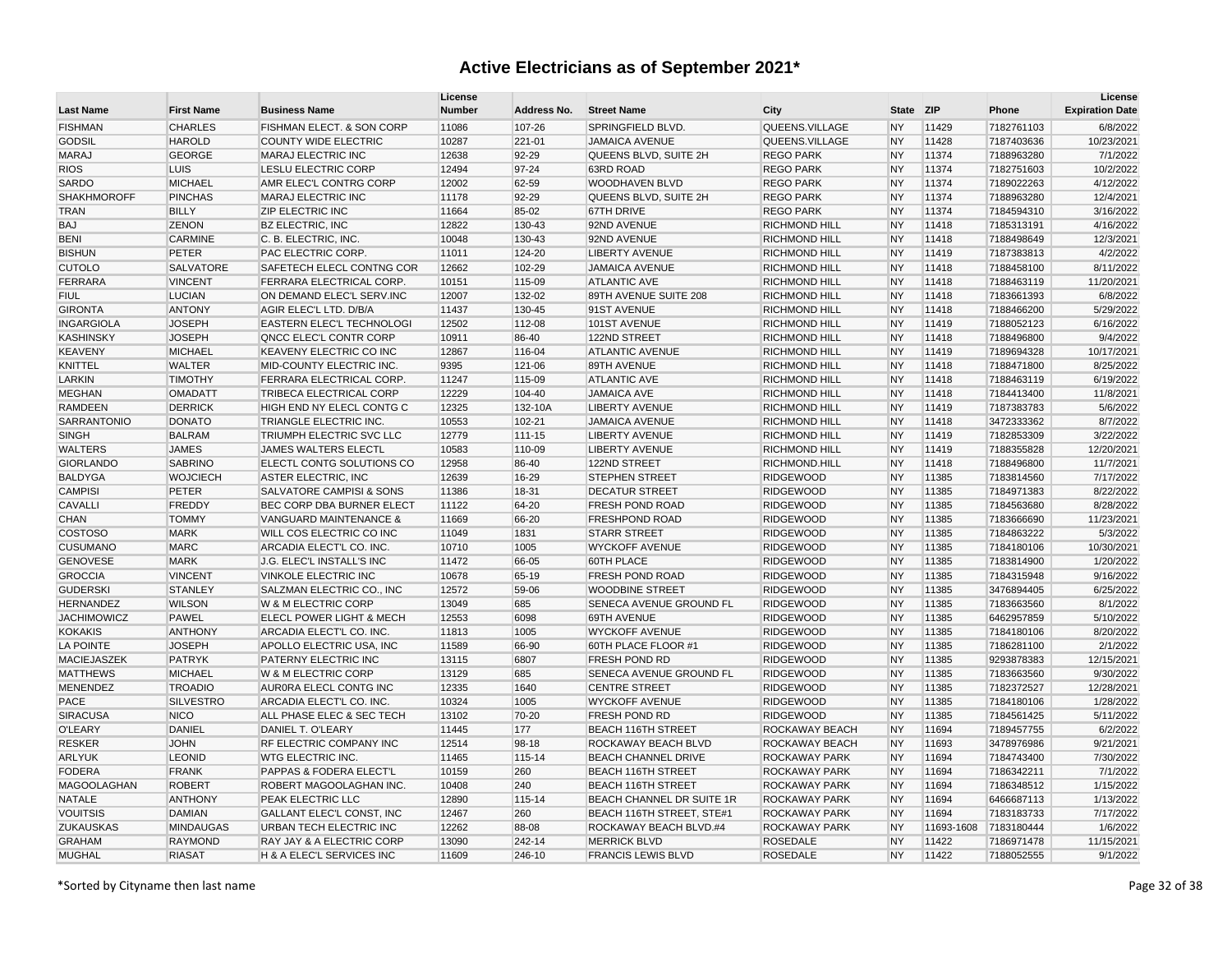| <b>MICHAEL</b><br>MECHANICAL CONST SYS CORP<br>9661<br>246-10<br><b>FRANCIS LEWIS BLVD</b><br><b>ROSEDALE</b><br>11422<br>3/7/2022<br><b>NY</b><br>7185258200<br><b>RAVI</b><br><b>GUIDING LIGHT ELECTRIC IN</b><br>12074<br>125-18<br>101ST AVENUE, 1FL<br>S. RICHMOND<br><b>NY</b><br>11419<br>7188475700<br>10/14/2021<br><b>DEREK</b><br><b>URBAN ELECTRICAL CORP</b><br>12462<br>130-08<br>LIBERTY AVENUE, FLR 1<br>S. RICHMOND HILL<br><b>NY</b><br>11419<br>7183222053<br>12/18/2021<br><b>STEFENO</b><br>11477<br>S.I.<br>10309<br>9/25/2021<br>ALL PRO ELEC. OF N.Y. INC<br>166<br>E INDUSTRIAL LOOP.1ST FL<br><b>NY</b><br>7189484400<br><b>BALDATH</b><br>10470<br>1/26/2022<br>RAMDEEN'S ELEC. CONTR.COR<br>132-10A<br><b>LIBERTY AVENUE</b><br><b>S.RICHMOND HILL</b><br><b>NY</b><br>11419<br>7188453668<br>7/2/2022<br><b>JEFFREY</b><br>UNITED ELEC & LIGHTING CO<br>11535<br>200-24<br><b>HOLLIS AVENUE</b><br><b>SAINT ALBANS</b><br><b>NY</b><br>11412<br>7187402200<br>LARRY<br><b>VILLAGE ELECTL CONTRS INC</b><br>12216<br>111TH STREET<br><b>SOUT OZONE PARK</b><br><b>NY</b><br>9173059050<br>11/28/2021<br>128-10<br>11420<br><b>INAAM</b><br><b>AYYUB ELECTRIC CORP</b><br>12947<br>10/12/2021<br>134-01<br>ROCKAWAY BLVD<br><b>SOUTH OZONE PARK</b><br><b>NY</b><br>11420<br>6465781886<br><b>KEN</b><br>W & B ELECTRIC CORP.<br>11299<br>135-15<br>11420<br>7185295919<br>3/12/2022<br>135TH AVENUE<br><b>SOUTH OZONE PARK</b><br><b>NY</b><br><b>MARLON</b><br>JLM ELECTRICAL CONTROL CO<br>12308<br>150-44<br>124TH STREET<br>SOUTH OZONE PARK<br><b>NY</b><br>11420<br>9174238292<br>12/24/2021<br><b>SURAJ</b><br>12790<br>10/3/2022<br>METROPOLITAN ELEC OF NY I<br>115-08<br>LEFFERTS BLVD, 1ST FL<br><b>SOUTH OZONE PARK</b><br><b>NY</b><br>11420<br>7188475070<br>2/20/2022<br><b>RAJINDRAH</b><br>ROYAL ELEC'L CONTR'G CORP<br>11233<br>117-03<br>115TH AVENUE<br><b>SOUTH OZONE PARK</b><br><b>NY</b><br>11420<br>7185290779<br><b>ANTHONY</b><br>ALL-RITE ELECT CORP OF NY<br>10208<br>110-26<br>101ST AVENUE<br>SOUTH RICHMOND HILL<br><b>NY</b><br>11419<br>7188431167<br>7/22/2022<br>2/17/2022<br>SASENARINE<br>TOP NOTCH ELEC'L CORP<br>11949<br><b>LIBERTY AVENUE</b><br>SOUTH RICHMOND HILL<br><b>NY</b><br>11419<br>7184410020<br>108-05<br><b>MARIO</b><br>6/16/2022<br>POWER SURGE ELECTRIC, INC<br>11440<br>122-20<br><b>MONTAUK STREET</b><br>SPRINGFIELD GARDENS NY<br>11413<br>7182769797<br><b>CLINTON</b><br>TRINCITY ELECTRIC, INC<br>12072<br>224-17<br>7187124300<br>5/19/2022<br><b>MERRICK BLVD</b><br>SPRINGFIELD GARDENS NY<br>11413<br><b>ANIL</b><br>A'S ELECTRIC CONTRACTING<br>13241<br>122-20<br><b>MONTAUK STREET</b><br>SPRINGFIELD GARDENS NY<br>11413<br>3478948988<br>10/14/2021<br><b>TANNOR</b><br>3/27/2022<br><b>EVAN</b><br>S.N. TANNOR, INC<br>11160<br>223-15<br><b>MERRICK BLVD.</b><br>SPRINGFIELD GARDENS NY<br>11413<br>7182766985<br>10/22/2021<br><b>ANTHONY</b><br>TOP TIER ELECTRIC INC<br>12452<br>111-15<br><b>FARMERS BLVD</b><br><b>ST. ALBANS</b><br><b>NY</b><br>11412<br>7188801982<br><b>CLEMENT</b><br>K.N.C ELECTRIC INC<br>11564<br>187-27<br><b>LINDEN BLVD</b><br><b>ST. ALBANS</b><br><b>NY</b><br>11412<br>7185277180<br>5/7/2022<br><b>WILLIAM</b><br>12510<br><b>NY</b><br>3/15/2022<br><b>WGM ELECTRIC INC</b><br>187-27<br><b>LINDEN BLVD</b><br><b>ST. ALBANS</b><br>11412<br>7182764902<br><b>JAMES</b><br>11259<br>1/3/2022<br><b>METZLER</b><br>JCF ELECTRIC, INC.<br>187-27<br><b>LINDEN BOULEVARD</b><br><b>ST. ALBANS</b><br><b>NY</b><br>11412<br>7183233322<br><b>SAMUELS</b><br><b>CRAIG</b><br>11997<br>7/13/2022<br>AMPERE ELECL SERVICES COR<br>200-06<br><b>LINDEN BLVD</b><br><b>ST. ALBANS</b><br><b>NY</b><br>11412<br>7185279324<br><b>STONE</b><br><b>FITZ</b><br><b>GOSHEN ELECTRIC CORP</b><br>12391<br>187-27<br><b>LINDEN BLVD</b><br><b>ST. ALBANS</b><br><b>NY</b><br>11412<br>7185251914<br>1/1/2022<br>ADDEO<br><b>ANDREA</b><br>NEXT PHASE ELECTRIC, LLC<br>12612<br>182<br><b>ROSE AVENUE</b><br><b>STATEN ISLAND</b><br><b>NY</b><br>10306<br>7184944922<br>11/11/2021<br>ADDEO<br><b>GINA</b><br><b>GMA ELECTRICAL CORP.</b><br>11108<br>201<br>EDWARD CURRY AVE STE 207<br><b>STATEN ISLAND</b><br><b>NY</b><br>10314<br>7184779600<br>6/1/2022<br><b>JUSTIN</b><br>INFINITE ELECTRICAL CONTR<br>13091<br>95<br><b>NY</b><br>10301<br>7182735835<br>1/13/2022<br>AIMI<br>MONTGOMARY AVENUE<br><b>STATEN ISLAND</b><br><b>DARREN</b><br>12102<br>35<br><b>NY</b><br>3/3/2022<br><b>ALBANO</b><br><b>B &amp; R ELEC'L CONTR'G, INC</b><br>MARBLE LOOP SUITE D<br><b>STATEN ISLAND</b><br>10309<br>7183561876<br><b>EDUARDO</b><br><b>ALIAGA</b><br>THREETECH ELECTRIC, INC<br>12592<br>6050<br><b>AMBOY ROAD</b><br><b>STATEN ISLAND</b><br><b>NY</b><br>10309<br>7182272235<br>4/16/2022<br><b>DOUGLAS</b><br>12949<br><b>AMANTE</b><br>A & R ELECTRIC AND CONTRL<br>516<br><b>INDUSTRIAL LOOP SUITE 201</b><br><b>STATEN ISLAND</b><br><b>NY</b><br>10309<br>9178285257<br>11/26/2021<br><b>ANDERSON</b><br><b>JOSHUA</b><br>STANCO SYSTEM ELEC'L CONT<br>13159<br>4061<br>VICTORY BOULEVARD<br><b>STATEN ISLAND</b><br><b>NY</b><br>12/23/2021<br>10314<br>7187617373<br><b>ARANA</b><br><b>PETER</b><br>SANT-TEC ELECTRIC INC<br>12245<br>INDUSTRIAL LOOP 2ND FL<br><b>STATEN ISLAND</b><br><b>NY</b><br>10309<br>10/3/2021<br>516<br>7186447645<br><b>ASSINI</b><br><b>NICHOLAS</b><br><b>FIVE BOROUGH ELECTRIC INC</b><br>13104<br>4313<br><b>ARTHUR KILL ROAD</b><br><b>STATEN ISLAND</b><br><b>NY</b><br>10309<br>3474095378<br>12/6/2021<br><b>CHRISTOPHER</b><br>JUST ELECTRIC NYC CORP<br>11702<br>360<br><b>NY</b><br>10306<br>2129207982<br>10/30/2021<br><b>BARBARO</b><br>NEW DORP LANE<br><b>STATEN ISLAND</b><br><b>BARRERA JR</b><br><b>NUNZIO</b><br><b>CLOVE ROAD</b><br><b>NY</b><br>11/21/2021<br>CNB ELECTRICAL INC<br>12256<br>158<br><b>STATEN ISLAND</b><br>10310<br>7186806592<br><b>GREGORY</b><br><b>BARTOCCI</b><br><b>CORE ELEC &amp; COMMUNICATION</b><br>12063<br>40<br>MARBLE LOOP SUITE G<br><b>STATEN ISLAND</b><br><b>NY</b><br>10309<br>7186053597<br>3/26/2022<br>7/18/2022<br><b>BELLI</b><br><b>ALBAN</b><br>A & N ELECTRICAL INC<br>13248<br><b>GULF AVE</b><br><b>STATEN ISLAND</b><br><b>NY</b><br>9295086901<br>600<br>10314<br>GARY<br><b>GB ELECTRICAL CORP.</b><br>11505<br><b>CLOVE ROAD</b><br><b>STATEN ISLAND</b><br><b>NY</b><br>10304<br>8/27/2022<br><b>BEYAR</b><br>1874<br>7188151900<br><b>BINDER</b><br><b>MEIR</b><br>12963<br>516<br><b>INDUSTRIAL LOOP STE 201</b><br><b>NY</b><br>6/9/2022<br><b>BINDER ELT'L SERVICE CORP</b><br><b>STATEN ISLAND</b><br>10309-1147<br>6468528390<br><b>BLISSENBACH</b><br>PAUL<br>STATEN ISLAND ELEC CONT.<br>10849<br>2653<br><b>GOETHALS ROAD NORTH</b><br><b>STATEN ISLAND</b><br>10303<br>7188159239<br>3/22/2022<br><b>NY</b><br><b>ROBERT</b><br>10025<br>11/1/2021<br><b>BONICA</b><br>B & R ELEC'L CONTR'G, INC<br>35<br>MARBLE LOOP SUITE D<br><b>STATEN ISLAND</b><br><b>NY</b><br>10309<br>7183561876<br><b>BORRIELLO</b><br><b>DANIEL</b><br>2/4/2022<br>DANIEL BORRIELLO ELEC INC<br>10434<br>600<br><b>RICHMOND ROAD</b><br><b>STATEN ISLAND</b><br><b>NY</b><br>10304<br>7182368468<br><b>BOTERO</b><br><b>MANUEL</b><br>MLB ELECTRICAL CORP<br>13088<br>INDUSTRIAL LOOP 2ND FL201<br><b>STATEN ISLAND</b><br>10309<br>9176840695<br>2/17/2022<br>516<br><b>NY</b><br><b>BROWN</b><br><b>KEVIN</b><br><b>KB ELECTRIC LLC</b><br>12228<br><b>CLINTON AVENUE</b><br><b>NY</b><br>7184423079<br>11/11/2021<br>31<br><b>STATEN ISLAND</b><br>10301<br><b>BUNSEE</b><br>12828<br>3/1/2022<br><b>RISHI</b><br><b>KLK ELECTRIC, INC</b><br>4366B<br><b>VICTORY BLVD</b><br><b>STATEN ISLAND</b><br><b>NY</b><br>10314<br>7184128166<br><b>VINCENT</b><br>4/9/2022<br><b>BUONO</b><br>LAREDO ELECTRIC, INC.<br>11350<br>2477<br>ARTHUR KILL ROAD<br><b>STATEN ISLAND</b><br><b>NY</b><br>10309<br>7182276607<br><b>CABRERA</b><br><b>MICHAEL</b><br><b>JSP ELECTL CNTNG CORP</b><br>13221<br><b>INDUSTRIAL LOOP</b><br><b>STATEN ISLAND</b><br>11/27/2021<br>178<br><b>NY</b><br>10309<br>7185544180<br>12507<br>4/16/2022<br><b>CAFIERO</b><br><b>DIANE</b><br>CECO ELECTRIC INC<br>245<br>BRICKTOWN WAY SUITE J<br><b>STATEN ISLAND</b><br><b>NY</b><br>10309<br>7186198161<br><b>CAFIERO</b><br><b>JOSEPH</b><br>CECO ELECTRIC INC<br>12457<br>245<br><b>BRICKTOWN WAY SUITE J</b><br><b>STATEN ISLAND</b><br><b>NY</b><br>10309<br>7186198161<br>11/17/2021<br><b>CAMPANELLA</b><br><b>NICHOLAS</b><br><b>JSP ELECTL CNTNG CORP</b><br>12497<br>178<br>10309<br>11/1/2021<br><b>INDUSTRIAL LOOP</b><br><b>STATEN ISLAND</b><br><b>NY</b><br>7185544180<br>CAROLLO<br><b>ANTHONY</b><br>ALL PRO ELECTRIC CONTROLS<br>12437<br>2/16/2022<br>166<br><b>INDUSTRIAL LOOP</b><br><b>STATEN ISLAND</b><br><b>NY</b><br>10309<br>7183171352<br><b>CARUSO</b><br>ANGELO<br>A. J. CARUSO ELECTRICAL I<br>10099<br>4392<br>VICTORY BOULEVARD<br><b>STATEN ISLAND</b><br><b>NY</b><br>10314<br>7187273149<br>11/21/2021 | <b>Last Name</b>  | <b>First Name</b> | <b>Business Name</b>     | License<br><b>Number</b> | Address No. | <b>Street Name</b>         | City                 | <b>State</b> | <b>ZIP</b> | Phone      | License<br><b>Expiration Date</b> |
|------------------------------------------------------------------------------------------------------------------------------------------------------------------------------------------------------------------------------------------------------------------------------------------------------------------------------------------------------------------------------------------------------------------------------------------------------------------------------------------------------------------------------------------------------------------------------------------------------------------------------------------------------------------------------------------------------------------------------------------------------------------------------------------------------------------------------------------------------------------------------------------------------------------------------------------------------------------------------------------------------------------------------------------------------------------------------------------------------------------------------------------------------------------------------------------------------------------------------------------------------------------------------------------------------------------------------------------------------------------------------------------------------------------------------------------------------------------------------------------------------------------------------------------------------------------------------------------------------------------------------------------------------------------------------------------------------------------------------------------------------------------------------------------------------------------------------------------------------------------------------------------------------------------------------------------------------------------------------------------------------------------------------------------------------------------------------------------------------------------------------------------------------------------------------------------------------------------------------------------------------------------------------------------------------------------------------------------------------------------------------------------------------------------------------------------------------------------------------------------------------------------------------------------------------------------------------------------------------------------------------------------------------------------------------------------------------------------------------------------------------------------------------------------------------------------------------------------------------------------------------------------------------------------------------------------------------------------------------------------------------------------------------------------------------------------------------------------------------------------------------------------------------------------------------------------------------------------------------------------------------------------------------------------------------------------------------------------------------------------------------------------------------------------------------------------------------------------------------------------------------------------------------------------------------------------------------------------------------------------------------------------------------------------------------------------------------------------------------------------------------------------------------------------------------------------------------------------------------------------------------------------------------------------------------------------------------------------------------------------------------------------------------------------------------------------------------------------------------------------------------------------------------------------------------------------------------------------------------------------------------------------------------------------------------------------------------------------------------------------------------------------------------------------------------------------------------------------------------------------------------------------------------------------------------------------------------------------------------------------------------------------------------------------------------------------------------------------------------------------------------------------------------------------------------------------------------------------------------------------------------------------------------------------------------------------------------------------------------------------------------------------------------------------------------------------------------------------------------------------------------------------------------------------------------------------------------------------------------------------------------------------------------------------------------------------------------------------------------------------------------------------------------------------------------------------------------------------------------------------------------------------------------------------------------------------------------------------------------------------------------------------------------------------------------------------------------------------------------------------------------------------------------------------------------------------------------------------------------------------------------------------------------------------------------------------------------------------------------------------------------------------------------------------------------------------------------------------------------------------------------------------------------------------------------------------------------------------------------------------------------------------------------------------------------------------------------------------------------------------------------------------------------------------------------------------------------------------------------------------------------------------------------------------------------------------------------------------------------------------------------------------------------------------------------------------------------------------------------------------------------------------------------------------------------------------------------------------------------------------------------------------------------------------------------------------------------------------------------------------------------------------------------------------------------------------------------------------------------------------------------------------------------------------------------------------------------------------------------------------------------------------------------------------------------------------------------------------------------------------------------------------------------------------------------------------------------------------------------------------------------------------------------------------------------------------------------------------------------------------------------------------------------------------------------------------------------------------------------------------------------------------------------------------------------------------------------------------------------------------------------------------------------------------------------------------------------------------------------------------------------------------------------------------------------------------------------------------------------------------------------------------------------------------------------------------------------------------------------------------------------------------------------------------------------------------------------------------------------------------------------------------------------------------------------------------------------------------------------------------------------------------------------------------------------------------------------------------------------------------------------------------------------------------------------------------------------------------------------------------------------------------------------------------------------------------------------------------------------------------------------------------------------------------------------------------------------------------------------------------------------------------------------------------------------------------|-------------------|-------------------|--------------------------|--------------------------|-------------|----------------------------|----------------------|--------------|------------|------------|-----------------------------------|
|                                                                                                                                                                                                                                                                                                                                                                                                                                                                                                                                                                                                                                                                                                                                                                                                                                                                                                                                                                                                                                                                                                                                                                                                                                                                                                                                                                                                                                                                                                                                                                                                                                                                                                                                                                                                                                                                                                                                                                                                                                                                                                                                                                                                                                                                                                                                                                                                                                                                                                                                                                                                                                                                                                                                                                                                                                                                                                                                                                                                                                                                                                                                                                                                                                                                                                                                                                                                                                                                                                                                                                                                                                                                                                                                                                                                                                                                                                                                                                                                                                                                                                                                                                                                                                                                                                                                                                                                                                                                                                                                                                                                                                                                                                                                                                                                                                                                                                                                                                                                                                                                                                                                                                                                                                                                                                                                                                                                                                                                                                                                                                                                                                                                                                                                                                                                                                                                                                                                                                                                                                                                                                                                                                                                                                                                                                                                                                                                                                                                                                                                                                                                                                                                                                                                                                                                                                                                                                                                                                                                                                                                                                                                                                                                                                                                                                                                                                                                                                                                                                                                                                                                                                                                                                                                                                                                                                                                                                                                                                                                                                                                                                                                                                                                                                                                                                                                                                                                                                                                                                                                                                                                                                                                                                                                                                                                                                                                                                                                                                                                                                                                  | <b>SCHEFFLER</b>  |                   |                          |                          |             |                            |                      |              |            |            |                                   |
|                                                                                                                                                                                                                                                                                                                                                                                                                                                                                                                                                                                                                                                                                                                                                                                                                                                                                                                                                                                                                                                                                                                                                                                                                                                                                                                                                                                                                                                                                                                                                                                                                                                                                                                                                                                                                                                                                                                                                                                                                                                                                                                                                                                                                                                                                                                                                                                                                                                                                                                                                                                                                                                                                                                                                                                                                                                                                                                                                                                                                                                                                                                                                                                                                                                                                                                                                                                                                                                                                                                                                                                                                                                                                                                                                                                                                                                                                                                                                                                                                                                                                                                                                                                                                                                                                                                                                                                                                                                                                                                                                                                                                                                                                                                                                                                                                                                                                                                                                                                                                                                                                                                                                                                                                                                                                                                                                                                                                                                                                                                                                                                                                                                                                                                                                                                                                                                                                                                                                                                                                                                                                                                                                                                                                                                                                                                                                                                                                                                                                                                                                                                                                                                                                                                                                                                                                                                                                                                                                                                                                                                                                                                                                                                                                                                                                                                                                                                                                                                                                                                                                                                                                                                                                                                                                                                                                                                                                                                                                                                                                                                                                                                                                                                                                                                                                                                                                                                                                                                                                                                                                                                                                                                                                                                                                                                                                                                                                                                                                                                                                                                                  | <b>MANGROO</b>    |                   |                          |                          |             |                            |                      |              |            |            |                                   |
|                                                                                                                                                                                                                                                                                                                                                                                                                                                                                                                                                                                                                                                                                                                                                                                                                                                                                                                                                                                                                                                                                                                                                                                                                                                                                                                                                                                                                                                                                                                                                                                                                                                                                                                                                                                                                                                                                                                                                                                                                                                                                                                                                                                                                                                                                                                                                                                                                                                                                                                                                                                                                                                                                                                                                                                                                                                                                                                                                                                                                                                                                                                                                                                                                                                                                                                                                                                                                                                                                                                                                                                                                                                                                                                                                                                                                                                                                                                                                                                                                                                                                                                                                                                                                                                                                                                                                                                                                                                                                                                                                                                                                                                                                                                                                                                                                                                                                                                                                                                                                                                                                                                                                                                                                                                                                                                                                                                                                                                                                                                                                                                                                                                                                                                                                                                                                                                                                                                                                                                                                                                                                                                                                                                                                                                                                                                                                                                                                                                                                                                                                                                                                                                                                                                                                                                                                                                                                                                                                                                                                                                                                                                                                                                                                                                                                                                                                                                                                                                                                                                                                                                                                                                                                                                                                                                                                                                                                                                                                                                                                                                                                                                                                                                                                                                                                                                                                                                                                                                                                                                                                                                                                                                                                                                                                                                                                                                                                                                                                                                                                                                                  | <b>MOHAN</b>      |                   |                          |                          |             |                            |                      |              |            |            |                                   |
|                                                                                                                                                                                                                                                                                                                                                                                                                                                                                                                                                                                                                                                                                                                                                                                                                                                                                                                                                                                                                                                                                                                                                                                                                                                                                                                                                                                                                                                                                                                                                                                                                                                                                                                                                                                                                                                                                                                                                                                                                                                                                                                                                                                                                                                                                                                                                                                                                                                                                                                                                                                                                                                                                                                                                                                                                                                                                                                                                                                                                                                                                                                                                                                                                                                                                                                                                                                                                                                                                                                                                                                                                                                                                                                                                                                                                                                                                                                                                                                                                                                                                                                                                                                                                                                                                                                                                                                                                                                                                                                                                                                                                                                                                                                                                                                                                                                                                                                                                                                                                                                                                                                                                                                                                                                                                                                                                                                                                                                                                                                                                                                                                                                                                                                                                                                                                                                                                                                                                                                                                                                                                                                                                                                                                                                                                                                                                                                                                                                                                                                                                                                                                                                                                                                                                                                                                                                                                                                                                                                                                                                                                                                                                                                                                                                                                                                                                                                                                                                                                                                                                                                                                                                                                                                                                                                                                                                                                                                                                                                                                                                                                                                                                                                                                                                                                                                                                                                                                                                                                                                                                                                                                                                                                                                                                                                                                                                                                                                                                                                                                                                                  | <b>BUSCARNERA</b> |                   |                          |                          |             |                            |                      |              |            |            |                                   |
|                                                                                                                                                                                                                                                                                                                                                                                                                                                                                                                                                                                                                                                                                                                                                                                                                                                                                                                                                                                                                                                                                                                                                                                                                                                                                                                                                                                                                                                                                                                                                                                                                                                                                                                                                                                                                                                                                                                                                                                                                                                                                                                                                                                                                                                                                                                                                                                                                                                                                                                                                                                                                                                                                                                                                                                                                                                                                                                                                                                                                                                                                                                                                                                                                                                                                                                                                                                                                                                                                                                                                                                                                                                                                                                                                                                                                                                                                                                                                                                                                                                                                                                                                                                                                                                                                                                                                                                                                                                                                                                                                                                                                                                                                                                                                                                                                                                                                                                                                                                                                                                                                                                                                                                                                                                                                                                                                                                                                                                                                                                                                                                                                                                                                                                                                                                                                                                                                                                                                                                                                                                                                                                                                                                                                                                                                                                                                                                                                                                                                                                                                                                                                                                                                                                                                                                                                                                                                                                                                                                                                                                                                                                                                                                                                                                                                                                                                                                                                                                                                                                                                                                                                                                                                                                                                                                                                                                                                                                                                                                                                                                                                                                                                                                                                                                                                                                                                                                                                                                                                                                                                                                                                                                                                                                                                                                                                                                                                                                                                                                                                                                                  | <b>RAMDEEN</b>    |                   |                          |                          |             |                            |                      |              |            |            |                                   |
|                                                                                                                                                                                                                                                                                                                                                                                                                                                                                                                                                                                                                                                                                                                                                                                                                                                                                                                                                                                                                                                                                                                                                                                                                                                                                                                                                                                                                                                                                                                                                                                                                                                                                                                                                                                                                                                                                                                                                                                                                                                                                                                                                                                                                                                                                                                                                                                                                                                                                                                                                                                                                                                                                                                                                                                                                                                                                                                                                                                                                                                                                                                                                                                                                                                                                                                                                                                                                                                                                                                                                                                                                                                                                                                                                                                                                                                                                                                                                                                                                                                                                                                                                                                                                                                                                                                                                                                                                                                                                                                                                                                                                                                                                                                                                                                                                                                                                                                                                                                                                                                                                                                                                                                                                                                                                                                                                                                                                                                                                                                                                                                                                                                                                                                                                                                                                                                                                                                                                                                                                                                                                                                                                                                                                                                                                                                                                                                                                                                                                                                                                                                                                                                                                                                                                                                                                                                                                                                                                                                                                                                                                                                                                                                                                                                                                                                                                                                                                                                                                                                                                                                                                                                                                                                                                                                                                                                                                                                                                                                                                                                                                                                                                                                                                                                                                                                                                                                                                                                                                                                                                                                                                                                                                                                                                                                                                                                                                                                                                                                                                                                                  | LIU               |                   |                          |                          |             |                            |                      |              |            |            |                                   |
|                                                                                                                                                                                                                                                                                                                                                                                                                                                                                                                                                                                                                                                                                                                                                                                                                                                                                                                                                                                                                                                                                                                                                                                                                                                                                                                                                                                                                                                                                                                                                                                                                                                                                                                                                                                                                                                                                                                                                                                                                                                                                                                                                                                                                                                                                                                                                                                                                                                                                                                                                                                                                                                                                                                                                                                                                                                                                                                                                                                                                                                                                                                                                                                                                                                                                                                                                                                                                                                                                                                                                                                                                                                                                                                                                                                                                                                                                                                                                                                                                                                                                                                                                                                                                                                                                                                                                                                                                                                                                                                                                                                                                                                                                                                                                                                                                                                                                                                                                                                                                                                                                                                                                                                                                                                                                                                                                                                                                                                                                                                                                                                                                                                                                                                                                                                                                                                                                                                                                                                                                                                                                                                                                                                                                                                                                                                                                                                                                                                                                                                                                                                                                                                                                                                                                                                                                                                                                                                                                                                                                                                                                                                                                                                                                                                                                                                                                                                                                                                                                                                                                                                                                                                                                                                                                                                                                                                                                                                                                                                                                                                                                                                                                                                                                                                                                                                                                                                                                                                                                                                                                                                                                                                                                                                                                                                                                                                                                                                                                                                                                                                                  | ZASSMAN           |                   |                          |                          |             |                            |                      |              |            |            |                                   |
|                                                                                                                                                                                                                                                                                                                                                                                                                                                                                                                                                                                                                                                                                                                                                                                                                                                                                                                                                                                                                                                                                                                                                                                                                                                                                                                                                                                                                                                                                                                                                                                                                                                                                                                                                                                                                                                                                                                                                                                                                                                                                                                                                                                                                                                                                                                                                                                                                                                                                                                                                                                                                                                                                                                                                                                                                                                                                                                                                                                                                                                                                                                                                                                                                                                                                                                                                                                                                                                                                                                                                                                                                                                                                                                                                                                                                                                                                                                                                                                                                                                                                                                                                                                                                                                                                                                                                                                                                                                                                                                                                                                                                                                                                                                                                                                                                                                                                                                                                                                                                                                                                                                                                                                                                                                                                                                                                                                                                                                                                                                                                                                                                                                                                                                                                                                                                                                                                                                                                                                                                                                                                                                                                                                                                                                                                                                                                                                                                                                                                                                                                                                                                                                                                                                                                                                                                                                                                                                                                                                                                                                                                                                                                                                                                                                                                                                                                                                                                                                                                                                                                                                                                                                                                                                                                                                                                                                                                                                                                                                                                                                                                                                                                                                                                                                                                                                                                                                                                                                                                                                                                                                                                                                                                                                                                                                                                                                                                                                                                                                                                                                                  | <b>BACCHUS</b>    |                   |                          |                          |             |                            |                      |              |            |            |                                   |
|                                                                                                                                                                                                                                                                                                                                                                                                                                                                                                                                                                                                                                                                                                                                                                                                                                                                                                                                                                                                                                                                                                                                                                                                                                                                                                                                                                                                                                                                                                                                                                                                                                                                                                                                                                                                                                                                                                                                                                                                                                                                                                                                                                                                                                                                                                                                                                                                                                                                                                                                                                                                                                                                                                                                                                                                                                                                                                                                                                                                                                                                                                                                                                                                                                                                                                                                                                                                                                                                                                                                                                                                                                                                                                                                                                                                                                                                                                                                                                                                                                                                                                                                                                                                                                                                                                                                                                                                                                                                                                                                                                                                                                                                                                                                                                                                                                                                                                                                                                                                                                                                                                                                                                                                                                                                                                                                                                                                                                                                                                                                                                                                                                                                                                                                                                                                                                                                                                                                                                                                                                                                                                                                                                                                                                                                                                                                                                                                                                                                                                                                                                                                                                                                                                                                                                                                                                                                                                                                                                                                                                                                                                                                                                                                                                                                                                                                                                                                                                                                                                                                                                                                                                                                                                                                                                                                                                                                                                                                                                                                                                                                                                                                                                                                                                                                                                                                                                                                                                                                                                                                                                                                                                                                                                                                                                                                                                                                                                                                                                                                                                                                  | <b>HARWOOD</b>    |                   |                          |                          |             |                            |                      |              |            |            |                                   |
|                                                                                                                                                                                                                                                                                                                                                                                                                                                                                                                                                                                                                                                                                                                                                                                                                                                                                                                                                                                                                                                                                                                                                                                                                                                                                                                                                                                                                                                                                                                                                                                                                                                                                                                                                                                                                                                                                                                                                                                                                                                                                                                                                                                                                                                                                                                                                                                                                                                                                                                                                                                                                                                                                                                                                                                                                                                                                                                                                                                                                                                                                                                                                                                                                                                                                                                                                                                                                                                                                                                                                                                                                                                                                                                                                                                                                                                                                                                                                                                                                                                                                                                                                                                                                                                                                                                                                                                                                                                                                                                                                                                                                                                                                                                                                                                                                                                                                                                                                                                                                                                                                                                                                                                                                                                                                                                                                                                                                                                                                                                                                                                                                                                                                                                                                                                                                                                                                                                                                                                                                                                                                                                                                                                                                                                                                                                                                                                                                                                                                                                                                                                                                                                                                                                                                                                                                                                                                                                                                                                                                                                                                                                                                                                                                                                                                                                                                                                                                                                                                                                                                                                                                                                                                                                                                                                                                                                                                                                                                                                                                                                                                                                                                                                                                                                                                                                                                                                                                                                                                                                                                                                                                                                                                                                                                                                                                                                                                                                                                                                                                                                                  | POME              |                   |                          |                          |             |                            |                      |              |            |            |                                   |
|                                                                                                                                                                                                                                                                                                                                                                                                                                                                                                                                                                                                                                                                                                                                                                                                                                                                                                                                                                                                                                                                                                                                                                                                                                                                                                                                                                                                                                                                                                                                                                                                                                                                                                                                                                                                                                                                                                                                                                                                                                                                                                                                                                                                                                                                                                                                                                                                                                                                                                                                                                                                                                                                                                                                                                                                                                                                                                                                                                                                                                                                                                                                                                                                                                                                                                                                                                                                                                                                                                                                                                                                                                                                                                                                                                                                                                                                                                                                                                                                                                                                                                                                                                                                                                                                                                                                                                                                                                                                                                                                                                                                                                                                                                                                                                                                                                                                                                                                                                                                                                                                                                                                                                                                                                                                                                                                                                                                                                                                                                                                                                                                                                                                                                                                                                                                                                                                                                                                                                                                                                                                                                                                                                                                                                                                                                                                                                                                                                                                                                                                                                                                                                                                                                                                                                                                                                                                                                                                                                                                                                                                                                                                                                                                                                                                                                                                                                                                                                                                                                                                                                                                                                                                                                                                                                                                                                                                                                                                                                                                                                                                                                                                                                                                                                                                                                                                                                                                                                                                                                                                                                                                                                                                                                                                                                                                                                                                                                                                                                                                                                                                  | <b>RAMDEO</b>     |                   |                          |                          |             |                            |                      |              |            |            |                                   |
|                                                                                                                                                                                                                                                                                                                                                                                                                                                                                                                                                                                                                                                                                                                                                                                                                                                                                                                                                                                                                                                                                                                                                                                                                                                                                                                                                                                                                                                                                                                                                                                                                                                                                                                                                                                                                                                                                                                                                                                                                                                                                                                                                                                                                                                                                                                                                                                                                                                                                                                                                                                                                                                                                                                                                                                                                                                                                                                                                                                                                                                                                                                                                                                                                                                                                                                                                                                                                                                                                                                                                                                                                                                                                                                                                                                                                                                                                                                                                                                                                                                                                                                                                                                                                                                                                                                                                                                                                                                                                                                                                                                                                                                                                                                                                                                                                                                                                                                                                                                                                                                                                                                                                                                                                                                                                                                                                                                                                                                                                                                                                                                                                                                                                                                                                                                                                                                                                                                                                                                                                                                                                                                                                                                                                                                                                                                                                                                                                                                                                                                                                                                                                                                                                                                                                                                                                                                                                                                                                                                                                                                                                                                                                                                                                                                                                                                                                                                                                                                                                                                                                                                                                                                                                                                                                                                                                                                                                                                                                                                                                                                                                                                                                                                                                                                                                                                                                                                                                                                                                                                                                                                                                                                                                                                                                                                                                                                                                                                                                                                                                                                                  | <b>RAMRATTAN</b>  |                   |                          |                          |             |                            |                      |              |            |            |                                   |
|                                                                                                                                                                                                                                                                                                                                                                                                                                                                                                                                                                                                                                                                                                                                                                                                                                                                                                                                                                                                                                                                                                                                                                                                                                                                                                                                                                                                                                                                                                                                                                                                                                                                                                                                                                                                                                                                                                                                                                                                                                                                                                                                                                                                                                                                                                                                                                                                                                                                                                                                                                                                                                                                                                                                                                                                                                                                                                                                                                                                                                                                                                                                                                                                                                                                                                                                                                                                                                                                                                                                                                                                                                                                                                                                                                                                                                                                                                                                                                                                                                                                                                                                                                                                                                                                                                                                                                                                                                                                                                                                                                                                                                                                                                                                                                                                                                                                                                                                                                                                                                                                                                                                                                                                                                                                                                                                                                                                                                                                                                                                                                                                                                                                                                                                                                                                                                                                                                                                                                                                                                                                                                                                                                                                                                                                                                                                                                                                                                                                                                                                                                                                                                                                                                                                                                                                                                                                                                                                                                                                                                                                                                                                                                                                                                                                                                                                                                                                                                                                                                                                                                                                                                                                                                                                                                                                                                                                                                                                                                                                                                                                                                                                                                                                                                                                                                                                                                                                                                                                                                                                                                                                                                                                                                                                                                                                                                                                                                                                                                                                                                                                  | <b>GAROFANO</b>   |                   |                          |                          |             |                            |                      |              |            |            |                                   |
|                                                                                                                                                                                                                                                                                                                                                                                                                                                                                                                                                                                                                                                                                                                                                                                                                                                                                                                                                                                                                                                                                                                                                                                                                                                                                                                                                                                                                                                                                                                                                                                                                                                                                                                                                                                                                                                                                                                                                                                                                                                                                                                                                                                                                                                                                                                                                                                                                                                                                                                                                                                                                                                                                                                                                                                                                                                                                                                                                                                                                                                                                                                                                                                                                                                                                                                                                                                                                                                                                                                                                                                                                                                                                                                                                                                                                                                                                                                                                                                                                                                                                                                                                                                                                                                                                                                                                                                                                                                                                                                                                                                                                                                                                                                                                                                                                                                                                                                                                                                                                                                                                                                                                                                                                                                                                                                                                                                                                                                                                                                                                                                                                                                                                                                                                                                                                                                                                                                                                                                                                                                                                                                                                                                                                                                                                                                                                                                                                                                                                                                                                                                                                                                                                                                                                                                                                                                                                                                                                                                                                                                                                                                                                                                                                                                                                                                                                                                                                                                                                                                                                                                                                                                                                                                                                                                                                                                                                                                                                                                                                                                                                                                                                                                                                                                                                                                                                                                                                                                                                                                                                                                                                                                                                                                                                                                                                                                                                                                                                                                                                                                                  | PERSAUD           |                   |                          |                          |             |                            |                      |              |            |            |                                   |
|                                                                                                                                                                                                                                                                                                                                                                                                                                                                                                                                                                                                                                                                                                                                                                                                                                                                                                                                                                                                                                                                                                                                                                                                                                                                                                                                                                                                                                                                                                                                                                                                                                                                                                                                                                                                                                                                                                                                                                                                                                                                                                                                                                                                                                                                                                                                                                                                                                                                                                                                                                                                                                                                                                                                                                                                                                                                                                                                                                                                                                                                                                                                                                                                                                                                                                                                                                                                                                                                                                                                                                                                                                                                                                                                                                                                                                                                                                                                                                                                                                                                                                                                                                                                                                                                                                                                                                                                                                                                                                                                                                                                                                                                                                                                                                                                                                                                                                                                                                                                                                                                                                                                                                                                                                                                                                                                                                                                                                                                                                                                                                                                                                                                                                                                                                                                                                                                                                                                                                                                                                                                                                                                                                                                                                                                                                                                                                                                                                                                                                                                                                                                                                                                                                                                                                                                                                                                                                                                                                                                                                                                                                                                                                                                                                                                                                                                                                                                                                                                                                                                                                                                                                                                                                                                                                                                                                                                                                                                                                                                                                                                                                                                                                                                                                                                                                                                                                                                                                                                                                                                                                                                                                                                                                                                                                                                                                                                                                                                                                                                                                                                  | <b>CASTRO</b>     |                   |                          |                          |             |                            |                      |              |            |            |                                   |
|                                                                                                                                                                                                                                                                                                                                                                                                                                                                                                                                                                                                                                                                                                                                                                                                                                                                                                                                                                                                                                                                                                                                                                                                                                                                                                                                                                                                                                                                                                                                                                                                                                                                                                                                                                                                                                                                                                                                                                                                                                                                                                                                                                                                                                                                                                                                                                                                                                                                                                                                                                                                                                                                                                                                                                                                                                                                                                                                                                                                                                                                                                                                                                                                                                                                                                                                                                                                                                                                                                                                                                                                                                                                                                                                                                                                                                                                                                                                                                                                                                                                                                                                                                                                                                                                                                                                                                                                                                                                                                                                                                                                                                                                                                                                                                                                                                                                                                                                                                                                                                                                                                                                                                                                                                                                                                                                                                                                                                                                                                                                                                                                                                                                                                                                                                                                                                                                                                                                                                                                                                                                                                                                                                                                                                                                                                                                                                                                                                                                                                                                                                                                                                                                                                                                                                                                                                                                                                                                                                                                                                                                                                                                                                                                                                                                                                                                                                                                                                                                                                                                                                                                                                                                                                                                                                                                                                                                                                                                                                                                                                                                                                                                                                                                                                                                                                                                                                                                                                                                                                                                                                                                                                                                                                                                                                                                                                                                                                                                                                                                                                                                  | <b>COURTNEY</b>   |                   |                          |                          |             |                            |                      |              |            |            |                                   |
|                                                                                                                                                                                                                                                                                                                                                                                                                                                                                                                                                                                                                                                                                                                                                                                                                                                                                                                                                                                                                                                                                                                                                                                                                                                                                                                                                                                                                                                                                                                                                                                                                                                                                                                                                                                                                                                                                                                                                                                                                                                                                                                                                                                                                                                                                                                                                                                                                                                                                                                                                                                                                                                                                                                                                                                                                                                                                                                                                                                                                                                                                                                                                                                                                                                                                                                                                                                                                                                                                                                                                                                                                                                                                                                                                                                                                                                                                                                                                                                                                                                                                                                                                                                                                                                                                                                                                                                                                                                                                                                                                                                                                                                                                                                                                                                                                                                                                                                                                                                                                                                                                                                                                                                                                                                                                                                                                                                                                                                                                                                                                                                                                                                                                                                                                                                                                                                                                                                                                                                                                                                                                                                                                                                                                                                                                                                                                                                                                                                                                                                                                                                                                                                                                                                                                                                                                                                                                                                                                                                                                                                                                                                                                                                                                                                                                                                                                                                                                                                                                                                                                                                                                                                                                                                                                                                                                                                                                                                                                                                                                                                                                                                                                                                                                                                                                                                                                                                                                                                                                                                                                                                                                                                                                                                                                                                                                                                                                                                                                                                                                                                                  | PERSAUD           |                   |                          |                          |             |                            |                      |              |            |            |                                   |
|                                                                                                                                                                                                                                                                                                                                                                                                                                                                                                                                                                                                                                                                                                                                                                                                                                                                                                                                                                                                                                                                                                                                                                                                                                                                                                                                                                                                                                                                                                                                                                                                                                                                                                                                                                                                                                                                                                                                                                                                                                                                                                                                                                                                                                                                                                                                                                                                                                                                                                                                                                                                                                                                                                                                                                                                                                                                                                                                                                                                                                                                                                                                                                                                                                                                                                                                                                                                                                                                                                                                                                                                                                                                                                                                                                                                                                                                                                                                                                                                                                                                                                                                                                                                                                                                                                                                                                                                                                                                                                                                                                                                                                                                                                                                                                                                                                                                                                                                                                                                                                                                                                                                                                                                                                                                                                                                                                                                                                                                                                                                                                                                                                                                                                                                                                                                                                                                                                                                                                                                                                                                                                                                                                                                                                                                                                                                                                                                                                                                                                                                                                                                                                                                                                                                                                                                                                                                                                                                                                                                                                                                                                                                                                                                                                                                                                                                                                                                                                                                                                                                                                                                                                                                                                                                                                                                                                                                                                                                                                                                                                                                                                                                                                                                                                                                                                                                                                                                                                                                                                                                                                                                                                                                                                                                                                                                                                                                                                                                                                                                                                                                  |                   |                   |                          |                          |             |                            |                      |              |            |            |                                   |
|                                                                                                                                                                                                                                                                                                                                                                                                                                                                                                                                                                                                                                                                                                                                                                                                                                                                                                                                                                                                                                                                                                                                                                                                                                                                                                                                                                                                                                                                                                                                                                                                                                                                                                                                                                                                                                                                                                                                                                                                                                                                                                                                                                                                                                                                                                                                                                                                                                                                                                                                                                                                                                                                                                                                                                                                                                                                                                                                                                                                                                                                                                                                                                                                                                                                                                                                                                                                                                                                                                                                                                                                                                                                                                                                                                                                                                                                                                                                                                                                                                                                                                                                                                                                                                                                                                                                                                                                                                                                                                                                                                                                                                                                                                                                                                                                                                                                                                                                                                                                                                                                                                                                                                                                                                                                                                                                                                                                                                                                                                                                                                                                                                                                                                                                                                                                                                                                                                                                                                                                                                                                                                                                                                                                                                                                                                                                                                                                                                                                                                                                                                                                                                                                                                                                                                                                                                                                                                                                                                                                                                                                                                                                                                                                                                                                                                                                                                                                                                                                                                                                                                                                                                                                                                                                                                                                                                                                                                                                                                                                                                                                                                                                                                                                                                                                                                                                                                                                                                                                                                                                                                                                                                                                                                                                                                                                                                                                                                                                                                                                                                                                  | <b>CANCEMI</b>    |                   |                          |                          |             |                            |                      |              |            |            |                                   |
|                                                                                                                                                                                                                                                                                                                                                                                                                                                                                                                                                                                                                                                                                                                                                                                                                                                                                                                                                                                                                                                                                                                                                                                                                                                                                                                                                                                                                                                                                                                                                                                                                                                                                                                                                                                                                                                                                                                                                                                                                                                                                                                                                                                                                                                                                                                                                                                                                                                                                                                                                                                                                                                                                                                                                                                                                                                                                                                                                                                                                                                                                                                                                                                                                                                                                                                                                                                                                                                                                                                                                                                                                                                                                                                                                                                                                                                                                                                                                                                                                                                                                                                                                                                                                                                                                                                                                                                                                                                                                                                                                                                                                                                                                                                                                                                                                                                                                                                                                                                                                                                                                                                                                                                                                                                                                                                                                                                                                                                                                                                                                                                                                                                                                                                                                                                                                                                                                                                                                                                                                                                                                                                                                                                                                                                                                                                                                                                                                                                                                                                                                                                                                                                                                                                                                                                                                                                                                                                                                                                                                                                                                                                                                                                                                                                                                                                                                                                                                                                                                                                                                                                                                                                                                                                                                                                                                                                                                                                                                                                                                                                                                                                                                                                                                                                                                                                                                                                                                                                                                                                                                                                                                                                                                                                                                                                                                                                                                                                                                                                                                                                                  | <b>CHAMBERS</b>   |                   |                          |                          |             |                            |                      |              |            |            |                                   |
|                                                                                                                                                                                                                                                                                                                                                                                                                                                                                                                                                                                                                                                                                                                                                                                                                                                                                                                                                                                                                                                                                                                                                                                                                                                                                                                                                                                                                                                                                                                                                                                                                                                                                                                                                                                                                                                                                                                                                                                                                                                                                                                                                                                                                                                                                                                                                                                                                                                                                                                                                                                                                                                                                                                                                                                                                                                                                                                                                                                                                                                                                                                                                                                                                                                                                                                                                                                                                                                                                                                                                                                                                                                                                                                                                                                                                                                                                                                                                                                                                                                                                                                                                                                                                                                                                                                                                                                                                                                                                                                                                                                                                                                                                                                                                                                                                                                                                                                                                                                                                                                                                                                                                                                                                                                                                                                                                                                                                                                                                                                                                                                                                                                                                                                                                                                                                                                                                                                                                                                                                                                                                                                                                                                                                                                                                                                                                                                                                                                                                                                                                                                                                                                                                                                                                                                                                                                                                                                                                                                                                                                                                                                                                                                                                                                                                                                                                                                                                                                                                                                                                                                                                                                                                                                                                                                                                                                                                                                                                                                                                                                                                                                                                                                                                                                                                                                                                                                                                                                                                                                                                                                                                                                                                                                                                                                                                                                                                                                                                                                                                                                                  | <b>MCGANN</b>     |                   |                          |                          |             |                            |                      |              |            |            |                                   |
|                                                                                                                                                                                                                                                                                                                                                                                                                                                                                                                                                                                                                                                                                                                                                                                                                                                                                                                                                                                                                                                                                                                                                                                                                                                                                                                                                                                                                                                                                                                                                                                                                                                                                                                                                                                                                                                                                                                                                                                                                                                                                                                                                                                                                                                                                                                                                                                                                                                                                                                                                                                                                                                                                                                                                                                                                                                                                                                                                                                                                                                                                                                                                                                                                                                                                                                                                                                                                                                                                                                                                                                                                                                                                                                                                                                                                                                                                                                                                                                                                                                                                                                                                                                                                                                                                                                                                                                                                                                                                                                                                                                                                                                                                                                                                                                                                                                                                                                                                                                                                                                                                                                                                                                                                                                                                                                                                                                                                                                                                                                                                                                                                                                                                                                                                                                                                                                                                                                                                                                                                                                                                                                                                                                                                                                                                                                                                                                                                                                                                                                                                                                                                                                                                                                                                                                                                                                                                                                                                                                                                                                                                                                                                                                                                                                                                                                                                                                                                                                                                                                                                                                                                                                                                                                                                                                                                                                                                                                                                                                                                                                                                                                                                                                                                                                                                                                                                                                                                                                                                                                                                                                                                                                                                                                                                                                                                                                                                                                                                                                                                                                                  |                   |                   |                          |                          |             |                            |                      |              |            |            |                                   |
|                                                                                                                                                                                                                                                                                                                                                                                                                                                                                                                                                                                                                                                                                                                                                                                                                                                                                                                                                                                                                                                                                                                                                                                                                                                                                                                                                                                                                                                                                                                                                                                                                                                                                                                                                                                                                                                                                                                                                                                                                                                                                                                                                                                                                                                                                                                                                                                                                                                                                                                                                                                                                                                                                                                                                                                                                                                                                                                                                                                                                                                                                                                                                                                                                                                                                                                                                                                                                                                                                                                                                                                                                                                                                                                                                                                                                                                                                                                                                                                                                                                                                                                                                                                                                                                                                                                                                                                                                                                                                                                                                                                                                                                                                                                                                                                                                                                                                                                                                                                                                                                                                                                                                                                                                                                                                                                                                                                                                                                                                                                                                                                                                                                                                                                                                                                                                                                                                                                                                                                                                                                                                                                                                                                                                                                                                                                                                                                                                                                                                                                                                                                                                                                                                                                                                                                                                                                                                                                                                                                                                                                                                                                                                                                                                                                                                                                                                                                                                                                                                                                                                                                                                                                                                                                                                                                                                                                                                                                                                                                                                                                                                                                                                                                                                                                                                                                                                                                                                                                                                                                                                                                                                                                                                                                                                                                                                                                                                                                                                                                                                                                                  |                   |                   |                          |                          |             |                            |                      |              |            |            |                                   |
|                                                                                                                                                                                                                                                                                                                                                                                                                                                                                                                                                                                                                                                                                                                                                                                                                                                                                                                                                                                                                                                                                                                                                                                                                                                                                                                                                                                                                                                                                                                                                                                                                                                                                                                                                                                                                                                                                                                                                                                                                                                                                                                                                                                                                                                                                                                                                                                                                                                                                                                                                                                                                                                                                                                                                                                                                                                                                                                                                                                                                                                                                                                                                                                                                                                                                                                                                                                                                                                                                                                                                                                                                                                                                                                                                                                                                                                                                                                                                                                                                                                                                                                                                                                                                                                                                                                                                                                                                                                                                                                                                                                                                                                                                                                                                                                                                                                                                                                                                                                                                                                                                                                                                                                                                                                                                                                                                                                                                                                                                                                                                                                                                                                                                                                                                                                                                                                                                                                                                                                                                                                                                                                                                                                                                                                                                                                                                                                                                                                                                                                                                                                                                                                                                                                                                                                                                                                                                                                                                                                                                                                                                                                                                                                                                                                                                                                                                                                                                                                                                                                                                                                                                                                                                                                                                                                                                                                                                                                                                                                                                                                                                                                                                                                                                                                                                                                                                                                                                                                                                                                                                                                                                                                                                                                                                                                                                                                                                                                                                                                                                                                                  |                   |                   |                          |                          |             |                            |                      |              |            |            |                                   |
|                                                                                                                                                                                                                                                                                                                                                                                                                                                                                                                                                                                                                                                                                                                                                                                                                                                                                                                                                                                                                                                                                                                                                                                                                                                                                                                                                                                                                                                                                                                                                                                                                                                                                                                                                                                                                                                                                                                                                                                                                                                                                                                                                                                                                                                                                                                                                                                                                                                                                                                                                                                                                                                                                                                                                                                                                                                                                                                                                                                                                                                                                                                                                                                                                                                                                                                                                                                                                                                                                                                                                                                                                                                                                                                                                                                                                                                                                                                                                                                                                                                                                                                                                                                                                                                                                                                                                                                                                                                                                                                                                                                                                                                                                                                                                                                                                                                                                                                                                                                                                                                                                                                                                                                                                                                                                                                                                                                                                                                                                                                                                                                                                                                                                                                                                                                                                                                                                                                                                                                                                                                                                                                                                                                                                                                                                                                                                                                                                                                                                                                                                                                                                                                                                                                                                                                                                                                                                                                                                                                                                                                                                                                                                                                                                                                                                                                                                                                                                                                                                                                                                                                                                                                                                                                                                                                                                                                                                                                                                                                                                                                                                                                                                                                                                                                                                                                                                                                                                                                                                                                                                                                                                                                                                                                                                                                                                                                                                                                                                                                                                                                                  |                   |                   |                          |                          |             |                            |                      |              |            |            |                                   |
|                                                                                                                                                                                                                                                                                                                                                                                                                                                                                                                                                                                                                                                                                                                                                                                                                                                                                                                                                                                                                                                                                                                                                                                                                                                                                                                                                                                                                                                                                                                                                                                                                                                                                                                                                                                                                                                                                                                                                                                                                                                                                                                                                                                                                                                                                                                                                                                                                                                                                                                                                                                                                                                                                                                                                                                                                                                                                                                                                                                                                                                                                                                                                                                                                                                                                                                                                                                                                                                                                                                                                                                                                                                                                                                                                                                                                                                                                                                                                                                                                                                                                                                                                                                                                                                                                                                                                                                                                                                                                                                                                                                                                                                                                                                                                                                                                                                                                                                                                                                                                                                                                                                                                                                                                                                                                                                                                                                                                                                                                                                                                                                                                                                                                                                                                                                                                                                                                                                                                                                                                                                                                                                                                                                                                                                                                                                                                                                                                                                                                                                                                                                                                                                                                                                                                                                                                                                                                                                                                                                                                                                                                                                                                                                                                                                                                                                                                                                                                                                                                                                                                                                                                                                                                                                                                                                                                                                                                                                                                                                                                                                                                                                                                                                                                                                                                                                                                                                                                                                                                                                                                                                                                                                                                                                                                                                                                                                                                                                                                                                                                                                                  |                   |                   |                          |                          |             |                            |                      |              |            |            |                                   |
|                                                                                                                                                                                                                                                                                                                                                                                                                                                                                                                                                                                                                                                                                                                                                                                                                                                                                                                                                                                                                                                                                                                                                                                                                                                                                                                                                                                                                                                                                                                                                                                                                                                                                                                                                                                                                                                                                                                                                                                                                                                                                                                                                                                                                                                                                                                                                                                                                                                                                                                                                                                                                                                                                                                                                                                                                                                                                                                                                                                                                                                                                                                                                                                                                                                                                                                                                                                                                                                                                                                                                                                                                                                                                                                                                                                                                                                                                                                                                                                                                                                                                                                                                                                                                                                                                                                                                                                                                                                                                                                                                                                                                                                                                                                                                                                                                                                                                                                                                                                                                                                                                                                                                                                                                                                                                                                                                                                                                                                                                                                                                                                                                                                                                                                                                                                                                                                                                                                                                                                                                                                                                                                                                                                                                                                                                                                                                                                                                                                                                                                                                                                                                                                                                                                                                                                                                                                                                                                                                                                                                                                                                                                                                                                                                                                                                                                                                                                                                                                                                                                                                                                                                                                                                                                                                                                                                                                                                                                                                                                                                                                                                                                                                                                                                                                                                                                                                                                                                                                                                                                                                                                                                                                                                                                                                                                                                                                                                                                                                                                                                                                                  |                   |                   |                          |                          |             |                            |                      |              |            |            |                                   |
|                                                                                                                                                                                                                                                                                                                                                                                                                                                                                                                                                                                                                                                                                                                                                                                                                                                                                                                                                                                                                                                                                                                                                                                                                                                                                                                                                                                                                                                                                                                                                                                                                                                                                                                                                                                                                                                                                                                                                                                                                                                                                                                                                                                                                                                                                                                                                                                                                                                                                                                                                                                                                                                                                                                                                                                                                                                                                                                                                                                                                                                                                                                                                                                                                                                                                                                                                                                                                                                                                                                                                                                                                                                                                                                                                                                                                                                                                                                                                                                                                                                                                                                                                                                                                                                                                                                                                                                                                                                                                                                                                                                                                                                                                                                                                                                                                                                                                                                                                                                                                                                                                                                                                                                                                                                                                                                                                                                                                                                                                                                                                                                                                                                                                                                                                                                                                                                                                                                                                                                                                                                                                                                                                                                                                                                                                                                                                                                                                                                                                                                                                                                                                                                                                                                                                                                                                                                                                                                                                                                                                                                                                                                                                                                                                                                                                                                                                                                                                                                                                                                                                                                                                                                                                                                                                                                                                                                                                                                                                                                                                                                                                                                                                                                                                                                                                                                                                                                                                                                                                                                                                                                                                                                                                                                                                                                                                                                                                                                                                                                                                                                                  |                   |                   |                          |                          |             |                            |                      |              |            |            |                                   |
|                                                                                                                                                                                                                                                                                                                                                                                                                                                                                                                                                                                                                                                                                                                                                                                                                                                                                                                                                                                                                                                                                                                                                                                                                                                                                                                                                                                                                                                                                                                                                                                                                                                                                                                                                                                                                                                                                                                                                                                                                                                                                                                                                                                                                                                                                                                                                                                                                                                                                                                                                                                                                                                                                                                                                                                                                                                                                                                                                                                                                                                                                                                                                                                                                                                                                                                                                                                                                                                                                                                                                                                                                                                                                                                                                                                                                                                                                                                                                                                                                                                                                                                                                                                                                                                                                                                                                                                                                                                                                                                                                                                                                                                                                                                                                                                                                                                                                                                                                                                                                                                                                                                                                                                                                                                                                                                                                                                                                                                                                                                                                                                                                                                                                                                                                                                                                                                                                                                                                                                                                                                                                                                                                                                                                                                                                                                                                                                                                                                                                                                                                                                                                                                                                                                                                                                                                                                                                                                                                                                                                                                                                                                                                                                                                                                                                                                                                                                                                                                                                                                                                                                                                                                                                                                                                                                                                                                                                                                                                                                                                                                                                                                                                                                                                                                                                                                                                                                                                                                                                                                                                                                                                                                                                                                                                                                                                                                                                                                                                                                                                                                                  |                   |                   |                          |                          |             |                            |                      |              |            |            |                                   |
|                                                                                                                                                                                                                                                                                                                                                                                                                                                                                                                                                                                                                                                                                                                                                                                                                                                                                                                                                                                                                                                                                                                                                                                                                                                                                                                                                                                                                                                                                                                                                                                                                                                                                                                                                                                                                                                                                                                                                                                                                                                                                                                                                                                                                                                                                                                                                                                                                                                                                                                                                                                                                                                                                                                                                                                                                                                                                                                                                                                                                                                                                                                                                                                                                                                                                                                                                                                                                                                                                                                                                                                                                                                                                                                                                                                                                                                                                                                                                                                                                                                                                                                                                                                                                                                                                                                                                                                                                                                                                                                                                                                                                                                                                                                                                                                                                                                                                                                                                                                                                                                                                                                                                                                                                                                                                                                                                                                                                                                                                                                                                                                                                                                                                                                                                                                                                                                                                                                                                                                                                                                                                                                                                                                                                                                                                                                                                                                                                                                                                                                                                                                                                                                                                                                                                                                                                                                                                                                                                                                                                                                                                                                                                                                                                                                                                                                                                                                                                                                                                                                                                                                                                                                                                                                                                                                                                                                                                                                                                                                                                                                                                                                                                                                                                                                                                                                                                                                                                                                                                                                                                                                                                                                                                                                                                                                                                                                                                                                                                                                                                                                                  |                   |                   |                          |                          |             |                            |                      |              |            |            |                                   |
|                                                                                                                                                                                                                                                                                                                                                                                                                                                                                                                                                                                                                                                                                                                                                                                                                                                                                                                                                                                                                                                                                                                                                                                                                                                                                                                                                                                                                                                                                                                                                                                                                                                                                                                                                                                                                                                                                                                                                                                                                                                                                                                                                                                                                                                                                                                                                                                                                                                                                                                                                                                                                                                                                                                                                                                                                                                                                                                                                                                                                                                                                                                                                                                                                                                                                                                                                                                                                                                                                                                                                                                                                                                                                                                                                                                                                                                                                                                                                                                                                                                                                                                                                                                                                                                                                                                                                                                                                                                                                                                                                                                                                                                                                                                                                                                                                                                                                                                                                                                                                                                                                                                                                                                                                                                                                                                                                                                                                                                                                                                                                                                                                                                                                                                                                                                                                                                                                                                                                                                                                                                                                                                                                                                                                                                                                                                                                                                                                                                                                                                                                                                                                                                                                                                                                                                                                                                                                                                                                                                                                                                                                                                                                                                                                                                                                                                                                                                                                                                                                                                                                                                                                                                                                                                                                                                                                                                                                                                                                                                                                                                                                                                                                                                                                                                                                                                                                                                                                                                                                                                                                                                                                                                                                                                                                                                                                                                                                                                                                                                                                                                                  |                   |                   |                          |                          |             |                            |                      |              |            |            |                                   |
|                                                                                                                                                                                                                                                                                                                                                                                                                                                                                                                                                                                                                                                                                                                                                                                                                                                                                                                                                                                                                                                                                                                                                                                                                                                                                                                                                                                                                                                                                                                                                                                                                                                                                                                                                                                                                                                                                                                                                                                                                                                                                                                                                                                                                                                                                                                                                                                                                                                                                                                                                                                                                                                                                                                                                                                                                                                                                                                                                                                                                                                                                                                                                                                                                                                                                                                                                                                                                                                                                                                                                                                                                                                                                                                                                                                                                                                                                                                                                                                                                                                                                                                                                                                                                                                                                                                                                                                                                                                                                                                                                                                                                                                                                                                                                                                                                                                                                                                                                                                                                                                                                                                                                                                                                                                                                                                                                                                                                                                                                                                                                                                                                                                                                                                                                                                                                                                                                                                                                                                                                                                                                                                                                                                                                                                                                                                                                                                                                                                                                                                                                                                                                                                                                                                                                                                                                                                                                                                                                                                                                                                                                                                                                                                                                                                                                                                                                                                                                                                                                                                                                                                                                                                                                                                                                                                                                                                                                                                                                                                                                                                                                                                                                                                                                                                                                                                                                                                                                                                                                                                                                                                                                                                                                                                                                                                                                                                                                                                                                                                                                                                                  |                   |                   |                          |                          |             |                            |                      |              |            |            |                                   |
|                                                                                                                                                                                                                                                                                                                                                                                                                                                                                                                                                                                                                                                                                                                                                                                                                                                                                                                                                                                                                                                                                                                                                                                                                                                                                                                                                                                                                                                                                                                                                                                                                                                                                                                                                                                                                                                                                                                                                                                                                                                                                                                                                                                                                                                                                                                                                                                                                                                                                                                                                                                                                                                                                                                                                                                                                                                                                                                                                                                                                                                                                                                                                                                                                                                                                                                                                                                                                                                                                                                                                                                                                                                                                                                                                                                                                                                                                                                                                                                                                                                                                                                                                                                                                                                                                                                                                                                                                                                                                                                                                                                                                                                                                                                                                                                                                                                                                                                                                                                                                                                                                                                                                                                                                                                                                                                                                                                                                                                                                                                                                                                                                                                                                                                                                                                                                                                                                                                                                                                                                                                                                                                                                                                                                                                                                                                                                                                                                                                                                                                                                                                                                                                                                                                                                                                                                                                                                                                                                                                                                                                                                                                                                                                                                                                                                                                                                                                                                                                                                                                                                                                                                                                                                                                                                                                                                                                                                                                                                                                                                                                                                                                                                                                                                                                                                                                                                                                                                                                                                                                                                                                                                                                                                                                                                                                                                                                                                                                                                                                                                                                                  |                   |                   |                          |                          |             |                            |                      |              |            |            |                                   |
|                                                                                                                                                                                                                                                                                                                                                                                                                                                                                                                                                                                                                                                                                                                                                                                                                                                                                                                                                                                                                                                                                                                                                                                                                                                                                                                                                                                                                                                                                                                                                                                                                                                                                                                                                                                                                                                                                                                                                                                                                                                                                                                                                                                                                                                                                                                                                                                                                                                                                                                                                                                                                                                                                                                                                                                                                                                                                                                                                                                                                                                                                                                                                                                                                                                                                                                                                                                                                                                                                                                                                                                                                                                                                                                                                                                                                                                                                                                                                                                                                                                                                                                                                                                                                                                                                                                                                                                                                                                                                                                                                                                                                                                                                                                                                                                                                                                                                                                                                                                                                                                                                                                                                                                                                                                                                                                                                                                                                                                                                                                                                                                                                                                                                                                                                                                                                                                                                                                                                                                                                                                                                                                                                                                                                                                                                                                                                                                                                                                                                                                                                                                                                                                                                                                                                                                                                                                                                                                                                                                                                                                                                                                                                                                                                                                                                                                                                                                                                                                                                                                                                                                                                                                                                                                                                                                                                                                                                                                                                                                                                                                                                                                                                                                                                                                                                                                                                                                                                                                                                                                                                                                                                                                                                                                                                                                                                                                                                                                                                                                                                                                                  |                   |                   |                          |                          |             |                            |                      |              |            |            |                                   |
|                                                                                                                                                                                                                                                                                                                                                                                                                                                                                                                                                                                                                                                                                                                                                                                                                                                                                                                                                                                                                                                                                                                                                                                                                                                                                                                                                                                                                                                                                                                                                                                                                                                                                                                                                                                                                                                                                                                                                                                                                                                                                                                                                                                                                                                                                                                                                                                                                                                                                                                                                                                                                                                                                                                                                                                                                                                                                                                                                                                                                                                                                                                                                                                                                                                                                                                                                                                                                                                                                                                                                                                                                                                                                                                                                                                                                                                                                                                                                                                                                                                                                                                                                                                                                                                                                                                                                                                                                                                                                                                                                                                                                                                                                                                                                                                                                                                                                                                                                                                                                                                                                                                                                                                                                                                                                                                                                                                                                                                                                                                                                                                                                                                                                                                                                                                                                                                                                                                                                                                                                                                                                                                                                                                                                                                                                                                                                                                                                                                                                                                                                                                                                                                                                                                                                                                                                                                                                                                                                                                                                                                                                                                                                                                                                                                                                                                                                                                                                                                                                                                                                                                                                                                                                                                                                                                                                                                                                                                                                                                                                                                                                                                                                                                                                                                                                                                                                                                                                                                                                                                                                                                                                                                                                                                                                                                                                                                                                                                                                                                                                                                                  |                   |                   |                          |                          |             |                            |                      |              |            |            |                                   |
|                                                                                                                                                                                                                                                                                                                                                                                                                                                                                                                                                                                                                                                                                                                                                                                                                                                                                                                                                                                                                                                                                                                                                                                                                                                                                                                                                                                                                                                                                                                                                                                                                                                                                                                                                                                                                                                                                                                                                                                                                                                                                                                                                                                                                                                                                                                                                                                                                                                                                                                                                                                                                                                                                                                                                                                                                                                                                                                                                                                                                                                                                                                                                                                                                                                                                                                                                                                                                                                                                                                                                                                                                                                                                                                                                                                                                                                                                                                                                                                                                                                                                                                                                                                                                                                                                                                                                                                                                                                                                                                                                                                                                                                                                                                                                                                                                                                                                                                                                                                                                                                                                                                                                                                                                                                                                                                                                                                                                                                                                                                                                                                                                                                                                                                                                                                                                                                                                                                                                                                                                                                                                                                                                                                                                                                                                                                                                                                                                                                                                                                                                                                                                                                                                                                                                                                                                                                                                                                                                                                                                                                                                                                                                                                                                                                                                                                                                                                                                                                                                                                                                                                                                                                                                                                                                                                                                                                                                                                                                                                                                                                                                                                                                                                                                                                                                                                                                                                                                                                                                                                                                                                                                                                                                                                                                                                                                                                                                                                                                                                                                                                                  |                   |                   |                          |                          |             |                            |                      |              |            |            |                                   |
|                                                                                                                                                                                                                                                                                                                                                                                                                                                                                                                                                                                                                                                                                                                                                                                                                                                                                                                                                                                                                                                                                                                                                                                                                                                                                                                                                                                                                                                                                                                                                                                                                                                                                                                                                                                                                                                                                                                                                                                                                                                                                                                                                                                                                                                                                                                                                                                                                                                                                                                                                                                                                                                                                                                                                                                                                                                                                                                                                                                                                                                                                                                                                                                                                                                                                                                                                                                                                                                                                                                                                                                                                                                                                                                                                                                                                                                                                                                                                                                                                                                                                                                                                                                                                                                                                                                                                                                                                                                                                                                                                                                                                                                                                                                                                                                                                                                                                                                                                                                                                                                                                                                                                                                                                                                                                                                                                                                                                                                                                                                                                                                                                                                                                                                                                                                                                                                                                                                                                                                                                                                                                                                                                                                                                                                                                                                                                                                                                                                                                                                                                                                                                                                                                                                                                                                                                                                                                                                                                                                                                                                                                                                                                                                                                                                                                                                                                                                                                                                                                                                                                                                                                                                                                                                                                                                                                                                                                                                                                                                                                                                                                                                                                                                                                                                                                                                                                                                                                                                                                                                                                                                                                                                                                                                                                                                                                                                                                                                                                                                                                                                                  |                   |                   |                          |                          |             |                            |                      |              |            |            |                                   |
|                                                                                                                                                                                                                                                                                                                                                                                                                                                                                                                                                                                                                                                                                                                                                                                                                                                                                                                                                                                                                                                                                                                                                                                                                                                                                                                                                                                                                                                                                                                                                                                                                                                                                                                                                                                                                                                                                                                                                                                                                                                                                                                                                                                                                                                                                                                                                                                                                                                                                                                                                                                                                                                                                                                                                                                                                                                                                                                                                                                                                                                                                                                                                                                                                                                                                                                                                                                                                                                                                                                                                                                                                                                                                                                                                                                                                                                                                                                                                                                                                                                                                                                                                                                                                                                                                                                                                                                                                                                                                                                                                                                                                                                                                                                                                                                                                                                                                                                                                                                                                                                                                                                                                                                                                                                                                                                                                                                                                                                                                                                                                                                                                                                                                                                                                                                                                                                                                                                                                                                                                                                                                                                                                                                                                                                                                                                                                                                                                                                                                                                                                                                                                                                                                                                                                                                                                                                                                                                                                                                                                                                                                                                                                                                                                                                                                                                                                                                                                                                                                                                                                                                                                                                                                                                                                                                                                                                                                                                                                                                                                                                                                                                                                                                                                                                                                                                                                                                                                                                                                                                                                                                                                                                                                                                                                                                                                                                                                                                                                                                                                                                                  |                   |                   |                          |                          |             |                            |                      |              |            |            |                                   |
|                                                                                                                                                                                                                                                                                                                                                                                                                                                                                                                                                                                                                                                                                                                                                                                                                                                                                                                                                                                                                                                                                                                                                                                                                                                                                                                                                                                                                                                                                                                                                                                                                                                                                                                                                                                                                                                                                                                                                                                                                                                                                                                                                                                                                                                                                                                                                                                                                                                                                                                                                                                                                                                                                                                                                                                                                                                                                                                                                                                                                                                                                                                                                                                                                                                                                                                                                                                                                                                                                                                                                                                                                                                                                                                                                                                                                                                                                                                                                                                                                                                                                                                                                                                                                                                                                                                                                                                                                                                                                                                                                                                                                                                                                                                                                                                                                                                                                                                                                                                                                                                                                                                                                                                                                                                                                                                                                                                                                                                                                                                                                                                                                                                                                                                                                                                                                                                                                                                                                                                                                                                                                                                                                                                                                                                                                                                                                                                                                                                                                                                                                                                                                                                                                                                                                                                                                                                                                                                                                                                                                                                                                                                                                                                                                                                                                                                                                                                                                                                                                                                                                                                                                                                                                                                                                                                                                                                                                                                                                                                                                                                                                                                                                                                                                                                                                                                                                                                                                                                                                                                                                                                                                                                                                                                                                                                                                                                                                                                                                                                                                                                                  |                   |                   |                          |                          |             |                            |                      |              |            |            |                                   |
|                                                                                                                                                                                                                                                                                                                                                                                                                                                                                                                                                                                                                                                                                                                                                                                                                                                                                                                                                                                                                                                                                                                                                                                                                                                                                                                                                                                                                                                                                                                                                                                                                                                                                                                                                                                                                                                                                                                                                                                                                                                                                                                                                                                                                                                                                                                                                                                                                                                                                                                                                                                                                                                                                                                                                                                                                                                                                                                                                                                                                                                                                                                                                                                                                                                                                                                                                                                                                                                                                                                                                                                                                                                                                                                                                                                                                                                                                                                                                                                                                                                                                                                                                                                                                                                                                                                                                                                                                                                                                                                                                                                                                                                                                                                                                                                                                                                                                                                                                                                                                                                                                                                                                                                                                                                                                                                                                                                                                                                                                                                                                                                                                                                                                                                                                                                                                                                                                                                                                                                                                                                                                                                                                                                                                                                                                                                                                                                                                                                                                                                                                                                                                                                                                                                                                                                                                                                                                                                                                                                                                                                                                                                                                                                                                                                                                                                                                                                                                                                                                                                                                                                                                                                                                                                                                                                                                                                                                                                                                                                                                                                                                                                                                                                                                                                                                                                                                                                                                                                                                                                                                                                                                                                                                                                                                                                                                                                                                                                                                                                                                                                                  |                   |                   |                          |                          |             |                            |                      |              |            |            |                                   |
|                                                                                                                                                                                                                                                                                                                                                                                                                                                                                                                                                                                                                                                                                                                                                                                                                                                                                                                                                                                                                                                                                                                                                                                                                                                                                                                                                                                                                                                                                                                                                                                                                                                                                                                                                                                                                                                                                                                                                                                                                                                                                                                                                                                                                                                                                                                                                                                                                                                                                                                                                                                                                                                                                                                                                                                                                                                                                                                                                                                                                                                                                                                                                                                                                                                                                                                                                                                                                                                                                                                                                                                                                                                                                                                                                                                                                                                                                                                                                                                                                                                                                                                                                                                                                                                                                                                                                                                                                                                                                                                                                                                                                                                                                                                                                                                                                                                                                                                                                                                                                                                                                                                                                                                                                                                                                                                                                                                                                                                                                                                                                                                                                                                                                                                                                                                                                                                                                                                                                                                                                                                                                                                                                                                                                                                                                                                                                                                                                                                                                                                                                                                                                                                                                                                                                                                                                                                                                                                                                                                                                                                                                                                                                                                                                                                                                                                                                                                                                                                                                                                                                                                                                                                                                                                                                                                                                                                                                                                                                                                                                                                                                                                                                                                                                                                                                                                                                                                                                                                                                                                                                                                                                                                                                                                                                                                                                                                                                                                                                                                                                                                                  |                   |                   |                          |                          |             |                            |                      |              |            |            |                                   |
|                                                                                                                                                                                                                                                                                                                                                                                                                                                                                                                                                                                                                                                                                                                                                                                                                                                                                                                                                                                                                                                                                                                                                                                                                                                                                                                                                                                                                                                                                                                                                                                                                                                                                                                                                                                                                                                                                                                                                                                                                                                                                                                                                                                                                                                                                                                                                                                                                                                                                                                                                                                                                                                                                                                                                                                                                                                                                                                                                                                                                                                                                                                                                                                                                                                                                                                                                                                                                                                                                                                                                                                                                                                                                                                                                                                                                                                                                                                                                                                                                                                                                                                                                                                                                                                                                                                                                                                                                                                                                                                                                                                                                                                                                                                                                                                                                                                                                                                                                                                                                                                                                                                                                                                                                                                                                                                                                                                                                                                                                                                                                                                                                                                                                                                                                                                                                                                                                                                                                                                                                                                                                                                                                                                                                                                                                                                                                                                                                                                                                                                                                                                                                                                                                                                                                                                                                                                                                                                                                                                                                                                                                                                                                                                                                                                                                                                                                                                                                                                                                                                                                                                                                                                                                                                                                                                                                                                                                                                                                                                                                                                                                                                                                                                                                                                                                                                                                                                                                                                                                                                                                                                                                                                                                                                                                                                                                                                                                                                                                                                                                                                                  |                   |                   |                          |                          |             |                            |                      |              |            |            |                                   |
|                                                                                                                                                                                                                                                                                                                                                                                                                                                                                                                                                                                                                                                                                                                                                                                                                                                                                                                                                                                                                                                                                                                                                                                                                                                                                                                                                                                                                                                                                                                                                                                                                                                                                                                                                                                                                                                                                                                                                                                                                                                                                                                                                                                                                                                                                                                                                                                                                                                                                                                                                                                                                                                                                                                                                                                                                                                                                                                                                                                                                                                                                                                                                                                                                                                                                                                                                                                                                                                                                                                                                                                                                                                                                                                                                                                                                                                                                                                                                                                                                                                                                                                                                                                                                                                                                                                                                                                                                                                                                                                                                                                                                                                                                                                                                                                                                                                                                                                                                                                                                                                                                                                                                                                                                                                                                                                                                                                                                                                                                                                                                                                                                                                                                                                                                                                                                                                                                                                                                                                                                                                                                                                                                                                                                                                                                                                                                                                                                                                                                                                                                                                                                                                                                                                                                                                                                                                                                                                                                                                                                                                                                                                                                                                                                                                                                                                                                                                                                                                                                                                                                                                                                                                                                                                                                                                                                                                                                                                                                                                                                                                                                                                                                                                                                                                                                                                                                                                                                                                                                                                                                                                                                                                                                                                                                                                                                                                                                                                                                                                                                                                                  |                   |                   |                          |                          |             |                            |                      |              |            |            |                                   |
|                                                                                                                                                                                                                                                                                                                                                                                                                                                                                                                                                                                                                                                                                                                                                                                                                                                                                                                                                                                                                                                                                                                                                                                                                                                                                                                                                                                                                                                                                                                                                                                                                                                                                                                                                                                                                                                                                                                                                                                                                                                                                                                                                                                                                                                                                                                                                                                                                                                                                                                                                                                                                                                                                                                                                                                                                                                                                                                                                                                                                                                                                                                                                                                                                                                                                                                                                                                                                                                                                                                                                                                                                                                                                                                                                                                                                                                                                                                                                                                                                                                                                                                                                                                                                                                                                                                                                                                                                                                                                                                                                                                                                                                                                                                                                                                                                                                                                                                                                                                                                                                                                                                                                                                                                                                                                                                                                                                                                                                                                                                                                                                                                                                                                                                                                                                                                                                                                                                                                                                                                                                                                                                                                                                                                                                                                                                                                                                                                                                                                                                                                                                                                                                                                                                                                                                                                                                                                                                                                                                                                                                                                                                                                                                                                                                                                                                                                                                                                                                                                                                                                                                                                                                                                                                                                                                                                                                                                                                                                                                                                                                                                                                                                                                                                                                                                                                                                                                                                                                                                                                                                                                                                                                                                                                                                                                                                                                                                                                                                                                                                                                                  |                   |                   |                          |                          |             |                            |                      |              |            |            |                                   |
|                                                                                                                                                                                                                                                                                                                                                                                                                                                                                                                                                                                                                                                                                                                                                                                                                                                                                                                                                                                                                                                                                                                                                                                                                                                                                                                                                                                                                                                                                                                                                                                                                                                                                                                                                                                                                                                                                                                                                                                                                                                                                                                                                                                                                                                                                                                                                                                                                                                                                                                                                                                                                                                                                                                                                                                                                                                                                                                                                                                                                                                                                                                                                                                                                                                                                                                                                                                                                                                                                                                                                                                                                                                                                                                                                                                                                                                                                                                                                                                                                                                                                                                                                                                                                                                                                                                                                                                                                                                                                                                                                                                                                                                                                                                                                                                                                                                                                                                                                                                                                                                                                                                                                                                                                                                                                                                                                                                                                                                                                                                                                                                                                                                                                                                                                                                                                                                                                                                                                                                                                                                                                                                                                                                                                                                                                                                                                                                                                                                                                                                                                                                                                                                                                                                                                                                                                                                                                                                                                                                                                                                                                                                                                                                                                                                                                                                                                                                                                                                                                                                                                                                                                                                                                                                                                                                                                                                                                                                                                                                                                                                                                                                                                                                                                                                                                                                                                                                                                                                                                                                                                                                                                                                                                                                                                                                                                                                                                                                                                                                                                                                                  |                   |                   |                          |                          |             |                            |                      |              |            |            |                                   |
|                                                                                                                                                                                                                                                                                                                                                                                                                                                                                                                                                                                                                                                                                                                                                                                                                                                                                                                                                                                                                                                                                                                                                                                                                                                                                                                                                                                                                                                                                                                                                                                                                                                                                                                                                                                                                                                                                                                                                                                                                                                                                                                                                                                                                                                                                                                                                                                                                                                                                                                                                                                                                                                                                                                                                                                                                                                                                                                                                                                                                                                                                                                                                                                                                                                                                                                                                                                                                                                                                                                                                                                                                                                                                                                                                                                                                                                                                                                                                                                                                                                                                                                                                                                                                                                                                                                                                                                                                                                                                                                                                                                                                                                                                                                                                                                                                                                                                                                                                                                                                                                                                                                                                                                                                                                                                                                                                                                                                                                                                                                                                                                                                                                                                                                                                                                                                                                                                                                                                                                                                                                                                                                                                                                                                                                                                                                                                                                                                                                                                                                                                                                                                                                                                                                                                                                                                                                                                                                                                                                                                                                                                                                                                                                                                                                                                                                                                                                                                                                                                                                                                                                                                                                                                                                                                                                                                                                                                                                                                                                                                                                                                                                                                                                                                                                                                                                                                                                                                                                                                                                                                                                                                                                                                                                                                                                                                                                                                                                                                                                                                                                                  |                   |                   |                          |                          |             |                            |                      |              |            |            |                                   |
|                                                                                                                                                                                                                                                                                                                                                                                                                                                                                                                                                                                                                                                                                                                                                                                                                                                                                                                                                                                                                                                                                                                                                                                                                                                                                                                                                                                                                                                                                                                                                                                                                                                                                                                                                                                                                                                                                                                                                                                                                                                                                                                                                                                                                                                                                                                                                                                                                                                                                                                                                                                                                                                                                                                                                                                                                                                                                                                                                                                                                                                                                                                                                                                                                                                                                                                                                                                                                                                                                                                                                                                                                                                                                                                                                                                                                                                                                                                                                                                                                                                                                                                                                                                                                                                                                                                                                                                                                                                                                                                                                                                                                                                                                                                                                                                                                                                                                                                                                                                                                                                                                                                                                                                                                                                                                                                                                                                                                                                                                                                                                                                                                                                                                                                                                                                                                                                                                                                                                                                                                                                                                                                                                                                                                                                                                                                                                                                                                                                                                                                                                                                                                                                                                                                                                                                                                                                                                                                                                                                                                                                                                                                                                                                                                                                                                                                                                                                                                                                                                                                                                                                                                                                                                                                                                                                                                                                                                                                                                                                                                                                                                                                                                                                                                                                                                                                                                                                                                                                                                                                                                                                                                                                                                                                                                                                                                                                                                                                                                                                                                                                                  |                   |                   |                          |                          |             |                            |                      |              |            |            |                                   |
|                                                                                                                                                                                                                                                                                                                                                                                                                                                                                                                                                                                                                                                                                                                                                                                                                                                                                                                                                                                                                                                                                                                                                                                                                                                                                                                                                                                                                                                                                                                                                                                                                                                                                                                                                                                                                                                                                                                                                                                                                                                                                                                                                                                                                                                                                                                                                                                                                                                                                                                                                                                                                                                                                                                                                                                                                                                                                                                                                                                                                                                                                                                                                                                                                                                                                                                                                                                                                                                                                                                                                                                                                                                                                                                                                                                                                                                                                                                                                                                                                                                                                                                                                                                                                                                                                                                                                                                                                                                                                                                                                                                                                                                                                                                                                                                                                                                                                                                                                                                                                                                                                                                                                                                                                                                                                                                                                                                                                                                                                                                                                                                                                                                                                                                                                                                                                                                                                                                                                                                                                                                                                                                                                                                                                                                                                                                                                                                                                                                                                                                                                                                                                                                                                                                                                                                                                                                                                                                                                                                                                                                                                                                                                                                                                                                                                                                                                                                                                                                                                                                                                                                                                                                                                                                                                                                                                                                                                                                                                                                                                                                                                                                                                                                                                                                                                                                                                                                                                                                                                                                                                                                                                                                                                                                                                                                                                                                                                                                                                                                                                                                                  |                   |                   |                          |                          |             |                            |                      |              |            |            |                                   |
|                                                                                                                                                                                                                                                                                                                                                                                                                                                                                                                                                                                                                                                                                                                                                                                                                                                                                                                                                                                                                                                                                                                                                                                                                                                                                                                                                                                                                                                                                                                                                                                                                                                                                                                                                                                                                                                                                                                                                                                                                                                                                                                                                                                                                                                                                                                                                                                                                                                                                                                                                                                                                                                                                                                                                                                                                                                                                                                                                                                                                                                                                                                                                                                                                                                                                                                                                                                                                                                                                                                                                                                                                                                                                                                                                                                                                                                                                                                                                                                                                                                                                                                                                                                                                                                                                                                                                                                                                                                                                                                                                                                                                                                                                                                                                                                                                                                                                                                                                                                                                                                                                                                                                                                                                                                                                                                                                                                                                                                                                                                                                                                                                                                                                                                                                                                                                                                                                                                                                                                                                                                                                                                                                                                                                                                                                                                                                                                                                                                                                                                                                                                                                                                                                                                                                                                                                                                                                                                                                                                                                                                                                                                                                                                                                                                                                                                                                                                                                                                                                                                                                                                                                                                                                                                                                                                                                                                                                                                                                                                                                                                                                                                                                                                                                                                                                                                                                                                                                                                                                                                                                                                                                                                                                                                                                                                                                                                                                                                                                                                                                                                                  |                   |                   |                          |                          |             |                            |                      |              |            |            |                                   |
|                                                                                                                                                                                                                                                                                                                                                                                                                                                                                                                                                                                                                                                                                                                                                                                                                                                                                                                                                                                                                                                                                                                                                                                                                                                                                                                                                                                                                                                                                                                                                                                                                                                                                                                                                                                                                                                                                                                                                                                                                                                                                                                                                                                                                                                                                                                                                                                                                                                                                                                                                                                                                                                                                                                                                                                                                                                                                                                                                                                                                                                                                                                                                                                                                                                                                                                                                                                                                                                                                                                                                                                                                                                                                                                                                                                                                                                                                                                                                                                                                                                                                                                                                                                                                                                                                                                                                                                                                                                                                                                                                                                                                                                                                                                                                                                                                                                                                                                                                                                                                                                                                                                                                                                                                                                                                                                                                                                                                                                                                                                                                                                                                                                                                                                                                                                                                                                                                                                                                                                                                                                                                                                                                                                                                                                                                                                                                                                                                                                                                                                                                                                                                                                                                                                                                                                                                                                                                                                                                                                                                                                                                                                                                                                                                                                                                                                                                                                                                                                                                                                                                                                                                                                                                                                                                                                                                                                                                                                                                                                                                                                                                                                                                                                                                                                                                                                                                                                                                                                                                                                                                                                                                                                                                                                                                                                                                                                                                                                                                                                                                                                                  |                   |                   |                          |                          |             |                            |                      |              |            |            |                                   |
|                                                                                                                                                                                                                                                                                                                                                                                                                                                                                                                                                                                                                                                                                                                                                                                                                                                                                                                                                                                                                                                                                                                                                                                                                                                                                                                                                                                                                                                                                                                                                                                                                                                                                                                                                                                                                                                                                                                                                                                                                                                                                                                                                                                                                                                                                                                                                                                                                                                                                                                                                                                                                                                                                                                                                                                                                                                                                                                                                                                                                                                                                                                                                                                                                                                                                                                                                                                                                                                                                                                                                                                                                                                                                                                                                                                                                                                                                                                                                                                                                                                                                                                                                                                                                                                                                                                                                                                                                                                                                                                                                                                                                                                                                                                                                                                                                                                                                                                                                                                                                                                                                                                                                                                                                                                                                                                                                                                                                                                                                                                                                                                                                                                                                                                                                                                                                                                                                                                                                                                                                                                                                                                                                                                                                                                                                                                                                                                                                                                                                                                                                                                                                                                                                                                                                                                                                                                                                                                                                                                                                                                                                                                                                                                                                                                                                                                                                                                                                                                                                                                                                                                                                                                                                                                                                                                                                                                                                                                                                                                                                                                                                                                                                                                                                                                                                                                                                                                                                                                                                                                                                                                                                                                                                                                                                                                                                                                                                                                                                                                                                                                                  |                   |                   |                          |                          |             |                            |                      |              |            |            |                                   |
|                                                                                                                                                                                                                                                                                                                                                                                                                                                                                                                                                                                                                                                                                                                                                                                                                                                                                                                                                                                                                                                                                                                                                                                                                                                                                                                                                                                                                                                                                                                                                                                                                                                                                                                                                                                                                                                                                                                                                                                                                                                                                                                                                                                                                                                                                                                                                                                                                                                                                                                                                                                                                                                                                                                                                                                                                                                                                                                                                                                                                                                                                                                                                                                                                                                                                                                                                                                                                                                                                                                                                                                                                                                                                                                                                                                                                                                                                                                                                                                                                                                                                                                                                                                                                                                                                                                                                                                                                                                                                                                                                                                                                                                                                                                                                                                                                                                                                                                                                                                                                                                                                                                                                                                                                                                                                                                                                                                                                                                                                                                                                                                                                                                                                                                                                                                                                                                                                                                                                                                                                                                                                                                                                                                                                                                                                                                                                                                                                                                                                                                                                                                                                                                                                                                                                                                                                                                                                                                                                                                                                                                                                                                                                                                                                                                                                                                                                                                                                                                                                                                                                                                                                                                                                                                                                                                                                                                                                                                                                                                                                                                                                                                                                                                                                                                                                                                                                                                                                                                                                                                                                                                                                                                                                                                                                                                                                                                                                                                                                                                                                                                                  |                   |                   |                          |                          |             |                            |                      |              |            |            |                                   |
|                                                                                                                                                                                                                                                                                                                                                                                                                                                                                                                                                                                                                                                                                                                                                                                                                                                                                                                                                                                                                                                                                                                                                                                                                                                                                                                                                                                                                                                                                                                                                                                                                                                                                                                                                                                                                                                                                                                                                                                                                                                                                                                                                                                                                                                                                                                                                                                                                                                                                                                                                                                                                                                                                                                                                                                                                                                                                                                                                                                                                                                                                                                                                                                                                                                                                                                                                                                                                                                                                                                                                                                                                                                                                                                                                                                                                                                                                                                                                                                                                                                                                                                                                                                                                                                                                                                                                                                                                                                                                                                                                                                                                                                                                                                                                                                                                                                                                                                                                                                                                                                                                                                                                                                                                                                                                                                                                                                                                                                                                                                                                                                                                                                                                                                                                                                                                                                                                                                                                                                                                                                                                                                                                                                                                                                                                                                                                                                                                                                                                                                                                                                                                                                                                                                                                                                                                                                                                                                                                                                                                                                                                                                                                                                                                                                                                                                                                                                                                                                                                                                                                                                                                                                                                                                                                                                                                                                                                                                                                                                                                                                                                                                                                                                                                                                                                                                                                                                                                                                                                                                                                                                                                                                                                                                                                                                                                                                                                                                                                                                                                                                                  | <b>CATELLO</b>    | <b>DOMINICK</b>   | LIVE WIRE ELECTRIC 1 LLC | 12113                    | 516         | <b>INDUSTRIAL LOOP.#1D</b> | <b>STATEN ISLAND</b> | <b>NY</b>    | 10309      | 7186059473 | 8/12/2022                         |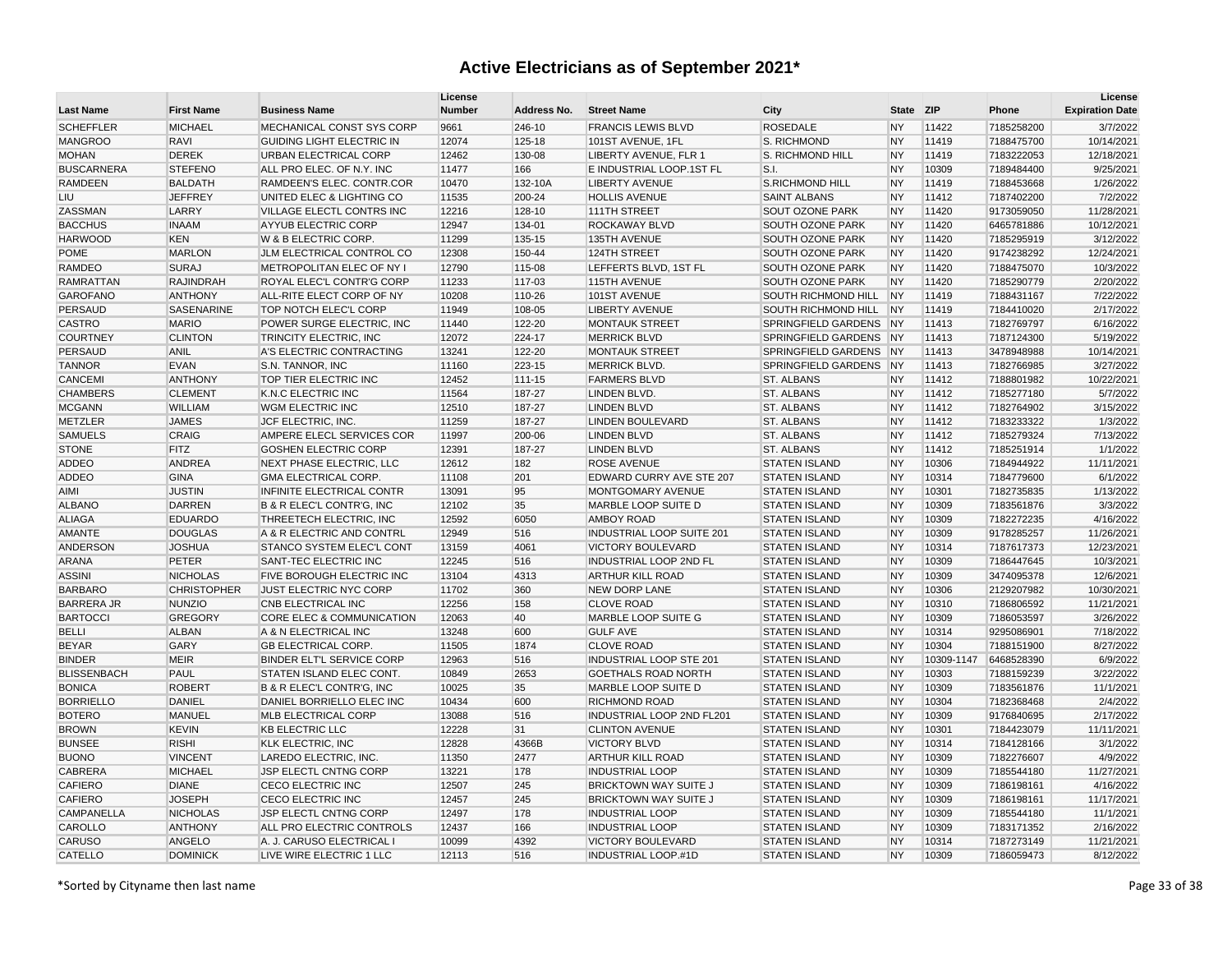| <b>Last Name</b>     | <b>First Name</b>  | <b>Business Name</b>                 | License<br><b>Number</b> | Address No. | <b>Street Name</b>               | City                 | <b>State</b> | <b>ZIP</b> | Phone      | License<br><b>Expiration Date</b> |
|----------------------|--------------------|--------------------------------------|--------------------------|-------------|----------------------------------|----------------------|--------------|------------|------------|-----------------------------------|
| <b>CERBONE</b>       | <b>JERRY</b>       | J. CERBONE ELEC'L CORP               | 11642                    | 472         | PORT RICHMOND AVENUE             | <b>STATEN ISLAND</b> | <b>NY</b>    | 10302      | 7184423366 | 11/28/2021                        |
| <b>CHERIAN</b>       | <b>SHAJI</b>       | <b>APCO ELECTRICAL CORP</b>          | 12310                    | 12          | <b>CEBRA AVENUE</b>              | <b>STATEN ISLAND</b> | <b>NY</b>    | 10301      | 7187207251 | 1/8/2022                          |
| <b>COLEMAN</b>       | <b>HERBERT</b>     | HMA ELECTRIC, LLC                    | 12974                    | 516         | INDUSTRIAL LOOP SUITE 201        | <b>STATEN ISLAND</b> | <b>NY</b>    | 10309      | 6468530514 | 3/6/2022                          |
| COLORUNDO            | <b>JOSEPH</b>      | <b>JRS ELECTRIC INC</b>              | 13166                    | 516         | <b>INDUSTRIA LOOP 2ND FL</b>     | <b>STATEN ISLAND</b> | <b>NY</b>    | 10309      | 7187917453 | 1/27/2022                         |
| <b>COMO</b>          | <b>ANTHONY</b>     | ANCO ELECTL CONTCTNG INC             | 12782                    | 4394        | VICTORY BLVD 2ND FLOOR           | <b>STATEN ISLAND</b> | <b>NY</b>    | 10314      | 7183002878 | 11/20/2021                        |
| <b>CONA</b>          | ANGELO             | CODA ELECTRO CONT'G INC.             | 10811                    | 1600        | RICHMOND ROAD, 1ST FLOOR         | <b>STATEN ISLAND</b> | <b>NY</b>    | 10304      | 7189793931 | 7/23/2022                         |
| <b>CONA</b>          | <b>FRANCESCO</b>   | CONA ELECTRIC INC                    | 12470                    | 3521        | <b>VICTORY BLVD</b>              | <b>STATEN ISLAND</b> | <b>NY</b>    | 10314      | 7189840139 | 1/2/2022                          |
| <b>CONROY</b>        | <b>DANIEL</b>      | <b>CONROY ELECTRIC CORP</b>          | 12274                    | 1928        | <b>VICTORY BLVD</b>              | <b>STATEN ISLAND</b> | <b>NY</b>    | 10314      | 7184471111 | 8/15/2022                         |
| <b>CORDES</b>        | <b>JOHN</b>        | JOHN F. CORDES                       | 10821                    | 516         | <b>INDUSTRIAL LOOP</b>           | <b>STATEN ISLAND</b> | <b>NY</b>    | 10309      | 7186677891 | 6/23/2022                         |
| <b>COSCIA</b>        | <b>VINCENT</b>     | S & V ELECTRICAL CORP                | 12184                    | 443         | <b>WILD AVENUE</b>               | <b>STATEN ISLAND</b> | <b>NY</b>    | 10314      | 7189480259 | 3/14/2022                         |
| <b>D'ALOISI</b>      | WILLIAM            | A. J. CARUSO ELECTRICAL I            | 11265                    | 4392        | <b>VICTORY BOULEVARD</b>         | <b>STATEN ISLAND</b> | <b>NY</b>    | 10314      | 7187273149 | 3/27/2022                         |
| <b>D'AMBROSIO</b>    | <b>JOSEPH</b>      | ACCURATE ELEC'L CONTR'S C            | 11716                    | 2241        | <b>HYLAN BOULEVARD</b>           | <b>STATEN ISLAND</b> | <b>NY</b>    | 10306      | 7186683220 | 9/8/2022                          |
| <b>DANCS</b>         | <b>ISTVAN</b>      | <b>VOLTAGE ELECTRIC CORP</b>         | 11900                    | 3191        | <b>RICHMOND ROAD</b>             | <b>STATEN ISLAND</b> | <b>NY</b>    | 10306      | 7189666420 | 6/8/2022                          |
| DE CANDIA            | <b>ROGER</b>       | ROGER DE ELECTRIC CO.                | 12130                    | 2844        | <b>RICHMOND TERRACE</b>          | <b>STATEN ISLAND</b> | <b>NY</b>    | 10303      | 7182735577 | 2/10/2022                         |
| <b>D'ESPOSITO</b>    | <b>VINCENT</b>     | NEWLINE ELECTRICAL CORP              | 12119                    | 42          | <b>RECTOR STREET</b>             | <b>STATEN ISLAND</b> | <b>NY</b>    | 10310      | 7189676700 | 8/5/2022                          |
| <b>DESUZE</b>        | <b>GARTH</b>       | <b>DESUZE ELECTRIC CORP</b>          | 13145                    | 202         | INDUSTRIAL LOOP 2ND FL           | <b>STATEN ISLAND</b> | <b>NY</b>    | 10309      | 9177496649 | 6/20/2022                         |
| <b>DIDONATO</b>      | <b>JOHN</b>        | JOHN MICHAEL ELEC'L CONTG            | 9622                     | 1067        | <b>POST AVENUE</b>               | <b>STATEN ISLAND</b> | <b>NY</b>    | 10302      | 7188158022 | 2/7/2022                          |
| <b>DIDONATO</b>      | <b>MICHAEL</b>     | <b>DIDONATO &amp; SONS ELCL CONT</b> | 11755                    | 85          | <b>INDUSTRIAL LOOP</b>           | <b>STATEN ISLAND</b> | <b>NY</b>    | 10309      | 7189666900 | 2/12/2022                         |
| <b>DIONISIO</b>      | LOUIS              | <b>ENERGY STAR ELECTRIC CORP</b>     | 12479                    | 1736        | RICHMOND AVENUE FL.2             | <b>STATEN ISLAND</b> | <b>NY</b>    | 10314      | 7183700300 | 8/26/2022                         |
| <b>DISCENZA</b>      | <b>MICHAEL</b>     | NORTH POINT ELEC'L CORP.             | 10356                    | 1372        | <b>RICHMOND ROAD</b>             | <b>STATEN ISLAND</b> | <b>NY</b>    | 10304      | 7187272500 | 7/6/2022                          |
| <b>DISCENZA</b>      | <b>MICHAEL</b>     | SURE ELEC'L CONTR'G CORP.            | 11286                    | 3836        | <b>RICHMOND AVENUE</b>           | <b>STATEN ISLAND</b> | <b>NY</b>    | 10312      | 7182272889 | 7/27/2022                         |
| <b>DOBRIN</b>        | <b>TODD</b>        | <b>TOUCHTEL TECHNOLOGY GROUP</b>     | 11770                    | 1897        | CLOVE ROAD, 2ND FL00R            | <b>STATEN ISLAND</b> | <b>NY</b>    | 10304      | 2128092101 | 10/2/2022                         |
| <b>DOWLING</b>       | <b>KENNETH</b>     | K.E.D. ELEC'L CONTR'G INC            | 10926                    | 483         | <b>SLEIGHT AVENUE</b>            | <b>STATEN ISLAND</b> | <b>NY</b>    | 10307      | 7186082918 | 3/28/2022                         |
| <b>DUFFY</b>         | <b>STEVEN</b>      | ERIN ELEC'L CONTR'G INCOR            | 10693                    | 17          | <b>RECTOR STREET</b>             | <b>STATEN ISLAND</b> | <b>NY</b>    | 10310      | 7187203200 | 1/28/2022                         |
| <b>FALCONE</b>       | <b>JOSEPH</b>      | POWER SOURCE ELEC OF NY L            | 12781                    | 516         | INDUSTRIAL LOOP SUITE 201        | <b>STATEN ISLAND</b> | <b>NY</b>    | 10309      | 2126741200 | 7/14/2022                         |
| <b>FALCONE</b>       | <b>VINCENT</b>     | J.V.C. ELEC SERVICE CORP             | 12560                    | 3475        | <b>VICTORY BLVD</b>              | <b>STATEN ISLAND</b> | <b>NY</b>    | 10314      | 7189831313 | 1/20/2022                         |
| <b>FARKAS</b>        | <b>STEVEN</b>      | <b>STEVEN FARKAS</b>                 | 11444                    | 42          | <b>RICHMOND TERRACE</b>          | <b>STATEN ISLAND</b> | <b>NY</b>    | 10301      | 7188160565 | 2/14/2022                         |
| <b>FERNANDEZ</b>     | <b>WILLIAM</b>     | AMERICAN ELECT TESTING CO            | 12563                    | 516         | INDUSTRIAL LOOP 2ND FL           | <b>STATEN ISLAND</b> | <b>NY</b>    | 10309      | 3477050800 | 9/24/2022                         |
| <b>FICHERA</b>       | <b>SCOTT</b>       | <b>FICHERA ELECTRIC, INC</b>         | 12073                    | 1303        | <b>CLOVE ROAD</b>                | <b>STATEN ISLAND</b> | <b>NY</b>    | 10301      | 7187209270 | 10/28/2021                        |
| <b>FLEMING</b>       | <b>SHAWN</b>       | <b>ECLIPSE ELECTRIC CORP</b>         | 11435                    | 5488        | <b>AMBOY ROAD</b>                | <b>STATEN ISLAND</b> | <b>NY</b>    | 10312      | 3479854388 | 9/14/2022                         |
| <b>FUMENTO</b>       | <b>ANTHONY</b>     | ANTHONY FUMENTO, INC D/B/A           | 11284                    | 104         | PORT RICHMOND AVE                | <b>STATEN ISLAND</b> | <b>NY</b>    | 10302      | 7187278018 | 5/13/2022                         |
| <b>GAKMAN</b>        | <b>GENNADIY</b>    | APPROVED ELEC CONT'G INC             | 11276                    | 1436        | <b>HYLAN BOULEVARD</b>           | <b>STATEN ISLAND</b> | <b>NY</b>    | 10305      | 7182324785 | 11/7/2021                         |
| <b>GALLARELLO</b>    | <b>ERNEST</b>      | <b>D AND H ELECTRICAL CONST</b>      | 11810                    | 511         | MIDLAND AVENUE                   | <b>STATEN ISLAND</b> | <b>NY</b>    | 10306      | 7186675760 | 8/21/2022                         |
| <b>GALLINA</b>       | <b>SALVATORE</b>   | S.J.G. ELECTRICAL CONTNG             | 12825                    | 29          | <b>NELSON AVENUE</b>             | <b>STATEN ISLAND</b> | <b>NY</b>    | 10308      | 7183176434 | 1/7/2022                          |
| <b>GAMBARDELLA</b>   | <b>MICHAEL</b>     | TRUE ELECTRIC CORP.                  | 10794                    | 6           | <b>MALLORY AVENUE</b>            | <b>STATEN ISLAND</b> | <b>NY</b>    | 10305      | 7184424443 | 9/29/2022                         |
| <b>GIAMUNDO</b>      | <b>JOHN</b>        | <b>TAZ ELEC'L SERVICES INC</b>       | 11957                    | 476         | <b>WILD AVENUE</b>               | <b>STATEN ISLAND</b> | <b>NY</b>    | 10314      | 7184770452 | 1/14/2022                         |
| <b>GIANNATTASIO</b>  | <b>ALLIE</b>       | A.J. GIANNTTASIO ELEC'L              | 11572                    | 3155        | <b>AMBOY ROAD</b>                | <b>STATEN ISLAND</b> | <b>NY</b>    | 10306      | 7187024616 | 4/28/2022                         |
| <b>GIOELLO</b>       | <b>PETER</b>       | AMBER LITE ELECTRIC CORP.            | 10659                    | 441         | WILD AVE 2ND FLOOR               | <b>STATEN ISLAND</b> | <b>NY</b>    | 10314      | 7186055200 | 3/23/2022                         |
| <b>GIOELLO</b>       | <b>ROBERT</b>      | <b>GLO ELECTRIC LLC</b>              | 10720                    | 441         | WILD AVENUE, 2ND FLOOR           | <b>STATEN ISLAND</b> | <b>NY</b>    | 10314      | 7187614323 | 1/12/2022                         |
| <b>GIOVINAZZO</b>    | <b>GARY</b>        | <b>GARY GIOVINAZZO</b>               | 10855                    | 1868        | <b>VICTORY BLVD</b>              | <b>STATEN ISLAND</b> | <b>NY</b>    | 10314      | 7187275535 | 9/7/2022                          |
| <b>GREENFIELD</b>    | PHILIP             | <b>TOUCHTEL TECHNOLOGY GROUP</b>     | 10771                    | 1897        | CLOVE ROAD, 2ND FL00R            | <b>STATEN ISLAND</b> | <b>NY</b>    | 10304      | 2128092101 | 9/21/2022                         |
| <b>GUIDICIPIETRO</b> | <b>CHRISTOPHER</b> | <b>CJC ELECTRIC INC</b>              | 12796                    | 85          | <b>INDUSTRIAL LOOP, BLDNG #3</b> | <b>STATEN ISLAND</b> | <b>NY</b>    | 10309      | 7189891221 | 9/19/2022                         |
| <b>HALL</b>          | <b>COREY</b>       | <b>EASY ELECTRIC LLC</b>             | 13233                    | 516         | <b>INDUSTRIAL LOOP</b>           | <b>STATEN ISLAND</b> | <b>NY</b>    | 10309      | 3477246712 | 1/13/2022                         |
| <b>HALL</b>          | <b>TERRY</b>       | MLS ELECTRIC LLC                     | 13014                    | 516         | INDUSTRIAL LOOP #201             | <b>STATEN ISLAND</b> | <b>NY</b>    | 10309      | 6469886014 | 9/21/2022                         |
| <b>HALLY</b>         | <b>JAMES</b>       | DOME ELECT & COMM CONT IN            | 12607                    | 44          | MARJORIE STREET, UNIT D          | <b>STATEN ISLAND</b> | <b>NY</b>    | 10309      | 7187286766 | 7/24/2022                         |
| <b>HAZEN JR</b>      | <b>RONALD</b>      | LIV-RON ELECTL ENTRPS LLC            | 13209                    | 3120        | <b>ARTHUR KILL ROAD</b>          | <b>STATEN ISLAND</b> | <b>NY</b>    | 10309      | 9176363289 | 11/21/2021                        |
| <b>IACOVIELLO</b>    | <b>FRANCESCO</b>   | <b>IACO-TECH ELECTRIC INC</b>        | 12823                    | 110         | <b>WILLOW AVENUE</b>             | <b>STATEN ISLAND</b> | <b>NY</b>    | 10305      | 2124448089 | 11/10/2021                        |
| <b>ILIOPOULOS</b>    | <b>DEMETRIOS</b>   | SUNBIRD ELECTRICAL CONTR             | 12964                    | 516         | INDUSTRIAL LOOP 2ND FLOOR        | <b>STATEN ISLAND</b> | <b>NY</b>    | 10309      | 9178316947 | 2/4/2022                          |
| <b>IPPOLITO</b>      | <b>CARMINE</b>     | AMPCO TECH ELECTRIC CORP.            | 10675                    | 901         | FATHER CAPODANNO BLVD            | <b>STATEN ISLAND</b> | <b>NY</b>    | 10305      | 7189873629 | 12/4/2021                         |
| <b>JOHNSEN</b>       | <b>CRAIG</b>       | JOHNSON BROTHERS INC                 | 12815                    | 496         | <b>MOSEL AVENUE</b>              | <b>STATEN ISLAND</b> | <b>NY</b>    | 10304      | 7188161890 | 1/4/2022                          |
| <b>KALYVAS</b>       | <b>NIKOLAOS</b>    | <b>MACK ELECTRICAL INC</b>           | 12601                    | 516         | <b>INDUSTRIAL LOOP SUITE 203</b> | <b>STATEN ISLAND</b> | <b>NY</b>    | 10309-1147 | 7187583500 | 3/18/2022                         |
| <b>KANTARIS</b>      | <b>NICOLAOS</b>    | NYCO ELECTRIC CORP                   | 12621                    | 101         | <b>TOMPKINS STREET</b>           | <b>STATEN ISLAND</b> | <b>NY</b>    | 10304      | 2129246926 | 5/24/2022                         |
| <b>KERLIU</b>        | <b>ENKELEID</b>    | EVEREST ELEC'L CONTRG INC            | 12350                    | 131         | <b>WILLOW AVENUE</b>             | <b>STATEN ISLAND</b> | <b>NY</b>    | 10305      | 7189801938 | 7/7/2022                          |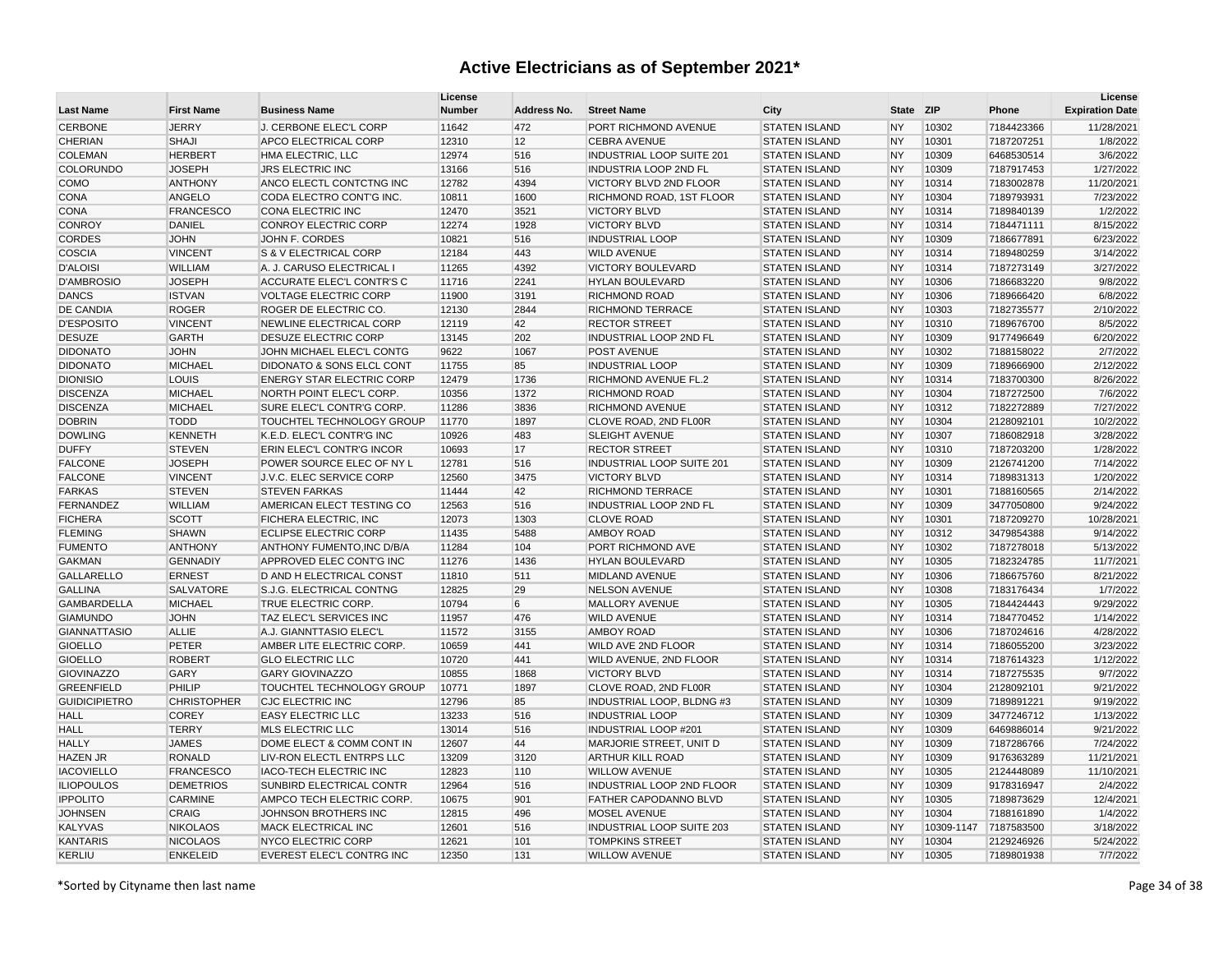| <b>Last Name</b>   | <b>First Name</b>  | <b>Business Name</b>                 | License<br><b>Number</b> | Address No. | <b>Street Name</b>               | City                 | <b>State</b> | <b>ZIP</b> | Phone      | License<br><b>Expiration Date</b> |
|--------------------|--------------------|--------------------------------------|--------------------------|-------------|----------------------------------|----------------------|--------------|------------|------------|-----------------------------------|
| <b>KOLECI</b>      | <b>DESTAN</b>      | <b>EMPIRE 1 ELECTRICAL CORP</b>      | 12506                    | 396         | <b>BAY STREET</b>                | <b>STATEN ISLAND</b> | <b>NY</b>    | 10301      | 7184471305 | 2/23/2022                         |
| <b>KOSTENBADER</b> | <b>TYSON</b>       | K-10 ELECTRIC CORP                   | 12673                    | 54          | <b>PALMER AVENUE</b>             | <b>STATEN ISLAND</b> | <b>NY</b>    | 10302      | 7184481237 | 6/15/2022                         |
| <b>KOTARSKI</b>    | <b>IRENEUSZ</b>    | SRM ELECTRICAL SVCS INC              | 13018                    | 516         | INDUSTRIAL LOOP#2, STE201        | <b>STATEN ISLAND</b> | <b>NY</b>    | 10309      | 7187348133 | 12/1/2021                         |
| <b>KRAMER</b>      | <b>MICHAEL</b>     | S.T.K. ELECTRICAL CORP.              | 11650                    | 53          | <b>GROVE AVENUE</b>              | <b>STATEN ISLAND</b> | <b>NY</b>    | 10302      | 7182733484 | 7/15/2022                         |
| LA VOLPE           | <b>JOSEPH</b>      | <b>ACCURATE ELEC'L CONSTR &amp;</b>  | 11603                    | 433         | <b>CASTLETON AVE</b>             | <b>STATEN ISLAND</b> | <b>NY</b>    | 10301      | 7189804780 | 10/15/2021                        |
| <b>LAROSA JR</b>   | <b>JOSEPH</b>      | <b>TOUCHTEL TECHNOLOGY GROUP</b>     | 13174                    | 1897        | CLOVE ROAD, 2ND FL00R            | <b>STATEN ISLAND</b> | <b>NY</b>    | 10304      | 2128092101 | 6/6/2022                          |
| LAWROSKI, JR       | <b>JAMES</b>       | LYTEK ELEC'L & COMMU CORP            | 11837                    | 7485        | <b>AMBOY ROAD</b>                | <b>STATEN ISLAND</b> | <b>NY</b>    | 10307      | 7182277615 | 6/16/2022                         |
| LAZOJA             | <b>SAMIR</b>       | LIVE WIRE ELECTRIC 1 LLC             | 13135                    | 516         | INDUSTRIAL LOOP.#1D              | <b>STATEN ISLAND</b> | <b>NY</b>    | 10309      | 7186059473 | 9/13/2022                         |
| <b>LEONE</b>       | <b>NICHOLAS</b>    | LEONE ELECTRIC CO. INC               | 12495                    | 1725        | <b>RICHMOND ROAD</b>             | <b>STATEN ISLAND</b> | <b>NY</b>    | 10306      | 7183514606 | 2/14/2022                         |
| LIVIA              | <b>MICHAEL</b>     | PREMIER ELEC'L CONTR'S IN            | 11210                    | 38          | <b>GRANITE AVENUE</b>            | <b>STATEN ISLAND</b> | <b>NY</b>    | 10303      | 7182733019 | 5/19/2022                         |
| <b>LOPA</b>        | <b>VITO</b>        | HIGH BEAM ELECTRIC CORP.             | 11013                    | 1169        | <b>BAY STREET</b>                | <b>STATEN ISLAND</b> | <b>NY</b>    | 10305      | 7188165500 | 8/30/2022                         |
| <b>MACCHIA</b>     | <b>ANTHONY</b>     | STATEN ISL UNIV HOSPITAL             | 93840                    | 375         | SEGUINE AVE. PLANT OPER.         | <b>STATEN ISLAND</b> | <b>NY</b>    | 10309      | 7182262042 | 7/21/2022                         |
| <b>MACKENZIE</b>   | <b>DOUGLAS</b>     | KINETIC ELECT'L CONTR.COR            | 10736                    | 6           | <b>DRIPROCK STREET</b>           | <b>STATEN ISLAND</b> | <b>NY</b>    | 10310      | 7184476082 | 9/15/2022                         |
| <b>MANGI</b>       | <b>JOSEPH</b>      | MANGI ELECTRICAL CORP                | 12433                    | 530         | MIDLAND AVENUE UNIT B            | <b>STATEN ISLAND</b> | <b>NY</b>    | 10306      | 7186984040 | 1/6/2022                          |
| <b>MARINELLO</b>   | <b>JEFFREY</b>     | <b>ISLAND ELECTRIC CORP</b>          | 12943                    | 516         | <b>INDUSTRIAL LOOP SUITE 201</b> | <b>STATEN ISLAND</b> | <b>NY</b>    | 10309      | 7187244430 | 4/2/2022                          |
| <b>MARTINEZ</b>    | <b>MARIO</b>       | ALL PRO ELECTRIC CONTROLS            | 13105                    | 166         | <b>INDUSTRIAL LOOP</b>           | <b>STATEN ISLAND</b> | <b>NY</b>    | 10309      | 7183171352 | 4/12/2022                         |
| MATUSZEWICZ        | <b>AVISHAI</b>     | M & M CONTROL WIRING &               | 13132                    | 2952        | <b>RICHMOND TERRACE</b>          | <b>STATEN ISLAND</b> | <b>NY</b>    | 10303      | 7184775342 | 1/5/2022                          |
| <b>MITTELMAN</b>   | YOCHANAN           | <b>SOLO ENERGY &amp; ELECTRICAL</b>  | 12788                    | 41          | DUMONT AVENUE, 1ST FLOOR         | <b>STATEN ISLAND</b> | <b>NY</b>    | 10305      | 2124571571 | 11/25/2021                        |
| <b>MOLLOY</b>      | <b>STEPHEN</b>     | MOLLOY ELECTRIC INC                  | 12706                    | 201         | ARLINGTON AVENUE, SUITE 12       | <b>STATEN ISLAND</b> | <b>NY</b>    | 10303      | 7185245513 | 5/28/2022                         |
| NAPIERALSKI        | <b>ROBERT</b>      | <b>ROB ELECTRIC LLC</b>              | 13025                    | 516         | <b>INDUSTRIAL LOOP SUITE 201</b> | <b>STATEN ISLAND</b> | <b>NY</b>    | 10309      | 6464314291 | 12/18/2021                        |
| <b>NAPPI</b>       | <b>JOSEPH</b>      | RNH ELECTRIC COMPANY INC             | 10856                    | 516         | INDUSTRIAL LOOP, STE 201         | <b>STATEN ISLAND</b> | <b>NY</b>    | 10309      | 6462168100 | 7/5/2022                          |
| <b>NAPPI</b>       | <b>JOSEPH</b>      | RNH ELECTRIC COMPANY INC             | 12660                    | 516         | <b>INDUSTRIAL LOOP, STE 201</b>  | <b>STATEN ISLAND</b> | <b>NY</b>    | 10309      | 6462168100 | 8/23/2022                         |
| <b>NAPPI</b>       | <b>ROBERT</b>      | FIVE BOROUGH ELECTRIC INC            | 12917                    | 4313        | <b>ARTHUR KILL ROAD</b>          | <b>STATEN ISLAND</b> | <b>NY</b>    | 10309      | 3474095378 | 4/16/2022                         |
| <b>NEDRICK</b>     | LATOYA             | SATEC ELECTRICAL GROUP LL            | 12907                    | 516         | <b>INDUSTRIAL LOOP, STE 201</b>  | <b>STATEN ISLAND</b> | <b>NY</b>    | 10309      | 9172871099 | 11/20/2021                        |
| <b>NEU</b>         | <b>RICHARD</b>     | <b>RICHARD NEU</b>                   | 11545                    | 4347        | <b>HYLAN BLVD</b>                | <b>STATEN ISLAND</b> | <b>NY</b>    | 10312      | 7182272181 | 1/31/2022                         |
| <b>NICOLETTA</b>   | <b>ANTHONY</b>     | NICOLETTA ELEC'L. CONTR'G            | 10153                    | 10          | <b>SEELEY LANE</b>               | <b>STATEN ISLAND</b> | <b>NY</b>    | 10308      | 7189844643 | 9/7/2022                          |
| <b>NOTO</b>        | <b>JOSEPH</b>      | PLATINUM ELEC'L CONTRG IN            | 11597                    | 478         | <b>WILD AVENUE</b>               | <b>STATEN ISLAND</b> | <b>NY</b>    | 10314      | 7184773934 | 7/31/2022                         |
| <b>OCCHIPINTI</b>  | <b>RALPH</b>       | <b>ADCO ELEC'L CORP</b>              | 11456                    | 201         | EDWARD CURRY AVENUE              | <b>STATEN ISLAND</b> | <b>NY</b>    | 10314      | 7184944400 | 9/15/2022                         |
| PAGANO             | <b>DONALD</b>      | D.R.P. ELEC'L CONTRG INC             | 11277                    | 705         | VAN DUZER STREET                 | <b>STATEN ISLAND</b> | <b>NY</b>    | 10304      | 7184477275 | 5/17/2022                         |
| <b>PALETTO</b>     | <b>ANTHONY</b>     | PLAZA ELEC'L CONTR'S. INC            | 11142                    | 20          | RICHMOND VALLEY RD               | <b>STATEN ISLAND</b> | <b>NY</b>    | 10309      | 7182276106 | 12/30/2021                        |
| <b>PALETTO</b>     | <b>JOSEPH</b>      | PLAZA ELEC'L CONTR'S. INC            | 9766                     | 20          | RICHMOND VALLEY RD               | <b>STATEN ISLAND</b> | <b>NY</b>    | 10309      | 7182276106 | 8/28/2022                         |
| <b>PALKA</b>       | <b>DANIEL</b>      | <b>APN ELECTRICAL CORP</b>           | 12990                    | 491         | <b>WILD AVE</b>                  | <b>STATEN ISLAND</b> | <b>NY</b>    | 10314      | 7183600890 | 8/3/2022                          |
| PALLARINO          | <b>CHRISTOPHER</b> | CONTROL ELEC'L CONT'G COR            | 11447                    | 85          | <b>TOMPKINS STREET</b>           | <b>STATEN ISLAND</b> | <b>NY</b>    | 10304      | 7185562004 | 7/25/2022                         |
| <b>PARYS</b>       | <b>MIROSLAW</b>    | <b>MIKOMA ELECTRIC LLC</b>           | 12291                    | 174         | TARGEE STREET 2ND FL             | <b>STATEN ISLAND</b> | <b>NY</b>    | 10304      | 7182731037 | 11/8/2021                         |
| <b>PERCIBALLI</b>  | ORLANDO            | DANICK ELEC'L CONTR'G COR            | 12146                    | 1076B       | <b>RICHMOND ROAD</b>             | <b>STATEN ISLAND</b> | <b>NY</b>    | 10304      | 7189801801 | 3/16/2022                         |
| <b>PETRYNA</b>     | <b>MARCIN</b>      | MP MASTER ELECTRIC LLC               | 13131                    | 202         | <b>INDUSTRIAL LOOP 2ND FL</b>    | <b>STATEN ISLAND</b> | <b>NY</b>    | 10309      | 6466686004 | 3/10/2022                         |
| <b>PICARELLO</b>   | <b>JAMES</b>       | RIDGE ELECTRIC CORP.                 | 11024                    | 4392        | <b>VICTORY BLVD</b>              | <b>STATEN ISLAND</b> | <b>NY</b>    | 10314      | 7186305603 | 11/8/2021                         |
| <b>PISARRI</b>     | <b>JOSEPH</b>      | J.P.E. ELEC'L CONTR'S INC            | 11141                    | 35          | MARBLE LOOP SUITE A              | <b>STATEN ISLAND</b> | <b>NY</b>    | 10309      | 7183566891 | 1/4/2022                          |
| <b>PLESCIA</b>     | <b>JOHN</b>        | CATELLO ELEC'L CONT., INC            | 12110                    | 516         | 1-A INDUSTRIAL LOOP              | <b>STATEN ISLAND</b> | <b>NY</b>    | 10309      | 7183563033 | 6/26/2022                         |
| <b>PRAVATO</b>     | <b>ANTHONY</b>     | COLONY ELECTRIC CO., INC.            | 9921                     | 178         | <b>INDUSTRIAL LOOP</b>           | <b>STATEN ISLAND</b> | <b>NY</b>    | 10309      | 7189481313 | 6/13/2022                         |
| <b>PRINCIPE</b>    | <b>RALPH</b>       | STANCO ELEC'L CONTR'S INC            | 10464                    | 124         | MC CLEAN AVENUE                  | <b>STATEN ISLAND</b> | <b>NY</b>    | 10305      | 7184384505 | 11/3/2021                         |
| <b>PUCCIO</b>      | <b>STEPHEN</b>     | <b>WEBSITE ELECTRIC CORP.</b>        | 11680                    | 155         | <b>NEW DORP PLAZA</b>            | <b>STATEN ISLAND</b> | <b>NY</b>    | 10306      | 7186500452 | 9/29/2021                         |
| <b>RAGBIR</b>      | <b>MARLON</b>      | <b>EMENAR ELECTRICAL SVCS IN</b>     | 13094                    | 45B         | PAGE AVENUE                      | <b>STATEN ISLAND</b> | <b>NY</b>    | 10309      | 7189669300 | 4/5/2022                          |
| <b>RANDAZZO</b>    | <b>JOSEPH</b>      | <b>TANACHION ELEC'L CONT'G I</b>     | 12081                    | 1562        | RICHMOND ROAD SUITE 2B           | <b>STATEN ISLAND</b> | <b>NY</b>    | 10304      | 7182736760 | 2/16/2022                         |
| <b>RECCHIA</b>     | <b>FRANK</b>       | SHELTER ELEC. MAINT. CORP            | 11353                    | 267         | JEWETT AVENUE                    | <b>STATEN ISLAND</b> | <b>NY</b>    | 10302      | 7182736100 | 8/17/2022                         |
| <b>ROCCO</b>       | <b>ANTHONY</b>     | A. ROCCO & SON ELECL INC.            | 11254                    | 248         | PORT RICHMOND AVE                | <b>STATEN ISLAND</b> | <b>NY</b>    | 10302      | 7189546500 | 8/10/2022                         |
| <b>ROMAGNOLO</b>   | <b>JOSEPH</b>      | K & R ELECTRIC CO., INC.             | 9774                     | 4347        | <b>HYLAN BOULEVARD</b>           | <b>STATEN ISLAND</b> | <b>NY</b>    | 10312      | 7182278900 | 2/15/2022                         |
| <b>ROMANOVICH</b>  | <b>VLADIMIR</b>    | V.R. ELECTRICAL CORP                 | 12700                    | 49          | <b>ELIZABETH STREET</b>          | <b>STATEN ISLAND</b> | <b>NY</b>    | 10310      | 7184421141 | 4/22/2022                         |
| <b>RUBEL</b>       | <b>JOSEPH</b>      | UNISYS ELECTRIC INC.                 | 10797                    | 19          | <b>IRVING PLACE</b>              | <b>STATEN ISLAND</b> | <b>NY</b>    | 10304      | 7188150625 | 11/19/2021                        |
| <b>RUSSELL</b>     | <b>KENNETH</b>     | <b>KSAR ELECTRIC INC</b>             | 13022                    | 516         | <b>INDUSTRIAL LOOP, FL 2</b>     | <b>STATEN ISLAND</b> | <b>NY</b>    | 10309      | 9179933653 | 8/5/2022                          |
| <b>SALOME</b>      | <b>JASON</b>       | JASON SALOME ELEC'L CONTG            | 12293                    | 600         | <b>RICHMOND ROAD</b>             | <b>STATEN ISLAND</b> | <b>NY</b>    | 10304      | 7189894716 | 7/3/2022                          |
| SAMAI              | <b>DARRELL</b>     | VOLT 360 ELECTRIC INC                | 12927                    | 516         | <b>INDUSTRIAL LOOP SUITE 201</b> | <b>STATEN ISLAND</b> | <b>NY</b>    | 10309      | 7188380272 | 4/11/2022                         |
| <b>SAMOUHOS</b>    | <b>GEORGE</b>      | <b>EVCO MECHANICAL &amp; ELECTRI</b> | 12450                    | 516         | INDUSTRIAL LOOP 2ND FL           | <b>STATEN ISLAND</b> | <b>NY</b>    | 10309      | 9178316399 | 8/1/2022                          |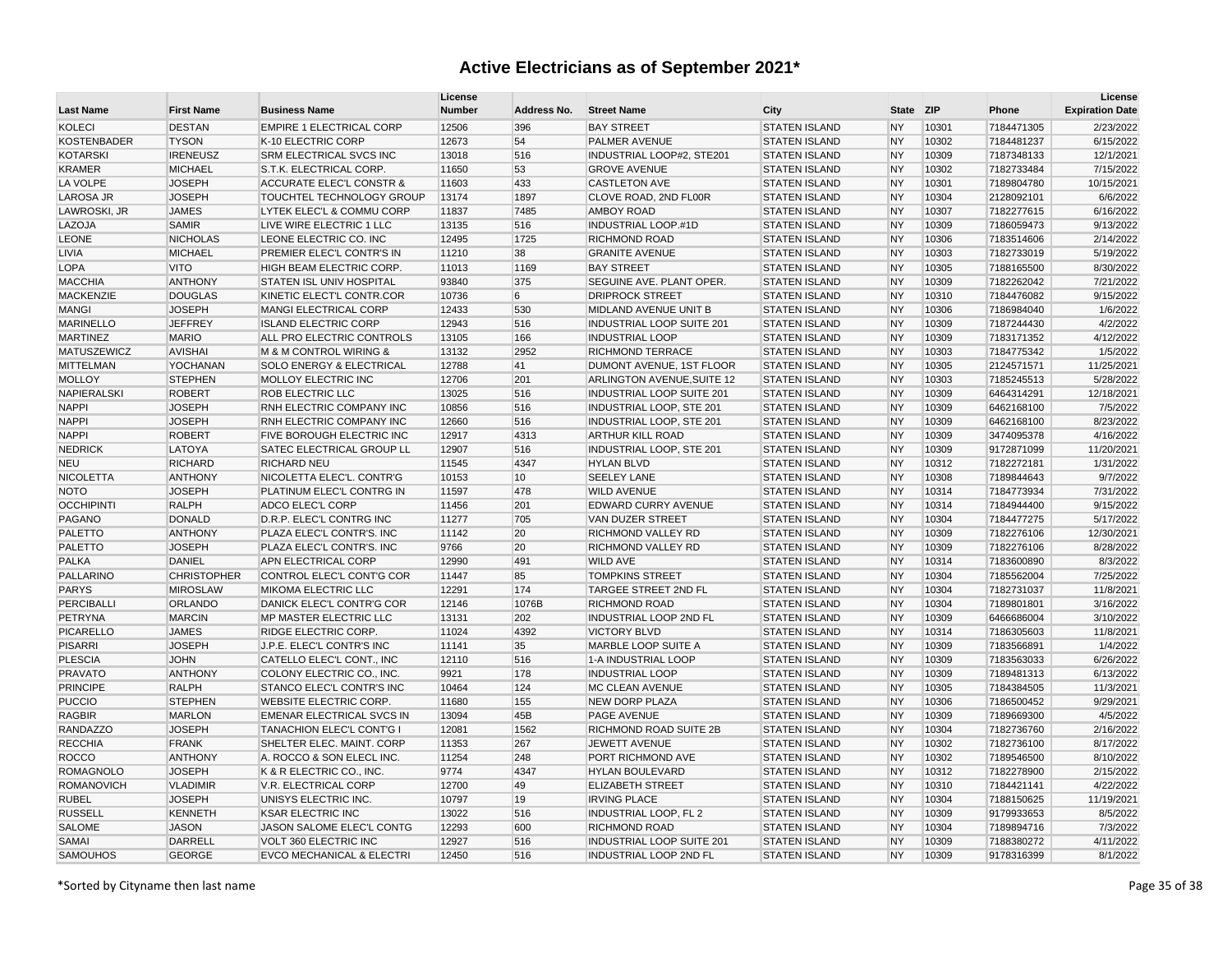| <b>Last Name</b>      | <b>First Name</b> | <b>Business Name</b>                 | License<br><b>Number</b> | Address No. | <b>Street Name</b>               | City                 | <b>State</b> | <b>ZIP</b> | Phone      | License<br><b>Expiration Date</b> |
|-----------------------|-------------------|--------------------------------------|--------------------------|-------------|----------------------------------|----------------------|--------------|------------|------------|-----------------------------------|
| <b>SAMOUHOS</b>       | <b>STRATOS</b>    | <b>EVCO MECHANICAL &amp; ELECTRI</b> | 12451                    | 516         | INDUSTRIAL LOOP 2ND FL           | <b>STATEN ISLAND</b> | <b>NY</b>    | 10309      | 9178316399 | 9/3/2022                          |
| SANTAMARIA            | <b>ANTHONY</b>    | SPARTAN ELECTRICAL OF NY             | 13062                    | 516         | <b>INDUSTRIAL LOOP STE 202</b>   | <b>STATEN ISLAND</b> | <b>NY</b>    | 10309      | 8775515576 | 7/7/2022                          |
| SAUSE                 | <b>CHARLES</b>    | SAUSE ELECTRIC CO.                   | 10991                    | 433         | <b>CASTLETON AVENUE</b>          | <b>STATEN ISLAND</b> | <b>NY</b>    | 10310      | 7184477197 | 4/5/2022                          |
| <b>SCAVUZZO</b>       | <b>ALDO</b>       | RICHMOND ELEC'L CONTR'S              | 10147                    | 4313        | <b>ARTHUR KILL RD</b>            | <b>STATEN ISLAND</b> | <b>NY</b>    | 10309      | 7189671751 | 11/25/2021                        |
| <b>SCHIAVO</b>        | <b>JAMES</b>      | AV GROUP ELECTRICAL LLC              | 12794                    | 516         | <b>INDUSTRIAL LOOP, STE 201</b>  | <b>STATEN ISLAND</b> | <b>NY</b>    | 10309      | 6463227938 | 11/10/2021                        |
| <b>SCHMITT</b>        | <b>BRIAN</b>      | SUNATION ELECTRIC, INC               | 13076                    | 516         | INDUSTRIAL LOOP, 2ND FL          | <b>STATEN ISLAND</b> | <b>NY</b>    | 10309      | 3479794130 | 9/22/2022                         |
| <b>SCHULTZ</b>        | <b>THEODORE</b>   | IAG ELECTRIC, INC                    | 12380                    | 516         | INDUSTRIAL LOOP SUITE 201        | <b>STATEN ISLAND</b> | <b>NY</b>    | 10309      | 7189480111 | 9/30/2021                         |
| <b>SCIASCIA</b>       | PAUL              | <b>SCIASCIA ELECTRICAL CORP</b>      | 11901                    | 201         | ARLINGTON AVENUE SUITE 10        | <b>STATEN ISLAND</b> | <b>NY</b>    | 10303      | 7184471947 | 5/21/2022                         |
| <b>SELLITTI</b>       | <b>ALBINO</b>     | A. SELLITTI ELEC'L CONTG             | 12416                    | 4347        | <b>HYLAN BLVD</b>                | <b>STATEN ISLAND</b> | <b>NY</b>    | 10312      | 7186982900 | 1/4/2022                          |
| <b>SERRANO</b>        | <b>MICHAEL</b>    | <b>AJ ELECTRICAL SVC</b>             | 13024                    | 516         | INDUSTRIAL LOOP 2ND FLOOR        | <b>STATEN ISLAND</b> | <b>NY</b>    | 10309      | 9179235809 | 10/3/2021                         |
| SIDDIQUI              | <b>JAWED</b>      | MECO ELECTRIC CO. INC.               | 11251                    | 56          | <b>WEST STREET</b>               | <b>STATEN ISLAND</b> | <b>NY</b>    | 10310      | 7182733900 | 10/18/2022                        |
| <b>SIGNA</b>          | <b>JOSEPH</b>     | AQUATECH MECH, PLBG & ELEC           | 12378                    | 506         | <b>SHARROTTS ROAD</b>            | <b>STATEN ISLAND</b> | <b>NY</b>    | 10309      | 7186148064 | 11/21/2021                        |
| <b>SKOWRONSKI</b>     | <b>JEFF</b>       | <b>INTER CONNECTION ELETRIC</b>      | 11399                    | 209         | <b>GRANITE AVE</b>               | <b>STATEN ISLAND</b> | <b>NY</b>    | 10303      | 7187489800 | 10/15/2021                        |
| <b>SKOWRONSKI</b>     | <b>ROBERT</b>     | LUME ELECTRIC INC                    | 13201                    | 202         | <b>INDUSTRIAL LOOP STE 2</b>     | <b>STATEN ISLAND</b> | <b>NY</b>    | 10309      | 9295125863 | 4/3/2022                          |
| <b>SMITH</b>          | <b>DWAYNE</b>     | SMITSON ELECTRIC CORP                | 12929                    | 516         | INDUSTRIAL LOOP 2ND FLOOR        | <b>STATEN ISLAND</b> | <b>NY</b>    | 10309      | 7187083799 | 8/27/2022                         |
| <b>SOLIMINE</b>       | <b>ANGELO</b>     | MULVIHILL ELECTRICAL                 | 13110                    | 3120        | ARTHUR KILL ROAD                 | <b>STATEN ISLAND</b> | <b>NY</b>    | 10309      | 7184487000 | 1/1/2022                          |
| <b>SOLLITTO</b>       | <b>AUGUSTUS</b>   | POWERHOUSE ELEC'L CONT I             | 11104                    | 1610        | <b>RICHMOND ROAD</b>             | <b>STATEN ISLAND</b> | <b>NY</b>    | 10304      | 7189872985 | 4/5/2022                          |
| SORTINO               | <b>JOSEPH</b>     | <b>TOP SHELF ELECTRIC CORP</b>       | 12022                    | 3917        | <b>AMBOY ROAD</b>                | <b>STATEN ISLAND</b> | <b>NY</b>    | 10308      | 7188151700 | 6/18/2022                         |
| SPEZIALE              | <b>JOSEPH</b>     | SPECTRUM ELECTRIC, LLC               | 10358                    | 49          | <b>ELIZABETH STREET</b>          | <b>STATEN ISLAND</b> | <b>NY</b>    | 10310      | 7189862062 | 12/12/2021                        |
| <b>STAMIS</b>         | GEORGE            | MERIT ELECTRICAL CORP.               | 11371                    | 516         | <b>INDUSTRIAL LOOP SUITE 201</b> | <b>STATEN ISLAND</b> | <b>NY</b>    | 10309      | 7188940891 | 8/19/2022                         |
| <b>STASSI</b>         | <b>JOHN</b>       | <b>JOHN STASSI</b>                   | 12064                    | 4347        | <b>HYLAN BLVD</b>                | <b>STATEN ISLAND</b> | <b>NY</b>    | 10312      | 7183172379 | 5/30/2022                         |
| <b>TANACHION</b>      | <b>FRED</b>       | TANACHION ELEC'L CONT'G I            | 10994                    | 1562        | RICHMOND ROAD SUITE 2B           | <b>STATEN ISLAND</b> | <b>NY</b>    | 10304      | 7182736760 | 12/13/2021                        |
| <b>TATU</b>           | <b>VIOREL</b>     | PLUS ELECTRIC INC                    | 12653                    | 6050        | <b>AMBOY ROAD</b>                | <b>STATEN ISLAND</b> | <b>NY</b>    | 10309      | 7182273124 | 8/9/2022                          |
| <b>TAUSCHER</b>       | <b>STEVEN</b>     | S.T.K. ELECTRICAL CORP.              | 11649                    | 53          | <b>GROVE AVENUE</b>              | <b>STATEN ISLAND</b> | <b>NY</b>    | 10302      | 7182733484 | 3/6/2022                          |
| <b>TIZIO</b>          | <b>JAMES</b>      | COMMUNITY ELEC., INC.                | 10152                    | 124         | <b>GRANITE AVENUE</b>            | <b>STATEN ISLAND</b> | <b>NY</b>    | 10303      | 7187204188 | 12/31/2021                        |
| TIZIO, JR.            | <b>JAMES</b>      | J.T. ELEC'L CONST. INC               | 11361                    | 113         | <b>WINANT STREET</b>             | <b>STATEN ISLAND</b> | <b>NY</b>    | 10303      | 7188151831 | 2/27/2022                         |
| <b>TRAPANI</b>        | <b>JOHN</b>       | SUMMIT ELECTRIC CORP                 | 12468                    | 1880        | HYLAN BOULEVARD #2R14            | <b>STATEN ISLAND</b> | <b>NY</b>    | 10305      | 9177674663 | 5/13/2022                         |
| <b>TSIRULNIK</b>      | VALERY            | ARC POWER ELECL CONTS INC            | 12694                    | 414         | <b>SPENCER STREET</b>            | <b>STATEN ISLAND</b> | <b>NY</b>    | 10314      | 3472294395 | 1/21/2022                         |
| <b>TZOULIS</b>        | <b>ANGELO</b>     | FREEDOM ELECTL & DATA INC            | 12379                    | 4288        | ARTHUR KILL ROAD, 2ND FL         | <b>STATEN ISLAND</b> | <b>NY</b>    | 10309      | 7189677200 | 11/20/2021                        |
| <b>VDOVETS</b>        | ALEXANDER         | <b>KEW ELECTRIC INC.</b>             | 10696                    | 1428        | <b>HYLAN BLVD.</b>               | <b>STATEN ISLAND</b> | <b>NY</b>    | 10305      | 7189806655 | 10/20/2022                        |
| <b>VITALE</b>         | <b>ALBERT</b>     | LASER LITE ELECT'L INC.              | 10727                    | 40          | <b>GATON STREET</b>              | <b>STATEN ISLAND</b> | <b>NY</b>    | 10309      | 7183568900 | 3/25/2022                         |
| <b>VITALE</b>         | <b>FRANK</b>      | <b>L&amp;L ELECTRICAL CONTRACT</b>   | 12853                    | 40          | <b>GATON STREET</b>              | <b>STATEN ISLAND</b> | <b>NY</b>    | 10309      | 7189842826 | 3/27/2022                         |
| <b>WAKIE</b>          | <b>JOSEPH</b>     | WAKE ELECTRIC, INC                   | 12999                    | 516         | INDUSTRIAL LOOP 2ND FLOOR        | <b>STATEN ISLAND</b> | <b>NY</b>    | 10309      | 6467457230 | 8/17/2022                         |
| WEISSMAN              | <b>DANIEL</b>     | NEW YORK CITY ELECTRIC IN            | 12047                    | 516         | INDUSTRIAL LOOP, 2FL S#201       | <b>STATEN ISLAND</b> | <b>NY</b>    | 10309      | 9176127480 | 6/2/2022                          |
| <b>WILLIAMS</b>       | <b>JEAN PAUL</b>  | KVA ELECTRIC, INC                    | 12244                    | 158         | <b>CANAL STREET</b>              | <b>STATEN ISLAND</b> | <b>NY</b>    | 10304      | 7185179111 | 5/18/2022                         |
| <b>WILLOUGHBY</b>     | <b>KEITH</b>      | K.W. ELEC'L CONTR INC                | 12017                    | 1693        | <b>HYLAN BLVD</b>                | <b>STATEN ISLAND</b> | <b>NY</b>    | 10305      | 7183512545 | 2/16/2022                         |
| <b>WITTER</b>         | <b>IMRU</b>       | ALL BALANCED ELECTRICAL              | 12955                    | 516         | INDUSTRIAL LOOP 2ND FL           | <b>STATEN ISLAND</b> | <b>NY</b>    | 10309      | 7189864586 | 6/21/2022                         |
| <b>WSZEBOROWSKI</b>   | <b>KRZYSZTOF</b>  | ALL CITY ELECTL CONTS INC            | 12642                    | 1276        | CASTLETON AVENUE 2ND FLR         | <b>STATEN ISLAND</b> | <b>NY</b>    | 10310      | 7182730574 | 3/27/2022                         |
| <b>XHELILI</b>        | <b>SAIT</b>       | A & R ELEC'L CONTR'G INC.            | 11791                    | 26          | <b>WAVE STREET</b>               | <b>STATEN ISLAND</b> | <b>NY</b>    | 10304      | 7187270244 | 4/23/2022                         |
| <b>ZUKOWSKI</b>       | <b>ARTHUR</b>     | SEAL ELECTRICAL CORP                 | 12996                    | 516         | INDUSTRIAL LOOP SUITE 201        | <b>STATEN ISLAND</b> | <b>NY</b>    | 10309      | 3479516141 | 9/28/2022                         |
| <b>MEMA</b>           | <b>PATRICK</b>    | <b>JMA ELECTRICAL LLC</b>            | 13249                    | 3120        | <b>ARTHUR KILL ROAD</b>          | <b>STATN ISLAND</b>  | <b>NY</b>    | 10309      | 3477283888 | 7/8/2022                          |
| <b>NICA</b>           | <b>BOGDAN</b>     | <b>THUNDER ELECTRICAL CORP</b>       | 12832                    | 48-21       | <b>SKILLMAN AVENUE</b>           | <b>SUNNYSIDE</b>     | <b>NY</b>    | 11104      | 3473316056 | 11/19/2021                        |
| <b>RIFAIOGLU</b>      | <b>HAYDAR</b>     | HAYDAR Z. RIFAIOGLU                  | 12599                    | 45-15       | <b>BARNETT AVENUE</b>            | <b>SUNNYSIDE</b>     | <b>NY</b>    | 11104      | 7185816510 | 5/15/2022                         |
| <b>AMORE SR</b>       | <b>DENNIS</b>     | TRIBOROUGH ELECTRIC. INC.            | 12126                    | 150-44      | <b>11TH AVENUE</b>               | <b>WHITESTONE</b>    | <b>NY</b>    | 11357      | 7183212144 | 1/18/2022                         |
| <b>BOROWIECKI</b>     | <b>ZBIGNIEW</b>   | AUTO-TECH ELECTRIC CORP              | 12414                    | 150-54      | 12TH AVENUE                      | <b>WHITESTONE</b>    | <b>NY</b>    | 11357      | 7187461480 | 1/1/2022                          |
| <b>CIPRIANI</b>       | <b>MARIO</b>      | CIPRIANI ELECTRIC INC.               | 10154                    | 150-16      | <b>14TH AVENUE</b>               | <b>WHITESTONE</b>    | <b>NY</b>    | 11357      | 7187672928 | 8/16/2022                         |
| DI CAIRANO            | <b>MICHAEL</b>    | MICHAEL DICAIRANO LIC ELE            | 11976                    | 19-09       | UTOPIA PARKWAY                   | <b>WHITESTONE</b>    | <b>NY</b>    | 11357      | 9173645565 | 7/27/2022                         |
| <b>DOUNIS</b>         | <b>HARRY</b>      | TEMPEST ELEC'L CONTRG, IN            | 12175                    | 152-53      | 10TH AVENUE, SUITE 215D          | <b>WHITESTONE</b>    | <b>NY</b>    | 11357      | 7183575210 | 5/20/2022                         |
| <b>DUGAN</b>          | <b>MARK</b>       | JANCO ELECTRIC INC                   | 12857                    | $14 - 12$   | 150TH STREET                     | <b>WHITESTONE</b>    | <b>NY</b>    | 11357      | 3477329514 | 7/3/2022                          |
| <b>KNESICH</b>        | <b>DARIO</b>      | <b>GLENDALE ELECTL CONTNG IN</b>     | 10891                    | 44553       | 150TH STREET                     | <b>WHITESTONE</b>    | <b>NY</b>    | 11357      | 7187724544 | 12/19/2021                        |
| <b>KOUTSOTHANASIS</b> | <b>KOSTAS</b>     | <b>KGK ELECTRIC CORP.</b>            | 13190                    | 14-34       | 150TH STREET SUITE 4             | <b>WHITESTONE</b>    | <b>NY</b>    | 11357      | 7187265740 | 9/6/2022                          |
| LIVINGSTON            | <b>VICTOR</b>     | LUMOS ELECTRIC LLC                   | 13161                    | 150-36      | 12TH ROAD                        | <b>WHITESTONE</b>    | <b>NY</b>    | 11357      | 9293290001 | 7/30/2022                         |
| <b>LOPEZ</b>          | <b>RUBEN</b>      | QUEENSBORO ELEC'L CONTR'G            | 9895                     | 12-23A      | 150TH STREET                     | <b>WHITESTONE</b>    | <b>NY</b>    | 11357      | 7188030200 | 12/9/2021                         |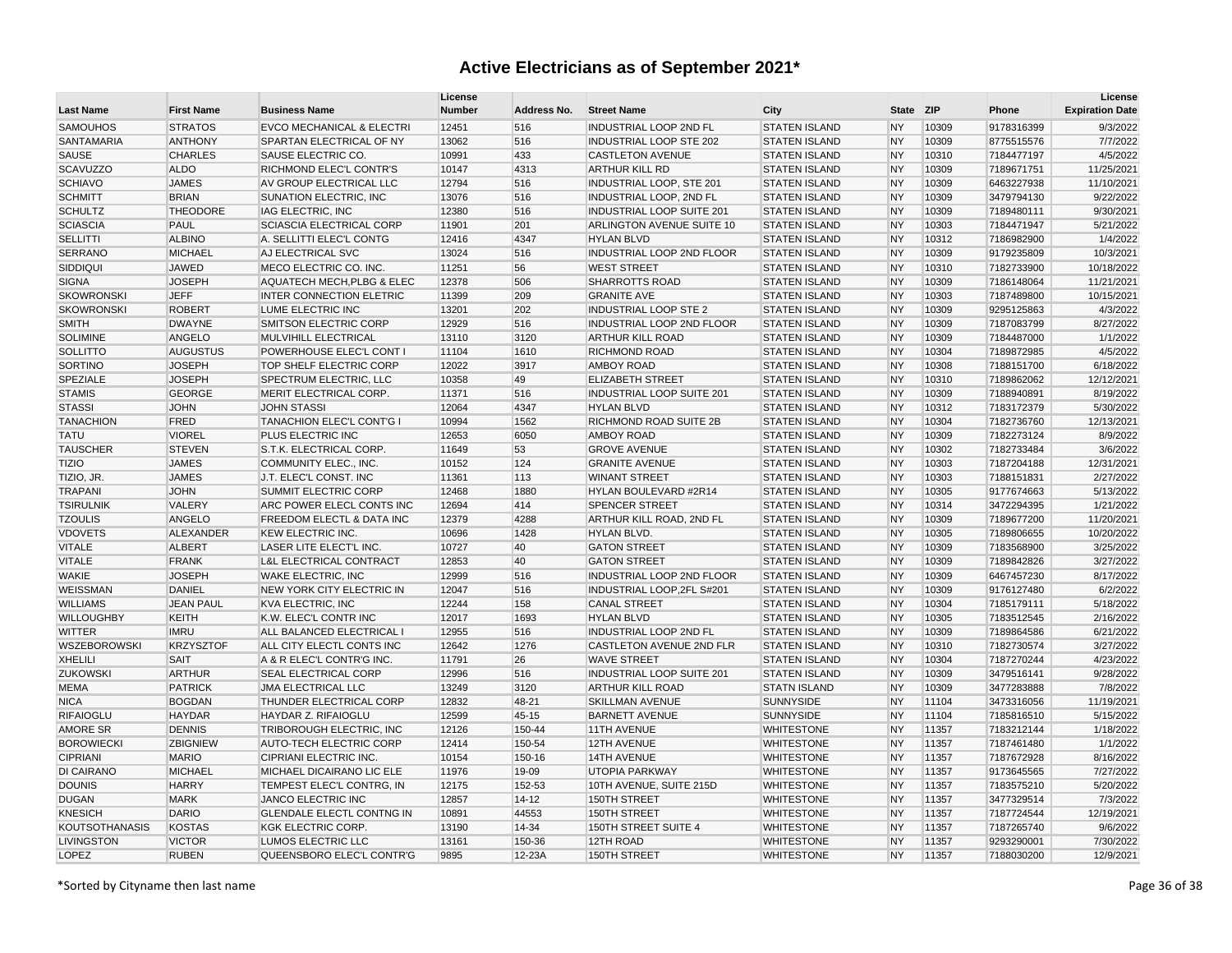| <b>Last Name</b>    | <b>First Name</b> | <b>Business Name</b>                 | License<br><b>Number</b> | Address No. | <b>Street Name</b>             | City              | State ZIP |       | Phone      | License<br><b>Expiration Date</b> |
|---------------------|-------------------|--------------------------------------|--------------------------|-------------|--------------------------------|-------------------|-----------|-------|------------|-----------------------------------|
| <b>O'HARA</b>       | <b>JAMES</b>      | MASS ELEC. CONSTR. CO.               | 11291                    | 19511       | 152ND STREET                   | <b>WHITESTONE</b> | <b>NY</b> | 11357 | 7187475005 | 5/11/2022                         |
| <b>PASTORE</b>      | <b>JOHN</b>       | <b>JOHN PASTORE</b>                  | 11117                    | 23-02       | <b>FRANCIS LEWIS BLVD.</b>     | <b>WHITESTONE</b> | <b>NY</b> | 11357 | 7187461161 | 1/12/2022                         |
| <b>RABINOVICH</b>   | VADIM             | TC ELECTRIC, LLC                     | 12395                    | 17-20       | WHITESTONE EXPRESSWAY.302      | <b>WHITESTONE</b> | <b>NY</b> | 11357 | 3478356002 | 12/29/2021                        |
| <b>SCARANTINO</b>   | <b>JOSEPH</b>     | <b>JS ELEC &amp; CONSTR INC</b>      | 12198                    | 44382       | 152 STREET                     | <b>WHITESTONE</b> | <b>NY</b> | 11357 | 7183430934 | 5/19/2022                         |
| <b>STELLMANN</b>    | <b>MICHAEL</b>    | STELLMANN ELECTRICAL CORP            | 12448                    | 149-17      | <b>CROSS ISLAND PARKWAY</b>    | <b>WHITESTONE</b> | <b>NY</b> | 11357 | 7187679600 | 9/16/2022                         |
| <b>SZPILOWSKI</b>   | <b>WOJCIECH</b>   | <b>RADAR ELECTRIC</b>                | 12771                    | 150-42      | 11TH AVENUE                    | <b>WHITESTONE</b> | <b>NY</b> | 11357 | 7187460307 | 1/8/2022                          |
| <b>CONNER</b>       | <b>ARTHUR</b>     | A.D.C. ELECTRIC, INC                 | 12118                    | 76-18       | <b>ROCKAWAY BLVD</b>           | <b>WOODHAVEN</b>  | <b>NY</b> | 11421 | 7188355043 | 8/23/2022                         |
| <b>DATTOLO</b>      | <b>ALBERT</b>     | RAINBOW ELECTRIC CO., INC            | 11252                    | 76-18       | <b>ROCKAWAY BLVD</b>           | <b>WOODHAVEN</b>  | <b>NY</b> | 11421 | 7185210926 | 2/19/2022                         |
| <b>RUSSO</b>        | <b>STEVEN</b>     | RUSSO ELECTRIC INC.                  | 10533                    | 91-05       | 87TH STREET                    | <b>WOODHAVEN</b>  | <b>NY</b> | 11421 | 7188278175 | 3/10/2022                         |
| VALENCIA-SEGOVIA    | <b>JOSE</b>       | <b>ELECTRICCITY INC</b>              | 13140                    | 87-18A      | <b>JAMAICA AVENUE</b>          | <b>WOODHAVEN</b>  | <b>NY</b> | 11421 | 3475464053 | 10/1/2021                         |
| AFFRUNTI JR         | <b>JOSEPH</b>     | ALBERTSON ELECTRIC, INC.             | 12711                    | 37-31       | 58TH STREET                    | <b>WOODSIDE</b>   | <b>NY</b> | 11377 | 7182055696 | 11/30/2021                        |
| <b>BEAMAN</b>       | <b>MARC</b>       | NATIONAL MAINT. INC                  | 11746                    | 61-06       | 34TH AVENUE                    | <b>WOODSIDE</b>   | <b>NY</b> | 11377 | 7187298960 | 5/29/2022                         |
| <b>BETANCOURT</b>   | <b>JOHN</b>       | LASER ELEC'L CONTR'G INC             | 11566                    | 55-10       | 37TH AVENUE                    | <b>WOODSIDE</b>   | <b>NY</b> | 11377 | 7182741612 | 12/11/2021                        |
| <b>BLANCHET</b>     | PAUL              | PSB ELECTRICAL CORP                  | 12669                    | 37-31       | <b>58TH STREET</b>             | <b>WOODSIDE</b>   | <b>NY</b> | 11377 | 7185652853 | 3/14/2022                         |
| CARBONE             | <b>JOHN</b>       | VIC ELECTRIC, INC.                   | 11431                    | 27-07       | <b>BQE WEST</b>                | <b>WOODSIDE</b>   | <b>NY</b> | 11370 | 7183442011 | 11/16/2021                        |
| CHAVEZ              | <b>GEORGE</b>     | <b>GMJ ELECTRIC CORP</b>             | 12546                    | 70-20       | 51ST AVENUE                    | <b>WOODSIDE</b>   | <b>NY</b> | 11377 | 7184244990 | 6/5/2022                          |
| <b>CHONG</b>        | <b>STEPHEN</b>    | SEONG JIN ELECTRIC INC.              | 11410                    | $37-12$     | 58TH STREET                    | <b>WOODSIDE</b>   | <b>NY</b> | 11377 | 7184260615 | 4/10/2022                         |
| COLE                | ANDRE             | ELMHURST ELECTRIC CORP               | 12695                    | 61-04       | 39TH AVE                       | <b>WOODSIDE</b>   | <b>NY</b> | 11377 | 7184240517 | 9/13/2022                         |
| <b>CUSACK</b>       | <b>MICHAEL</b>    | <b>BRONICON ELEC'L CONTR'G I</b>     | 12250                    | 37-31       | <b>58TH STREET</b>             | <b>WOODSIDE</b>   | <b>NY</b> | 11377 | 7184781088 | 12/1/2021                         |
| <b>DE ARMAS</b>     | CARLOS            | <b>FLAG ELECTRIC INC</b>             | 12644                    | 37-31       | 58TH STREET                    | <b>WOODSIDE</b>   | <b>NY</b> | 11377 | 3477070072 | 12/2/2021                         |
| <b>DENNISON</b>     | <b>STEVEN</b>     | DENNISON ELECTRIC CORP               | 11372                    | 37-31       | 58TH STREET                    | <b>WOODSIDE</b>   | <b>NY</b> | 11377 | 7188036421 | 5/23/2022                         |
| <b>DEOL</b>         | <b>JAGDEEP</b>    | LASER ELEC'L CONTR'G INC             | 13012                    | 55-10       | 37TH AVENUE                    | <b>WOODSIDE</b>   | <b>NY</b> | 11377 | 7182741612 | 11/11/2021                        |
| FERNANDEZ           | <b>ELVIS</b>      | FERCO ELECTRIC SERVICE CO            | 12418                    | 53-14       | ROOSEVELT AVE                  | <b>WOODSIDE</b>   | <b>NY</b> | 11377 | 7186517490 | 5/8/2022                          |
| <b>FORONJY</b>      | <b>ANTHONY</b>    | ROEN ELECTRIC L.L.C                  | 12699                    | $26 - 12$   | <b>BOROUGH PLACE, SUITE 3B</b> | <b>WOODSIDE</b>   | <b>NY</b> | 11377 | 7186462989 | 2/8/2022                          |
| <b>FRANCHINO</b>    | ERIC              | L.J.F. & SONS ELECL CONTS            | 12680                    | 45-25       | 47TH STREET                    | <b>WOODSIDE</b>   | <b>NY</b> | 11377 | 7189612065 | 9/20/2022                         |
| <b>FRANCHINO</b>    | <b>STEVEN</b>     | L.J.F. & SONS ELECL CONTS            | 12679                    | 45-25       | 47TH STREET                    | <b>WOODSIDE</b>   | <b>NY</b> | 11377 | 7189612065 | 12/31/2021                        |
| <b>GAJDOS</b>       | <b>PETR</b>       | OSTRAVA ELECTRIC CORP                | 12654                    | 49-12       | 28TH AVENUE                    | <b>WOODSIDE</b>   | <b>NY</b> | 11377 | 9172571408 | 5/14/2022                         |
| <b>GIORGIO</b>      | <b>JAMES</b>      | B & G ELECL CONTR OF NY I            | 10667                    | 38-22       | 55 STREET                      | <b>WOODSIDE</b>   | <b>NY</b> | 11377 | 7189256900 | 2/20/2022                         |
| GIORGIO, JR         | <b>JAMES</b>      | B & G ELECL CONTR OF NY I            | 11831                    | 38-22       | 55 STREET                      | <b>WOODSIDE</b>   | <b>NY</b> | 11377 | 7189256900 | 10/24/2021                        |
| <b>KAPADIA</b>      | <b>PRAKASH</b>    | KANTA ELECTRIC CORP.                 | 11754                    | 34-21       | 56TH ST                        | <b>WOODSIDE</b>   | <b>NY</b> | 11377 | 7183979527 | 12/12/2021                        |
| <b>KELLY</b>        | <b>THOMAS</b>     | SPECTRUM ON BROADWAY-ELEC            | 11817                    | 61-06       | 34TH AVE                       | <b>WOODSIDE</b>   | <b>NY</b> | 11377 | 7189325388 | 4/11/2022                         |
| <b>KRSLOVIC</b>     | <b>ANTE</b>       | LINA ELECTRIC, CORP                  | 10379                    | $32 - 51$   | 56TH STREET                    | <b>WOODSIDE</b>   | <b>NY</b> | 11377 | 7189566341 | 6/2/2022                          |
| <b>KUCZYNSKI</b>    | <b>TOMASZ</b>     | BLUWOLF ELECTRIC CO. INC             | 12820                    | 37-31       | <b>58TH STREET</b>             | <b>WOODSIDE</b>   | <b>NY</b> | 11377 | 9178327601 | 3/11/2022                         |
| <b>MAC CONNORAN</b> | <b>DESMOND</b>    | DES MAC ELECTRIC INC                 | 12230                    | 25-26       | 50TH STREET                    | <b>WOODSIDE</b>   | <b>NY</b> | 11377 | 7186720059 | 7/16/2022                         |
| <b>MALAJ</b>        | <b>HALIM</b>      | ARMA ELECTRIC INC                    | 12158                    | $37-16$     | 55TH STREET, 2ND FLOOR         | <b>WOODSIDE</b>   | <b>NY</b> | 11377 | 6467892502 | 9/12/2022                         |
| <b>MARTINEZ</b>     | <b>JORGE</b>      | <b>GREEN SOURCE ELECL CORP</b>       | 12617                    | 38-17       | <b>WOODSIDE AVENUE</b>         | <b>WOODSIDE</b>   | <b>NY</b> | 11377 | 3478087721 | 10/17/2022                        |
| <b>MELISSINOS</b>   | <b>NICK</b>       | <b>TARASIS ELECTRIC CORP.</b>        | 11106                    | 45-48       | 51ST STREET                    | <b>WOODSIDE</b>   | <b>NY</b> | 11377 | 7189375800 | 2/19/2022                         |
| <b>MILAD</b>        | <b>JEFFREY</b>    | MILAD CONTRACTING CORP.              | 12222                    | 59-01       | 39TH AVENUE                    | <b>WOODSIDE</b>   | <b>NY</b> | 11377 | 7188992400 | 11/1/2021                         |
| <b>MILAD GIBSON</b> | <b>SANDRA</b>     | MILAD CONTRACTING CORP.              | 12140                    | 59-01       | 39TH AVENUE                    | <b>WOODSIDE</b>   | <b>NY</b> | 11377 | 7188992400 | 1/3/2022                          |
| <b>MONAHAN</b>      | <b>ADAM</b>       | M.C. ELECTRICAL NY INC               | 12295                    | 50-10       | 49TH STREET, UNIT 1            | <b>WOODSIDE</b>   | <b>NY</b> | 11377 | 9292960197 | 5/17/2022                         |
| <b>MONTI</b>        | <b>WILLIAM</b>    | DEPT. OF SANIT-BLDG. MGMT            | 93893                    | 52-35       | 58TH STREET                    | <b>WOODSIDE</b>   | <b>NY</b> | 11377 | 7183349100 | 4/27/2022                         |
| <b>MURRAY</b>       | <b>FINTAN</b>     | MIDLAND ELEC'L CO., INC.             | 13007                    | 37-31       | 58TH STREET                    | <b>WOODSIDE</b>   | <b>NY</b> | 11377 | 7188944300 | 7/18/2022                         |
| <b>O'CONNOR</b>     | <b>SHANE</b>      | <b>NTS ELECTRICAL, INC</b>           | 12665                    | 37-31       | 58TH STREET, SUITE B-1         | <b>WOODSIDE</b>   | <b>NY</b> | 11377 | 7184293234 | 5/23/2022                         |
| <b>O'HARA</b>       | <b>MICHAEL</b>    | <b>HEXAGON CONST &amp; ELECL GRP</b> | 12051                    | $26 - 12$   | BOROUGH PLACE SUITE 3A         | <b>WOODSIDE</b>   | <b>NY</b> | 11377 | 7182044784 | 12/11/2021                        |
| PACHECO             | <b>FRANCO</b>     | ALTAIR ELECTRIC CORP                 | 13196                    | 49-02       | <b>QUEENS BLVD</b>             | <b>WOODSIDE</b>   | <b>NY</b> | 11377 | 7182002966 | 2/13/2022                         |
| PLUNKETT            | <b>FERGUS</b>     | CAVAN ELECTRIC CORP.                 | 12458                    | 48-08       | 70TH STREET                    | <b>WOODSIDE</b>   | <b>NY</b> | 11377 | 7187797259 | 9/10/2022                         |
| <b>RANELLO</b>      | <b>CHARLES</b>    | FRED GELLER ELEC'L INC.              | 11899                    | 54-15       | 38TH AVENUE                    | <b>WOODSIDE</b>   | <b>NY</b> | 11377 | 7183503900 | 1/6/2022                          |
| <b>REYES</b>        | RAFAEL            | JAVE ELECTRICAL CORP                 | 12284                    | 37-31       | 58TH STREET                    | <b>WOODSIDE</b>   | <b>NY</b> | 11377 | 7184244285 | 9/30/2021                         |
| <b>RICHARTTY</b>    | <b>KEVIN</b>      | KILO WATT ELECTRIC CORP              | 12731                    | 64-07       | <b>BROADWAY</b>                | <b>WOODSIDE</b>   | <b>NY</b> | 11377 | 7185456928 | 9/28/2021                         |
| <b>SHARKEY</b>      | <b>JAMES</b>      | JAS ELEC'L SERVICES, INC             | 12945                    | 37-31       | 58TH STREET                    | <b>WOODSIDE</b>   | <b>NY</b> | 11377 | 7182055618 | 1/14/2022                         |
| <b>SHIN</b>         | PETER             | <b>DELTA POWER ELECTRICAL</b>        | 12835                    | 37-22       | 55TH STREET                    | <b>WOODSIDE</b>   | <b>NY</b> | 11377 | 7184242088 | 11/18/2021                        |
| <b>SOOKHAI</b>      | <b>MICHAEL</b>    | <b>INFINITI ELECTRIC CORP</b>        | 12683                    | 37-31       | <b>58TH STREET</b>             | <b>WOODSIDE</b>   | <b>NY</b> | 11377 | 7182052244 | 8/1/2022                          |
| <b>TORRES</b>       | <b>MARIO</b>      | MULTI-TECH ELECTRIC, INC             | 11865                    | 25-26       | 50TH STREET                    | <b>WOODSIDE</b>   | <b>NY</b> | 11377 | 7186066115 | 3/9/2022                          |